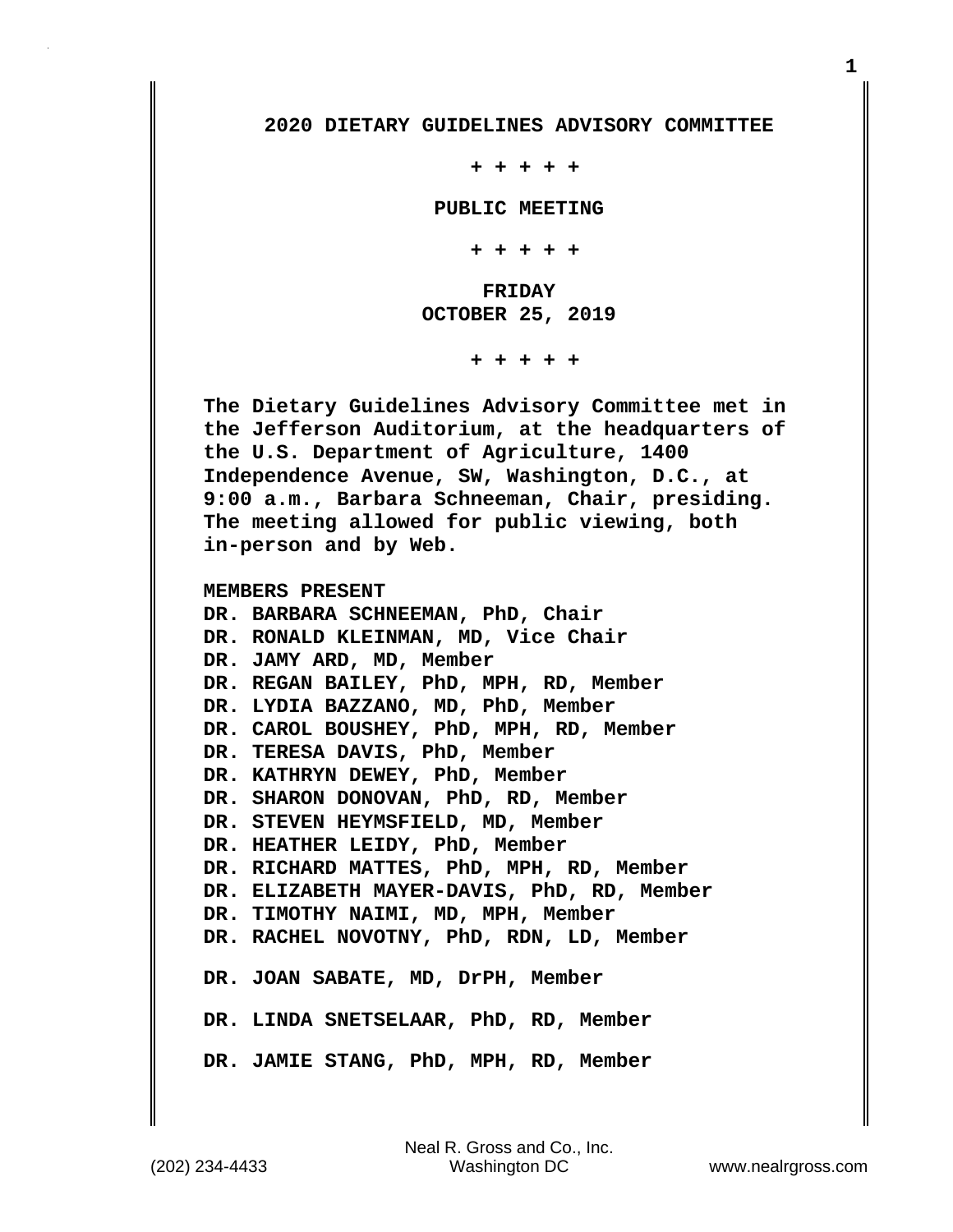## **CONTENTS**

| Call to Order.<br>. 3<br>Janet de Jesus                                          |
|----------------------------------------------------------------------------------|
| Opening Remarks<br>$\cdot$ 4<br>$\ddot{\phantom{a}}$<br>Admiral Brett Giroir, MD |
| .12<br>Chair Remarks.<br>Barbara Schneeman, PhD                                  |
| Subcommittee Updates, Continued:                                                 |
| Birth to 24 Months Subcommittee.<br>.17<br>Kay Dewey, PhD                        |
| Data Analysis and Food Pattern Modeling<br>Cross-Cutting Working Group: Birth    |
| to 24 Months<br>.31<br>Regan Bailey, PhD, MPH, RD                                |
| Pregnancy and Lactation Subcommittee 45<br>Sharon Donovan, PhD, RD               |
| Data Analysis and Food Pattern Modeling                                          |
| Cross-Cutting Working Group.<br>.93<br>Regan Bailey, PhD, MPH, RD                |
| Committee Discussion.<br>124                                                     |
| Facilitated by<br>Barbara Schneeman, PhD, and<br>Ronald Kleinman, MD             |
| Closing Remarks<br>. 166<br>$\sim$ $\sim$ $\sim$ $\sim$ $\sim$                   |
| Eve Stoody, PhD                                                                  |
| Adjourn.<br>. 172                                                                |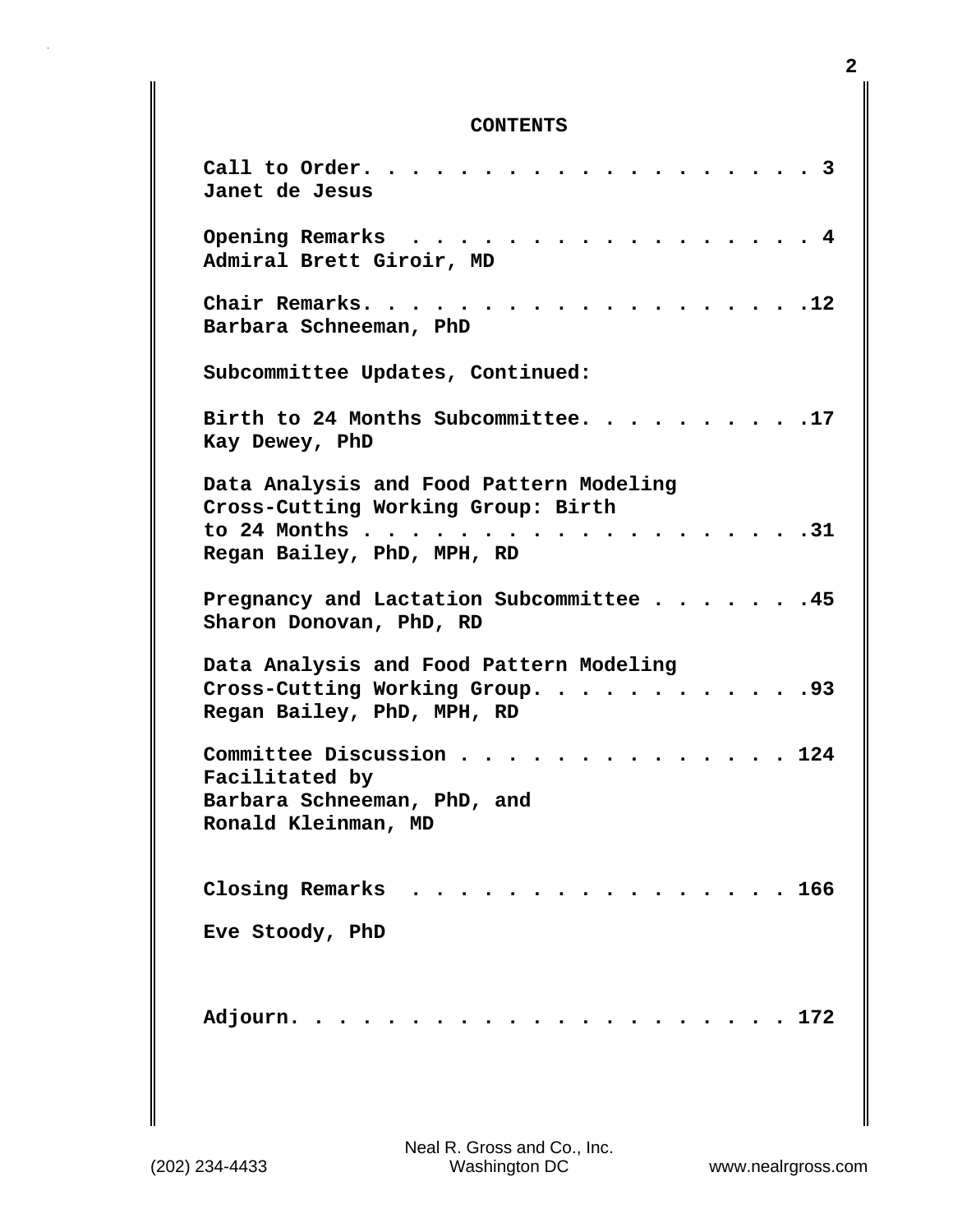| $\mathbf{1}$            | $P-R-O-C-E-E-D-I-N-G-S$                           |
|-------------------------|---------------------------------------------------|
| $\overline{\mathbf{2}}$ | $9:02$ a.m.                                       |
| 3                       | MEMBER de JESUS: Good morning.<br>I'm             |
| 4                       | pleased to welcome everyone to the third meeting  |
| 5                       | of the Dietary Guidelines Advisory Committee on   |
| 6                       | day two.                                          |
| 7                       | I'm Janet de Jesus, from the Office of            |
| 8                       | Disease Prevention and Health Promotion at the    |
| 9                       | Department of Health and Human Services.          |
| 10                      | It is my pleasure to welcome our                  |
| 11                      | morning speaker, Admiral Brett Giroir. He is the  |
| 12                      | 16th Assistant Secretary for Health at the U.S.   |
| 13                      | Department of Health and Human Services.<br>He    |
| 14                      | serves as the Secretary's principal public health |
| 15                      | and science advisor, senior advisor for HRSA,     |
| 16                      | CDC, SAMHSA and chief opioid policy advisor.      |
| 17                      | He also oversees the Office of the                |
| 18                      | Surgeon General and the U.S. Public Health        |
| 19                      | Service Commissioned Corps.                       |
| 20                      | His office leads many critical                    |
| 21                      | national initiatives, including a historic new    |
| 22                      | plan to end the HIV epidemic in America, the      |
|                         |                                                   |

 $\mathbf{I}$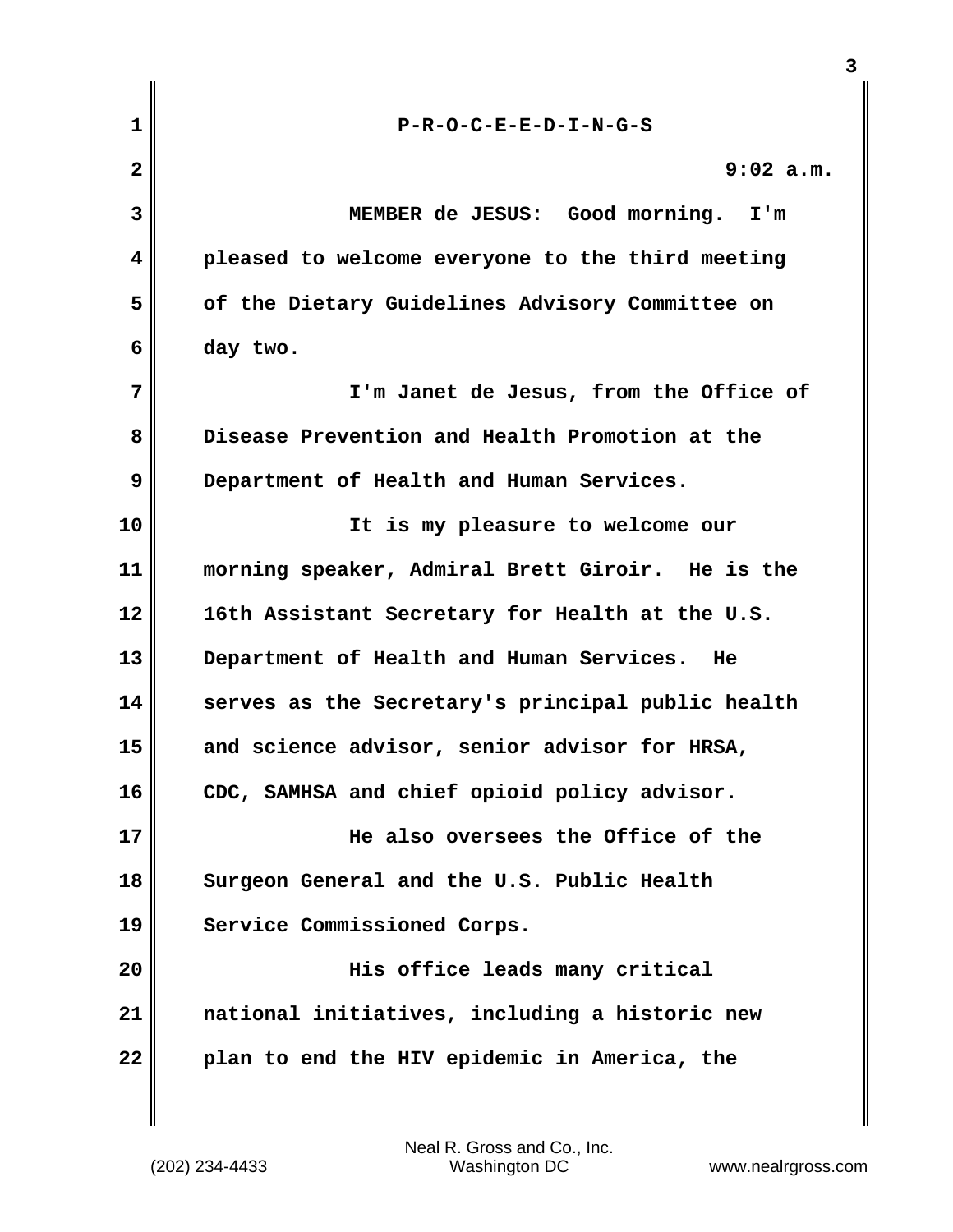| $\mathbf 1$  | Physical Activity Guidelines, the Revised Common  |
|--------------|---------------------------------------------------|
| $\mathbf{2}$ | Rule, and a cross-agency effort to improve the    |
| 3            | outcome of patients with sickle cell disease.     |
| 4            | Previously, Dr. Giroir served in                  |
| 5            | numerous leadership positions in the federal      |
| 6            | government and in academic institutions.<br>Most  |
| 7            | notably, he was the first physician to be         |
| 8            | appointed as an office director at the Defense    |
| 9            | Advanced Research Project Agency.                 |
| 10           | As a pediatric critical care                      |
| 11           | physician, Dr. Giroir cared for critically ill    |
| 12           | children for 14 years. He continues to bring      |
| 13           | that hands-on patient-centered perspective to his |
| 14           | work as Assistant Secretary for Health, where his |
| 15           | primary goal is leading America to healthier      |
| 16           | lives.                                            |
| 17           | Please join me in welcoming Admiral               |
| 18           | Giroir.                                           |
| 19           | (Applause.)                                       |
| 20           | DR. GIROIR: Well, good morning                    |
| 21           | everyone, and good morning to everyone who's      |
| 22           | watching us in the virtual space.                 |

 $\mathbf{I}$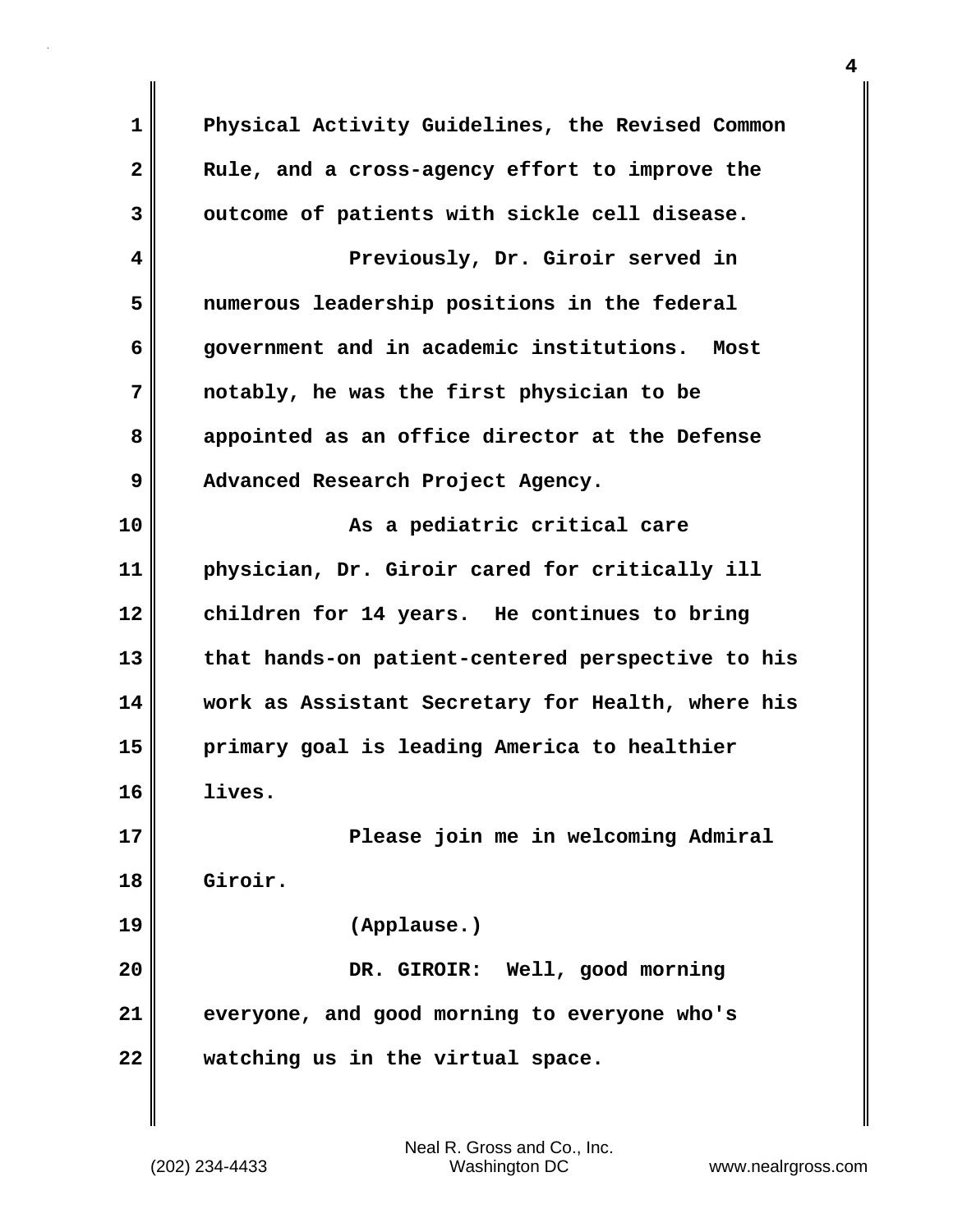| $\mathbf{1}$            | I love introductions like that because           |
|-------------------------|--------------------------------------------------|
| $\overline{\mathbf{2}}$ | the introductions are longer than my remarks are |
| 3                       | supposed to be.                                  |
| 4                       | (Laughter.)                                      |
| 5                       | DR. GIROIR: So, and I'm always very              |
| 6                       | jealous about the Department of Agriculture      |
| 7                       | because they really have wonderful architecture  |
| 8                       | and historic buildings, so it's really great to  |
| 9                       | be here.                                         |
| 10                      | I am really here because primarily, I            |
| 11                      | want to thank the members of the Committee. I    |
| 12                      | really do. We had such a long period of time     |
| 13                      | going through the process to understand how this |
| 14                      | Committee would work to receive nominations.     |
| 15                      | And, I can tell you that when I met              |
| 16                      | with Secretary Azar and Secretary Perdue in his  |
| 17                      | office talking about the Committee, we were      |
| 18                      | floored by the credentials, and the passion, and |
| 19                      | the commitment that all of you have.             |
| 20                      | So, I think this is, you know, this is           |
| 21                      | the rock star committee, Advisory Committee, and |
| 22                      | we really appreciate your work.                  |
|                         |                                                  |

(202) 234-4433 Washington DC www.nealrgross.com Neal R. Gross and Co., Inc.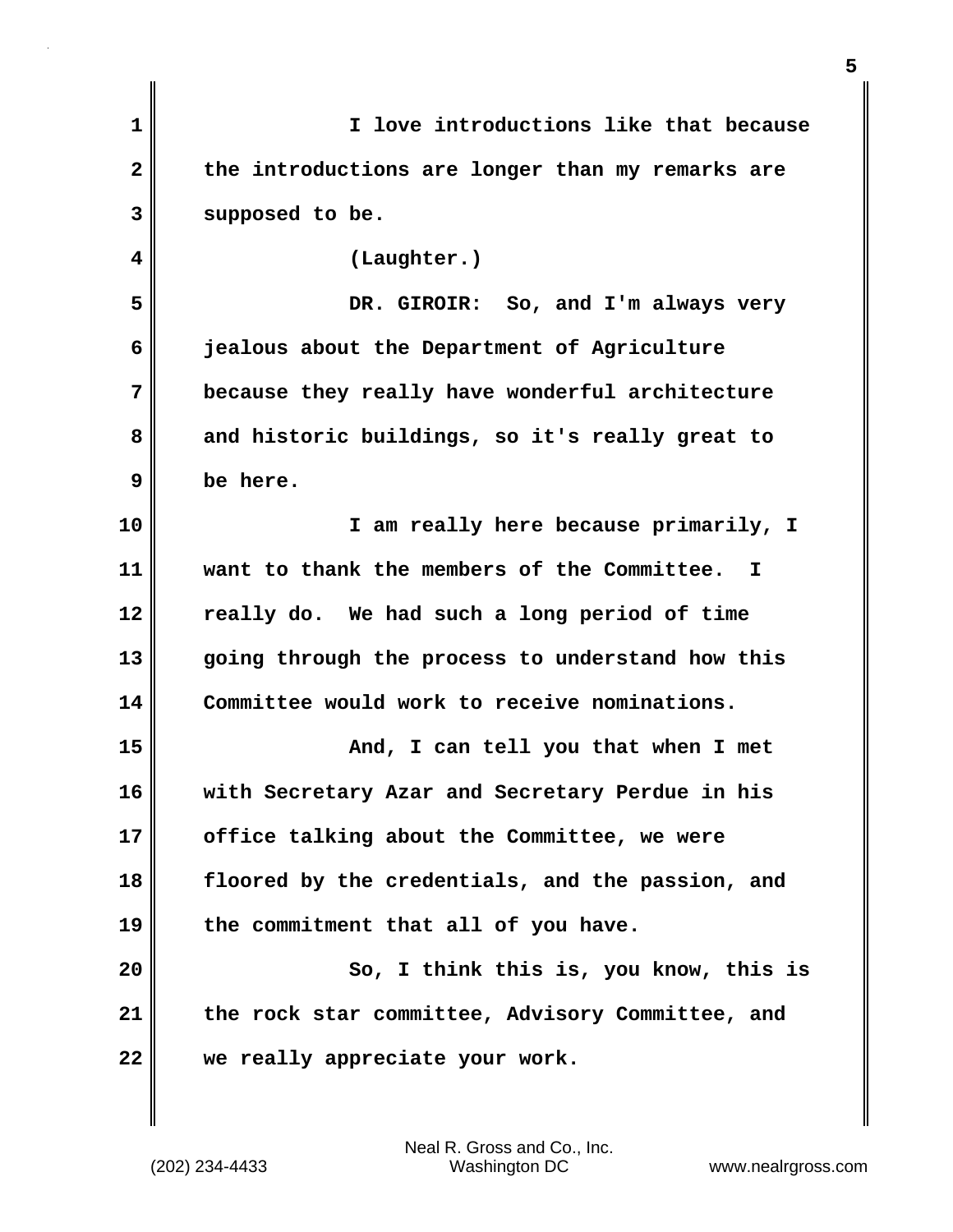| I know how much time you have to put              |
|---------------------------------------------------|
| into this. I think a lot of people understand     |
| the time commitment that's involved, but I don't  |
| think people understand the physical stresses of  |
| all the travel and work that you need to be       |
| through.                                          |
| But, I think also people don't realize            |
| it's a little bit emotionally stressful. And, I   |
| felt that when I was on advisory committees.      |
| Because, what you do really affects millions of   |
| lives over the next few years. And the issues     |
| are not easy. They're really rough science        |
| engagement, but they're so very important. So,    |
| the main reason I am here is to really thank you. |
| So, I do appreciate that.                         |
| I also want to thank all the staff who            |
| put this together. This is not an easy lift by    |
| any chance. So, if you're a staff member either   |
| at USDA or at HHS who's worked on putting this    |
| together, stand up, please.                       |
| (Applause.)                                       |
| DR. GIROIR: So, my office is                      |
|                                                   |
|                                                   |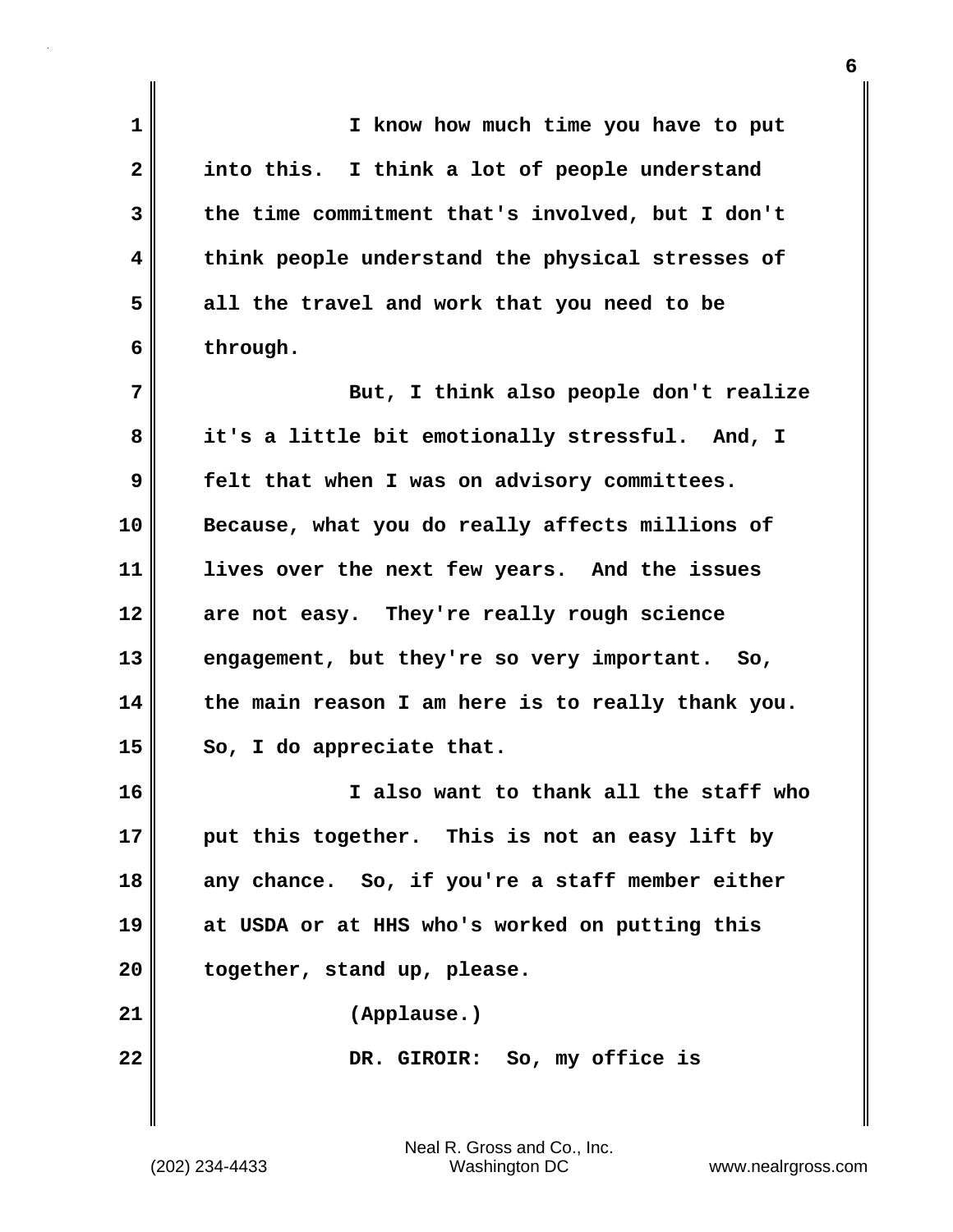**1 primarily responsible for leading America to 2 healthier lives. We try to provide the road map 3 for being healthy where -- whether that's vaccine 4 policy, whether that's the elimination of viral 5 hepatitis, very recently the Physical Activity 6 Guidelines for Americans. So, we are all about 7 prevention and keeping people healthy. 8 And, every single time I talk, I talk 9 about the dynamic duo of nutrition and exercise. 10 And, that really is the foundation of all health 11 in my mind. 12 You look at our expenditures now, \$3.6 13 trillion dollars in the United States. \$6 14 trillion dollars by 2027, almost 19 percent of 15 the GNP, 90 percent of our expenditures on 16 chronic conditions. 17 I'm a pediatrician as you heard, and 18 of course, I'm extraordinarily thrilled that 19 we're able to move into the newborn to 24-month 20 age group, and also pregnancy and lactation. 21** But, if you look at some of the **22 estimates, today's two year olds, it is estimated**

(202) 234-4433 Washington DC www.nealrgross.com Neal R. Gross and Co., Inc.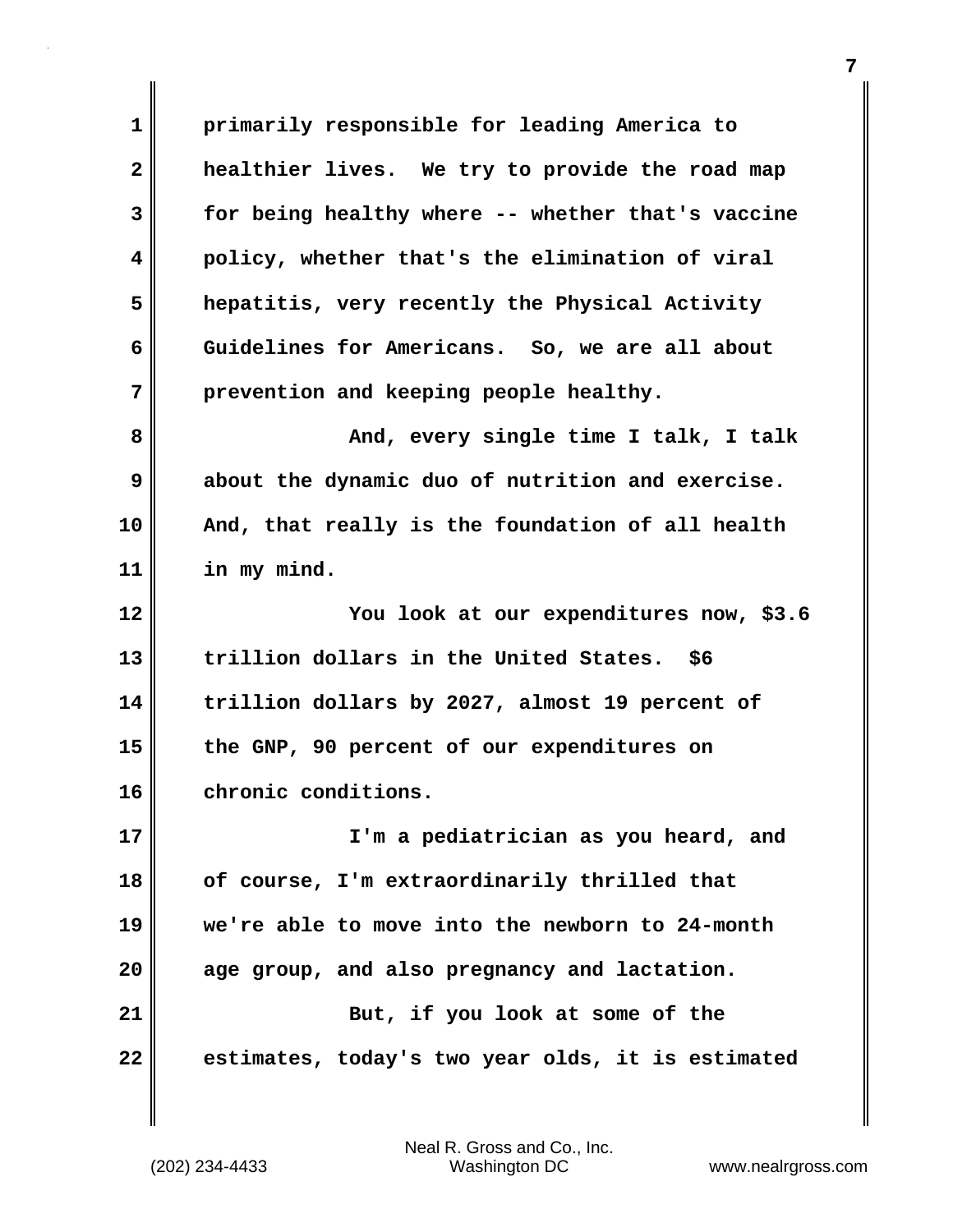**1 by the time they're 35, 60 percent of them will 2 be clinically obese.**

**3 Our country cannot survive 60 percent 4 of our 35 year olds being clinically obese with 5 the long tail not only of obesity, cardiovascular 6 disease, hypertension and diabetes, but we now 7 know that so many forms of cancer are linked to 8 improper nutrition and obesity. So, our country 9 cannot survive this.**

**10 If you look today, three-quarters of 11 our 17 to 24 year olds could not, could not meet 12 the standards for the military if they applied to 13 it. Three-quarters. About a third of that is 14 obesity and physical fitness. About a third of 15 that is education. About a third of that is 16 substance use disorder.**

**17** So, again, there is no way our country **18 is going to survive unless we get to some of the 19 root causes.**

**20 The promising news though, the 21 promising news is I know that with the 22 appropriate guidelines, it can serve as a basis**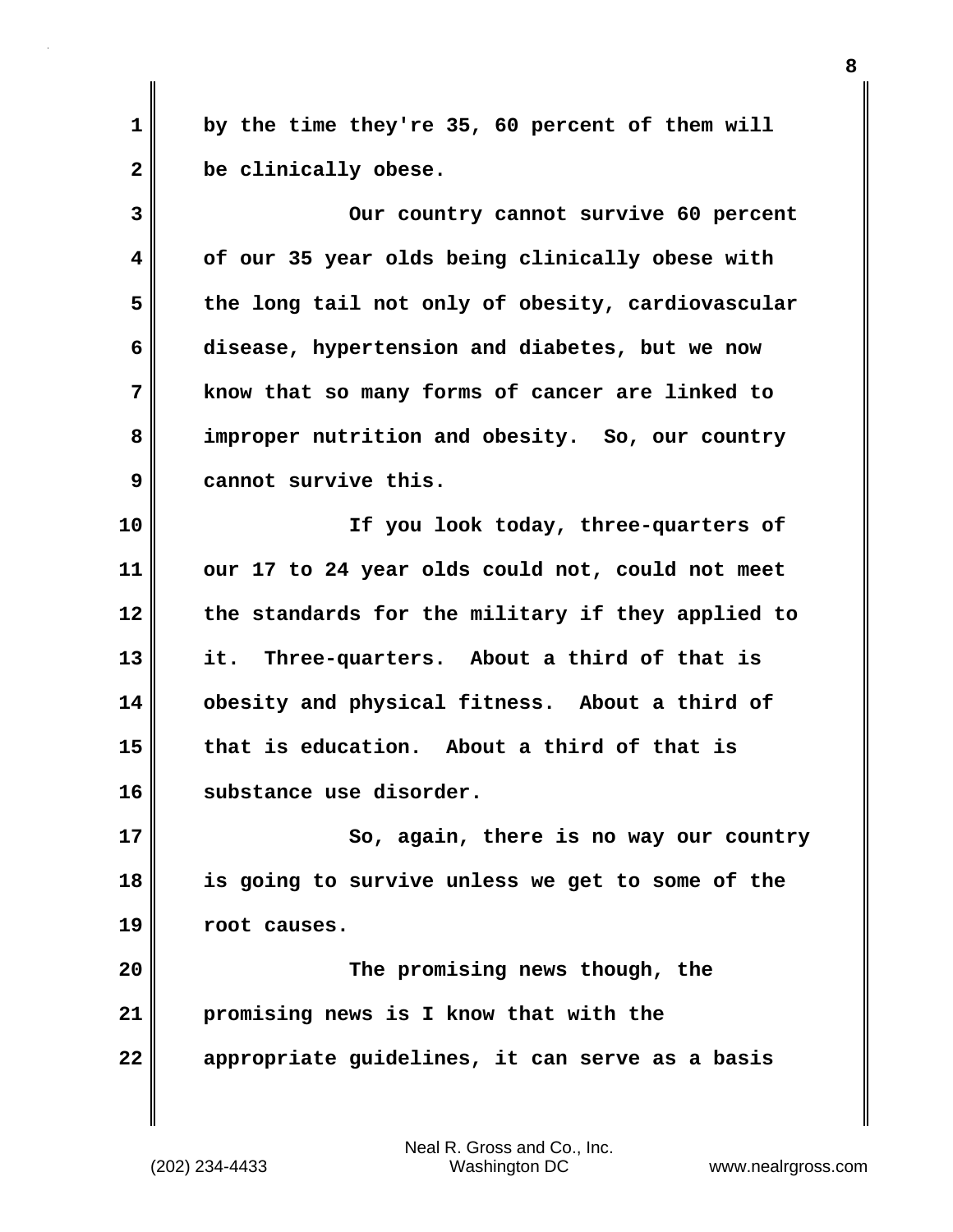| 1            | for all of us to move forward.                   |
|--------------|--------------------------------------------------|
| $\mathbf{2}$ | I know that by good nutrition, even              |
| 3            | the estimates right now, that about half of all  |
| 4            | cardiovascular mortality can be averted.         |
| 5            | We also know that between easy things            |
| 6            | like vaccination, elimination of smoking and     |
| 7            | appropriate nutrition, we could prevent 42       |
| 8            | percent of all cancers right now. That's what we |
| 9            | know about and I bet as things move forward,     |
| 10           | we'll learn more and more about the prevention   |
| 11           | that we can get.                                 |
|              |                                                  |
| 12           | I'm very excited about new cell                  |
| 13           | therapies for cancer, but I really want to put   |
| 14           | the National Cancer Institute out of business.   |
| 15           | And, I think we can go a long way with that by   |
| 16           | just doing the kinds of things that, that you    |
| 17           | recognize.                                       |
| 18           | So, again, I, I do want to thank you             |
| 19           | for all your work. I want everyone to know that  |
| 20           | even though the schedule hasn't been right that  |
| 21           | I've been able to be here on the previous        |

 $\mathbf{I}$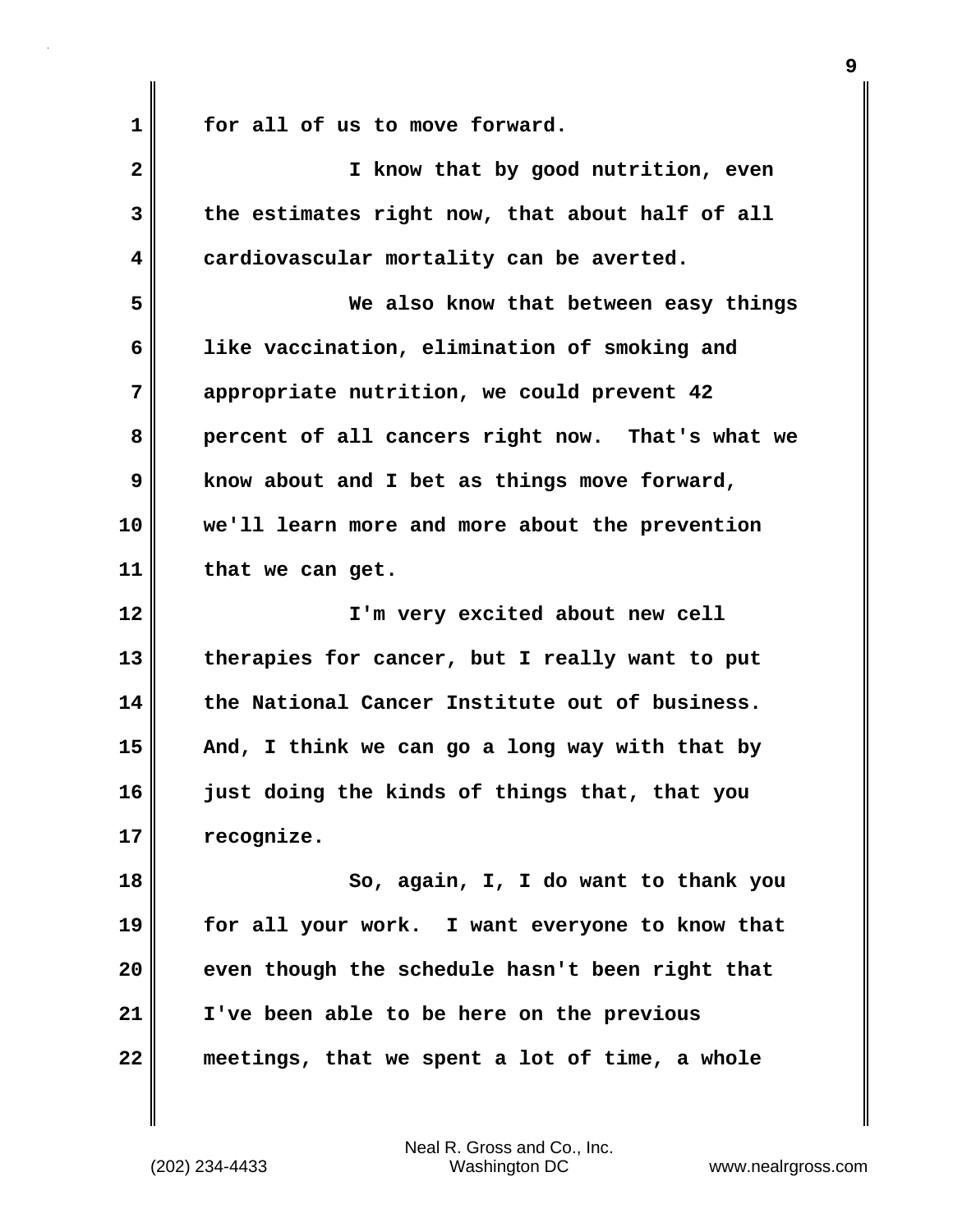**1 lot of time at the level, at my level and at the 2 level of the secretaries, trying to understand 3 what you're doing, caring about what you're 4 doing, trying to facilitate your work. And, I 5 just want everyone to understand that, you know, 6 as we say, we got your six, right? 7 We really got your back, we want you 8 to do the best job possible because so many 9 important things depend on the outcome of this 10 Committee. 11 Nutrition really is the foundation. 12 I'll say the dynamic duo of nutrition and 13 exercise together really has such profound 14 effects. 15 Oh, I forgot the one I really wanted 16 to talk about, which is my, my, my new latest 17 kick is we're learning more and more as you know, 18 and about every month there's a new great article 19 -- this is not my field -- but the impact of 20 nutrition and exercise on neurodegeneration. 21 This, perhaps to me, is one of the 22 most exciting areas because I turn 59 next week,**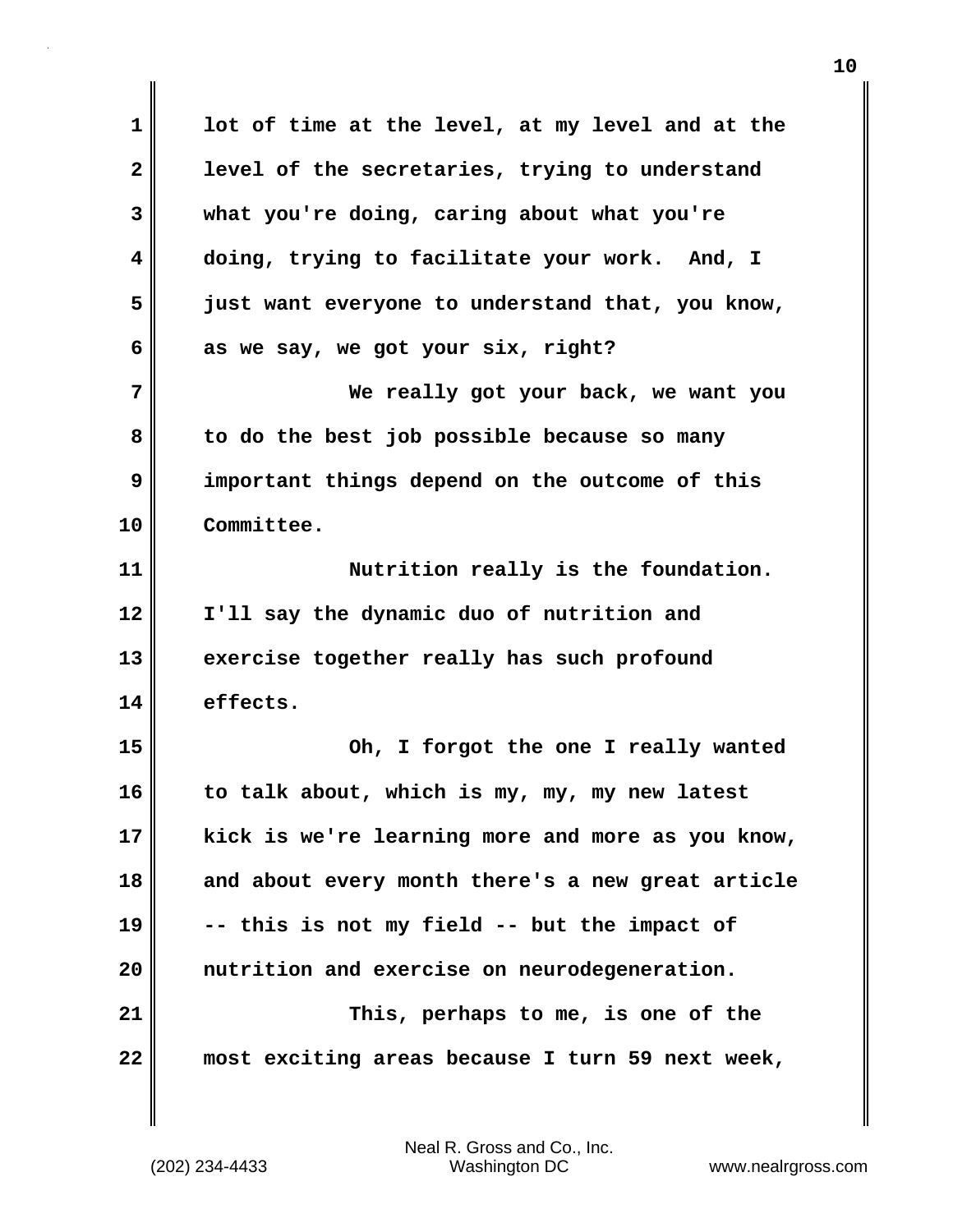**1 so I'm getting up to the age group where you 2 start worrying about these things. But, if you 3 look at the epidemiology of the aging population 4 and the fact that we don't have, we really don't 5 have a paradigm for neurodegeneration. 6 But, what we do know is if you don't 7 smoke, if you don't drink excessively, if you 8 have exercise and you have a good, healthy 9 nutritional program with high quality diet, you 10 can reduce your risk by about 60 percent. 11 If there was a pill that reduced your 12 risk of Alzheimer's by 60 percent, it would sell 13 \$10 trillion tomorrow. 14 So, I look forward as we open the 15 aperture on what nutrition can do for us. Food 16 is medicine, both preventative medicine as well 17 as healing medicine if you're sick. 18 And, again, I want to thank you so 19 much for your time, your commitment, your 20 passion. And, anything you need, we're there for 21 you. 22** So, thank you very much. Appreciate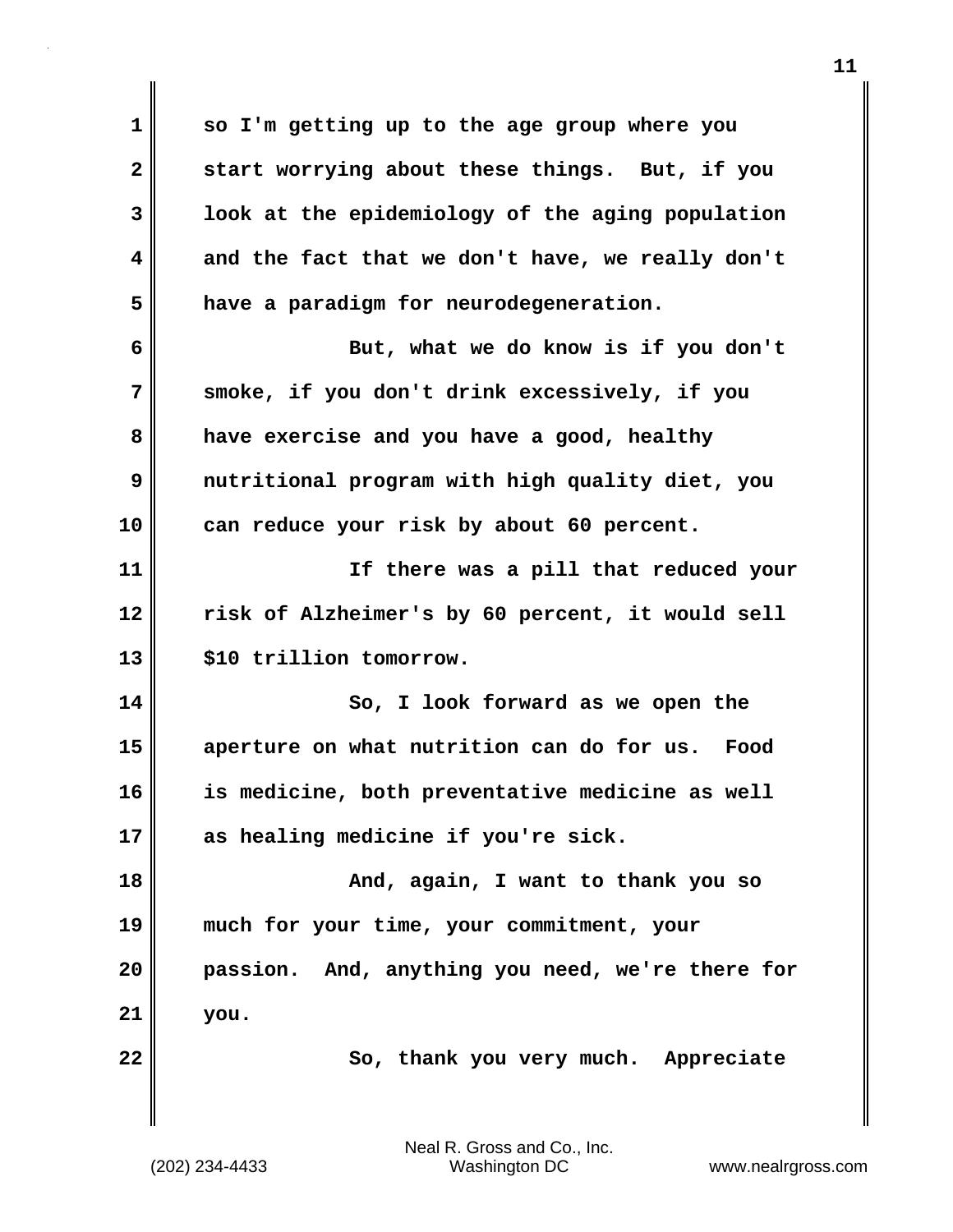| $\mathbf 1$  | it.                                               |
|--------------|---------------------------------------------------|
| $\mathbf{2}$ | (Applause.)                                       |
| 3            | CHAIR SCHNEEMAN: Thank you very much              |
| 4            | for those comments. I know the Committee          |
| 5            | appreciates having the support of both USDA and   |
| 6            | the HHS as it moves forward with the work, and    |
| 7            | the importance of the, the work.                  |
| 8            | So, I'm pleased to welcome you to day             |
| 9            | two of our, our meeting -- oh great. And, I'm     |
| 10           | welcoming both the people online as well as those |
| 11           | of you in, the, the room. And, loyal Nats fans,   |
| 12           | who I'm sure would rather be watching the Dietary |
| 13           | Guidelines Advisory Committee than the --         |
| 14           | (Laughter.)                                       |
| 15           | -- than the World<br><b>CHAIR SCHNEEMAN:</b>      |
| 16           | Series.                                           |
| 17           | But, so, just to remind you of the                |
| 18           | purpose of our public meeting. This meeting       |
| 19           | three for the Dietary Guidelines Advisory         |
| 20           | Committee. We are describing the status and       |
| 21           | providing updates on the work of subcommittees    |
| 22           | for the full committee discussion and decisions.  |

 $\mathbf{I}$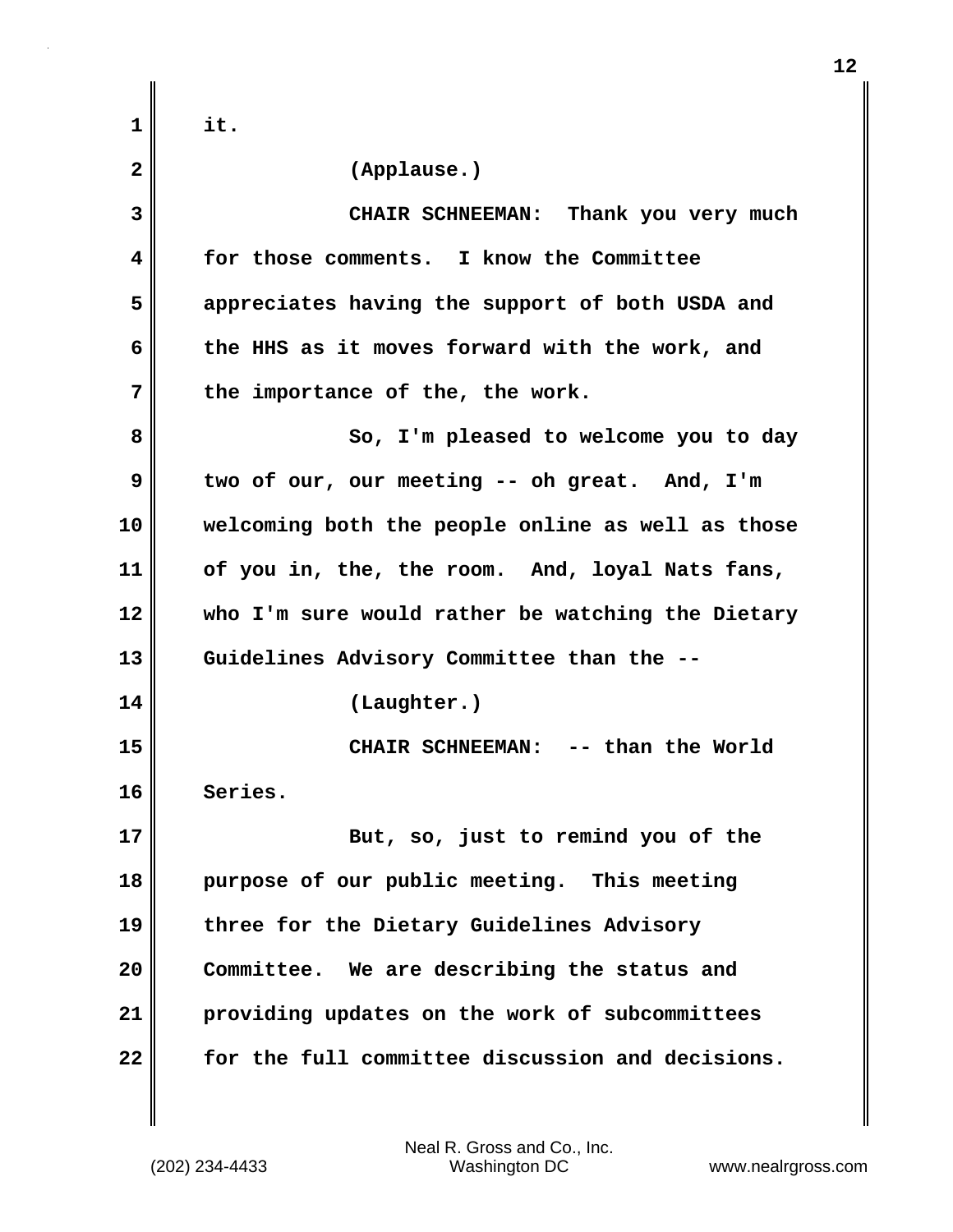**1 The subcommittees have been reviewing 2 evidence and providing advice to this parent 3 committee, and each subcommittee conducts its 4 work together between meetings, but all of the 5 decisions going forward are made by the full 6 committee in its public meetings. 7** So, the updates to be -- that will be **8 discussed and the presentations that we discussed 9 yesterday will continue today, are any of the 10 substantial updates to the 40 protocols that were 11 discussed at meeting two. So, any of those 12 revisions. 13 We are doing discussion and 14 deliberation on 19 new protocols that have been 15 developed by the subcommittees and we're able to 16 then review evidence that is available that some 17 of the subcommittees are bringing forward for 18 the, the committee, although most findings are 19 still to come. But we are starting that process 20 of looking at the evidence and developing 21 conclusion statements. 22** So, again, just to remind you that all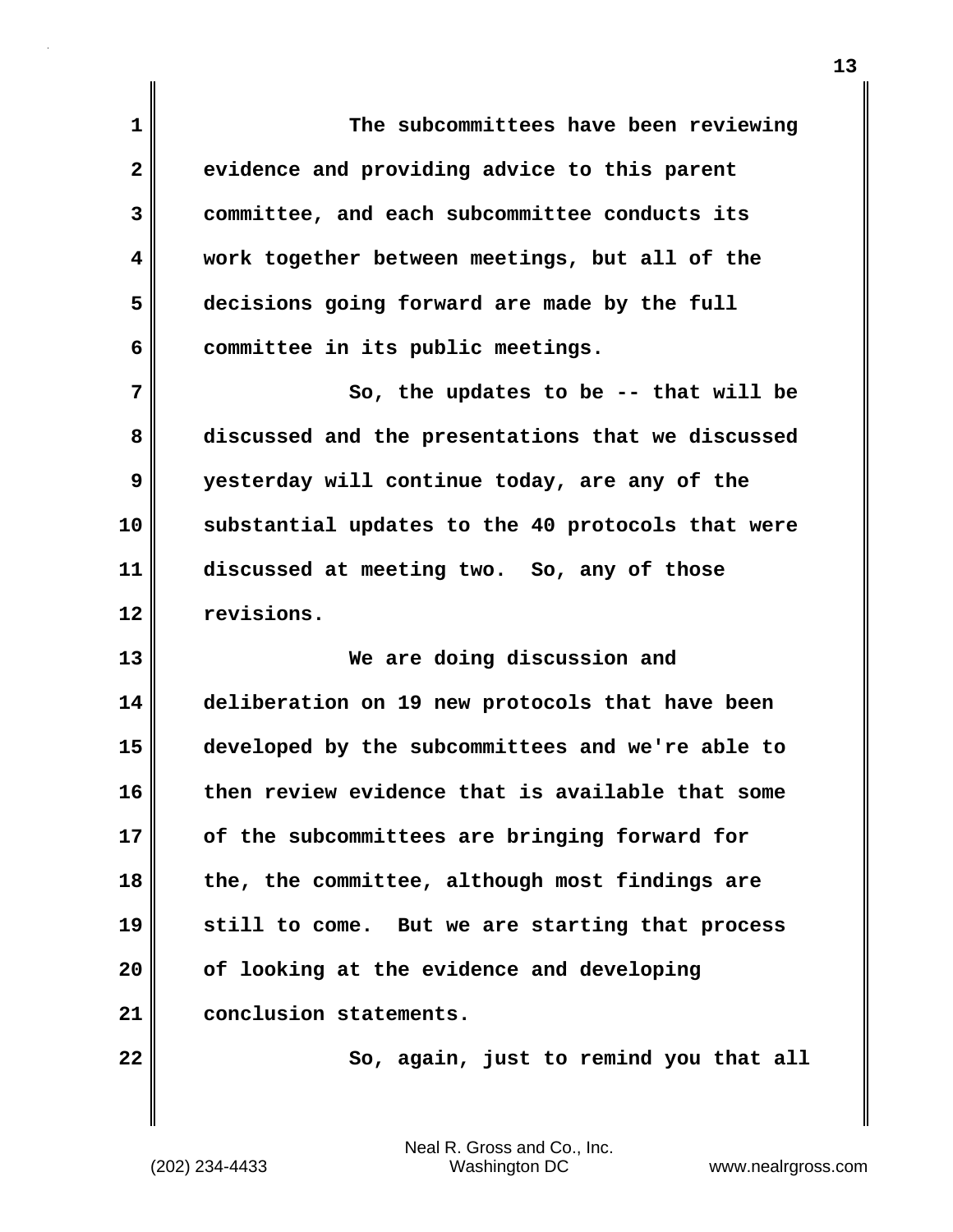**1 of the information is available on**

**2 DietaryGuidelines.gov. So, all of the protocols 3 that we will be talking about are being posted on 4 DietaryGuidelines.gov.**

**5** So, by going to the website, **6 identifying the questions and, then from those 7 questions that are of interest to you, you can 8 find the, the protocols. And also on that 9 website, you can track the progress of the, the 10 Committee as it, it moves forward with the, the 11 work.**

**12** So, in yesterday's discussion, we had **13 a presentation to look at the NESR approach to 14 the synthesis of evidence since that is the phase 15 that the committee is, is moving into as it 16 implements its protocols.**

**17 And, we heard the subcommittee updates 18 for the Dietary Patterns Subcommittee, the 19 Dietary Fats and Seafood Subcommittee, Beverages 20 and Added Sugars, and we also moved from today's 21 agenda, the Frequency of Eating Subcommittee 22 report. So, we had that report yesterday.**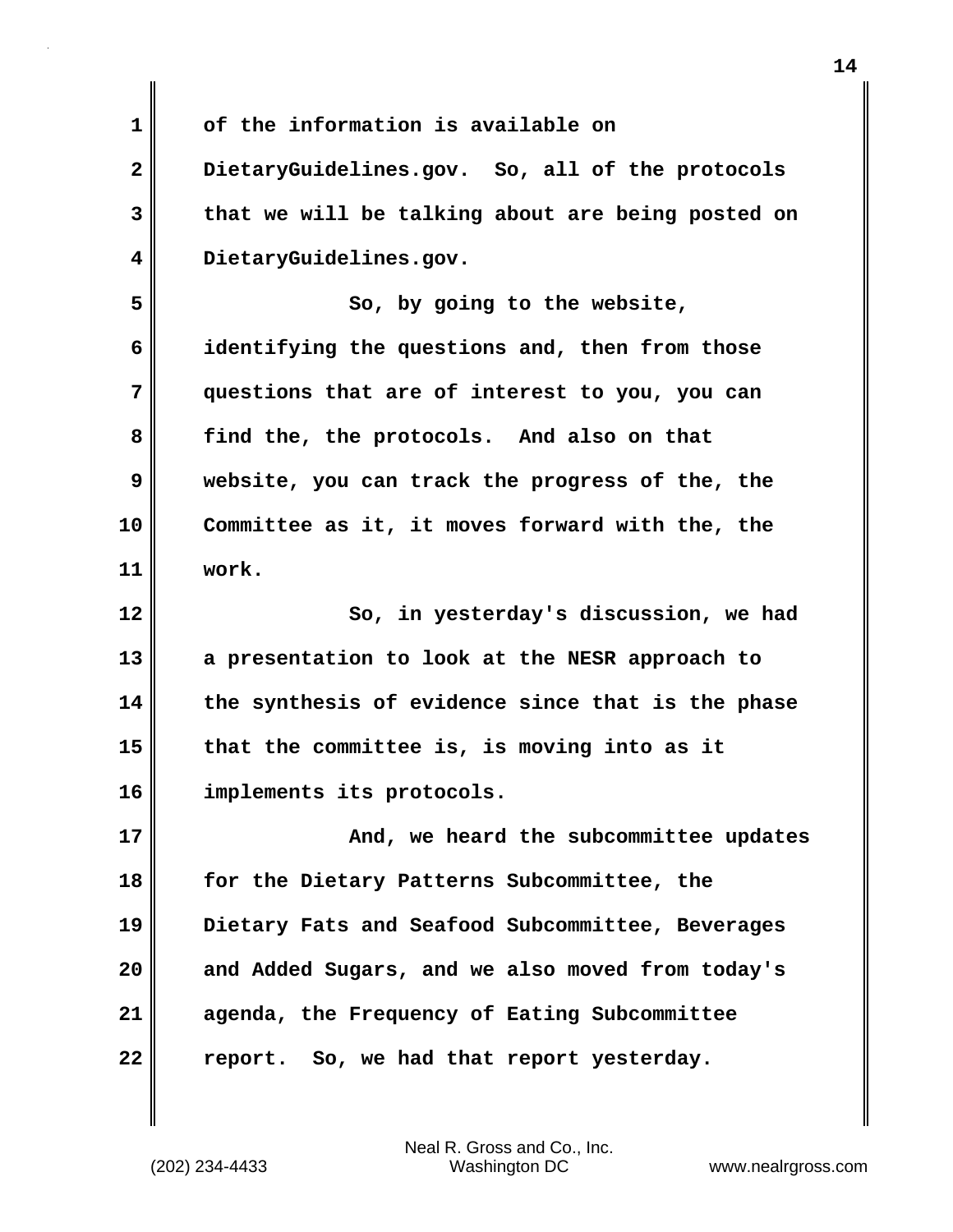| $\mathbf 1$  | And, then we had the opportunity for              |
|--------------|---------------------------------------------------|
| $\mathbf{2}$ | committee discussion and it was a good            |
| 3            | opportunity for the Committee to start thinking   |
| 4            | about and discussing the overall format of the,   |
| 5            | the report as we move forward. And, the notion    |
| 6            | that we're using a life stages approach as we     |
| 7            | report our findings to the Departments.           |
| 8            | So, for today's agenda, we're almost              |
| 9            | finished with the opening remarks, and we will    |
| 10           | continue our subcommittee updates starting with   |
| 11           | the Birth to 24 Months Subcommittee. And, Birth   |
| 12           | to 24 has been working with Dietary Patterns.     |
| 13           | So, we're going to have a bit of a, a joint       |
| 14           | report.                                           |
| 15           | And, then the Pregnancy and Lactation             |
| 16           | Subcommittee, and then the Data Analysis and Food |
| 17           | Pattern Modeling working committee, followed by   |
| 18           | committee discussion, closing remarks.            |
| 19           | And, just to remind folks, we                     |
| 20           | announced yesterday and I'll note it again now,   |
| 21           | that we're expecting to do all of the             |
| 22           | subcommittee reports before having to take the    |

 $\mathbf{I}$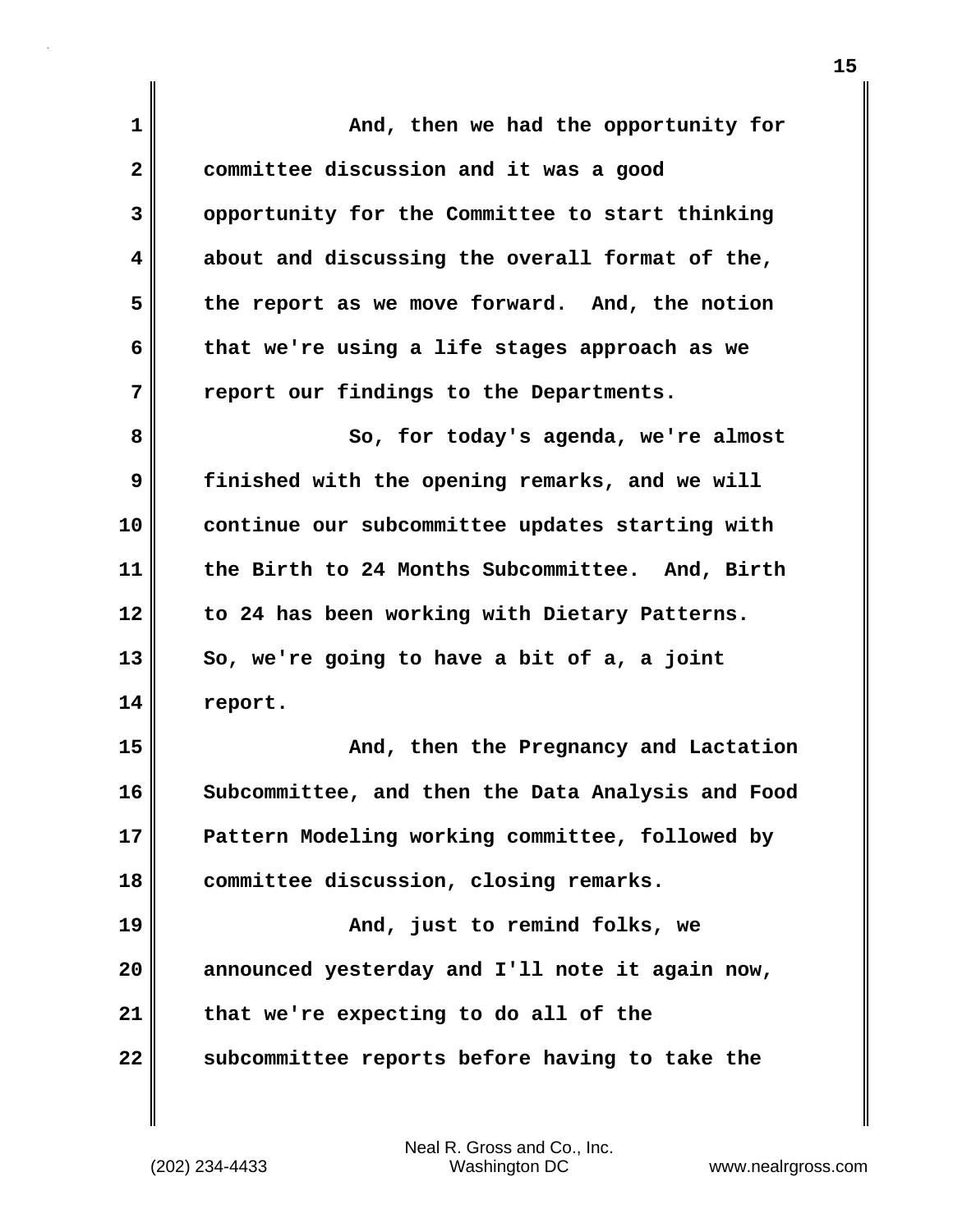**1 lunch break. So, we will probably be ending at 2 the, the lunch time today. That's what we are 3 anticipating for, for today's agenda. 4 And, the agenda doesn't show a break, 5 but we will try to work in a break since it, it 6 can be a long morning. 7 And, finally, let me remind you that 8 if the public listening to the presentations, if 9 you have comments that are specific to the new 10 protocols that are being presented and discussed 11 today, it's most helpful for our work if they can 12 be submitted by November 7th, so that they can be 13 considered before we start implementing the, the 14 protocols. 15 However, the comment period remains 16 open throughout the Committee's work ending in 17 2020. But, for those protocols, November 7 is 18 the important time. 19 So, those are my remarks for opening. 20 I'll just ask the Committee if you have any 21 questions or comments you want to raise at this 22 point, or, ready to go? Okay, so Dr. Dewey, do**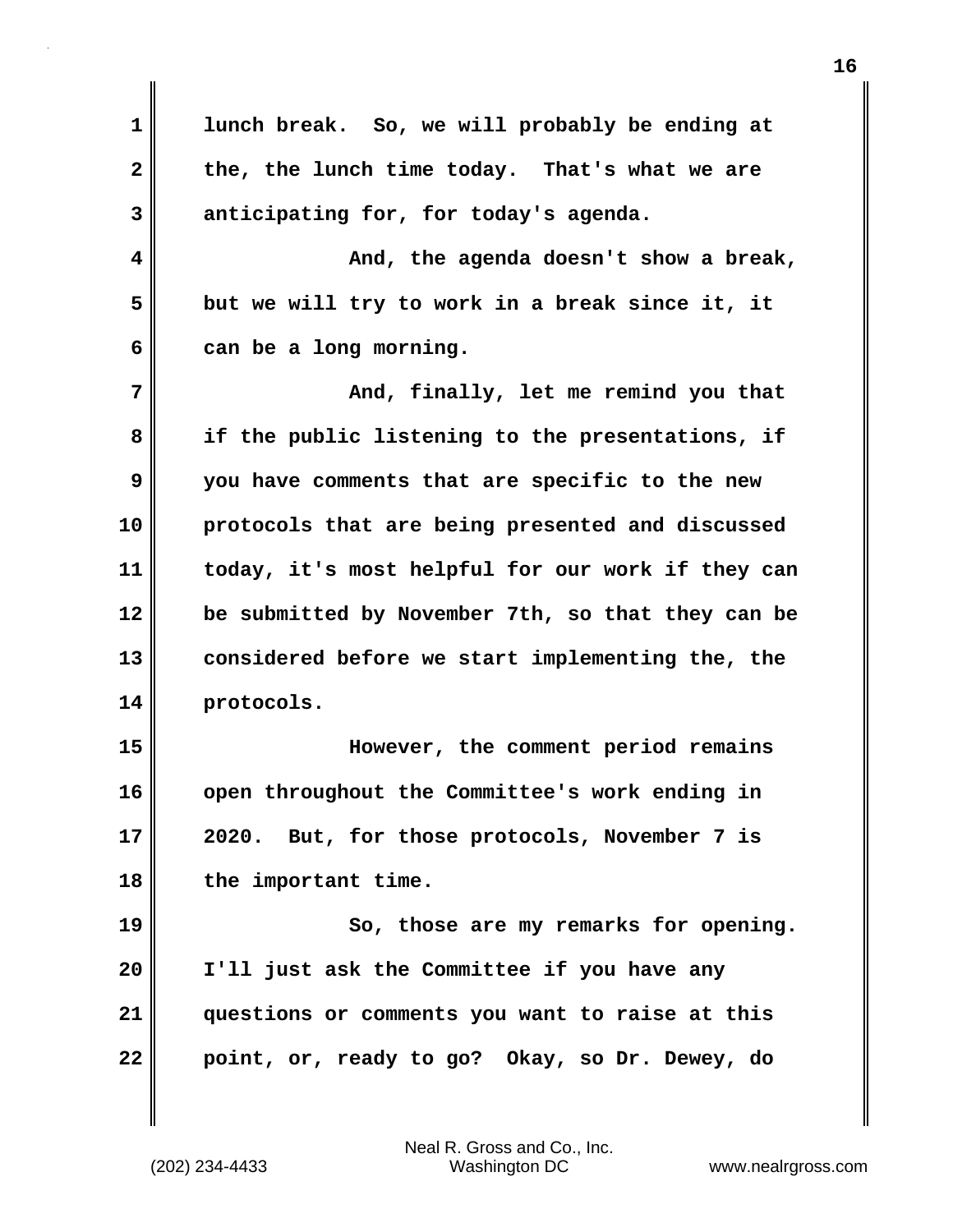**1 you want to -- oh, okay. 2 MEMBER DEWEY: Thank you very much, 3 Barbara. 4 I first want to thank the members of 5 this subcommittee that are very dedicated and 6 hardworking. It's been a real pleasure to have** 7 || our weekly conference calls, and the staff that **8 has supported us, which are also amazing. 9 And, in particular, I'd like to thank 10 Elsie Taveras, because I was not able to be here 11 for the July meeting, and she was very good at 12 presenting our protocols at that time. 13 I'll tell you the punch line here, we 14 don't have any conclusion statements yet, but we 15 have made a lot of progress, and we have been 16 working very hard on both developing and 17 implementing all the protocols. 18 There are, you know, many protocols 19 available on the web, but I wanted -- I went 20 through and, and looked at well, how many 21 questions or relationships are we actually trying 22 to look at in terms of conclusion statements, and**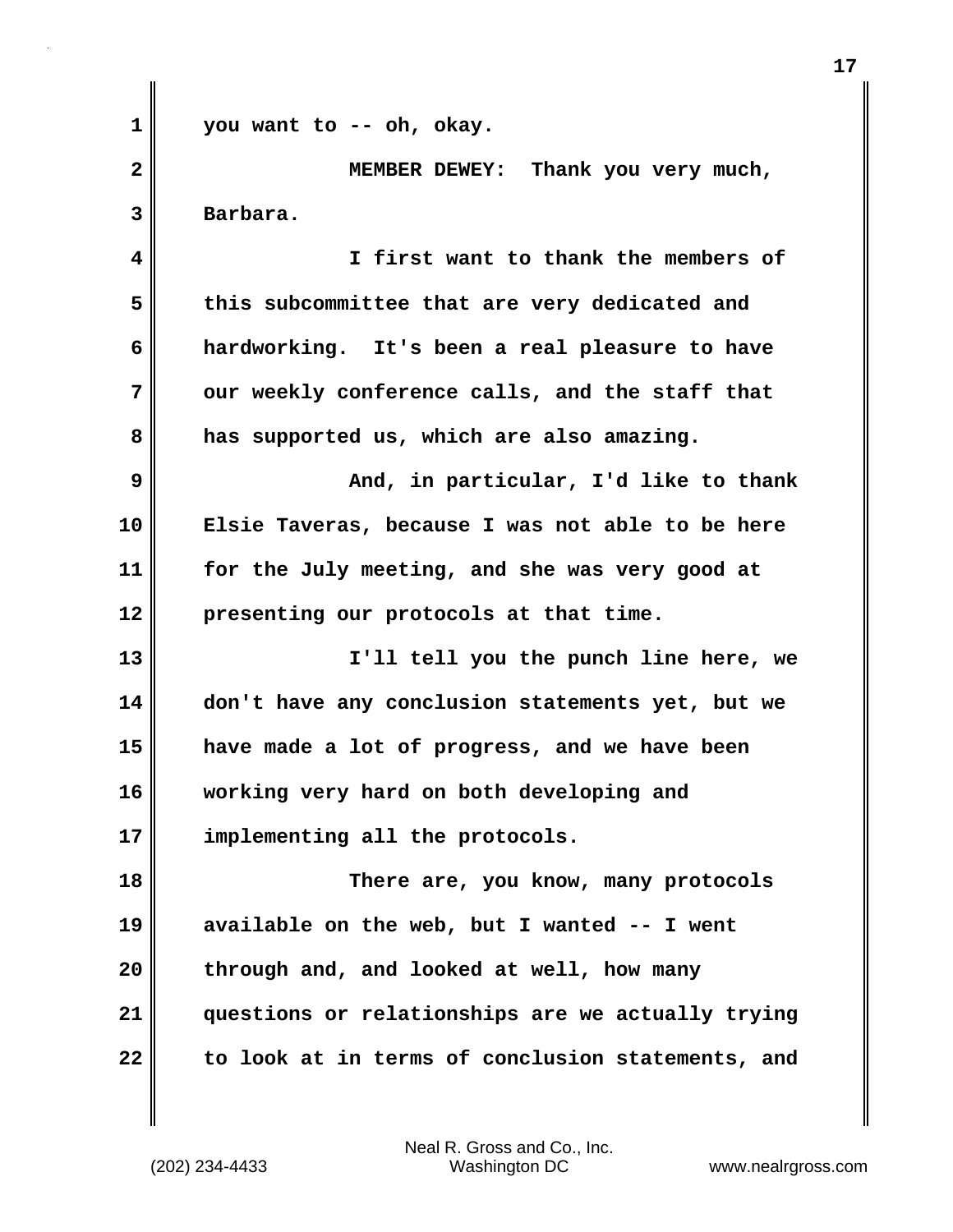**1 I think it's at least 50.**

| $\overline{\mathbf{2}}$ | So, you can imagine how confusing it              |
|-------------------------|---------------------------------------------------|
| 3                       | can get. And that's just the ones that our        |
| 4                       | subcommittee is looking at this age group as      |
| 5                       | you'll see in a moment. The other subcommittees   |
| 6                       | are also working on issues related to this age    |
| 7                       | group.                                            |
| 8                       | And the other aspect even though it is            |
| 9                       | many, many relationships we're looking at, we are |
| 10                      | really only scratching the surface of the issues  |
| 11                      | around feeding infants and toddlers.              |
| 12                      | And, for the most part, the questions             |
| 13                      | we're looking at relate to what to feed, and we   |
| 14                      | aren't going to be able to really address the     |
| 15                      | issues of how to feed. For example, issues like   |
| 16                      | responsive feeding. But, that's work for the      |
| 17                      | future.                                           |
| 18                      | So, I'd like to start by explaining               |
| 19                      | that the Birth to 24 Months topics are, are being |
| 20                      | addressed actually by four different              |
| 21                      | subcommittees as shown here.                      |
| 22                      | And, on the next slides I will                    |
|                         |                                                   |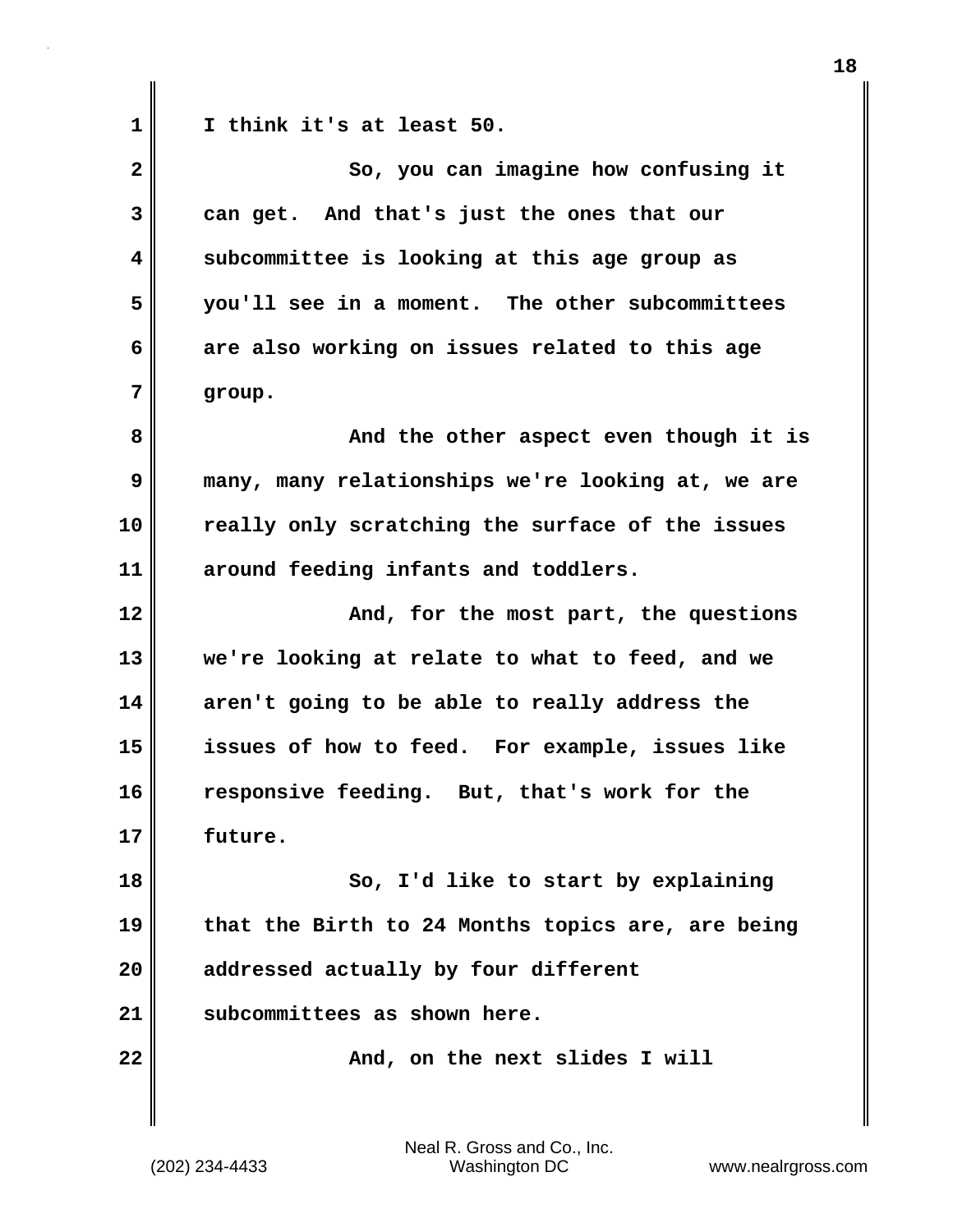**1 describe the B24 topics that are addressed by 2 these different subcommittees. And I'd also like 3 to point out that all this information is 4 available on DietaryGuidelines.gov. 5 So, in our subcommittee, this is one 6 of the slides that shows the ones that we are 7 working on directly. That includes the 8 recommended duration of exclusive human milk 9 and/or infant formula feeding as it relates to 10 five different categories of outcomes. 11 And, I won't read through all of them, 12 but just to point out that one of those is 13 micronutrient status, and that actually 14 encompasses six different nutrients. So, there 15 are many questions embedded within that 16 particular topic. 17**  $\parallel$  **And, then for the frequency and volume 18 of human milk or infant formula feeding, we're 19 looking at how that relates to two of those five 20 outcome areas, micronutrient status and growth 21 size and body composition. 22** Merry **22** And, then for the third topic shown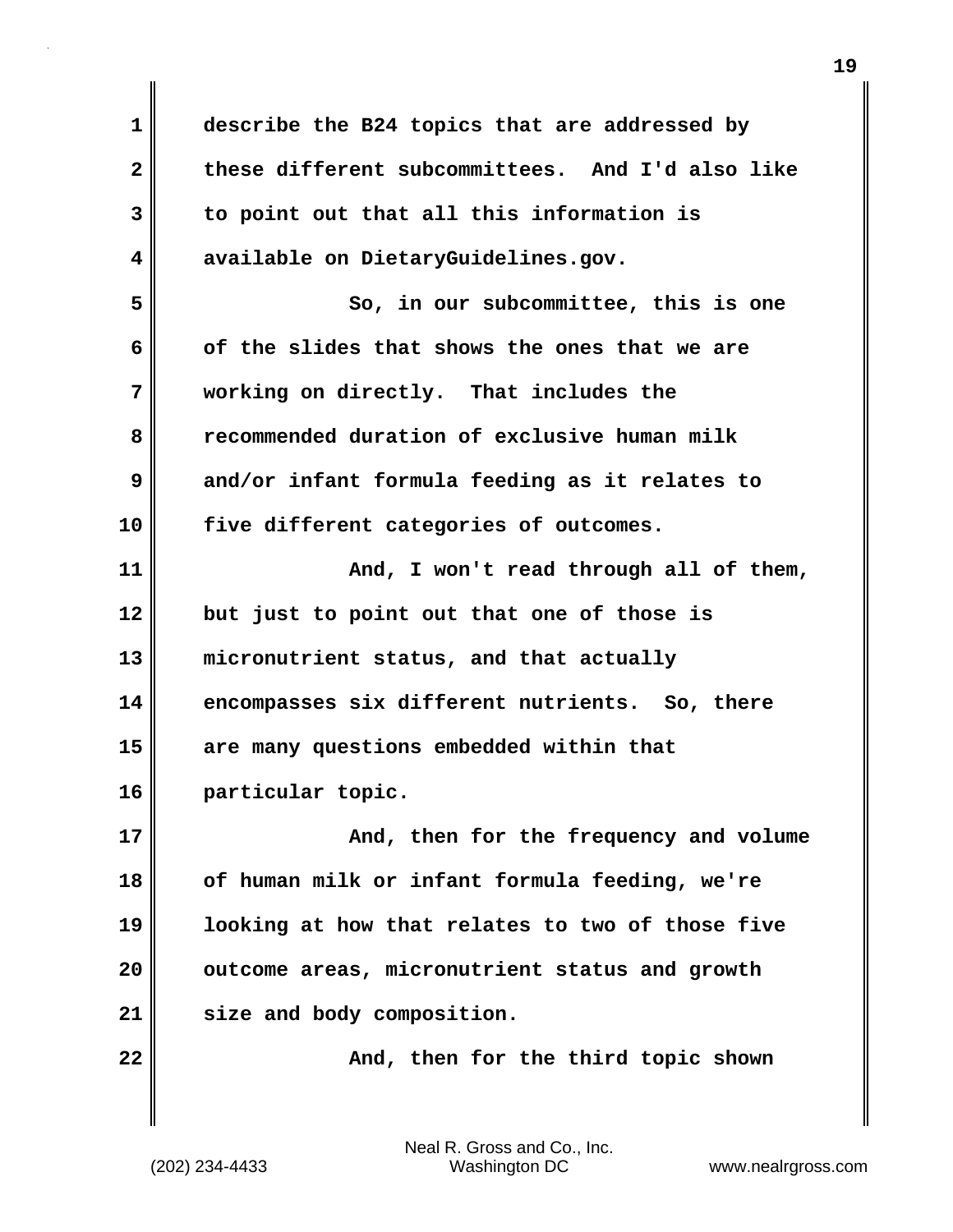**1 here, the overall question is how do dietary 2 supplements from either supplements or fortified 3 foods relate to three different outcome domains: 4 nutrient status, growth size and body 5 composition, and bone health. 6** And, there are four nutrients as shown **7 here, that we're focused on in terms of** 8 supplements or fortified foods. **9 Now, in terms of complementary 10 feeding, we also have quite a suite a questions 11 we're examining that look at how both the timing 12 of introduction of complementary foods, and the 13 types of complementary foods are related to 14 outcomes in five domains shown here. 15 And, again for the micronutrient 16 status domain, we actually are, are focused on 17 six different nutrients, so there are multiple 18 questions embedded in that. 19 Now, in addition to the work that our 20 subcommittee is doing on complementary feeding, 21 the Data Analysis and Food Pattern Modeling 22 Subcommittee is going to be directly tackling**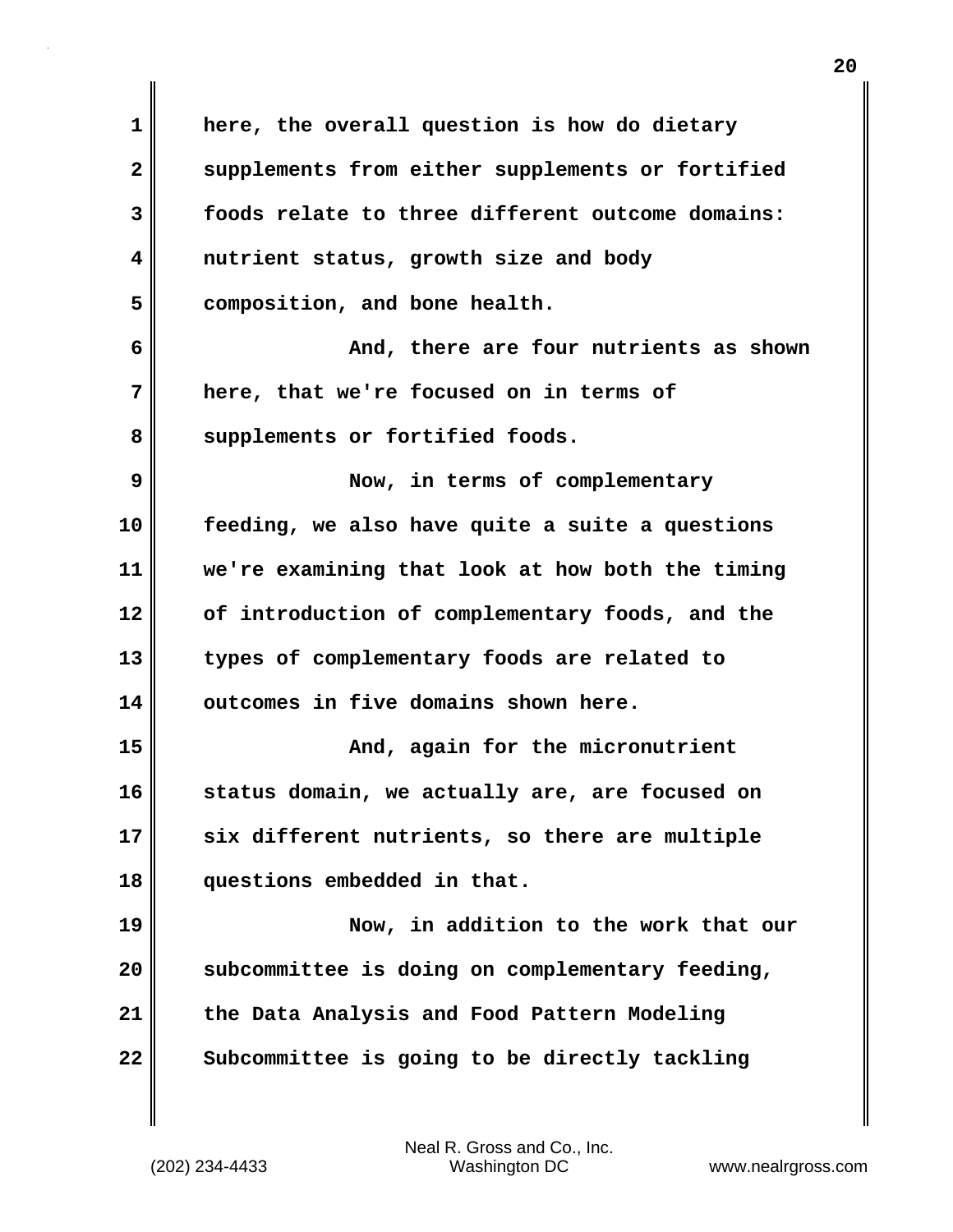**1 these questions of whether USDA food patterns 2 could be established based on relationships 3 identified, will they meet nutrient 4 recommendations, and is there evidence to support 5 supplementation or fortified foods to meet those 6 nutrient needs? 7 We haven't really started tackling 8 that yet, I think Regan will mention that a 9 little later. 10 Then, in terms of beverages, our 11 subcommittee is looking directly at how beverage 12 consumption relates to growth, size and body 13 composition. And, actually, the previous 14 pregnancy and birth to 24 months' work 15 encompassed some of, of this systematic review 16 process because they're included, beverages were 17 included, within the complementary food feeding 18 exposures. 19 And, again, the Data Analysis and Food 20 Pattern Modeling Subcommittee will be examining 21 other questions related to this. How does 22 beverage consumption by infants and toddlers**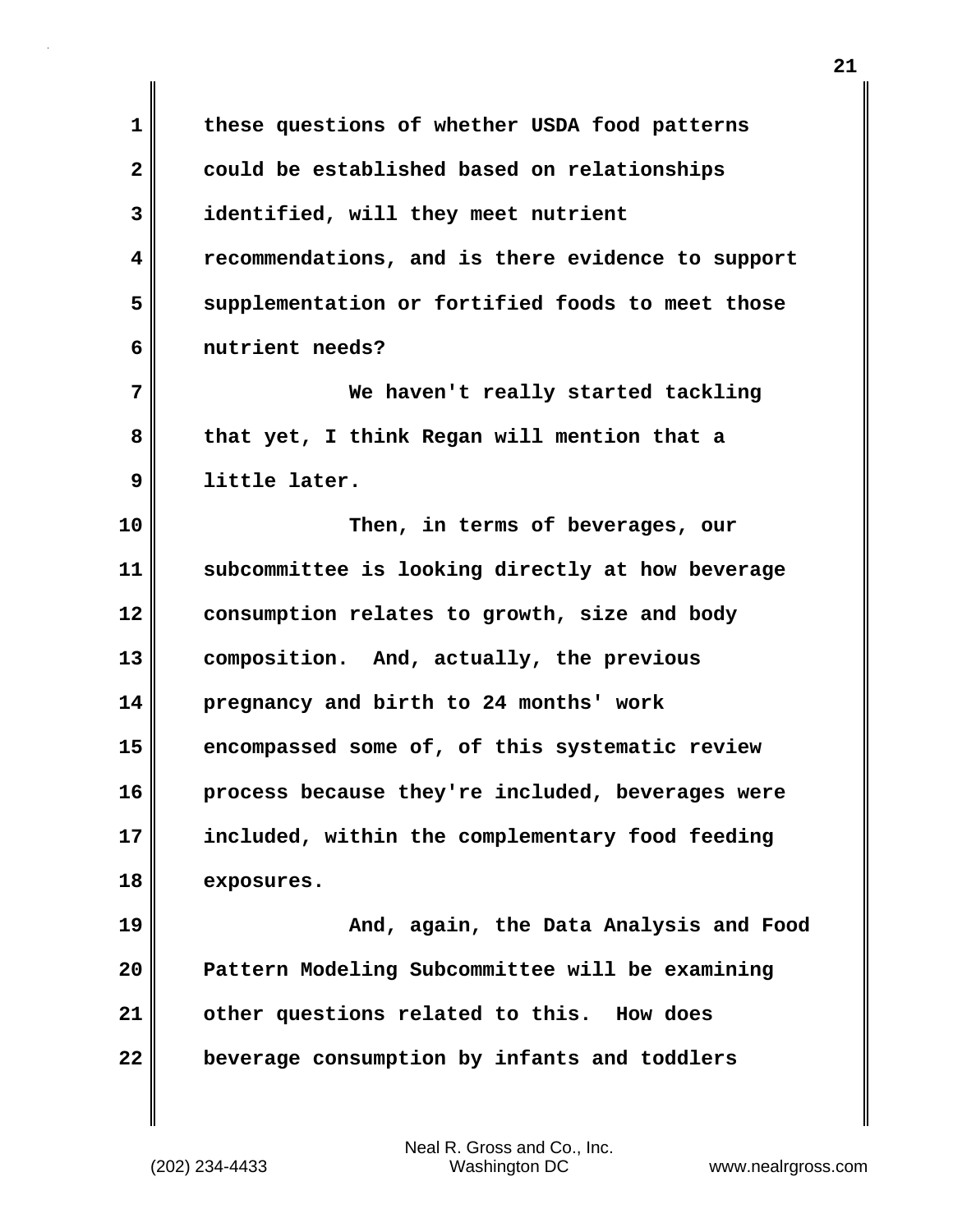**1 relate to achieving nutrient and potential food 2 group recommendations?**

| 3  | Then, in terms of added sugars, the              |
|----|--------------------------------------------------|
| 4  | Data Analysis and -- sorry, it says B24 and/or   |
| 5  | Beverages and Added Sugars Committees at the top |
| 6  | there -- will be looking at how added sugars     |
| 7  | relate to three different types of outcomes.     |
| 8  | And the Data Analysis and Food Pattern           |
| 9  | Modeling Subcommittee is looking at how added    |
| 10 | sugars may relate to achieving nutrient and food |
| 11 | group recommendations, and whether certain       |
| 12 | amounts of added sugars can be accommodated in   |
| 13 | the healthy diet while still meeting food group  |
| 14 | and nutrient needs.                              |
| 15 | Now the, the top question there,                 |
| 16 | again, is related to the previous work that was  |
| 17 | done because sugar sweetened beverages were part |
| 18 | of the beverages that were looked at. So, that   |
| 19 | is a, a significant proportion of the added      |
| 20 | sugars that children in this age group are       |
| 21 | exposed to.                                      |

**22** Then, in terms of types of dietary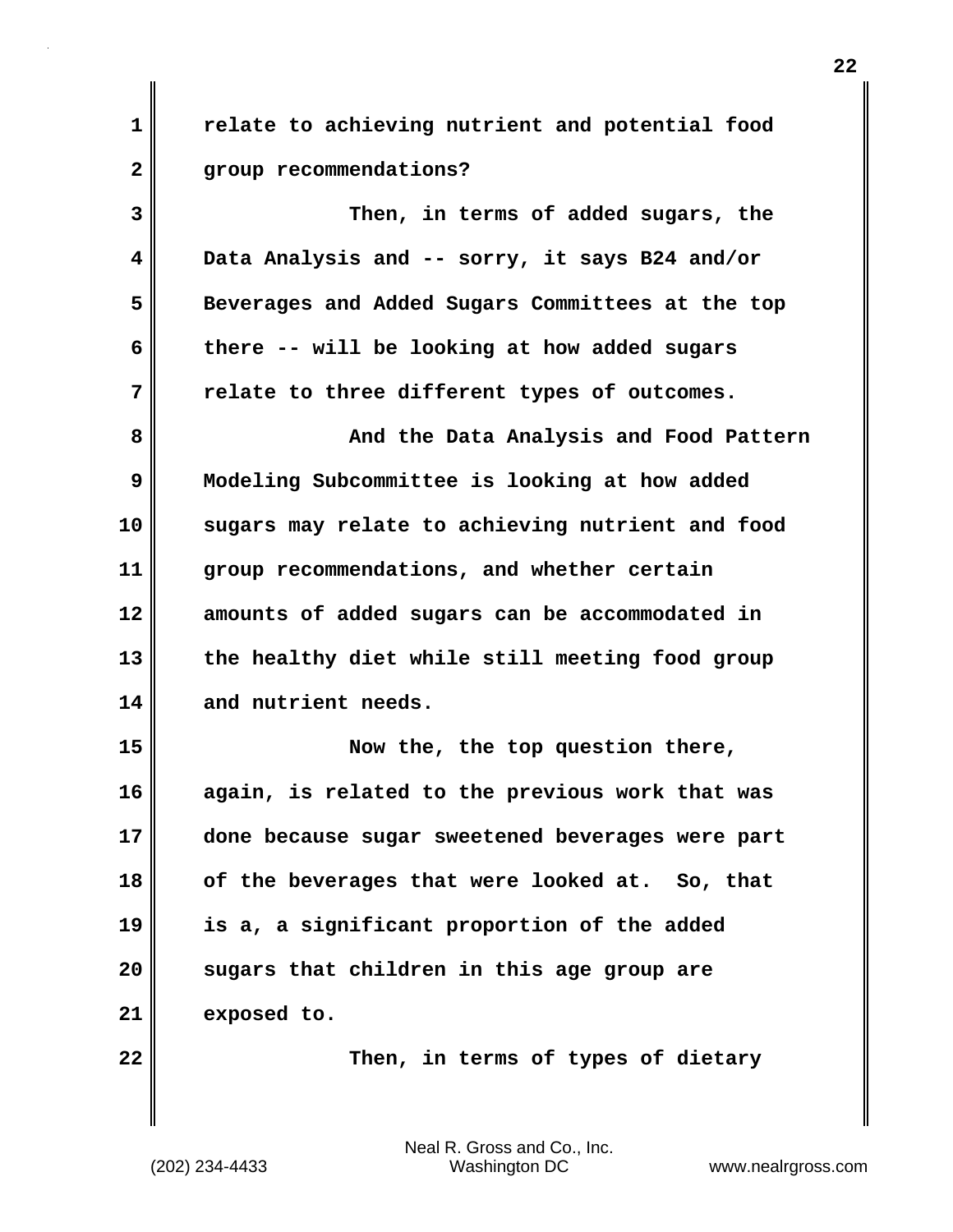**1 fats, the Dietary Fats and Seafood Subcommittee 2 is looking at how dietary fats relate to four 3 different types of outcomes. And, in this age 4 group, the literature on some of those longer 5 term outcomes is probably very scant. 6 But, in terms of neurocognitive 7 development, that's an area where there's 8 probably a lot more to work with. 9 Then, in terms of seafood, the lead 10 subcommittee is -- we're still kind of working 11 out who's doing what, but the Dietary Fats and** 12 Seafood will probably be taking the lead on how **13 seafood consumption in this age range relates to 14 neurocognitive development and risk of 15 cardiovascular disease. And I think we'll be 16 working closely with that subcommittee on those 17 questions. 18 Now, what I'd like to do at this point 19 is tell you where we are with the human milk and 20 infant formula protocols, which were presented in 21 July. And those are being implemented. 22 And these protocols either had no**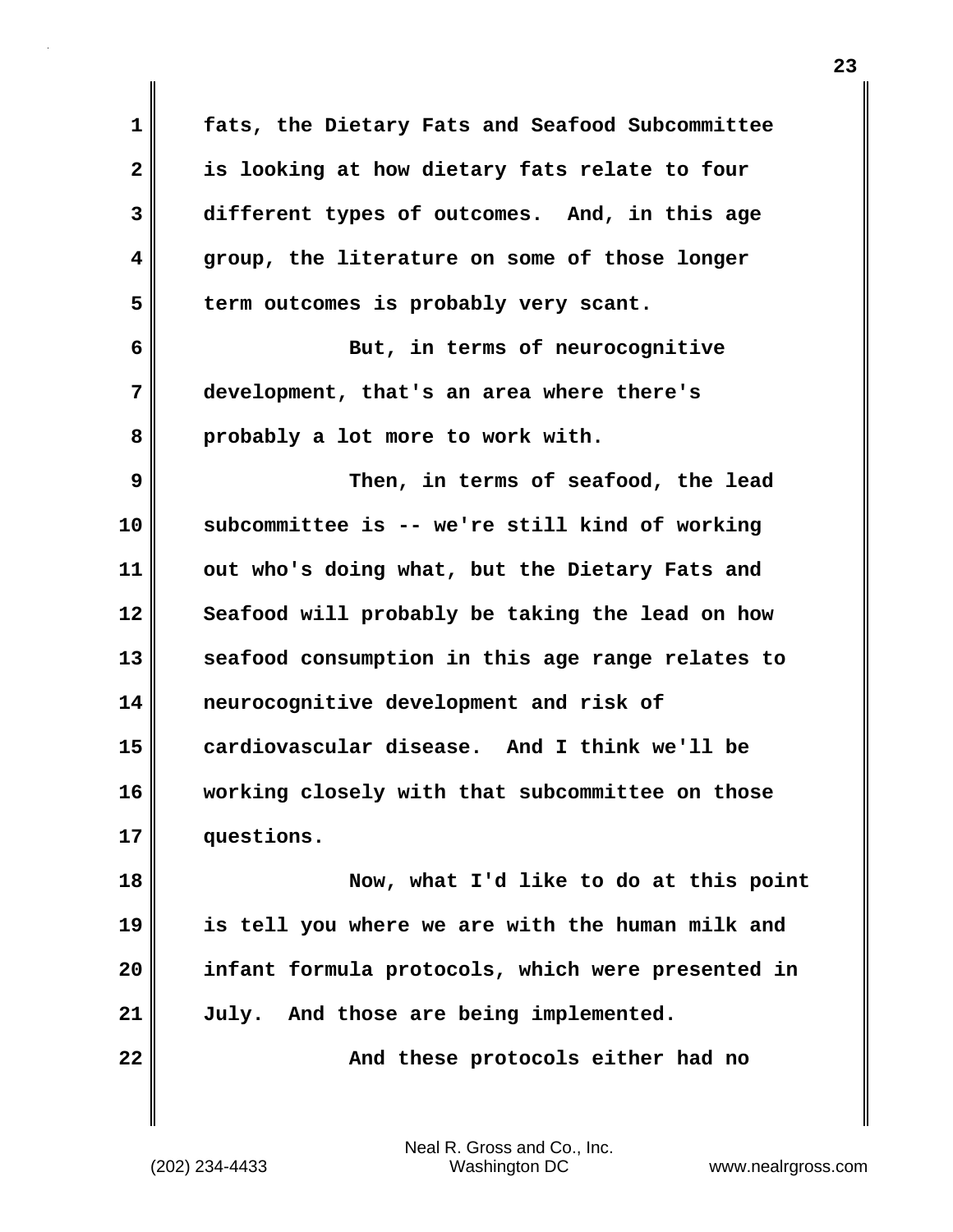**1 revisions or very minor revisions that won't 2 result in substantive changes to the reviews. So 3 we won't spend committee time going over those 4 minor changes, but please note that all the 5 protocols are available at DietaryGuidelines.gov. 6** But one item that we do want to report **7 to the Committee is that we discussed the 8 parameters around how the studies define food 9 allergy. 10 We decided that it was best to review 11 studies in which food allergies were diagnosed 12 based on fairly rigorous criteria, gold standard 13 being food challenge, but also making room for 14 studies that included both food sensitization, as 15 well as some other evidence such as a history of 16 clinical reaction. 17 The Pregnancy and Lactation 18 Subcommittee is also discussing the exact wording 19 of that second criterion and so, we're -- we 20 still may have a few wording changes to, to put 21 here, but that's the, the basic principle. And 22 that aligns with the methods that we used in the**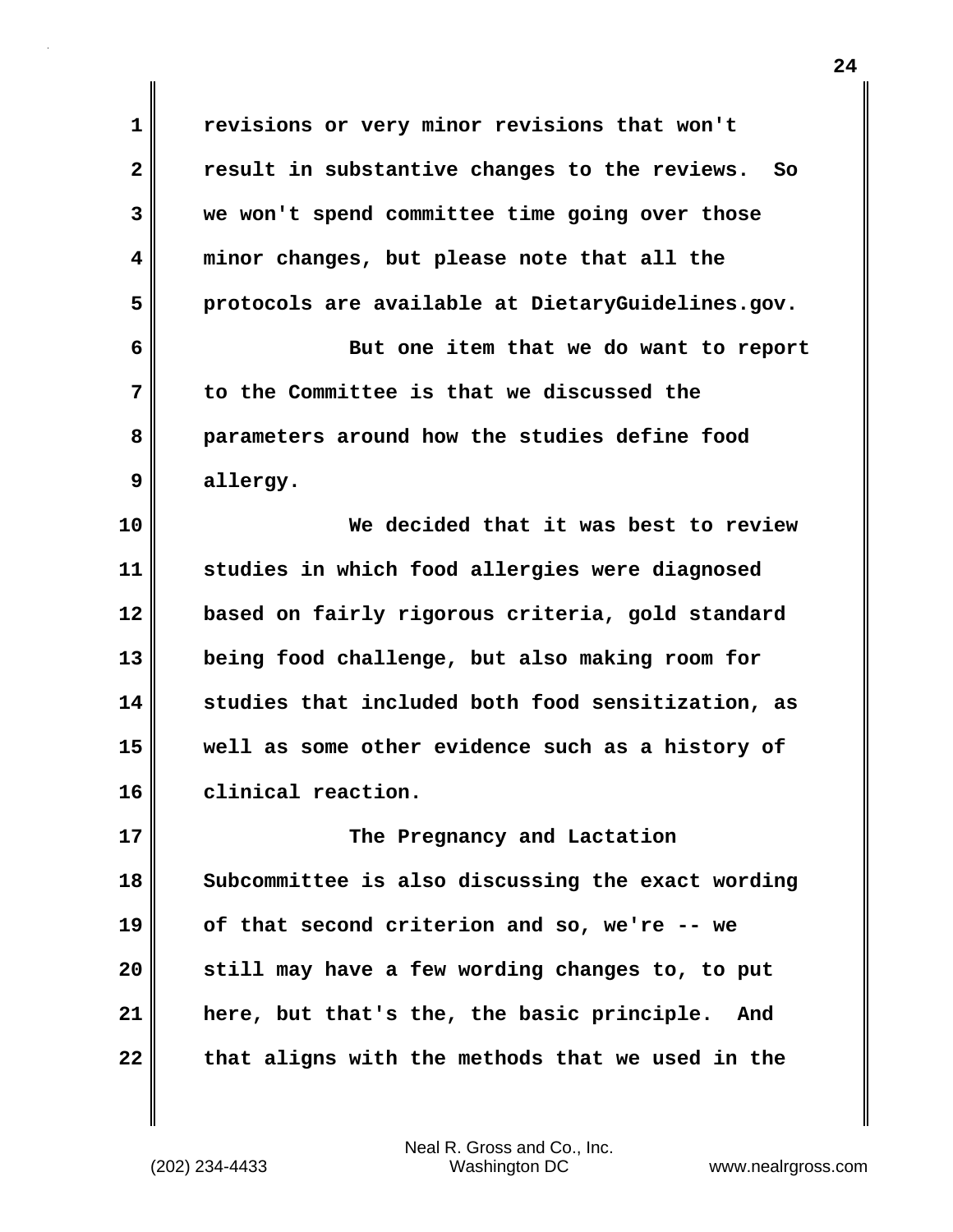**1 existing review from the previous project that we 2 are updating.**

**3 So, we would now like to update the 4 committee in our progress in implementing the 5 protocols presented in July. And, the first good 6 news is that the literature search is complete. 7 We actually used two different 8 literature searches for the human milk and infant 9 formula reviews. And, one was from the Pregnancy 10 and Birth to 24 Months Project, and the other was 11 new for the current 2020 Dietary Guidelines 12 Advisory Committee. 13** So, you may recall that across the **14 committee, some of the work we will do will 15 involve updating the existing NESR systematic 16 reviews. 17 And, in our subcommittee, those 18 existing reviews are from the Pregnancy and Birth 19 to 24 Months Project, which was completed just 20 prior to the work of this committee. 21** So, during that prior project, the **22 search for human milk and infant formula**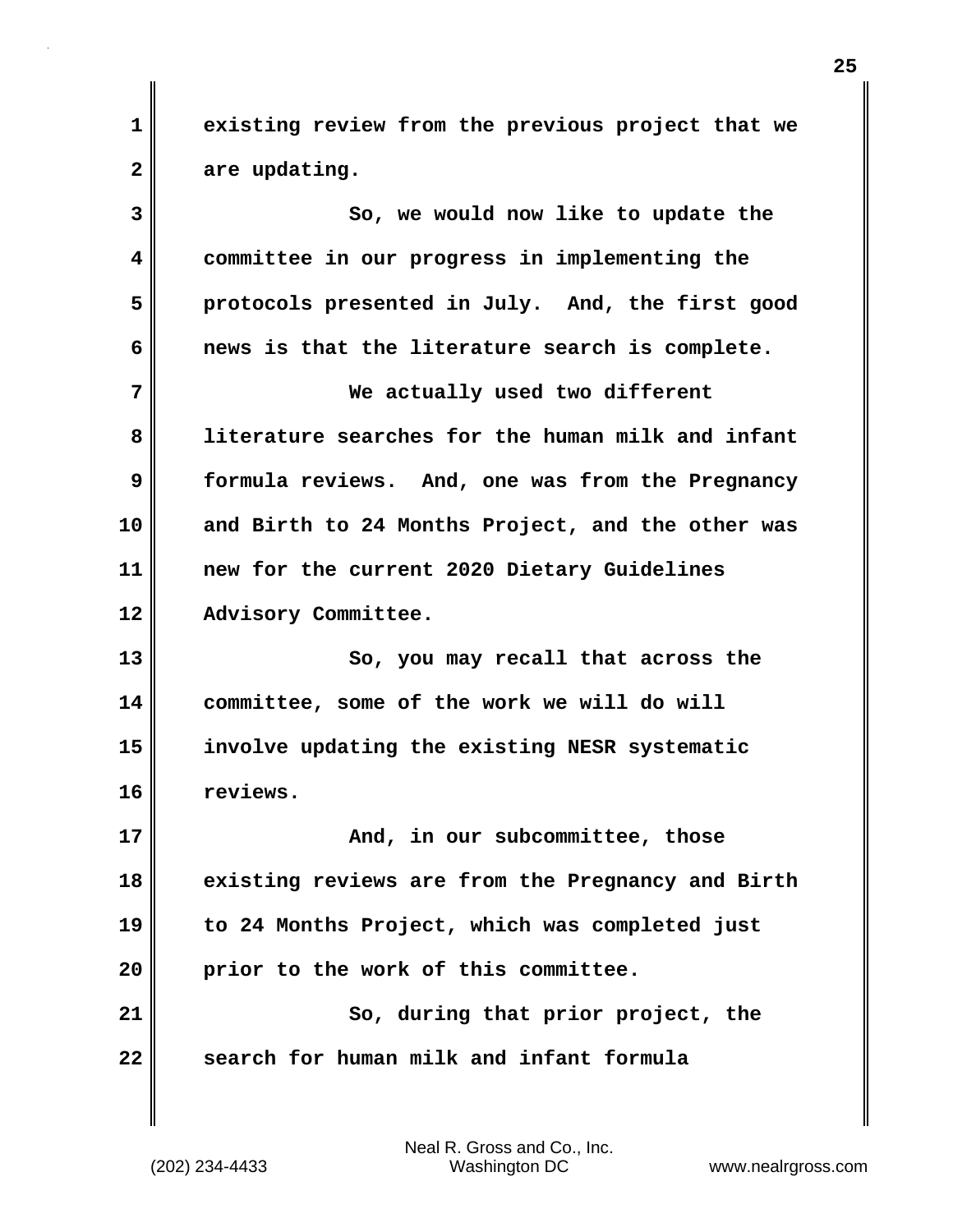**1 literature captured over 35 years of research, 2 from January 1980 to March of 2016. And it 3 included human milk and infant formula literature 4 relevant to our current work.**

**5 Systematic reviews were completed for 6 food allergies and atopic allergic diseases, 7 cardiovascular disease outcomes, and diabetes 8 outcomes. And, systematic reviews were planned 9 but not completed for growth, size and body 10 composition, micronutrient status and 11 developmental milestones.**

**12 And the second literature search which 13 was recently conducted captures literature from 14 January 2016 through last month. And this search 15 allows us to update the existing reviews with 16 evidence from the last three years, as well as 17 examine nearly 40 years of evidence for our new 18 reviews.**

**19 Now, two NESR analysts independently 20 screened the literature search results using the 21 inclusion and exclusion criteria that we 22 presented in July, and data are being extracted**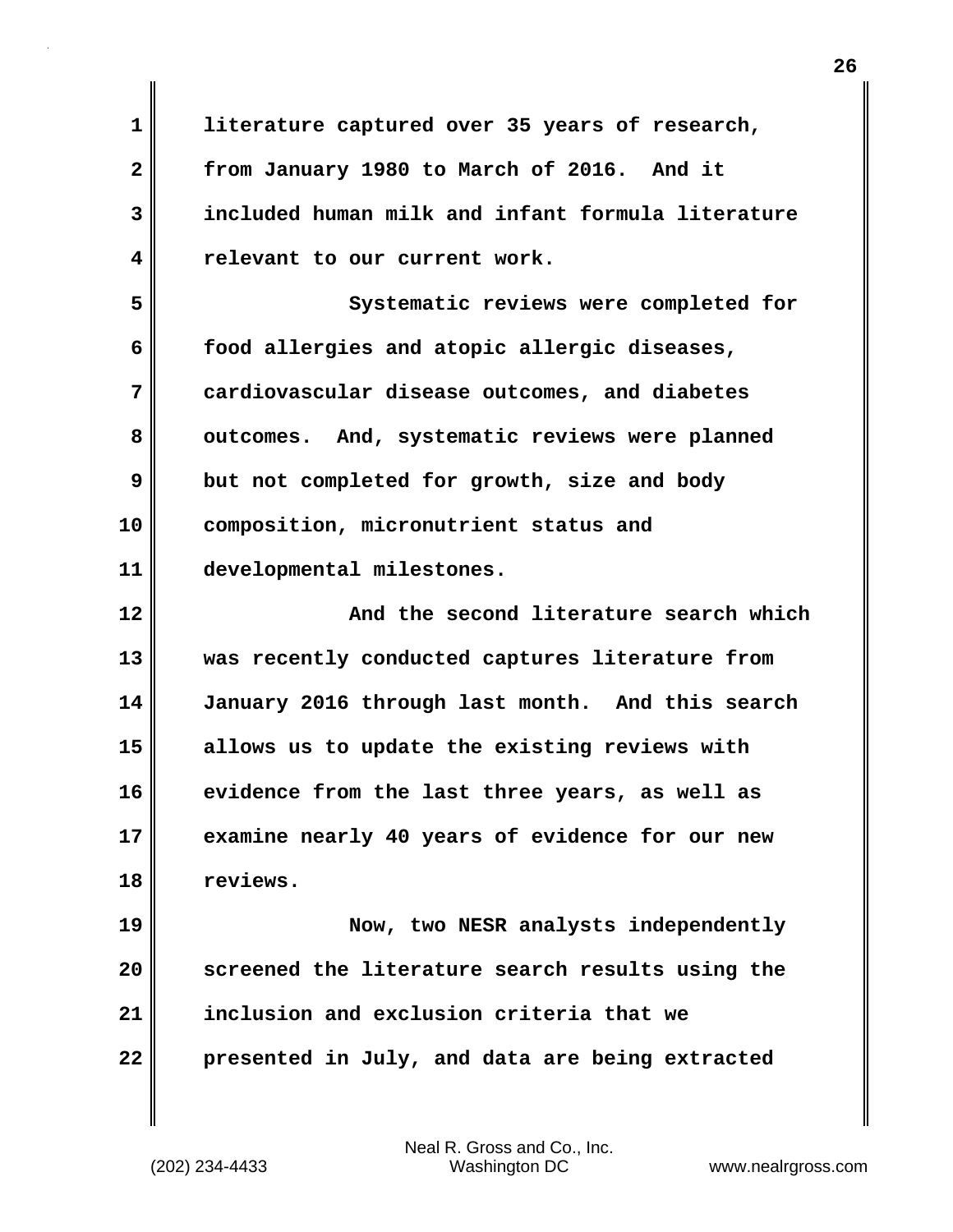**1 from the studies that met our inclusion criteria. 2 We decided to start with the 3 systematic review examining the relationship 4 between the duration, frequency and volume of 5 human milk and/or infant formula consumption, and 6 micronutrient status. And we think that this 7 will be one of the smaller bodies of evidence. 8** So, as you can see here, there are **9 currently between zero and ten articles included 10 for the various nutrients of interest, which 11 include iron, zinc, iodine, vitamin D, vitamin 12 B12, and fatty acids. 13 These numbers may change slightly 14 because the NESR analysts have not yet finished 15 their manual search, which involves using the 16 references of the included articles as an 17 additional source of articles to screen. 18 However, due to having no articles or 19 a very small number of articles for some of these 20 nutrients, we anticipate that we will probably 21 have insufficient evidence to determine the 22 relationship between duration, frequency and**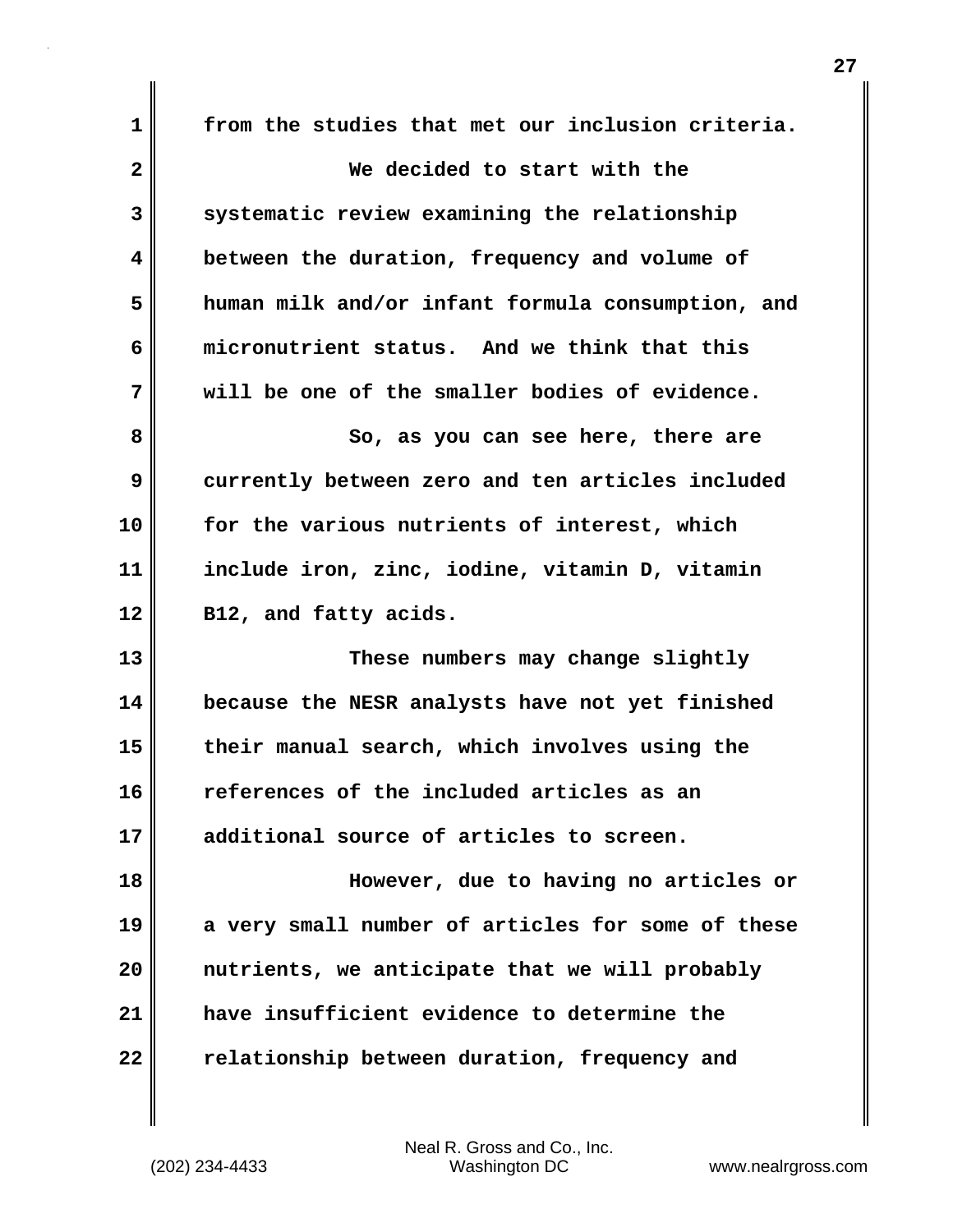**1 volume of exclusive milk, human milk, and/or 2 infant formula consumption with some of them, but 3 not all of them. 4 Our other important set of questions 5 revolves around nutrients from supplements and 6 fortified foods. And again, those protocols were 7 presented in July and, they are in the process of 8 being implemented. 9 As with our human milk and infant 10 formula protocols, these protocols had either no 11 revisions or minor revisions that won't result in 12 substantive changes to the review, and they are 13 available at DietaryGuidelines.gov. 14 And just to remind you, the specific 15 nutrients that were focused on here are iron, 16 vitamin D, vitamin B12, and omega-3 fatty acids. 17 The literature search for the 18 systematic reviews is in the final stages of 19 development and will be run very shortly. 20 In addition, we have been meeting with 21 the other subcommittees to discuss cross-cutting 22 topics that are relevant to this age group. In**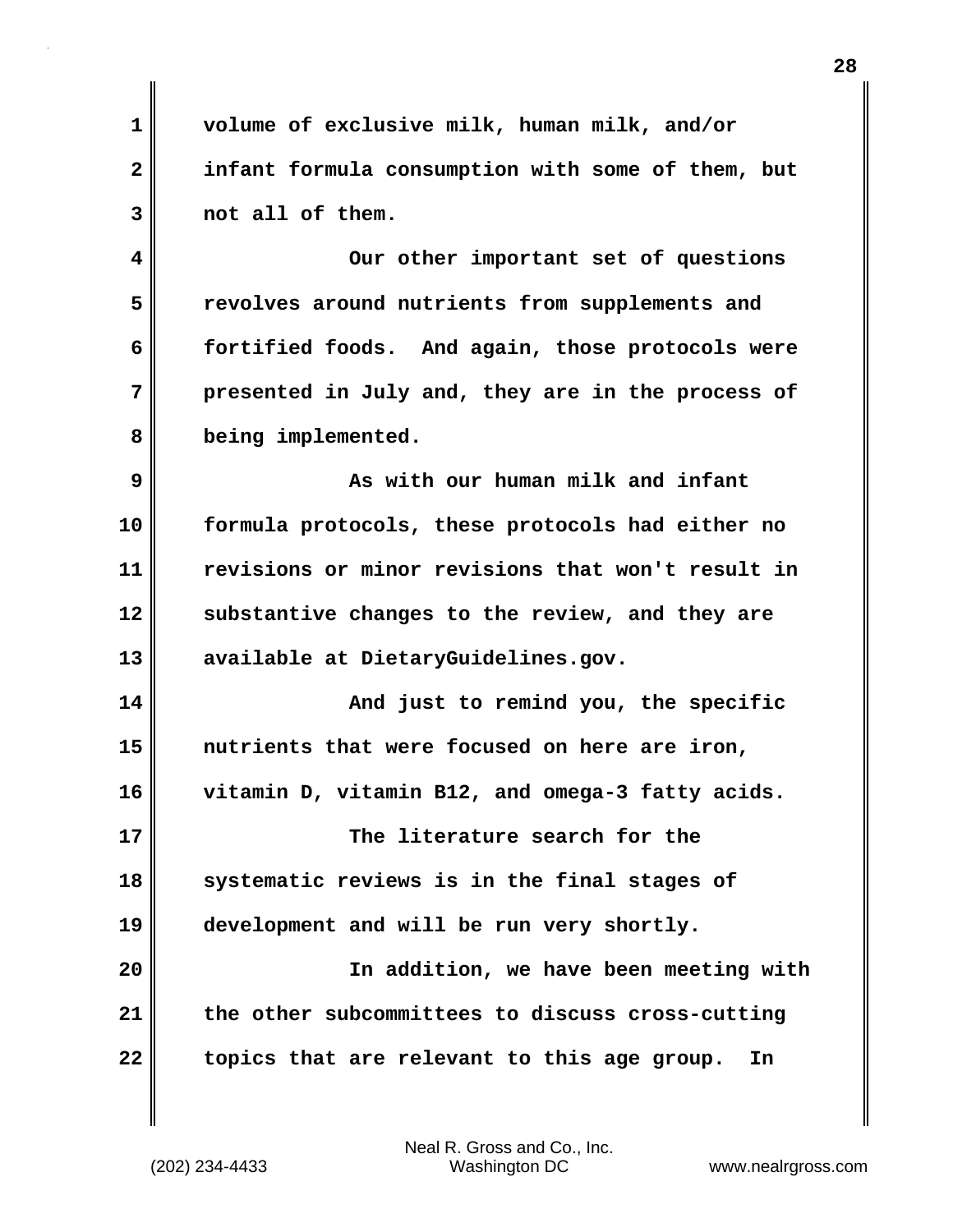**1 particular with the Data Analysis and Food 2 Pattern Modeling Subcommittee, we've discussed 3 the availability of data for this age group, and 4 actually looking at three sub-age groups: 0 to 6 5 months, 6 to 12 months, and 12 to 24 months 6 because of the differences in infant feeding 7 recommendations and dietary patterns during those 8 periods. 9 We've also discussed the minimum 10 sample size that we might need, and the 11 feasibility of stratifying by the main milk 12 source, human milk or infant formula, or both, to 13 examine food group and nutrient intake at 6 to 12 14 and 12 to 24 months. 15 We've also tried to grapple with the 16 issues around adequacy of information on human 17 milk nutrient content, as well as discussed the 18 identification of priority nutrients for this age 19 group. And, after I finish, Regan will be 20 presenting more about what that subcommittee has 21 been working on for this group. 22 With the Dietary Fats and Seafood**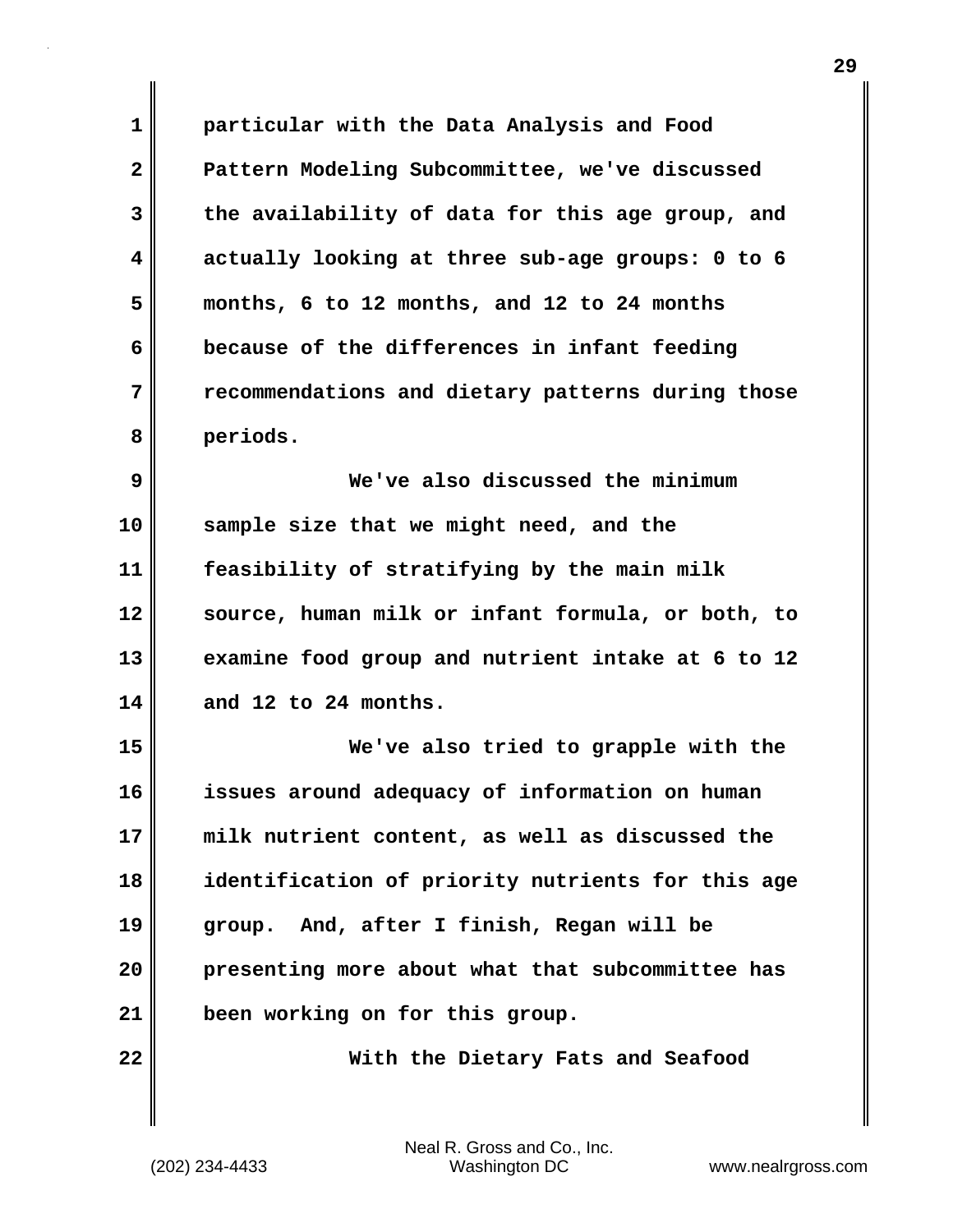**1 Subcommittee, we've discussed the developmental 2 outcomes in the age range of 0 to 2 years, and we 3 are currently working with them on developing the 4 protocols for Birth to 24 Months. 5** So, our next steps will include **6 continuing to implement the protocols we 7 developed, which are listed here once again, and 8 we will also continue working across the 9 subcommittees to have conversations about the 10 cross-cutting topics relevant to this age group. 11 Finally, we will develop the remaining 12 protocols which are updates to existing** 13 systematic reviews about complementary feeding. **14 As you may remember, those were tackled in the 15 previous Pregnancy through Birth to 24 Months 16 Project. 17** So we've held off on finishing any **18 further work on those protocols in order to focus 19 on getting the first reviews completed that I've 20 already shown you. 21** So I'd like to again thank all the **22 members and the really terrific support staff.**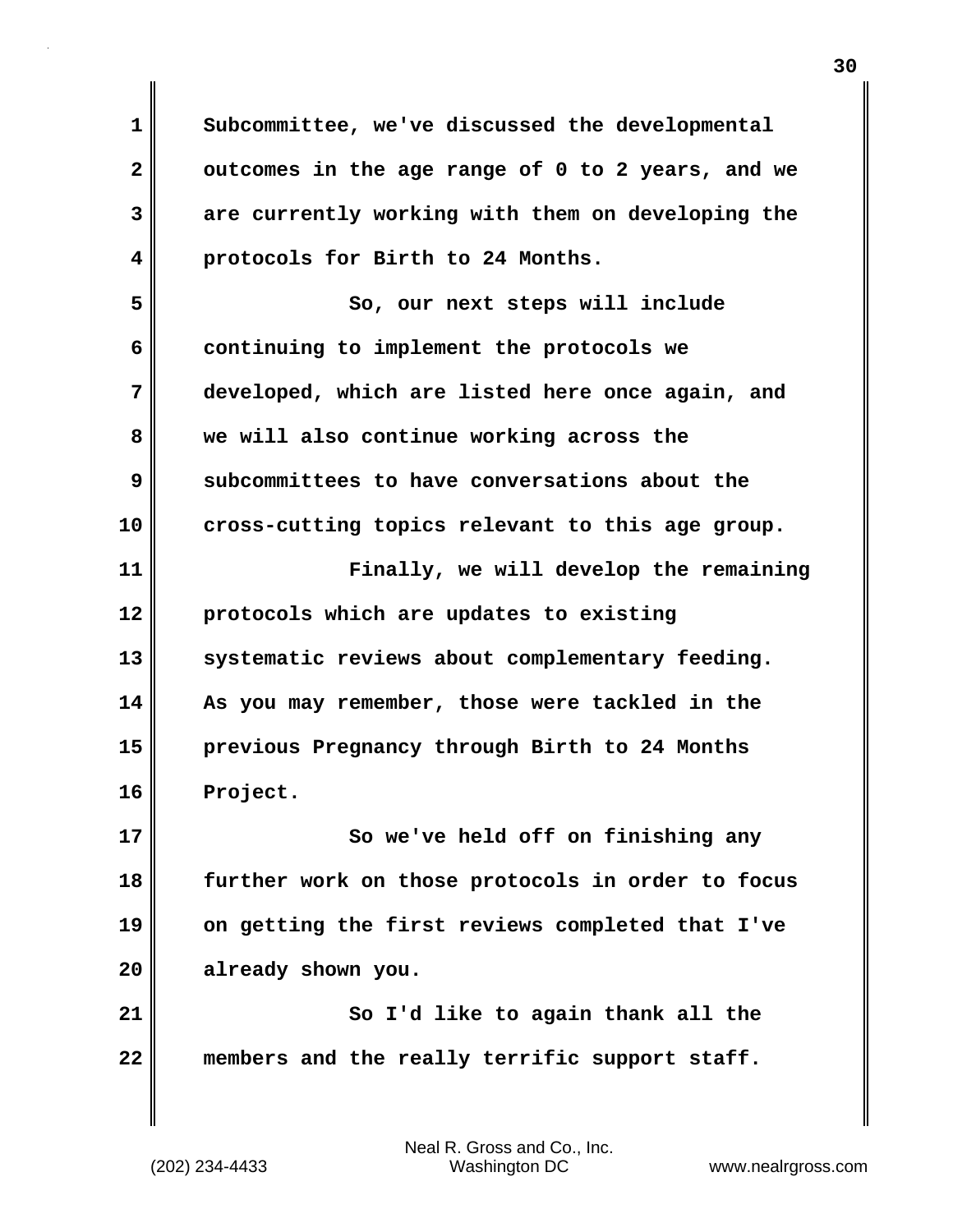| 1            | There's no way we could have gotten to this point  |
|--------------|----------------------------------------------------|
| $\mathbf{2}$ | without their very, very hard work.                |
| 3            | So, thank you very much.                           |
| 4            | MEMBER BAILEY: So, I am representing               |
| 5            | the Data Analysis and Food Pattern Modeling        |
| 6            | Working Group.                                     |
| 7            | And, we thought that it would be                   |
| 8            | salient to describe the work that we're doing      |
| 9            | specific to B24 right after Dr. Dewey's            |
| 10           | presentation so it's fresh in your mind. And,      |
| 11           | then we'll talk about what we're doing in the      |
| 12           | two-plus group after Sharon Donovan talks about    |
| 13           | Pregnancy and Lactation.                           |
| 14           | So, again, this is the group that I'm              |
| 15           | representing with the members listed here on this  |
| 16           | Oh, there we go. I was looking at my own<br>slide. |
| 17           | computer, which is confusing.                      |
| 18           | (Laughter.)                                        |
| 19           | MEMBER BAILEY: As if I'm not                       |
| 20           | confusing enough, right?                           |
| 21           | So, when we were here in July, we                  |
| 22           | presented the first of five protocols, and we had  |
|              |                                                    |

 $\mathbf{I}$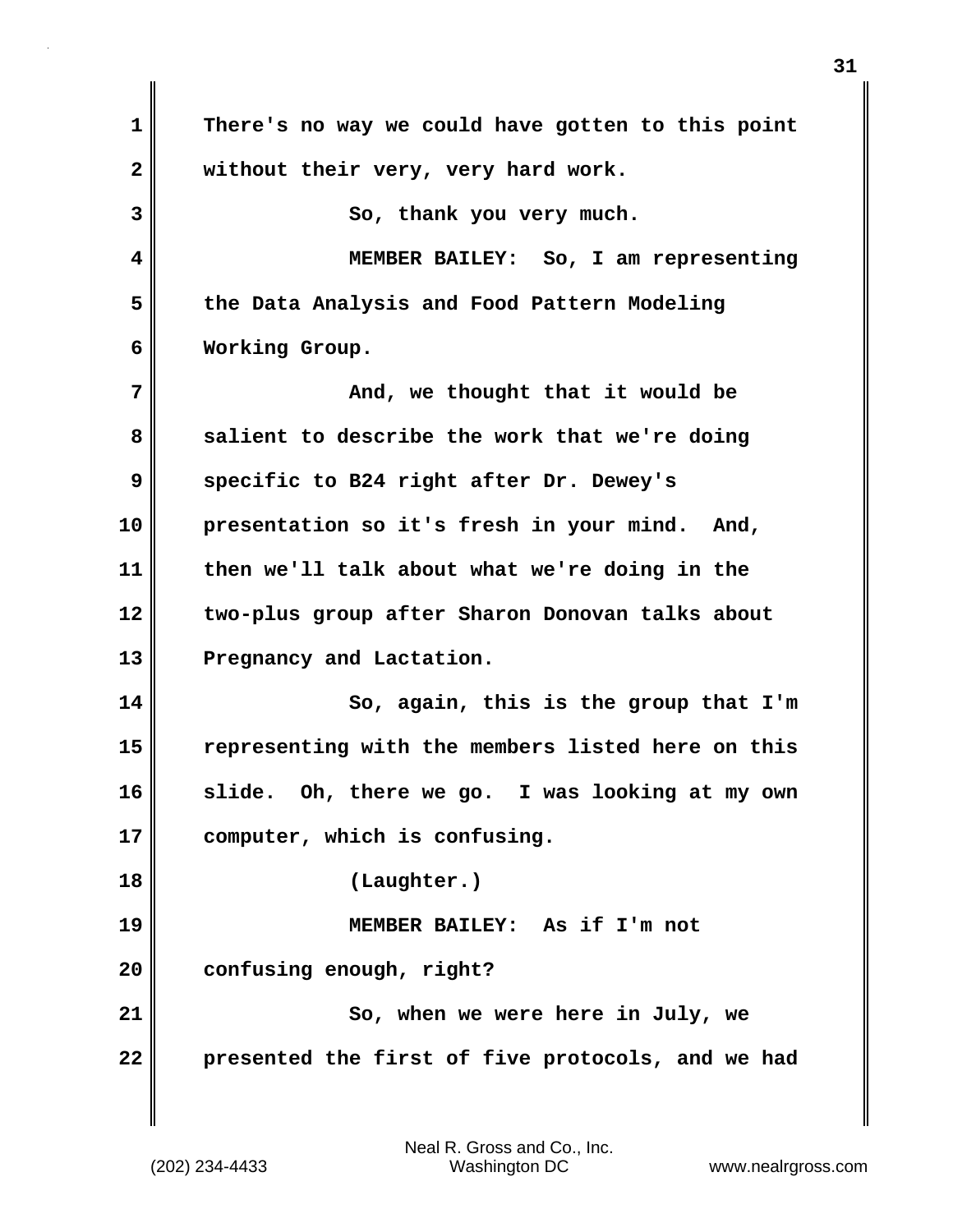**1 an asterisk around all of those protocols that we 2 had ongoing discussions with the B to 24 3 subgroup.**

**4 So, that's what we're going to be 5 talking about in the next couple of slides this 6 morning. So, how we've extended the work, or 7 we're proposing to extend the work, to that age 8 range.**

**9 And, so just to be quite clear, we 10 always say the term B24 but it's actually birth 11 to less than 24 months, so that's something that 12 has been changed in the protocols throughout.**

**13 We utilize nationally representative 14 data sources for the work that we're doing in 15 this group. The life stages that we're talking 16 about, infants and birth to less than 24 months, 17 with exceptions that are noted on certain slides. 18 We, as Dr. Dewey mentioned, are 19 interested in looking at infants together, and 20 then stratified by primary milk source. So, when 21 I use the word stratified, that is simply to**

**22 reflect that we're looking at these two groups.**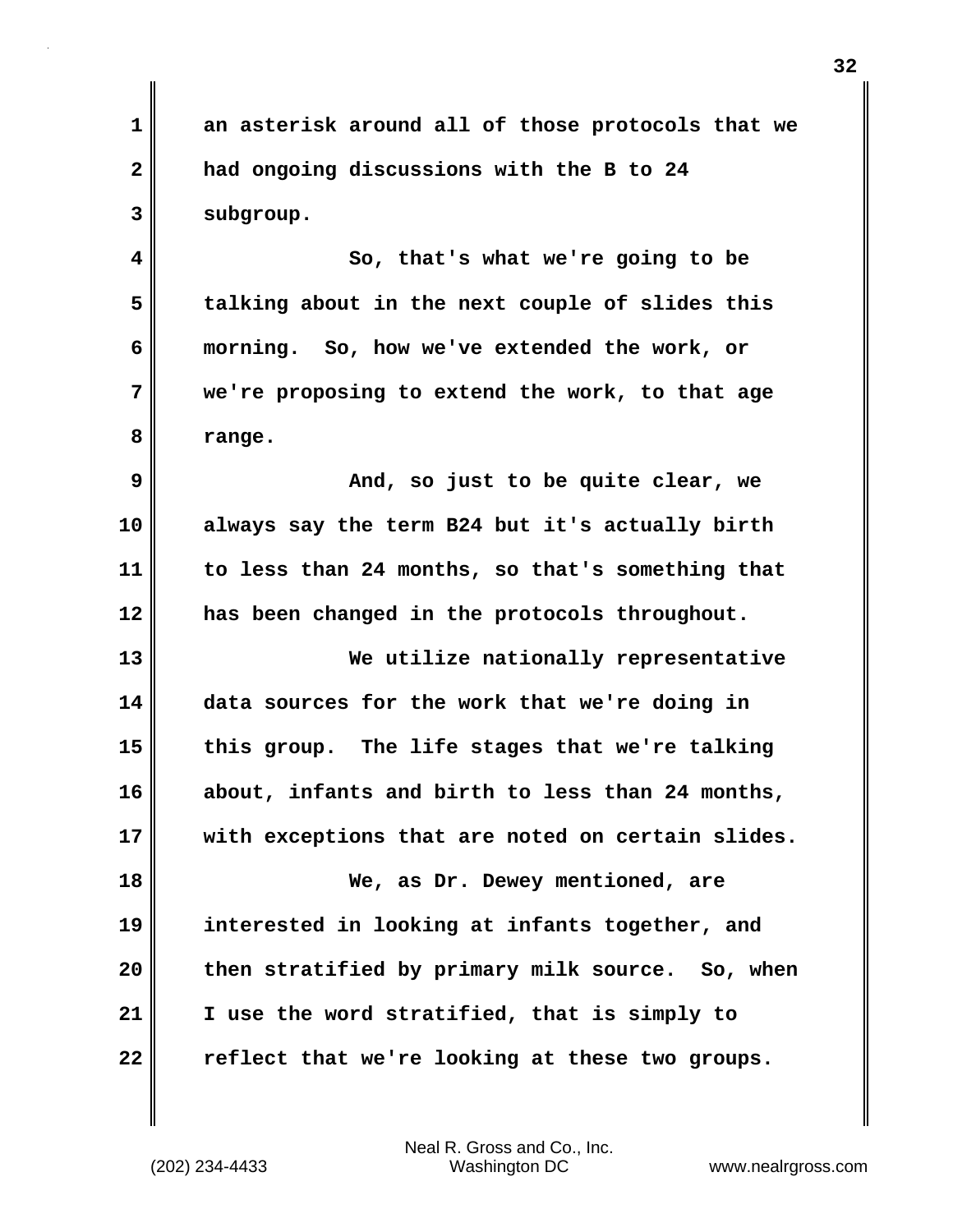| 1            | We will look at them together, and                |
|--------------|---------------------------------------------------|
| $\mathbf{2}$ | then as two separate groups by the primary source |
| 3            | of milk. And in ages groups listed here. In the   |
| 4            | 12 to 24 months we'll also look at those children |
| 5            | who are not receiving formula or human milk as a  |
| 6            | separate group.                                   |
| 7            | Again, we've discussed at length that             |
| 8            | we will be utilizing the NHANES data for most of  |
| 9            | the work we're doing. Given the small sample      |
| 10           | sizes of birth to less than 24 months             |
| 11           | historically collected in NHANES, we need to      |
| 12           | combine five survey cycles.                       |
| 13           | So, we will be representing ten years             |
| 14           | of data for this age group, and we have data      |
| 15           | that's available through all of the databases     |
| 16           | that are listed here.                             |
| 17           | So, we will have energy and nutrients,            |
| 18           | we will have food groups, food subgroups and      |
| 19           | foods as they are consumed by What We Eat in      |
| 20           | America, food categories. And, dietary            |
| 21           | supplements with the database that's available.   |
| 22           | Breastfeeding initiation and duration             |

 $\mathbf{I}$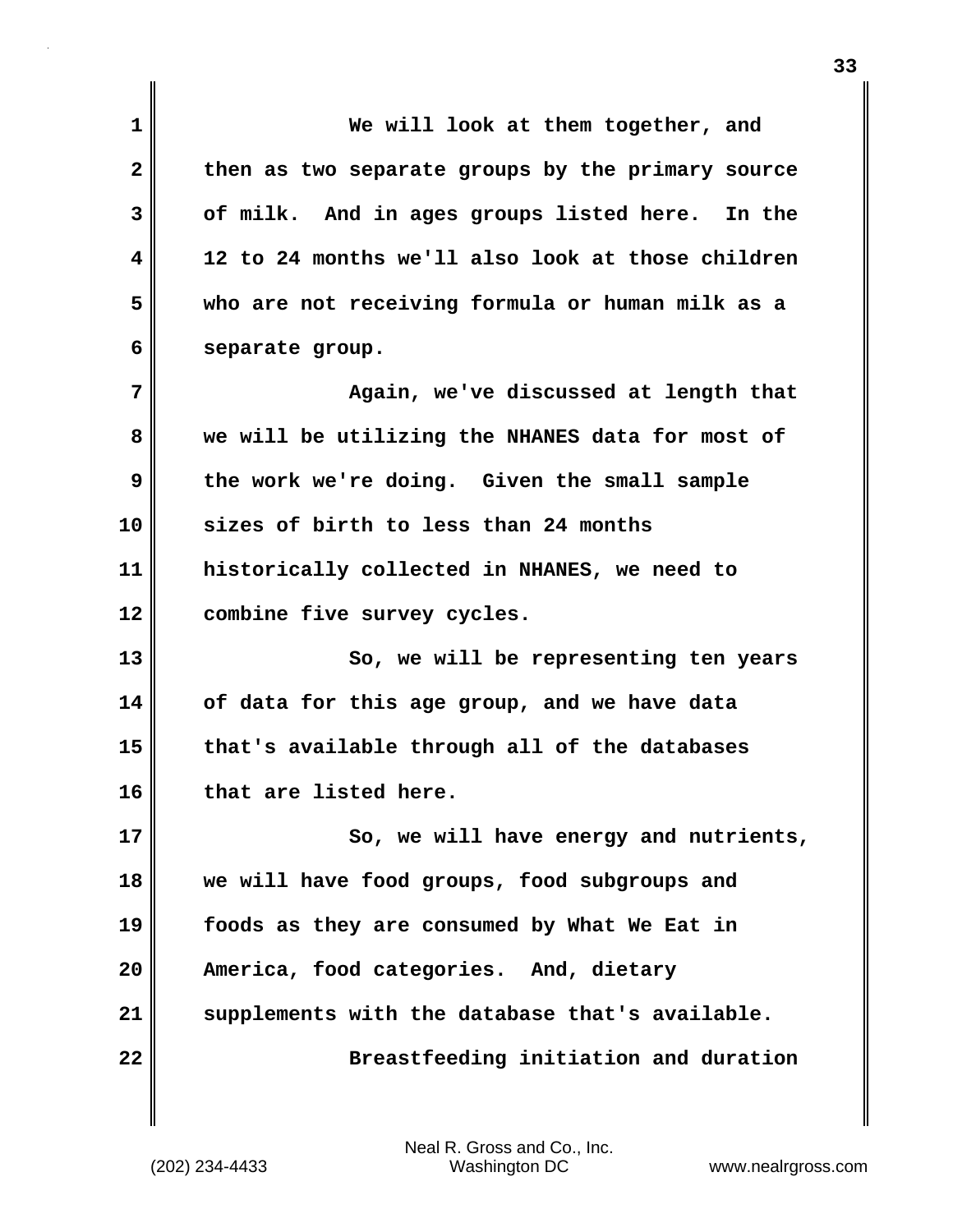**1 will be collected, or is collected, and will be 2 analyzed through the national immunization 3 survey, and that's representative of 2017 to 4 2018. 5 These are some of the key definitions 6 that we're working with and we have aligned with 7 the B24 group to make sure that we're working 8 with the same kind of definitions. So, you will 9 see throughout the next couple of slides CFB, 10 that is used to represent complementary foods and 11 beverages. 12 Our definitions of infant formula are 13 presented here, so meeting the FDA standards, as 14 well as Codex Alimentarius. 15 Mixed feeding is a term that is 16 defined as having both human milk and infant 17 formula, but not complementary foods and 18 beverages. And, then exclusive human milk 19 feeding, which Dr. Mayer-Davis described 20 yesterday. And, so our definition is inclusive 21 of the WHO definitions of exclusive, or 22 predominant.**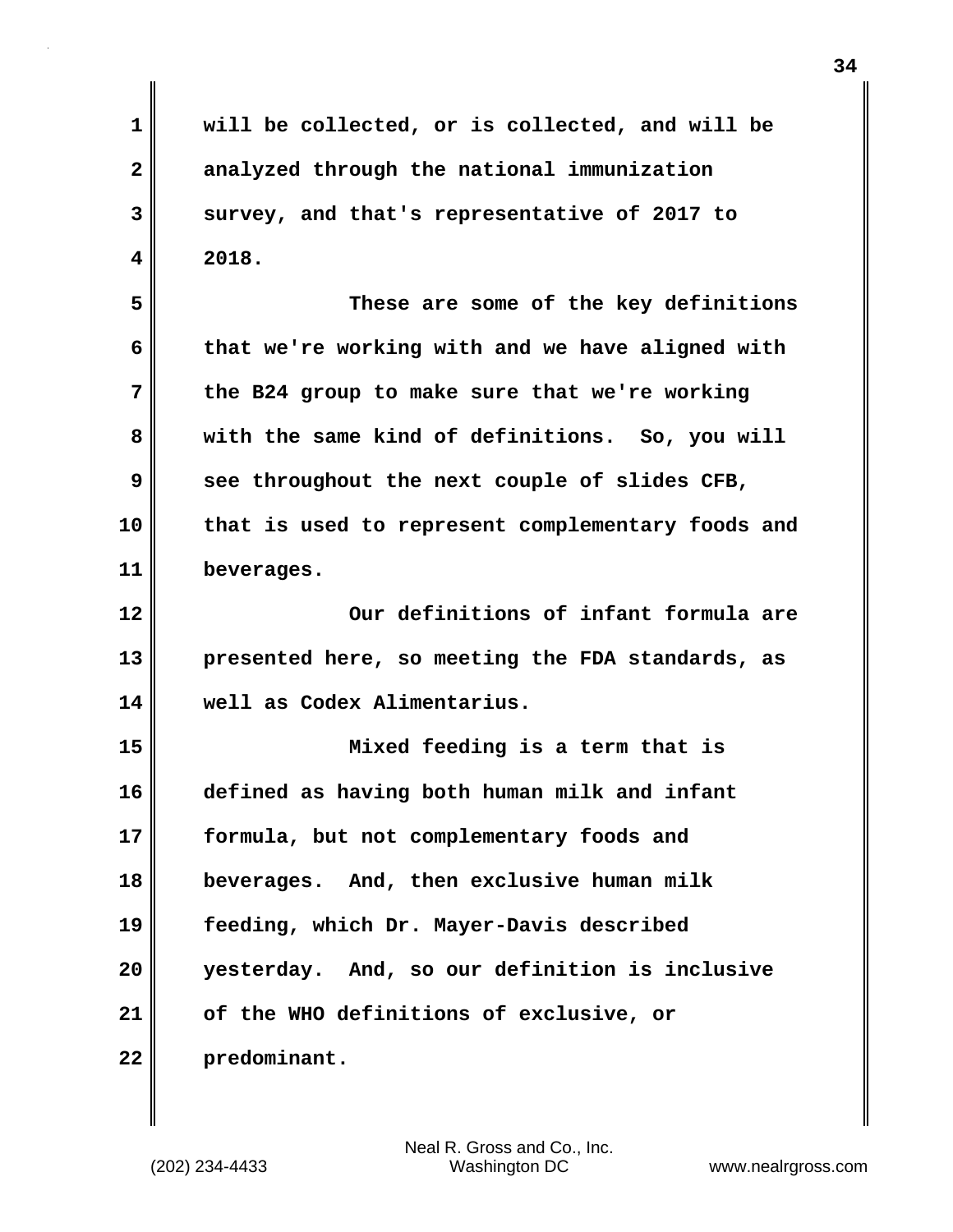**1 So, let's jump right in and talk about** 2 the food groups and nutrients. **3 First, we're going to look at the 4 prevalence of initiation and duration rates for 5 breastfeeding. We will look at the prevalence of 6 food group intake, mean intakes of food groups 7 and subgroups, as well as food category sources 8 of food group intakes, when that information is 9 available. 10** So, we thought that the clearest way **11 to explain what we're hoping to do is with this 12 table. And, you'll see that this -- that the 13 columns in this table represent ages and months. 14 So, for less than 4 months, we will be 15 looking at the prevalence of complementary foods 16 and beverages, as well as 4 to less than 6 17 months. 18 In those 6 to 12 months of age, again, 19 we're going to look at the whole group of 20 infants, as well as stratified by primary milk 21 source for prevalence of food groups, and mean 22 intakes of food groups. And, for food category**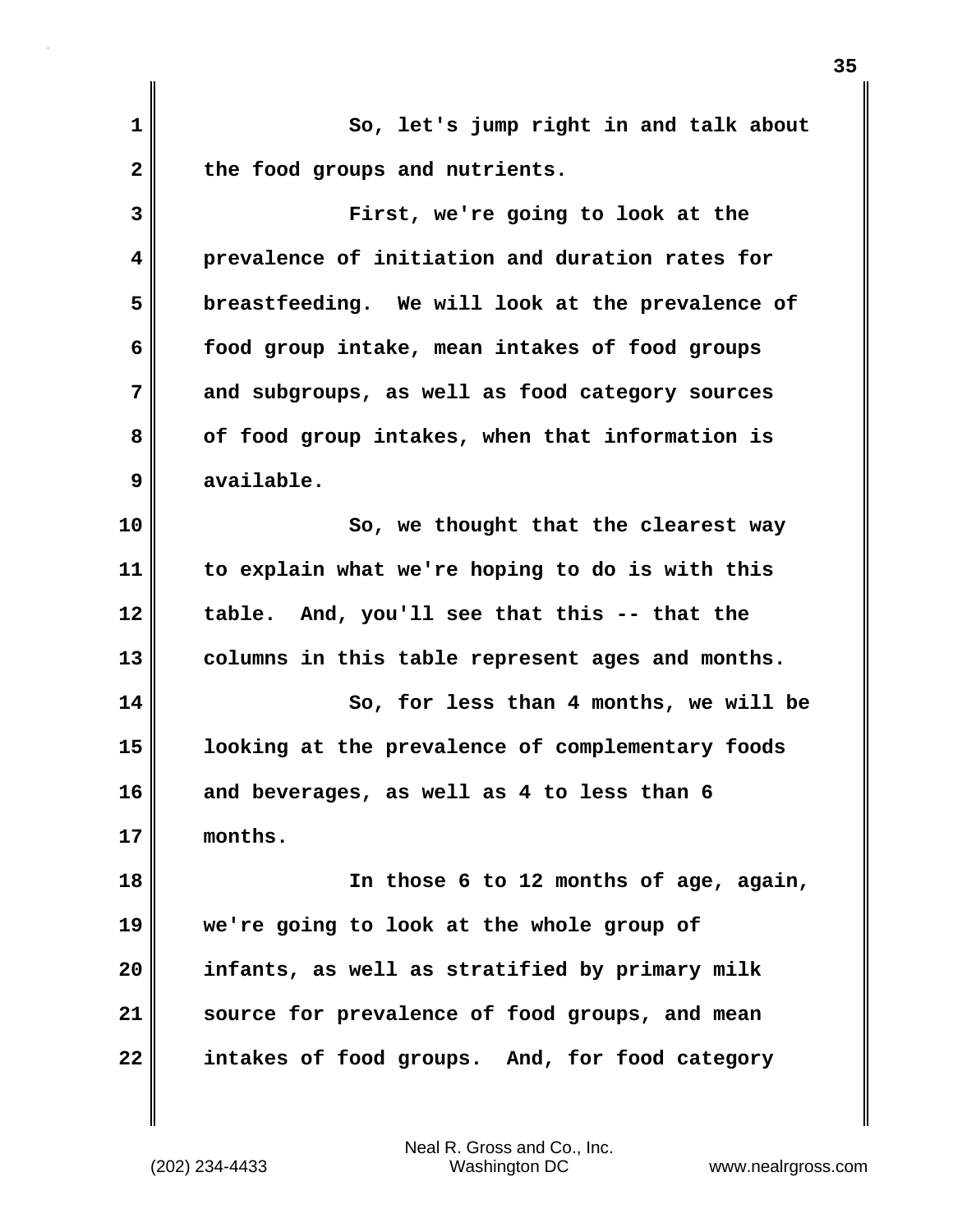| 1            | sources, we'll look at infants combined by        |
|--------------|---------------------------------------------------|
| $\mathbf{2}$ | primary milk source.                              |
| 3            | And, then for those 12 months to less             |
| 4            | than 24 months, we will look at that primarily as |
| 5            | one group.                                        |
| 6            | In terms of our analytical framework,             |
| 7            | will have the mean intakes of nutrients from      |
| 8            | foods, beverages, and dietary supplements, usual  |
| 9            | intake distributions adjusted for within person   |
| 10           | variation from foods alone, and from foods        |
| 11           | inclusive of dietary supplements.                 |
| 12           | And, the exceptions to the life -- the            |
| 13           | age groupings are listed here because for the     |
| 14           | dietary reference intakes, one year olds are in   |
| 15           |                                                   |
|              | the 1 to 3 group. So, when we're comparing it to  |
|              | the dietary reference intakes, that will be the   |
| 16<br>17     | framework which we are using as the benchmark.    |
| 18           | And, then of course, food category sources of     |
| 19           | nutrient intakes.                                 |
| 20           | When we're trying to describe the                 |
| 21           | nutrients of public health concern, again we will |
| 22           | be looking at these usual intake distributions    |

 $\mathbf{I}$ 

(202) 234-4433 Washington DC www.nealrgross.com Neal R. Gross and Co., Inc.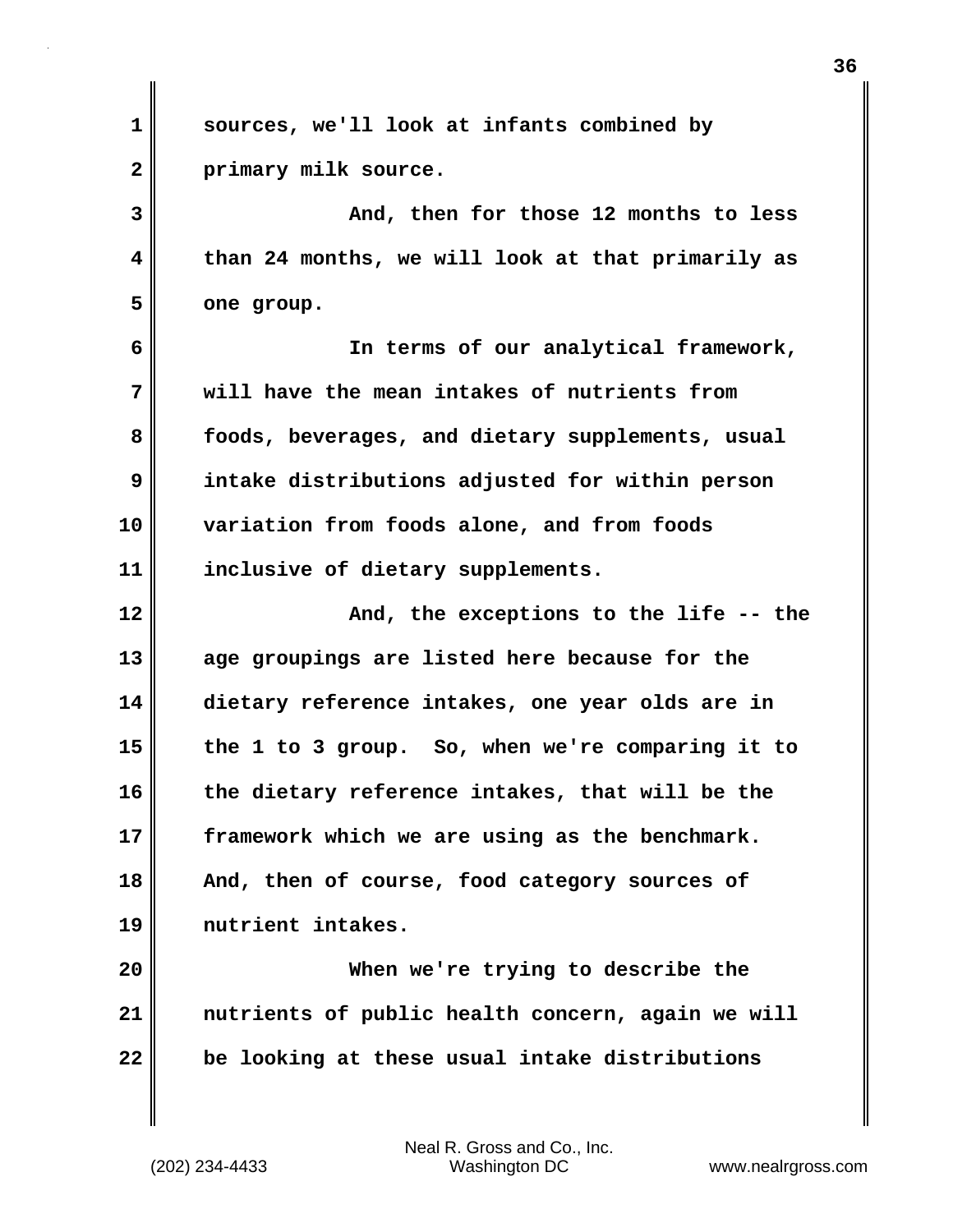**1 inclusive and exclusive of dietary supplements 2 compared to the DRI, stratified by infant milk 3 source as previously mentioned.**

**4 When we are trying to evaluate the 5 current dietary patterns and beverage consumption 6 patterns, we will be looking at food group and 7** subgroup intake, and there's an asterisk there **8 because not all subgroups are consumed in 9 sufficient -- with sufficient sample size to make 10 stable estimates.**

**11** So, when available, we will have **12 subgroup data but if sample size does not permit, 13 we will have the very high level food group 14 intakes.**

**15 We are proposing at this point that we 16 will standardize that based on 100 calories. So, 17 with two years and older, we have the Healthy 18 Eating Index, which is expressed as per 1,000 19 calories. Given the much lower calorie intake of 20 this age range, we're at least initially talking 21 about standardizing that to 100 calories.**

**22 In terms of beverage consumption, the**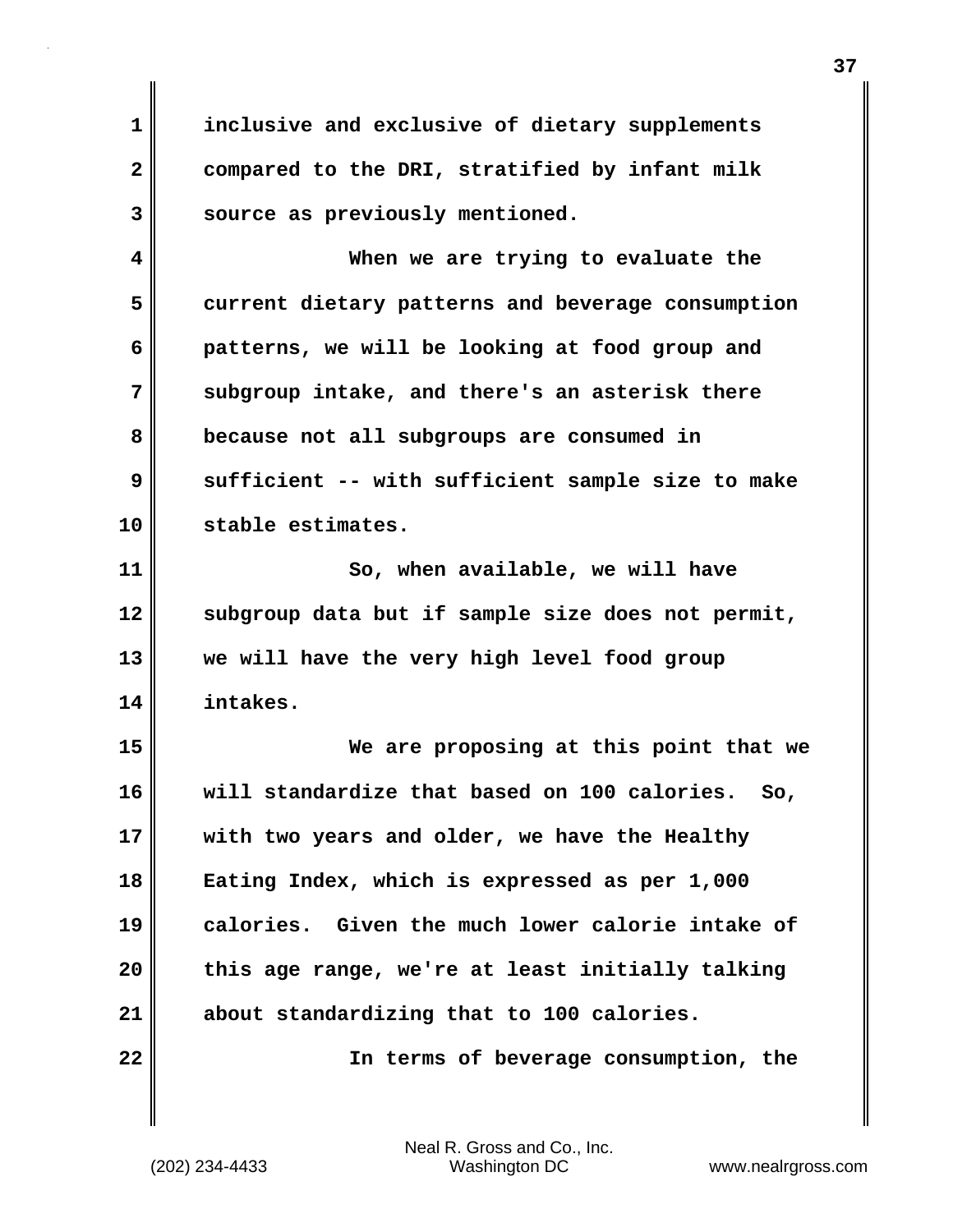**1 percent of infants and young children consuming 2 given beverage type, the amount that is consumed 3 in ounces, as well as the nutrient and food 4 component contributions, from these beverages. 5 In terms of next steps, right now what 6 we have is information from foods and beverages. 7 We will move on to be inclusive of dietary 8 supplements as that data is available. We'll 9 summarize the findings after we finalize the 10 discussions around the table today, and hopefully 11 have some draft conclusions available for you 12 soon. 13** And then the final piece of all of **14 this is the Food Pattern Modeling. 15 So, I'd like to thank the support 16 staff, Dr. Pannucci, Casavale, Emily Callahan, 17 Cheyenne, and Eve Stoody, as well as the federal 18 data analysis team who's been providing data to 19 us throughout this process. 20** So, I think both Kay and I are happy **21 to have questions about either of the 22 presentations here today.**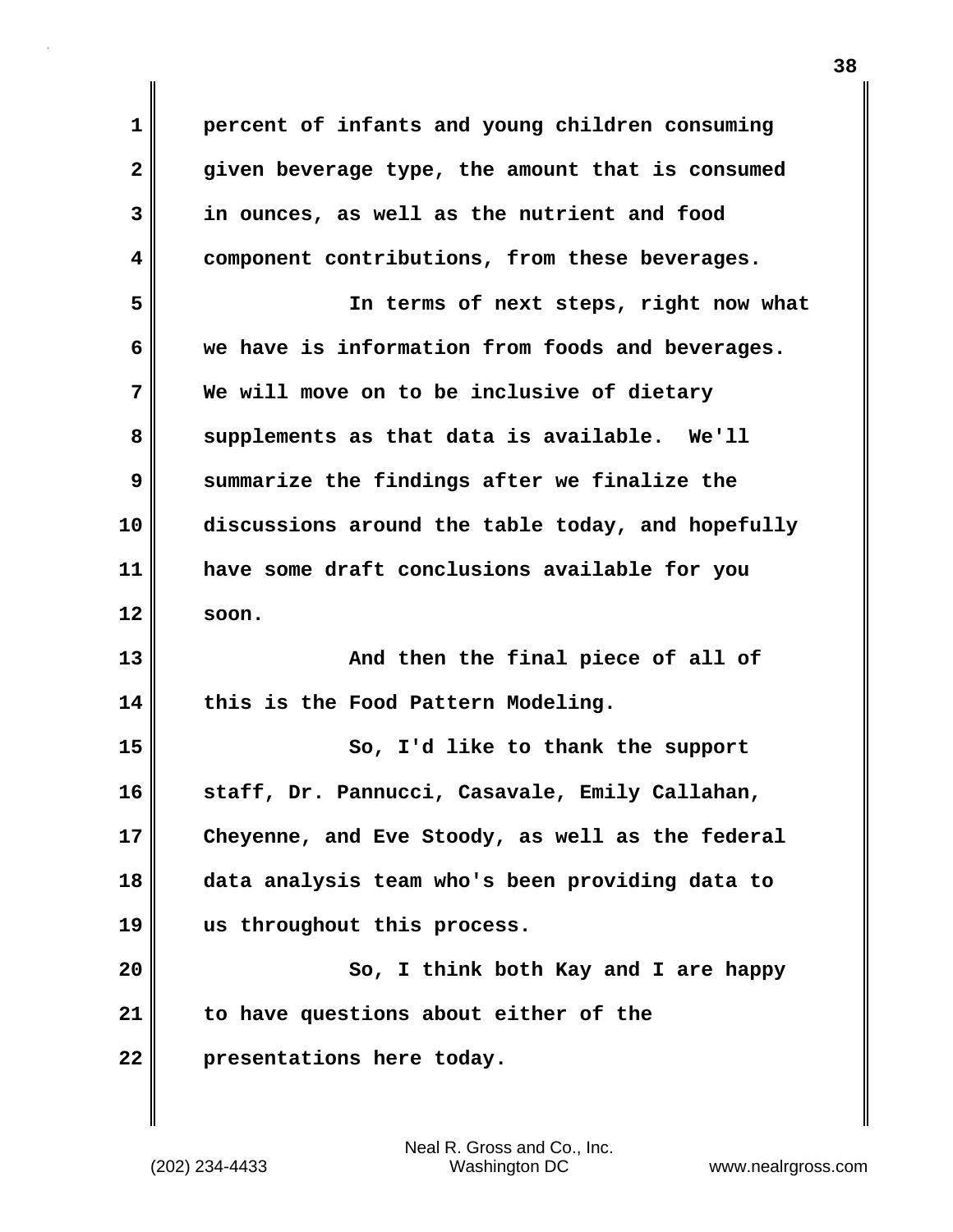| MEMBER MATTES: So, I understand                   |
|---------------------------------------------------|
| you're, you're addressing the issue of food       |
| allergies.                                        |
| How are you going to interpret the                |
| evolving literature on early exposure and risk    |
| for allergy, and how are you going, how are you   |
| going to evaluate the, the different levels of    |
| intake relevant to that since it's kind of a new  |
| science?                                          |
| MEMBER DEWEY: Yes, so the previous                |
| Pregnancy to Birth 24 Months Project tackled that |
| already, and the paper has been published that    |
| looked at how complementary feeding relates to    |
| those -- well, the human milk and formula as well |
| as complementary feeding, but the question that   |
| you posed as more to do with the foods, the       |
| complementary foods.                              |
| And, the, there were two experts on               |
| that tech that had training and background in     |
| that area and did a terrific job with the staff   |
| of looking, you know, food by food. So, peanuts,  |
| fish, milk, et cetera, were all looked at         |
|                                                   |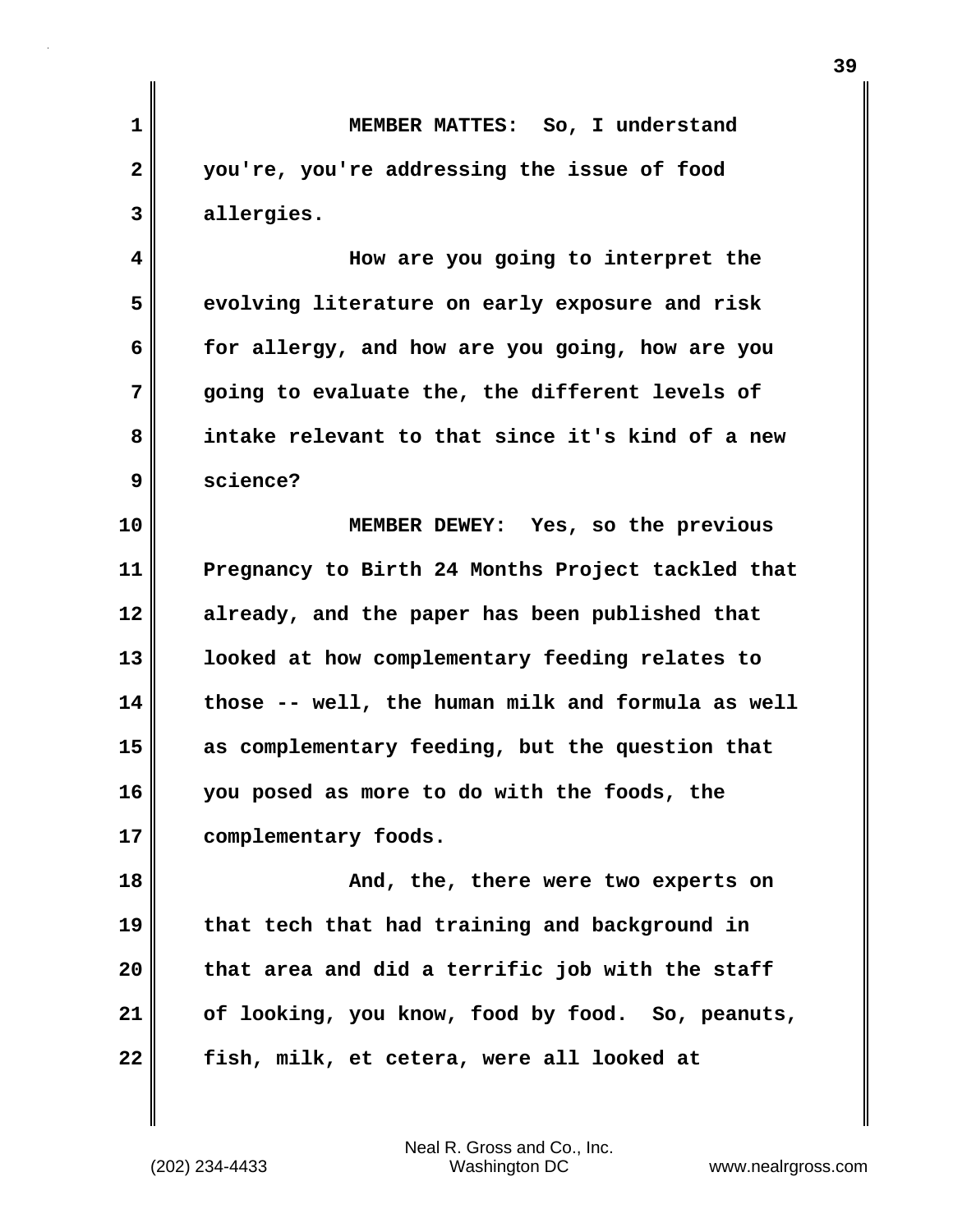1 separately.

| $\overline{\mathbf{2}}$ | And, at the time the paper was                    |
|-------------------------|---------------------------------------------------|
| 3                       | written, there was enough evidence for peanut to  |
| 4                       | be quite definitive about that issue,             |
| 5                       | particularly the need to introduce that in the    |
| 6                       | first year of life.                               |
| 7                       | And, there's emerging evidence for all            |
| 8                       | of those categories and Ron may want to speak to  |
| 9                       | that. So, I think what we'll be looking at when   |
| 10                      | we get to updating the complementary feeding      |
| 11                      | protocols and doing the searches, is what has     |
| 12                      | emerged since the end date for the searches that  |
| 13                      | went into that previous publication.              |
| 14                      | And, there might be quite a few for               |
| 15                      | some of those food categories, so we'll have to   |
| 16                      | work at looking at whether there's more evidence  |
| 17                      | and the grade might change. But, we have been     |
| 18                      | looking carefully both at the, the timing and the |
| 19                      | type of food.                                     |
| 20                      | Quantity, I, I think is probably less             |
| 21                      | of an issue in terms of the data that are         |
| 22                      | available for the relationship. But, just having  |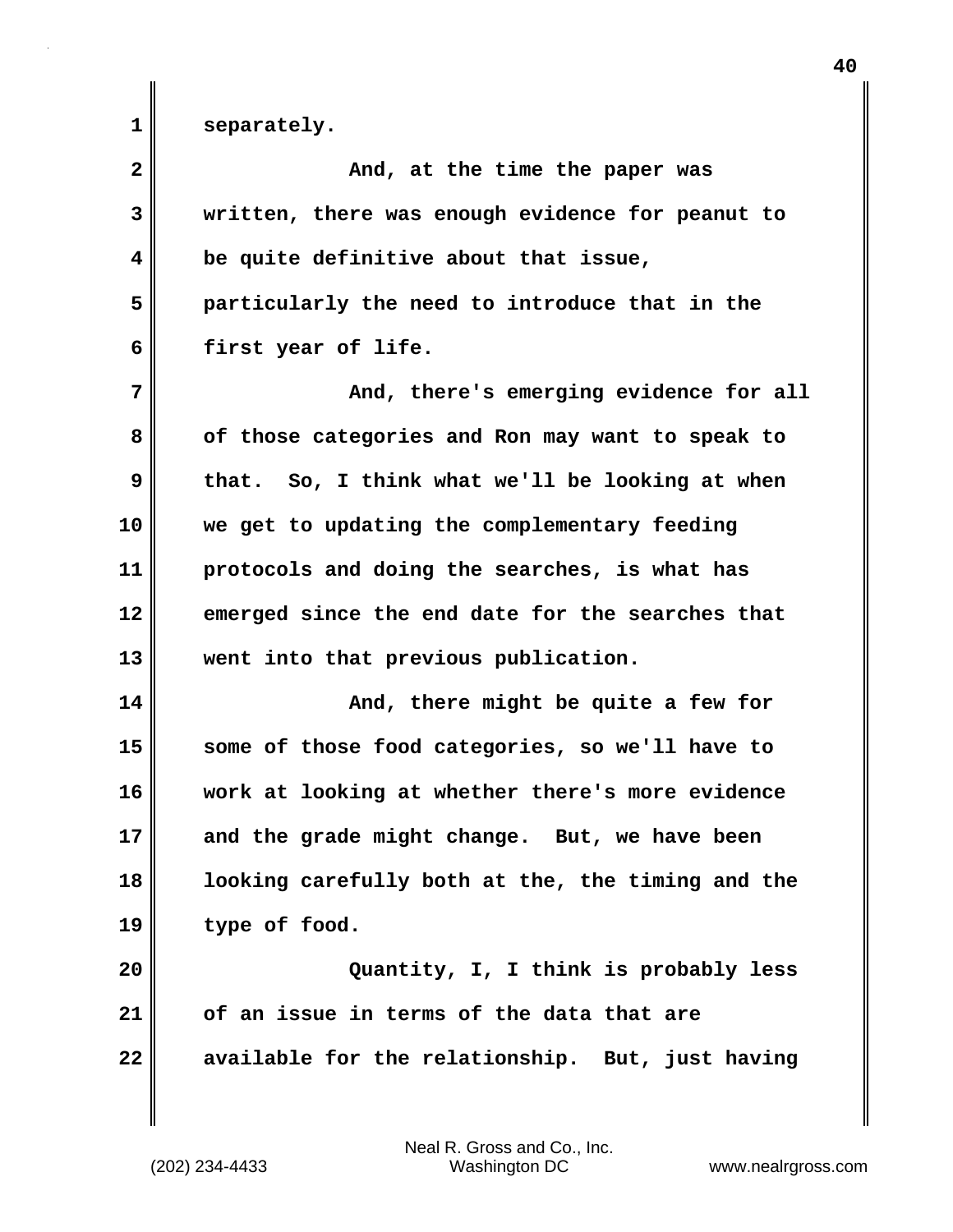| 1            | it in the diet is, is part of that issue.         |
|--------------|---------------------------------------------------|
| $\mathbf{2}$ | You want to add anything?                         |
| 3            | VICE CHAIR KLEINMAN: No, I think                  |
| 4            | you've described it really well from the fish     |
| 5            | and, and nuts and the others that are probably    |
| 6            | furthest along at this point. But I don't think   |
| 7            | there's really any definitive evidence that       |
| 8            | anyone is willing to put into a guideline at this |
| 9            | point.                                            |
| 10           | So, I think it's, you know, we'll have            |
| 11           | to see how that evolves over the next six months. |
| 12           | I think the further question is about feeding     |
| 13           | during -- mothers' intake of these food during    |
| 14           | pregnancy. And, so, I guess we'll get to that     |
| 15           | during that discussion.                           |
| 16           | But, that, that is something that has             |
| 17           | changed dramatically since the previous           |
| 18           | guidelines.                                       |
| 19           | Are there other questions?                        |
| 20           | MEMBER MATTES: Ask one more for                   |
| 21           | Regan.                                            |
| 22           | So, you'll be looking at, at other                |
|              |                                                   |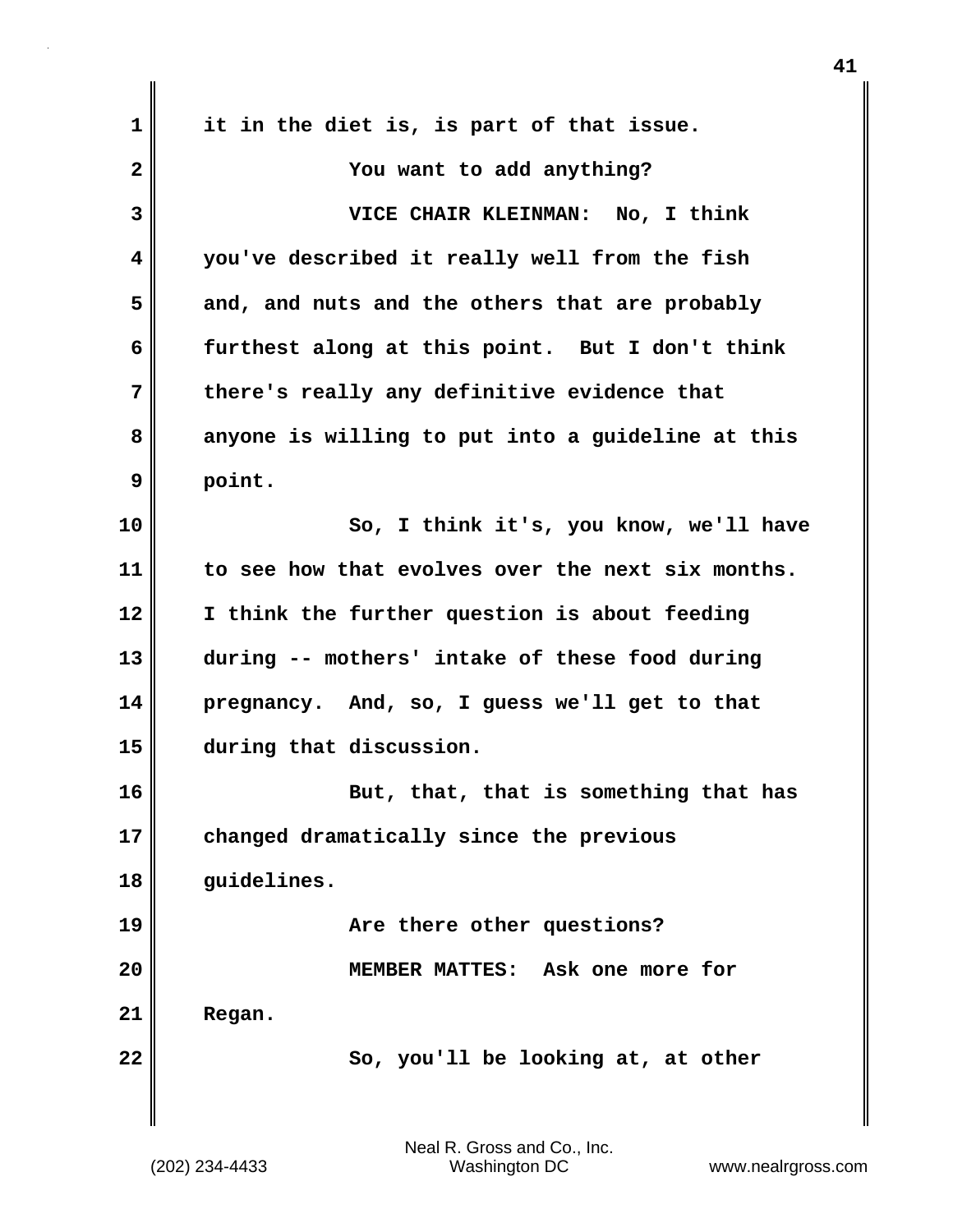**1 beverages. Have you defined which ones -- so we, 2 the beverage gang, we have this table and I think 3 there's 28 possible beverages. If you did all 4 pair-wise comparisons, there would be 378 to look 5 at, which is clearly not manageable. 6 MEMBER BAILEY: Yes, I -- 7 MEMBER MATTES: So, we're going to 8 have to prioritize some of these. Have you 9 thought about that? 10 MEMBER BAILEY: And, in the next 11 presentation I think we have the discrete 12 categories of beverages. 13 But you're right, we're not going, 14 especially in these young age groups, we'll focus 15 a lot on milk and milk substitutes, 100 percent 16 fruit juices, what are the sources of added 17 sugars? 18 But it will be a limited number. We 19 won't have sample size sufficient to look through 20 all of the different categories. 21 Interesting to know you guys are a 22 gang.**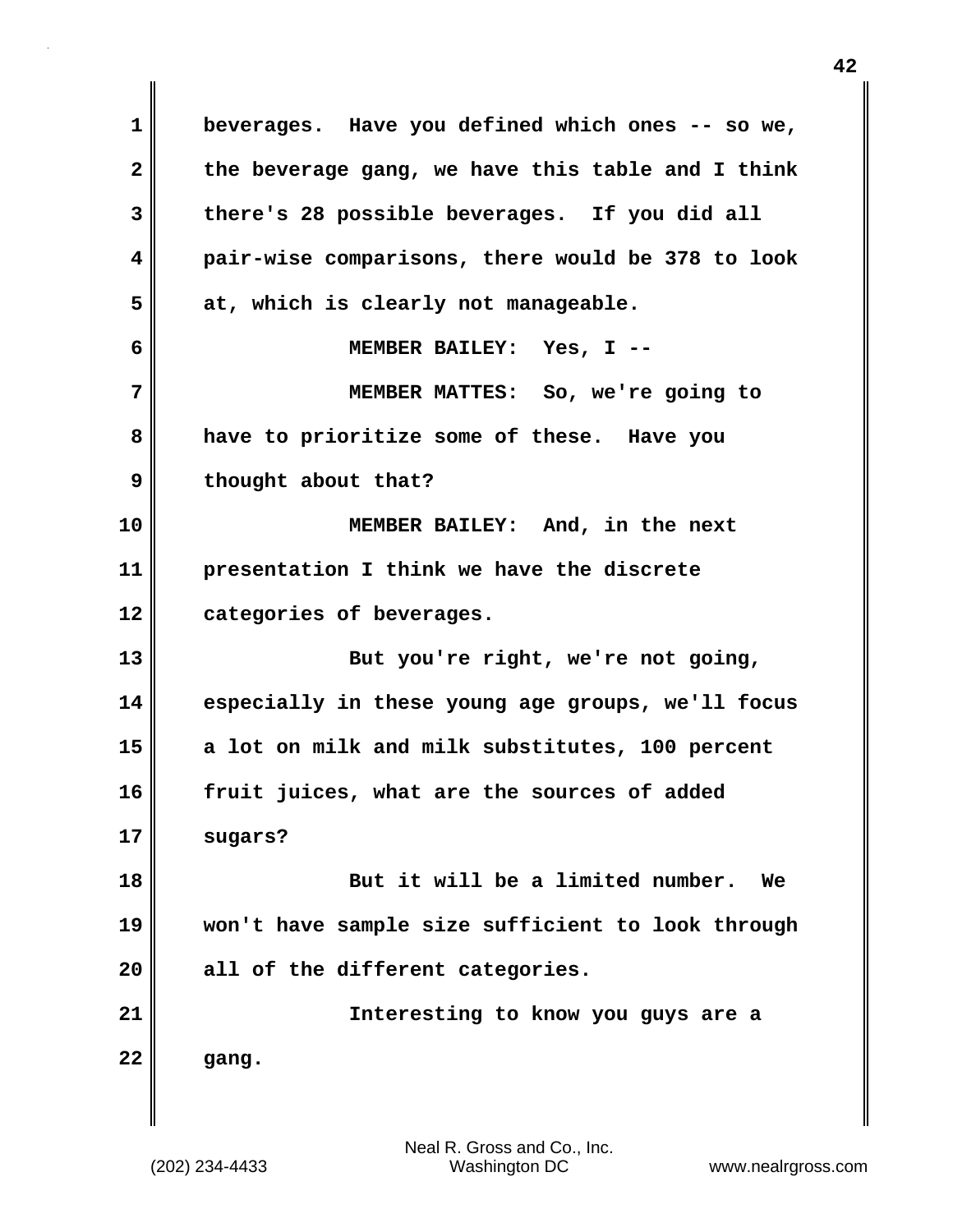| (Laughter.)                                      |
|--------------------------------------------------|
| MEMBER BAILEY: We'll talk about that             |
| offline.                                         |
| (Laughter.)                                      |
| VICE CHAIR KLEINMAN: Are there other             |
| comments? Yes.                                   |
| MEMBER SNETSELAAR: Just one more                 |
| quick question, this is Linda Snetselaar.        |
| I was wondering, and, and I think you            |
| alluded to this at the beginning of your         |
| comments, but I was wondering what you might be  |
| doing in terms of looking at food allergies and  |
| the ways in which foods are introduced to        |
| children eating fresh foods. Will you be looking |
| at that at all?                                  |
| For example, how to identify an                  |
| allergy in a child? I think that's changed over  |
| time. And, just wondered if you might be looking |
| at that concept.                                 |
| MEMBER DEWEY: I'm not sure I                     |
| completely understand the question. We have been |
| trying to define the criteria for the search by  |
|                                                  |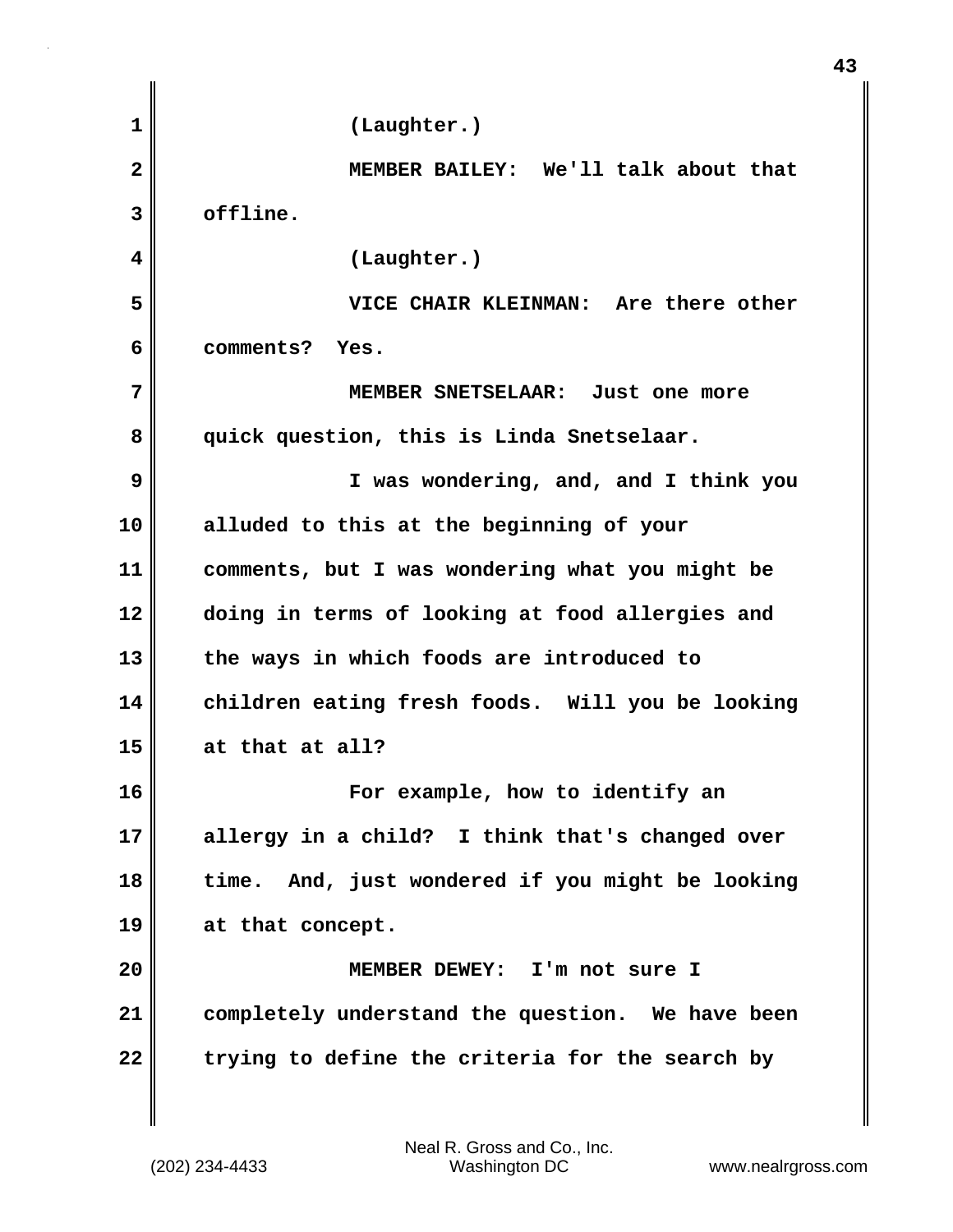**1 means of either a food challenge for defining 2 food allergy, or a combination of both food 3 sensitization and some sort of clinical reaction. 4 Is that what you mean? 5 MEMBER SNETSELAAR: Yes, exactly. 6 Thank you. 7 MEMBER DEWEY: Okay. And while I have 8 the microphone, I wanted to add one more comment 9 about the, the types of data that we're going to 10 try to be compiling for this age group. And it 11 had to do with the prevalence of introduction of 12 complementary food and beverages at 4 months, or 13 before 4 months, or at 4 to 6 months. 14 We met just the other day so some of 15 the things that we discussed didn't make it into 16 the slides, but I think it is probably worthwhile 17 to stratify by human milk or formula as 18 predominant milk even for that outcome, because 19 there's some evidence that the age of 20 introduction of other foods and beverages is 21 probably a bit earlier in formula fed infants. 22 MEMBER BAILEY: That's a good point.**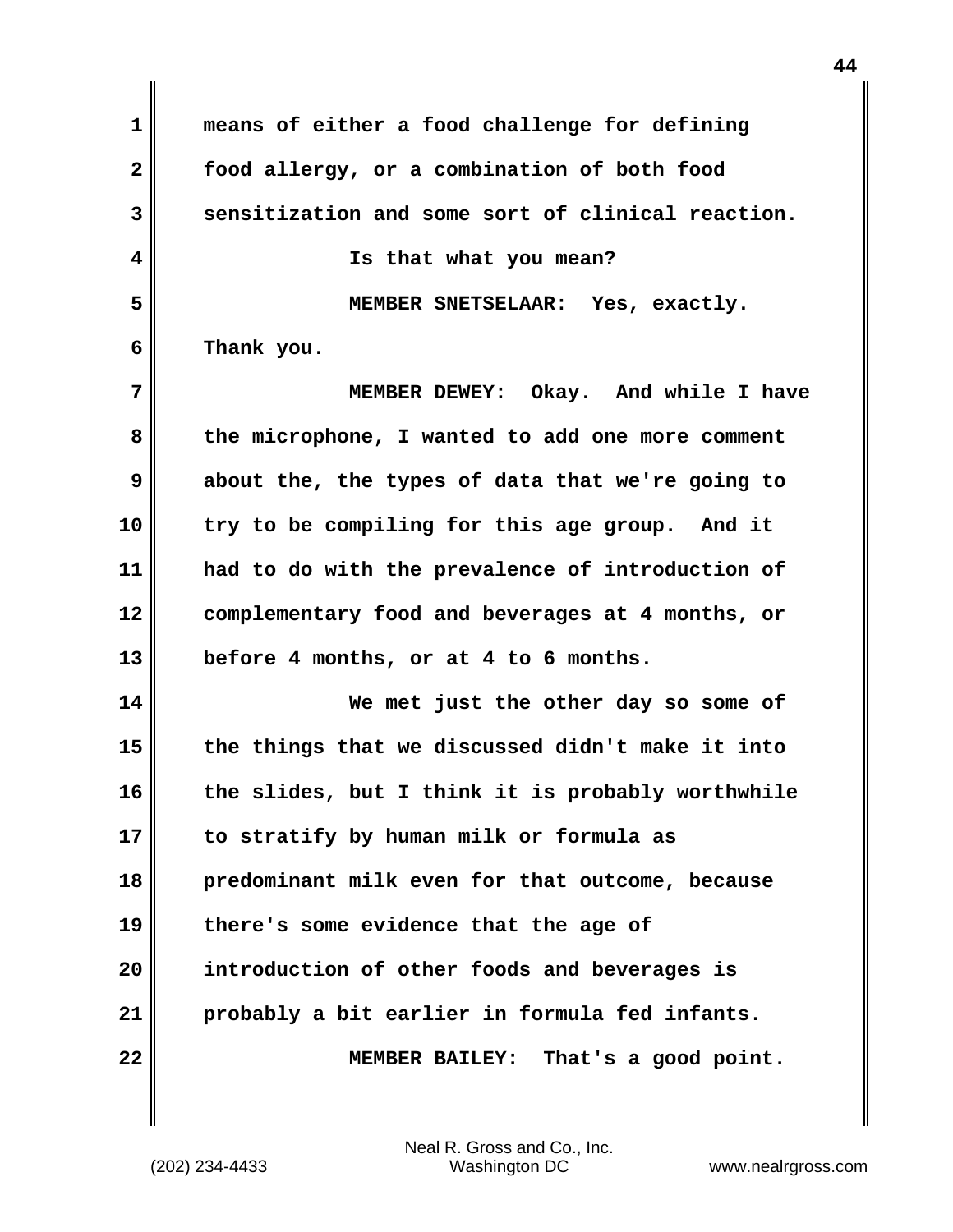| $\mathbf 1$             | We saw that in the FITS 2016 data so I think we   |
|-------------------------|---------------------------------------------------|
| $\mathbf{2}$            | could also examine that similarly with the NHANES |
| 3                       | data.                                             |
| $\overline{\mathbf{4}}$ | VICE CHAIR KLEINMAN: Any other                    |
| 5                       | comments or questions? You've got a lot to        |
| 6                       | analyze.                                          |
| 7                       | All right, is -- Regan, are you going             |
| 8                       | to continue, or we're going to go to Pregnancy    |
| 9                       | and Lactation?                                    |
| 10                      | (Off-microphone comments.)                        |
| 11                      | VICE CHAIR KLEINMAN: Great. Sharon?               |
| 12                      | MEMBER DONOVAN: Okay, so good                     |
| 13                      | morning. My name is Sharon Donovan, and I'm       |
| 14                      | presenting on behalf of the Pregnancy and         |
| 15                      | Lactation Subcommittee shown on this slide.       |
| 16                      | And, like everyone else, I'd like to              |
| 17                      | thank this committee for their hard work, as well |
| 18                      | as the support staff. And I think we've made      |
| 19                      | quite a bit of progress since the meeting in      |
| 20                      | July.                                             |
| 21                      | So, today I'll be presenting new                  |
| 22                      | protocols, as well as the implementation of some, |
|                         |                                                   |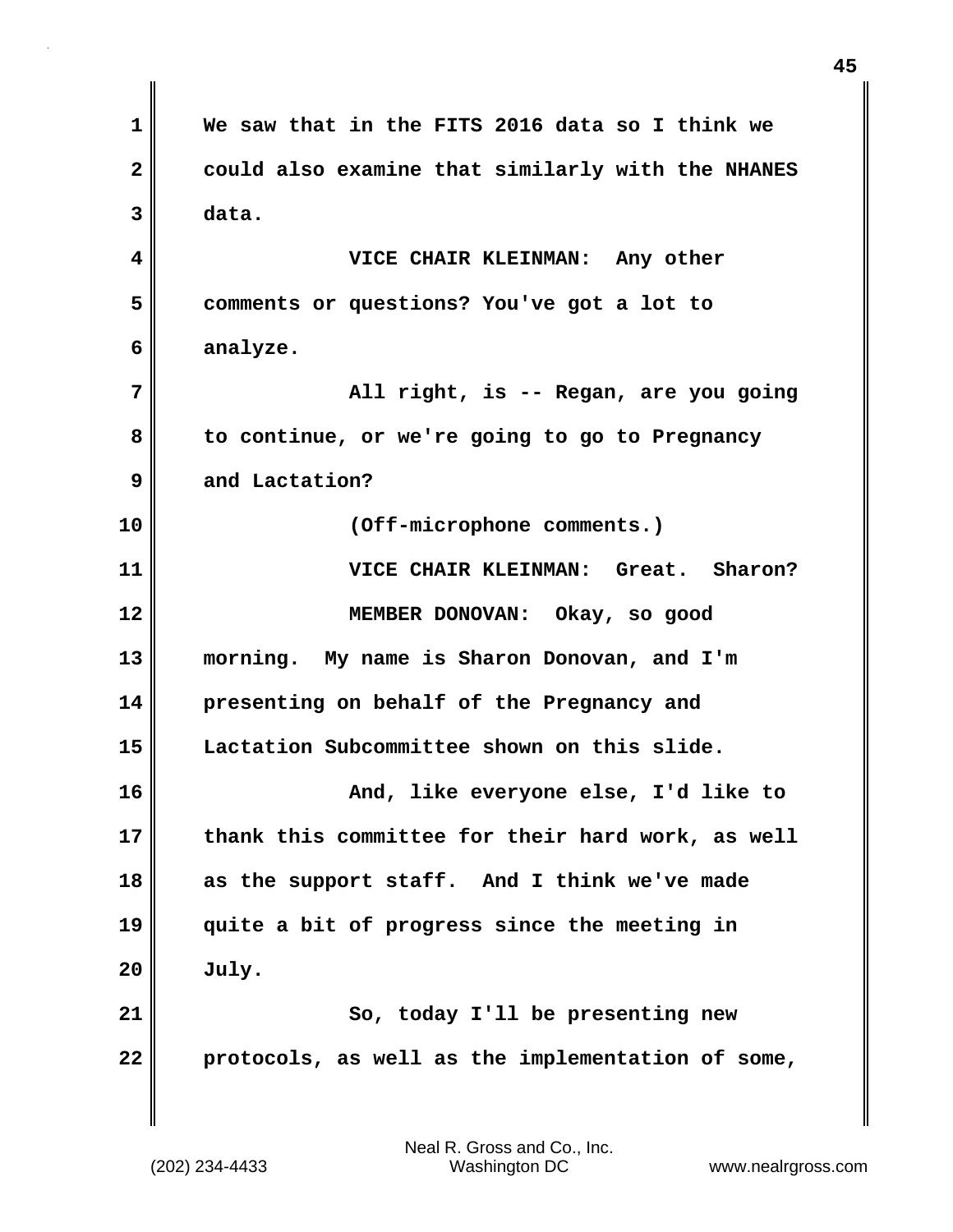| 1            | some of the protocols that we presented in July.  |
|--------------|---------------------------------------------------|
| $\mathbf{2}$ | And, we actually have some draft evidence         |
| 3            | synthesis, grading, conclusion statements for two |
| 4            | outcomes related to folic acid.                   |
| 5            | So, as a reminder, the, the committee             |
| 6            | is addressing three broad topics: dietary         |
| 7            | patterns, dietary supplements and fortified       |
| 8            | foods, and maternal diet.                         |
| 9            | And, these are the new protocols to be            |
| 10           | discussed today, so the effect of dietary         |
| 11           | patterns on human milk, micronutrient status of   |
| 12           | the mother, and infant developmental milestones.  |
| 13           | In terms of dietary supplements, we               |
| 14           | have new protocols for B12, omega-3 fatty acids,  |
| 15           | and vitamin D, and as was just discussed, new     |
| 16           | protocols on the impact of maternal diet on food  |
| 17           | allergies.                                        |
| 18           | So, these are the protocols that were             |
| 19           | presented in July that we're currently            |
| 20           | implementing.                                     |
| 21           | So, in addition to the three on the               |
| 22           | previous slide for dietary patterns, we're        |
|              |                                                   |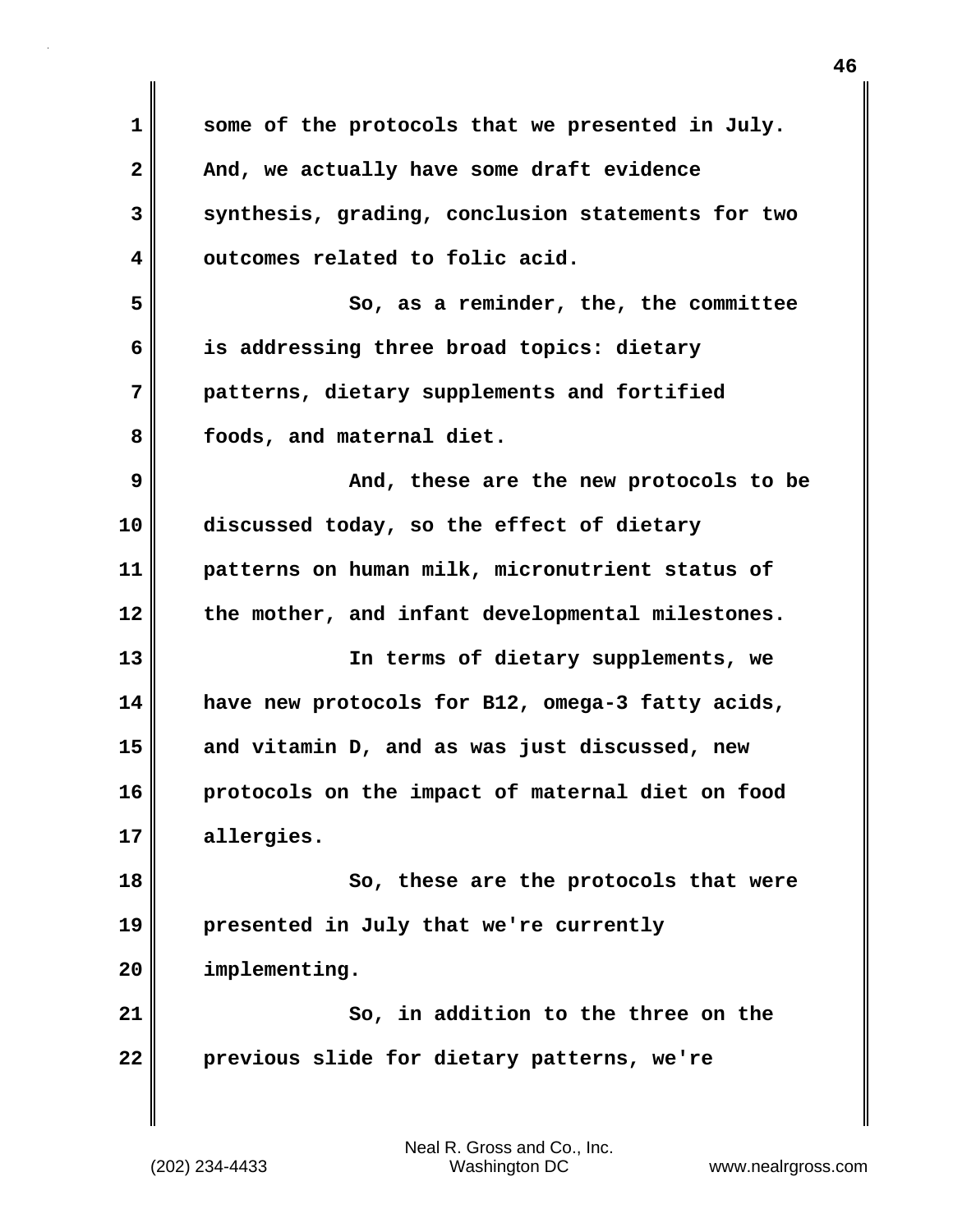**1 investigating gestational weight gain and 2 postpartum weight loss.**

**3 And, as Kay alluded to, this gets very 4 complicated because we have a number of nutrients 5 of which have multiple outcomes. So, I think 6 counted we're doing 40 systematic reviews in, in 7 Pregnancy and Lactation alone.**

**8 Okay. So, these, these are still to 9 come. These are protocols and development that 10 won't be presented today. So, hopefully at our 11 next meeting.**

**12 So, these are updates to the protocols 13 that were presented in July. So, in terms of 14 dietary patterns and gestational weight gain and 15 postpartum weight loss, we modified the inclusion 16 and exclusion criteria for the intervention and 17 exposure to clarify that basically what was 18 discussed yesterday in terms of the, the dietary 19 patterns, that specific macronutrient proportion 20 diets will be included when they fall outside of 21 the acceptable AMDR, and only studies that 22 describe all macronutrients.**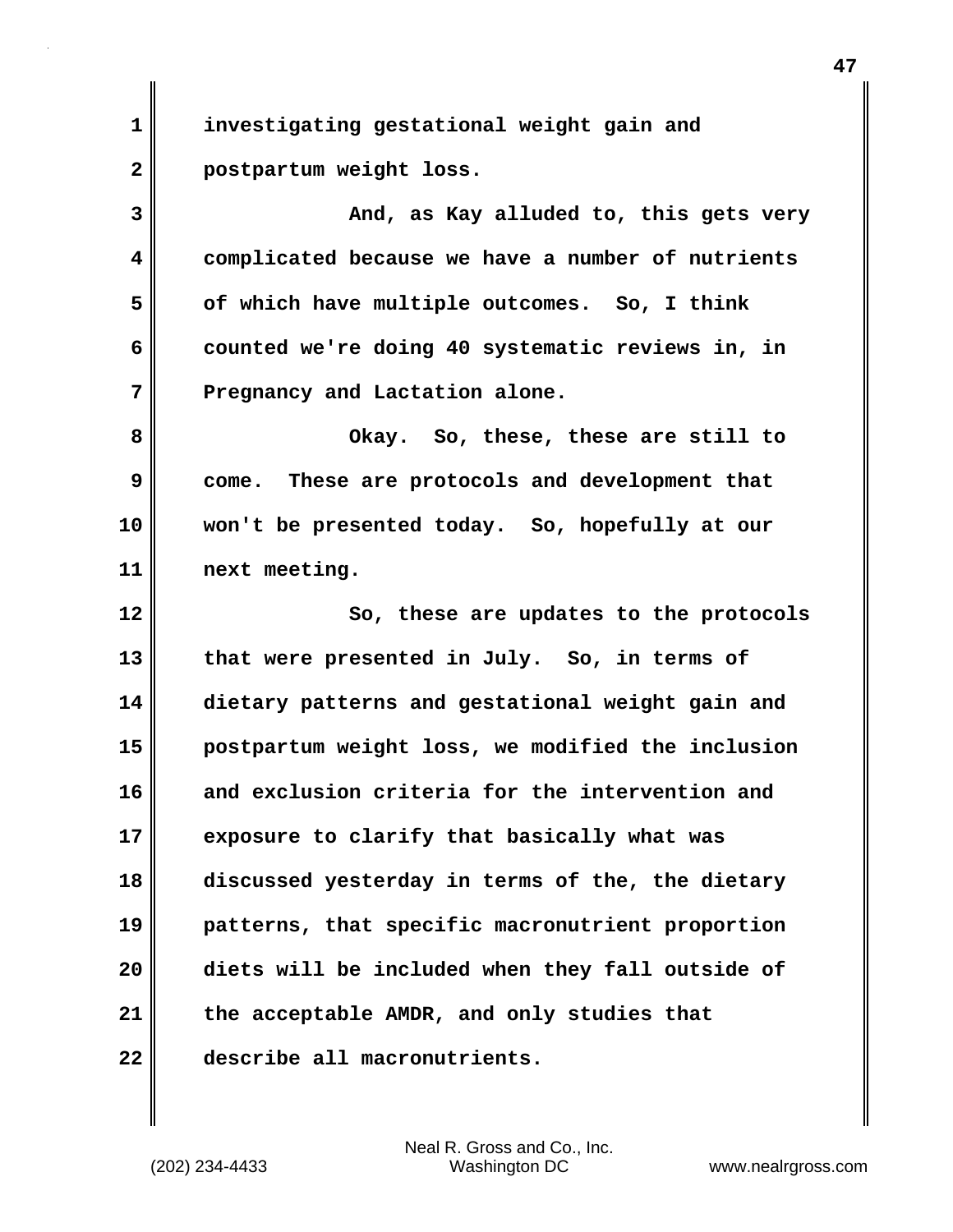| 1            | Then, in terms of dietary supplements             |
|--------------|---------------------------------------------------|
| $\mathbf{2}$ | and fortified foods, we had proposed in July to   |
| 3            | only cover the supplements. And, based on         |
| 4            | feedback from the public, we have amended that    |
| 5            | protocol for iron to include both supplements and |
| 6            | fortified foods.                                  |
| 7            | So, now I'll move on to the developing            |
| 8            | the plan, so the new protocols. And, I have a     |
| 9            | lot of analytical frameworks to present so you'll |
| 10           | see that in terms of like, exposures and          |
| 11           | comparators, there's a lot of repetition. So,     |
| 12           | I'm going to primarily point out the uniqueness   |
| 13           | of, of each one so we can get through this a      |
| 14           | little bit more quickly.                          |
| 15           | So, these are protocols related to                |
| 16           | dietary patterns. So, just to remind you of the,  |
| 17           | the definition of the dietary patterns that were  |
| 18           | -- was discussed yesterday.                       |
| 19           | So, first, what is the relationship               |
| 20           | between dietary patterns consumed during          |
| 21           | lactation and human milk composition and          |
| 22           | quantity?                                         |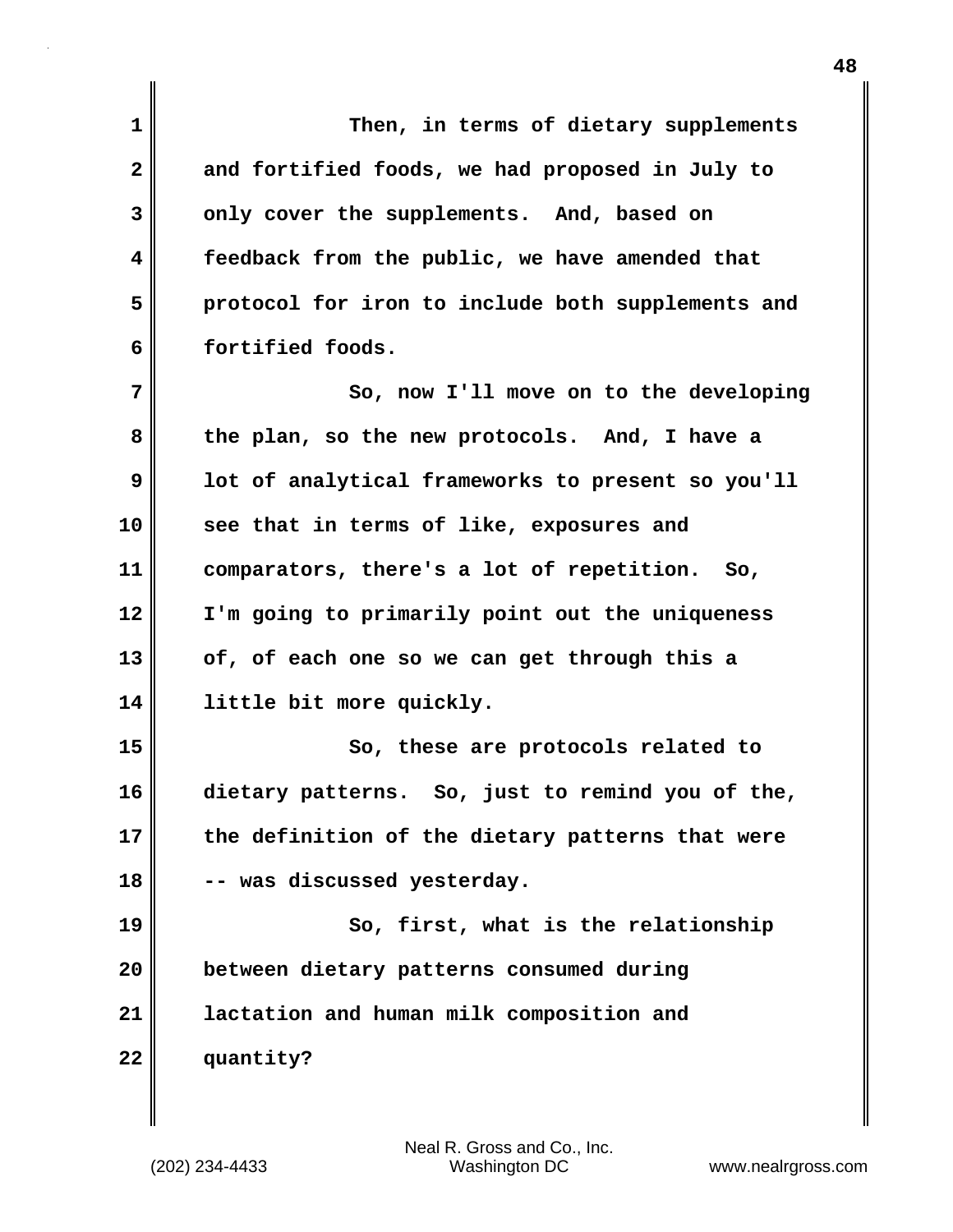| 1            | So, I'll walk through this one in a               |
|--------------|---------------------------------------------------|
| $\mathbf{2}$ | little bit more detail, but the analytical -- so, |
| 3            | the intervention exposure is consumption of       |
| 4            | and/or dietary adherence to a dietary pattern     |
| 5            | compared to consumption of a different dietary    |
| 6            | pattern, or different levels of consumption.      |
| 7            | So, the population in this case is                |
| 8            | human milk composition and human milk quantity.   |
| 9            | So, basically for composition we're including     |
| 10           | women during lactation, healthy and/or at risk    |
| 11           | for chronic disease. But for quantity, we're      |
| 12           | focusing only on those mothers that are           |
| 13           | exclusively or predominantly breastfeeding, so    |
| 14           | that we can get more accurate assessments of      |
| 15           | intake. And, they will be healthy or at risk for  |
| 16           | chronic disease.                                  |
| 17           | So, we have a, a number of outcomes in            |
| 18           | this. So this, and we, and this was mentioned     |
| 19           | yesterday, but we will be looking at milk         |
| 20           | collected after 14 days postpartum.               |
| 21           | So, this is more representative of                |
| 22           | mature milk as opposed to colostrum. So, some of  |
|              |                                                   |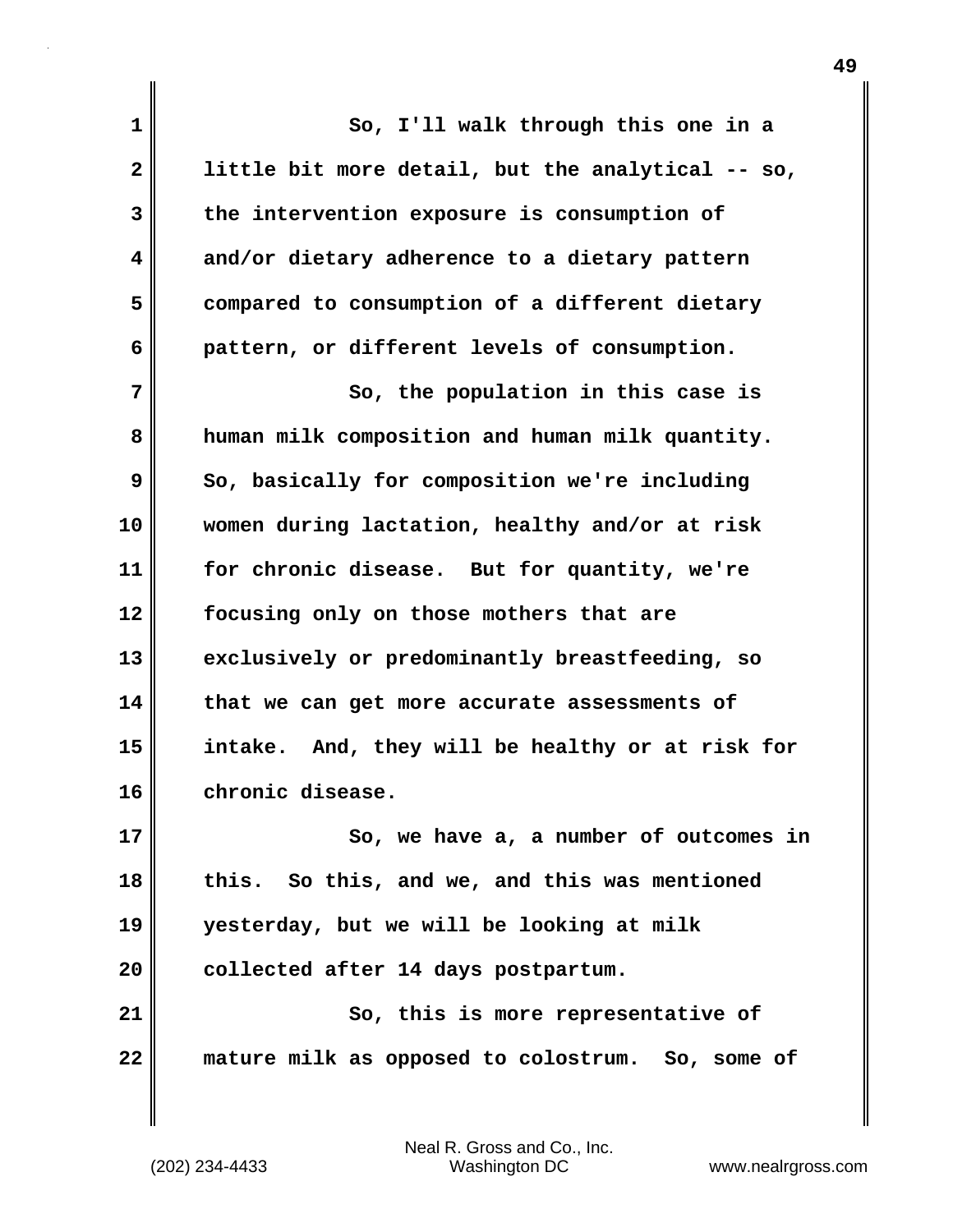**1 the standard macronutrients: water soluble 2 vitamins, fat soluble vitamins, minerals. 3 One of the aspects of human milk 4 minerals is that they, they're quite invariable. 5 They're tightly regulated at the mammary gland 6 with the exception of iodine and selenium. So, 7 we're focusing on those two. 8 We're also including some bioactive 9 proteins where there's, where there's data. And 10 again, this was mentioned before. 11 So, in terms of -- these are -- as you 12 will see as we go through, these are a lot of our 13 standard key confounders that we are carrying 14 through so I'll predominantly mention when we 15 have additions to that. 16 So, again, there's -- we're using the 17 standard NESR criteria that was described by Dr. 18 Schneeman, and we also are using the criteria for 19 these sets of questions related to dietary 20 patterns that are consistent with the Dietary 21 Patterns Subcommittee. 22 You'll see that for a lot of our**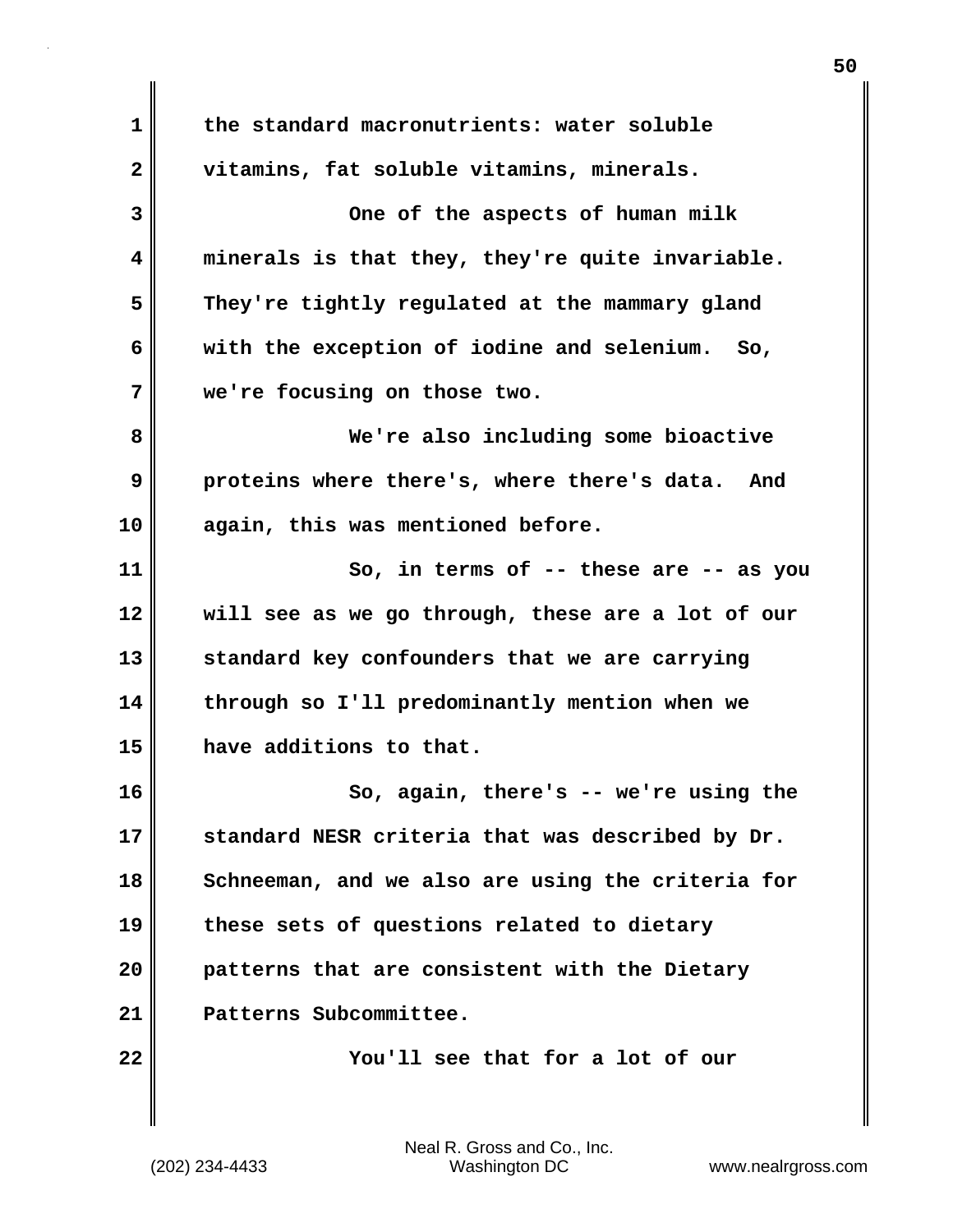**1 searches we are going back to 1980 because this 2 has not been previously included in the Dietary 3 Guidelines so we're trying to capture a broader 4 database. But again, for this, we're only going 5 to 2000 because as was mentioned yesterday, this, 6 this is more of a relatively new type of 7 analysis.**

**8** So, these are the, the types of **9 studies. Again, kind of following the standard 10 NESR inclusion and exclusion criteria with the 11 exception that for studies related to human milk 12 composition and quantity, we are -- decided to 13 include some cross-sectional studies because we 14 felt there might be insufficient longitudinal 15 studies to address these questions.**

**16 Okay, so the next analytical framework 17 is dietary patterns on infant developmental 18 milestones, including neurocognitive development. 19 So again, same intervention and 20 exposure. You can see the developmental 21 milestones. And, we're looking at this related 22 to a couple different outcomes, and they're**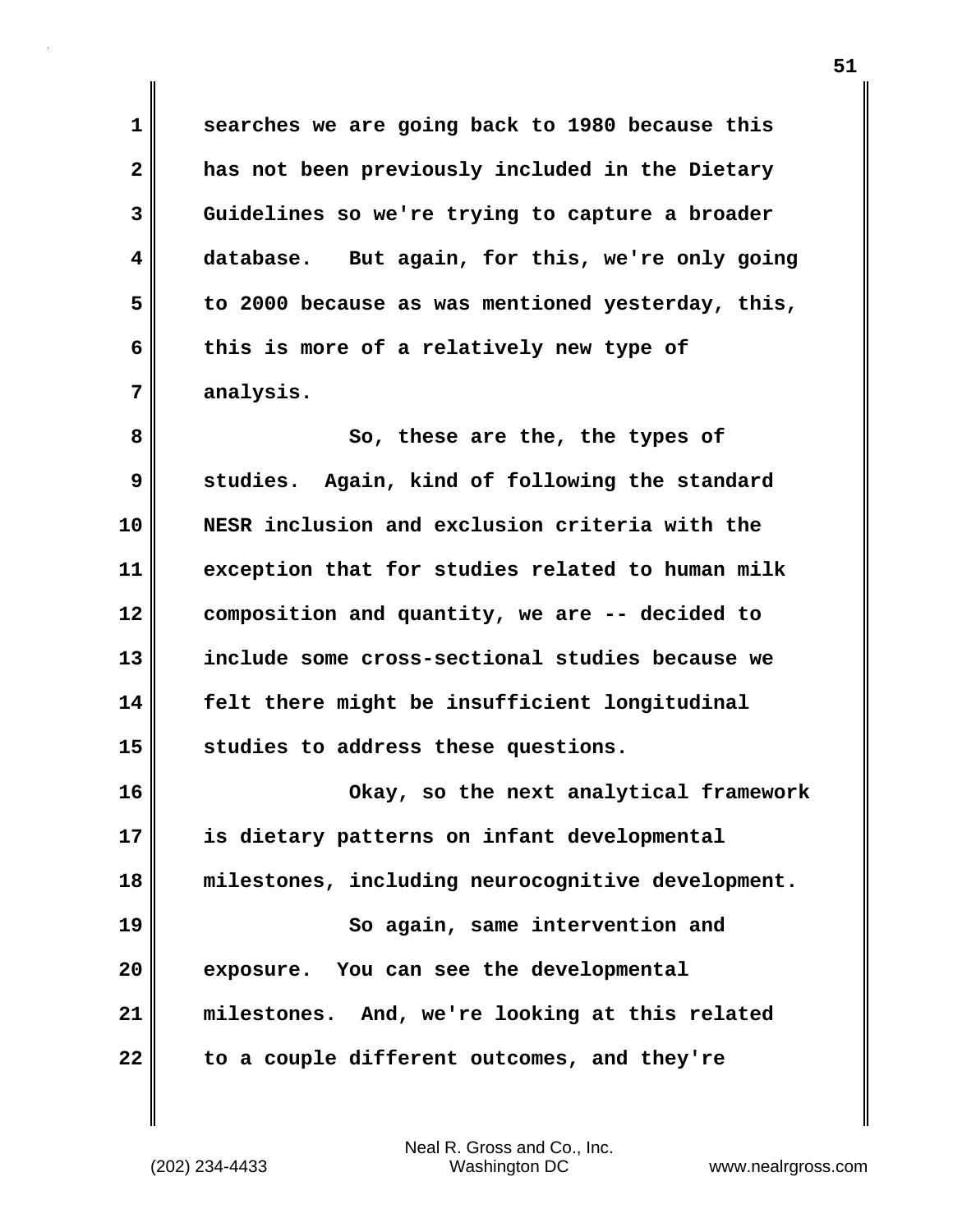**1 consistent with what Linda Snetselaar reported 2 yesterday in terms of looking at cognitive, 3 language, communication, movement, motor and 4 motor development, social, emotional, academic 5 performance, ADD, ADHD, anxiety, depression and 6 ASD. 7 And, we're looking at infants and 8 toddlers, birth -- B24, but also in this case, 9 looking at longer terms outcomes because a lot of 10 these, particularly language development and 11 academic performance, we'll need to look at, at 12 later ages. 13 So, a lot of the, the same key 14 confounders, we're also including aspects that 15 have been known to impact infant cognitive 16 outcomes, which include where they -- so, family 17 history and diagnosis of neurocognitive 18 disorders, maternal substance abuse. We also 19 have in here things related to parity, child sex, 20 breastfeeding practices, so duration and 21 exclusivity. Again, standard NESR criteria and 22 2000 to to be determined.**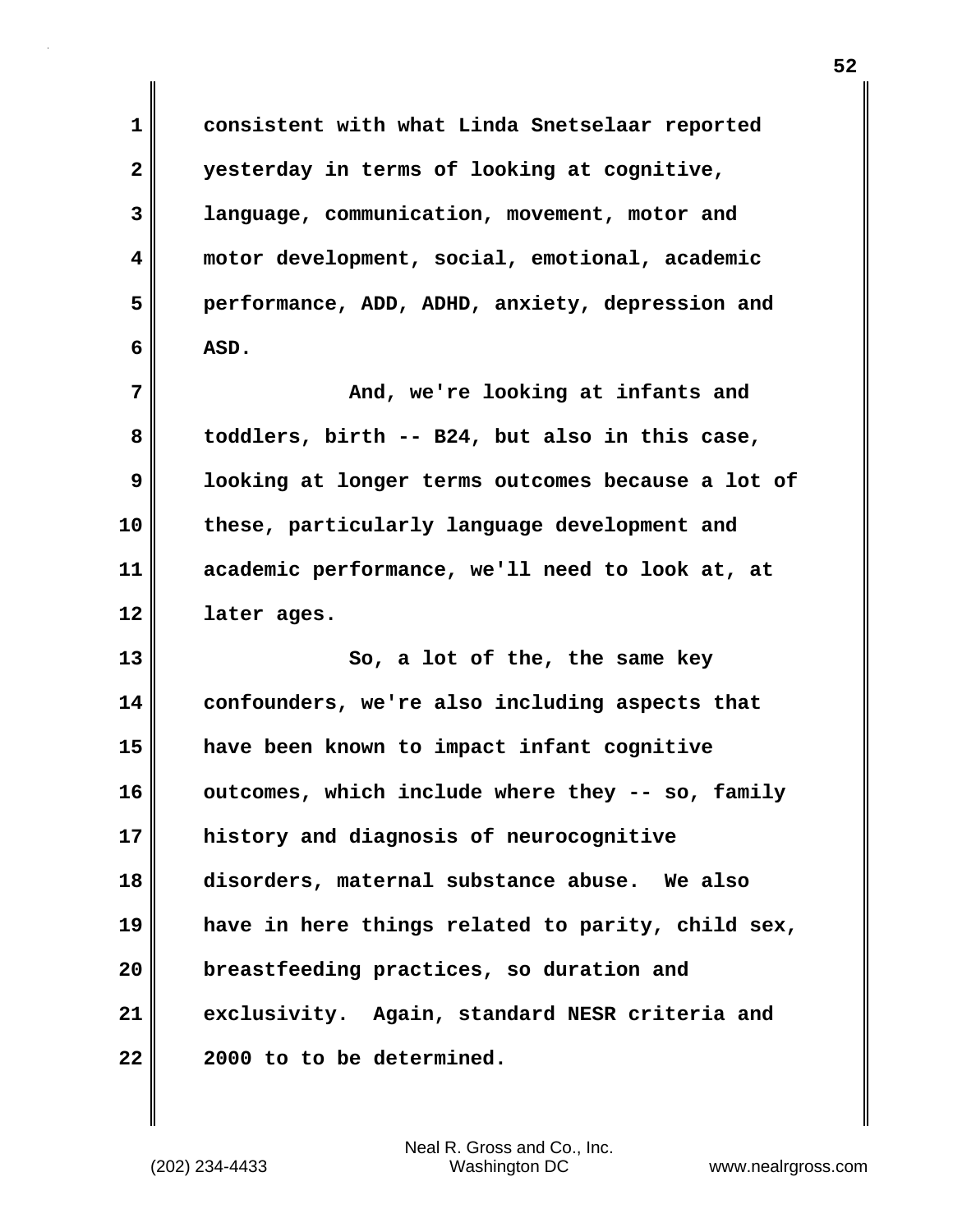| So, the next framework is again,                   |
|----------------------------------------------------|
| dietary patterns during pregnancy and maternal     |
| micronutrient status. Same interventions and       |
| comparators.                                       |
| The micronutrient status that we're                |
| looking at in the mothers is iron folate, B12,     |
| vitamin D, iodine and omega-3 fatty acids.<br>Our  |
| population is women during pregnancy, healthy or   |
| at risk for chronic disease.                       |
| In terms of key confounders, we are --             |
| we've added as a factor to be considered not as a  |
| key confounder, gestational diabetes because       |
| there is some evidence that the metabolism of      |
| some of these micronutrients can be different in   |
| women with gestational diabetes. Again, standard   |
| criteria here.                                     |
| So, those were the, the dietary, the               |
| new dietary patterns analytical frameworks.<br>So, |
| now, moving on to the relationship between         |
| nutrients from supplements and/or fortified foods  |
| consumed before and during pregnancy, and          |
| lactation.                                         |
|                                                    |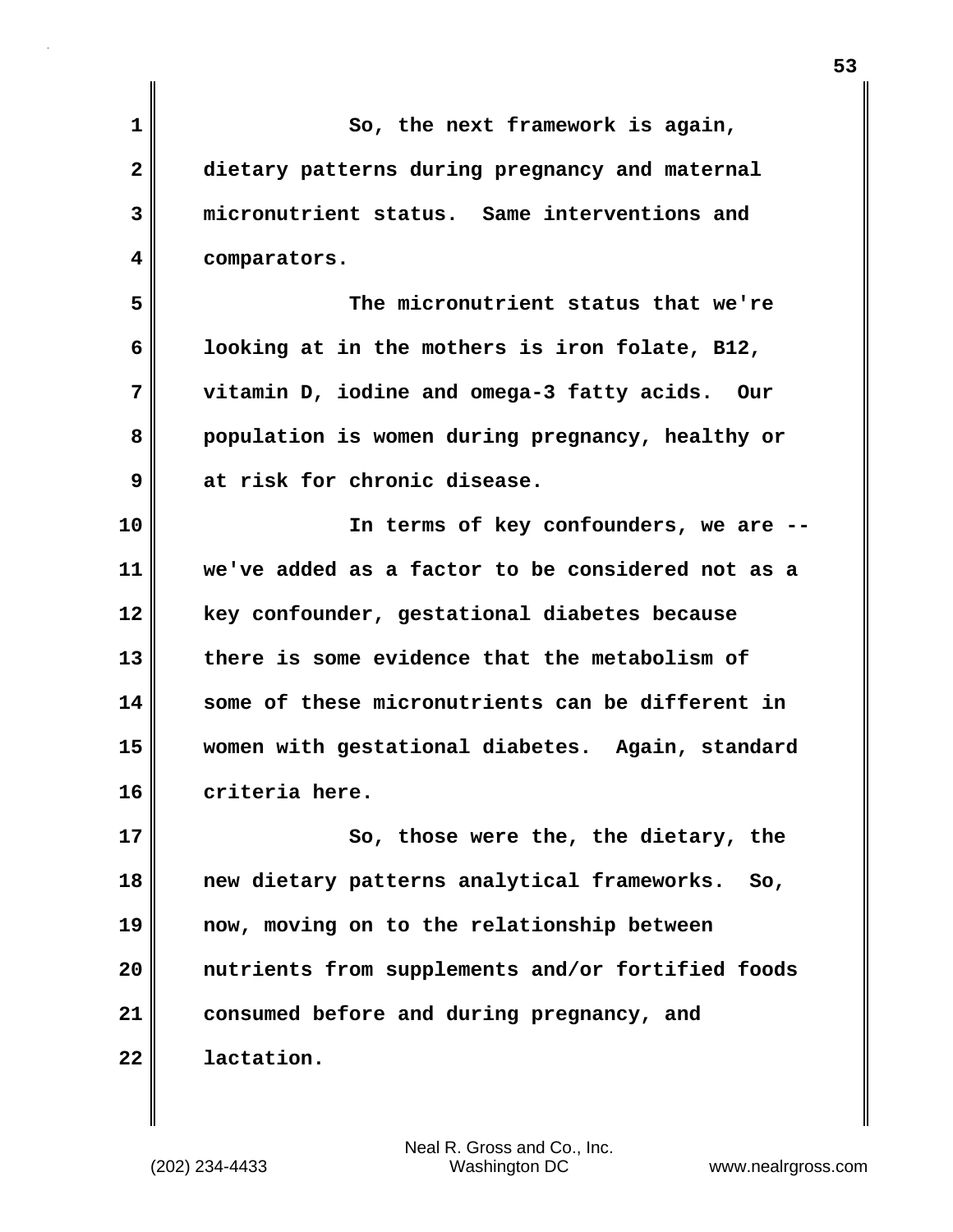| $\mathbf 1$  | So, we have five nutrients altogether.            |
|--------------|---------------------------------------------------|
| $\mathbf{2}$ | I'll talk about iron and folate later. We         |
| 3            | presented those in July and were now implementing |
| 4            | those.                                            |
| 5            | But, these are the new frameworks:                |
| 6            | B12, omega-3, and vitamin D. And, for each of     |
| 7            | these nutrients, we're investigating all five of, |
| 8            | of these outcomes, so you can do the math.        |
| 9            | Just a reminder of again, using                   |
| 10           | standard definitions of dietary supplements from  |
| 11           | ODS and fortification from the FDA.               |
| 12           | We also had to define some of the                 |
| 13           | criteria. So, because this is including before    |
| 14           | pregnancy, we considered the time of up to six    |
| 15           | months prior to pregnancy as being the before     |
| 16           | pregnancy time frame.                             |
| 17           | Pre-pregnancy BMI is being defined                |
| 18           | based on health records for up to one year before |
| 19           | to up to and including the first trimester,       |
| 20           | because we oftentimes don't have those            |
| 21           | measurements from -- in health records.           |
| 22           | Gestational weight gain defined                   |
|              |                                                   |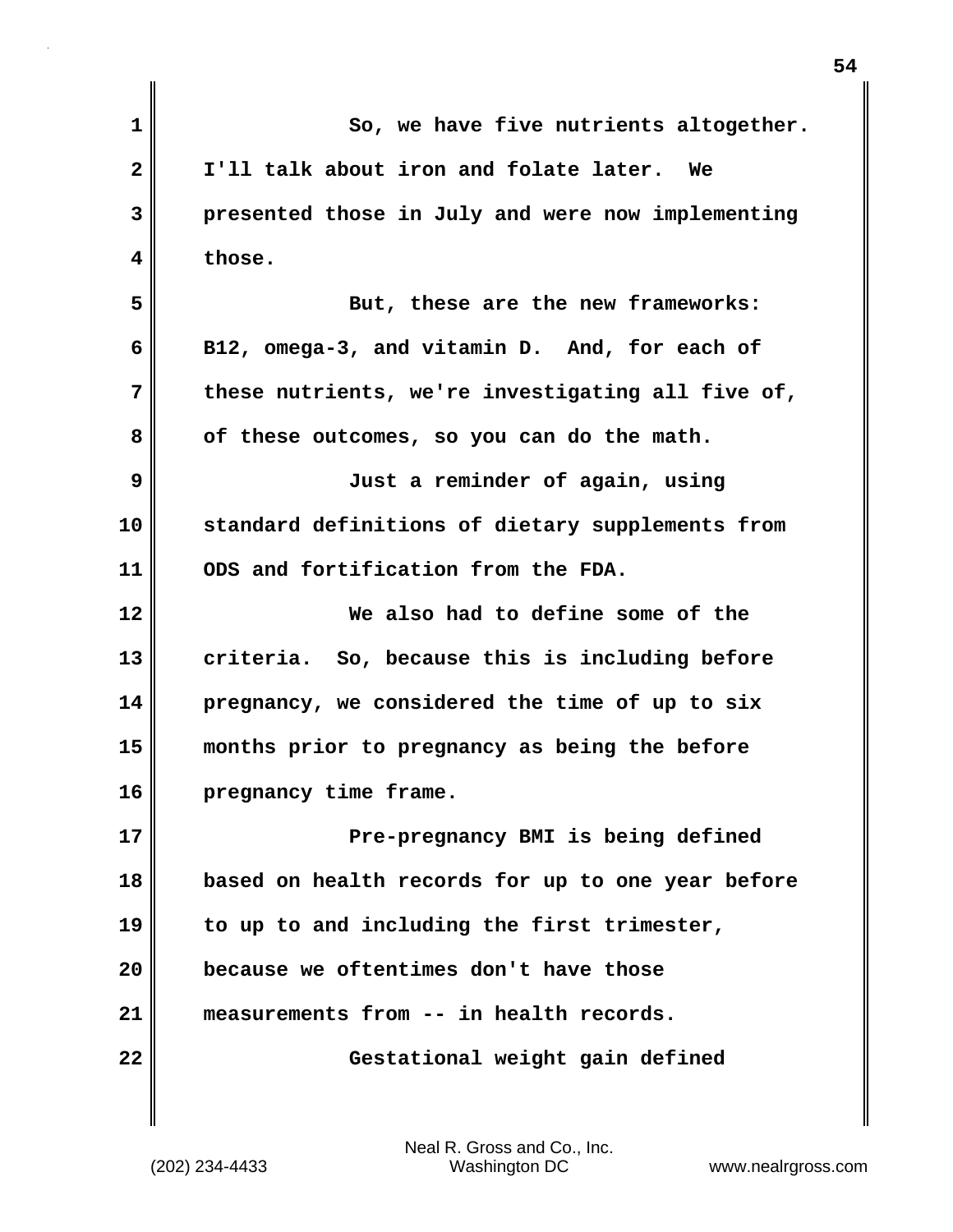**1 according to the CDC. And, again, gestational 2 diabetes. Again, diabetes occurring during 3 pregnancy in women not previously diagnosed, and 4 this is consistent with what was used in the 5 pregnancy, or B24 Project. 6 Okay, so now we'll talk about B12 7 first. So again, we have five outcomes, so I 8 will explain the first one in a little bit more 9 detail, and then just highlight the differences. 10 So, this one is on B12 and from 11 supplements and/or fortified foods consumed 12 before and during pregnancy and lactation on 13 micronutrient status. So, we're looking at 14 exposure to B12 either from supplements, 15 fortified foods, or the combination, compared to 16 those who were not exposed, or exposed to a 17 different level of intake. 18 So, women before and during pregnancy 19 and/or lactation, healthy or at risk for chronic 20 disease. 21 For our B12 markers, we're considering 22 B12, methylmalonic acid, homocysteine, and**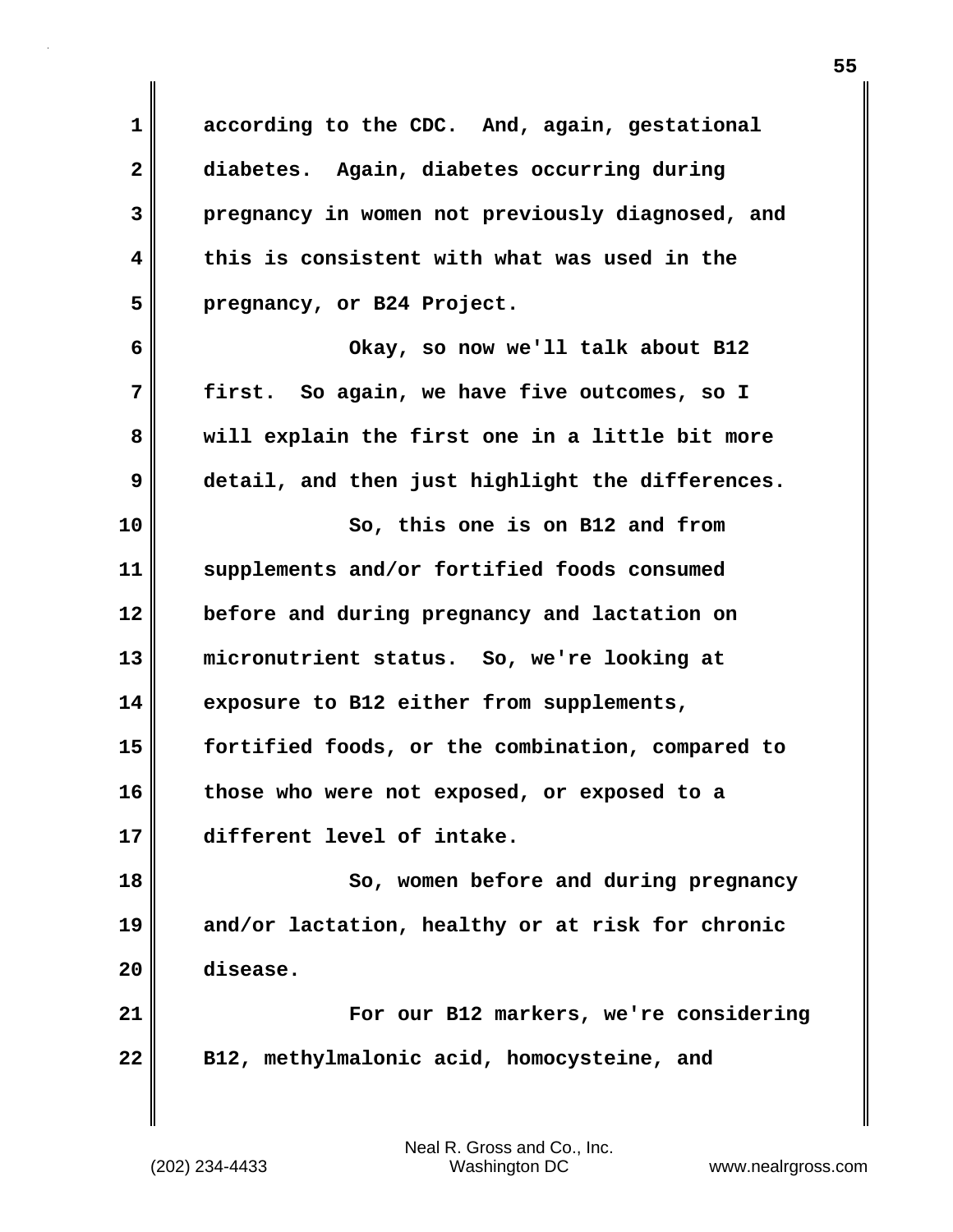**1 holotranscobalamin in, in the maternal 2 circulation. We're also looking at folate, 3 hemoglobin, mean corpuscular volume and red blood 4 cell distribution width. And, our population is 5 women during pregnancy and/or lactation. 6 So, the, the standard key confounders 7 for other factors to be considered, we're 8 including substance abuse, alcohol or drug 9 intake, and gestational age. 10 We also I can point out, we're as a 11 key confounder, we have vegan or vegetarian diets 12 in here as well for B12. 13** So, but this is the relationship **14 between B12 and risk of gestational diabetes. 15 So, these are the same. So, in this case we have 16 intermediate outcomes, which could be reported -- 17 we're not using these as diagnostic. Basically, 18 the end point for diagnosis is gestational 19 diabetes. 20 We have added a couple additional 21 confounders in a family history of diabetes or 22 prediabetes, and under other factors to consider,**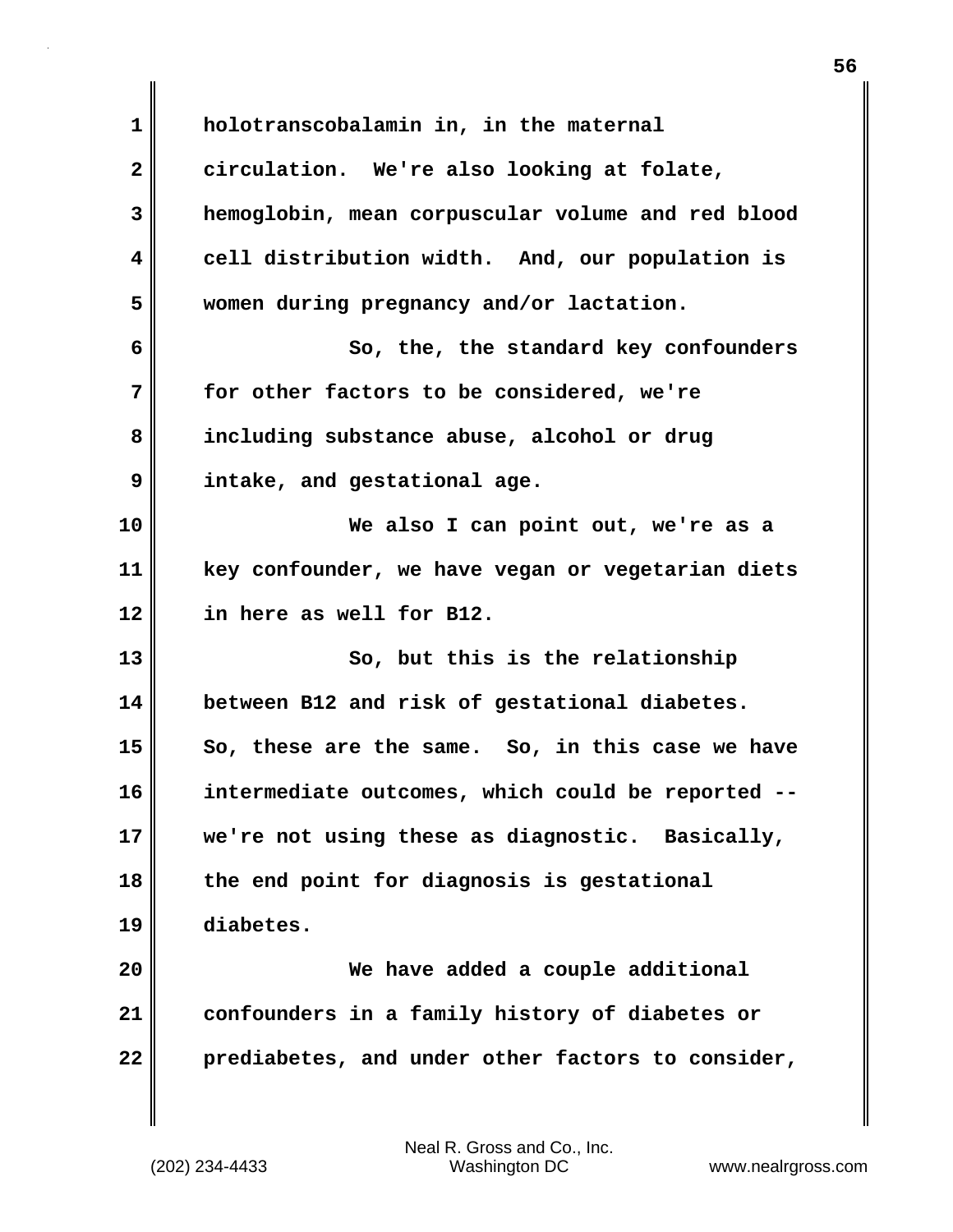**1 we have prior history of a large for gestational 2 age infant, or enrollment in an 3 intervention/prevention trial. 4 So, these data will be extracted. 5 They're not considered a key confounder, but we 6 are asking the staff to collect data on this. 7 This is the framework for B12 on the 8 risk of hypertensive disorders during pregnancy. 9** So, again, we have some intermediate outcomes. **10 Blood pressure and proteinuria. And, then the 11 health outcomes are eclampsia, preeclampsia, and 12 gestational hypertension. 13 In terms of the, the key confounders, 14 we added here diagnosis of gestational diabetes 15 because sometimes these co-occur quite commonly. 16 Smoking, history or diagnosis of hypertension or 17 cardiovascular disease. Under other factors 18 we've added also physical activity to be 19 extracted. 20 This is B12 and human milk 21 composition. It's a little bit more simple. The 22 only outcome here is B12 concentration in human**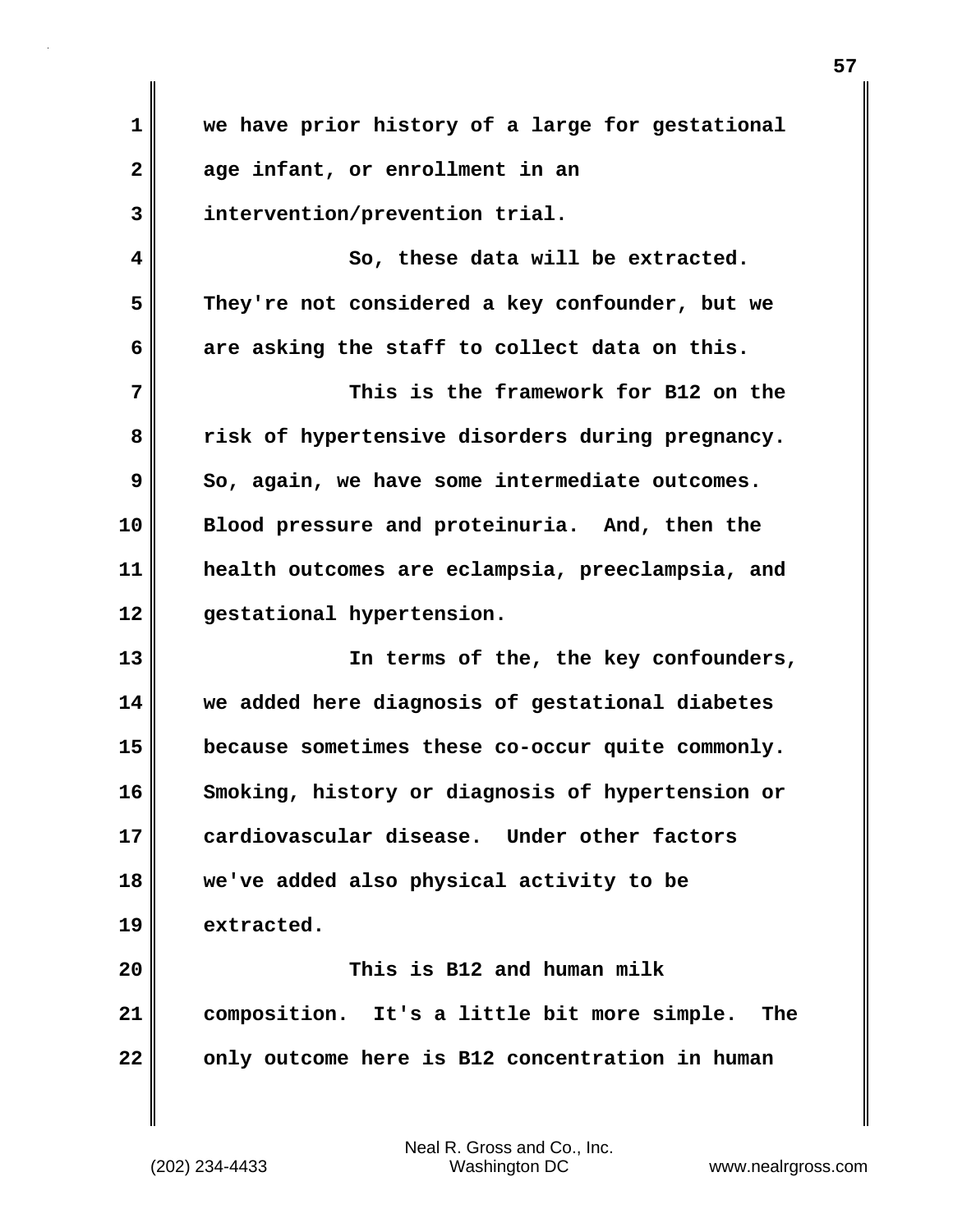**1 milk. And we didn't have any additional** 2 confounders or other factors. **3 Okay, this is on, on B12 on infant 4 developmental milestones, including 5 neurocognitive development. 6 So, again, these are the same outcomes 7 that I reported previously for looking at the 8 developmental -- or I'm sorry, dietary patterns 9 and infant neurocognitive outcome. And again, 10 the, the outcomes and confounders are very 11 similar to the dietary patterns except now the 12 vegan and vegetarian diets. 13 So, we've, you know, done our best to 14 try to be as consistent not only internally, but 15 also as we work with other committees. 16 Okay, so for all of the B12 analytical 17 frameworks, again, the standard 18 inclusion/exclusion criteria. 19 So, again, the same types of studies 20 and continuing to include cross-sectional studies 21 only for human milk composition, and going back 22 to 1980 for these, these outcomes.**

(202) 234-4433 Washington DC www.nealrgross.com Neal R. Gross and Co., Inc.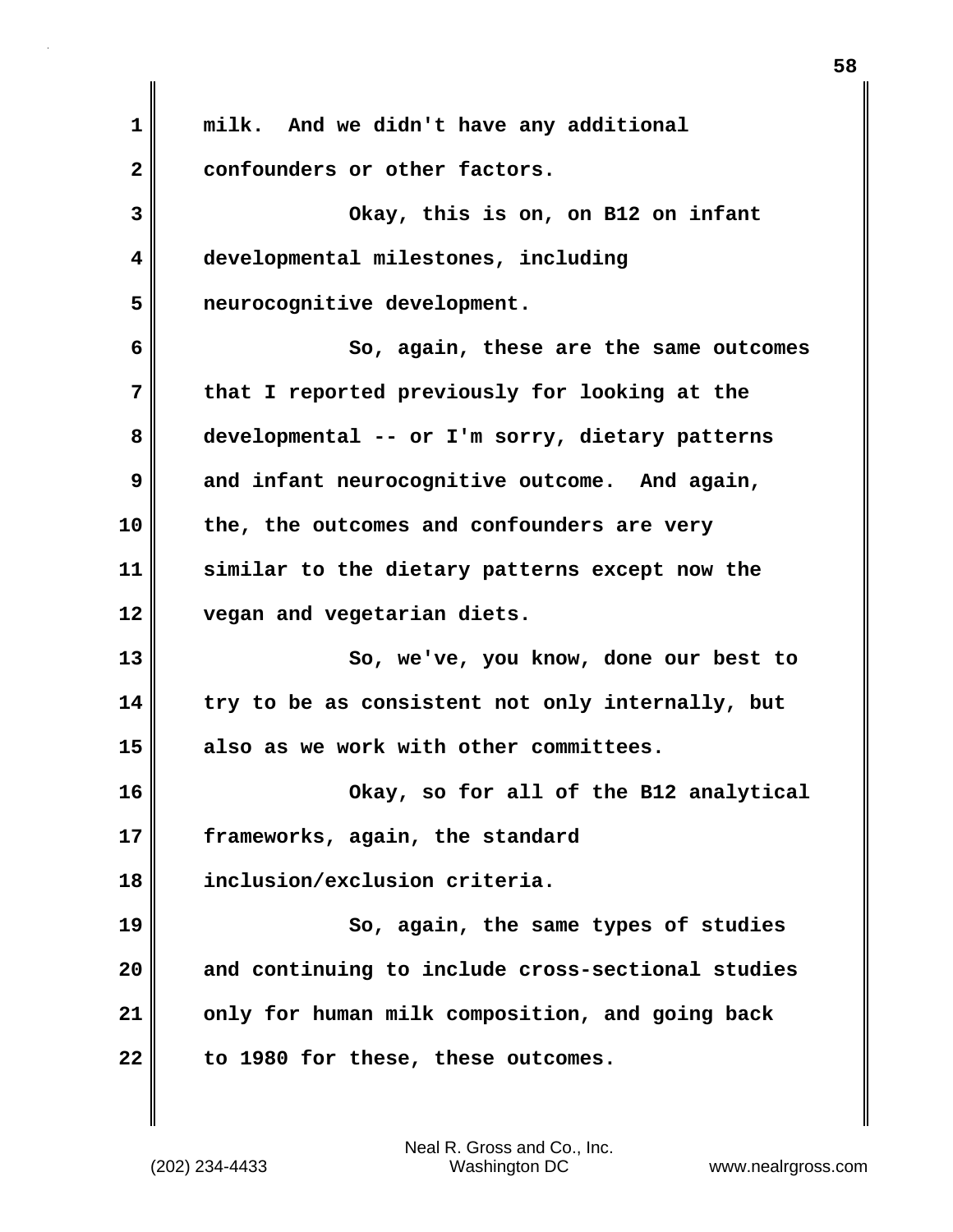**1 So, now we have the analytical 2 frameworks for omega-3 fatty acids. So, these 3 basically looking at relationship between the 4 intake and the same five outcomes that I just 5 described. So, I again, I'll try to go through** 6 this pretty concisely. **7** So, we have exposure to omega-3 fatty **8 acids through supplements, fortified foods, or 9 the combination compared to a different level of 10 exposure. For our nutrient status we're looking 11 at fatty acid status in red blood cells and 12 plasma of the omega-3 fatty acids, and omega-6 13 fatty acids. 14 So, alpha linolenic acid, 15 docosahexaenoic acid, and EPA. And then linoleic 16 acid and arachidonic acid. 17** So, in terms of the key confounders, **18 we're including fish and other seafood 19 consumption, and obesity status. Again, there's 20 some, some indication of differences based on 21 maternal BMI and, and those were the additions 22 for the omega-3 fatty acids.**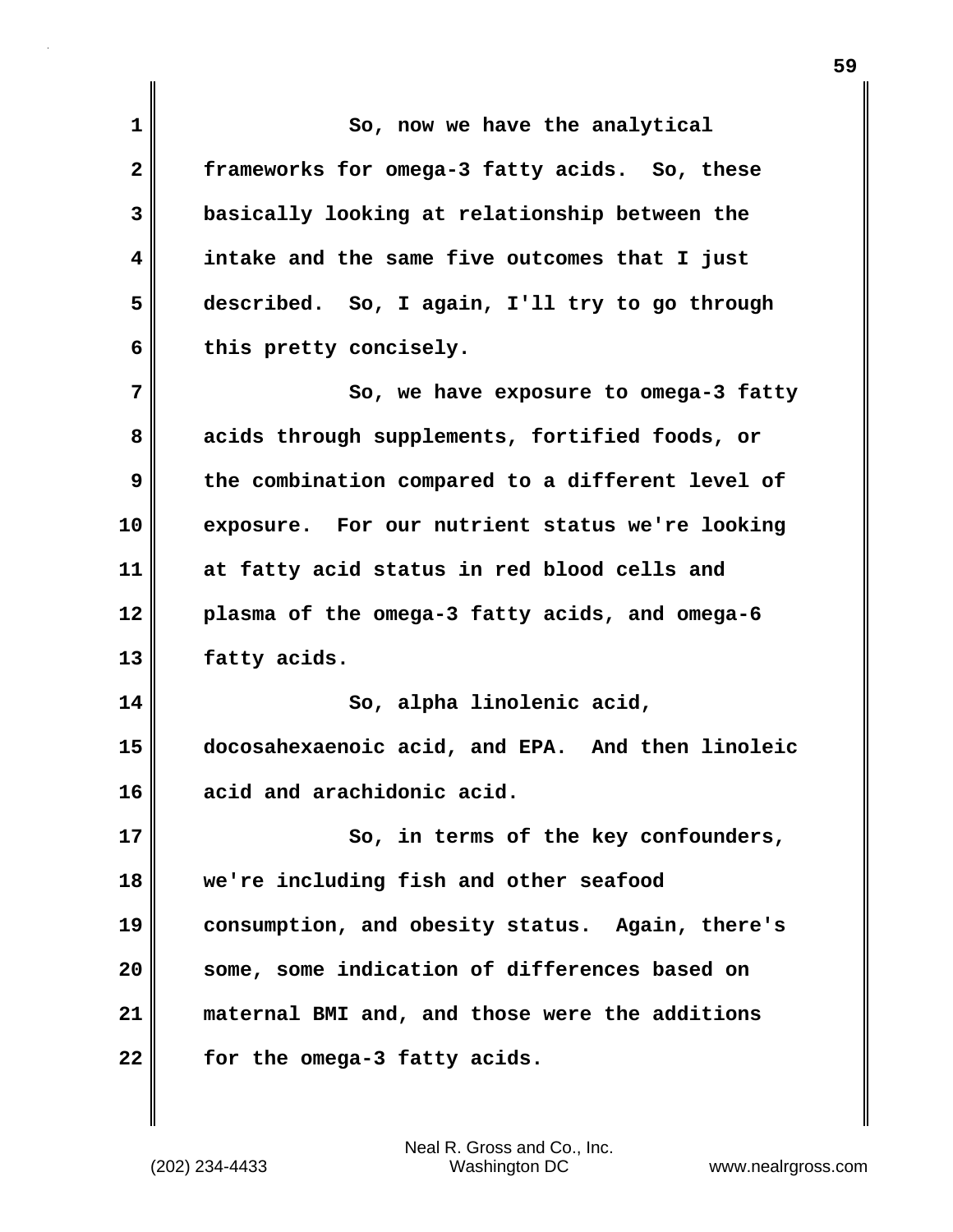**1 So, these again, omega-3 fatty acids 2 and risk of gestational diabetes very much the 3 same. Same intermediate outcomes for the, the 4 previous nutrients and the endpoint of 5 gestational diabetes. And again, including fish 6 and seafood. 7 Here, other factors could be included 8 in an intervention/prevention trial and the large 9 prior infant as well. And, family history of 10 diabetes/prediabetes. So, again, consistent with 11 the other nutrients looking at these outcomes. 12 Again, the same. The omega-3s and the 13 hypertensive disorders. And omega-3s and human 14 milk composition and we're going to basically 15 look at fatty acid composition. So, not only 16 obviously the omega-3s, but the, the whole fatty 17 acid composition in the milk where available. 18 And this is the infant -- so this is 19 relationship between again, maternal consumption 20 from supplements and fortified foods before and 21 during pregnancy, and infant developmental 22 milestones.**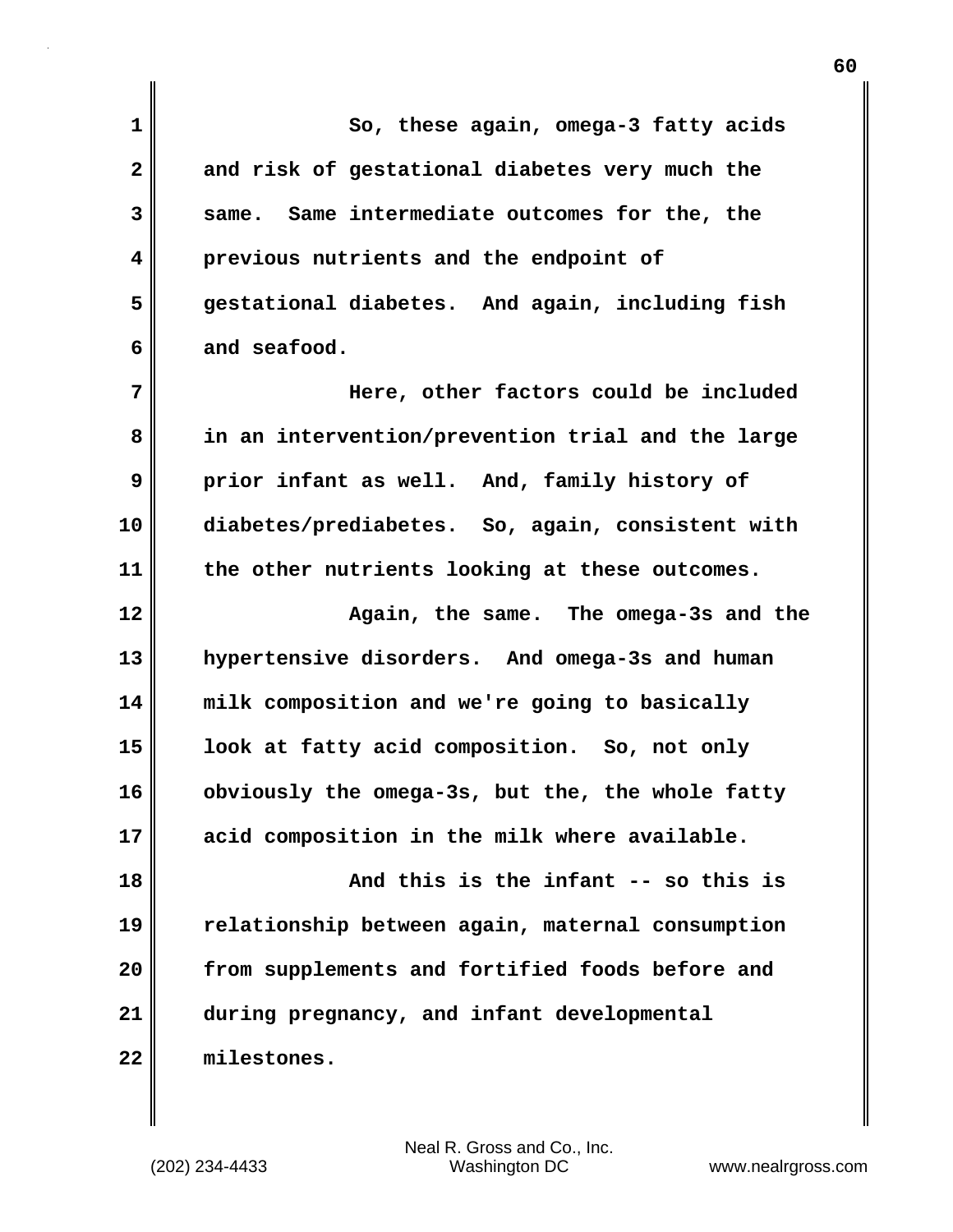| $\mathbf 1$  | So, while the B24 is going to be                  |
|--------------|---------------------------------------------------|
| $\mathbf{2}$ | looking more directly at the intake of the        |
| 3            | infant, this would be potentially effects         |
| 4            | mediated for maternal diet through milk.          |
| 5            | So, again, the same, same outcomes                |
| 6            | including again, breastfeeding practices,         |
| 7            | intensity and duration. So, hopefully, being      |
| 8            | able to pull out exclusive from partial           |
| 9            | breastfeeding. Again, same inclusion/exclusion.   |
| 10           | So, now we're going to do vitamin D               |
| 11           | again, with the five outcomes.                    |
| 12           | So, for vitamin D status, I just want             |
| 13           | to point out that the way we're, we're looking at |
| 14           | vitamin D status is 25 hydroxy vitamin D. In      |
| 15           | terms of for all of the vitamin D outcomes, we've |
| 16           | added basically as another factor to be           |
| 17           | considered, is sunlight exposure and use of       |
| 18           | sunscreen.                                        |
| 19           | So, we know that not all papers will              |
| 20           | provide that, so we didn't want to include it as  |
| 21           | a key confounder, but we do want to collect that  |
| 22           | data when, when possible.                         |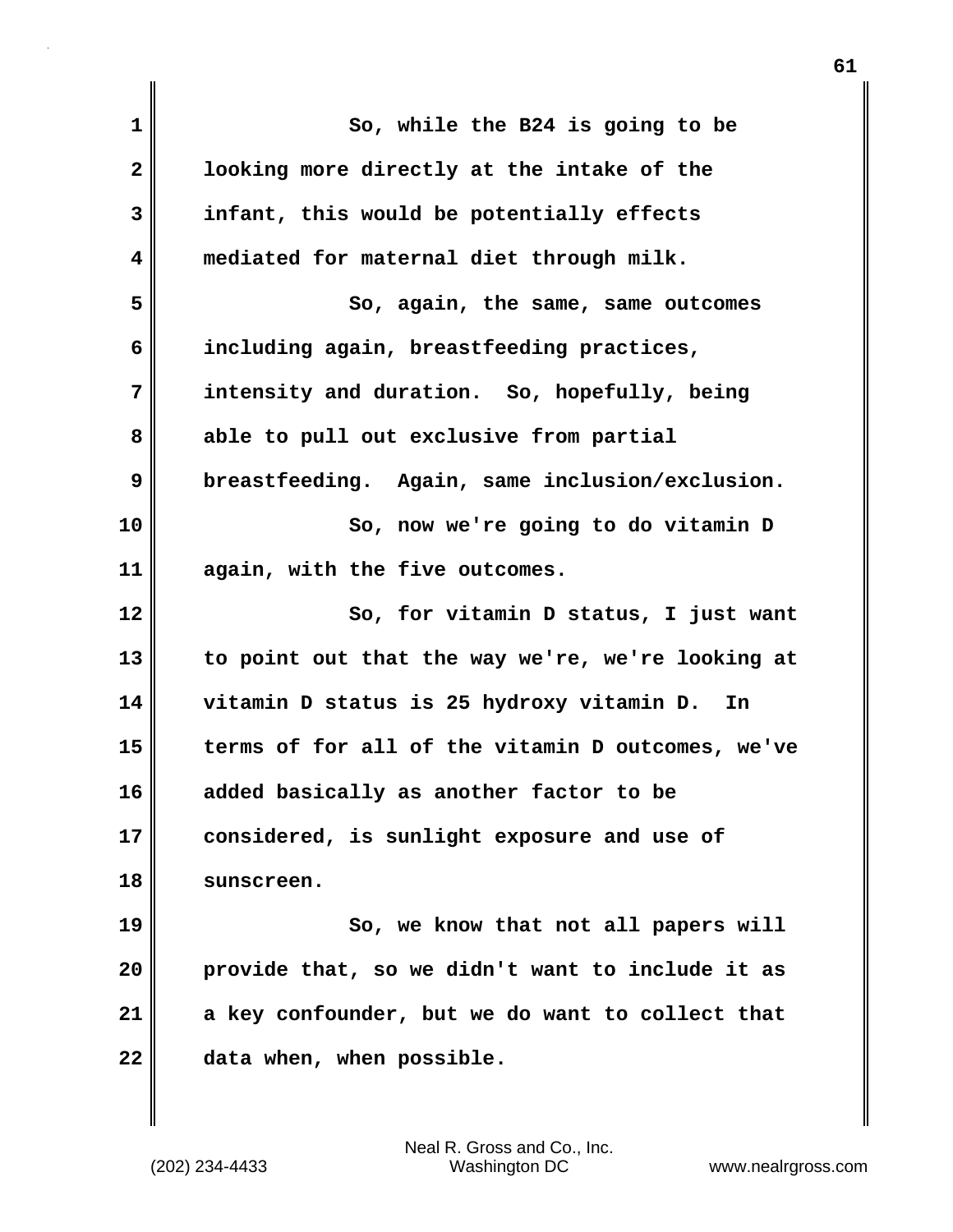| $\mathbf{1}$            | So, again, very, very similar in terms            |
|-------------------------|---------------------------------------------------|
| $\overline{\mathbf{2}}$ | of now vitamin D and gestational diabetes,        |
| 3                       | vitamin D and risk of hypertensive disorders, and |
| 4                       | vitamin D and human milk composition.             |
| 5                       | And in this case, we're trying to                 |
| 6                       | capture all of -- any or all of the vitamin D     |
| 7                       | forms that could be reported in, in the human     |
| 8                       | And, you know, lastly, the vitamin D and<br>milk. |
| 9                       | neurocognitive development. So, same              |
| 10                      | inclusion/exclusion criteria.                     |
| 11                      | Just again, these are as Kay had                  |
| 12                      | mentioned, available on DietaryGuidelines.gov, so |
| 13                      | if you want more detail you can certainly visit   |
| 14                      | those.                                            |
| 15                      | So, the last new protocol I wanted to             |
| 16                      | discuss is: What is the relationship maternal     |
| 17                      | diet during pregnancy and lactation, and risk of  |
| 18                      | infant and child food allergies and atopic        |
| 19                      | diseases?                                         |
| 20                      | So, this is just one outcome and we're            |
| 21                      | looking at again: What is the effect of maternal  |
| 22                      | diets on this?                                    |
|                         |                                                   |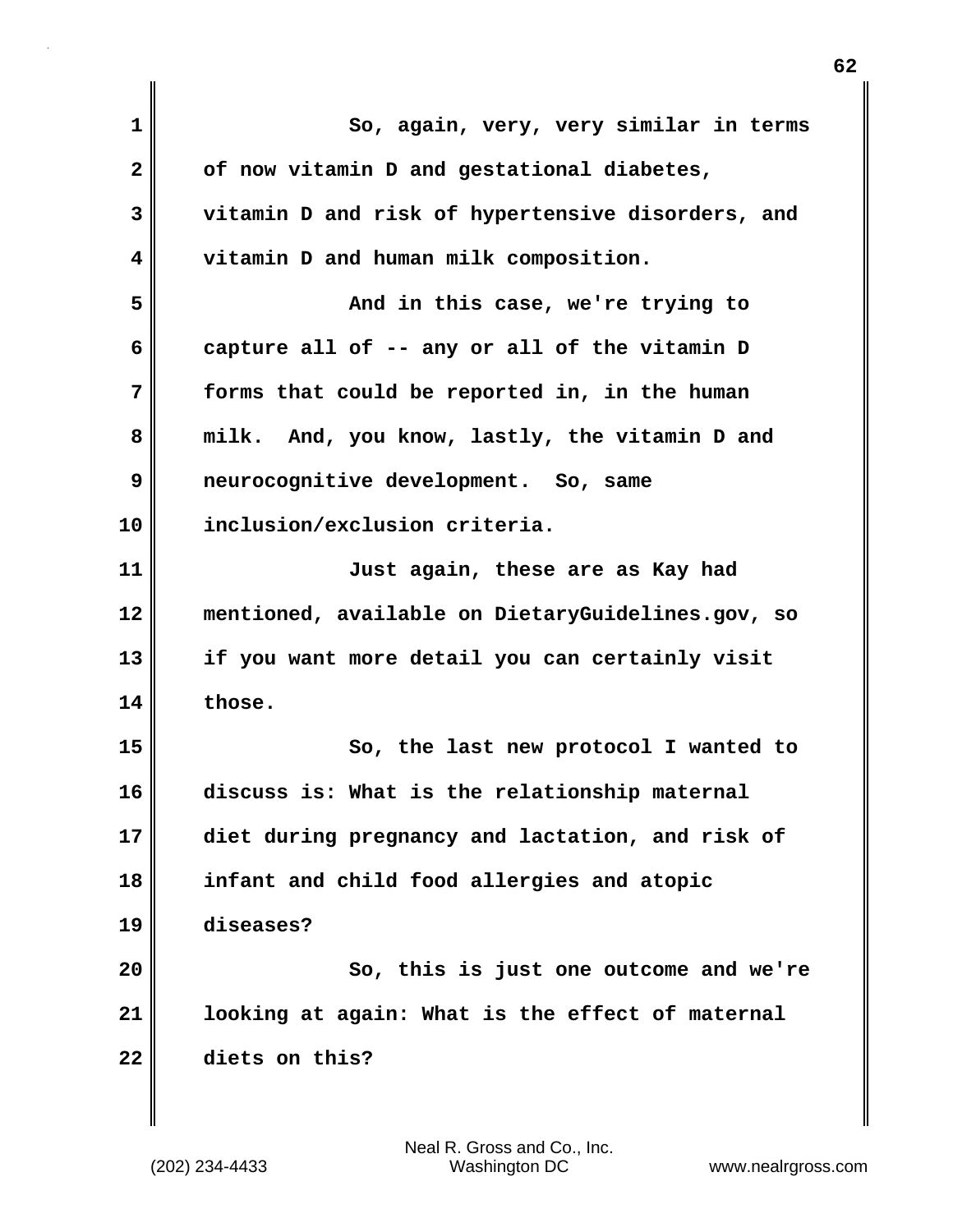| $\mathbf 1$  | So, this is very broad. Dietary intake            |
|--------------|---------------------------------------------------|
| $\mathbf{2}$ | of foods and food groups, either not consuming    |
| 3            | that food or a different amount of that food.     |
| 4            | So, this is going to be a very broad search.      |
| 5            | Our outcomes, we have food allergies,             |
| 6            | allergic rhinitis and atopic dermatitis.          |
| 7            | Dermatitis and rhinitis are often times on the    |
| 8            | atopic march prior to diagnosis of food           |
| 9            | allergies, but we, as Kay mentioned, had some     |
| 10           | discussions about including food sensitization on |
| 11           | its own because sensitization alone does not      |
| 12           | indicate that that child will actually manifest   |
| 13           | an allergic reaction.                             |
| 14           | So, in terms of outcomes, we have                 |
| 15           | timing of introduction of our key confounders --  |
| 16           | I'm sorry, timing of introduction of              |
| 17           | complementary foods and beverages, types of       |
| 18           | complementary foods and beverages, family history |
| 19           | of atopic disease and if reported, urban/rural    |
| 20           | environment, exposure to animals, pets and farms, |
| 21           | because all of those have been implicated in      |
| 22           | affecting allergy.                                |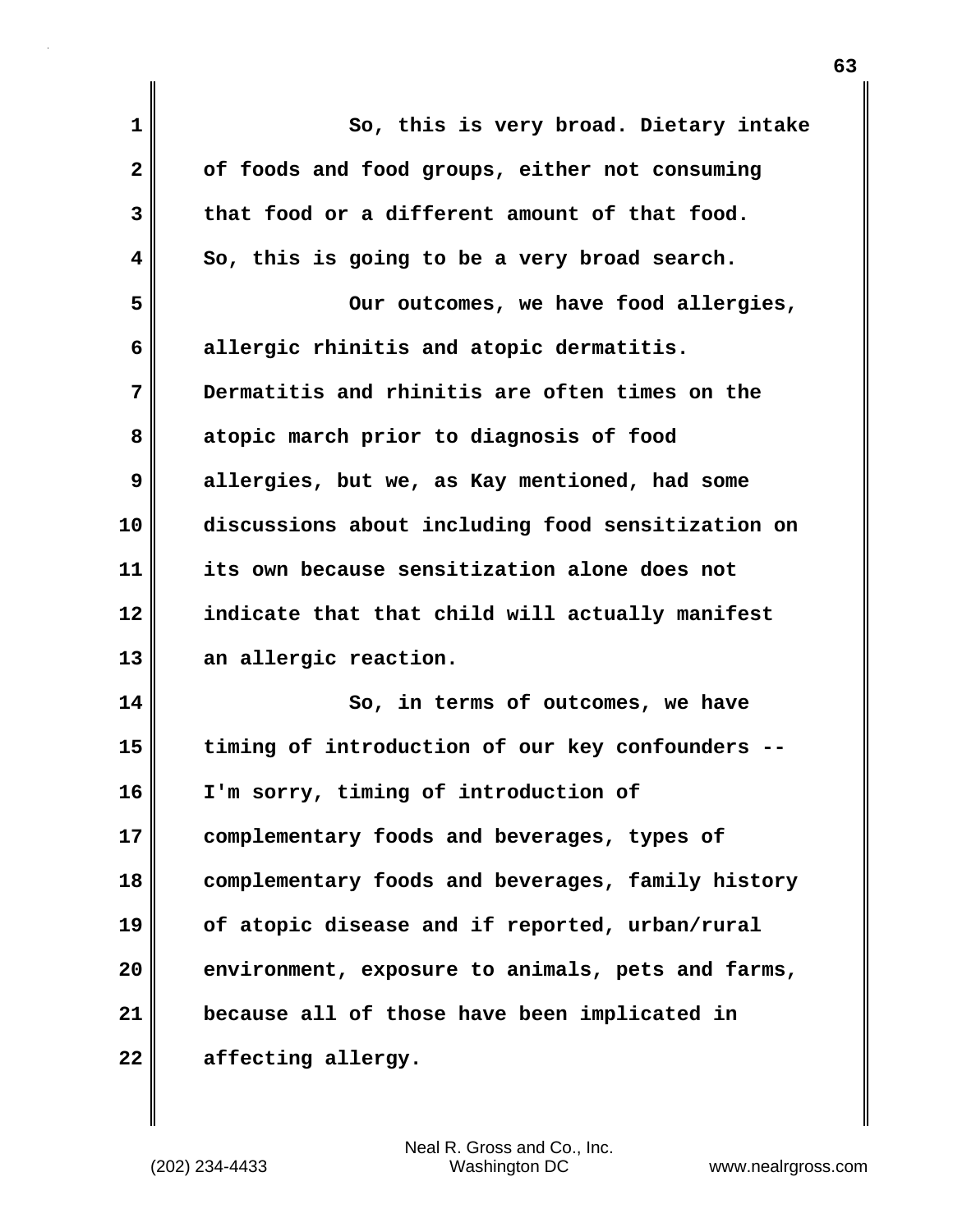| And again, other factors to be                    |
|---------------------------------------------------|
| considered could be indoor/outdoor environments   |
| if that's reported.                               |
| But, we're trying to make this a very             |
| broad search because as Rick mentioned, this is a |
| rapidly developing area and so we'd like to try   |
| to determine the impact of maternal diet. Okay,   |
| so again, the same types of criteria here.        |
| So, that was the conclusion of all                |
| the, the new protocols, and so now I'd like to    |
| just talk about two where we've actually          |
| implemented the plan.                             |
| So, even though in July we, we had                |
| done the analytical framework for iron first, we  |
| decided to actually start implementing the, the   |
| plan for folic acid.                              |
| So, the questions that we've been                 |
| investigating is was the relationship between     |
| folic acid supplements, from supplements and/or   |
| fortified foods consumed before and during        |
| pregnancy on human milk composition, and risk of  |
| gestational diabetes. So, these are two of the    |
|                                                   |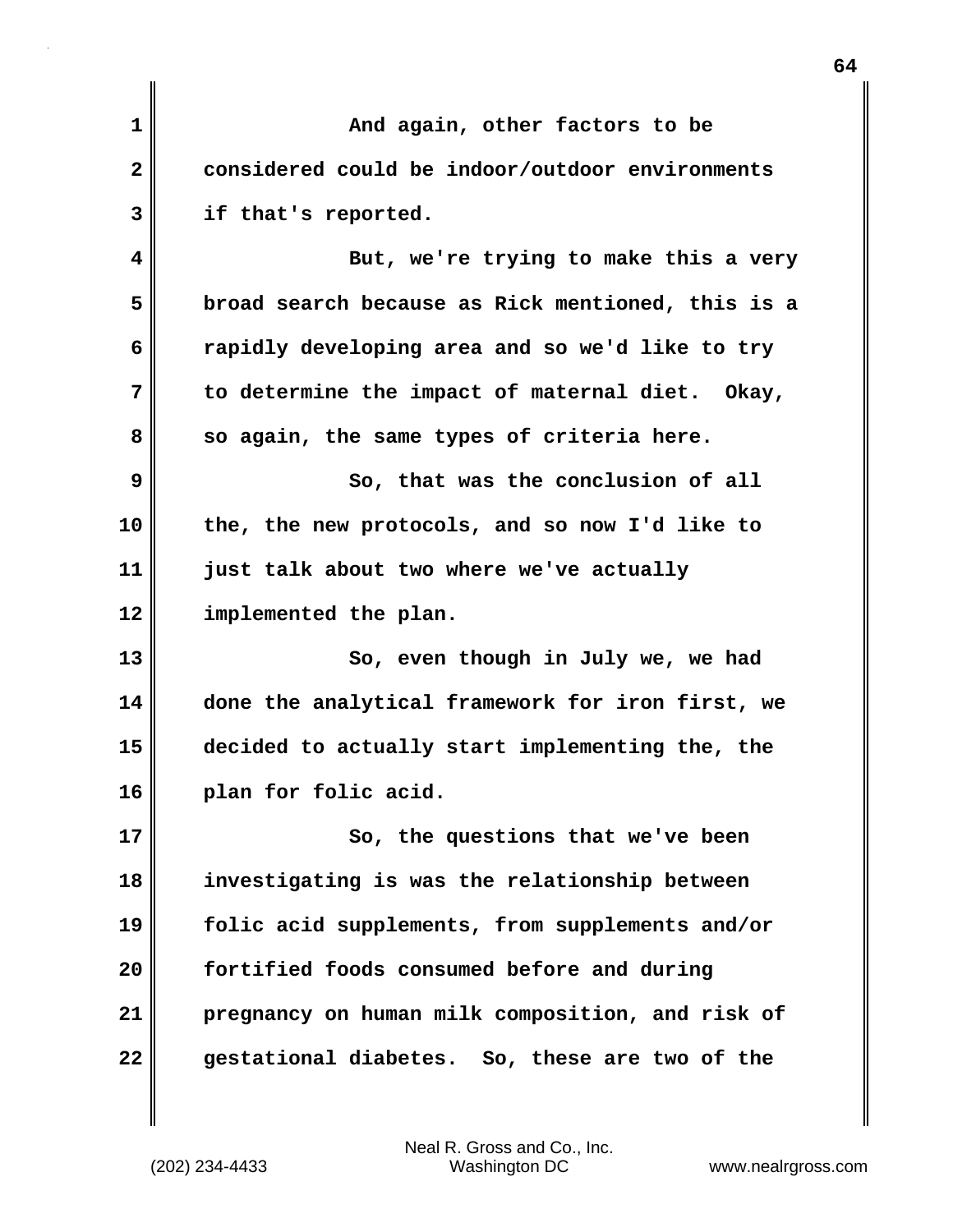**1 five outcomes that we're looking at related to 2 folic acid.**

**3** So, looking at the first question. **4 So, just a reminder of this analytical framework, 5 which was presented back in July looking at folic 6 acid from supplements, fortified foods, or a 7 combination on human milk folate composition. 8 And in terms of we really didn't have 9** any different key confounders. These are kind of **10 our standard ones. 11 So, we from the search, there were 12 four databases that were searched resulting in 13 7,817, which was reduced to about 4,500 after 14 removal of duplicates. After initial screening, 15 we -- of titles, abstracts and full texts, we 16 ended up with 16. And there were no new articles 17 added. 18 So, the ones that were then included**

**19 after going through our inclusion and exclusion 20 criteria, we had four articles. And, of those 21 three were RCTs and one was an uncontrolled 22 before-and-after study.**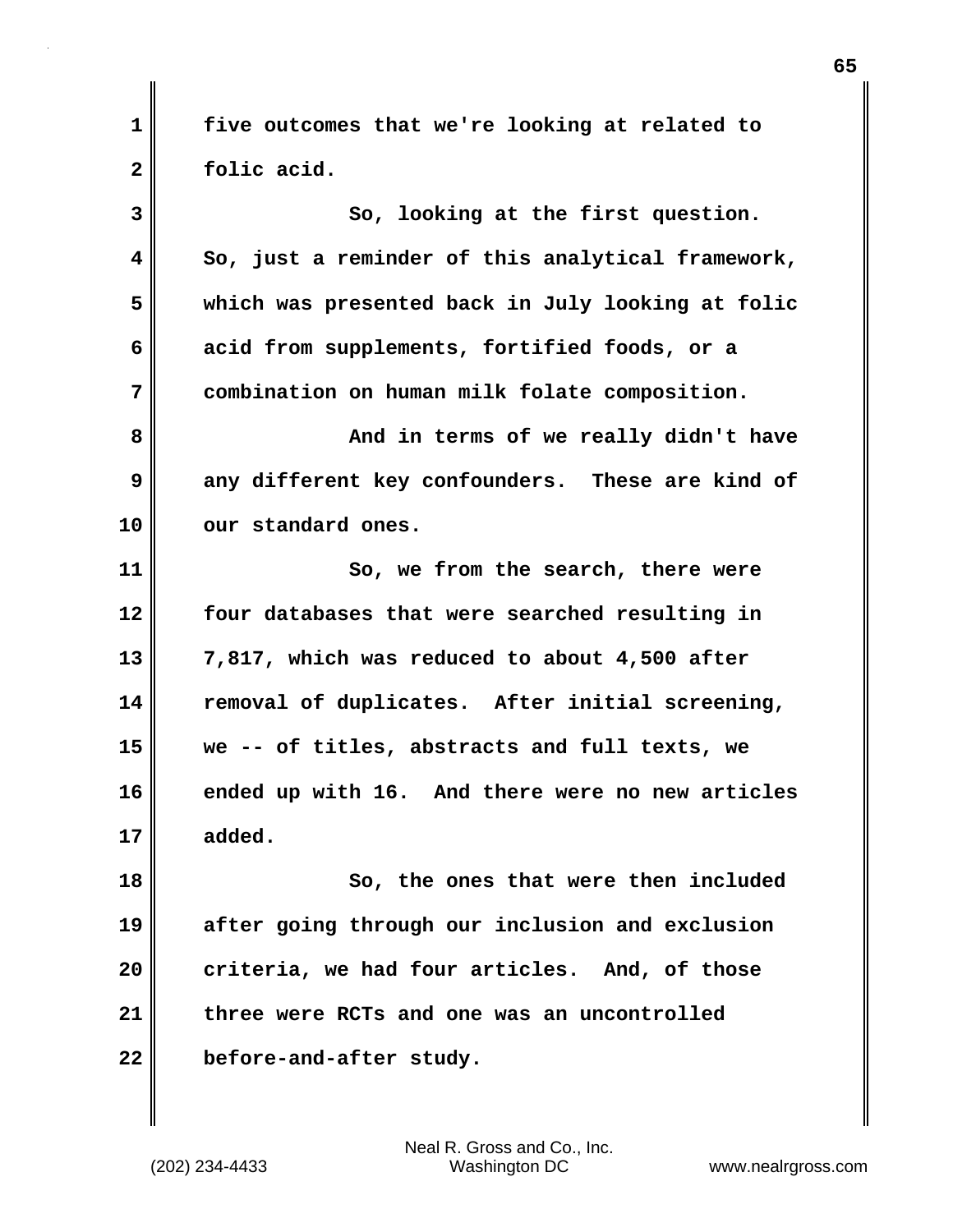| $\mathbf{1}$ | All four address specifically the                 |
|--------------|---------------------------------------------------|
| $\mathbf{2}$ | question is: What is the relationship between     |
| 3            | folic acid from supplements during lactation and  |
| 4            | human milk folate? So, there -- there were none   |
| 5            | that looked at fortified foods.                   |
| 6            | So, the sample characteristics of the             |
| 7            | three randomized controlled trials. They had on   |
| 8            | average, between 14 and 23 per group. They were   |
| 9            | conducted in the U.S. and Canada. An average age  |
| 10           | of 33 years, mostly white and high SES for two    |
| 11           | studies. The other study was in adolescents,      |
| 12           | mostly white and low SES.                         |
| 13           | The intervention doses were 300 mcg,              |
| 14           | 400 mcg and 1 mg, and also looked at the five     |
| 15           | methyltetrahydrofolate form as well.              |
| 16           | They were initiated within one week               |
| 17           | postpartum, or three months postpartum, and they  |
| 18           | lasted between 12 to 16 weeks. All reported       |
| 19           | human milk folate concentrations. They also,      |
| 20           | some reported on metabolized milk folate, soluble |
| 21           | folate binding milk, milk folate binding protein. |
| 22           | The uncontrolled before-and-after                 |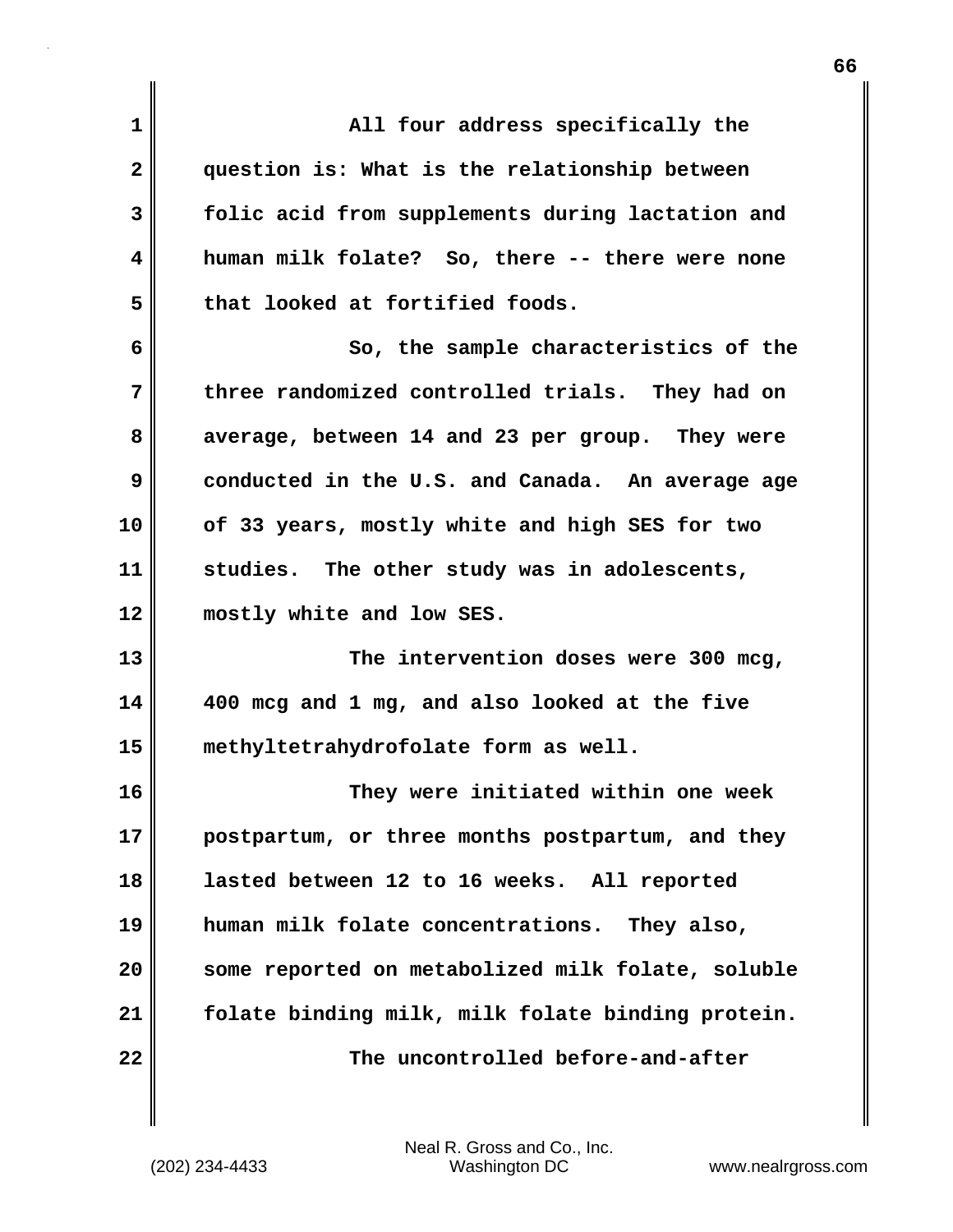**1 study, this was conducted in Japan of 16 mothers. 2 There was very little evidence or data presented 3 on the participants. They basically just said 4 the women in the study were from the same SES 5 group. So, basically before and after they were 6 the same mothers. But, it was a weakness of the 7 study. 8 They gave 1 mg of folic acid, 9 initiated anywhere between three and 25 weeks 10 postpartum and the trial was for four weeks.**

**11 So, the studies use slightly different 12 methodological approaches to measure the folate, 13 but none of the studies found an association 14 between folic acid supplementation in lactating 15 women and human milk folate levels. And, the 16 actual levels reported were fairly consistent 17 among the studies.**

**18 When we began the assessment, the 19 studies were direct and precise. The results 20 were very consistent. We had some concerns 21 regarding risk of bias and generalization due in 22 large part to that the populations were quite**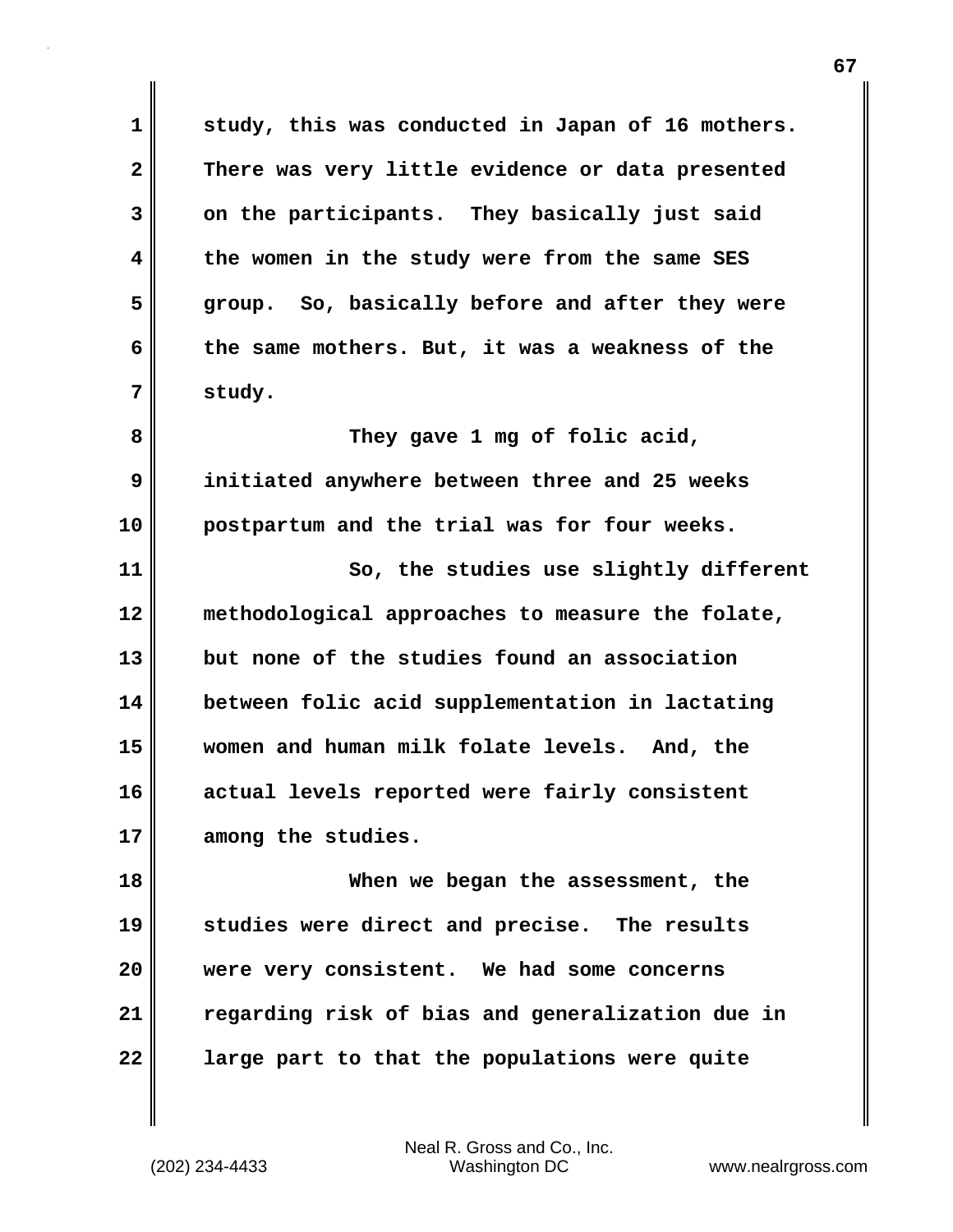**1 homogeneous.**

| $\overline{\mathbf{2}}$ | So, our again, these are draft                    |
|-------------------------|---------------------------------------------------|
| 3                       | preliminary conclusion statements that moderate   |
| 4                       | evidence suggests the consumption of folic acid   |
| 5                       | supplements during lactation, among women in high |
| 6                       | or very high HDI, high development index          |
| 7                       | countries, does not influence folate levels in    |
| 8                       | human milk.                                       |
| 9                       | No evidence is available to draw a                |
| 10                      | conclusion about the relationship between folic   |
| 11                      | acid from supplements consumed before and/or      |
| 12                      | during pregnancy and human milk folate, and no    |
| 13                      | evidence is available to draw a conclusion about  |
| 14                      | the relationship between folic acid from          |
| 15                      | fortified foods before and/or during pregnancy    |
| 16                      | and lactation in human milk folate.               |
| 17                      | So, for these latter two, we had grade            |
| 18                      | not assignable.                                   |
| 19                      | So, the second question, the                      |
| 20                      | relationship between folic acid and gestational   |
| 21                      | diabetes and the analytical framework consistent  |
| 22                      | with intermediate and point outcomes that we,     |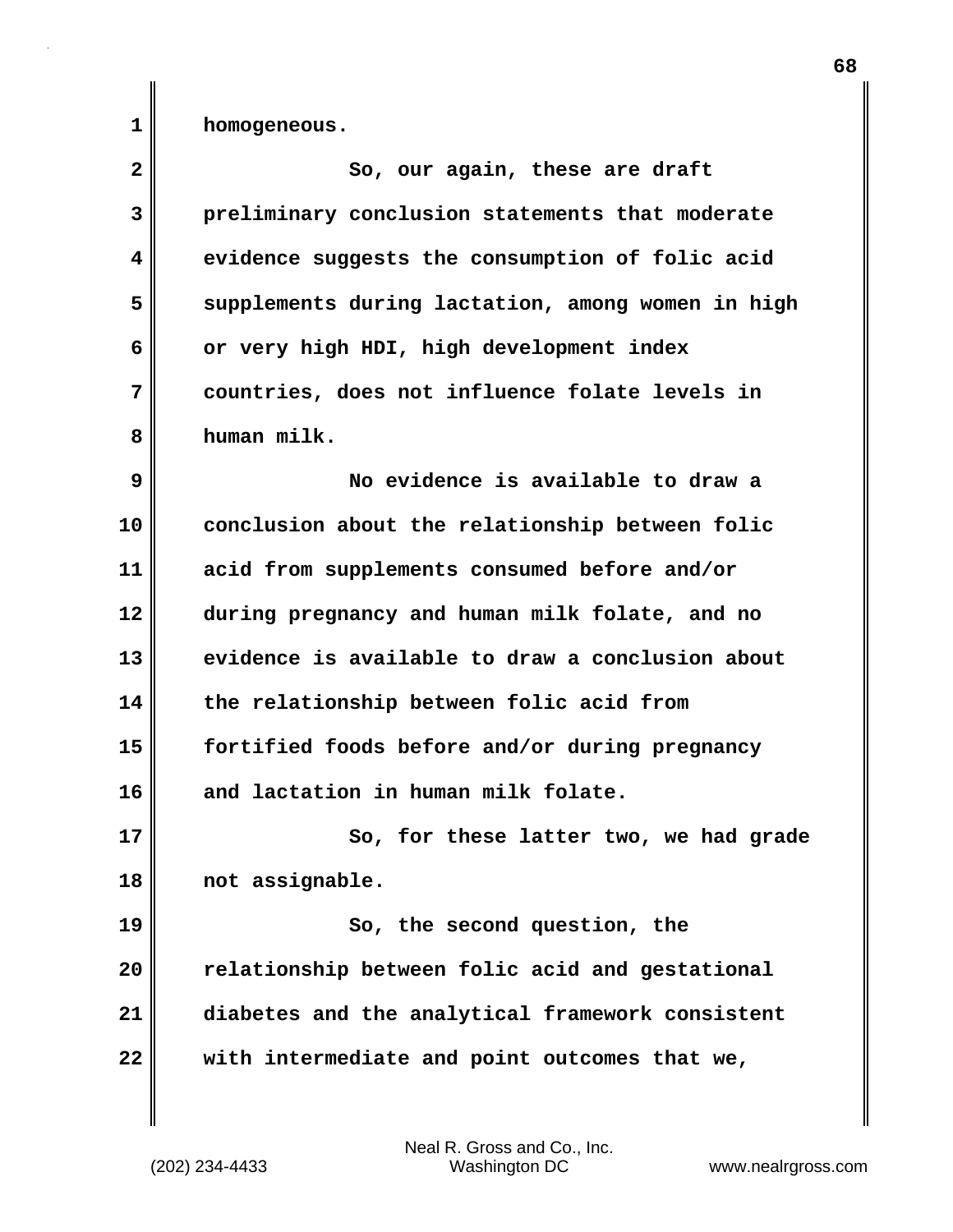1 || that I previously presented.

**2 Again, searching four databases 3 resulted in 829 articles which we ended up with 4 eight that remained after screening, and only one 5 that was included in the final systematic review. 6 It was a non-randomized control trial 7 that addressed the question of what is the 8 relationship between folic acid from supplements 9 consumed during pregnancy, and risk of 10 gestational diabetes? 11 It was a large study of over 7,800 12 participants conducted in China. Mothers between 13 the ages of 20 and 40, nonsmokers and 14 nondrinkers. They gave doses of 0, 400 or 800 15 micrograms per day, and they based the dose based 16 on genetic polymorphisms in, of the mothers, and 17 also the stage of pregnancy. 18 The again, initiation was not clear 19 because they talked about pre-pregnancy, but then 20 they stated that they recruited the mothers 21 during the first trimester. So, as we started 22 looking at the paper it would have been a great**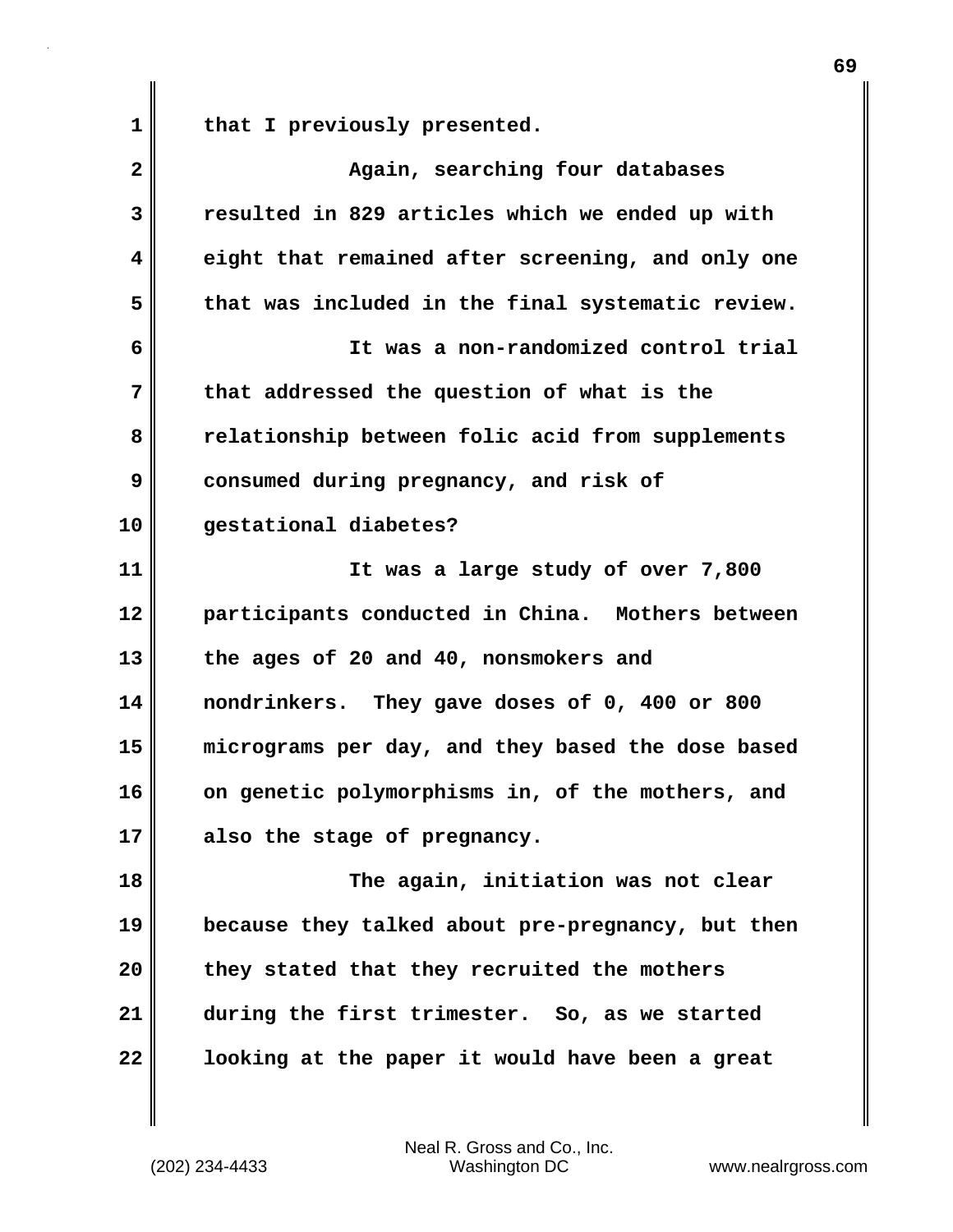| 1  | paper but it, you know, there was just some       |
|----|---------------------------------------------------|
| 2  | concerns about the details.                       |
| 3  | So, among the women who consumed folic            |
| 4  | acid supplementation based on genotype and stage  |
| 5  | of pregnancy, there was a significantly lower     |
| 6  | incidence of gestational diabetes compared to     |
| 7  | women who did not consume folic acid supplements. |
| 8  | So, 3.2 in the control and .27 in the             |
| 9  | intervention.                                     |
| 10 | But when we assessed the evidence,                |
| 11 | there were concerns regarding risk of bias and we |
| 12 | felt there was insufficient evidence to evaluate  |
| 13 | the directness, precision, consistency or         |
| 14 | generalizability of the results.                  |
| 15 | So, our draft conclusion is that                  |
| 16 | there's insufficient evidence is available to     |
| 17 | draw a conclusion about the relationship between  |
| 18 | folic acid from supplements and/or fortified      |
| 19 | foods consumed before and/or during pregnancy,    |
| 20 | and the risk of gestational diabetes. So, grade   |
| 21 | not assignable.                                   |
| 22 | So, just to conclude, we have as Kay              |
|    |                                                   |

I

 $\mathbf{I}$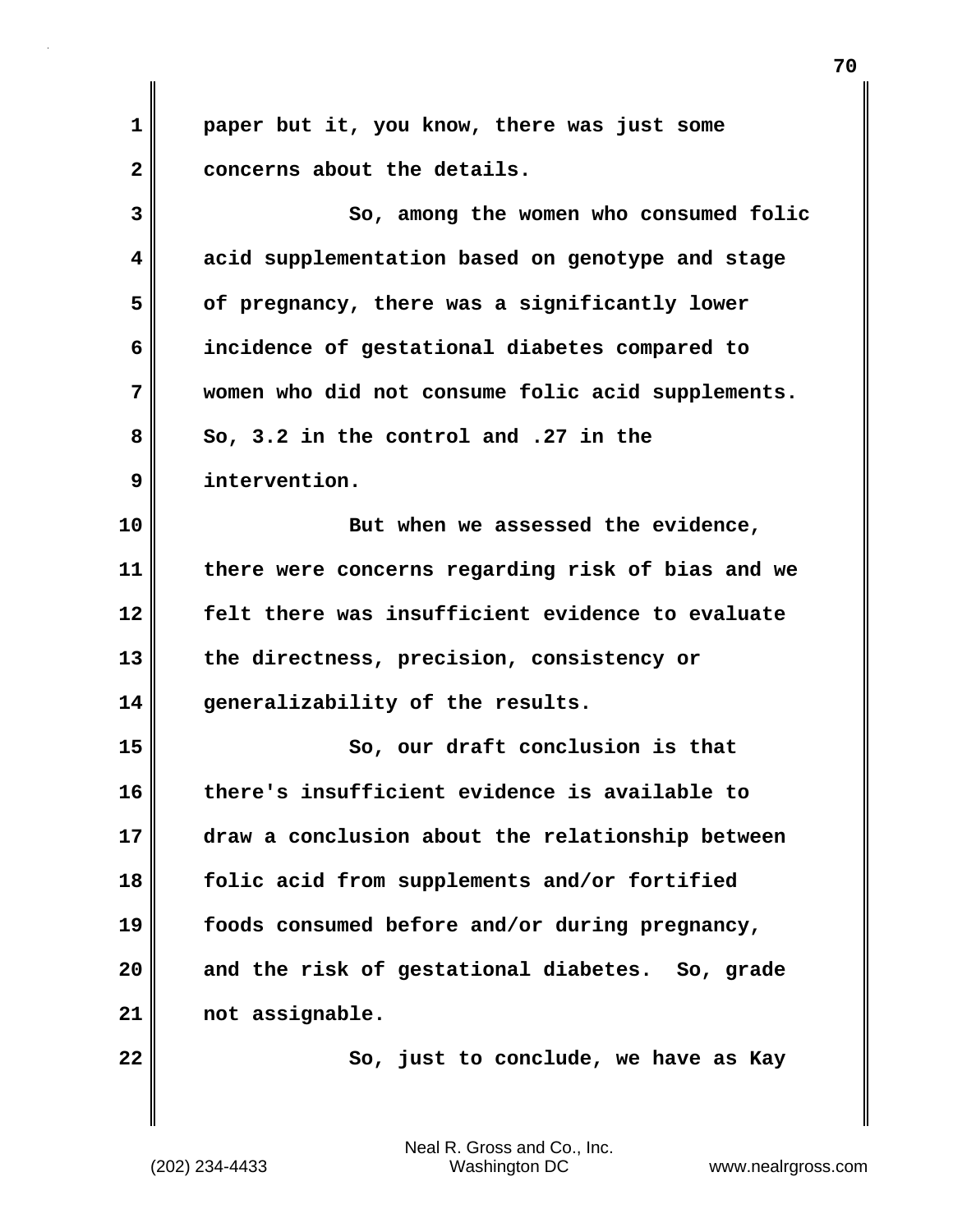**1 mentioned also with B24, we've been having a lot 2 of cross-cutting discussions with the other 3 subcommittees. So, we've had some joint meetings 4 again with Dietary Patterns, Fats and Seafoods, 5 Food Pattern Modeling. 6 And, we also provided evidence on the 7 analytical frameworks pertinent to pregnancy and 8 lactation to the Beverages and Added Sugars 9 committee. 10 So, again, I'd just like to thank our 11 committee. We've really, I think, made an 12 incredible amount of progress in the last few 13 months and again, none of this would be done 14 without the support staff and just really 15 appreciate everybody's hard work. 16 Thank you. You don't have to clap. 17 (Laughter.) 18 VICE CHAIR KLEINMAN: Does anybody 19 dare ask a question? 20 (Laughter.) 21 MEMBER DONOVAN: And, we're exhausted. 22 VICE CHAIR KLEINMAN: Rachel?**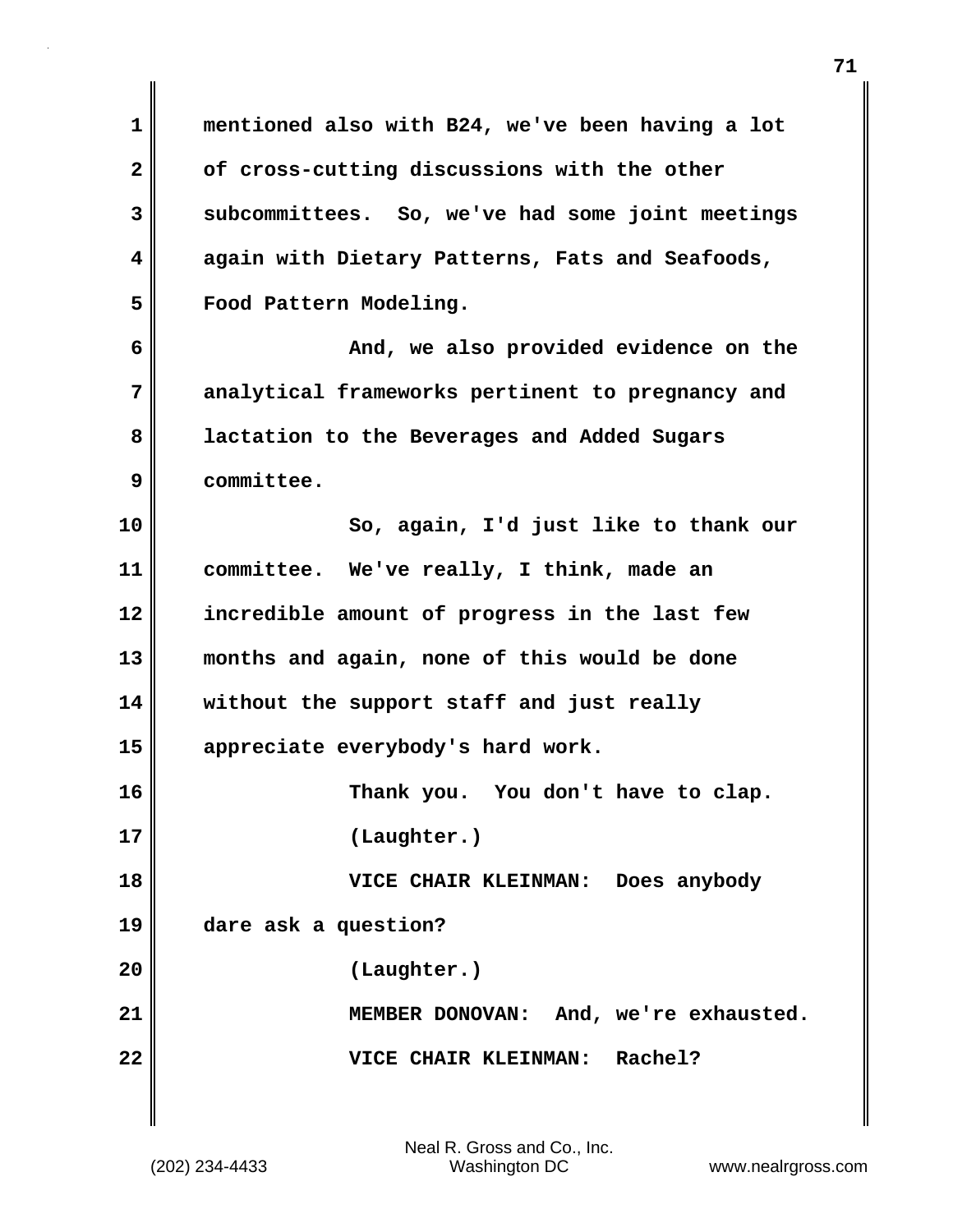| $\mathbf{1}$ | MEMBER NOVOTNY: I'm on this committee             |
|--------------|---------------------------------------------------|
| $\mathbf{2}$ | but as I was thinking about it, I'm not clear if, |
| 3            | if there's a need to distinguish, or precisely    |
| 4            | what the distinction is between before pregnancy  |
| 5            | and pre-pregnancy.                                |
| 6            | It seems before pregnancy gives an                |
| 7            | early start date, and then pre-pregnancy gives an |
| 8            | end window to the period, but I think they're the |
| 9            | same definition, but what do you think?           |
| 10           | MEMBER DONOVAN: Well, we had said,                |
| 11           | and so maybe this is we need to look at the       |
| 12           | precision of how we're describing it, but we did  |
| 13           | say that it was six months.                       |
| 14           | So, we're looking in terms of like,               |
| 15           | the supplements and fortified foods. But, for in  |
| 16           | terms of like, BMI outcomes, that, pre-pregnancy  |
| 17           | weight could be up to a year prior to pregnancy.  |
| 18           | MEMBER NOVOTNY: So, I think in our                |
| 19           | definition we said before pregnancy was six       |
| 20           | months prior, and pre-pregnancy was up till the   |
| 21           | first trimester. But, in fact, aren't they both   |
| 22           | the same window? Whether you're referring -- I    |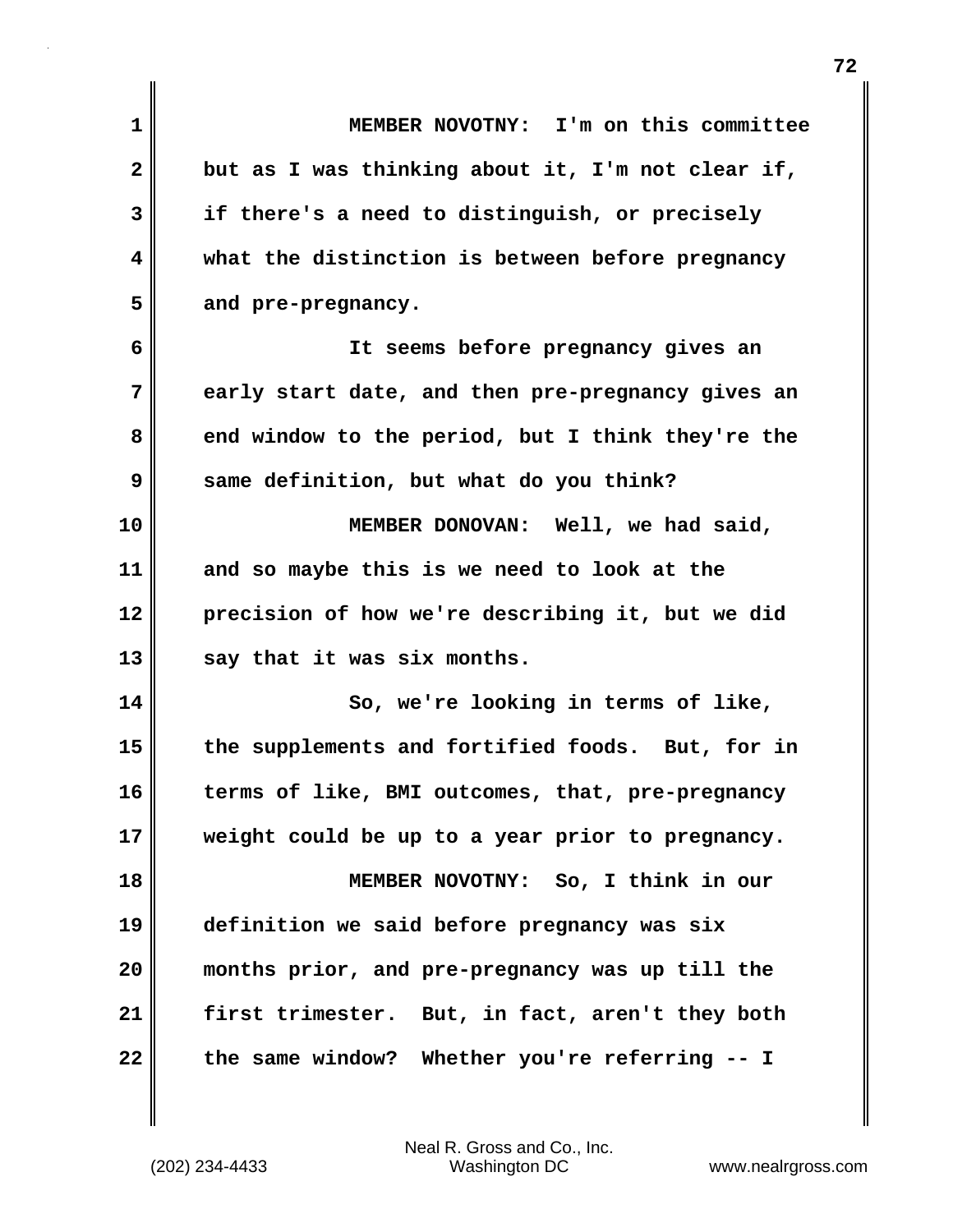**1 mean it's before pregnancy, what are we measuring 2 before pregnancy? It's also BMI. 3** So, before pregnancy BMI, the window **4 would be defined as six months prior to up to the 5 first trimester, up to and including. And, so 6 would pre-pregnancy BMI be six months prior and 7 up to and including? 8 MEMBER DONOVAN: Well, I think in the 9 framework we said that we would consider pre-10 pregnancy BMI up to a year, and then up through 11 the first trimester. 12 And I think for the fortified foods 13 and supplements, that was six months. Because we 14 thought many women can be taking supplements who 15 are planning to get pregnant, or some nutrients 16 that could be stored in -- you know, like vitamin 17 D or iron could be influenced. 18 But there's, you know, there's so many 19 so I want to kind of make sure that we're clear 20 on that. 21 MEMBER NOVOTNY: I guess, what are we 22 measuring before pregnancy besides BMI I guess is**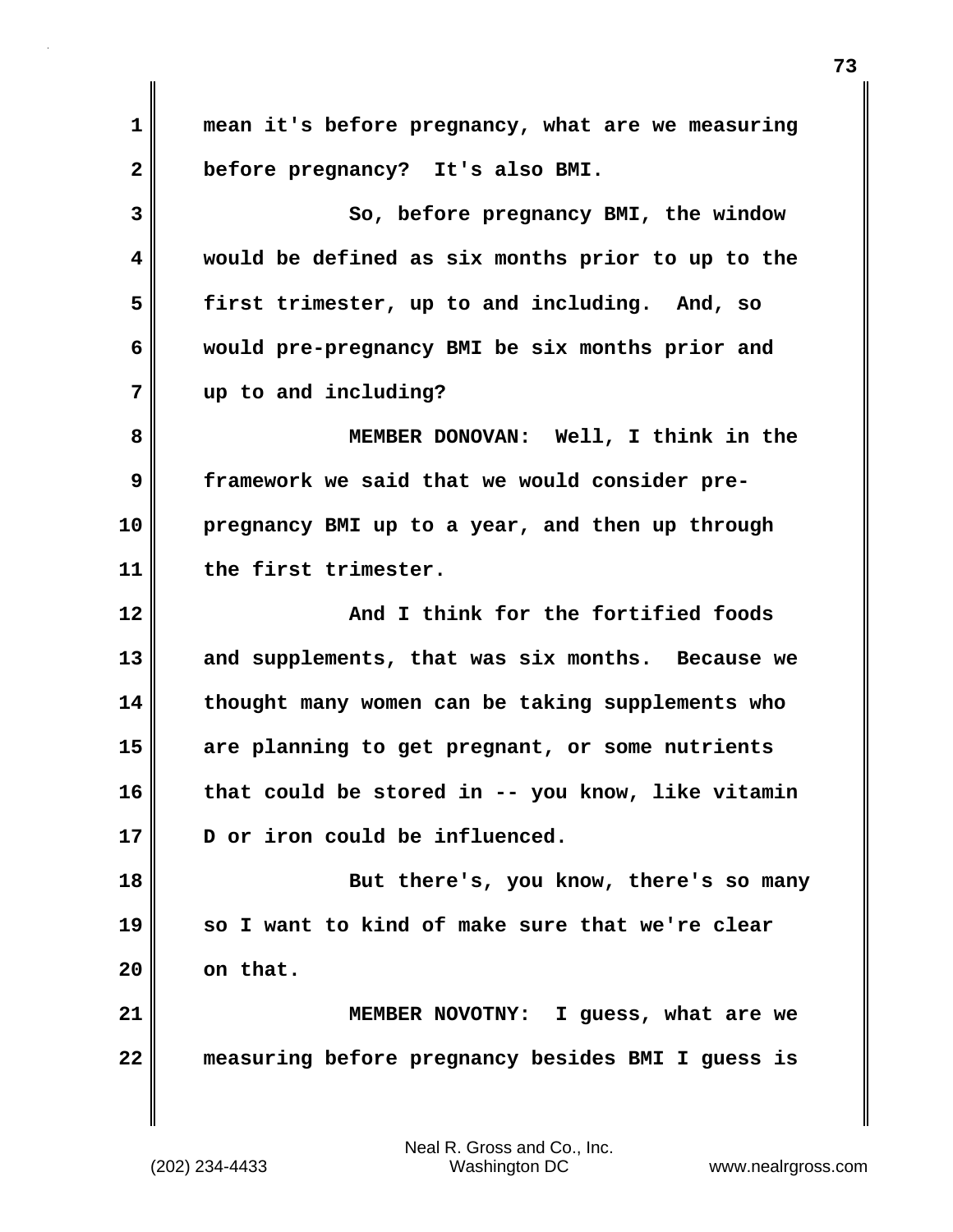**1 the other question?**

**2 MEMBER DONOVAN: Well, for the 3 supplements and fortified foods, if there was 4 evidence of use of those supplements prior to 5 conception. 6 MEMBER NOVOTNY: Oh, I see. Okay. 7 MEMBER DONOVAN: So, women who may be 8 prophylactically or planning to be, you know, 9 using advice that they should be starting to take 10 folate. Things like that. 11 MEMBER NOVOTNY: Okay. Because I 12 think in our key confounders, we have 13 anthropometry before pregnancy, too. And, so 14 that's where I was getting confused as to how 15 we're distinguishing -- 16 MEMBER DONOVAN: I think that was -- 17 MEMBER NOVOTNY: -- pre-pregnancy BMI 18 and before pregnancy BMI. 19 MEMBER DONOVAN: Okay. Yes, we can, 20 we can look at it. 21 MEMBER NOVOTNY: It's just a -- 22 MEMBER DONOVAN: I think that was**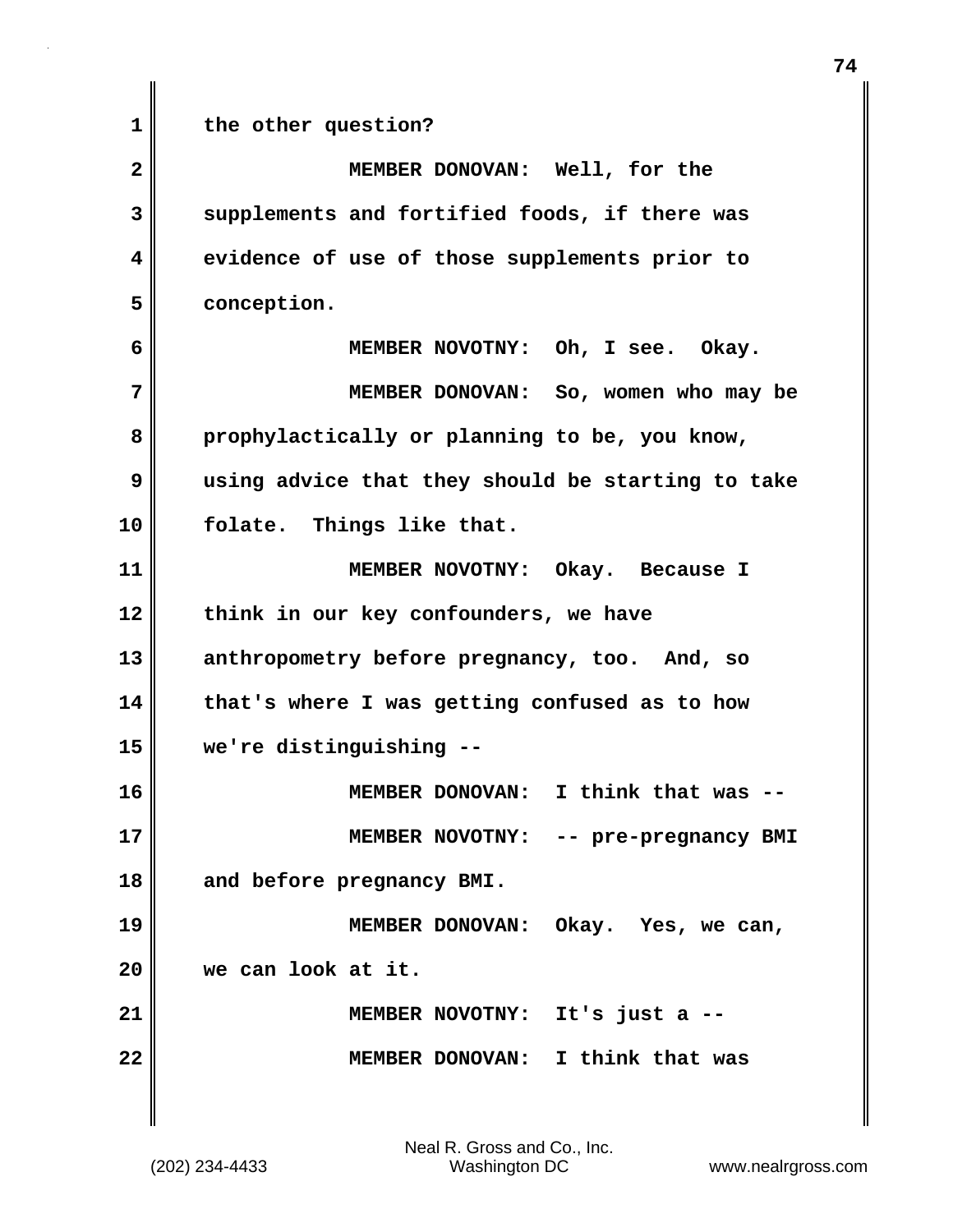**1 primarily -- 2 MEMBER NOVOTNY: -- it's a definition. 3 MEMBER DONOVAN: -- to capture pre-4 pregnancy BMI and obesity. 5 But, yes, I mean if you're on the 6 committee and it's confusing, then we definitely 7 need to go back and make sure that -- 8 (Laughter.) 9 MEMBER DONOVAN: -- we're precise in 10 that language. I'll make a note. 11 MEMBER ARD: I have a question. 12 VICE CHAIR KLEINMAN: Jamy? 13 MEMBER ARD: Jamy Ard. One quick 14 question. 15 On the key confounders in the analytic 16 framework related to hypertensive disorders, you 17 mentioned that there was the addition of 18 gestational diabetes because of an association 19 between the two. 20 But there was not, you don't have 21 hypertensive disorders in the gestational 22 diabetes analytic framework as a key confounder.**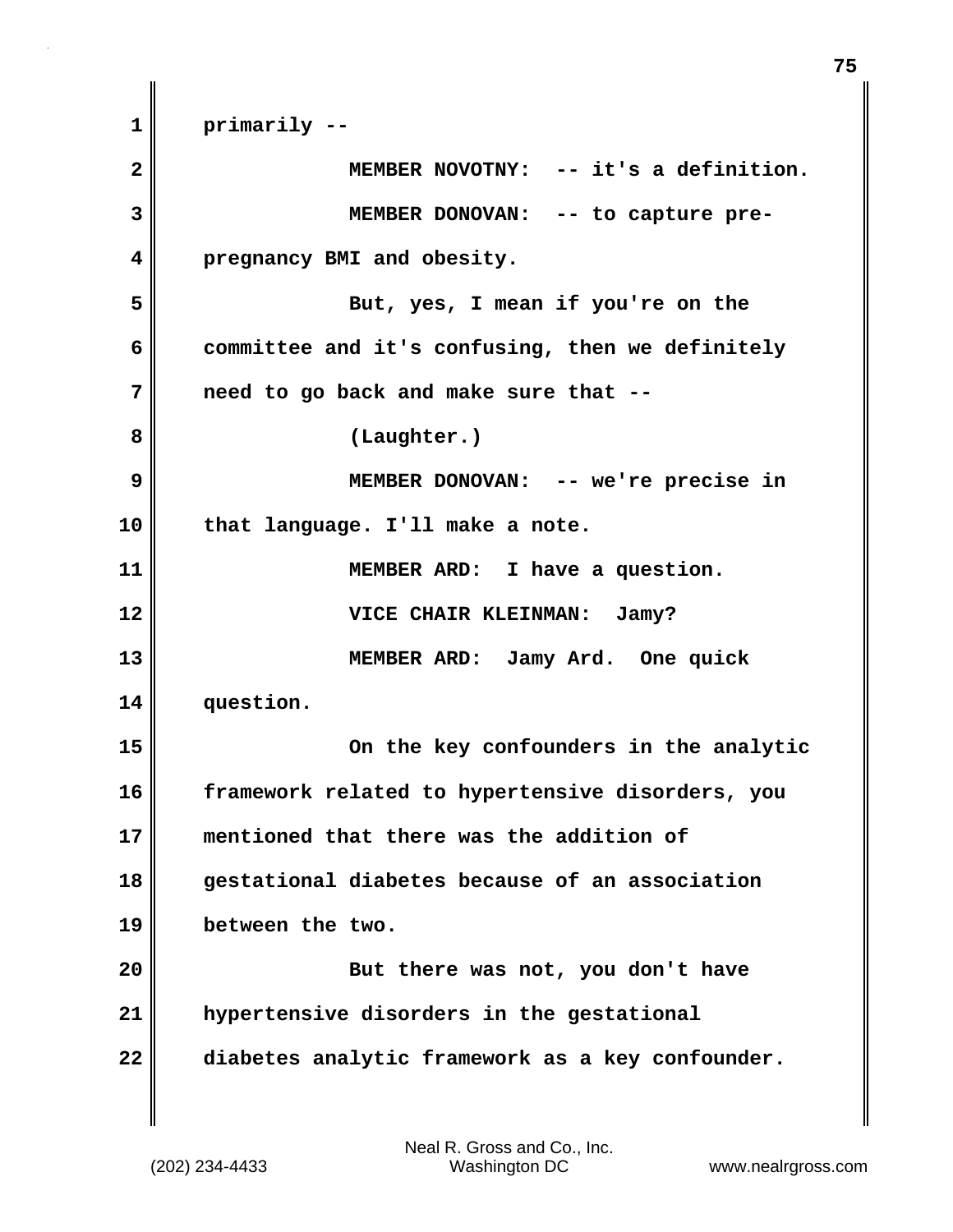**1 Would that -- because I'm not, I, I can't tell, 2 it's just not in my area of clinical expertise, 3 but I don't know if there's a, just a general 4 association or if it's you know, sort of 5 unidirectional, but just something to consider. 6 MEMBER DONOVAN: Yes, so for the 7 gestational diabetes, we do not have diagnosis of 8 hypertension. So, that's something we can go 9 back and look at. I don't think it's a 10 unidirectional. Oftentimes, they're just co-11 occurring. 12 VICE CHAIR KLEINMAN: Steve? 13 MEMBER HEYMSFIELD: I have a very 14 minor semantic comment. The word -- statement 15 "dietary supplements." 16 In my world, the obesity world, has 17 very specific meaning in a regulatory framework, 18 which is Dietary Supplement Health and Education 19 Act, DSHEA. 20 And, so I don't think that's what's 21 meant by dietary supplements here, right? From 22 what I see, these are specific micronutrient**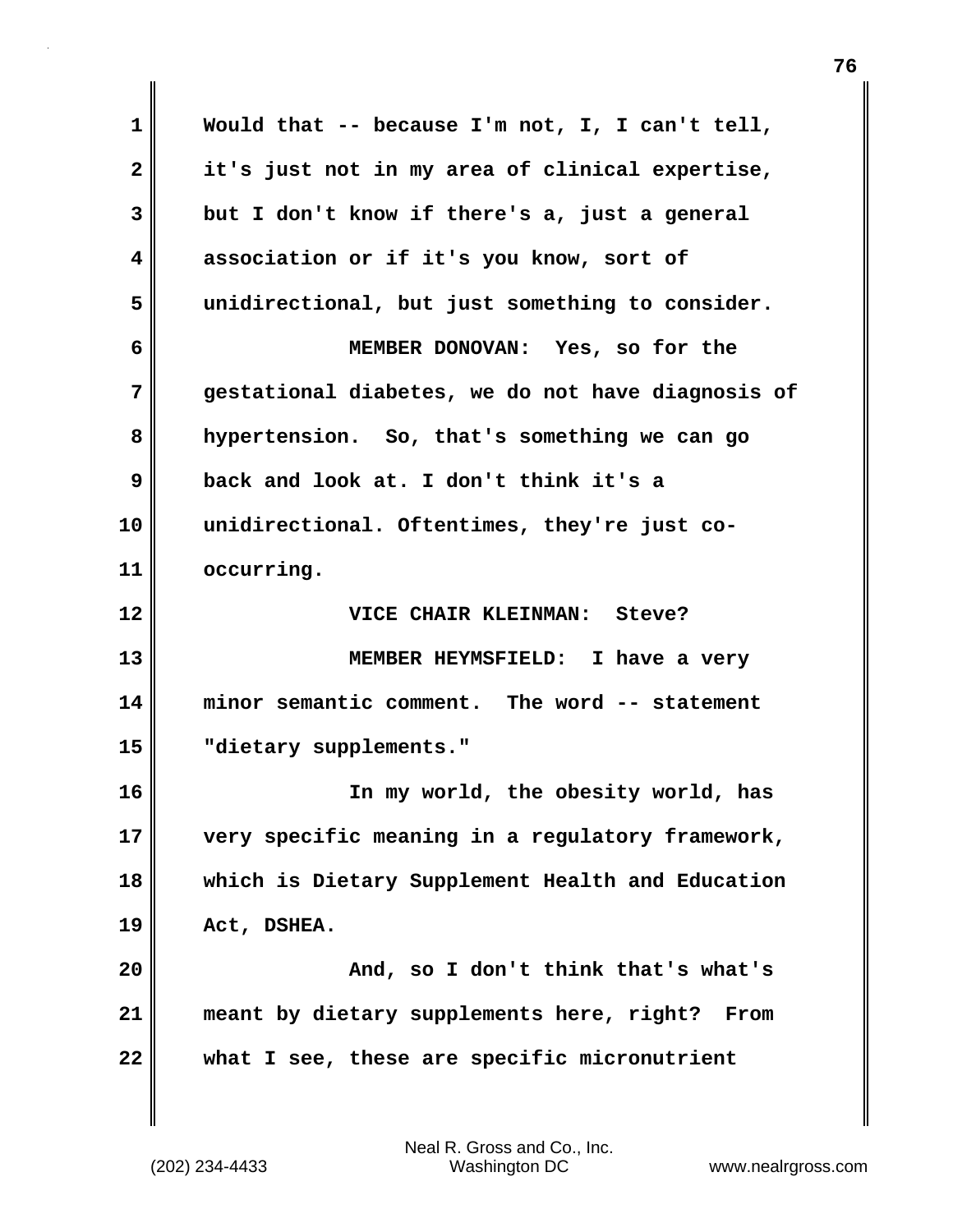**1 supplementation. It's not dietary supplements 2 like with various herbal constituents and so on, 3 right? 4 MEMBER DONOVAN: No, because we're 5 specifically looking at these five nutrients. 6 So, we're only looking at these five nutrients as 7 supplements or in fortified foods. 8** So, if they were using other, you **9 know, St. Johns Wart, or other things, then 10 that's not being captured in any of our searches. 11 MEMBER HEYMSFIELD: Okay. 12 MEMBER BAILEY: I think the frameworks 13 have a definition somewhere -- 14 MEMBER DONOVAN: Yes. 15 MEMBER BAILEY: -- don't they? 16 MEMBER DONOVAN: Yes. We're actually 17 using the ODS and -- 18 MEMBER BAILEY: Well, it's the -- 19 MEMBER DONOVAN: -- you're using the 20 DSHEA definition. 21 MEMBER BAILEY: Yes, you're the DSHEA 22 definition.**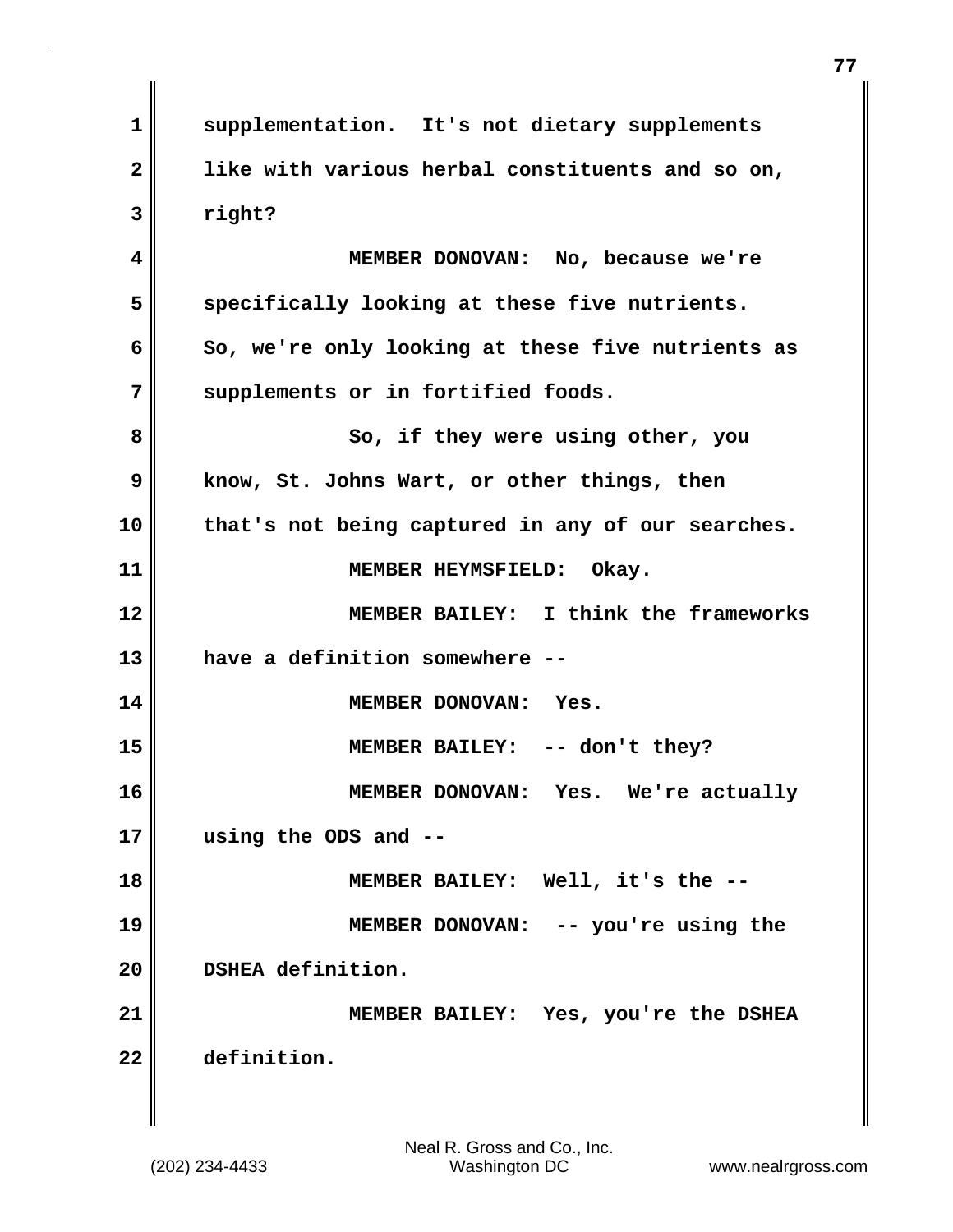| 1            | MEMBER HEYMSFIELD: Oh, it is. Okay.               |
|--------------|---------------------------------------------------|
| $\mathbf{2}$ | MEMBER BAILEY: Yes.                               |
| 3            | MEMBER DONOVAN: Yes, I have that on               |
| 4            | our --                                            |
| 5            | CHAIR SCHNEEMAN: Actually though,                 |
| 6            | that reminds me of a question of -- so, with the  |
| 7            | supplementation, are you looking at it if it      |
| 8            | might come in with a multi-vitamin supplement?    |
| 9            | It's not just, or is it only that they have to    |
| 10           | supplement with one specific nutrient?            |
| 11           | MEMBER DONOVAN: Yes, because many of              |
| 12           | the prenatal supplements are combined.            |
| 13           | MEMBER DEWEY: Can I add that --                   |
| 14           | MEMBER DONOVAN: Yes.                              |
| 15           | MEMBER DEWEY: -- but that when we                 |
| 16           | look at the evidence and the results have to be a |
| 17           | contrast, where the only difference is folic      |
| 18           | acid.                                             |
| 19           | So, if they're getting multis, it                 |
| 20           | could be multis without and multis with.          |
| 21           | CHAIR SCHNEEMAN:<br>I see.                        |
| 22           | That kind of thing.<br><b>MEMBER DEWEY:</b>       |
|              |                                                   |

**78**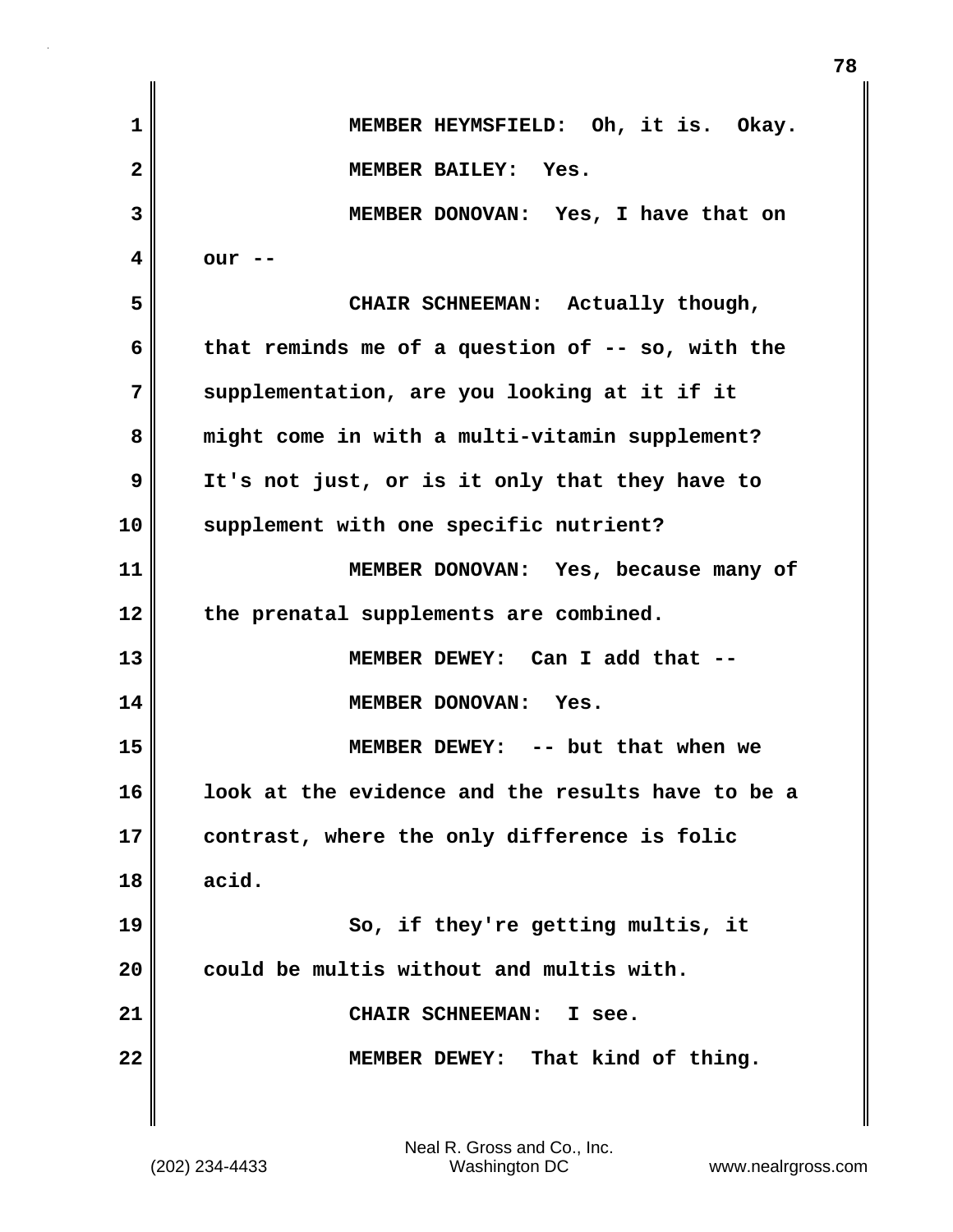| 1  | VICE CHAIR KLEINMAN: Tim?                         |
|----|---------------------------------------------------|
| 2  | MEMBER NAIMI: It was very                         |
| 3  | interesting.                                      |
| 4  | When you talk about there are so many             |
| 5  | possible comparisons between all these            |
| 6  | micronutrients and different outcomes, and some   |
| 7  | of them may not have a biologically plausible     |
| 8  | explanation.                                      |
| 9  | So, are these, and I know we don't get            |
| 10 | to ask the questions in terms of what's assessed, |
| 11 | but is there in terms of summarizing the          |
| 12 | evidence, how do you, how do you address that?    |
| 13 | MEMBER DONOVAN: Great question.                   |
| 14 | (Laughter.)                                       |
| 15 | MEMBER DONOVAN: I mean many of them               |
| 16 | are, you know, we can certainly provide the       |
| 17 | evidence between sort of the omega-3s and         |
| 18 | neurocognitive outcomes and others.               |
| 19 | But again, some of them we'll just                |
| 20 | have to see how we're able to, to discuss that.   |
| 21 | Because I would agree that there is, it's not     |
| 22 | necessarily clear that some of the nutrients and  |
|    |                                                   |

(202) 234-4433 Washington DC www.nealrgross.com Neal R. Gross and Co., Inc.

**79**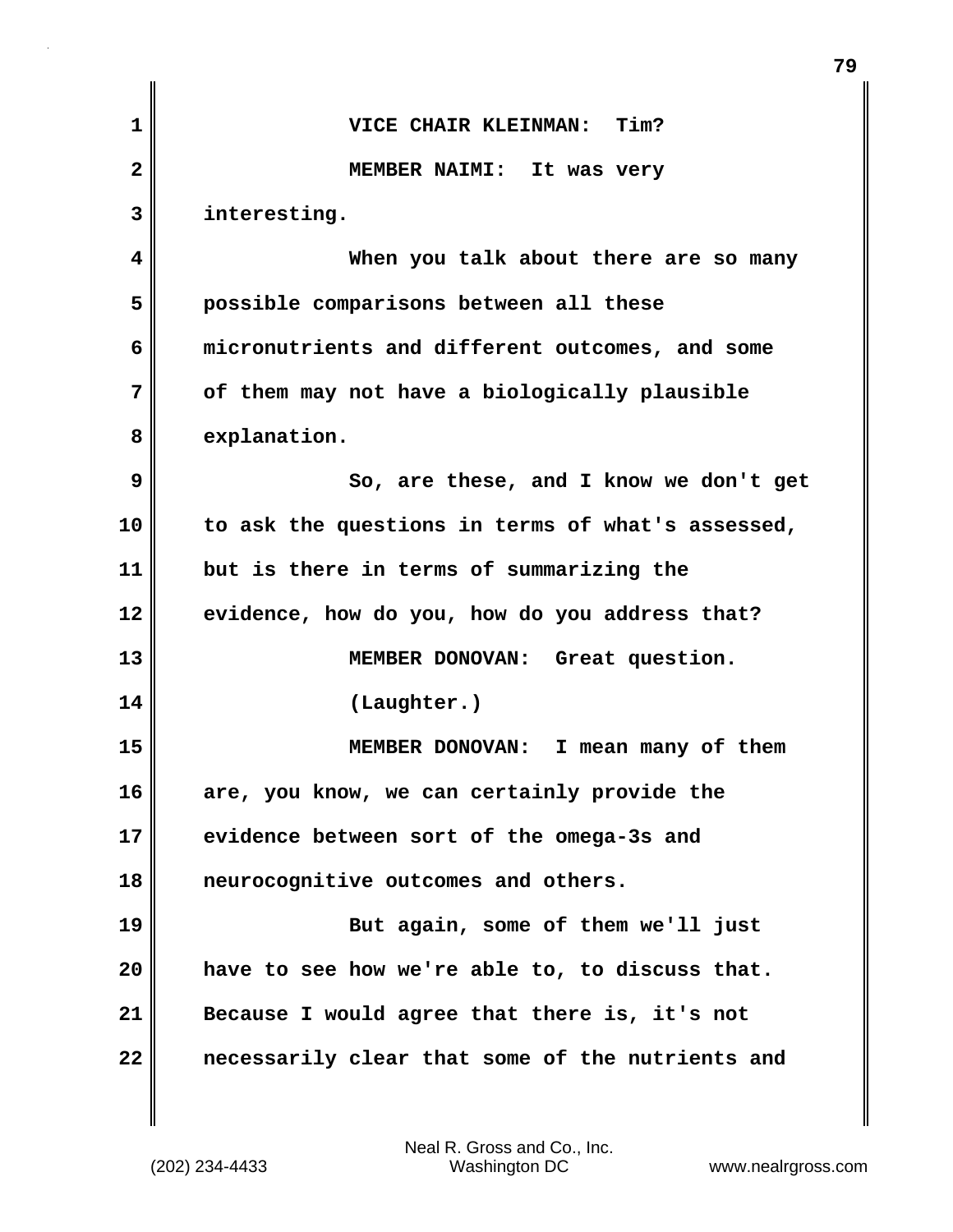**1 some of these outcomes have, you know, have clear 2 mechanistically. 3 MEMBER NAIMI: B12 and diabetes. 4 MEMBER DONOVAN: Yes. 5 MEMBER NAIMI: And, there are many 6 examples that have no basis. 7 VICE CHAIR KLEINMAN: I think the 8** Sentence will start although there is no evidence **9** of biological plausibility as to. We're still **10 working on it. 11 MEMBER DONOVAN: The idea was looking 12 at sort of key nutrients and key important 13 outcomes. 14 VICE CHAIR KLEINMAN: Yes. 15 MEMBER DEWEY: Do you want us to speak 16 and talk about folic acid and human milk and why 17 we're not surprised by the results? Oh, you want 18 me to? 19 (Laughter.) 20 MEMBER DEWEY: So, with the one 21 conclusion statement, we can really stand behind 22 today is the one that the folic acid supplements**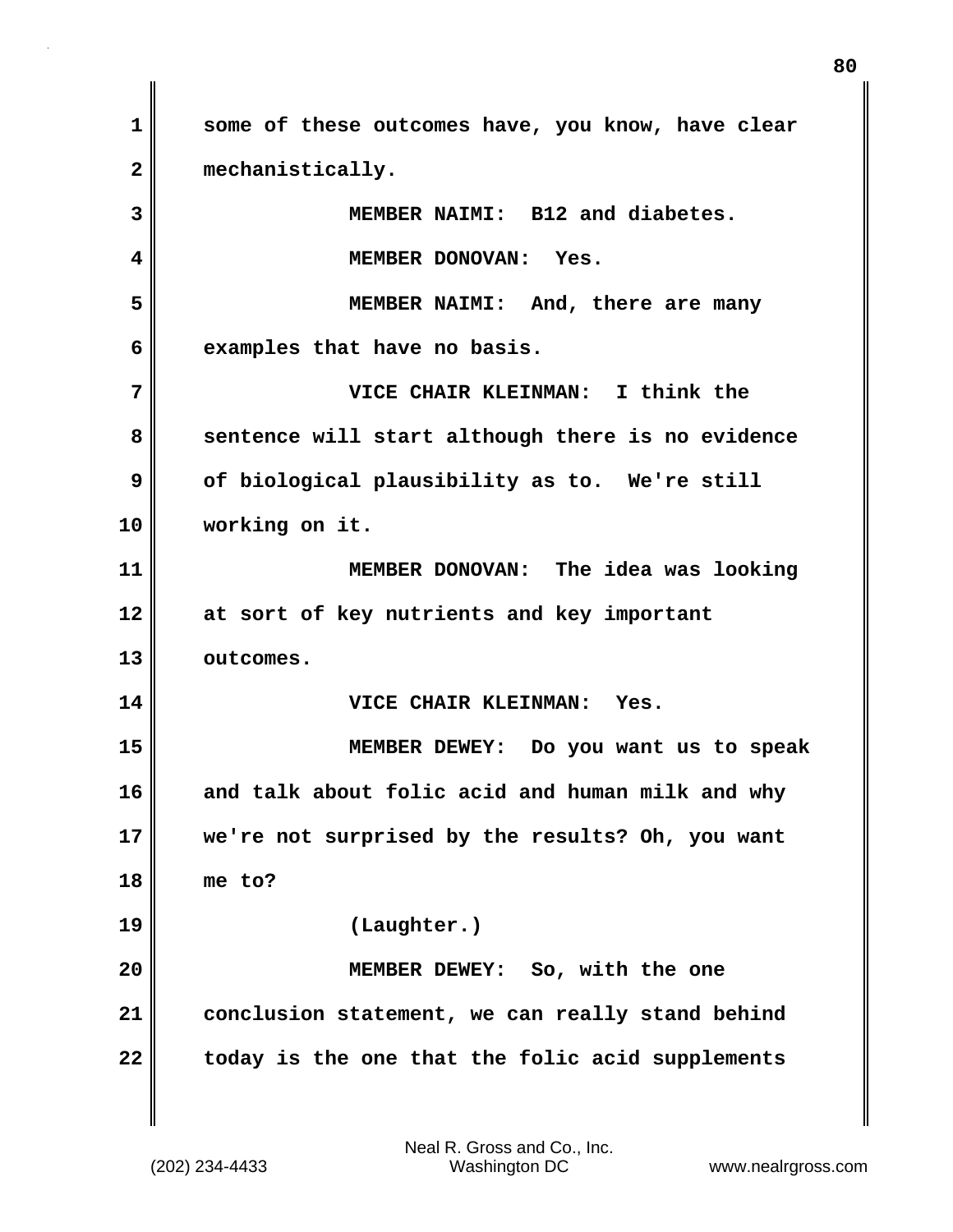**1 during lactation and in these populations, 2 doesn't affect folate levels in milk. 3** And honestly, we knew that already **4 from decades of work and the biology of how folic 5 acid is taken in and then what happens in terms 6 of memory gland biology. So, that was not a big 7 surprise. 8 But I totally agree with the idea that 9 the discussions of our sections of the report 10 need to address biological mechanisms. Not in 11 great depth, but at least allude to what we 12 understand. 13 VICE CHAIR KLEINMAN: And, there are, 14 you know, potential research questions that will 15 come out of some of these where there isn't an 16 obvious link but potentially, there is some 17 metabolic pathway that could impact it. 18 And, around folate, I think what we 19 talked about is the absence of studies in folate 20 insufficient mothers and whether there was --** 21 | MEMBER DEWEY: Exactly. **22 VICE CHAIR KLEINMAN: Yes, so, there**

(202) 234-4433 Washington DC www.nealrgross.com Neal R. Gross and Co., Inc.

**81**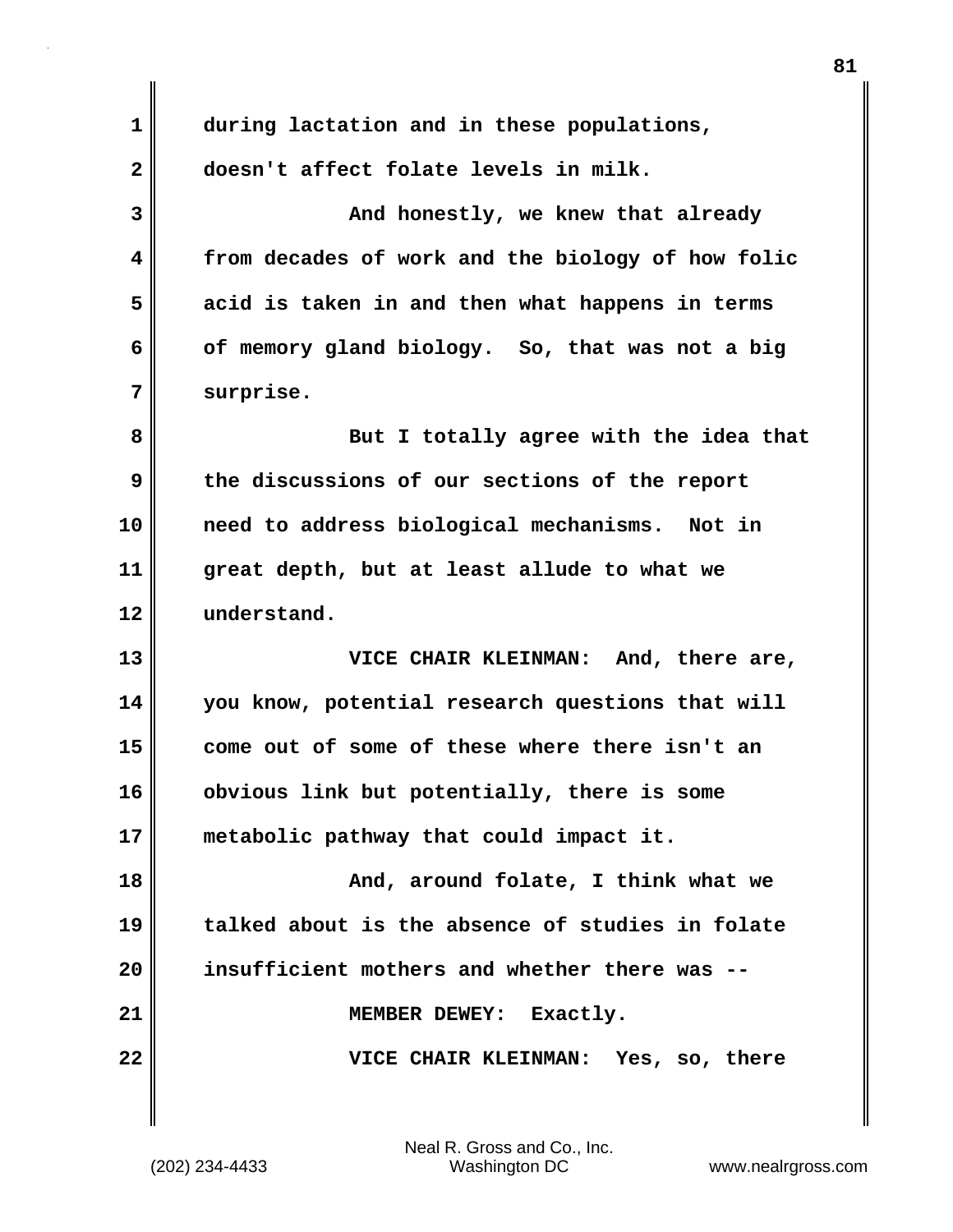| 1        | is more to learn about this although we addressed |
|----------|---------------------------------------------------|
| 2        | this question I think quite correctly.            |
| 3        | MEMBER DONOVAN: Yes, so our                       |
| 4        | conclusion statement very specifically says in    |
| 5        | high HDI countries.                               |
| 6        | So, we can't conclude whether it would            |
| 7        | be beneficial in women who are folate deficient.  |
| 8        | And, also the addition of folate to the food      |
| 9        | supply through flour has kind of raised           |
| 10       | everybody's --- but nobody's really specifically  |
| 11       | looking at that anymore because it's there.       |
|          |                                                   |
|          | So, you know, that's why we try to                |
| 12<br>13 | think maybe there were some older studies prior   |
| 14       | to the fortification.                             |
| 15       | MEMBER BAILEY: So, maybe it would be              |
| 16       | helpful to just clarify that in your language.    |
|          | Because there are high development index          |
| 17<br>18 | countries that don't have fortification.<br>So,   |
|          | maybe just in highly or in countries with         |
| 19<br>20 | fortification, or in folate replete populations   |
| 21       | or something like that, it might just be adding a |

 $\mathbf{I}$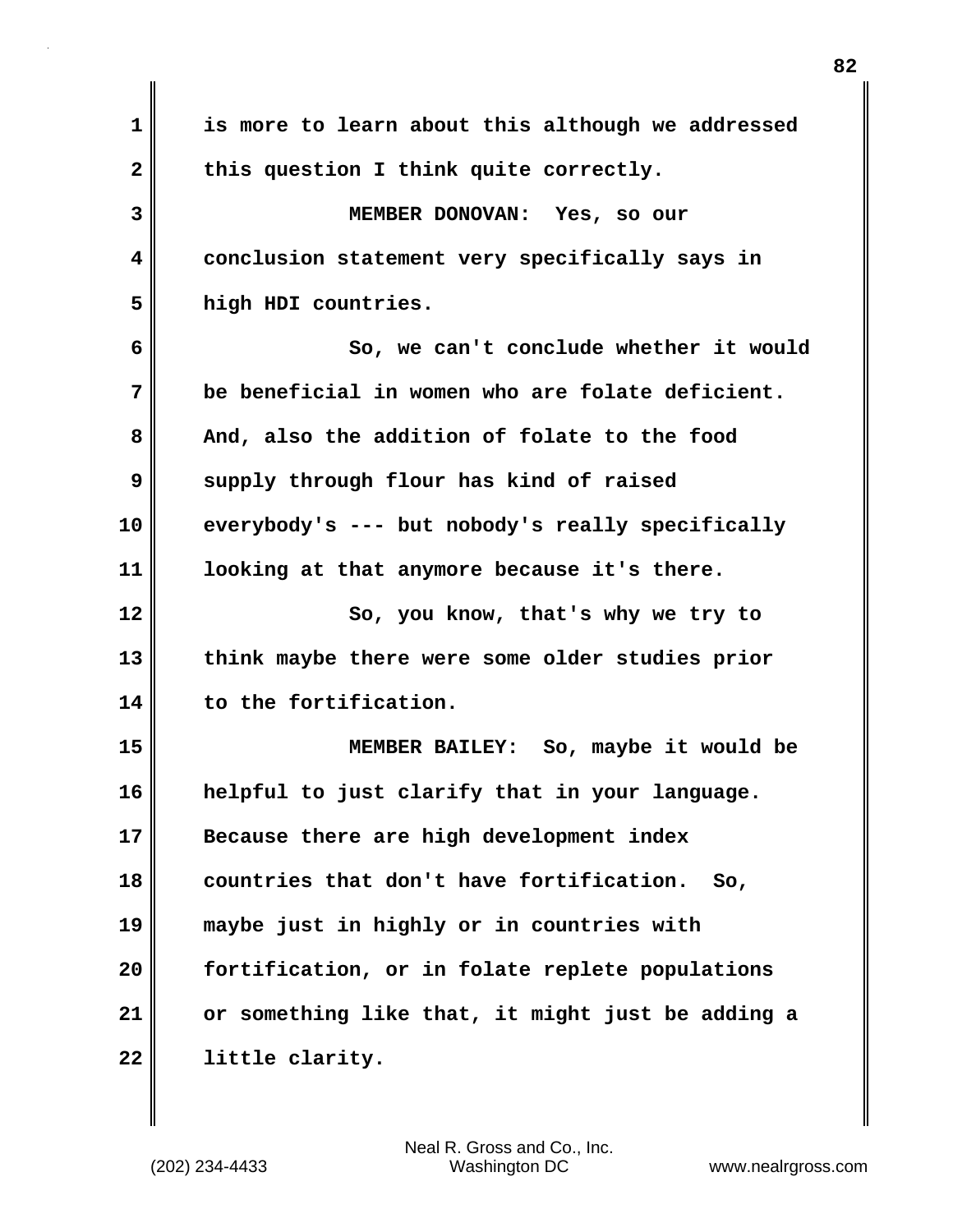| VICE CHAIR KLEINMAN: Yes, that's a                 |
|----------------------------------------------------|
| good point.                                        |
| MEMBER DONOVAN: Yes, I think in terms              |
| of our statements, you know, we're trying to work  |
| with a common language but, you know, in our       |
| discussion, we can provide more evidence and       |
| flesh things out a bit.                            |
| VICE CHAIR KLEINMAN: Yes. Any other                |
| comments or questions?                             |
| Oh, Regan?                                         |
| MEMBER BAILEY: So, I'm really                      |
| interested in the research on the quantity of      |
| human milk. What does that literature look like?   |
| Isn't there tremendous diurnal variation and how   |
| are you guys addressing that?                      |
| In addition to all the amazing work                |
| you're doing, you have a lot of challenges         |
| inherent within each of your questions, so.        |
| MEMBER DONOVAN: Yes, right. Well, we               |
| haven't gotten to any of those searches yet.<br>I. |
| mean there's several ways to measure milk          |
| quantity through 24 hour weighing or stabile       |
|                                                    |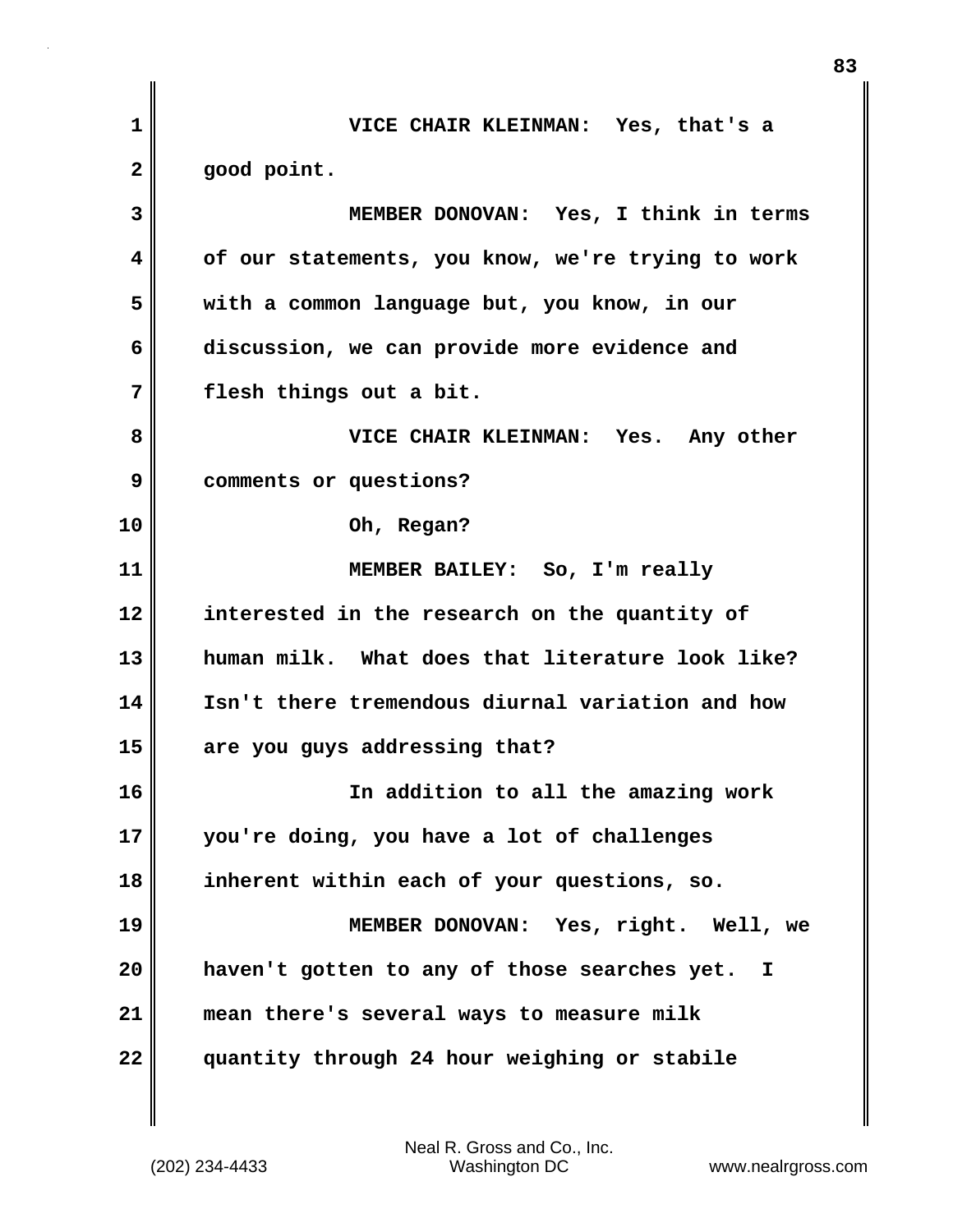**1 isotopes. But, so we would try to look at the 2 methods that are being used and then, you know, 3 when we're grading the evidence. 4 But yes, I don't think that a lot of 5 these micronutrients will have much of an effect.**  6 **But, it actually might be interesting when we get 7 to the beverages. Potentially. The fluid 8 intake. 9 CHAIR SCHNEEMAN: So, speak up. 10 MEMBER DEWEY: I would be happy to. 11 So, we've understood for a while that 12 the regulation of milk production is governed by 13 endocrinological factors and physiological 14 factors, but mostly driven by infant demand. 15 So, maternal nutrition is a very minor 16 player and particularly in well-nourished 17 populations. And if it is a player, it's more on 18 the level of energy balance and those sort of 19 really macro and micronutrients we don't know of. 20 I don't know of any mechanisms by 21 which their intake would affect those mechanisms** 22 that determine milk production.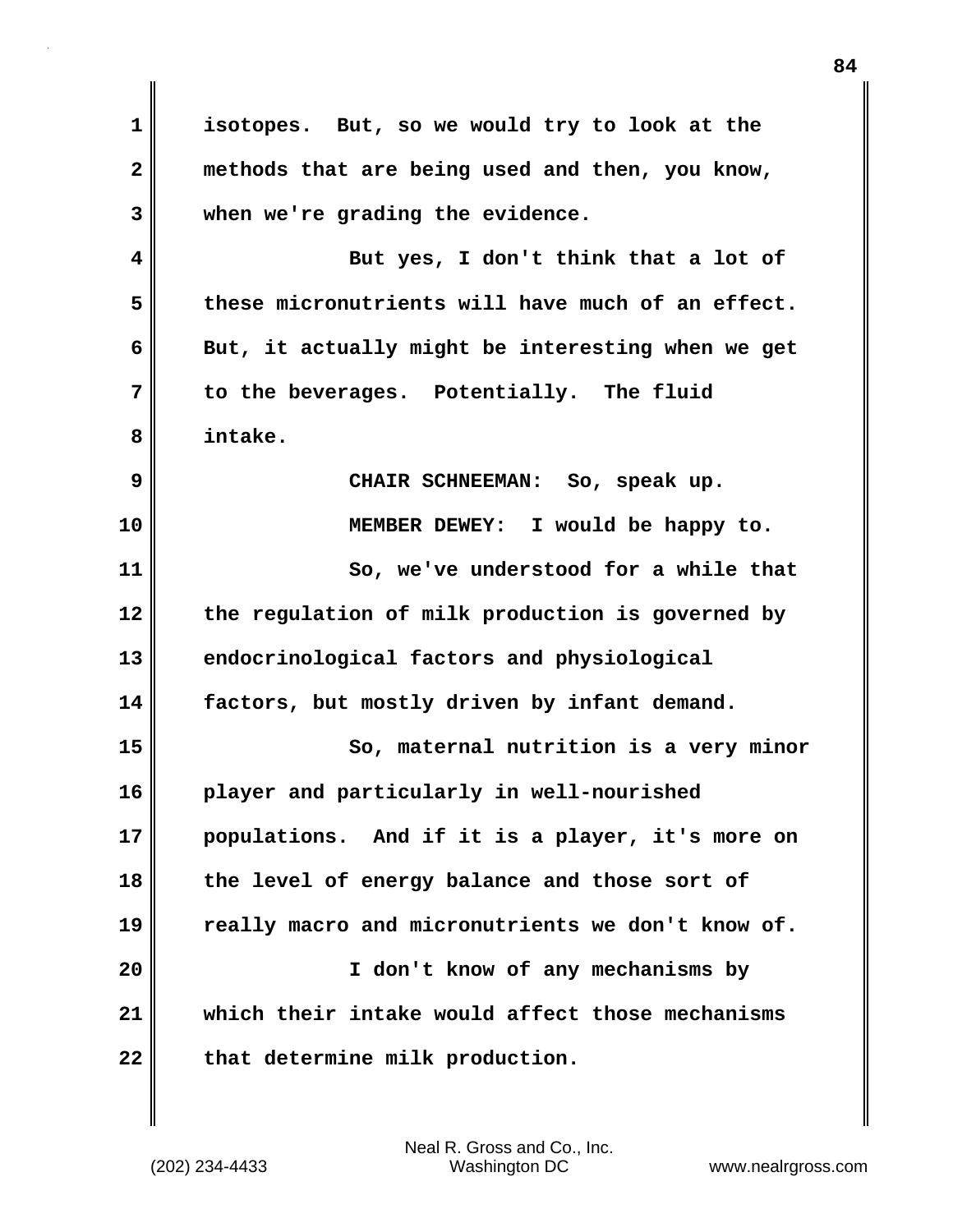| 1            | Again, the biology here is what we                  |
|--------------|-----------------------------------------------------|
| $\mathbf{2}$ | really need to look at. And it's interesting        |
| 3            | because in, in dairy cows it's different, and       |
| 4            | maternal nutrition of the cow can make a            |
| 5            | difference. But they've been bred for very high     |
| 6            | levels of production, way beyond what human women   |
| 7            | do.                                                 |
| 8            | (Laughter.)                                         |
| 9            | MEMBER DEWEY: So, it's a very                       |
| 10           | different situation. We don't really a great        |
| 11           | model from the animal literature.                   |
|              |                                                     |
| 12           | VICE CHAIR KLEINMAN: I thought where                |
| 13           | you were perhaps going with that also is the,       |
| 14           | there are differences in concentrations in human    |
| 15           | milk depending upon when the milk is sampled.<br>Is |
| 16           | that what you were -- yes, and so one further       |
| 17           | need for our group is to be sure that the           |
| 18           | methodologies for collection are similar between    |
| 19           | studies, right?                                     |
| 20           | Because if you're collecting early in               |
| 21           | the lactation or at the end of it, or it happens    |

 $\mathbf{I}$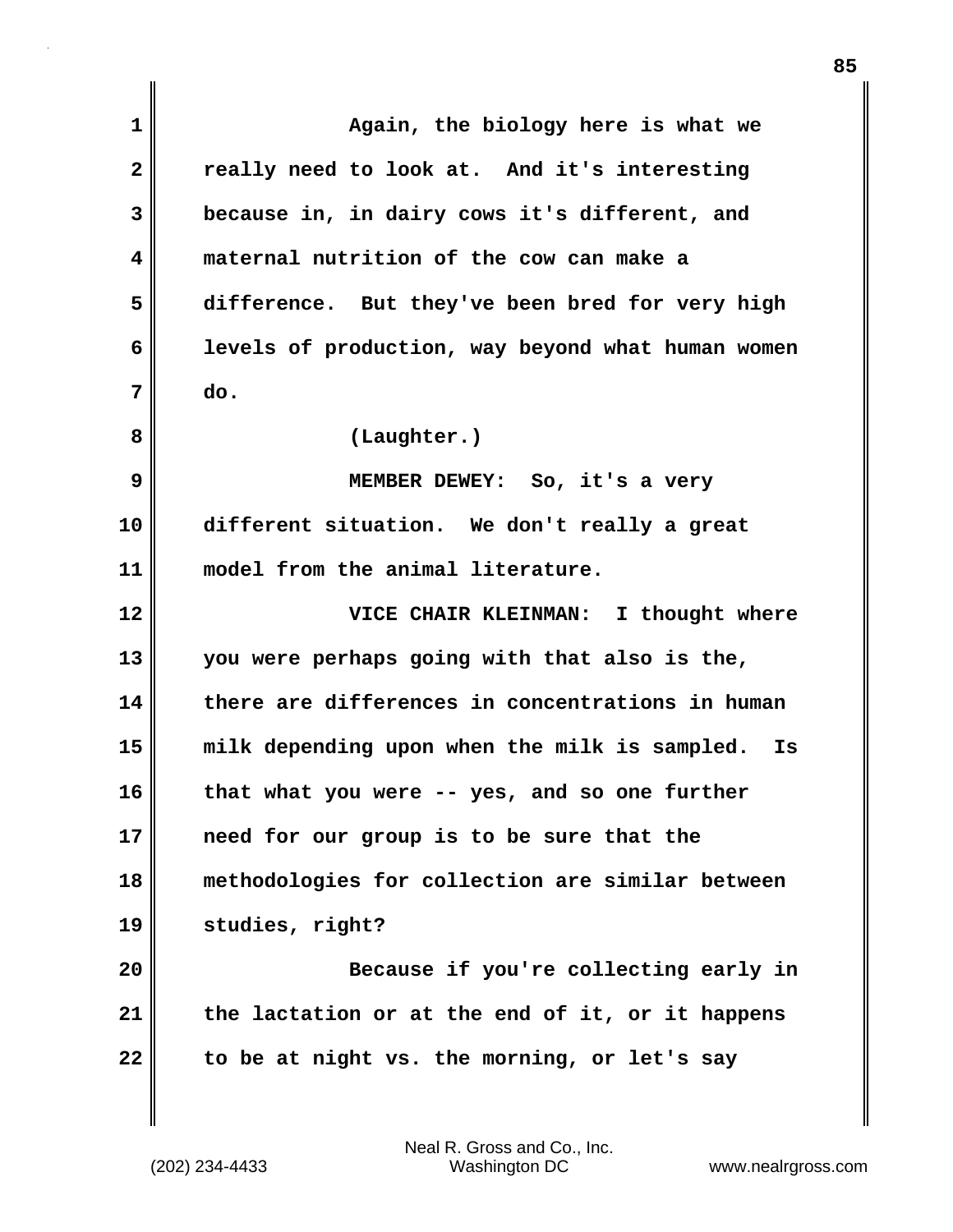| 1            | early in the lactation cycle versus very late,    |
|--------------|---------------------------------------------------|
| $\mathbf{2}$ | and, you know, we could go on and on.             |
| 3            | So, and sometimes the studies don't               |
| 4            | actually talk about that at all. And, so that     |
| 5            | makes comparisons even more challenging.          |
| 6            | MEMBER DONOVAN: Yes, so one of the                |
| 7            | decisions we made was milk after two weeks. So,   |
| 8            | to try to get some of the colostrum.              |
| 9            | But you're 100% correct that if it's              |
| 10           | foremilk vs. hindmilk, or different times of the  |
| 11           | day. So, that would be considered as the          |
| 12           | evidence is being abstracted and we can, we can   |
| 13           | look at that.                                     |
| 14           | If it's a single sample, you know, and            |
| 15           | they don't define when it was taken, particularly |
| 16           | as we start looking at some of the omega-3 fatty  |
| 17           | acids and fatty acids, since those tend to be     |
| 18           | higher in the hindmilk.                           |
| 19           | So, very good point, Ron.                         |
| 20           | VICE CHAIR KLEINMAN: Oh, further                  |
| 21           | question.                                         |
| 22           | MEMBER NAIMI: One more question.                  |
|              |                                                   |

 $\mathbf{I}$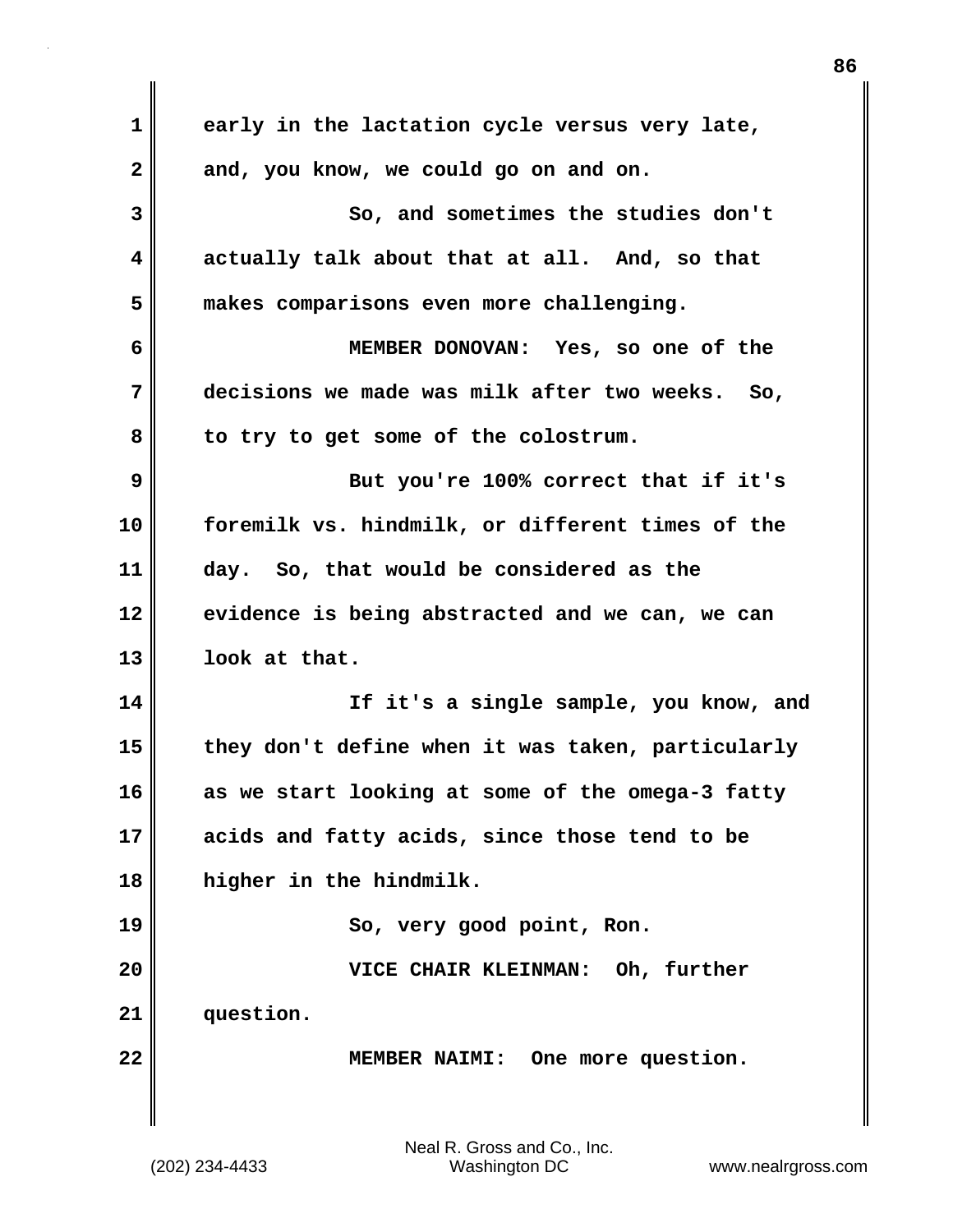| $\mathbf{1}$ | You guys are trying to distill out the            |
|--------------|---------------------------------------------------|
| $\mathbf{2}$ | effect of supplements and, so I was just          |
| 3            | wondering in the protocols I might have missed    |
| 4            | it, but how do you try to account for, you know,  |
| 5            | baseline consumption of a particular thing such   |
| 6            | as folate, apart from the supplements?            |
| 7            | Is it possible to do that and should              |
| 8            | that be kind of a key confounder for all of those |
| 9            | -- for each of the micronutrients?                |
| 10           | MEMBER DONOVAN: Well, I mean I think              |
| 11           | from the dietary from Regan's committee will be   |
| 12           | getting levels of intake, so we can speak to that |
| 13           | more generally.                                   |
| 14           | But unless in those specific papers               |
| 15           | they did any sort of a diet record, I think it    |
| 16           | would be very difficult for us to determine, you  |
| 17           | know, the intake within a specific study.         |
| 18           | But we will have intakes of those                 |
| 19           | nutrients, you know, from the NHANES and other,   |
| 20           | other data sets.                                  |
| 21           | CHAIR SCHNEEMAN: And it also comes                |
| 22           | back, it also comes back to this point that in a  |
|              |                                                   |

(202) 234-4433 Washington DC www.nealrgross.com Neal R. Gross and Co., Inc.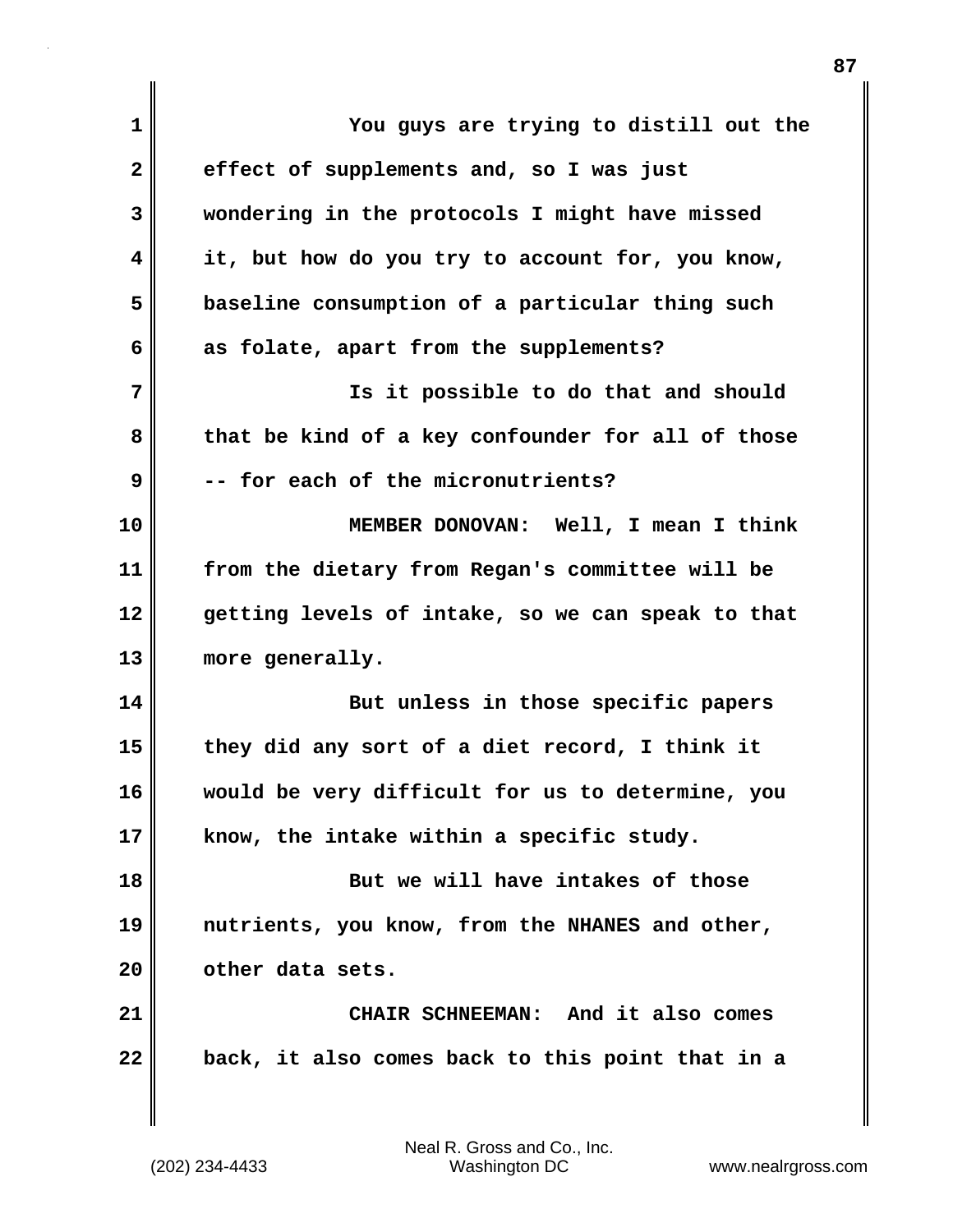**1 country that fortifies, chances are you have a 2 pretty high level of intake. 3 MEMBER DONOVAN: And then one of the 4 things we thought about is, you know, almost gets 5 back to dietary patterns is people are, you know, 6 consuming less carbohydrate, that is a large 7 contributor to folate intake. 8** So, you know, if we look at dietary **9 patterns, we might actually see differences in 10 folate consumption which, you know, could be 11 problematic. 12 VICE CHAIR KLEINMAN: Linda? 13 MEMBER SNETSELAAR: I just wondered, 14 and I don't know how this plays into the 15 equation, but many moms today will pump and you 16 had mentioned the idea of demand and how 17 important that is. Are there any studies that 18 have been done looking at that concept? 19 MEMBER DEWEY: Yes, you can actually 20 increase the stimulus for milk production by 21 pumping, in addition to nursing directly at the 22 breast. The body interprets that as increased**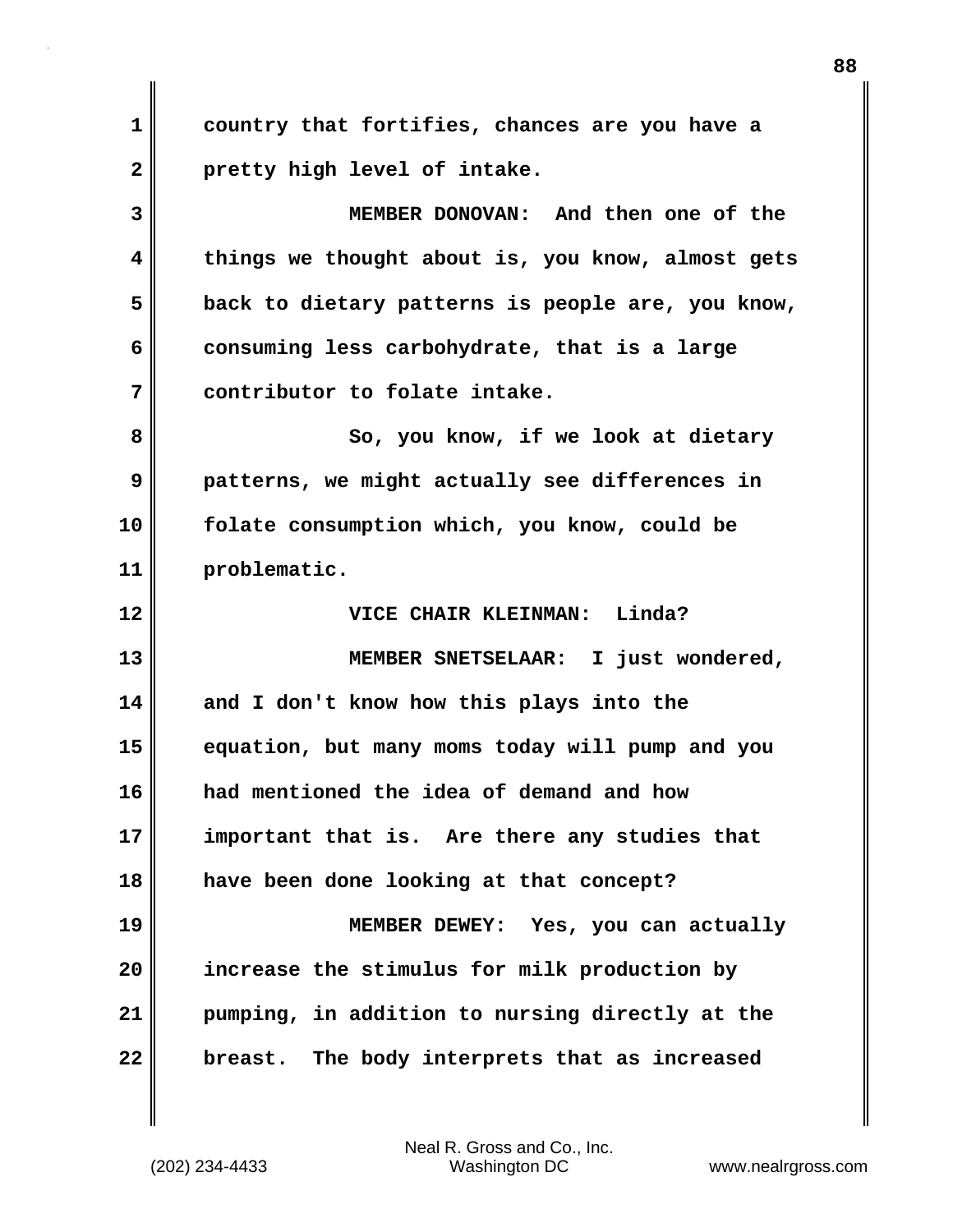**1 demand and will respond to that. 2** So, yes, it gets more and more **3 complicated these days because so many women are 4 pumping. 5 MEMBER DONOVAN: And then we'll also 6 take into account if it was pumped milk, if it's 7 been frozen and in terms of nutrient composition. 8 VICE CHAIR KLEINMAN: Joan? 9 MEMBER SABATE: In the analytical 10 framework for vitamin B12 and I think for other 11 key nutrients, supplements, you put into the key 12 confounders vegan/vegetarian diets. I mean I 13 wonder as far as using these as a confounder. 14 And the other thing in case, I mean 15 that is the one to proceed. I think it will be 16 wise to separate -- 17 MEMBER DONOVAN: Yes. 18 MEMBER SABATE: -- I mean vegan versus 19 vegetarian diet, if by vegetarian we interpret 20 lacto-ovo vegetarian. 21 MEMBER DONOVAN: Certainly that's a 22 good point. So, right now they're combined but**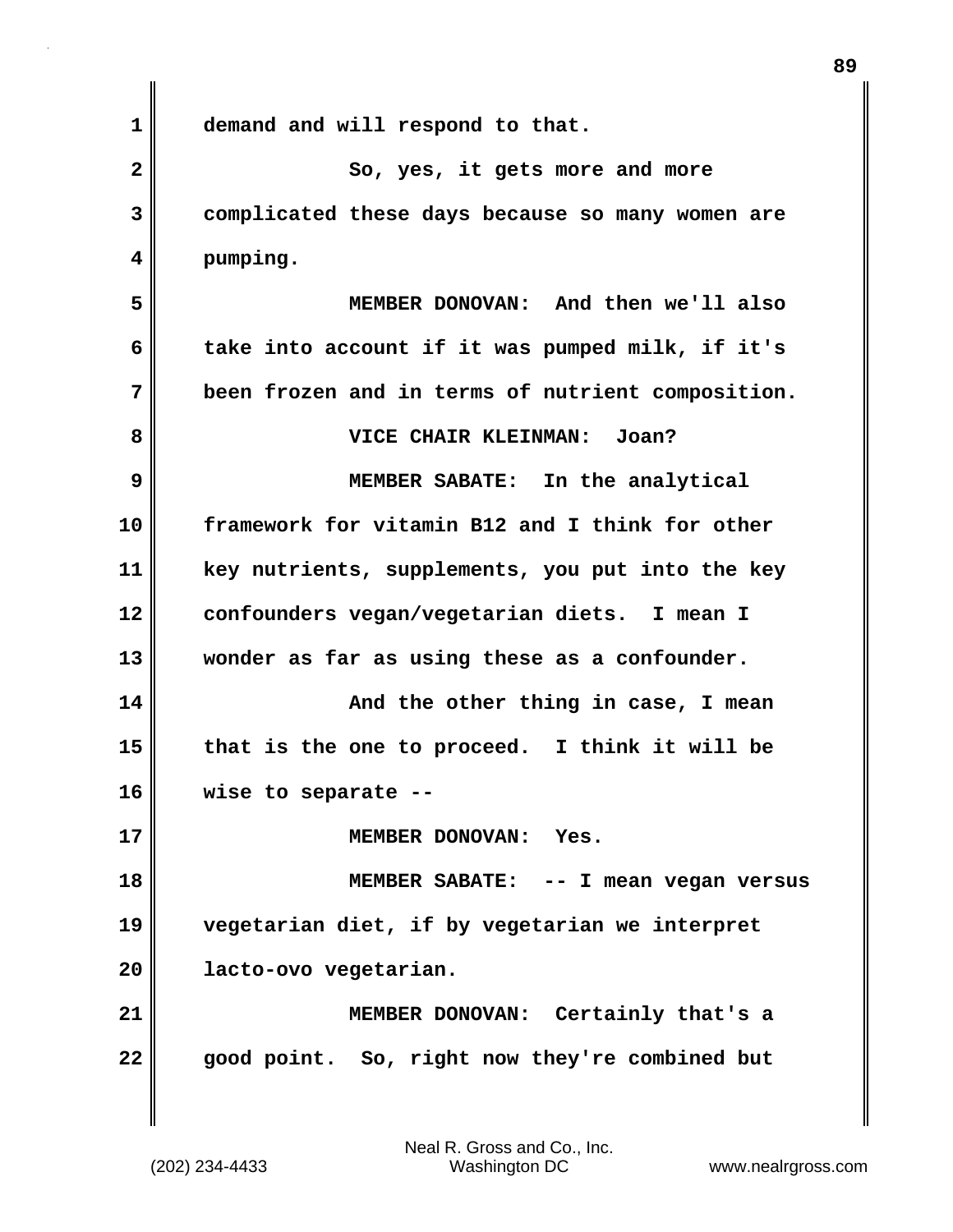**1 they, that data would be extracted separately so 2 we'll be able to look at those separately. 3 MEMBER DEWEY: If I could just add, I 4 think one of the important considerations as it 5 being a potential confounder is that many 6 pregnant and lactating women who are at least 7 vegan and maybe even vegetarian, are advised to 8 take vitamin B12. And so the consumption of 9 supplements and the dietary pattern are linked 10 quite strongly. 11** So, that's why it's an important **12 confounder in my view, because we don't -- when 13 we're looking at the outcomes, we have to figure 14 out what they're related to. 15 MEMBER SABATE: But beyond being a 16 confounder, I mean it could be also an effect 17 modifier. 18 MEMBER DONOVAN: It could be. 19 MEMBER SABATE: So, I mean stratifying 20 by this parameter will give very useful 21 information. 22 MEMBER DONOVAN: Absolutely, you know,**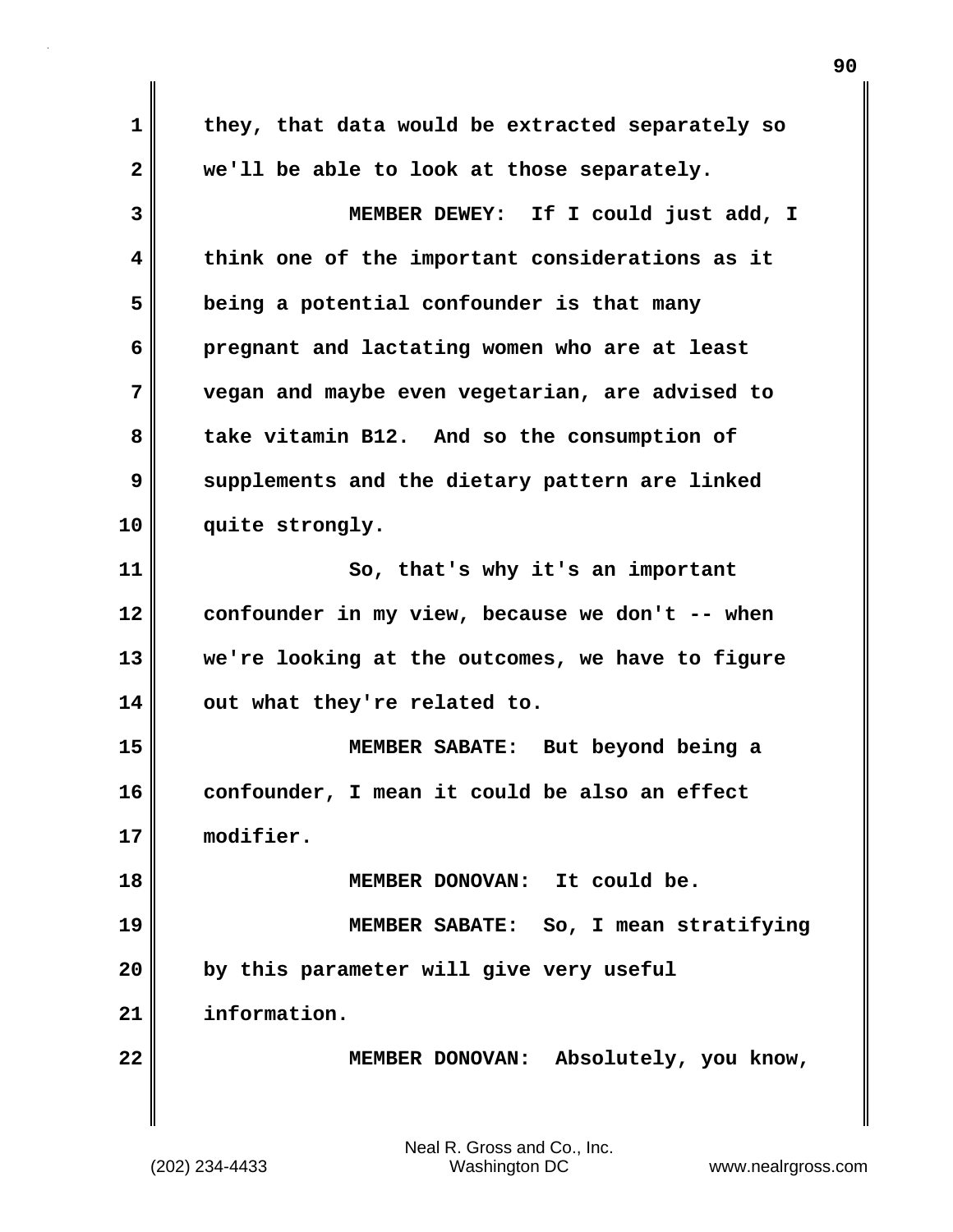| $\mathbf{1}$   | but we're dependent on the studies to have done   |
|----------------|---------------------------------------------------|
| $\mathbf{2}$   | that. And, we think it's a logical thing to do    |
| $\overline{3}$ | but it isn't always in their papers.              |
| 4              | VICE CHAIR KLEINMAN: All right, well              |
| 5              |                                                   |
| 6              | I have a question for<br><b>MEMBER DEWEY:</b>     |
| 7              | Can I ask that?<br>Linda.                         |
| 8              | So, I have a question for the Dietary             |
| 9              | Fat and Seafood Subcommittee, because I was       |
| 10             | looking back over all of the protocols we just    |
| 11             | presented this morning and, in terms of the       |
| 12             | omega-3 fats in the B24 protocol.                 |
| 13             | So, we're looking at intake of that               |
| 14             | from supplements or fortified foods, and but the  |
| 15             | outcome domains do not include neurological or    |
| 16             | cognitive development.<br>That's what we were     |
| 17             | given.                                            |
| 18             | So, my question is I don't remember               |
| 19             | what is the definition of the types of dietary    |
| 20             | fat exposures that you're subcommittee is looking |
| 21             | Does it include supplements or exclude<br>at.     |
| 22             | supplements?                                      |
|                |                                                   |

 $\mathbf{I}$ 

**91**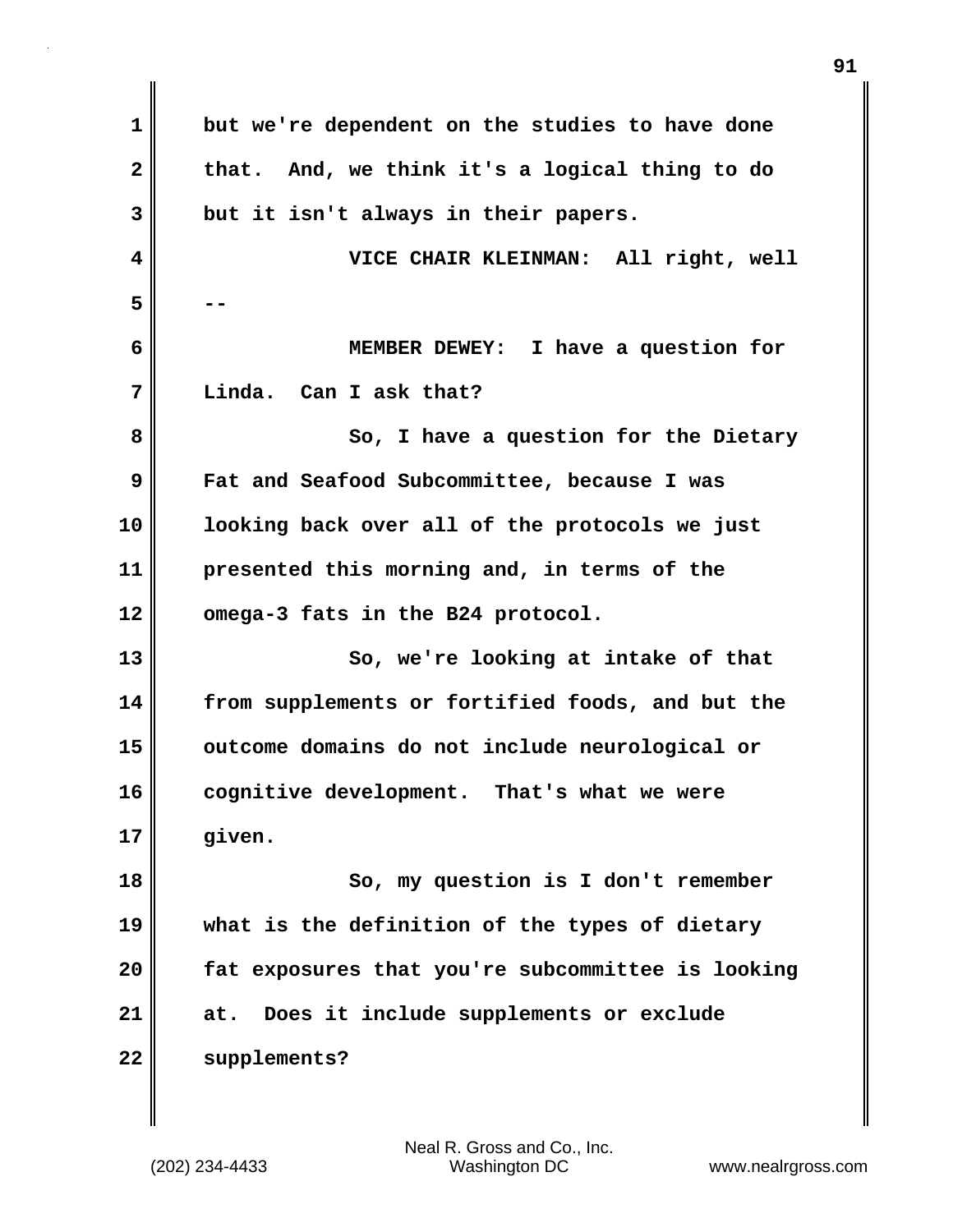**1 MEMBER SNETSELAAR: What I presented 2 the other day excluded supplements. That doesn't 3 mean that some of our eventual questions might 4 not get into that area when we look at total fat, 5 for example. But what I presented with ADD, 6 ADHD, and ASD excluded supplements. 7 CHAIR SCHNEEMAN: Because they were** 8 seafood questions, right? **9 MEMBER DEWEY: So, perhaps we can 10 discuss this when we have some cross-talk on the 11 -- 12 MEMBER SNETSELAAR: Yes, most 13 definitely. 14 MEMBER DEWEY: -- upcoming protocols? 15 Thanks. 16 MEMBER SNETSELAAR: Most definitely. 17 VICE CHAIR KLEINMAN: All right, well 18 I think we've earned a little break. So, 15 19 minutes, is that -- 20 CHAIRMAN SCHNEEMAN: Yes, I think 15 21 minutes. 22 VICE CHAIR KLEINMAN: Okay.**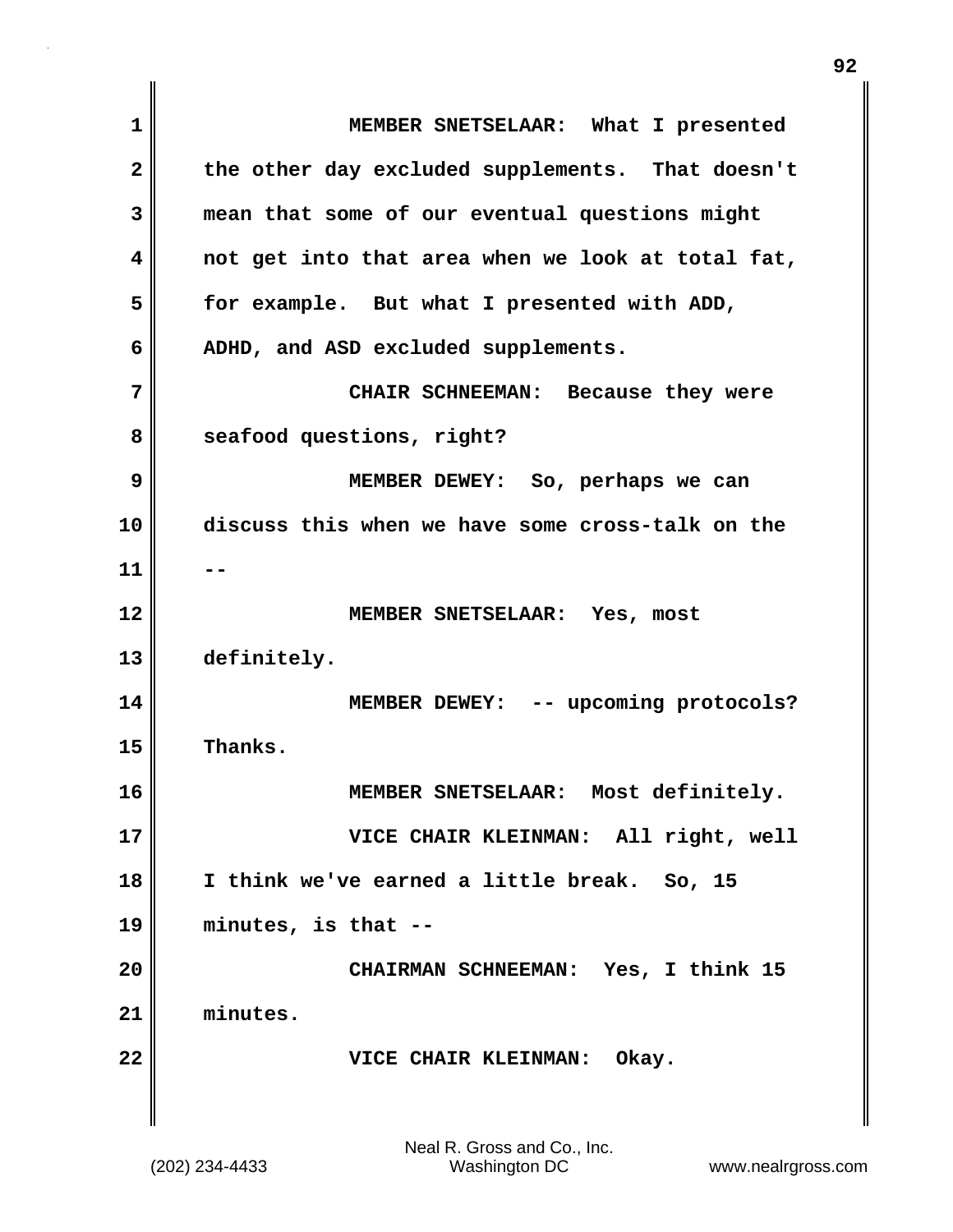**1 CHAIR SCHNEEMAN: And, just before we 2 go on break, I do want to once again remind 3 everyone who's listening, that what we're hearing 4 from the committee reflects their findings and 5 their conclusions. We haven't formulated any 6 recommendations yet. 7** So it's -- these are sort of our **8 initial findings and conclusions that we're 9 presenting for discussion. 10 VICE CHAIR KLEINMAN: Work in 11 progress. 12 CHAIR SCHNEEMAN: Yes. So, what about 13 14 VICE CHAIR KLEINMAN: All right, so 15 10:55? 16 CHAIR SCHNEEMAN: Yes, sounds good. 17 VICE CHAIR KLEINMAN: Great. 18 (Whereupon, the above-entitled matter 19 went off the record at 10:40 a.m. and resumed at 20 10:58 a.m.) 21 CHAIR SCHNEEMAN: Okay, so, Dr. Regan 22 Bailey will be giving the subcommittee report, so**

(202) 234-4433 Washington DC www.nealrgross.com Neal R. Gross and Co., Inc.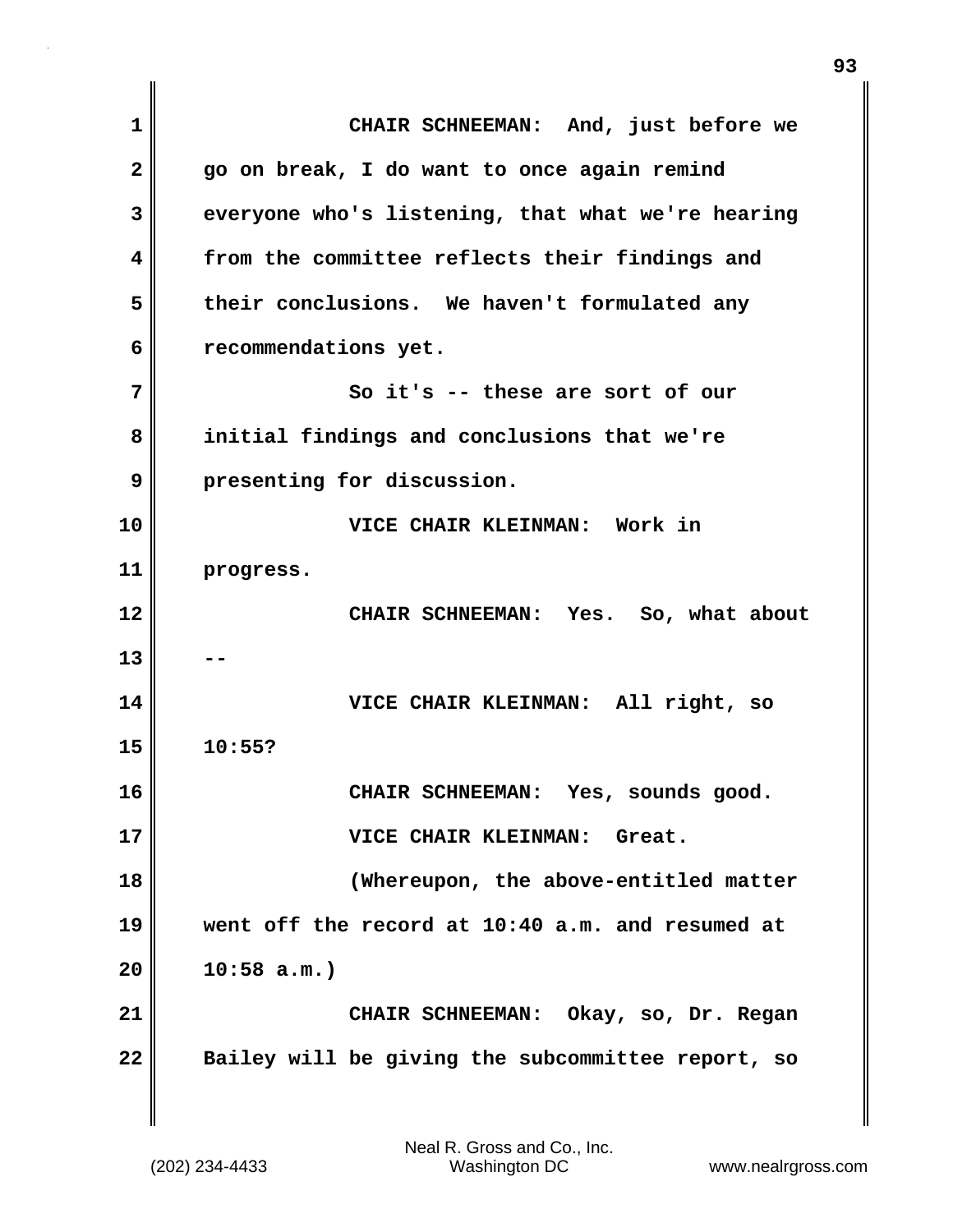1 **I** think we're ready.

| $\overline{\mathbf{2}}$ | MEMBER BAILEY: Okay, last and                     |
|-------------------------|---------------------------------------------------|
| 3                       | certainly not least, Data Modeling -- Data        |
| 4                       | Analysis and Food Pattern Modeling.               |
| 5                       | Again, so I spoke a little bit earlier            |
| 6                       | specific to the B24 group. Now we're going to be  |
| 7                       | looking at the other set of questions that we are |
| 8                       | addressing, and those are listed here, and we'll  |
| 9                       | go through each one of those so I won't read      |
| 10                      | those to you now.                                 |
| 11                      | So, we're implementing the plan for               |
| 12                      | two years and older for all of the protocols that |
| 13                      | we discussed at the July meeting. And, the final  |
| 14                      | piece as I mentioned previously, is the Food      |
| 15                      | Pattern Modeling and, what changes need to be     |
| 16                      | based on the work that you all are doing in your  |
| 17                      | systematic reviews, and are those food patterns   |
| 18                      | possible for two years and younger?               |
| 19                      | So, just some general updates to those            |
| 20                      | protocols that we presented in July. So, infants  |
| 21                      | and toddlers again specified as birth to less     |
| 22                      | than 24 months, we added specificity to age       |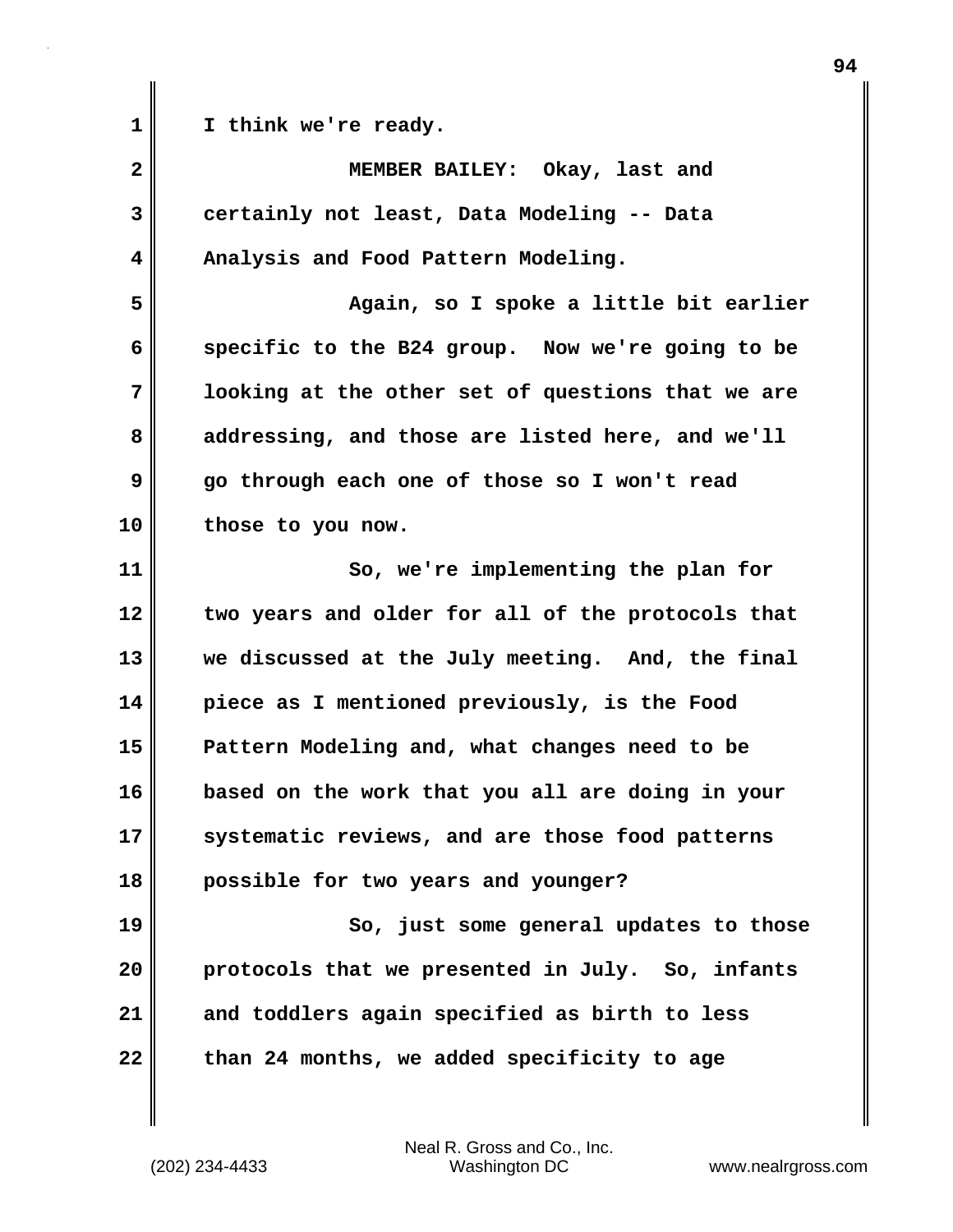**1 groupings and population subgroups in our 2 analytical plans.**

**3 Added sugars and caffeine are being 4 referred to as food components, rather than 5 nutrients, as they are not nutrients. And I'm on 6 this bandwagon to get the word dietary component 7 so that it's representative of foods, beverages 8 and supplements. But right now, it's a food 9 component. And then individual nutrients 10 contributed by beverages that were not specified. 11 Until we determine what those 12 nutrients of public health concern are, and then 13 we're going to have that discussion towards the 14 end of the talk. But, all of our protocols are 15 aligned with those particular nutrients.** 16 So, some protocol-specific updates. **17 Dietary patterns and beverage consumption, we're 18 looking at changes over time. 19** So, our comparator group will be **20 NHANES 2005-2006. Current intakes of food groups 21 and nutrients, and changes in average nutrient 22 intakes from food and beverages was added to the**

(202) 234-4433 Washington DC www.nealrgross.com Neal R. Gross and Co., Inc.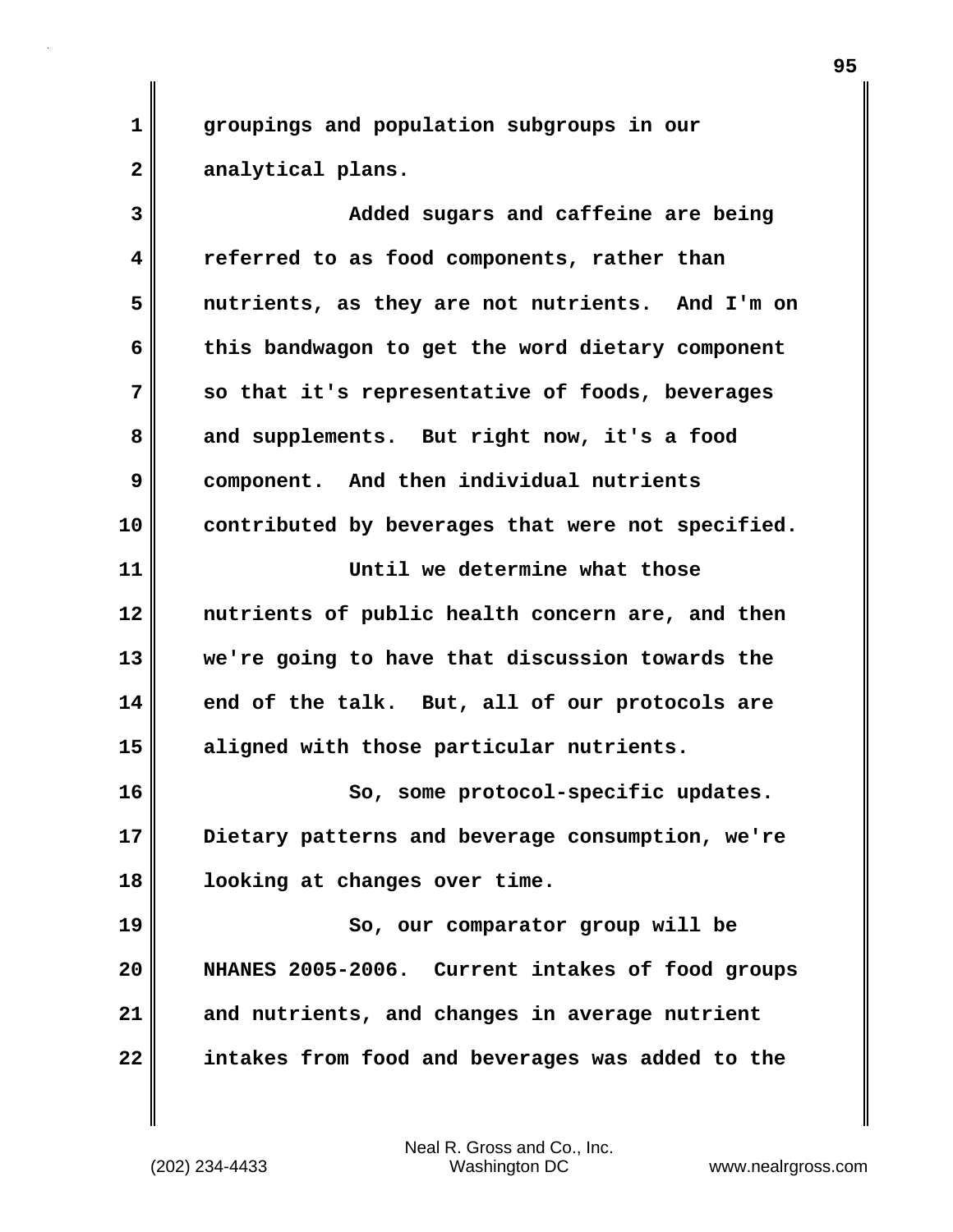**1 analytical plan for adults and older adults, to 2 be consistent with life stage. 3 And the prevalence of nutrition 4 related chronic health disease. So, dentition 5 was added to the analytical framework and the 6 analytical plan. 7** So, for all of the questions that we **8 will be addressing, our, our sample is the United 9 States. 10 So, we, I mean really all of the data 11 sets that we're looking at are nationally 12 representative, so that these can inform the 13 Dietary Guidelines. And that's the reason why we 14 rely so heavily on these sources. 15 And we discussed a little bit about 16 this yesterday, but here's the specific slide 17 that I alluded to with the exact life stage 18 groupings, and of course these are not perfect. 19 They aren't set in stone. 20 Some of the publications that we have 21 have different age groupings. But this is just 22 kind of an overarching framework.**

(202) 234-4433 Washington DC www.nealrgross.com Neal R. Gross and Co., Inc.

**96**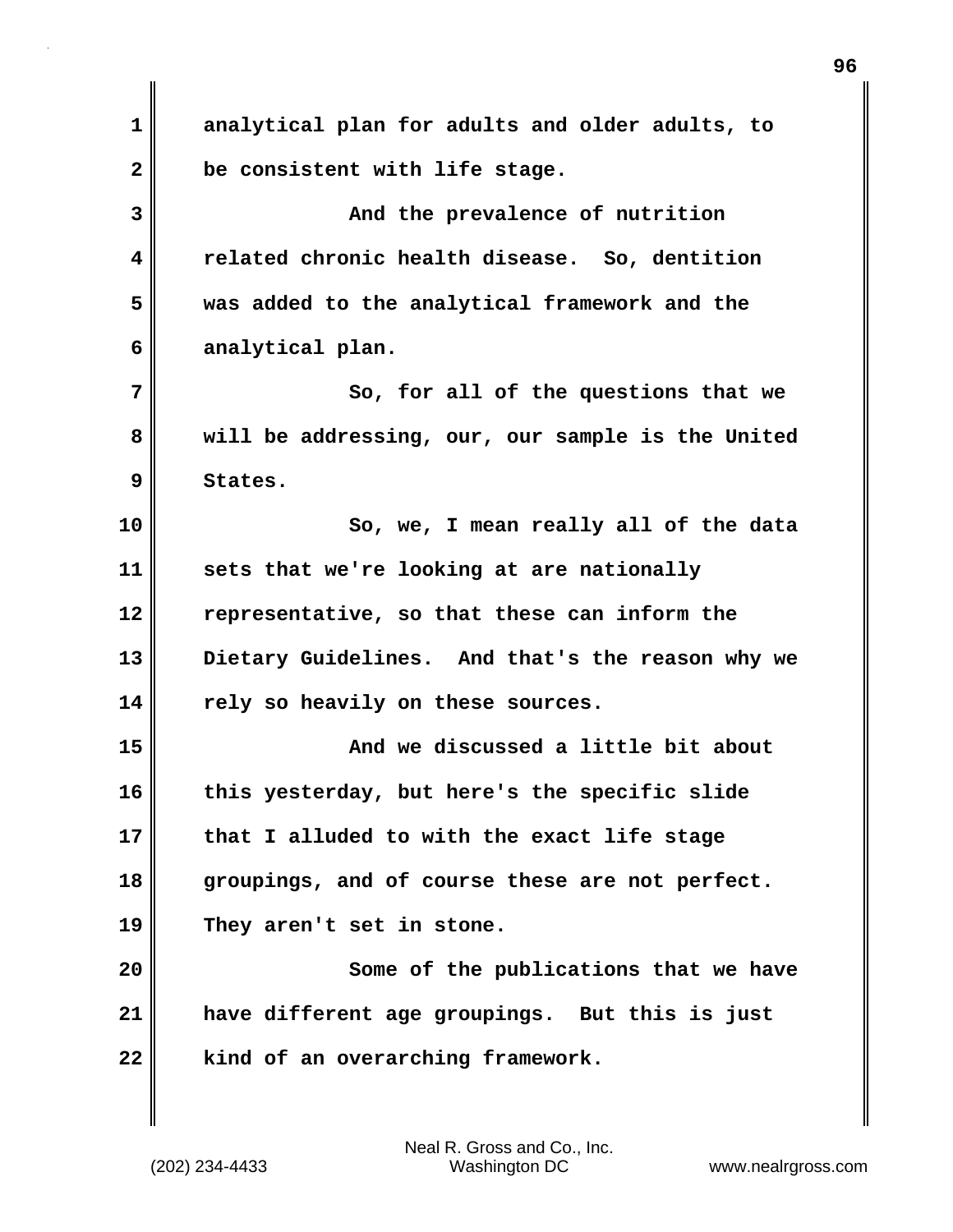| $\mathbf 1$    | And, then we will have data available             |
|----------------|---------------------------------------------------|
| $\overline{2}$ | to us by sex, race, ethnicity, socio-economic     |
| 3              | status, and inclusive of food security status.    |
| 4              | Again, we will be utilizing the NHANES            |
| 5              | data What We Eat in America survey components,    |
| 6              | with the requisite databases that are listed here |
| 7              | to get nutrient content, food groups, and foods   |
| 8              | as they are consumed from foods, beverages, and   |
| 9              | dietary supplements. So, just as a refresher.     |
| 10             | Again, and we've presented these                  |
| 11             | before, but this stage of life is often variable. |
| 12             | It can depend on whether it's available in the    |
| 13             | NHANES the way that the reports are written,      |
| 14             | and/or by the dietary reference intake groupings. |
| 15             | Socio-economic status is the broad                |
| 16             | term that can reflect any of the indicators that  |
| 17             | are listed on this slide.                         |
| 18             | So, we will be discussing some of the             |
| 19             | newer protocols and how the relationship to       |
| 20             | achieving food and nutrient recommendations vary  |
| 21             | by the frequency of eating, by beverage           |
| 22             | consumption, and there's a separate protocol for  |
|                |                                                   |

**97**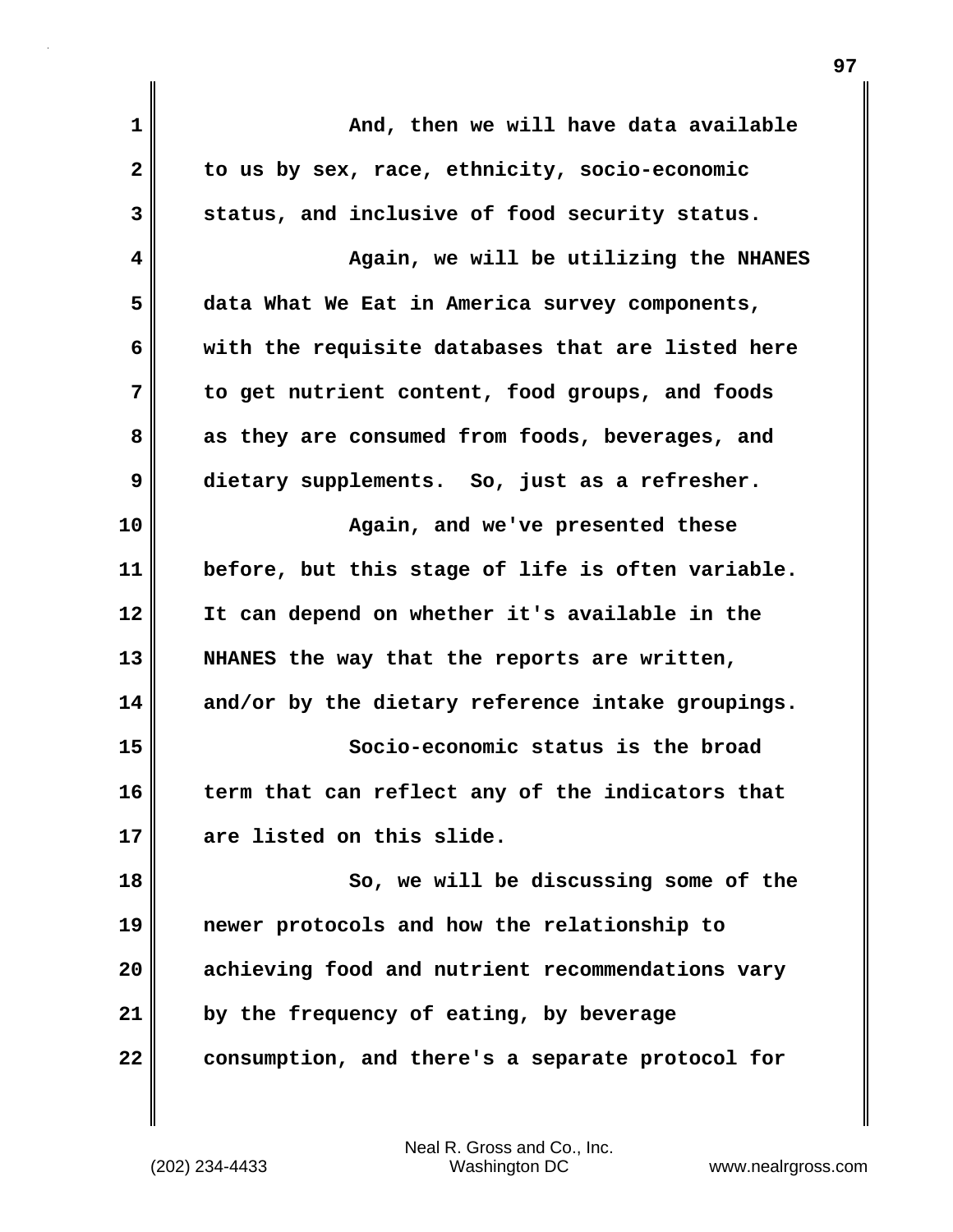**1 alcohol from the other beverages, as well as 2 consumption of added sugars. 3 So, the first question is what is the 4 relationship between the frequency of eating and 5 achieving food group and nutrient intake 6 recommendations? 7 We will look at the total number of 8 eating events, as well as person described. I 9 didn't want to say subject. Participant 10 described eating occasions such as breakfast, 11 lunch, dinner and snacks. And, their Spanish 12 equivalents. 13 So, snacks just a note here, that 14 those are inclusive of drinks or extended 15 consumption. 16 So, there's interest in when people 17 are eating, time of day. Does time of day have 18 an impact on meeting food and nutrient 19 recommendations? But this is something that we 20 are discussing with the frequency of eating. How 21 do we operationalize those times of the day? And 22 that's part of ongoing work and discussions that**

(202) 234-4433 Washington DC www.nealrgross.com Neal R. Gross and Co., Inc.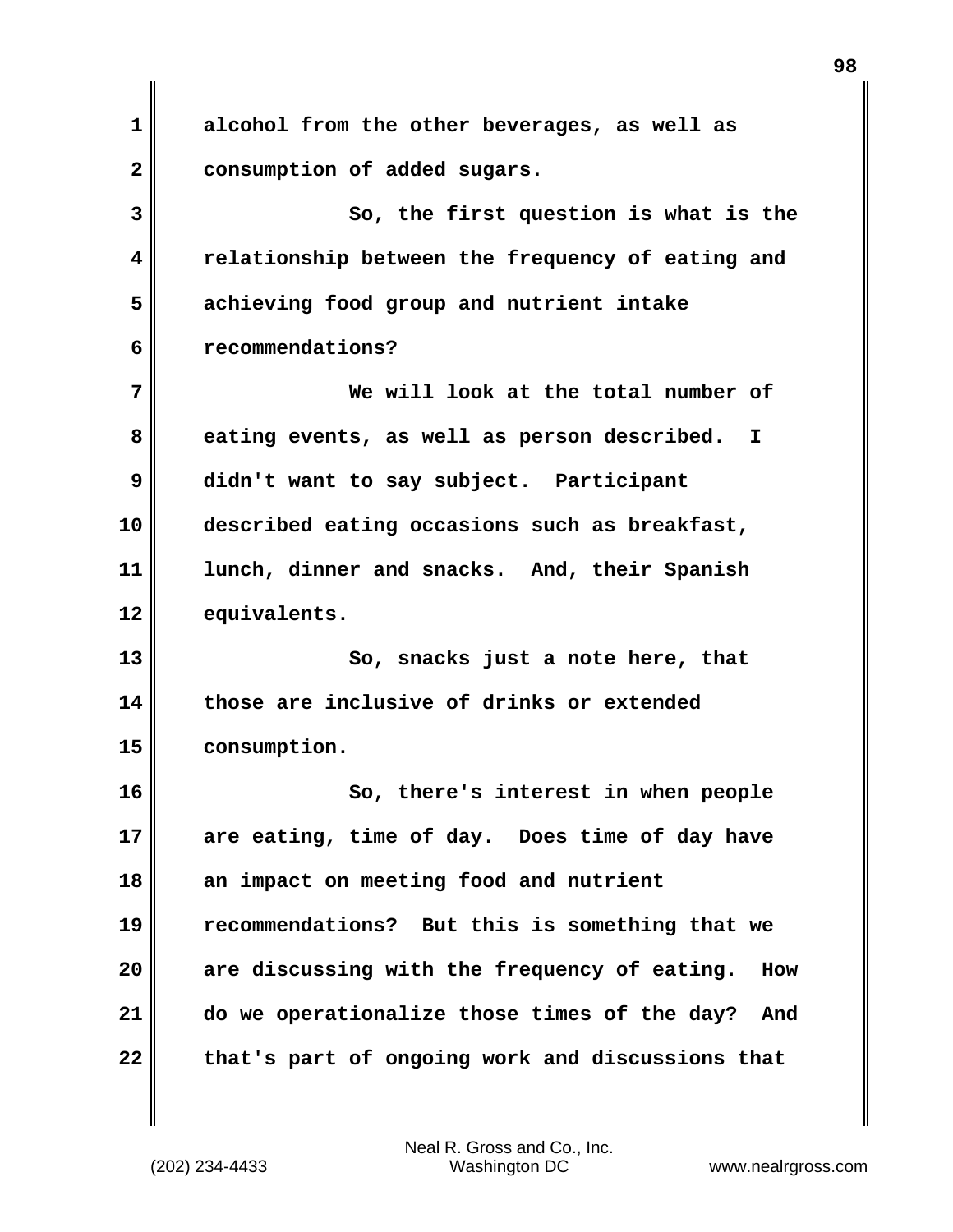**1 we're having.**

| $\overline{\mathbf{2}}$ | So, as I mentioned, we'll look at                 |
|-------------------------|---------------------------------------------------|
| 3                       | frequency of eating with and without those naming |
| 4                       | conventions. So, the number of eating events in   |
| 5                       | a 24 hour time period. So, the way that the 24    |
| 6                       | hour recall is collected is midnight to midnight. |
| 7                       | So, we have information available on              |
| 8                       | the hourly consumption of eating events, the      |
| 9                       | number of snacks, which can include beverages,    |
| 10                      | and we've been looking at that inclusive and      |
| 11                      | exclusive of water. Because a water only event    |
| 12                      | really increases the total number of ingestive    |
| 13                      | events in a 24 hour period, as well as time of    |
| 14                      | day.                                              |
| 15                      | And then we have the hour time stamps             |
| 16                      | for some of the, for the reports in NHANES.       |
| 17                      | We're also looking at the proportion              |
| 18                      | of food group and subgroup intakes and dietary    |
| 19                      | components by eating event type, with and without |
| 20                      | naming conventions. And the naming conventions    |
| 21                      | are what I described earlier.                     |
| 22                      | So, our next question that we'll be               |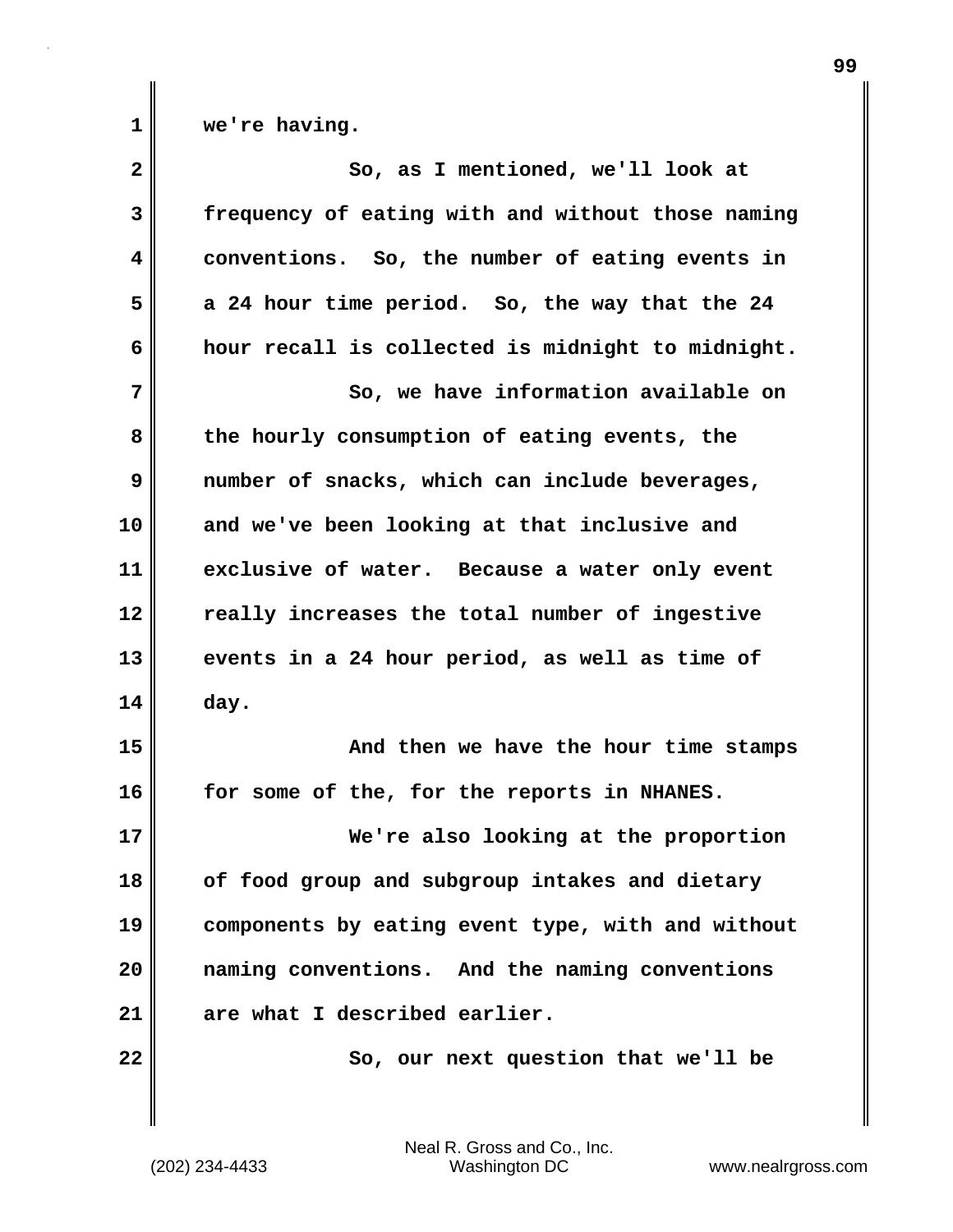**1 presenting to you is what is the relationship 2 between beverage intakes and achieving food group 3 and nutrient recommendations?**

**4 These are the beverage categories that 5 we are looking at, and this is part one of two. 6** So, there are two slides that give you the **7 discrete beverage categories. And, just a 8 reminder that beverage pattern refers to the 9 quantities, proportions, varieties or combination 10 of different beverages within the diet. 11 So, we'll have these discrete beverage**

**12 categories as well as those listed on this slide.**

**13** So, specific between a diet beverage **14 and a sweetened beverage is the 40 calories per 15 reference amount customarily consumed.**

**16 Water from all sources, whether it's 17 carbonated, flavored, if the definition is less 18 than five calories, and then alcoholic beverages. 19 And we'll have a whole discussion on that 20 category coming up in a few slides. 21 So, for the non-alcoholic beverage 22 questions, we will be looking at the food and**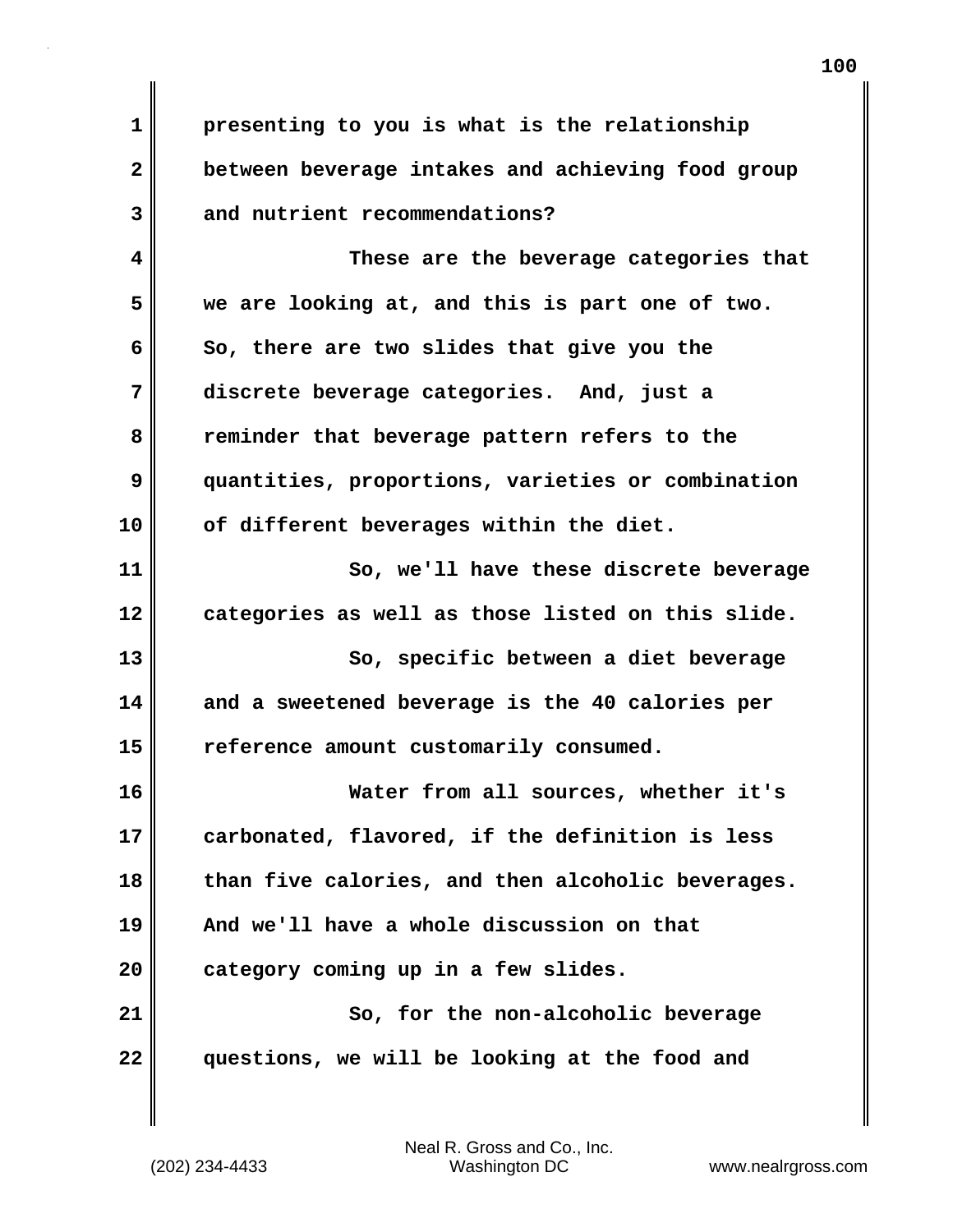**1 dietary components per eight ounce of discrete 2 beverage consumption, okay?**

**3 And so we'll also be providing data on 4 what beverages contribute. So, as the percent of 5 total daily energy, how they contribute to 6 selected nutrients and dietary components, how 7 they contribute to food groups, and how daily 8 beverage cat -- calories, excuse me, vary by 9 discrete beverage type. 10 Specific questions have been an area 11 of interest is the prevalence of intake of 12 nutritionally fortified beverages, as well as 13 cow's milk and milk substitute beverages. 14** So, this is the alcohol specific **15 question. So, it would be inappropriate to use 16 the eight ounces there because eight ounces is a 17 very different animal, if you will. 18 So, we're using the alcoholic drink 19 equivalent here. So, understanding that wine, 20 beer and spirits, differential amounts all 21 provide 14 grams of pure alcohol.**

**22 We'll be looking at the prevalence of**

(202) 234-4433 Washington DC www.nealrgross.com Neal R. Gross and Co., Inc.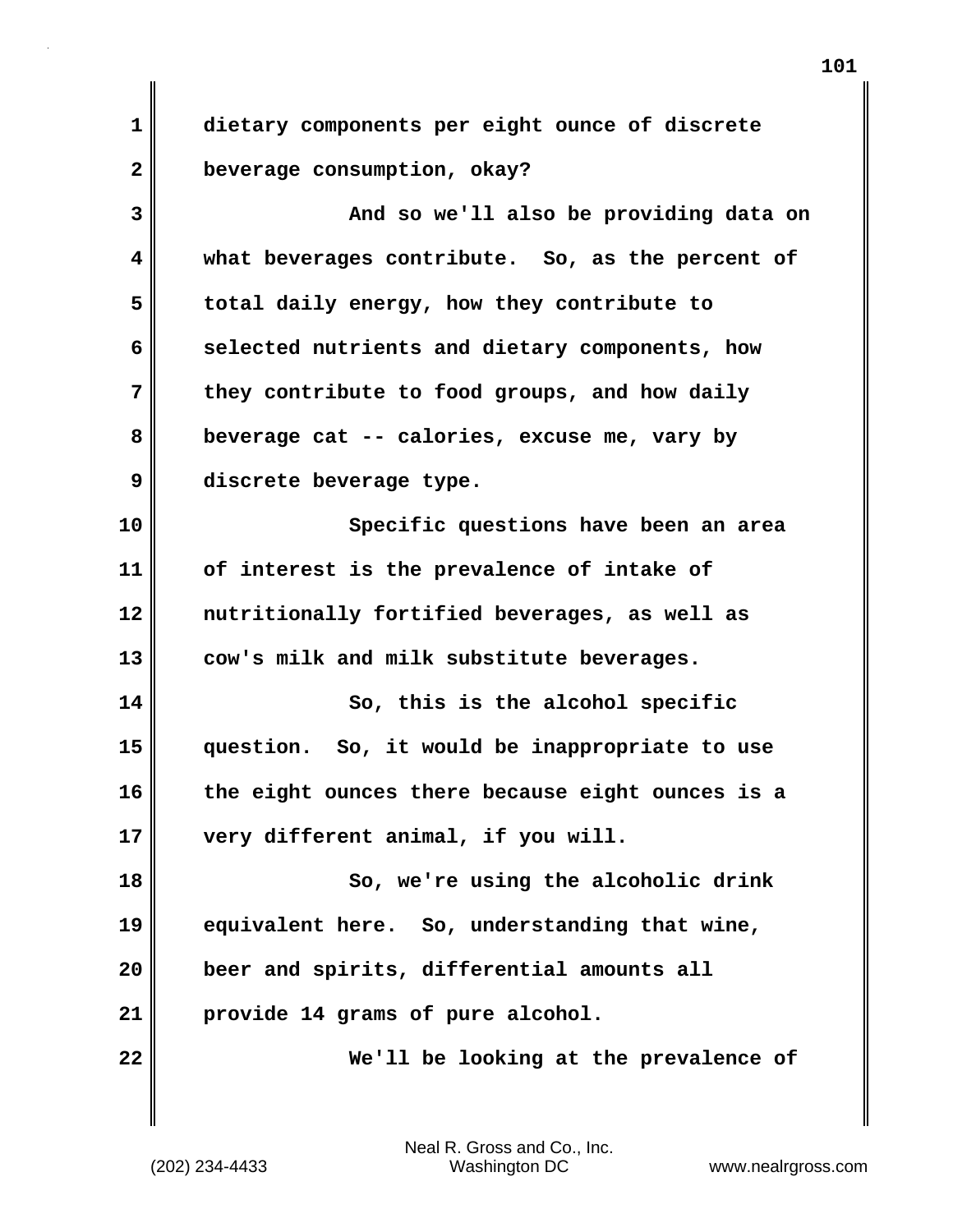**1 binge drinking and frequent binge drinking. So, 2 those are defined here for you. For men, binge 3 drinking is consuming five or more drinks on the 4 same occasion, and that same definition for women 5 is true, with four as the number of drinks. 6 And then frequent binge drinking is 7 binge drinking that occurs on five or more 8 occasions in the previous 30 days. 9 So, this is the analytical framework 10 in terms of the data and the age groupings that 11 we have available to us. 12** So, we'll be looking at dietary **13 intakes relative to alcohol for 20 years and 14 older, alcohol use in terms of underage, the 15 prevalence of underage alcohol consumption from 16 12 to 20 years, adult alcohol consumption, 21 and** 17 **over, and then pregnant women in our NHANES 18 analysis is 20-44, but because we're using the 19 BRFSS data for pregnancy, that is inclusive of 20 women 18-44.** 21 | So, when we say exceptions noted, 22 those are largely driven by the way that the data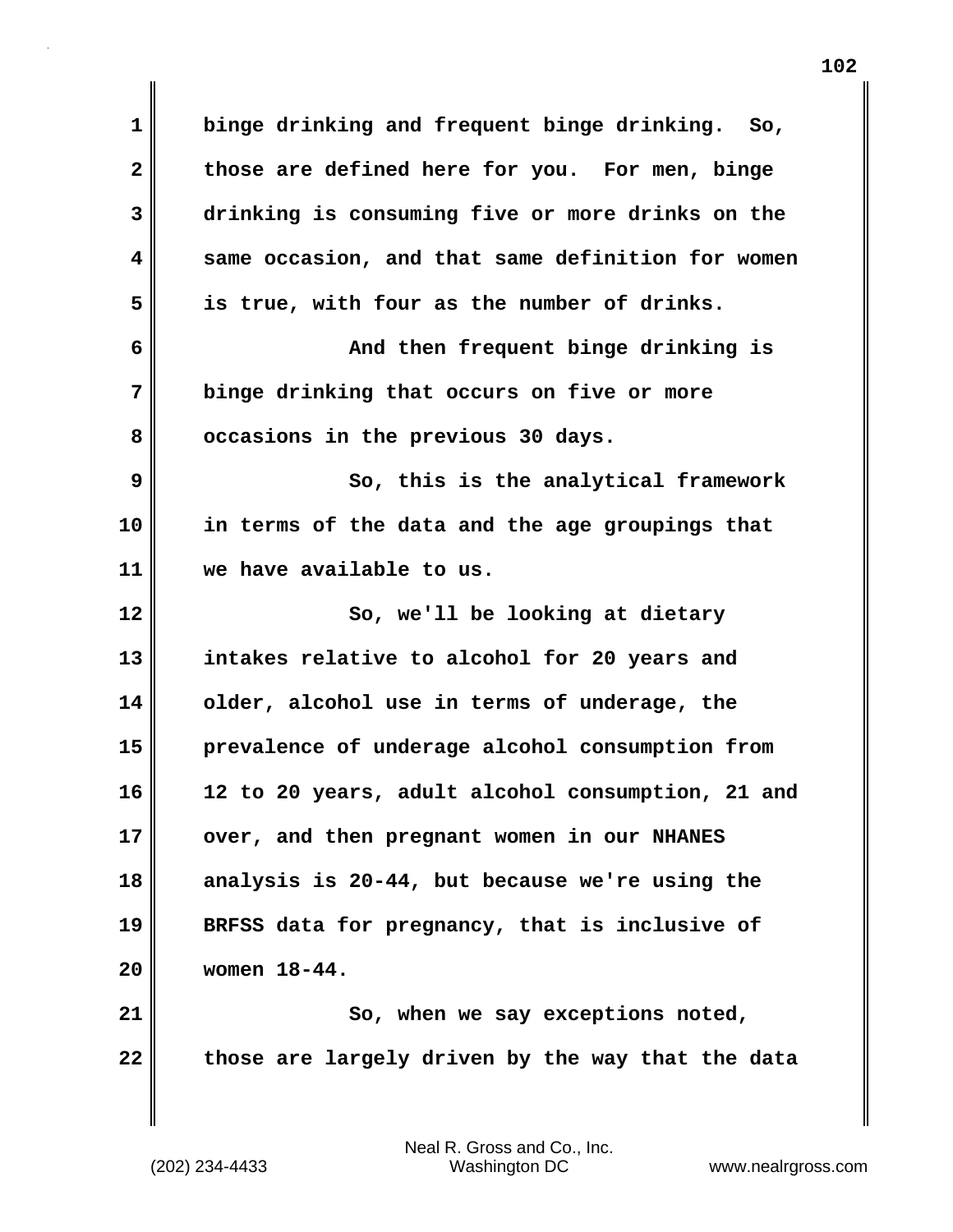**1 are collected. We have information available to 2 us not only from BRFSS on alcohol, but NSDUH -- 3 (Laughter.) 4 MEMBER BAILEY: -- the National Survey 5 of Drug Use and Health -- that has to be my 6 favorite acronym ever NSDUH -- but it is cross-7 sectional nationally representative survey data 8** on drug use and mental health, including alcohol **9 use. 10 So, as I mentioned, we're looking at 11 the prevalence of alcohol use, binge drinking, 12 and frequent binge drinking. We're interested in 13 how alcohol contributes to energy, caffeine and 14 added sugars specifically, per drink equivalent. 15 And as well as how do alcohol beverages in terms 16 of contribute to a percent of total energy 17 throughout the day, how they contribute to added 18 sugars and caffeine, as well as daily beverage 19 calories. 20 Our next question that I'd like to get 21 your feedback on is the relationship between 22 added sugars and achieving food group and**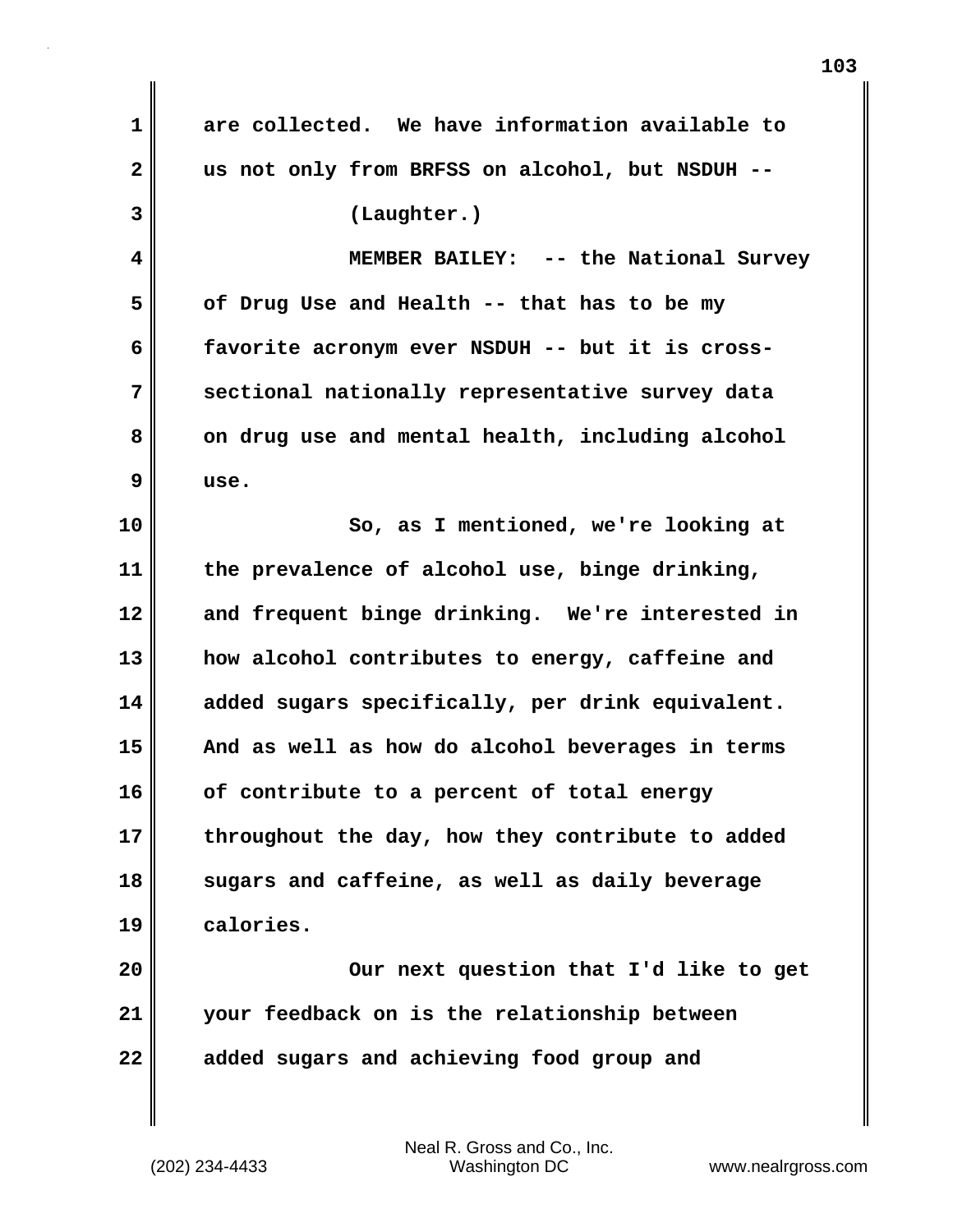**1 nutrient recommendations.**

**2** And throughout the last two days we've **3 had the FDA definition of what is an added sugar, 4 so I will not read that to you here, but just a 5 reminder.**

**6 Our analytical framework includes the 7 usual distribution of added sugars. That is from** 8 the two days of intake.

**9 The percent of the population that is 10 achieving the current recommendation from the 11 2015 to 2020 Dietary Guidelines, of less than 10% 12 of total energy intake from added sugar, as well 13 as the food category sources of added sugar, and 14 how those contribute to nutrient and food group 15 intakes.**

**16 And finally, we would like to have 17 some discussion with the Committee today about 18 how we describe and evaluate nutrients of public 19 health concern.**

**20 We propose that we continue to use the 21 established three-pronged approach to identify 22 nutrients of concern, and that includes nutrient**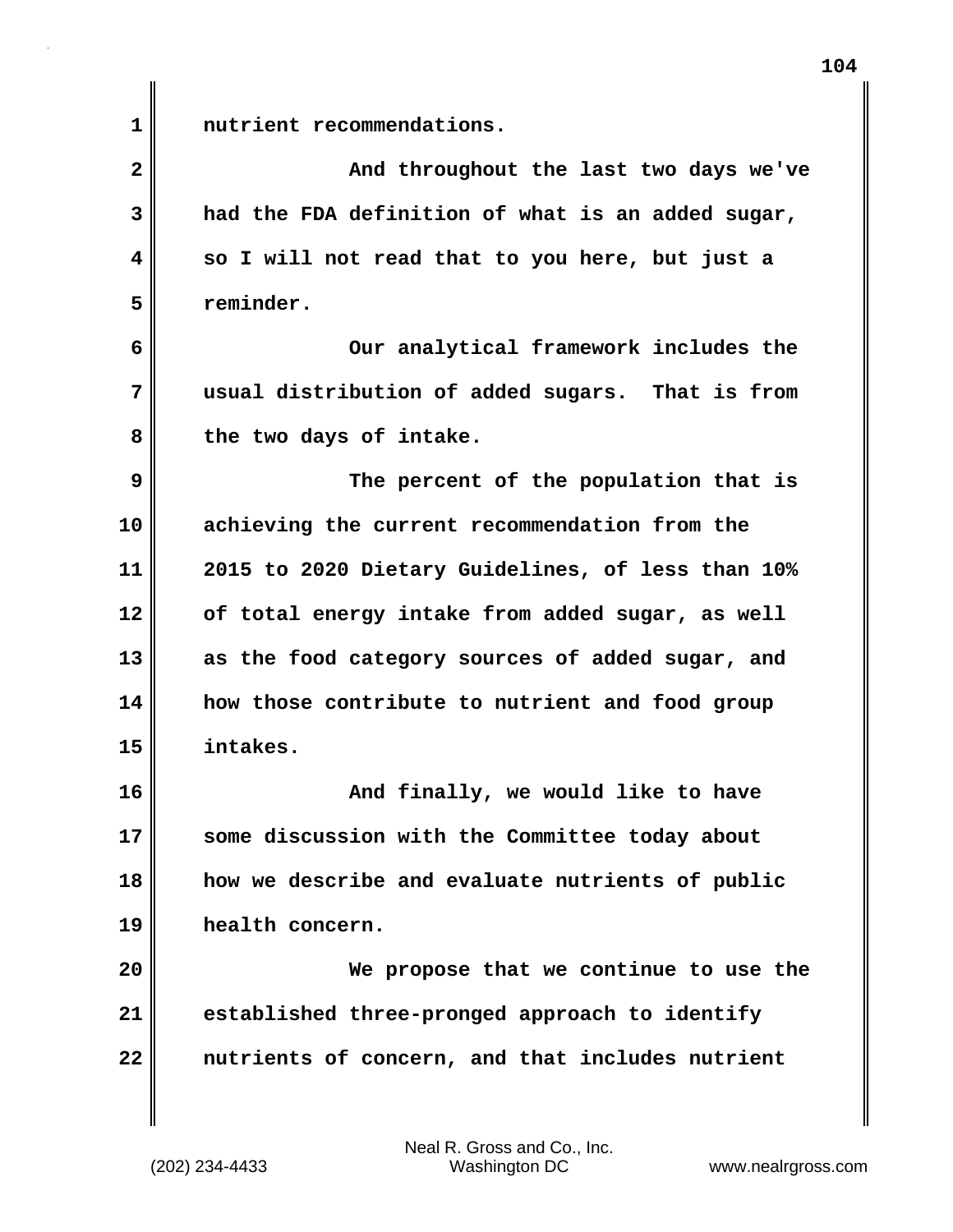**1 intakes from dietary data, biological end points, 2 and clinical health consequences, when such data 3 are available. 4 So, in terms of defining what is a 5 nutrient of concern, or what I would like to call 6 dietary component of concern, we'll be looking at 7 intakes from food and beverages alone, and from** 8 total sources inclusive of dietary supplements. **9 We have the DRI benchmarks for risk of 10 inadequacy and risk of potential excess. So, for 11 all nutrients with an EAR, we will use that as 12 the benchmark of inadequacy. 13 When an EAR is not established, we 14 will utilize the adequate intake and the 15 comparison of the mean intake to the adequate 16 intake. 17 Example 17** For nutrients with a UL and CDRR, I **18 think currently sodium is the only nutrient for 19 which we have a CDRR, we will look at that 20 percent of the population that exceed that 21 recommended intake threshold. 22 We'll look at calorie intakes outside**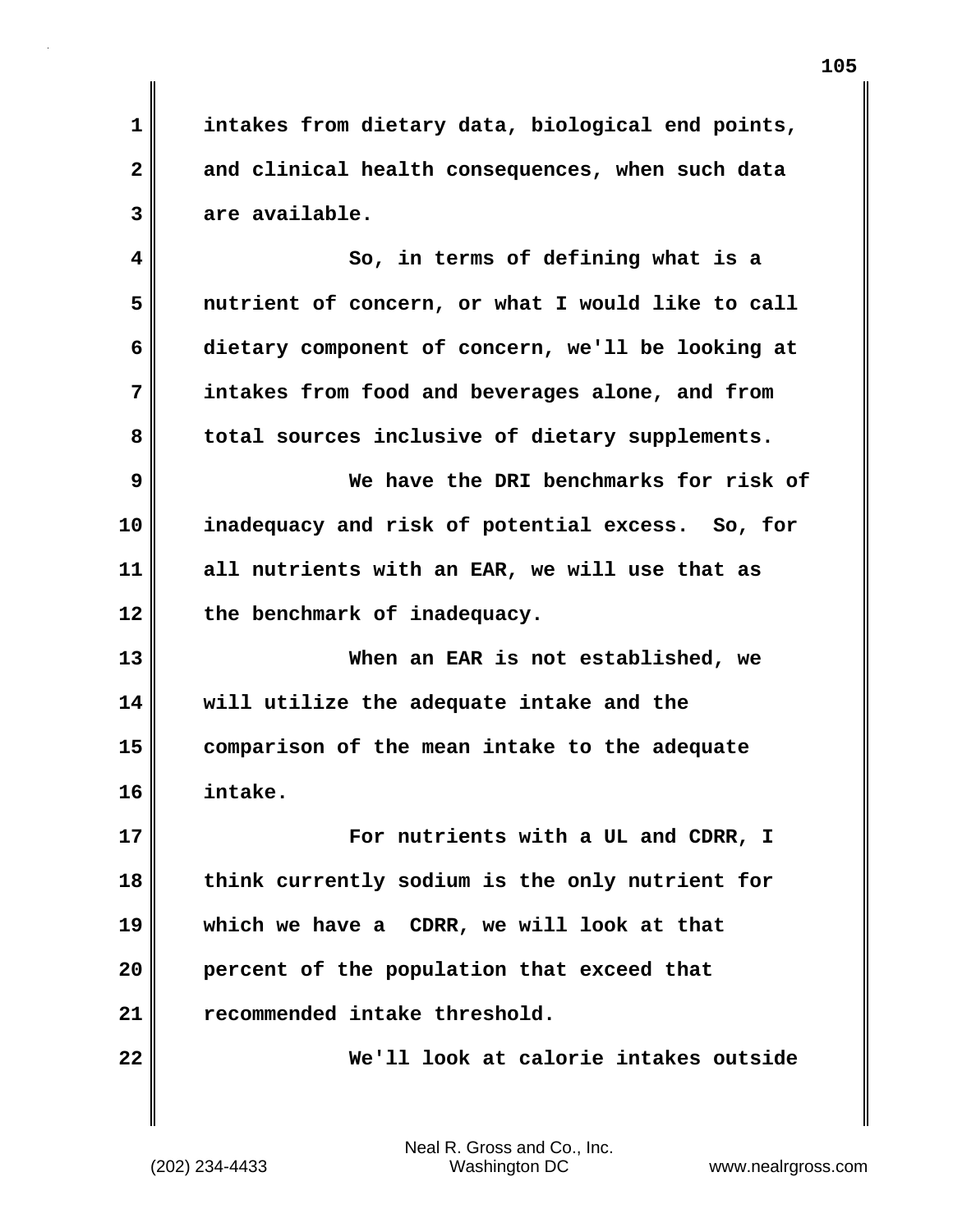| 1  | the acceptable macronutrient distribution range,  |
|----|---------------------------------------------------|
| 2  | and then existing guidelines.                     |
| 3  | So, I've mentioned added sugar, but               |
| 4  | this is also similar for saturated fat. No more   |
| 5  | than 10% of total energy from saturated fat.      |
| 6  | So, we'll use that information to                 |
| 7  | inform the dietary component of that three-       |
| 8  | pronged approach.                                 |
| 9  | But in addition to that, we also have             |
| 10 | to look at what previous guidelines have          |
| 11 | identified as nutrients or dietary components of  |
| 12 | public health concern. We will start there with   |
| 13 | the previously identified.                        |
| 14 | We'll also incorporate information                |
| 15 | from the National Academy of Science,             |
| 16 | Engineering, and Medicine report. Specifically,   |
| 17 | chapter 7 goes into great detail about how having |
| 18 | a priori criteria established to be very          |
| 19 | transparent, and how we identify nutrients of     |
| 20 | public health concern.                            |
| 21 | We also want to be mindful to dovetail            |
| 22 | our efforts with the extensive work that FDA has  |

 $\blacksquare$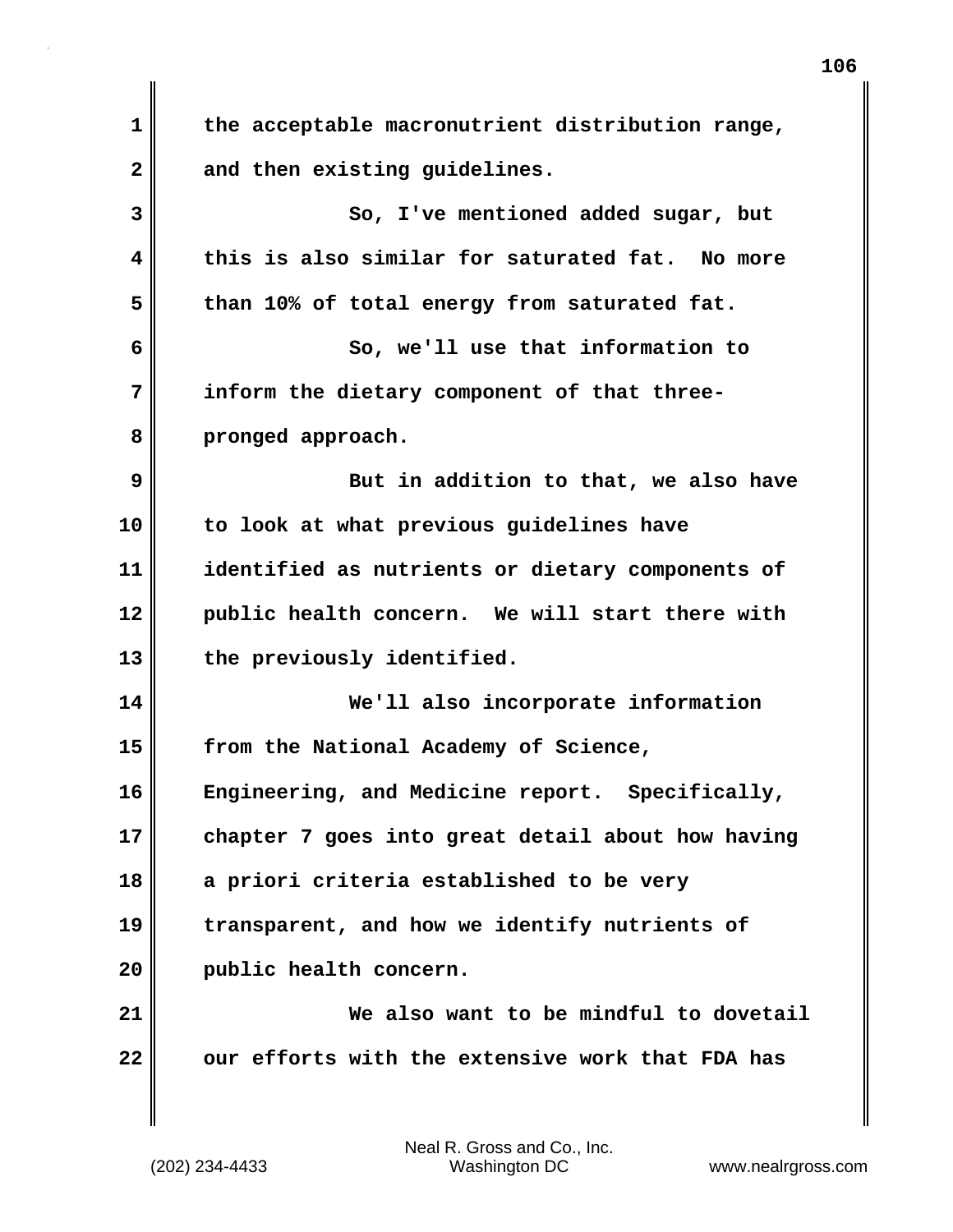**1 already done on this for the nutrition facts 2 label and the supplement facts label. 3 So, they have done a tremendous amount 4 of work already and, so we want to be 5 complementary to what's already existing. 6 As well as sources of scientific 7 agreement. And, this is particularly for special 8 populations like B to 24, or Pregnancy and 9 Lactation, where nutrients of concern haven't 10 been previously identified, particularly for 11 birth to less than 24 months. 12** So, we'll utilize some of the expert **13 opinions in terms of identifying potential 14 nutrients that way, as well as the three-pronged 15 approach. 16 And then our next steps of course, 17 would be to integrate nutrients from dietary 18 supplements. I mentioned that right now, what we 19 have available is from foods and beverages only. 20 So, the total sources is very important as 21 there's a high prevalence of nutrient containing** 22 supplements in the United States.

(202) 234-4433 Washington DC www.nealrgross.com Neal R. Gross and Co., Inc.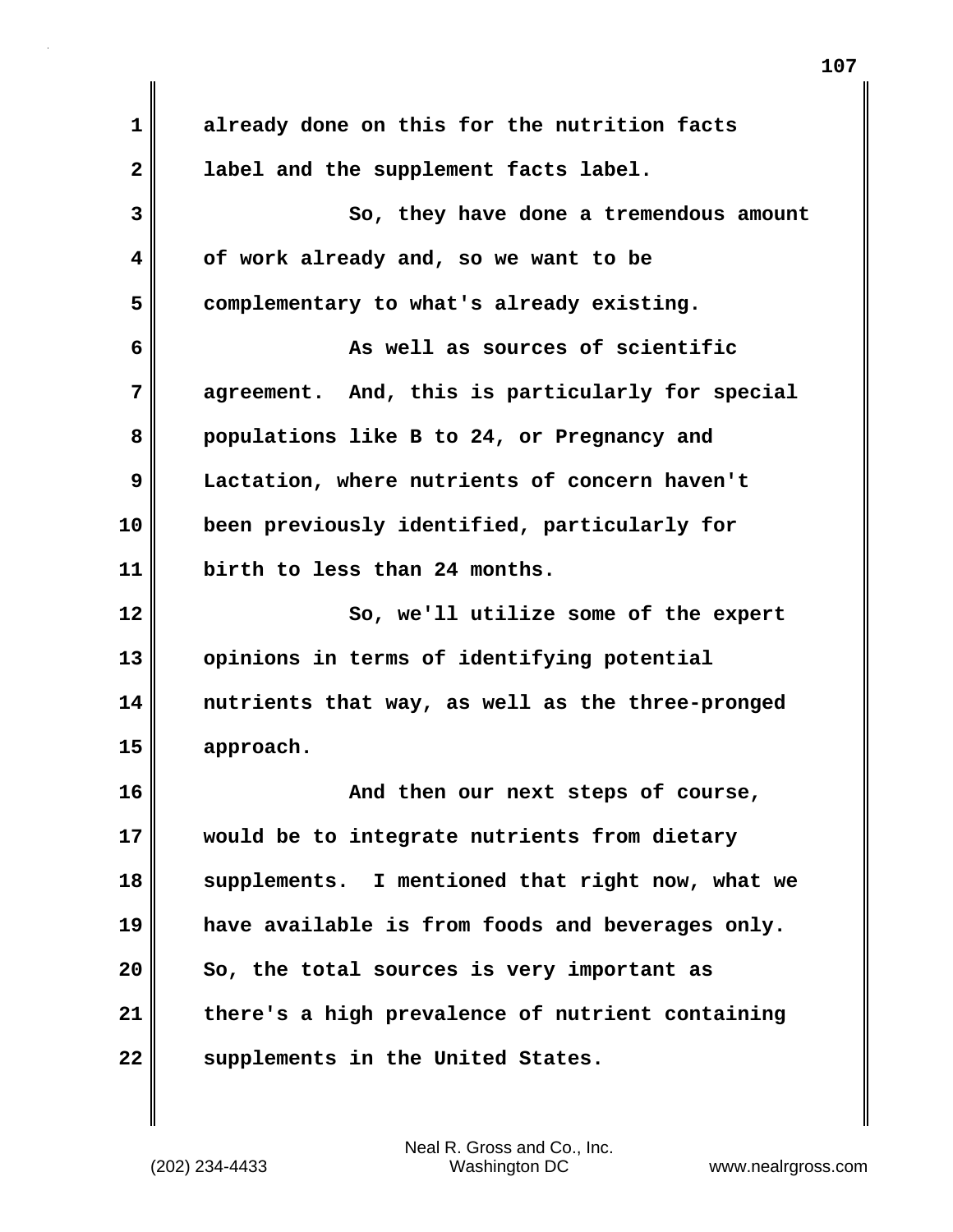| $\mathbf 1$  | We'll review and summarize the                   |
|--------------|--------------------------------------------------|
| $\mathbf{2}$ | analysis that we already have at our disposal.   |
| 3            | We will begin to draft some conclusion           |
| 4            | statements, and then end with some Food Pattern  |
| 5            | Modeling protocols.                              |
| 6            | So, that is our plan for the moment,             |
| 7            | and I would greatly welcome committee feedback,  |
| 8            | input, thoughts, and questions.                  |
| 9            | I'd like to thank our federal support            |
| 10           | staff that are listed here on the slide, and the |
| 11           | members of the Committee.                        |
| 12           | CHAIR SCHNEEMAN: So, Regan, I was                |
| 13           | wondering if in the subcommittee, have you       |
| 14           | started to develop proposals?                    |
| 15           | You know, I think from my perspective            |
| 16           | what you've proposed as the nutrient intake      |
| 17           | adequacy, you know, what you're looking at and   |
| 18           | how you're tackling identifying nutrients of     |
| 19           | public health concern.                           |
| 20           | But if, for example, looking at the              |
| 21           | EAR cut-point method, have you talked about what |
| 22           | percentage of the population falls below, or     |
|              |                                                  |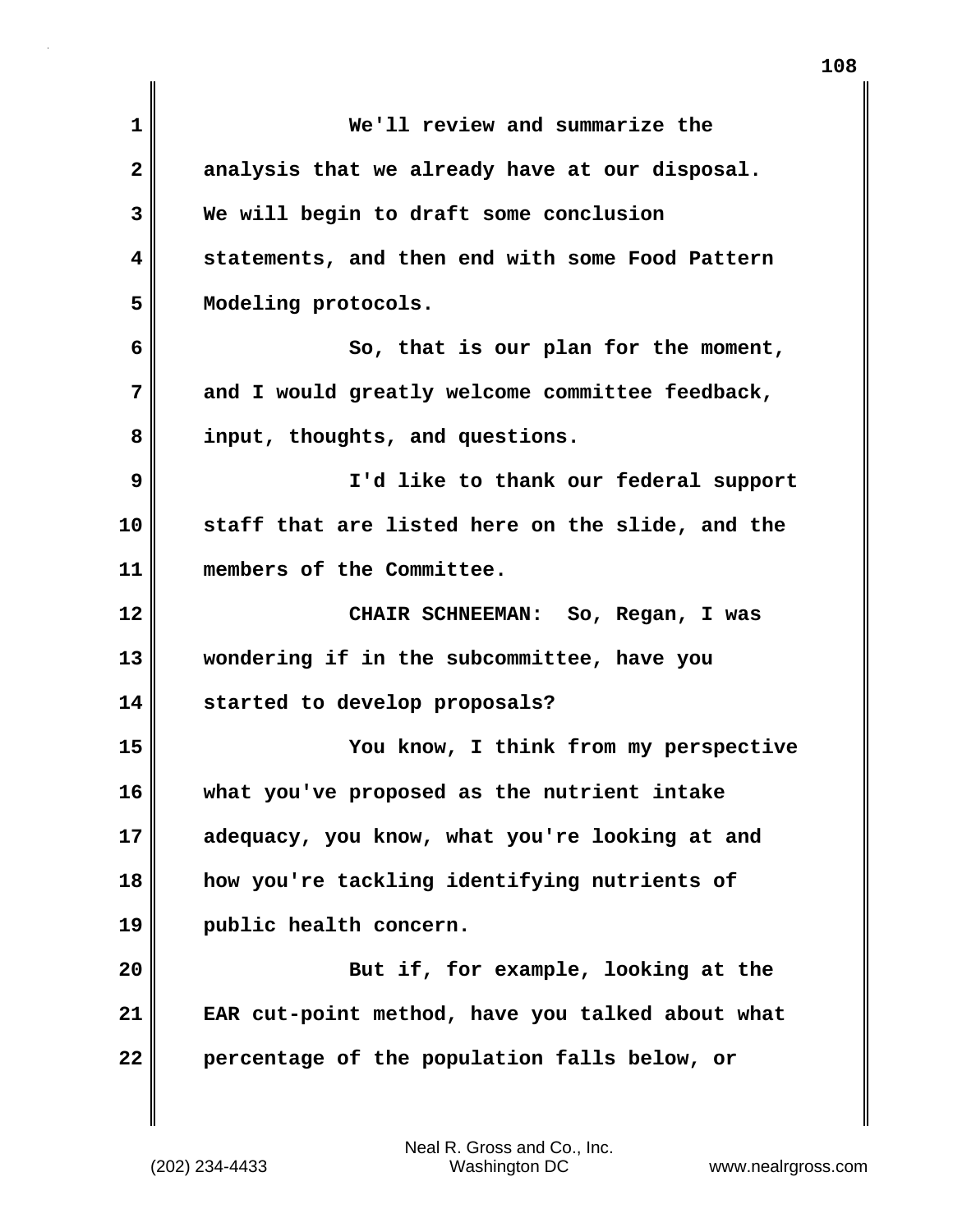**1 above, the EAR cut-point? 2 Or with the AI, what kind of 3 discrepancy from the AI would sort of bring a 4 nutrient into looking at it further? 5 MEMBER BAILEY: Yes, so we have 6 started to have some discussions around that with 7 the federal support staff, as well as the 8 committee. 9 Ideally, based on what the 10 recommendations in the NASEM report are, is that 11 we establish a threshold that is consistent and 12 transparent. And, so we've talked about what is** 13 that threshold? **14 So, we've done some preliminary 15 analysis looking at nutrients for which 25% or 16 more of the population would be considered 17 inadequate. And, then the next step is that 18 looking at that dietary intake relative to a 19 biomarker. 20 So, I think if we could establish what 21 those thresholds are before we go into the data 22 would be my preference. And that's been informed**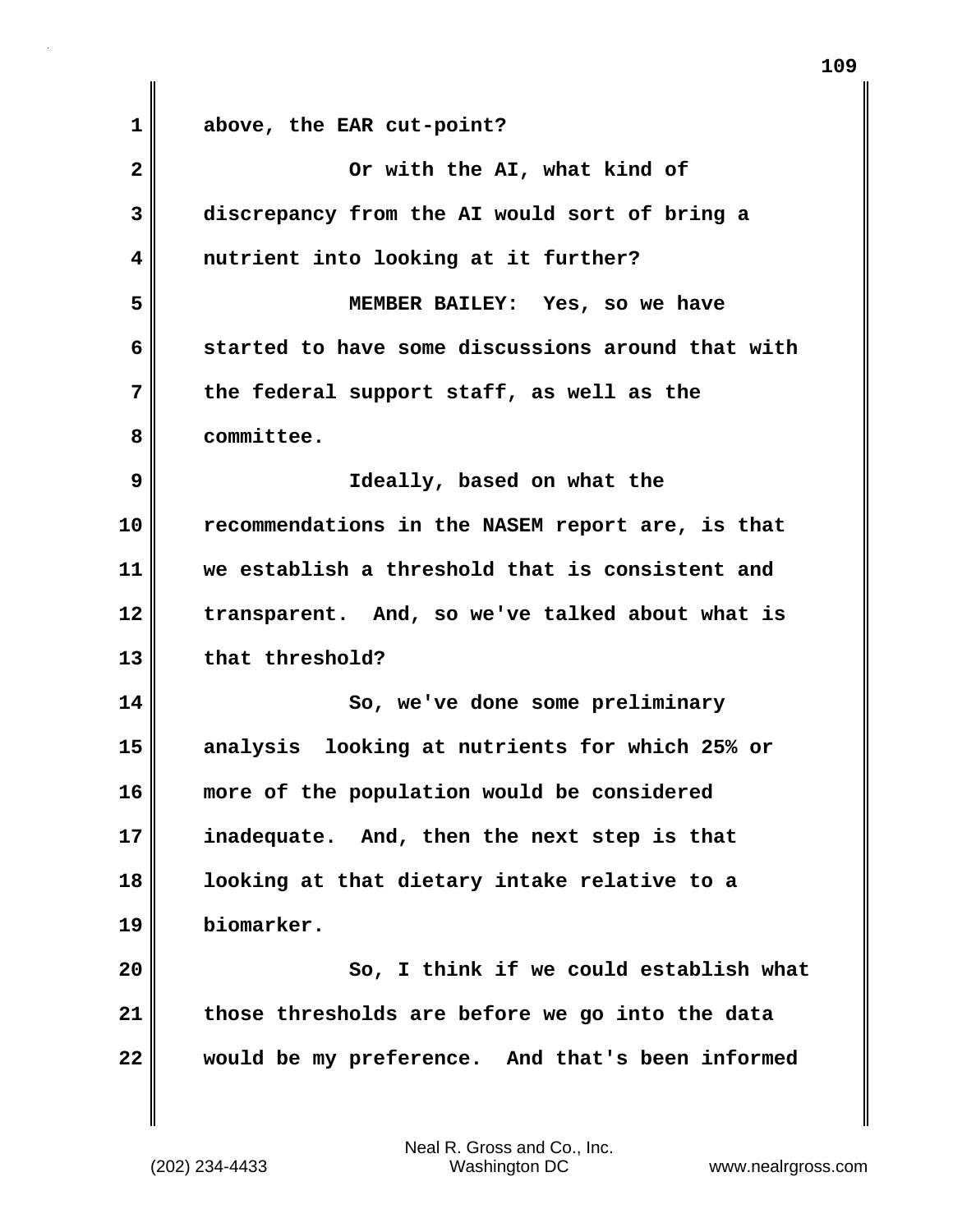**1 by the work of FDA, who's done that for the food 2 label for different nutrients. 3 But it varies for different nutrients, 4 and what the severity of low and high intakes 5 are. So, as well as what the DRIs, and the 6 confidence that we have in certain DRIs. 7 And so that's why it's important that 8 we try to link it whenever possible to a 9 biomarker or a clinical end point. 10 So, there's certain nutrients as you 11 know, that there's a very high prevalence of 12 dietary inadequacy. For example, folate. 13 There's up to 25% in certain population groups 14 who by the EAR are considered at risk for folate 15 inadequacy from the diet alone. But when we look 16 to the biomarker, it's less than a half a percent 17 who has low serum or red blood cell folate. 18 So, kind of going through that as an 19 example, then we could eliminate folate as a 20 potential dietary component of concern based on 21 multiple sources of evidence. 22 MEMBER NOVOTNY: Rachel Novotny. So,**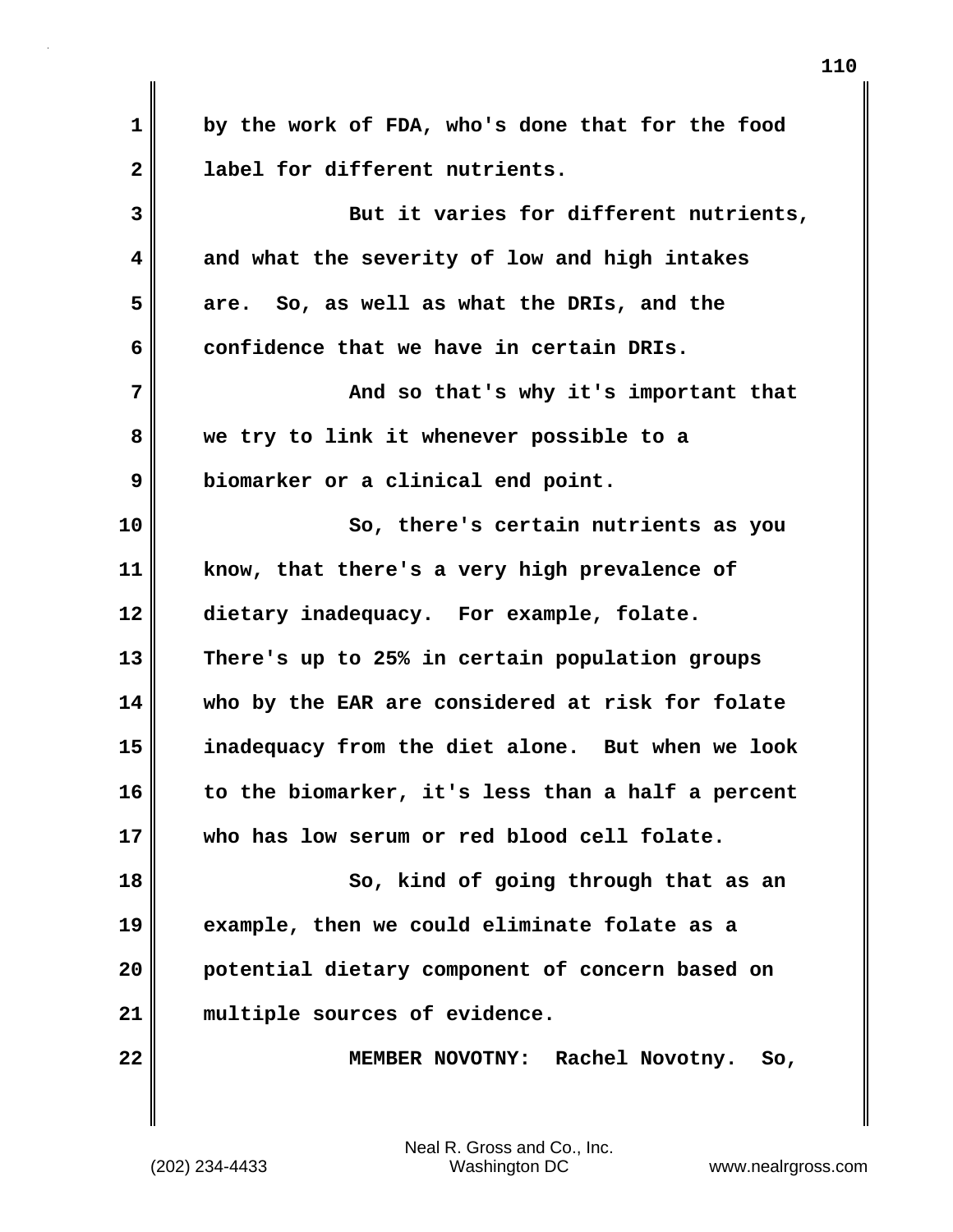**1 would you say just another couple sentences at a 2 high level about drafting Food Pattern Modeling 3 protocols? 4 Are they -- would these be to address, 5 to identify food patterns to address nutrients of 6 public health concern, or on what kind of basis 7 would the -- 8 MEMBER BAILEY: Yes, so the -- and I 9 know it was a long time ago, I don't know if I 10 can skip all the way back there, but the three 11 questions that we have are: are there changes 12 needed to the current recommended patterns to 13 enhance things that are identified in your 14 systematic reviews? So, those are the specific 15 questions. 16 In terms of B to 24, are those food 17 patterns that are existing, are those possible 18 for those two and younger? 19 And then in terms of Food Pattern 20 Modeling related to nutrient adequacy. So, 21 thinking about things like dietary supplements, 22 fortified foods and added sugars.**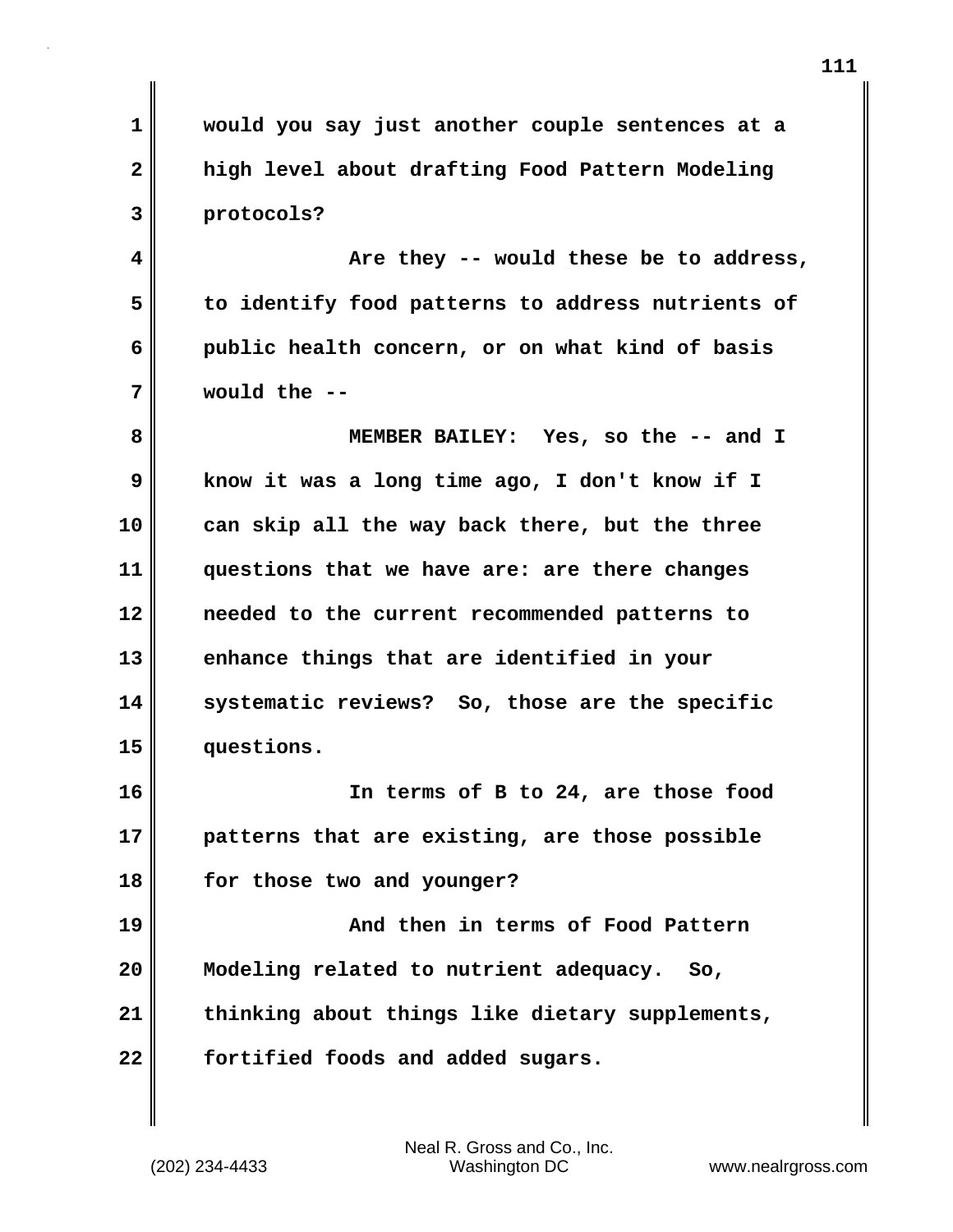| So, those are some of the very                    |
|---------------------------------------------------|
| specific things that we have as questions for the |
| Food Pattern Modeling sections.                   |
| CHAIR SCHNEEMAN: I'll ask another                 |
| question.                                         |
| Because you mentioned the B through 24            |
| as a group that hasn't had this defined through   |
| the Dietary Guidelines.                           |
| And, I know that you all are looking              |
| at specific nutrients so I'm, I'm just interested |
| to know how did you decide those nutrients, and   |
| how does that feed into what this group will look |
| at, or think about how it wants to define         |
| nutrients of public health concern for the,       |
| particularly the B24, but also pregnancy and      |
| lactation?                                        |
| MEMBER DEWEY: I can start and then                |
| you.                                              |
| So, for B -- this is Kay Dewey.<br>For            |
| B24, we've had some side conversations about in   |
| the first year of life, we really have to         |
| subdivide between 0 to 6 months, and 6 to 12.     |
|                                                   |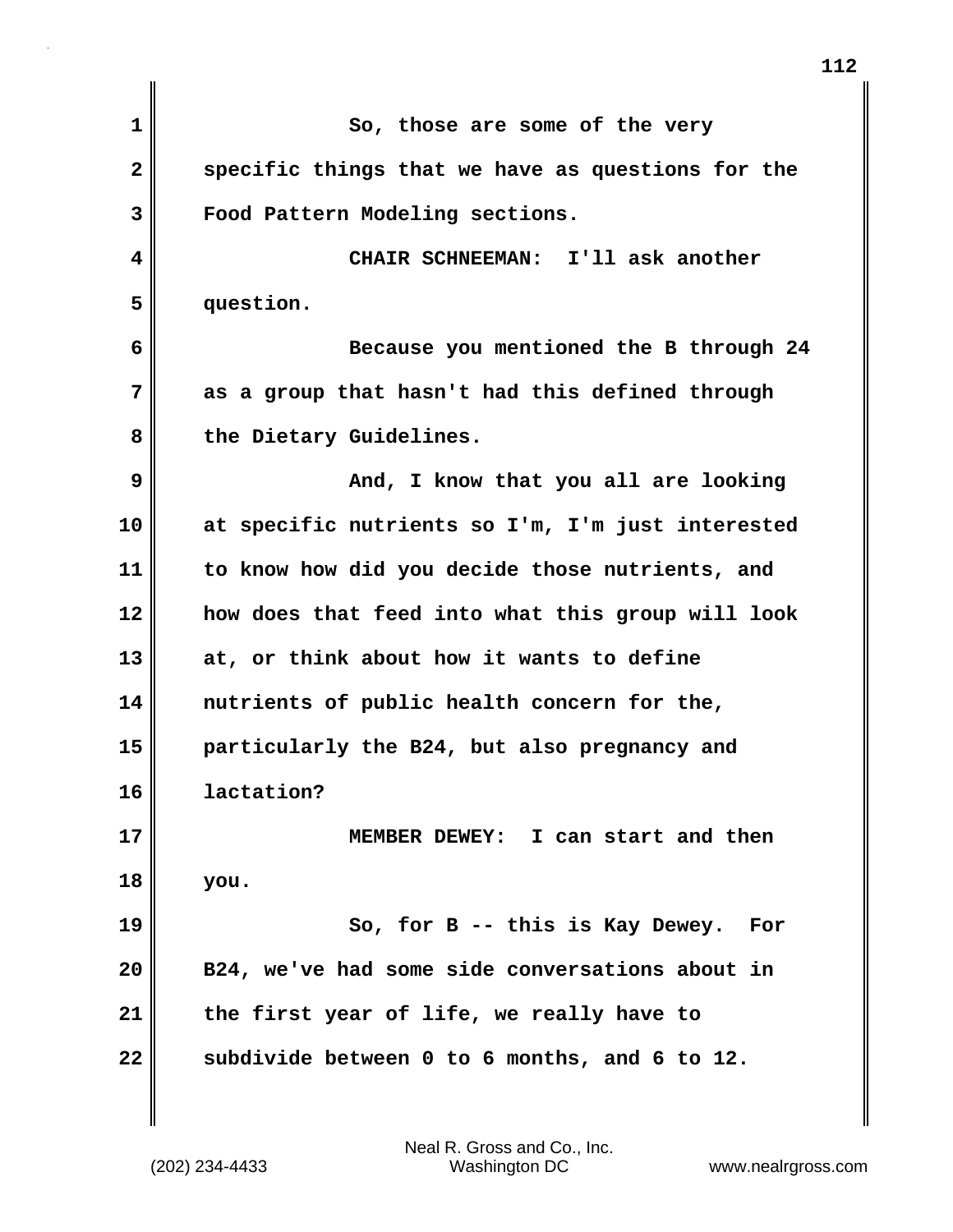| $\mathbf{1}$ | So, 0 to 6 because it's all AI values             |
|--------------|---------------------------------------------------|
| $\mathbf{2}$ | and it's based on the composition of human milk,  |
| 3            | it's a very different picture.                    |
| 4            | But, from 6 to 12 months, we do have              |
| 5            | a couple of nutrients where there's an RDA, but   |
| 6            | most of them are AI values. So, this is another   |
| 7            | problem.                                          |
| 8            | And, in that age group, the likelihood            |
| 9            | of being below an EAR cut-point for example, is,  |
| 10           | is very small for infants getting a lot of        |
| 11           | fortified infant formula. Because they're         |
| 12           | fortified with all those nutrients.               |
| 13           | So, that's why stratifying by the                 |
| 14           | human milk fed predominantly, even when they're   |
| 15           | getting complementary foods, and formula fed      |
| 16           | infants is so important. And, that's what we're   |
| 17           | working on.                                       |
| 18           | Once that's done, excuse me, based on             |
| 19           | other evidence and other kinds of modeling, there |
| 20           | will most likely be some nutrients that are most  |
| 21           | problematic or limiting. Iron and zinc, for       |
| 22           | example, possibly calcium. And, then potentially  |
|              |                                                   |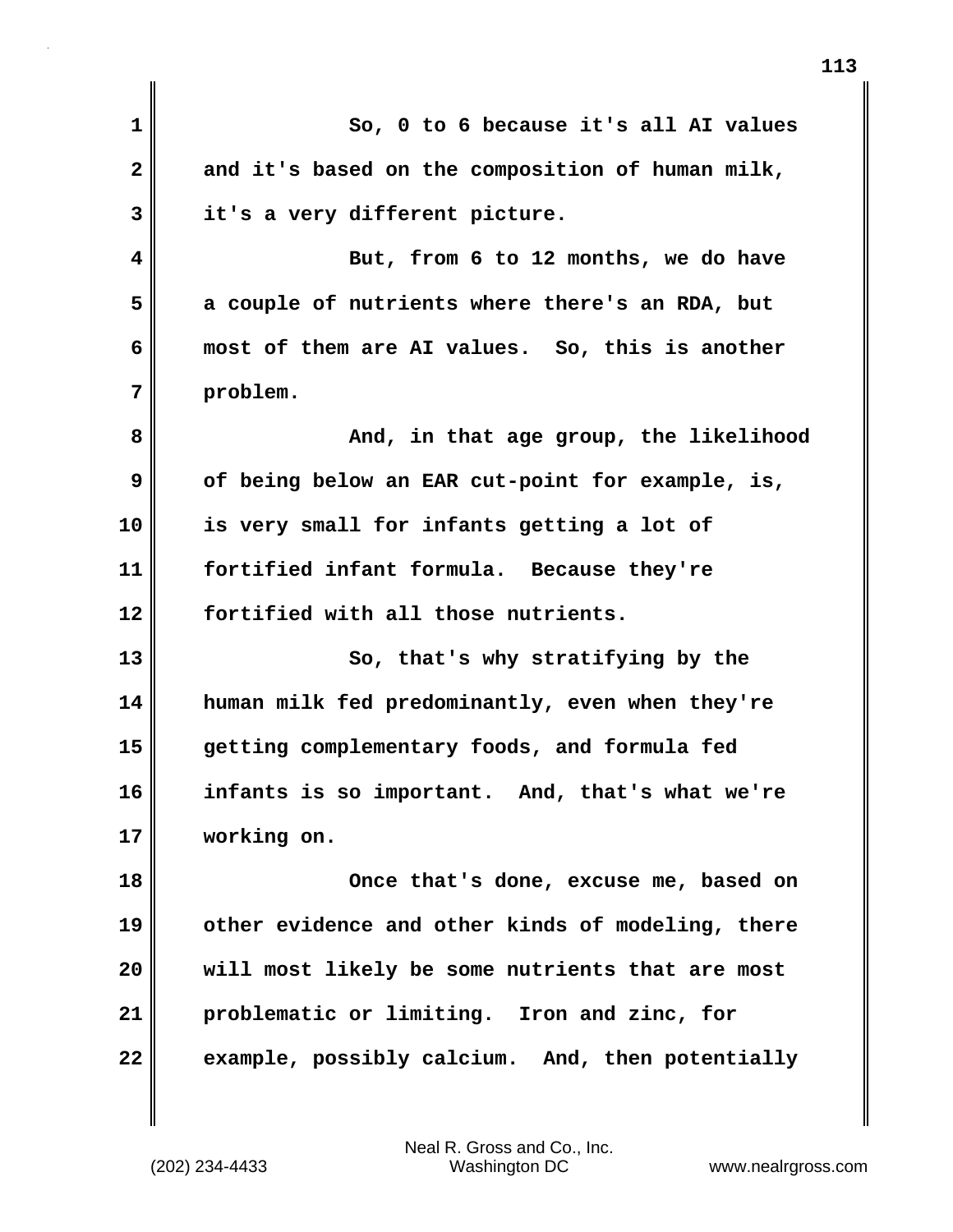1 some vitamins depending.

| $\overline{\mathbf{2}}$ | And, so when we start thinking about              |
|-------------------------|---------------------------------------------------|
| 3                       | the food modeling part, I'm, I think we'll have   |
| 4                       | to have a lot of discussion about how that works. |
| 5                       | Because it would need to include scenarios where  |
| 6                       | it's just the unfortified foods that are getting  |
| 7                       | into the picture, and then option scenarios where |
| 8                       | fortified foods like baby cereals, et cetera, are |
| 9                       | in the mix.                                       |
| 10                      | And, because we've been tackling the              |
| 11                      | issue of our deficiency in infants in the U.S.    |
| 12                      | for decades with fortified infant products. So,   |
| 13                      | those are some initial thoughts.                  |
| 14                      | You want to say something about it?               |
| 15                      | MEMBER DONOVAN: Well, I guess in                  |
| 16                      | terms of the, I mean obviously in terms of the    |
| 17                      | nutrients that we're focusing on in the           |
| 18                      | systematic reviews were based on the questions we |
| 19                      | were given, which, you know, identified nutrients |
| 20                      | or dietary components of concern.                 |
| 21                      | But it will be I think very                       |
| 22                      | interesting in this process as you go through, to |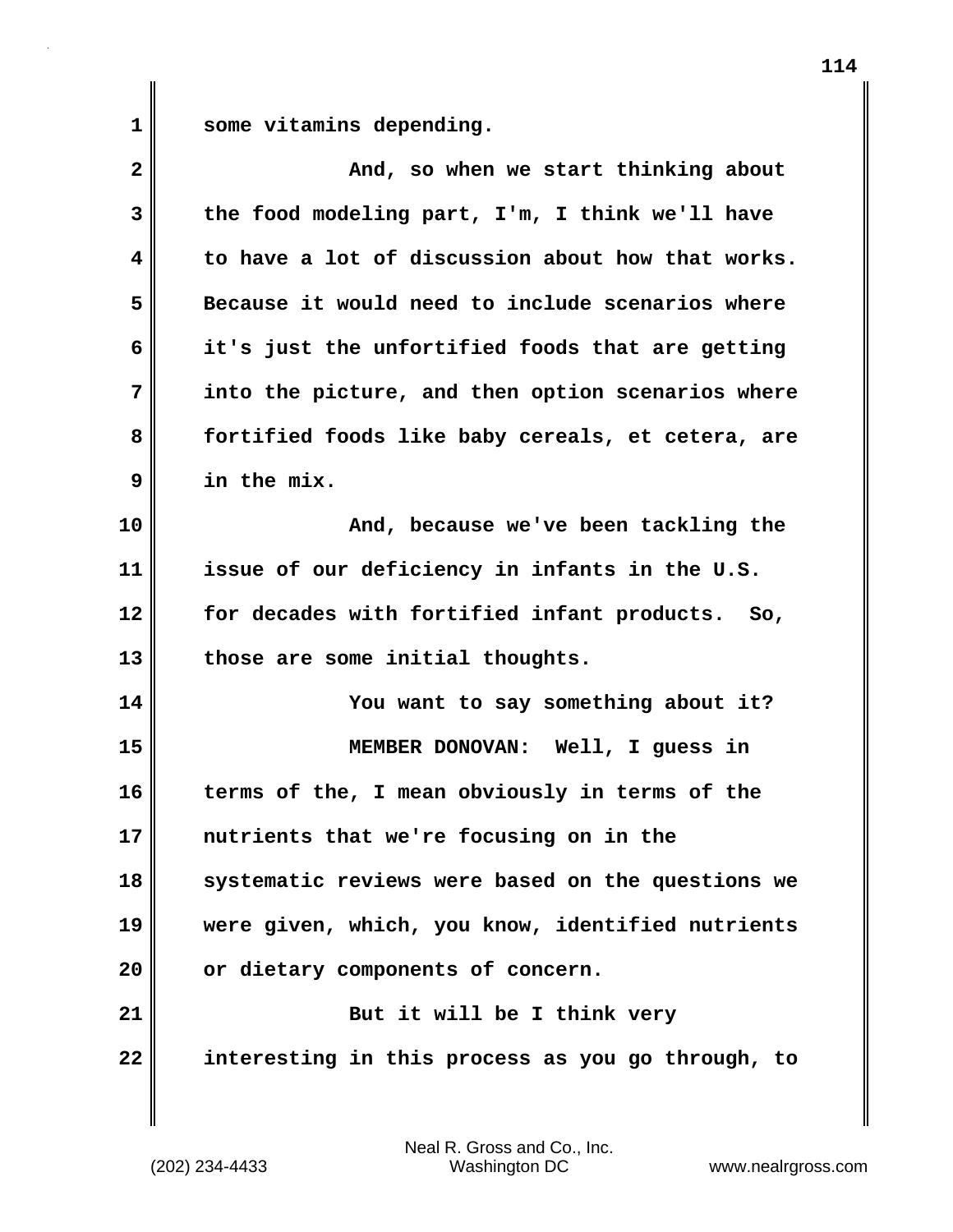**1 help identify, you know, other. Because we hear 2 a lot about fiber, you know, in children, and 3 fiber in, in the whole U.S. population. But 4 again, we don't have any questions related** 5 specifically to that. **6 So, I really see these as, you know, 7 fleshing out some different areas, and, and it's 8 particularly critical I think, in the B24 because 9 we don't know a lot. Particularly with the 10 breast-fed infants. 11 MEMBER MATTES: This may be overkill, 12 but so in your analysis -- 13 (Simultaneous speaking.) 14 MEMBER MATTES: But in your analysis 15 of snacks, which will be self-described, will you 16 break it down into snacks early in the day, 17 snacks later in the day? Or snacks will just be 18 a general category? 19 MEMBER BAILEY: I think that we talked 20 about not the specific details of snacking. I 21 think those are some conversations that our 22 committees should have, and have soon.**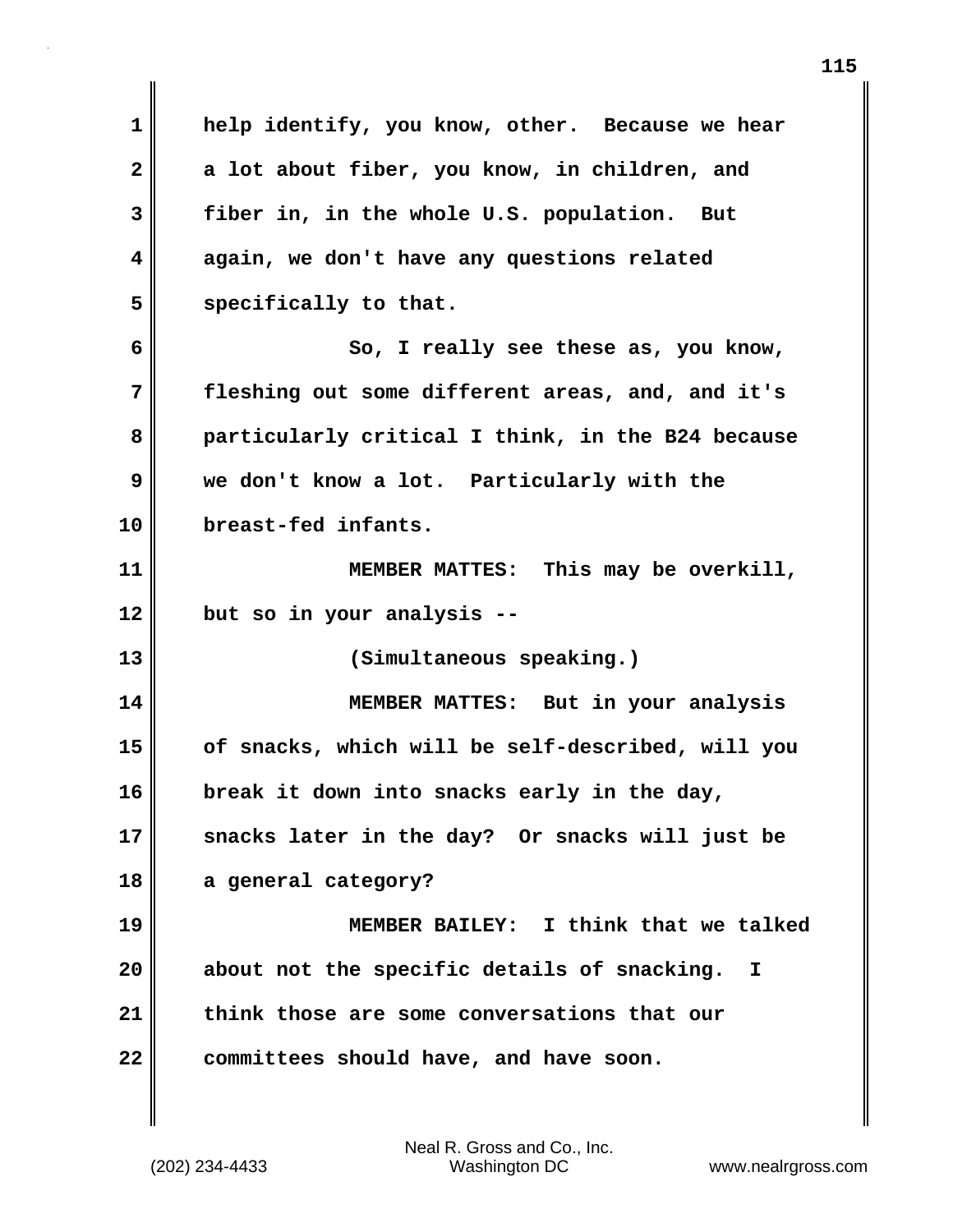| $\mathbf{1}$   | But, I think what we've talked about                      |
|----------------|-----------------------------------------------------------|
| $\overline{2}$ | is early morning eating and late night eating,            |
| 3              | and how that impacts the frequency of eating and          |
| 4              | meeting nutrient and food group recommendations.          |
| 5              | So, and that would vary across the                        |
| 6              | life stages.                                              |
| 7              | So, in children, snacks are                               |
| 8              | contributing quite a bit of energy and,                   |
| 9              | potentially for some of the nutrients of concern.         |
| 10             | But, I think your point is well taken                     |
| 11             | that not only is it an issue of when, but what,           |
| 12             | that is being called.                                     |
| 13             | MEMBER MATTES: Yes, yes.                                  |
| 14             | MEMBER BAILEY: Yes, that's a good                         |
| 15             | point. Thank you.                                         |
| 16             | MEMBER SABATE: On this slide that is                      |
| 17             | now posted, I mean the questions at the bottom.           |
| 18             | You relate as far as the frequency of eating,             |
| 19             | beverage consumption, alcohol intakes, so on and          |
| 20             | so forth.                                                 |
| 21             | As far as achieving the food groups                       |
| 22             | and nutrient intakes, I have two questions.<br><b>One</b> |
|                |                                                           |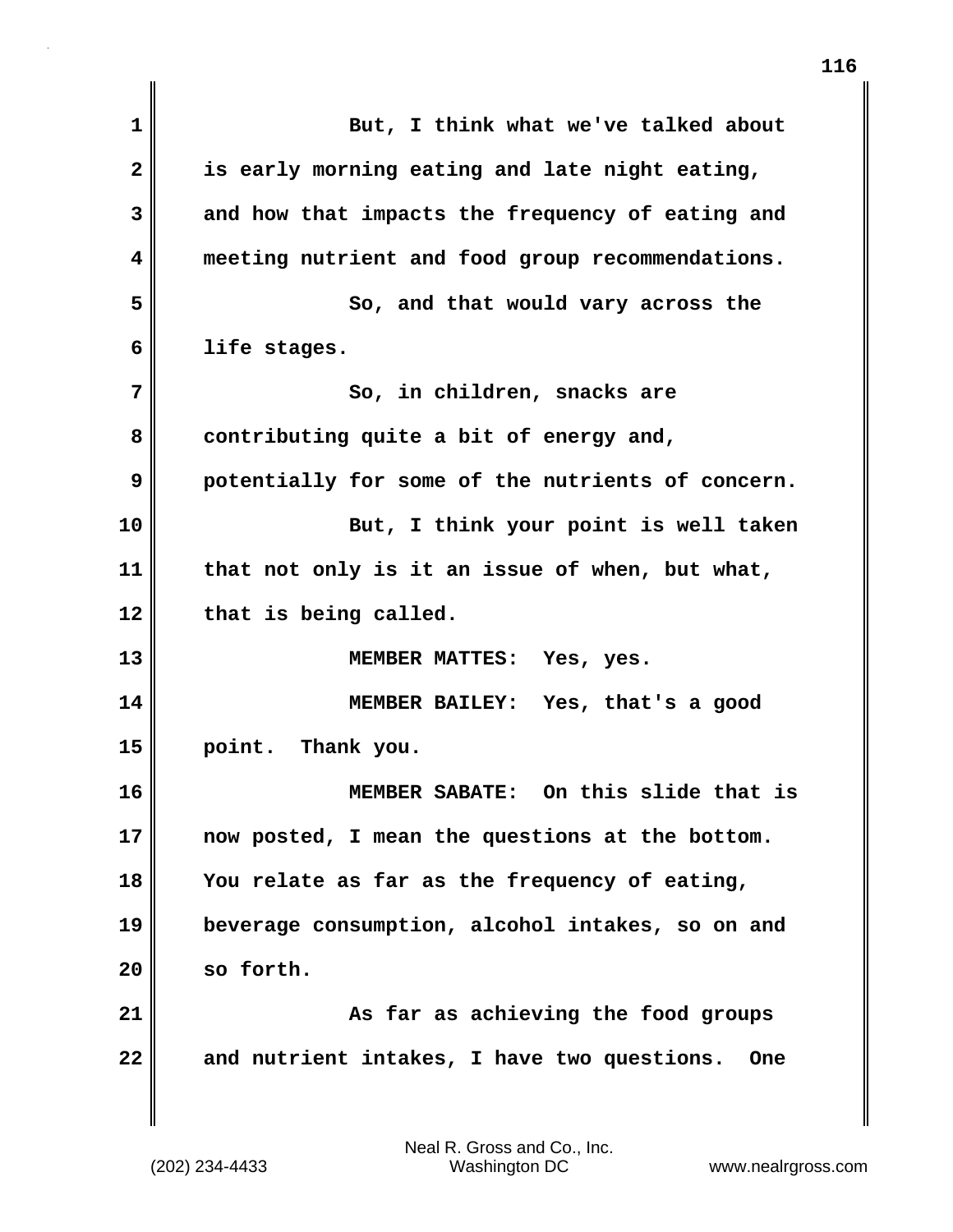**1 is the food group intake. I mean I think it's 2 one of the issues that this committee, I mean has 3 to come up with guidelines. 4 So, how can your committee works, I 5 mean as trying to compare what the sample 6 population consumes, as far as guidelines that 7 has not been issued yet? I mean that's the first 8 question. 9 MEMBER BAILEY: Yes, so we will 10 utilize the existing food group recommendations 11 from the 2015 to 2020 as a benchmark to inform 12 our report. 13 MEMBER SABATE: Okay. And, as far as 14 the nutrients, as you know, there are many 15 compounds, I mean now considered very helpful 16 that probably are not still yet labeled as 17 nutrients. 18 Are you going to also use those as a 19 benchmark, or these are going to be excluded of 20 your analysis? 21 MEMBER BAILEY: Yes, and I think that 22 is one of the reasons for at least a start to**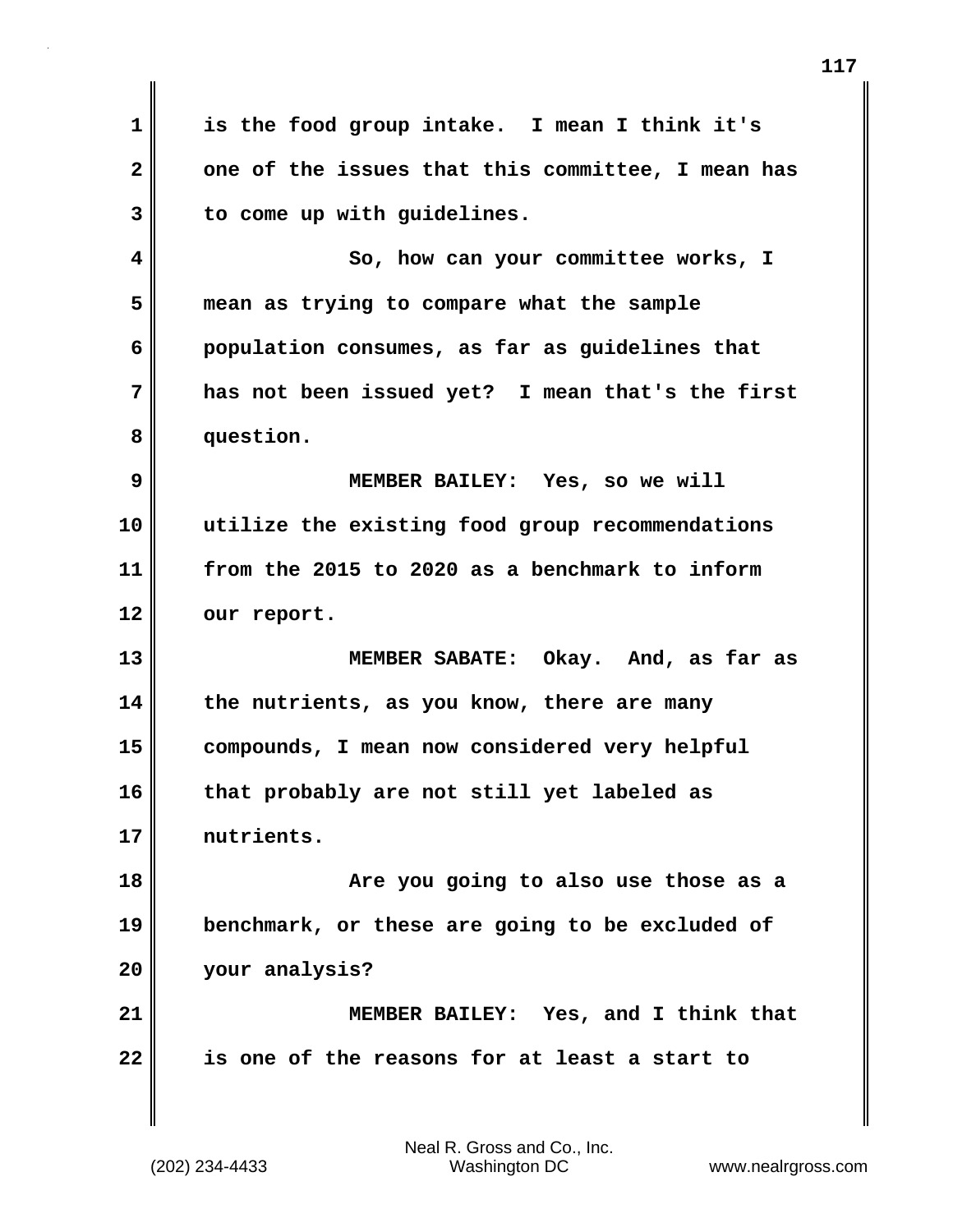**1 standardize the language to use dietary 2 components rather than nutrients. 3** So, there may very well be strong **4 associations with certain bioactive components in 5 foods. But, if we don't have the requisite 6 database amounts of those bioactives available to 7 analyze our data, and that's oftentimes the 8 limitation. 9 Not only are there not dietary 10 reference intake recommendations for a lot of 11 dietary components, but then we don't have the 12 database information to analyze what current 13 consumption is. 14 And, I think that's something that we 15 will have to document as limitations and areas 16 for future research. 17 MEMBER SABATE: Okay. 18 CHAIR SCHNEEMAN: Other questions or 19 comments from the committee members? 20 I know that this, when we get to that 21 point of trying to integrate based on what you're 22 finding from the literature, being able to see**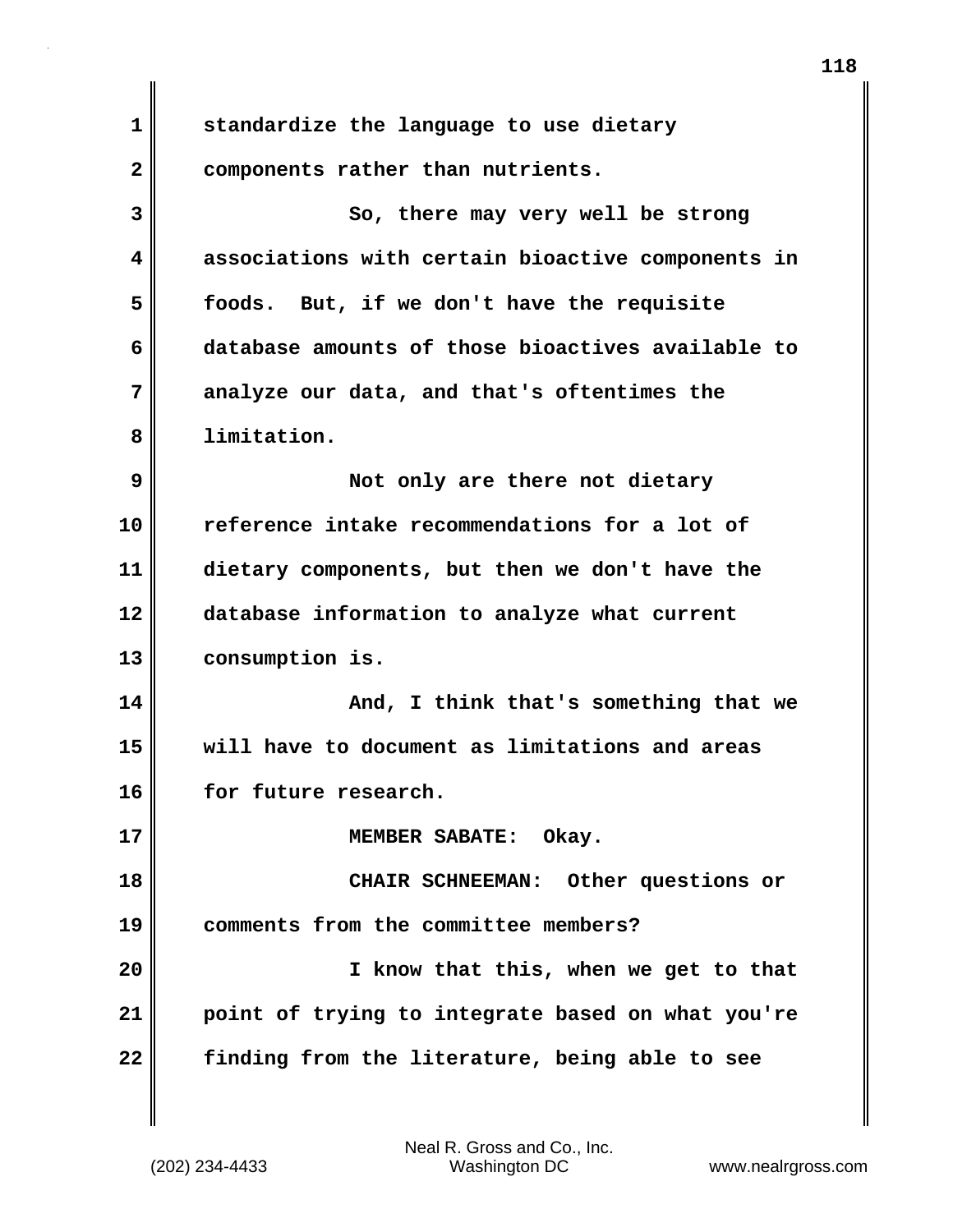**1 whether we are is going to be a crucial part of 2 actually coming up with recommendations. 3 MEMBER BAILEY: Absolutely. 4 CHAIR SCHNEEMAN: So, I know 5 everyone's anxious to see all the data. 6 MEMBER NOVOTNY: I guess just -- 7 Rachel Novotny -- just sort of a general thing 8 I'm thinking about is making a transition from 9 nutrients into foods, and food components or diet 10 components. And, then related to that, trying to 11 address some of the general policy issues that we 12 want to make around foods. 13 Is looking to this group really to 14 help us see patterns of eating and the population 15 in general? 16 I'm thinking that we should spend more 17 time about sort of certain segments of the 18 population that we may want to understand their 19 patterns better in order to go a next step. 20 That's as far as my thinking has 21 gotten, but it's just sort of a general thought. 22 MEMBER BAILEY: Yes, absolutely.**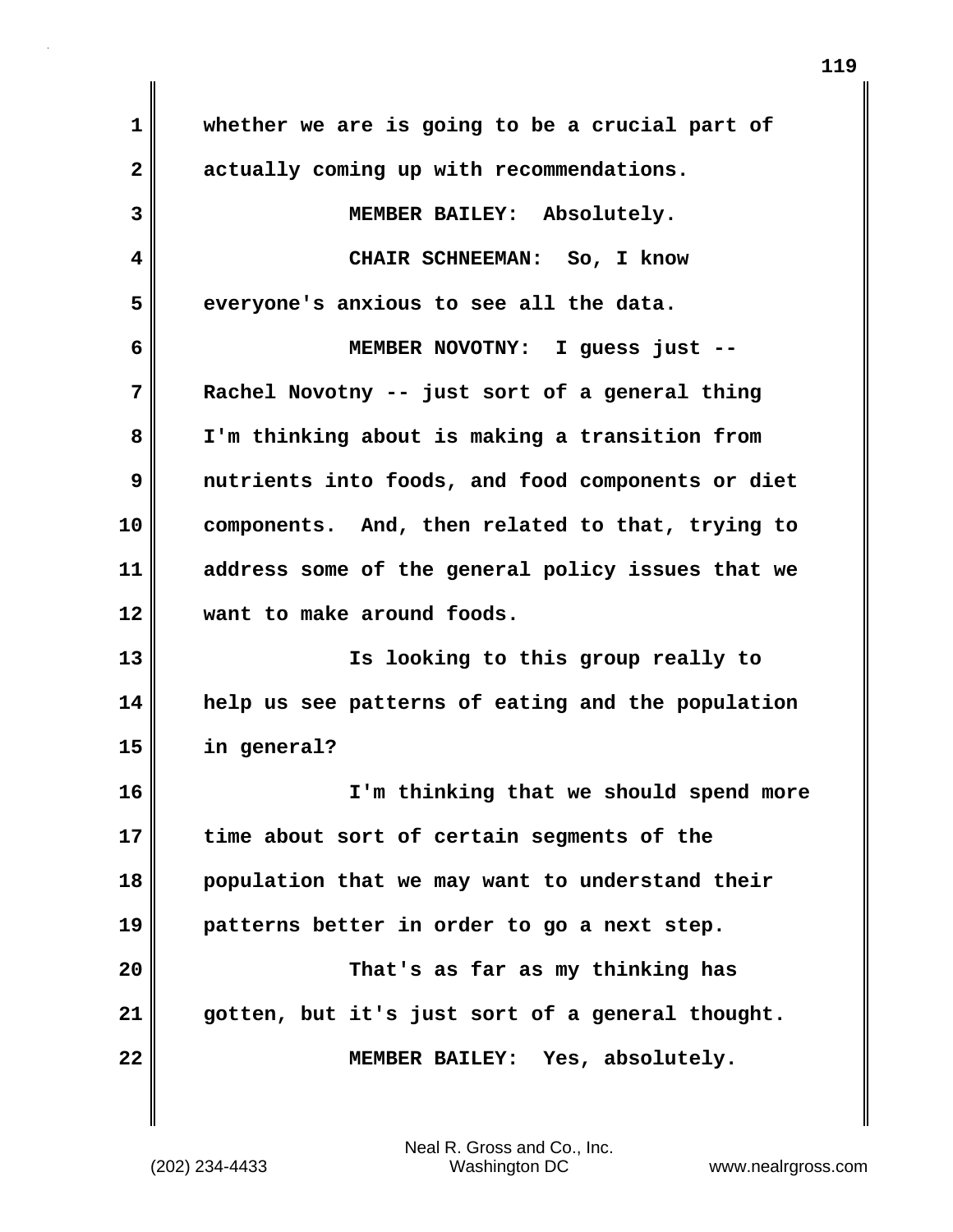| $\mathbf{2}$ | MEMBER BOUSHEY: You know, in the, in             |
|--------------|--------------------------------------------------|
| 3            | the research space of dietary patterns and then  |
| 4            | particularly the theoretically driven patterns,  |
| 5            | but to a certain extent, it also occurs in the   |
| 6            | hypothetically driven patterns.                  |
| 7            | But so, a pattern is usually made up             |
| 8            | of a, a number of different groups of foods and  |
| 9            | we refer to those as dietary components.         |
| 10           | So, I don't know if that blends with             |
| 11           | what you have in mind for dietary components.    |
| 12           | MEMBER BAILEY: I think more or less,             |
| 13           | to be inclusive of things like added sugar,      |
| 14           | fiber, caffeine.                                 |
| 15           | These are all things that we're                  |
| 16           | interested in broadly, and different questions   |
| 17           | that we have. But they're not nutrients per se   |
| 18           | in the -- I mean we all use it colloquially, but |
| 19           | you know, not to be overly pedantic, but I'm a   |
| 20           | big fan of harmonization of terms.               |
| 21           | Recovering Federal employee. Can't               |
| 22           | help it.                                         |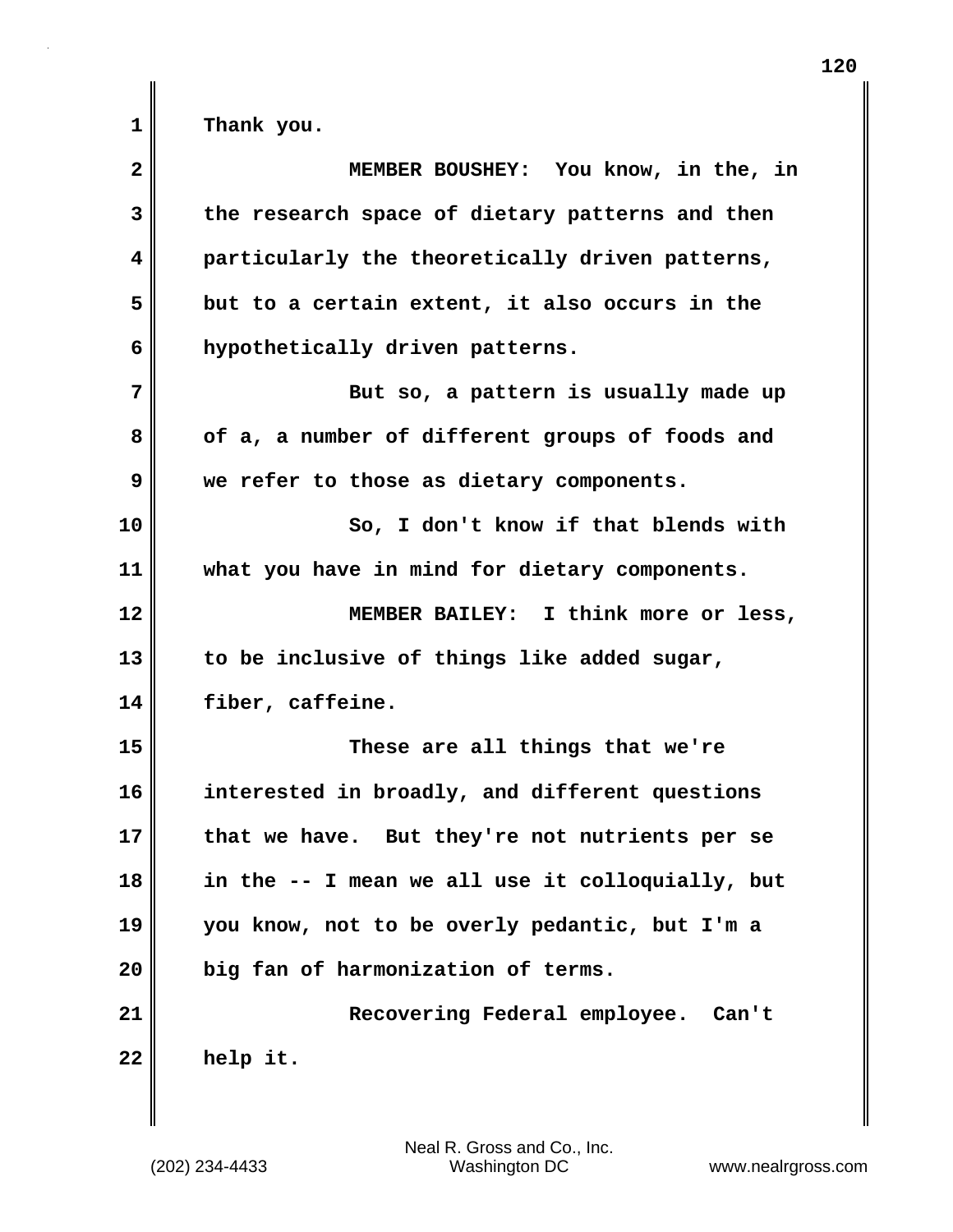**1 MEMBER MATTES: Do you have particular 2 concerns about the estimates of water intake? 3 (Laughter.) 4 MEMBER BAILEY: I think that is a way 5 of you saying you have particular concerns. 6 (Laughter.) 7 MEMBER BAILEY: Stated differently. 8 Yes, I think there are certain things 9 are notoriously difficult to measure. I think 10 water is one. I think alcohol is one. You know, 11 the serving sizes are provided and, they're very 12 hard. 13 And, I think that we will have to have 14 caveats around that and, in the way that we draft 15 our conclusion statements and in interpreting the 16 data that we have available to us. 17 There is some prompts in the AMPM 18 procedures. We're doing a 24 hour recall to help 19 participants remember to report beverages or 20 forgotten foods that are often, or difficult to 21 measure. 22** So, there are prompts built in to the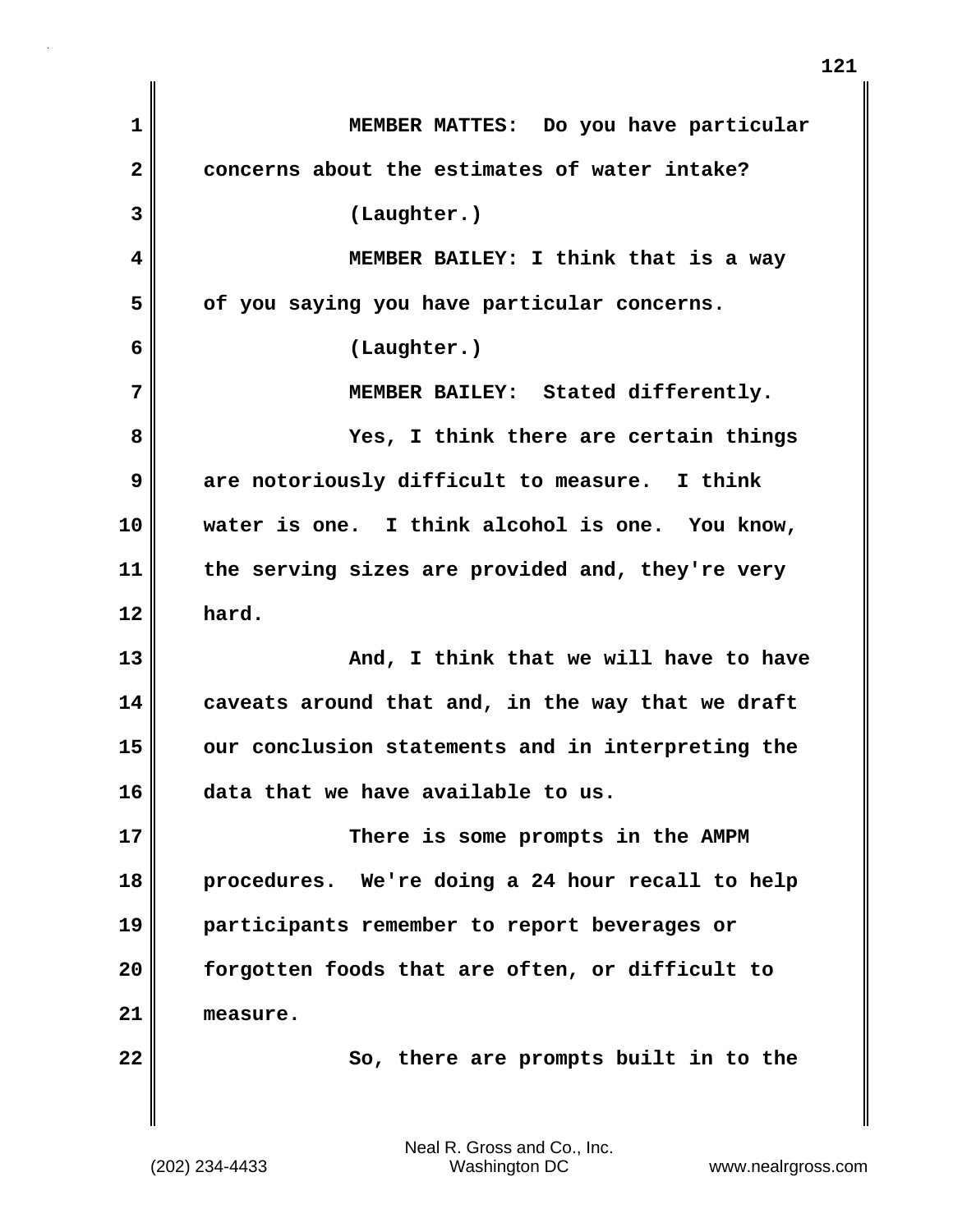**1 procedures. But, it remains an issue of concern. 2 CHAIR SCHNEEMAN: Did you have a 3 follow up, or do you? 4 (Laughter.) 5 MEMBER MATTES: He's not willing to 6 risk it. 7 (Laughter.) 8 MEMBER BAILEY: But, I actually cite 9 your paper a lot for that tap water provides 10 about 5% of calcium to diets. And, so it's not - 11 - you know, it's not insignificant. 12 And, so it's an important question and 13 I know that we've been talking through the 14 frequency of eating, but especially, you know, 15 water is an ingestive event because that happens 16 quite regularly for a lot of people. 17 And, so being mindful of that, and the 18 way that we present and think about the data. 19 CHAIR SCHNEEMAN: So, other comments 20 from the committee? Did Beth or Joan, did you 21 have some other comments that you wanted to make 22 or -- okay, go ahead, please.**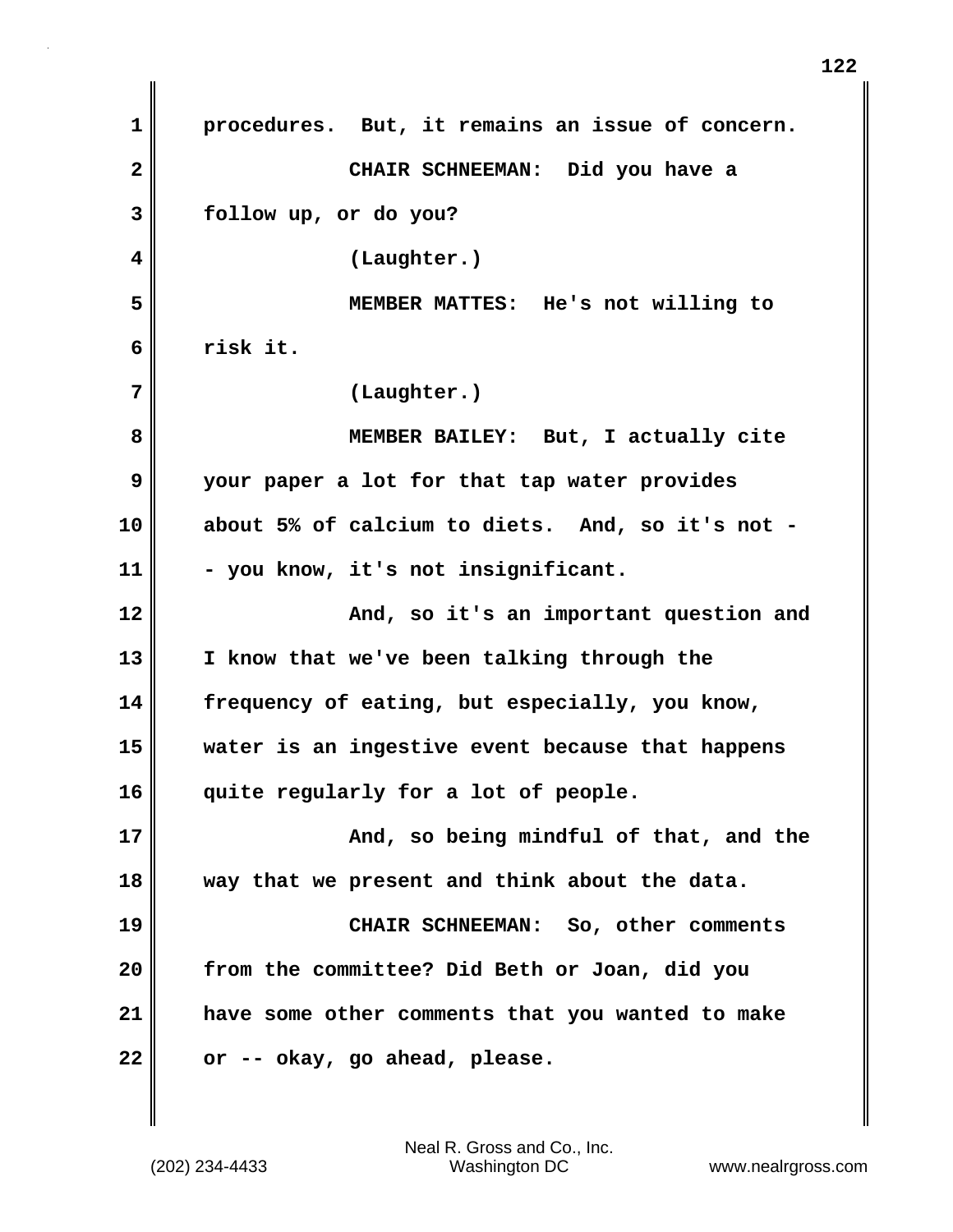| 1            | MEMBER MATTES: Can I just make a                  |
|--------------|---------------------------------------------------|
| $\mathbf{2}$ | global?                                           |
| 3            | CHAIR SCHNEEMAN: Okay.                            |
| 4            | MEMBER MATTES: Okay, I think things               |
| 5            | may change as, as we progress along, and that we  |
| 6            | will be dealing with an adequate number of papers |
| 7            | to be worrying about all of the key confounders   |
| 8            | and then other issues.                            |
| 9            | But, so far, we sort of have a pattern            |
| 10           | of we start with around 4,000 hits, and we end up |
| 11           | with zero, one or four papers. So, it's a moot    |
| 12           | point that, that we're going to compare across    |
| 13           | these things.                                     |
| 14           | What strikes me is I know that when               |
| 15           | the NESR group is going through the, the papers,  |
| 16           | they, they read them. When the see the first      |
| 17           | disqualifying criteria, they say okay, that one's |
| 18           | And, I understand completely why you do<br>out.   |
| 19           | that.                                             |
| 20           | But maybe it would be instructive to              |
| 21           | know why, which of the criteria in each of these  |
| 22           | searches actually led to the rejections.          |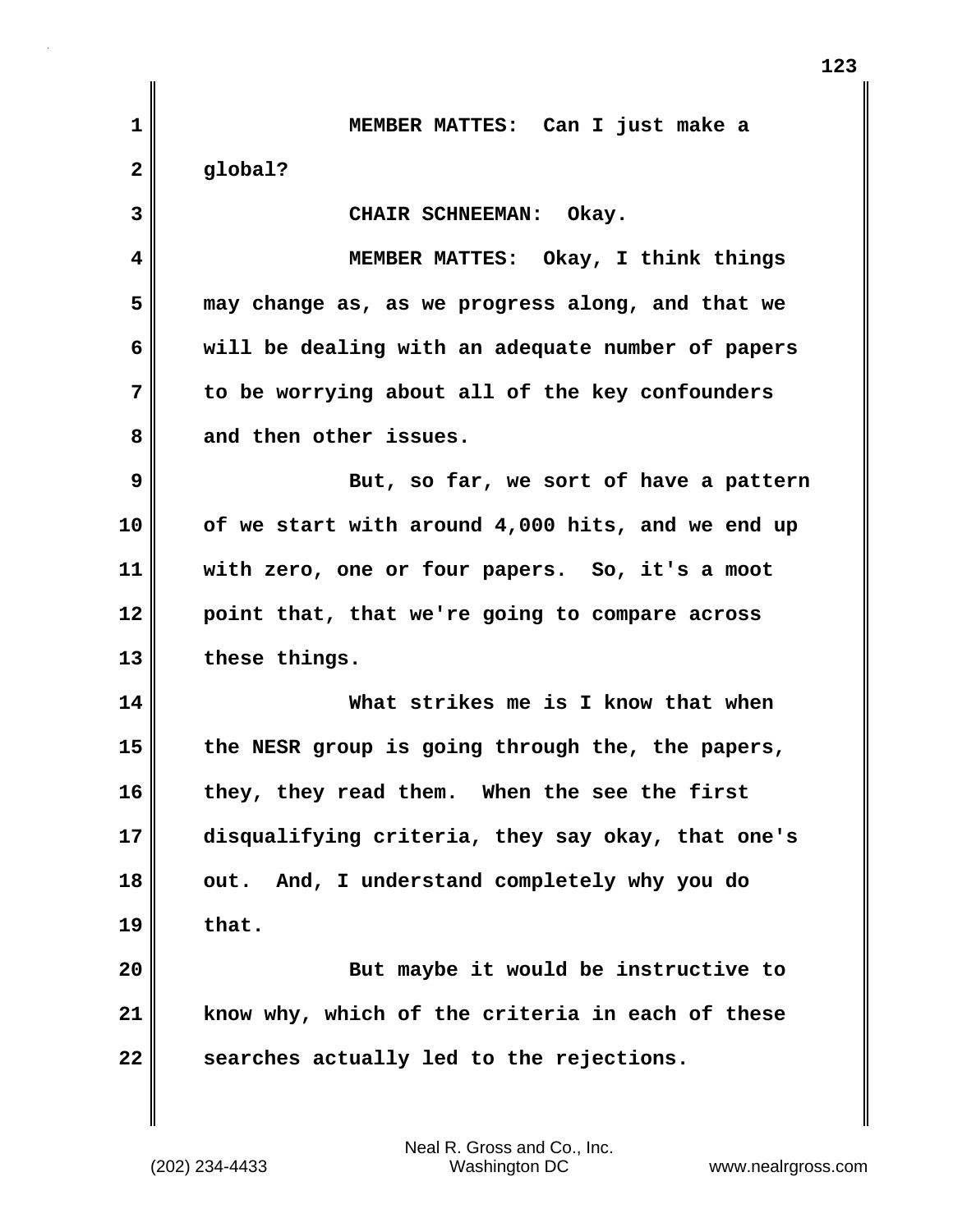**1 It will tell us about where the gaps 2 in the science are. And, so I don't know if we 3 can do it up front because I understand that 4 would be an enormous additional workload on them, 5 but at some point, or some group, that might be a 6 worthwhile exercise. 7 CHAIR SCHNEEMAN: So, I'm going to 8 suggest that you've now started our final 9 discussion for the committee. 10 (Laughter.) 11 CHAIR SCHNEEMAN: And, if we have 12 time, we can as we gather items, if there's some 13 like that, that we may want staff input on we 14 can, we can come at the end and see if there's an 15 opportunity to, to do that. 16 But, since you were last yesterday, 17 you're first today and we'll go to Steve 18 Heymsfield to be. 19 MEMBER HEYMSFIELD: It must be 20 telepathy. I had exactly the same question as 21 Rick. 22** MI **And, you know, I wondered for**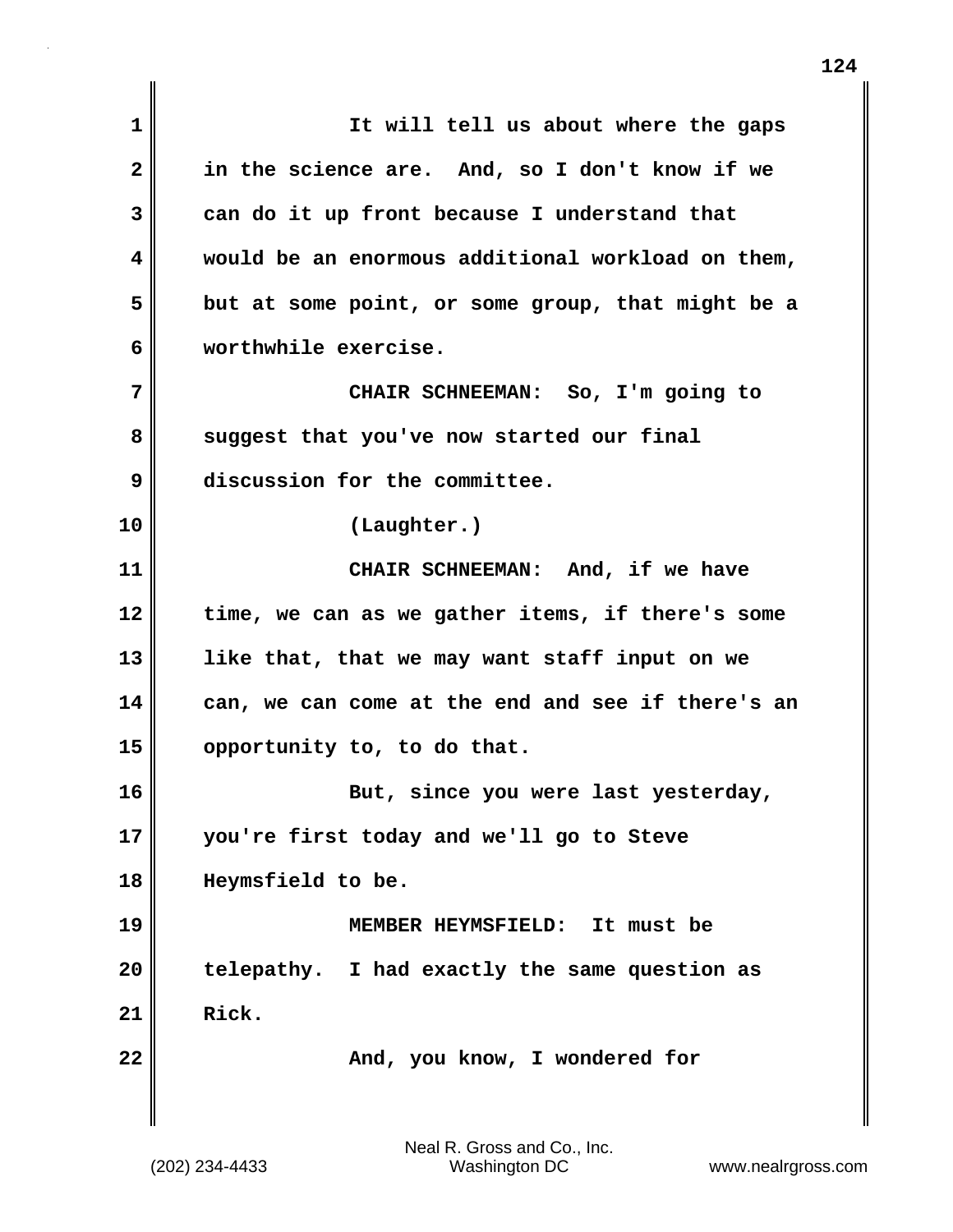**1 mortality in our group, Frequency of Eating, we 2 had thousands, 4,000 papers, and none come up at 3 the other end of the line.**

**4 And, I had thoughts about like, is 5 there an error rate in reviewing these papers? 6 And, if there is, then I assume the public can 7 feed in right, and say you missed this paper, or 8 why didn't you consider this? So, there's some 9 checking mechanisms on our screening process.**

**10 But also, the same question about is 11 this just bad research or is it unrelated 12 research, or what, what are the underlying 13 rejections due to?**

**14 Because there are thousands of papers 15 in there that we're not considering. And, it 16 would really help people in future research to 17 know what's really an acceptable, quality study 18 to make an impact.**

**19 That was my thought as well, yes. 20 Okay, so well, I thought we were going to get 21 around to Heather. Heather rightfully is 22 concerned about our criteria for selecting**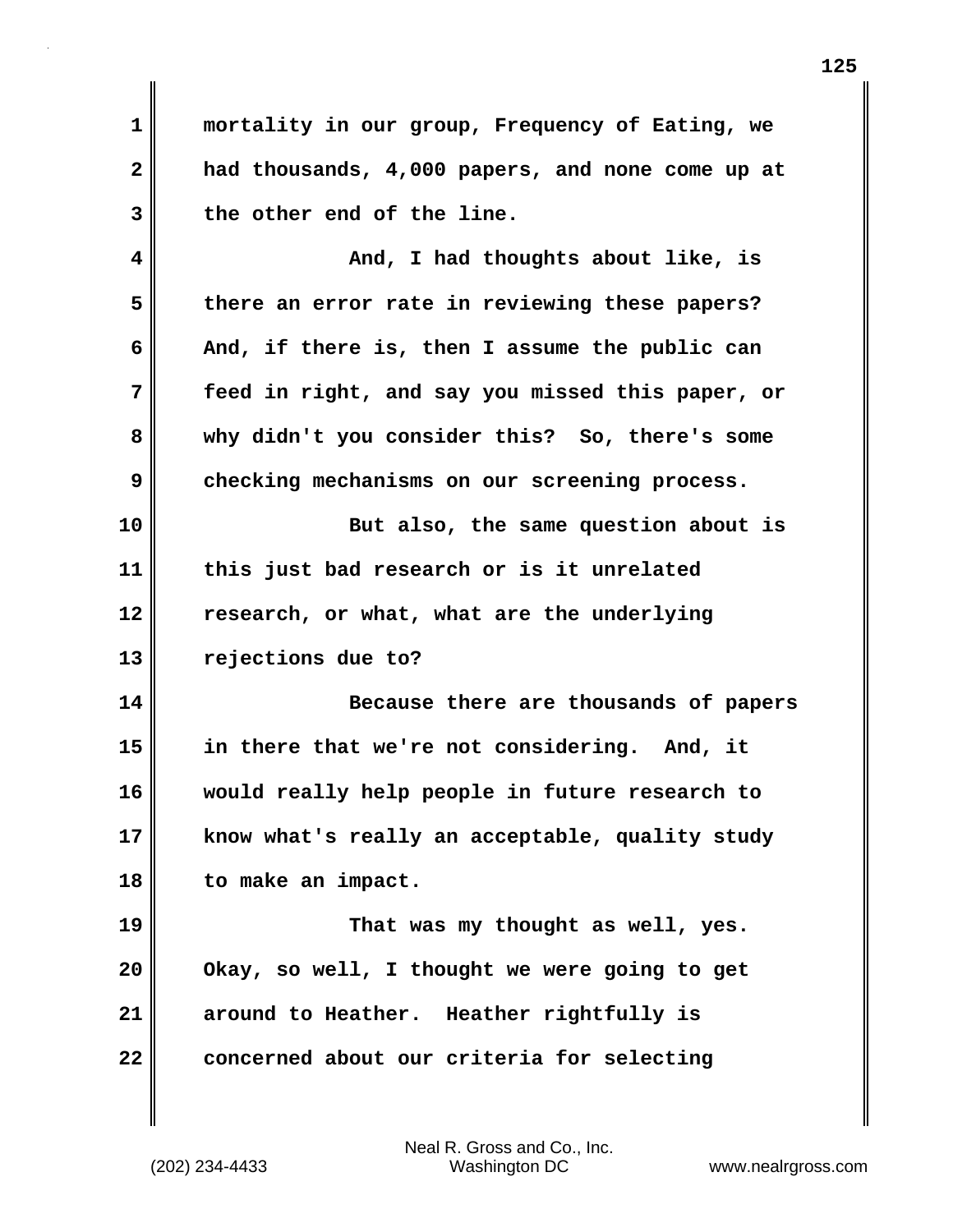**1 studies for Frequency of Eating and mortality. 2 And, we set up certain criteria, and 3 there was quite an extensive discussion yesterday 4 about those criteria. Heather, do you want to 5 make a few more comments on that? Is that okay 6 if we go lateral in that direction? 7 CHAIR SCHNEEMAN: Yes, I'd just as 8 soon if it's something where you need the 9 committee input on, it's better to talk about it 10 now. 11 MEMBER LEIDY: So, if you remember 12 yesterday our, we, the Eating Frequency committee 13 had come up with some more, I would say rigorous 14 inclusion/exclusion criteria. Some of those 15 related to sample size, and then how we're 16 including dietary intake. 17 And, so I went back in and had some, 18 you know, one-on-one conversations with folks and 19 then went back in to all the protocols to see if 20 I was missing something across the boards. 21 And, consistently to my knowledge, 22 unless feel free to chime in, none of the**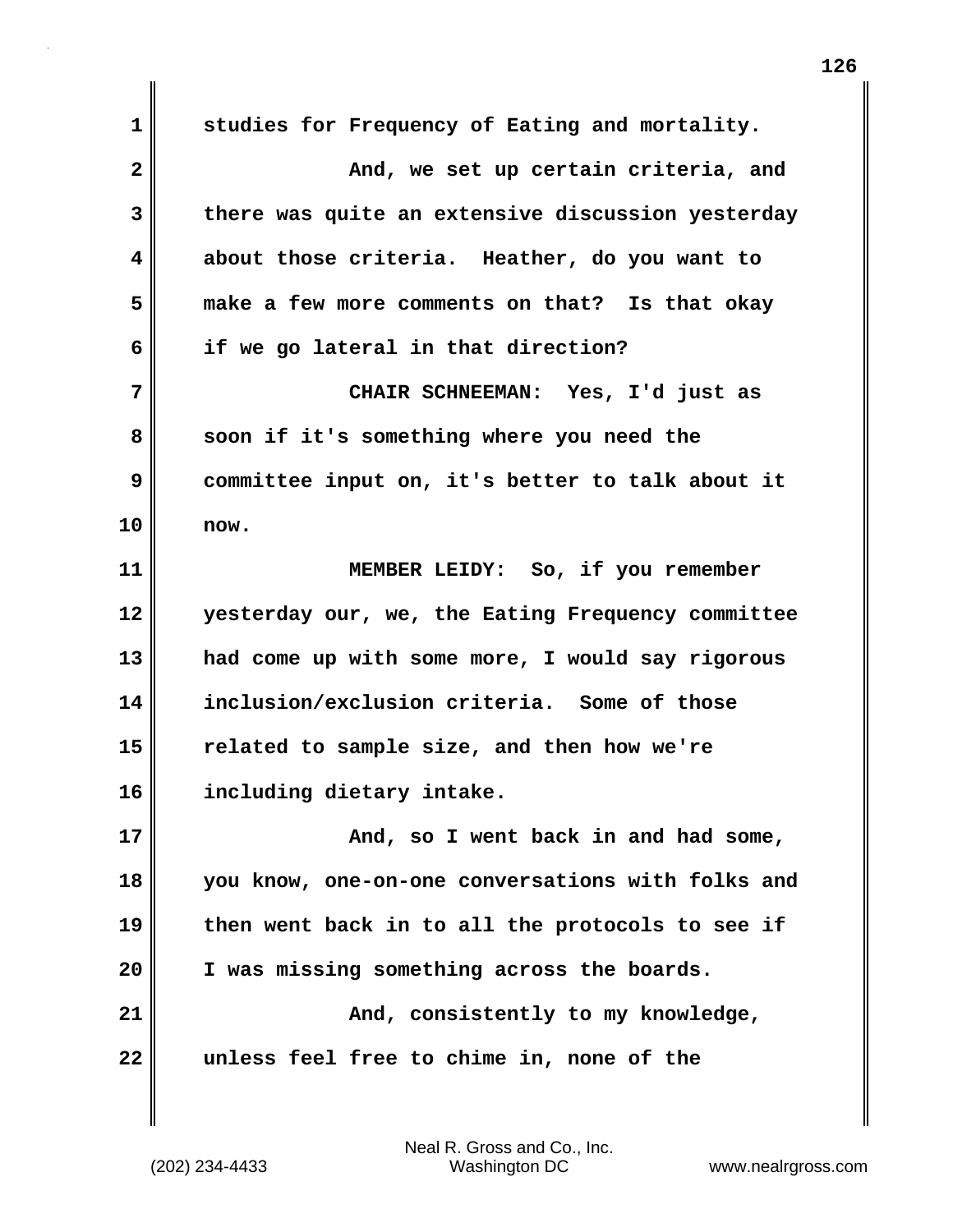**1 subcommittees have established a sample size 2 criteria, whether it's observational studies or 3 experimental.**

**4 And, so unless I missed it and I 5 apologize, I went through them fairly quickly. 6 And, so it was just something that came up and 7 then the other piece too, was that outside of the 8 NHANES data, there weren't any criteria in terms 9 of how many dietary recalls that should be 10 included, and what to do with food frequency.**

**11 And, then I also found with the 12 Beverage subcommittee that I'm also on, is that I 13 think that's the only group that established a 14 criteria for study duration of experimental 15 studies of eight weeks. And, that was only 16 applied to those that had body composition 17 outcomes, as well as type-2 diabetes outcomes. 18 And, so I wanted -- that we -- I had 19 a discussion with our Eating Frequency group 20 because I feel like there needs to be a level of 21 consistency among the committee, because a lot of**

**22 these outcomes are consistent with the**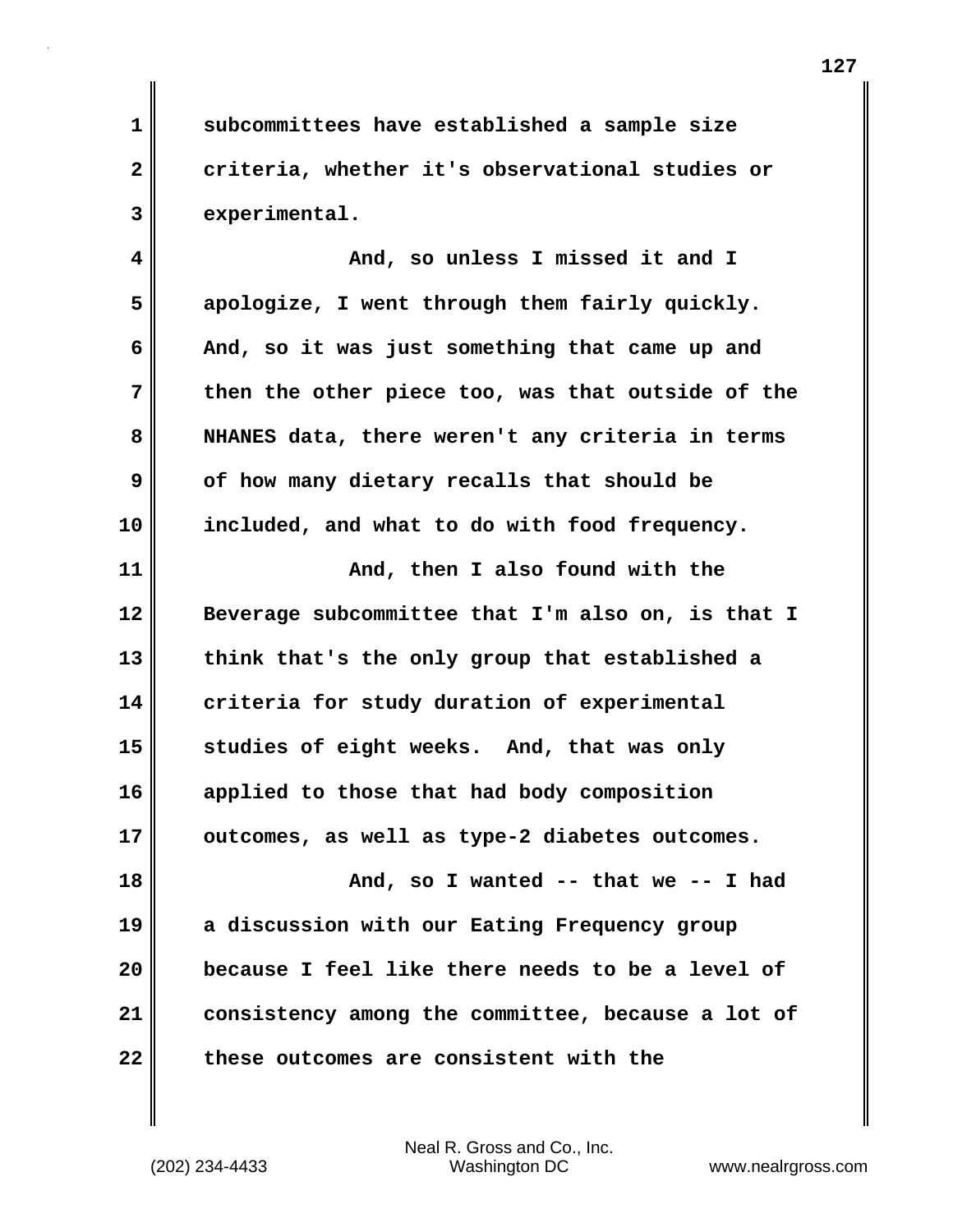**1 subcommittees. And, so it's how do you wrestle 2 with that? And, we've been back and forth. 3 A side note that I didn't bring up, 4 yesterday, I didn't think about it until after 5 the discussion, and Kay had brought it up as far 6 as the number of time points that we were 7 including in the Eating Frequency, so just a 8 comment. 9 When we were talking about the food 10 frequency questionnaires that we include with our 11 eating frequency, just keep in mind we're not 12 really, it's not the standardized food frequency 13 questionnaires that we can include, because we're 14 not dealing with foods, it's the number of eating 15 occasions. 16 And, so a lot of those frequency 17 questionnaires are not validated, which is okay. 18 We don't have that criteria around the board, but 19 a lot of them don't have an established time 20 interval. So, it might just be in general do you 21 skip breakfast or, or whatever. Or maybe it's 22 the past week or past month.**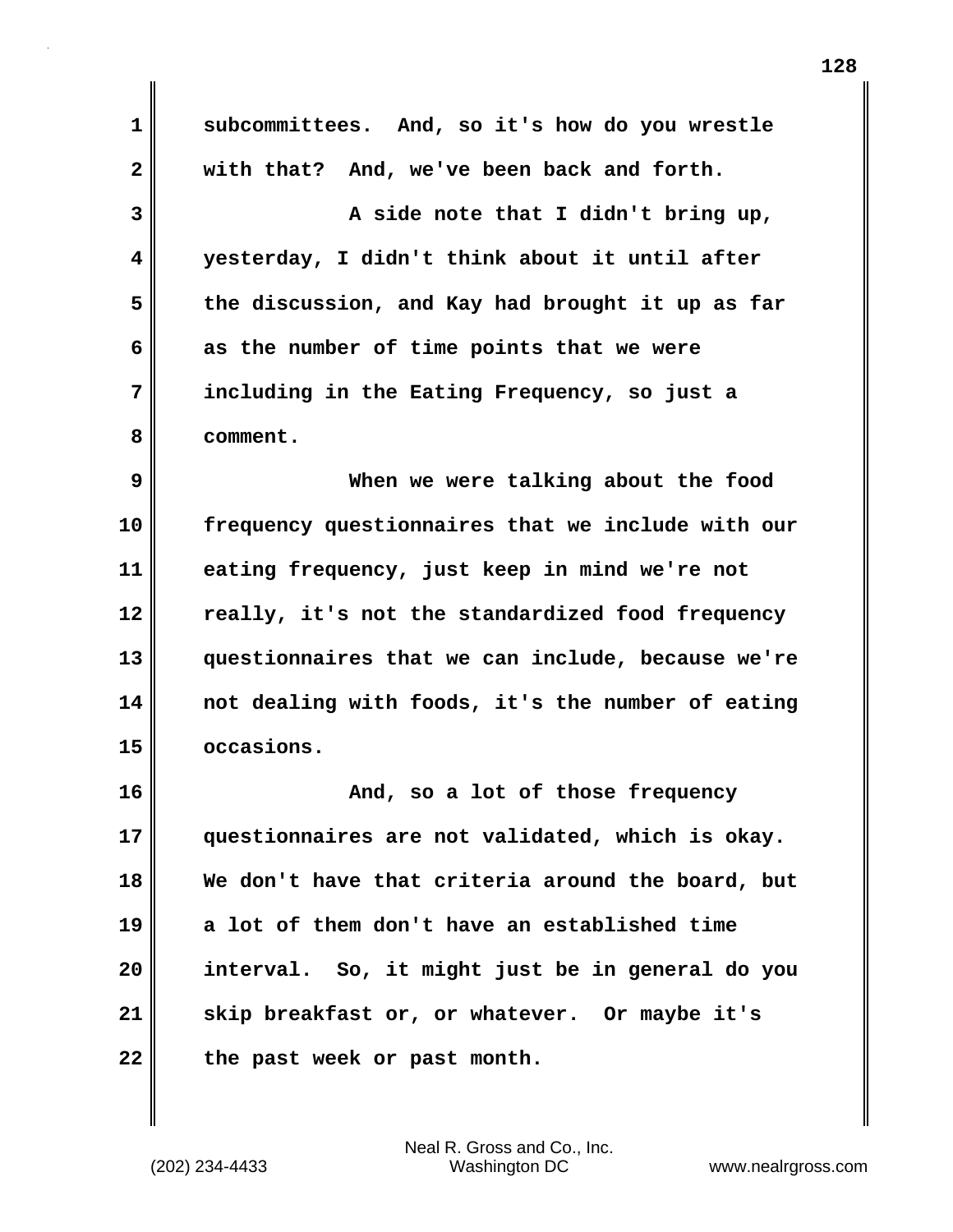**1 And, so that was another reason why we 2 felt that having multiple ones of those would be 3 appropriate. 4 With the recalls, the reason we wanted 5 greater than we have three days right now, was 6 just because the eating frequency concept can be 7 different. Primarily, too, when you have, you 8 know, weekdays vs. weekends, there's a different 9 amount of skipping that occurs whether it's a 10 weekday or weekend. 11 And, then intermittent fasting also 12 raises the question that if you are recalling 13 just one day, they may not be eating anything vs. 14 one day where they may be overeating in the 15 context of the given day. And, so that was just 16 some context around that. 17 So, the reason I raised this up is a 18 couple of things that, and I didn't think about 19 it until Barbara brought it up, that, you know, 20 you can identify all studies that generally have 21 this topic and then at the end of the day. 22** So, for example, with our all-cause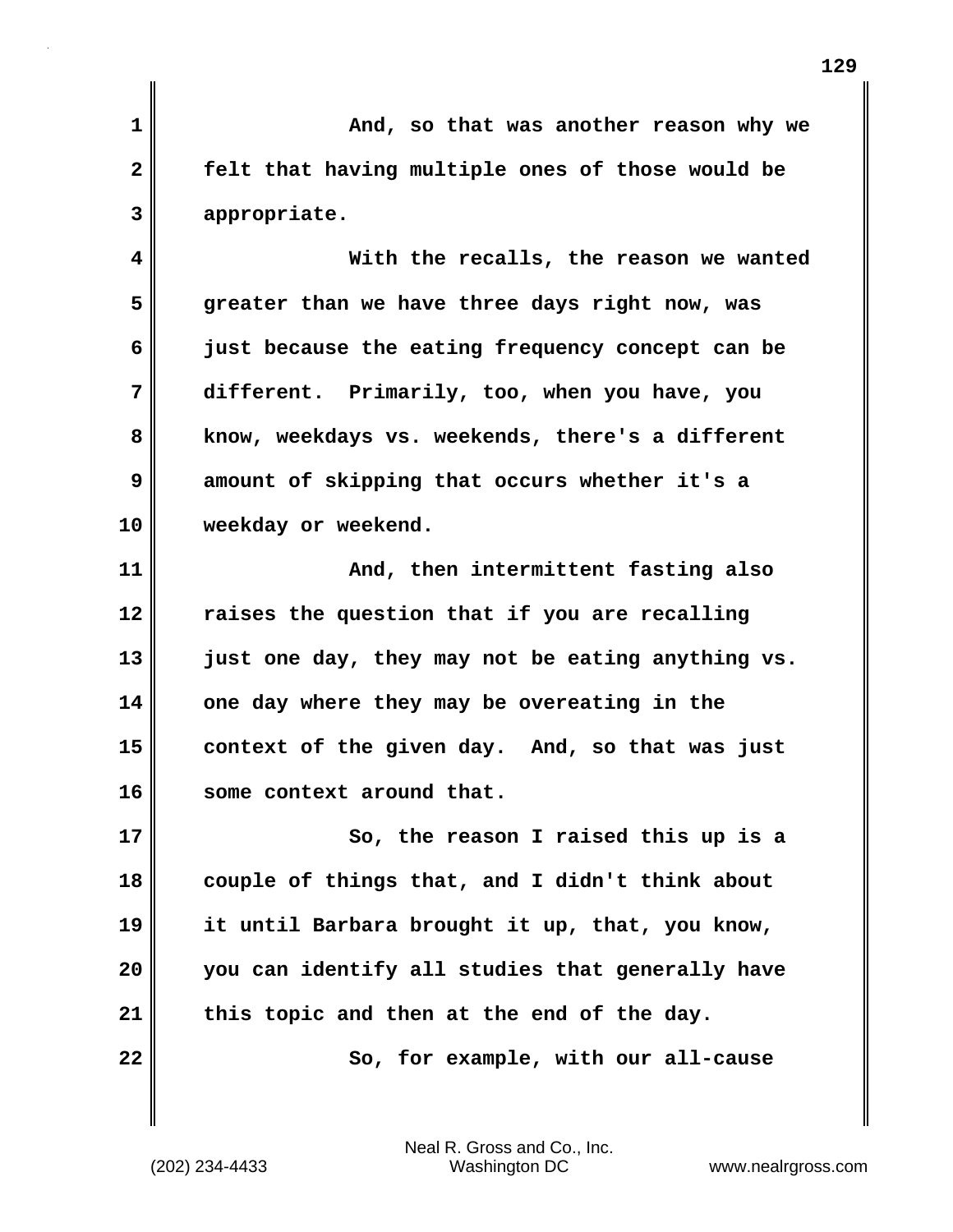**1 mortality, there are 18 studies that were 2 identified, and then none met the criteria, only 3 three had the diet intake component. 4 But, you know, is it, this is really 5 a committee decision. Is it appropriate for us 6 to then comment about all of those studies and 7 really have it be that it's really low or poor 8 quality? 9 Or do we establish that there should 10 be potentially, a certain level of rigor that we 11 say well, you know, maybe these studies really 12 shouldn't even meet the criteria to be included? 13** And, you know, another example too, **14 with the duration of -- with weight loss. You 15 know, there are studies that will report weight 16 loss of at two weeks or three weeks, or four 17 weeks. Where do you draw the line that says that 18 it's low quality vs. data that really shouldn't 19 have been included in the body of evidence? 20 And, so that's what we're just trying 21 to figure out if the committee feels that should 22 be a level of consistency, and that maybe our**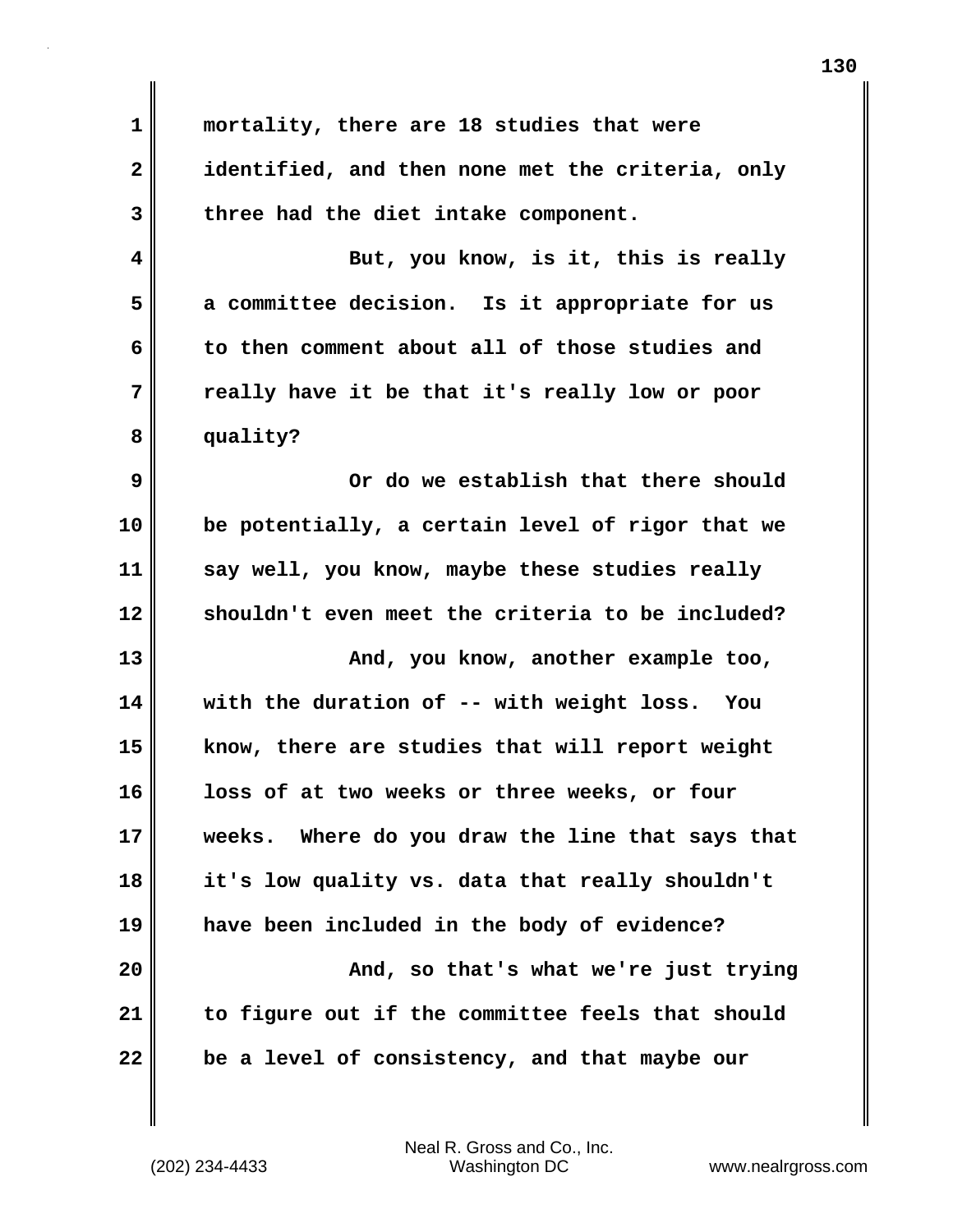**1 committee is being too rigorous.**

| $\overline{\mathbf{2}}$ | It is a new research question and so              |
|-------------------------|---------------------------------------------------|
| 3                       | we felt the need that for Eating Frequency,       |
| 4                       | again, I can't document this per se, but the      |
| 5                       | folks that are on the Eating Frequency committee  |
| 6                       | have done research in this area, and there seems  |
| 7                       | to be more variability in the number of eating    |
| 8                       | occasions that we have outside of diet or food    |
| 9                       | choices, or food components.                      |
| 10                      | And, so I think that's why we may                 |
| 11                      | establish that. But, I think there's just a       |
| 12                      | bigger discussion too, in terms of, you know,     |
| 13                      | when you're dealing with the subcommittees that   |
| 14                      | have outcomes related to body composition, should |
| 15                      | we collectively establish a certain minimum for   |
| 16                      | experimental studies, and with sample size?       |
| 17                      | Dr. Sabate, you brought up the fact               |
| 18                      | of, you know, observational studies should have a |
| 19                      | sample size. But, none of us have done that.      |
| 20                      | And, and we did that with experimental evidence,  |
| 21                      | but then nobody else has it.                      |
| 22                      | And, I don't think for a sample size              |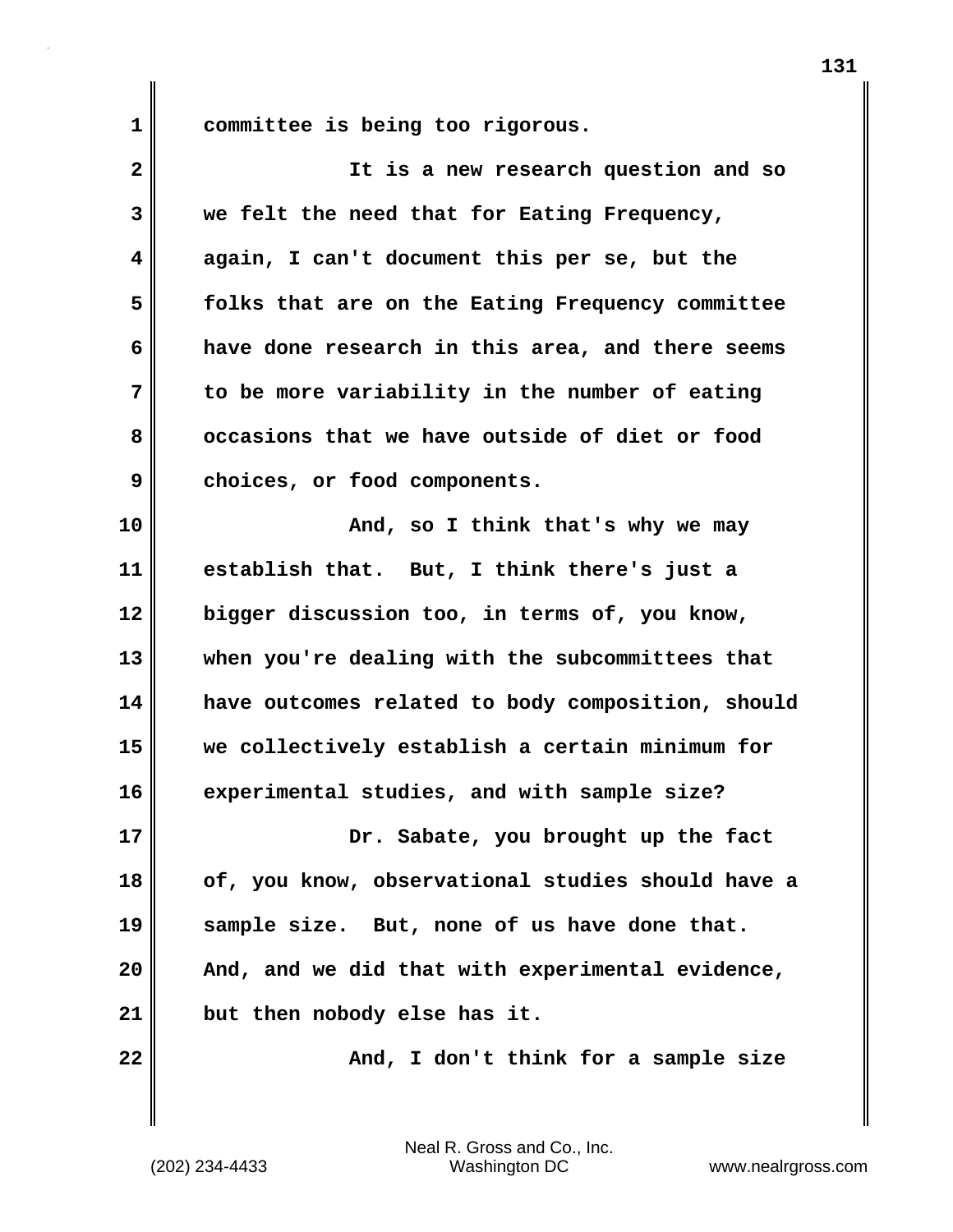**1 question that's not specific to eating frequency. 2 I think that's in general. So, that was very 3 long winded and I apologize. 4 But, I, we thought it was appropriate 5 to bring this up with the committee because I 6 think that really has long lasting implications 7 because our committee made up with various -- a 8 few number of potentially high quality studies 9 that might be appropriate. 10 But then we're not really establishing 11 the level of the quality because it's already 12 higher vs. maybe some of the other committees. 13 So, I, we just wanted to bring that up 14 for comments so, because I feel like at this 15 point moving forward, I think it needs to be a 16 group -- we all decided there should be a group 17 decision how we approach this for all 18 subcommittees. And, then more specifically, 19 comments related to ours. 20 MEMBER SNETSELAAR: I just had one 21 comment related to that. This also relates to a 22 question that Tim had yesterday, which I did not**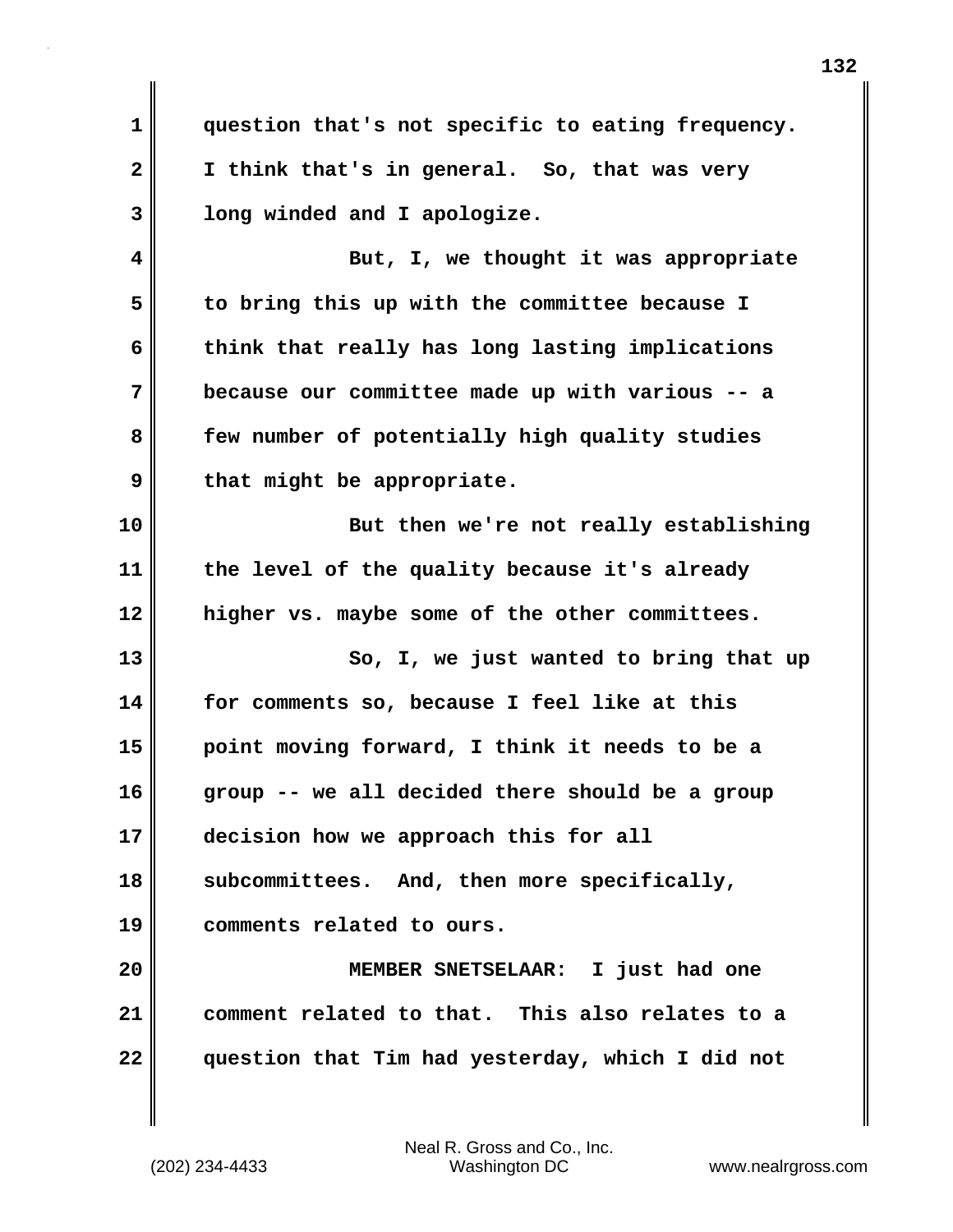**1 hear very well, on quality of studies. And, then 2 I also had a discussion with Rick. 3 I think in some cases we may have very 4 large randomized controlled trials that have gone 5 on for several years with large populations. 6 And, maybe there won't be a large 7 number of studies related to some of the 8 questions we're answering. But, there may be 9 very seminal kinds of articles that could come to 10 bear on our questions. 11 And, just to make sure that if there 12 are those articles available, and they're of very 13 high quality, that that may answer some of our 14 questions. And, we may not have numerous 15 articles, but we have an extremely high quality 16 type of research that's gone on that does answer 17 questions. 18 MEMBER DEWEY: Kay Dewey. 19** So, I would like to address what you **20 said, Heather, about at what phase do you impose, 21 you know, these judgments. 22** MI **And, in terms of the quality of the**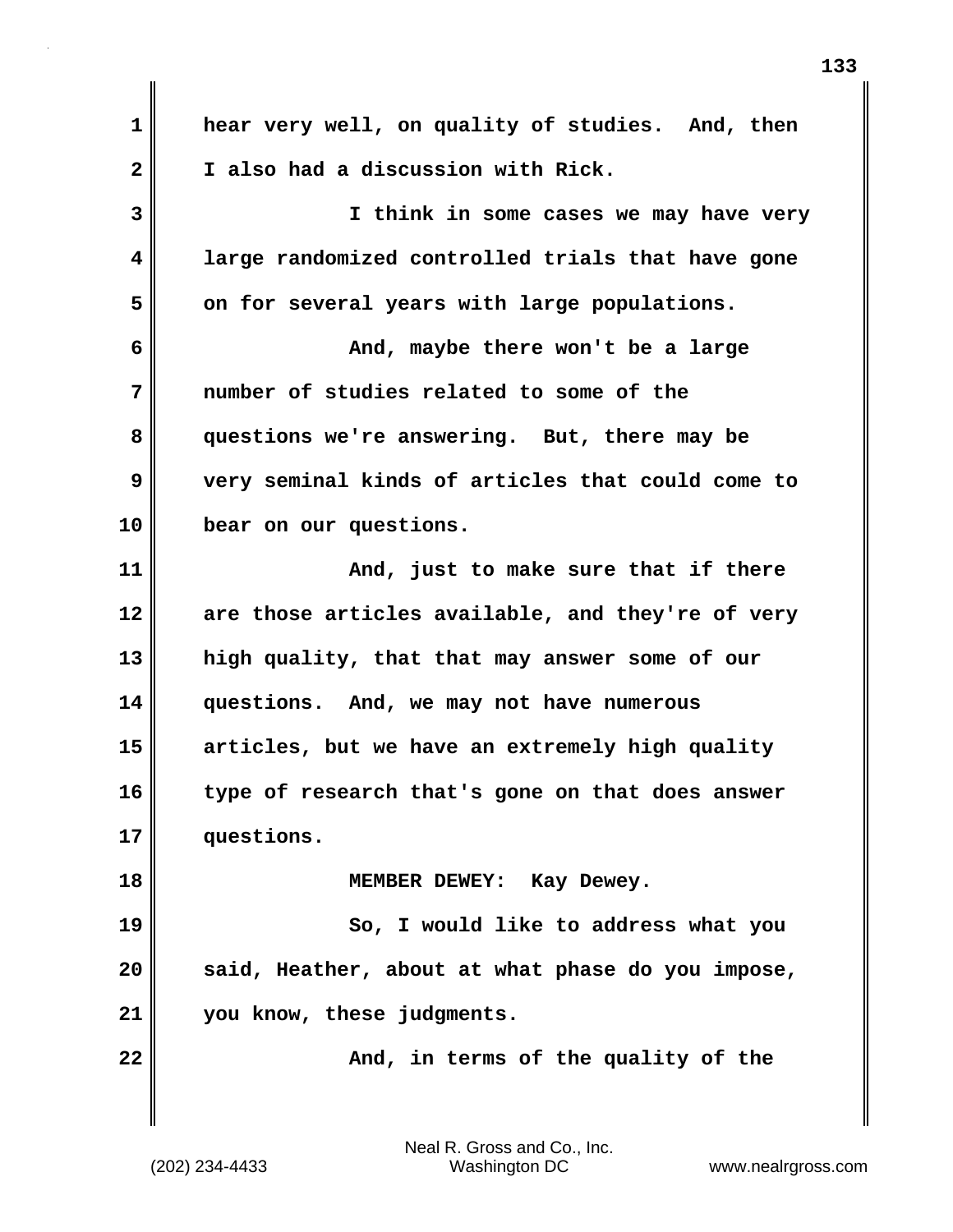**1 exposure assessment, which is what you were 2 talking about in terms of the measurement of 3 frequency of eating, there is a place for that to 4 be done in the risk and bias assessment once the 5 studies have been identified.**

**6 I don't know how many subcommittees 7 have actually gone through the whole risk and 8 bias thing, but we in Pregnancy and Lactation, a 9 couple of us did this just the other day for one 10 of the outcomes that we didn't talk about yet.**

**11 And, so there were three types of 12 studies in the evidence base. They were 13 randomized controlled trials, non-randomized 14 control trials, and prospective cohort studies. 15 And, the risk of bias table is different for each 16 type of study.**

**17 And, so for randomized controlled 18 trials, it includes randomization, deviations 19 from the intended interventions, missing outcome 20 data, outcome measurement, and selection of the 21 report or result.**

22 **And, then it's a slightly longer list**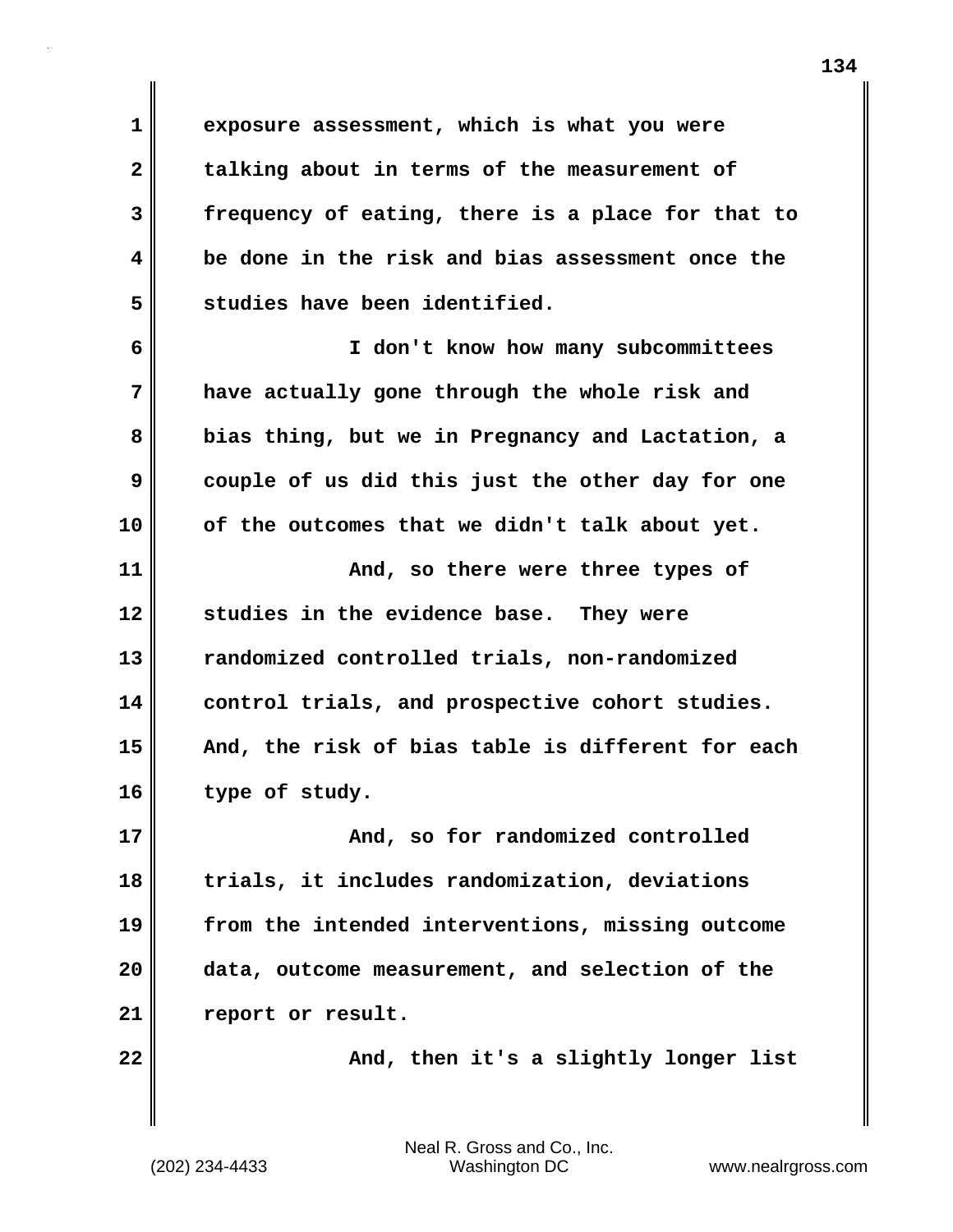**1 for the non-randomized controlled trials. And, 2 for the prospective cohort studies, it includes 3 confounding, selection of participants, and 4 importantly, classification of exposures. 5 And, that's where I personally would 6 choose to have this criterion around did they 7 assess frequency of eating well enough? Then, 8 they would get a low rating for classification of 9 exposure in that risk of bias table. 10 And, then there's, there are four 11 others. I won't read them all out here, but I 12 think that helps take care of not excluding too 13 many studies, but making sure that their, their 14 flaws are recognized when writing up and making a 15 judgment about the overall grade. Because once 16 these, all these cells are filled in, there's an 17 overall grade assigned to the entire body of 18 evidence. 19 And, this is color coded. It's very, 20 very helpful. You know, green, yellow and 21 orange. And, it's based on external kind of 22 recommendations about how this should be done,**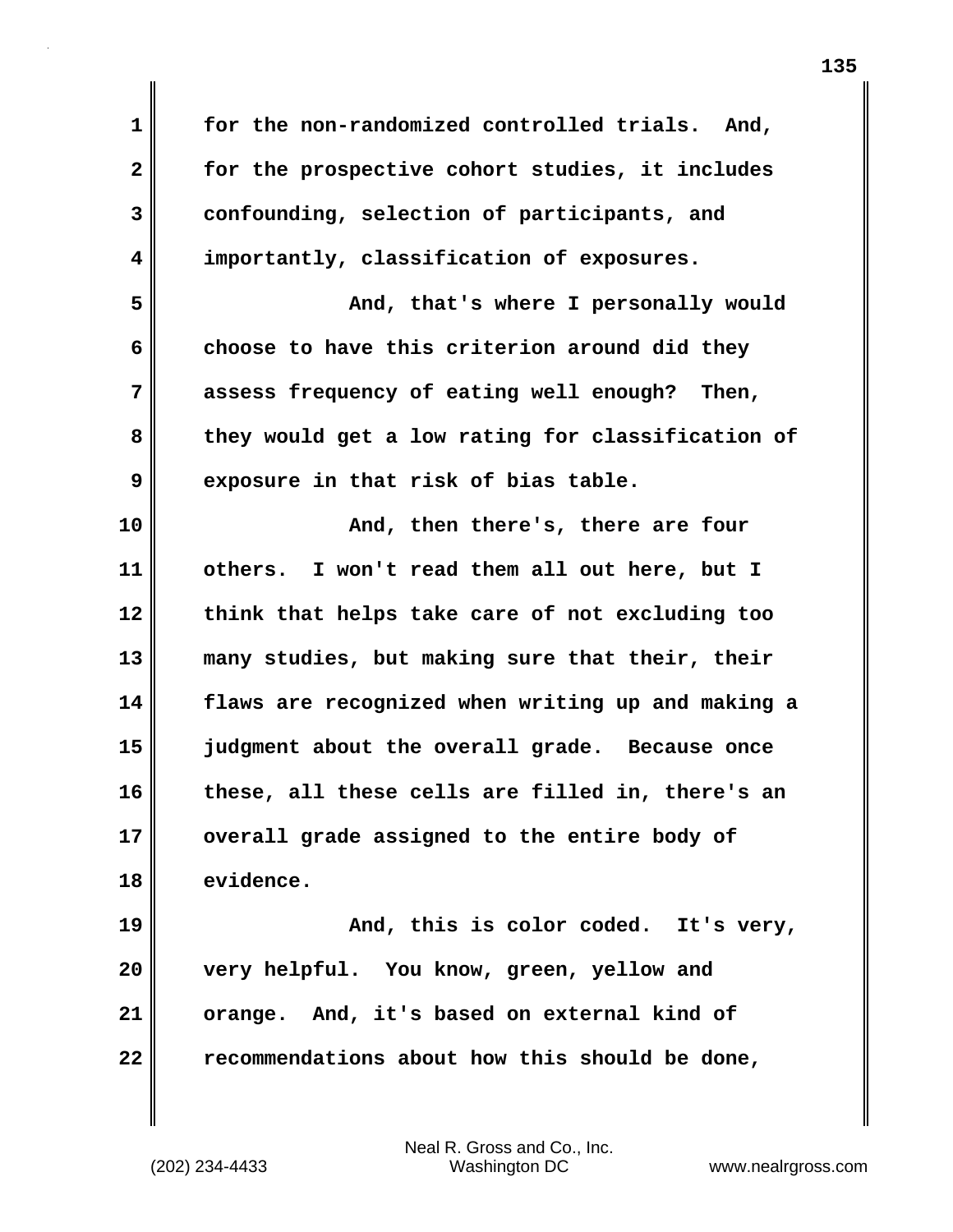**1 and maybe some of the staff members would want to 2 say more. 3 But, I think it's a useful exercise 4 for each subcommittee to have gone through all 5 that to, to think about how it applies. 6 For the power calculation and minimum 7 sample size, I think we have some analytical 8 frameworks where we've done that. Maybe you 9 didn't find them and I could be wrong. But, I 10 seem to recall that we did impose that and, I 11 don't remember which ones. 12 MEMBER LEIDY: So, then I guess the 13 question is should the committee, should all the 14 committee follow that when you're dealing with 15 similar outcomes?** 16 **And, I would love to have that shared.**  $\blacksquare$ **17 I just couldn't find it. I apologize. It was, I 18 was trying to do this very short. 19 MEMBER DEWEY: Yes. 20 MEMBER LEIDY: But, for a lot of 21 those, I couldn't find that there was a 22 standardization for the observational, and**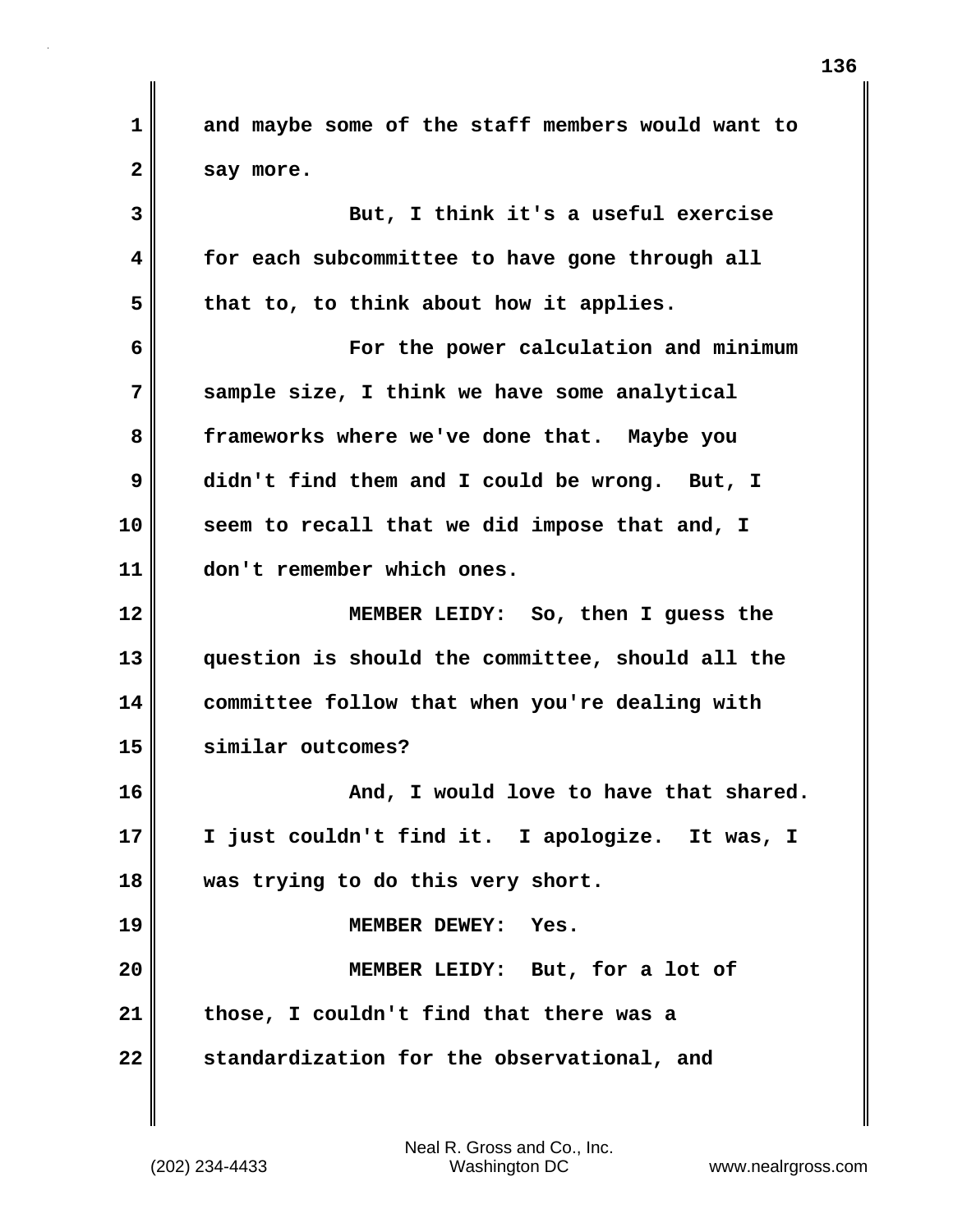**1 definitely not for the experimental studies 2 unless it was with ours. 3 And, so I guess as a committee, do we 4 feel that we should, we should have that same 5 level? Or does that go under risk of bias? I 6 mean so it's where do you, I guess it's where do 7 you draw the line then of saying well, you know, 8 this should be. 9 And, it occurred to us that when you 10 put that in the excluded/exclusion criteria, 11 you're excluding studies. You're not even being 12 able to assess risk of bias when you kick them 13 out. 14** So, even the eight weeks for the **15 beverages, I'm wondering if maybe that's 16 something that should be retracted if we 17 collectively feel like they should be in, and 18 then the risk of bias is assessed. 19 So, the same thing I guess with sample 20 size. If we have them, should we keep them and 21 if not, we probably should remove them 22 consistently.**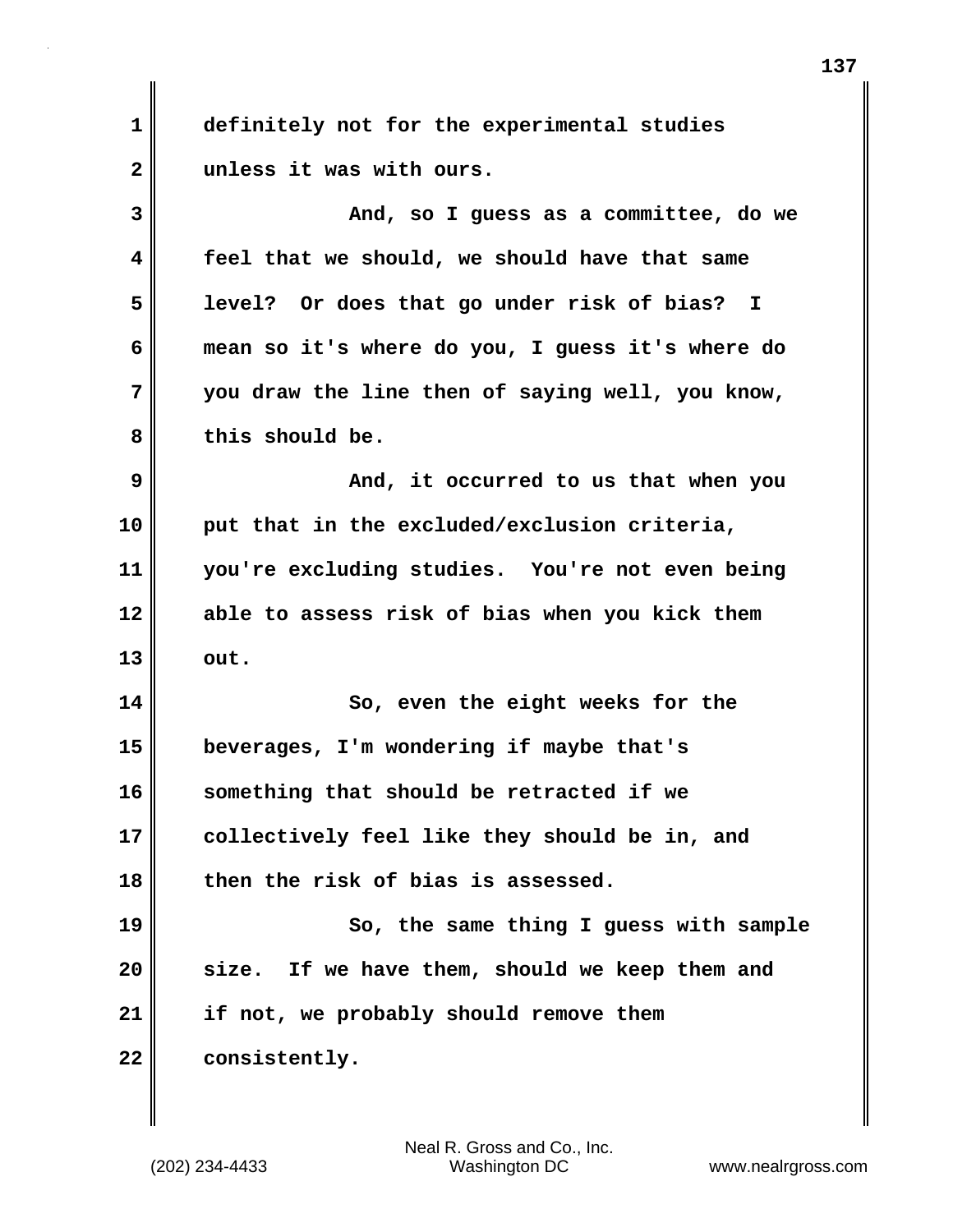**1 CHAIR SCHNEEMAN: So, yes, but I think 2 it would be very helpful to have Julie comment in 3 this. 4 Because the, the other factor is first 5 of all, you, you are looking at the papers. You 6 will receive the papers. So, it's not just the 7 summary. That's part of the assessment is to 8 actually look at the papers. 9 And, Kay, I'm glad you brought up the 10 risk of bias, because that's really where you 11 start to get in to many of these, these quality 12 factors. But, I think some of these questions 13 relate to the process as it evolves and, that's 14 why I thought it might be useful to have Julie 15 comment. 16 And, Julie, before you do, I can't see 17 you, but Tim, did you have another comment you 18 wanted to add to the discussion? 19 MEMBER NAIMI: Again, Tim Naimi. Just 20 a very brief one. I agree with like, Heather 21 makes some excellent points, but I think Dr. 22 Dewey does as well.**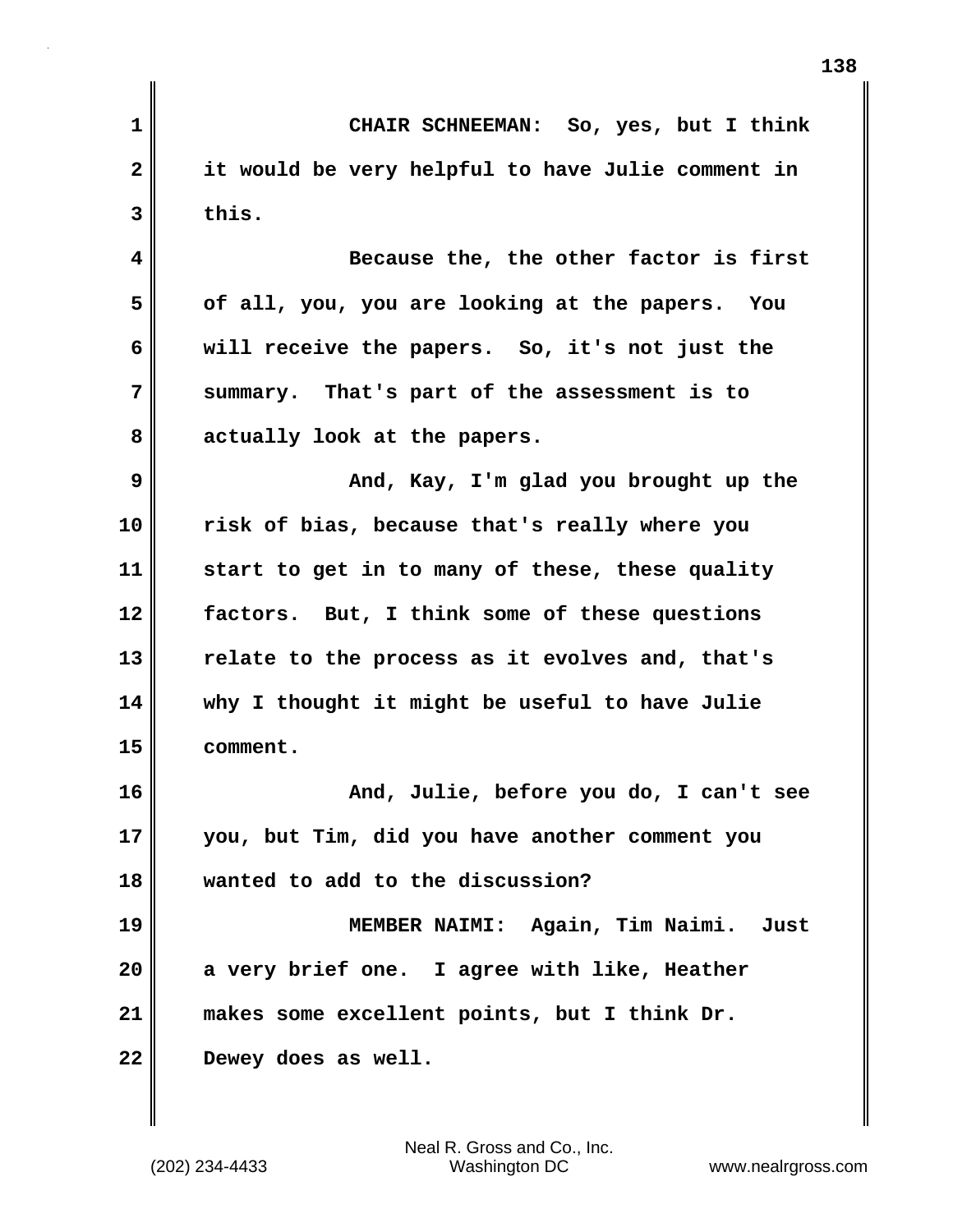**1 I think there's a middle ground. And, 2 I think that for some of these risk of bias 3 assessments, it's going to differ not only on the 4 basis of the type of study, but the type of 5 outcome and the way that the mechanism is 6 expected to work. 7** So, a follow-up period for some 8 outcomes in a randomized trial could be, could be **9 as little as, you know, a day. It just depends 10 on what the expected action is. 11 So, I think we need to be also careful 12 about having blanket decisions about quality 13 criteria applied to all the topics without very 14 careful consideration of that. 15 MEMBER LEIDY: And, just a real quick 16 follow up just to clarify that. 17 I, you know, I think my statement was 18 more about when the outcomes are very similar in 19 nature. So, if you're dealing with a body 20 composition, or type-2 diabetes, or some of 21 those, I think a consistency should be fine. 22 But, they can't be, it can't be a blanket**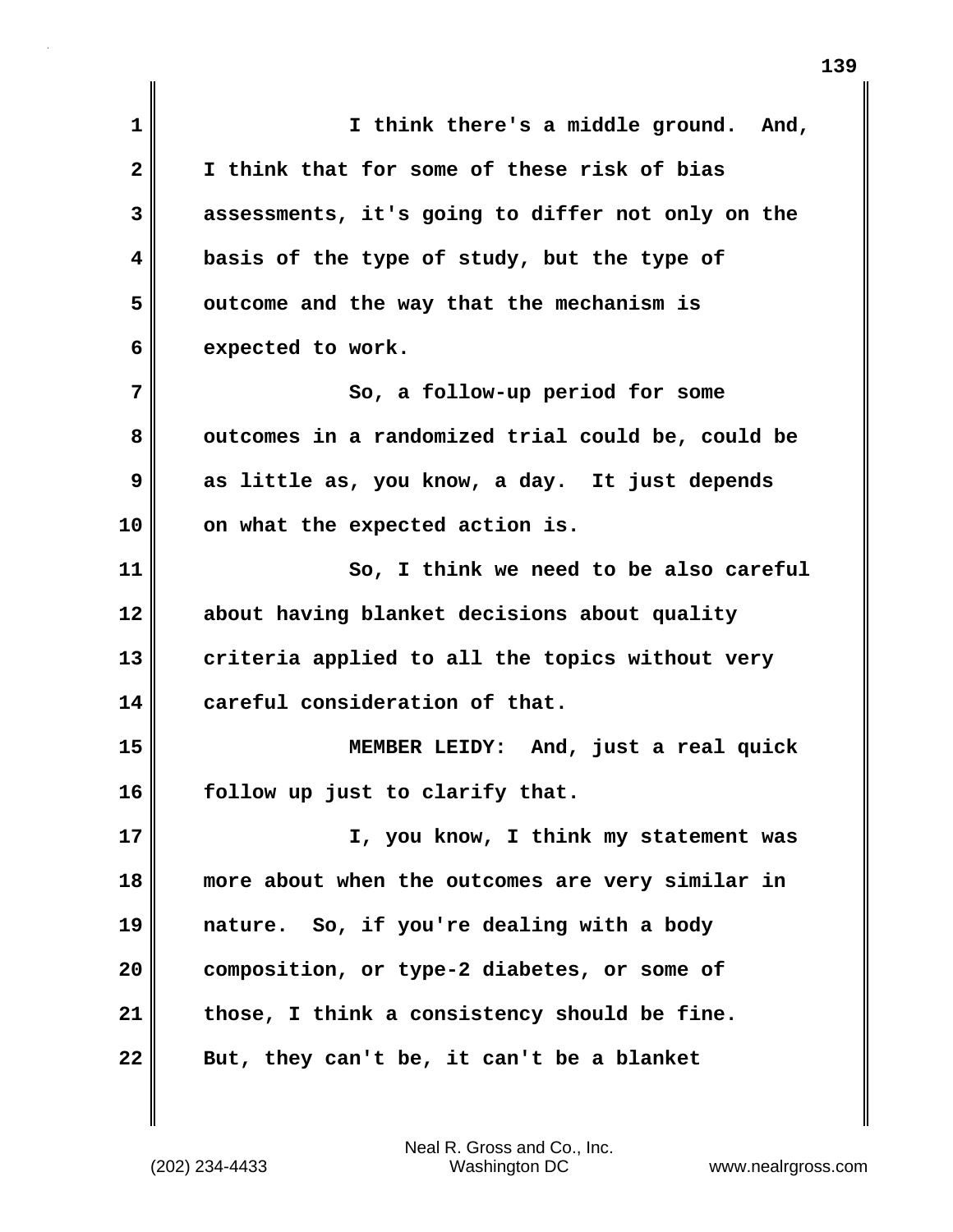1 statement across all.

| $\overline{\mathbf{2}}$ | MEMBER NOVOTNY: Rachel Novotny. Just              |
|-------------------------|---------------------------------------------------|
| 3                       | thinking that in terms of the process and I mean  |
| 4                       | I know we want to streamline things as much as we |
| 5                       | can, but I do think that if, if the committee can |
| 6                       | explain the reasons that, you know, briefly, in   |
| 7                       | terms of sample size or whatever it is, that      |
| 8                       | studies are excluded, that may be of actually a   |
| 9                       | really big service to helping the public          |
| 10                      | understand why all these things they've heard     |
| 11                      | maybe at the end of the day, we're coming up with |
| 12                      | a different recommendation than perhaps what they |
| 13                      | might have thought based on some of the more      |
| 14                      | general information out there.                    |
| 15                      | So, I guess that would argue towards              |
| 16                      | keeping in more studies and screening them out    |
| 17                      | at the risk of bias level, yes.                   |
| 18                      | MEMBER MAYER-DAVIS: If I can chime                |
| 19                      | in, Barbara.                                      |
| 20                      | CHAIR SCHNEEMAN: Yes.                             |
| 21                      | MEMBER MAYER-DAVIS: I was just                    |
| 22                      | recalling, at some point in one of our            |
|                         |                                                   |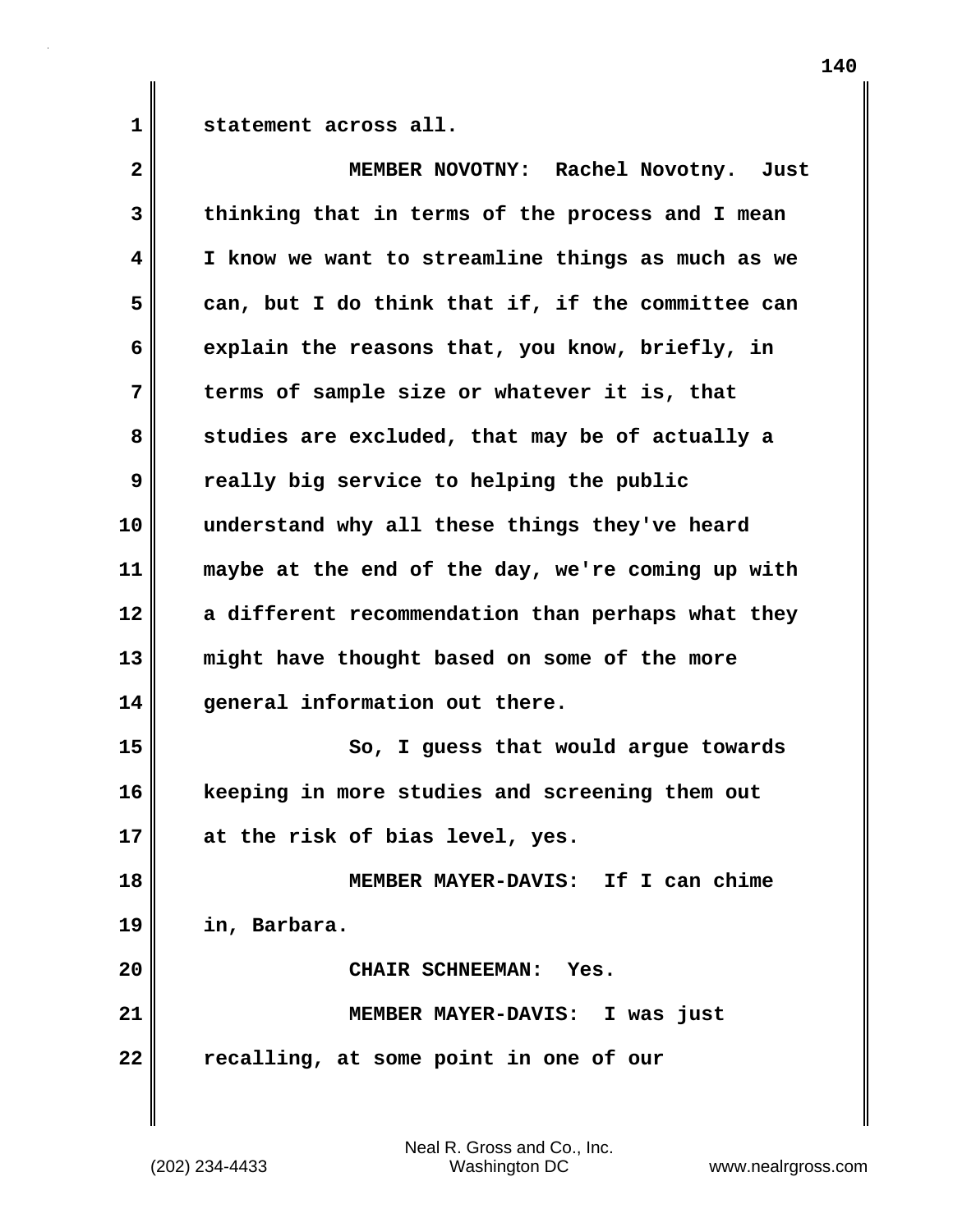**1 subcommittee calls, we had a lovely table that 2 had been put together by the NESR staff that 3 summarized for, you know, different variables, 4 what would be considered by the different 5 subcommittees for different outcomes as key 6 confounders vs. other factors to be considered. 7 And, that was exceedingly helpful. And, that was exceedingly helpful. 8 And there was a reasonable amount of agreement, 9 but then there were some areas of disagreement so 10 that, you know, the subcommittees had opportunity 11 to say oh, well, you know, let me think about 12 that again. 13 A couple things for our subcommittee 14 changed; a lot of things stayed the same. 15 Because for our particular questions, we had a 16 rationale for whatever it was we had decided. 17 So, it might be that while in this 18 moment it might feel like there's, you know, 19 more, you know, inconsistency. There's probably 20 a lot of consistency. 21 But, I think if we could just identify 22 what we are actually trying to compare now more**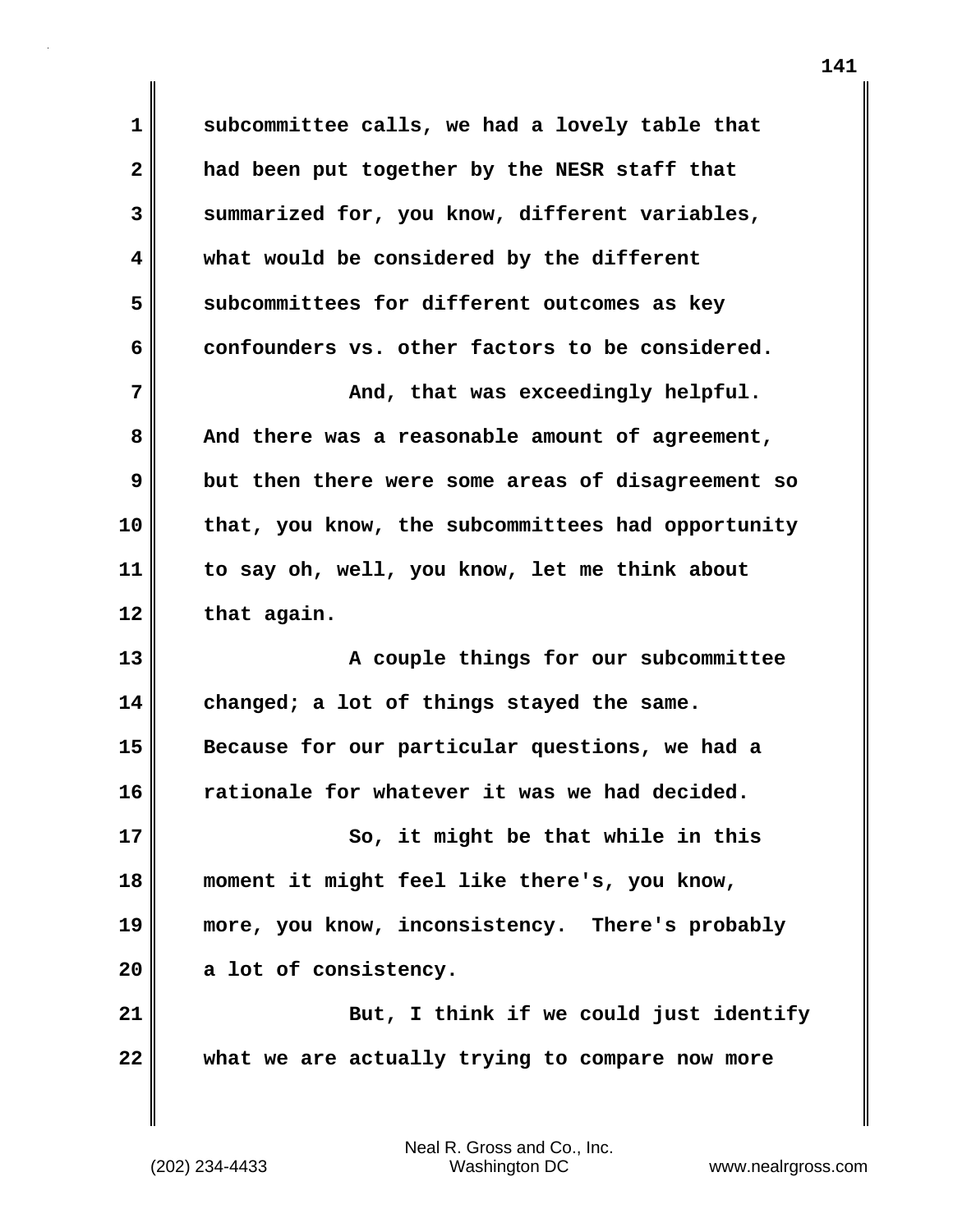| $\mathbf 1$  | broadly than just key confounders and other      |
|--------------|--------------------------------------------------|
| $\mathbf{2}$ | variables to be considered.                      |
| 3            | But inclusion, exclusion, some of                |
| 4            | these other factors that Heather mentioned,      |
| 5            | whether it's the duration of the experimental    |
| 6            | study.                                           |
| 7            | You know, then we could actually just            |
| 8            | look at it and the subcommittees could determine |
| 9            | relative to their particular set of questions,   |
| 10           | you know, what their decisions really should be  |
| 11           | if they're justified in being different or       |
| 12           | otherwise.                                       |
| 13           | And, I think Rachel has a great idea             |
| 14           | and just document that. Because we're probably   |
| 15           | closer than at this moment, than potentially     |
| 16           | feared.                                          |
| 17           | CHAIR SCHNEEMAN: So, but you're                  |
| 18           | right. The documentation is important.           |
| 19           | MEMBER MAYER-DAVIS: Yes.                         |
| 20           | CHAIR SCHNEEMAN: And, my                         |
| 21           | understanding is that the NESR process itself    |
| 22           | does document reasons for excluding papers.      |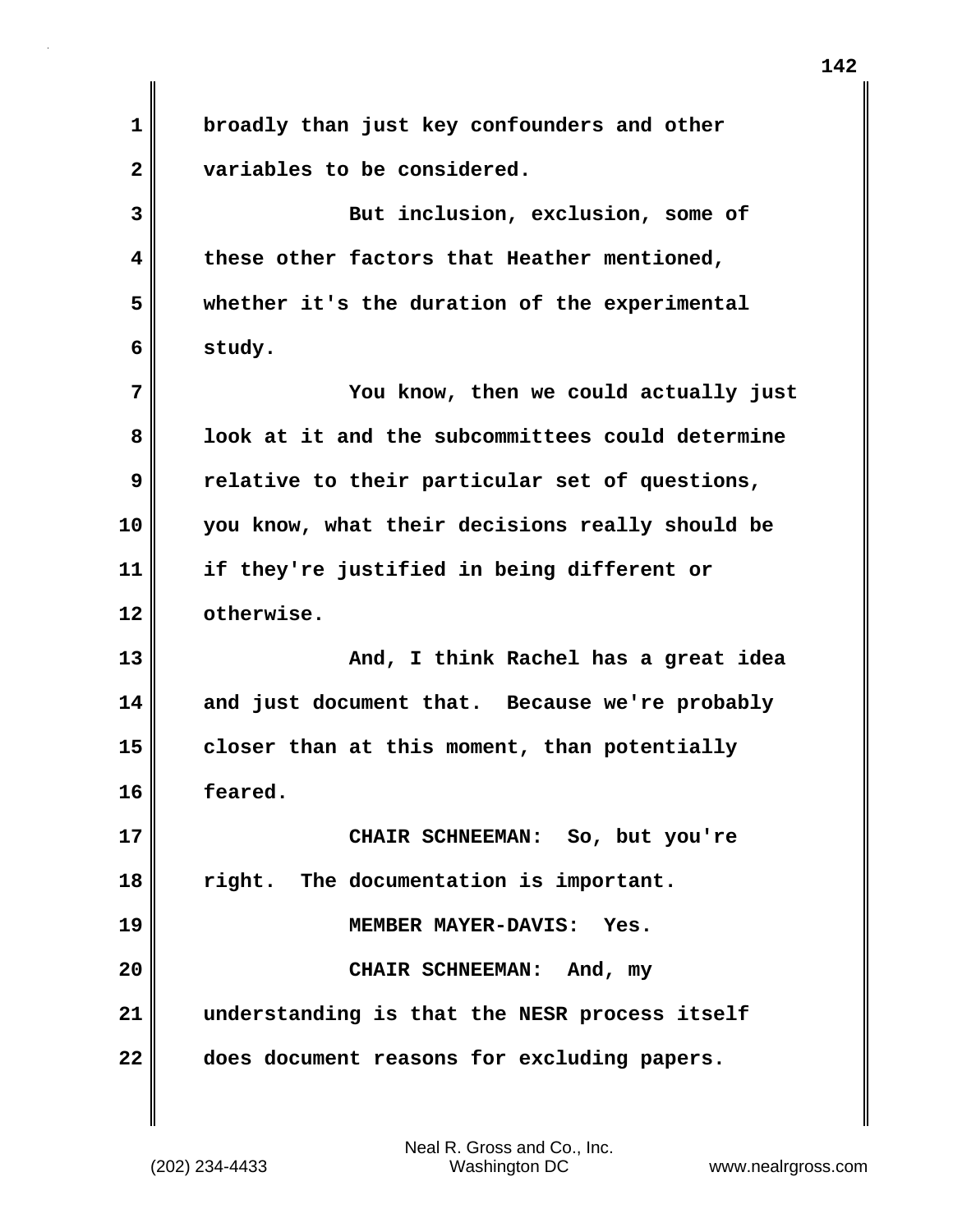| 1            | So, Julie, I'll, I'll let you comment.            |
|--------------|---------------------------------------------------|
| $\mathbf{2}$ | I assume she's down there.                        |
| 3            | DR. OBBAGY: Yes. I'm here.                        |
| 4            | I think a lot of -- is this one?                  |
| 5            | There it goes.                                    |
| 6            | I think a lot of the criteria that                |
| 7            | you're discussing that have come up in terms of   |
| 8            | inconsistency areas, are ones that we have not    |
| 9            | historically established NESR standard criteria   |
| 10           | for some of the exact reasons that you've         |
| 11           | articulated just now is that there's either not   |
| 12           | great empirical evidence for why you would select |
| 13           | a sample size of 30 vs. 50 vs., you know, 500 vs. |
| 14           | 1,000 for an observational study.                 |
| 15           | So, that's why we don't have standard             |
| 16           | NESR criteria because it could depend on the      |
| 17           | population, it could depend on the question being |
| 18           | addressed. And, so we don't have a, you know,     |
| 19           | very strong rationale for establishing some of    |
| 20           | those standard criteria. So, that's why we        |
| 21           | haven't.                                          |
| 22           | But, it's certainly within the purview            |
|              |                                                   |

 $\mathbf{I}$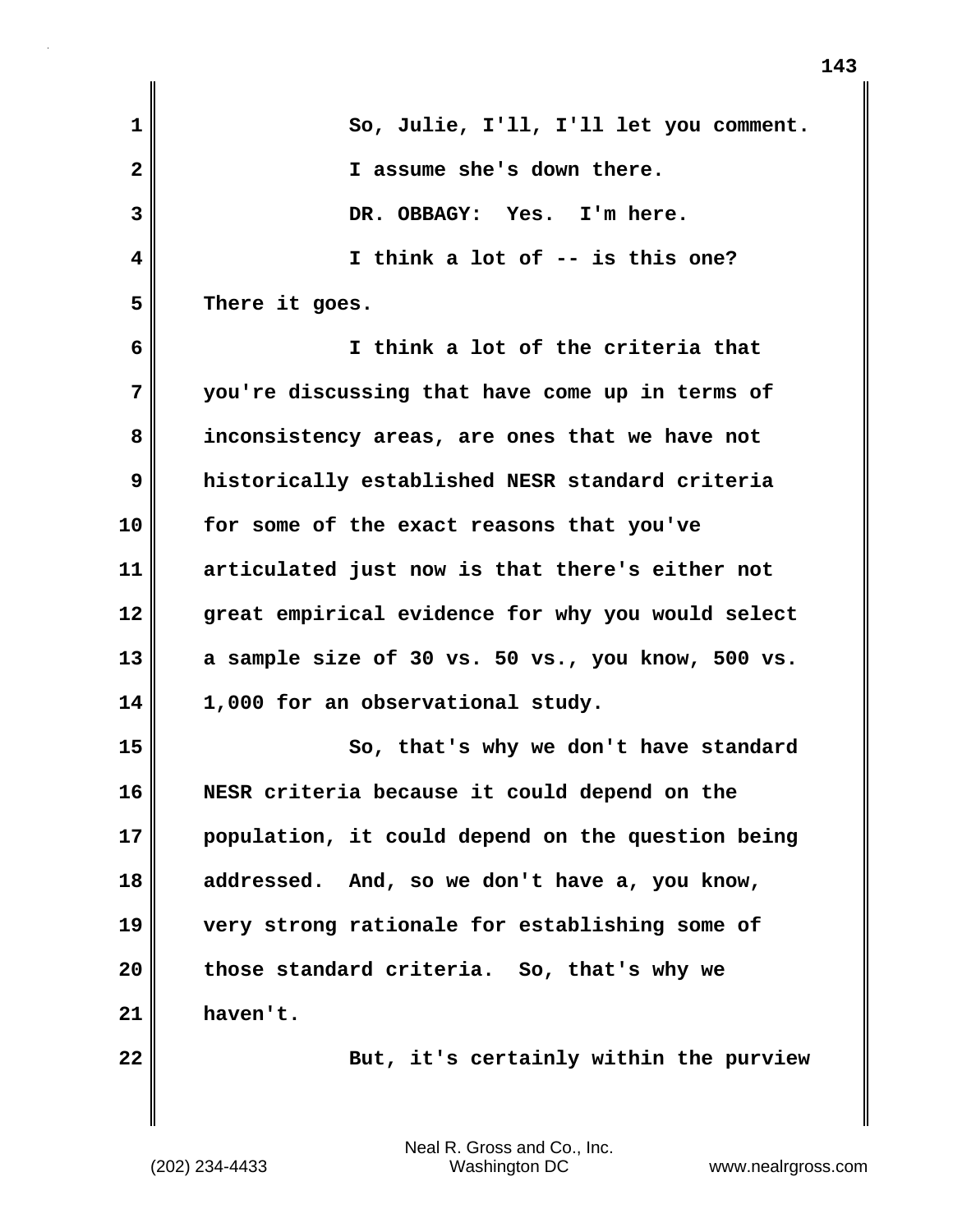**1 of your role and, your committee to discuss that 2 and come to agreement. 3 And, consistency is always nice but if 4 there's some rationale for doing something 5 differently by question or topic area, you know, 6 that's always acceptable as well. 7** So, that's sort of the point of being **8 able to tailor some of these criteria more 9 specifically to the topics and the populations 10 that you're addressing. 11 So, I think your discussion is all 12 perfectly in line, and we're open to whatever you 13 can come to agreement on as a committee. 14 So, we do, not to switch gears 15 totally, but we do document all of the reasons 16 for exclusion. I think some of the discussion 17 comes from the fact that we document the reason 18 for why a paper is excluded, but we don't go 19 through every paper and document every potential 20 reason for why it was excluded. 21 And, so we can't confidently report 22 exact numbers of X number of studies were**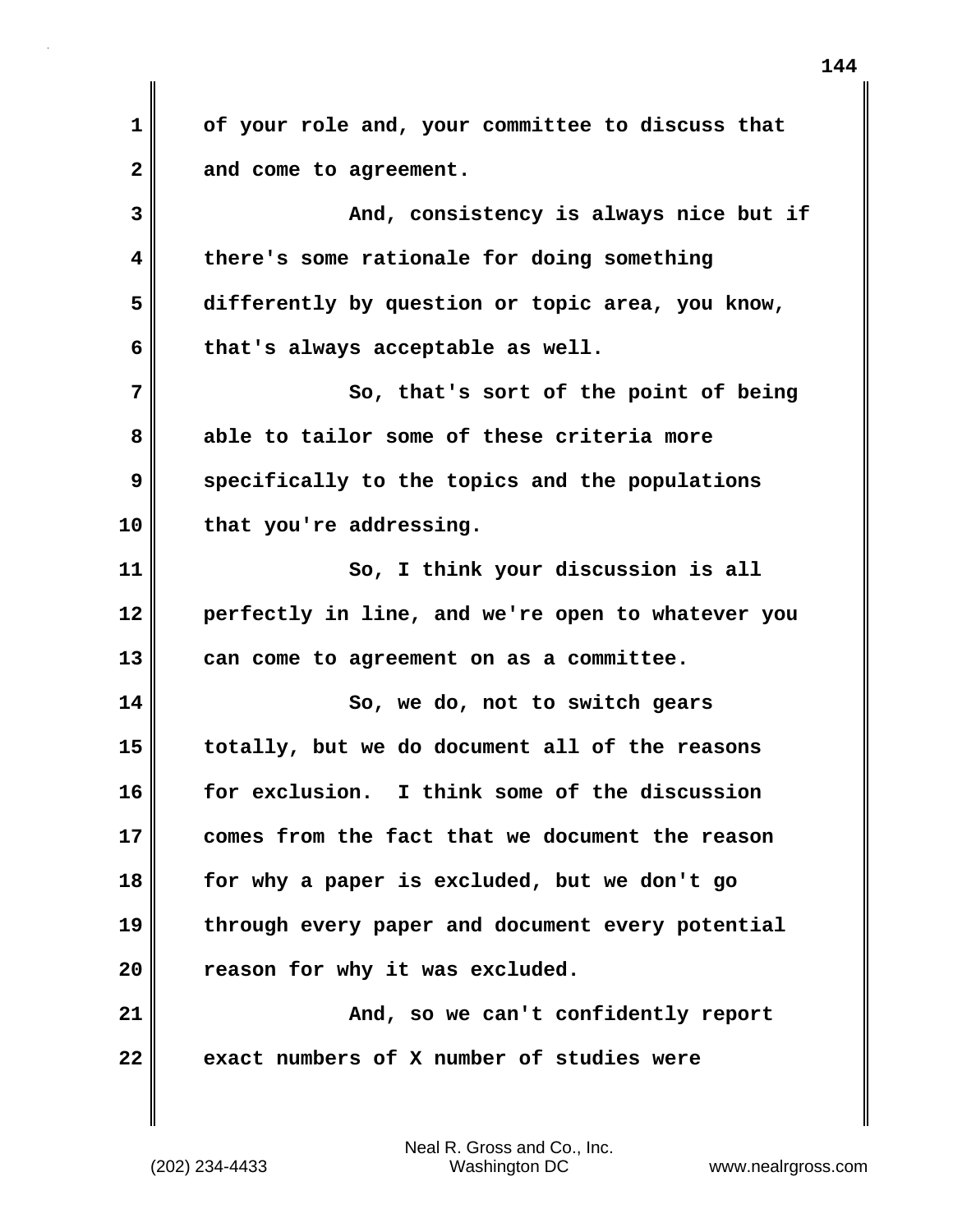**1 excluded based on study design, X, you know, 2 because we sort of capture some of the most 3 easily identifiable ones from the paper and the 4 abstract.**

**5 So, we can't with 100% confidence 6 report exact numbers on that, but I think what we 7 do provide in terms of the rationale for 8 exclusion, should give you a pretty good sense of 9 what the most common reasons for exclusion are.**

**10 You know, in the title screening and, 11 I appreciate that it does look like the numbers 12 go from thousands and thousands down to such a 13 little number, but I think if you actually looked 14 at some of the abstracts and titles that come up, 15 you know, the reality is PubMed does not do a 16 very good job with indexing.**

**17 And, so if you're looking at a 18 frequency of eating review where you've included 19 a search term like fasting, that's going to pick 20 up all papers on fasting blood glucose and things 21 that are not the fasting you're talking about. 22** So, it's that lack of specificity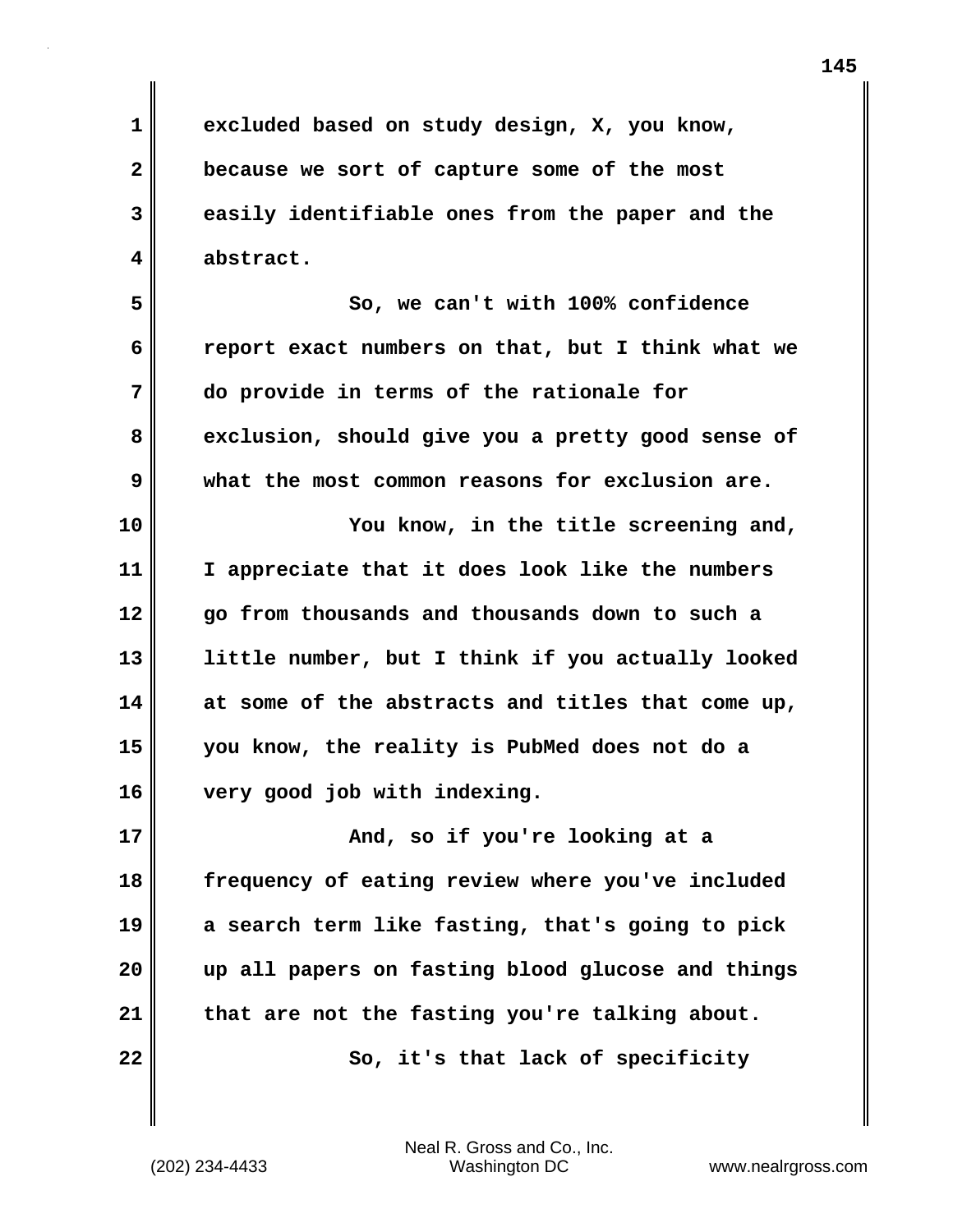**1 within PubMed that can lead to sort of a lot of 2 noise coming up in the searches, and so that's 3 why the numbers typically look that way. 4 But I think looking from abstract and 5 title screening rationales will give you a pretty 6 good sense of what the reasons for exclusion 7 would be. 8 We come across a lot of cross-9 sectional studies, for example, so that's a 10 common reason. Or studies conducted in a country 11 not on your HDI criteria. So, I think we can 12 work with you to provide some more details around 13 that. 14 And, then I think just to the points 15 about risk of bias and parts of the process that 16 can address some of these issues that you're sort 17 of uncertain about in terms of how to handle with 18 inclusion/exclusion criteria. 19 I think Kay, you did a great job of 20 talking about exposure assessment being a really 21 critical part of the risk of bias tool for 22 observational studies in particular.**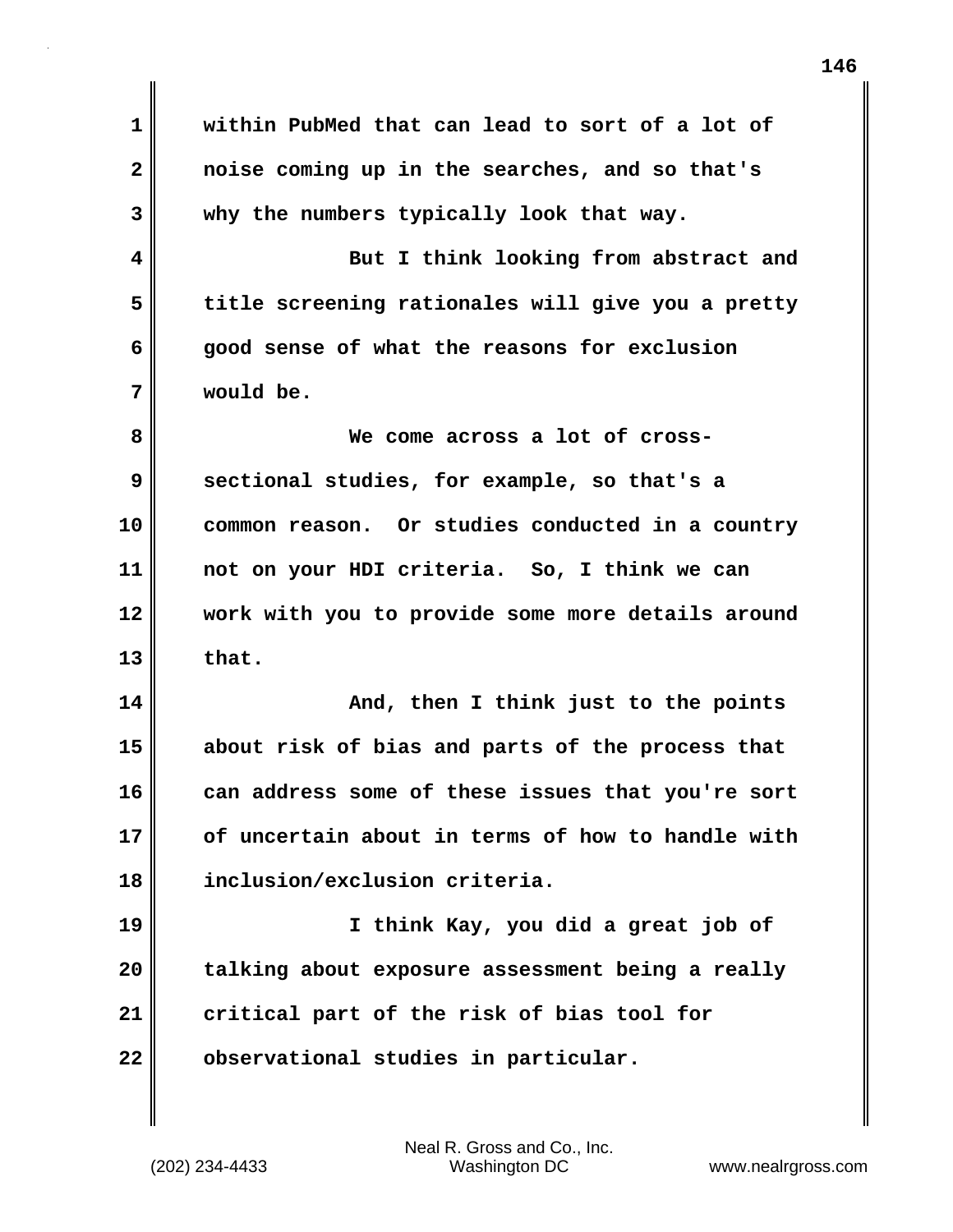| 1            | So, we do have mechanisms in place to             |
|--------------|---------------------------------------------------|
| $\mathbf{2}$ | be able to consistently assess some of these      |
| 3            | limitations across a body if you don't feel       |
| 4            | comfortable making a criteria.                    |
| 5            | Precision is another place in the                 |
| 6            | grading process where sample size is definitely,  |
| 7            | you know, part of that assessment for the body of |
| 8            | evidence. And, so if you don't establish a        |
| 9            | sample size criteria, you know, precision in the  |
| 10           | grading process will allow you to assess that     |
| 11           | very consistently and transparently.              |
| 12           | MEMBER DEWEY: Kay Dewey. So, thank                |
| 13           | you so much, Julie.                               |
| 14           | Specific question about the precision             |
| 15           | criterion. If I remember correctly, that's        |
| 16           | applied at the level of the entire body of        |
| 17           | evidence, not study by study. Is that correct?    |
| 18           | DR. OBBAGY: Not study by study, but               |
| 19           | I think in order to really assess the body of     |
| 20           | evidence, you know, you kind of do have to look   |
| 21           | across the studies. And, so you'll have all of    |
| 22           | the effect sizes, confidence intervals.           |

 $\mathbf{I}$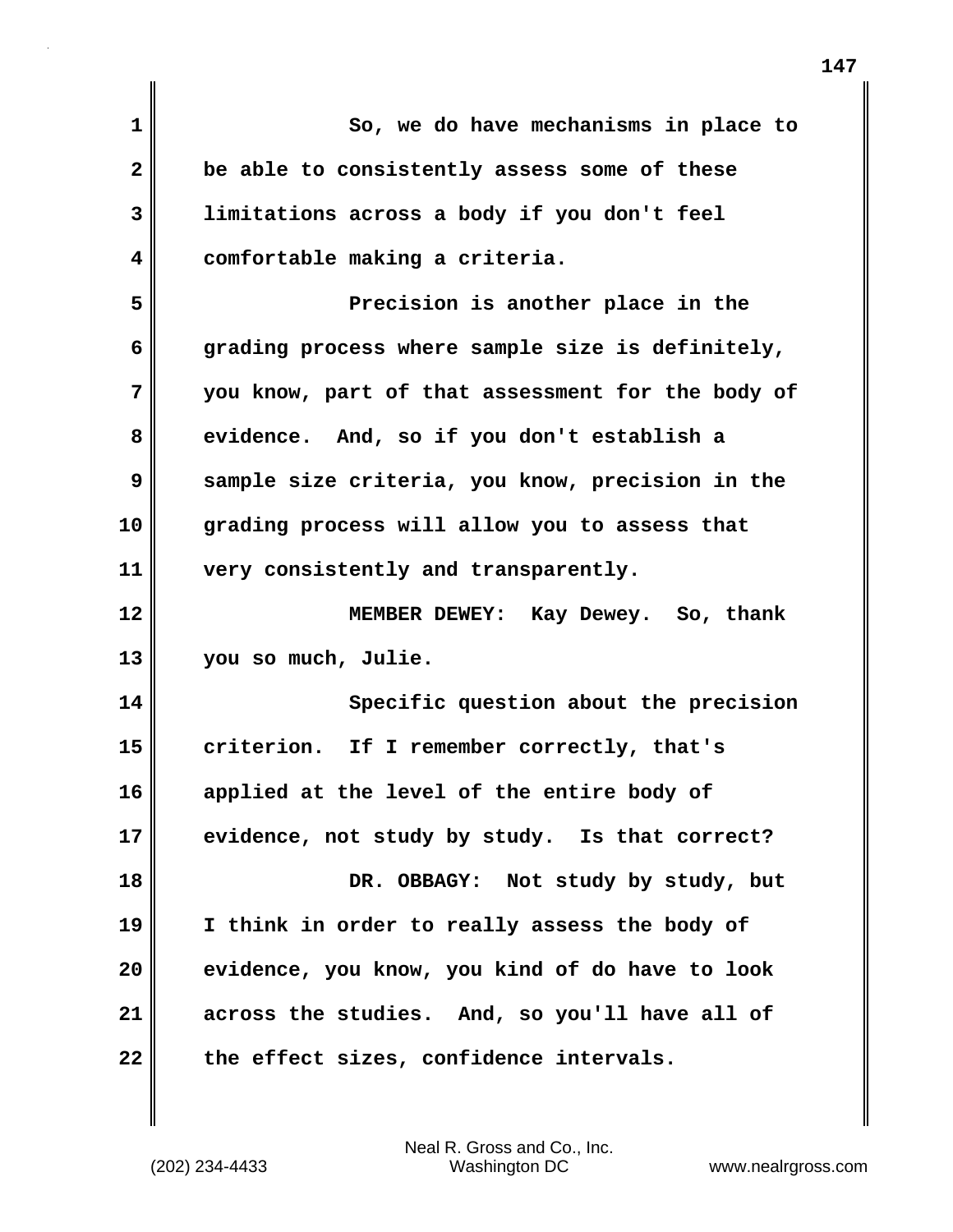| $\mathbf{1}$ | MEMBER DEWEY: Yes.                                |
|--------------|---------------------------------------------------|
| $\mathbf{2}$ | DR. OBBAGY: And, looking across that,             |
| 3            | I think you can make some judgments on a study by |
| 4            | study basis, but then bring it up to the body of  |
| 5            | evidence for.                                     |
| 6            | MEMBER DEWEY: That's right. But,                  |
| 7            | what I'm getting at is that the risk of bias      |
| 8            | assessment by type of study is at the individual  |
| 9            | study level.                                      |
| 10           | And, when I was scanning through those            |
| 11           | criterion, they're between five and eight or so,  |
| 12           | depending on the type of studies done, I don't    |
| 13           | think any of those are specifically around power  |
| 14           | or sample size, correct?                          |
| 15           | DR. OBBAGY: Correct.                              |
| 16           | MEMBER DEWEY: Yes.                                |
| 17           | DR. OBBAGY: Yes.                                  |
| 18           | MEMBER DEWEY: So, what that means is              |
| 19           | that you wouldn't be, if you don't have an        |
| 20           | exclusion of studies, of papers based on sample   |
| 21           | size, it would be at a much later phase when      |
| 22           | you're looking at the whole body of evidence that |

(202) 234-4433 Washington DC www.nealrgross.com Neal R. Gross and Co., Inc.

**148**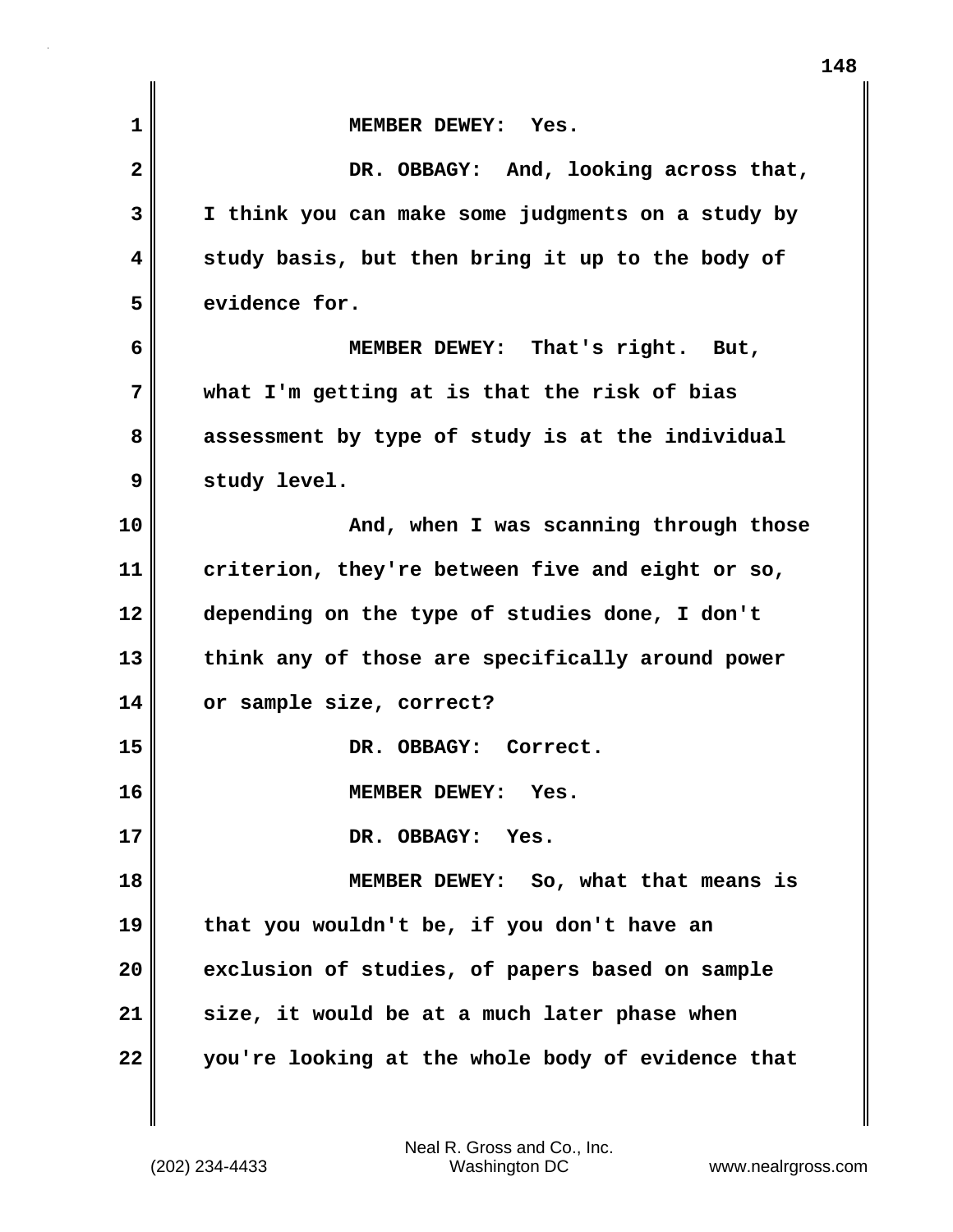**1 the power issues would come up.**

| $\overline{\mathbf{2}}$ | I was looking at some of the other                |
|-------------------------|---------------------------------------------------|
| 3                       | ones because I could remember that we, we had     |
| 4                       | sample size minimum, and I think and maybe Julie  |
| 5                       | or others can again clarify, but I think we may   |
| 6                       | have inherited some of that language from the     |
| 7                       | previous P-B24 project.                           |
| 8                       | Because the one I pulled up was for               |
| 9                       | the human milk and infant formula and other       |
| 10                      | outcomes, and they had a minimum sample size of   |
| 11                      | 30 per group.                                     |
| 12                      | So, Julie, am I right? Is that, did               |
| 13                      | I inherit that?                                   |
| 14                      | MS. GUNGOR: That's correct. That's                |
| 15                      | inherited from the last project where there was a |
| 16                      | sample size for the breastfeeding and formula     |
| 17                      | feeding questions that the groups in the study    |
| 18                      | had to have at least 30 per group, or a power     |
| 19                      | analysis that indicated that the sample that they |
| 20                      | did have was sufficient for the outcome, or the   |
| 21                      | comparison and the outcome of interest that we    |
| 22                      | are interested in.                                |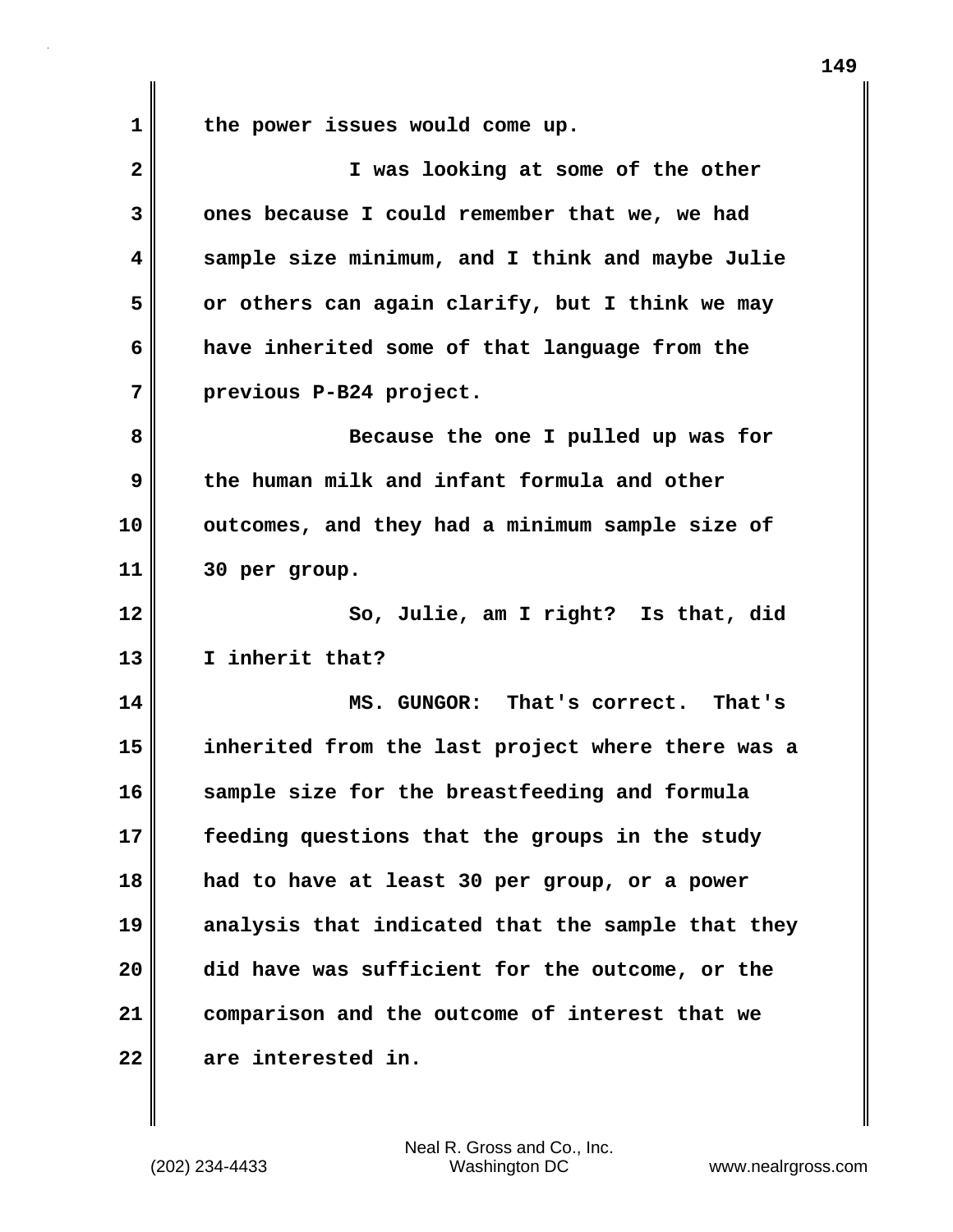**1 So, sometimes there might be a power 2 analysis in the paper and it might not have been 3 for what we were drawing from the paper. It 4 might have been for a different analysis and 5 maybe what we were drawing from the paper was a 6 secondary analysis of some sort. 7** So, that I guess, is a caveat to maybe **8 mention. Sort of a nuance, but, but that is the 9 sort of complete idea was that it was 30 or power 10 analysis. 11 MEMBER DEWEY: And, I think there's a 12 logistical reason why we might have wanted to 13 inherit that because we -- these are updated. We 14 are updating those reviews and to have to go back 15 and remove that criterion and rescreen and 16 reevaluate everything would be extremely 17 difficult. 18 So, inheriting it was, was 19 logistically the right choice. But that doesn't 20 mean that it has to be imposed across the board 21 for all of the questions that all subcommittees 22 are looking at.**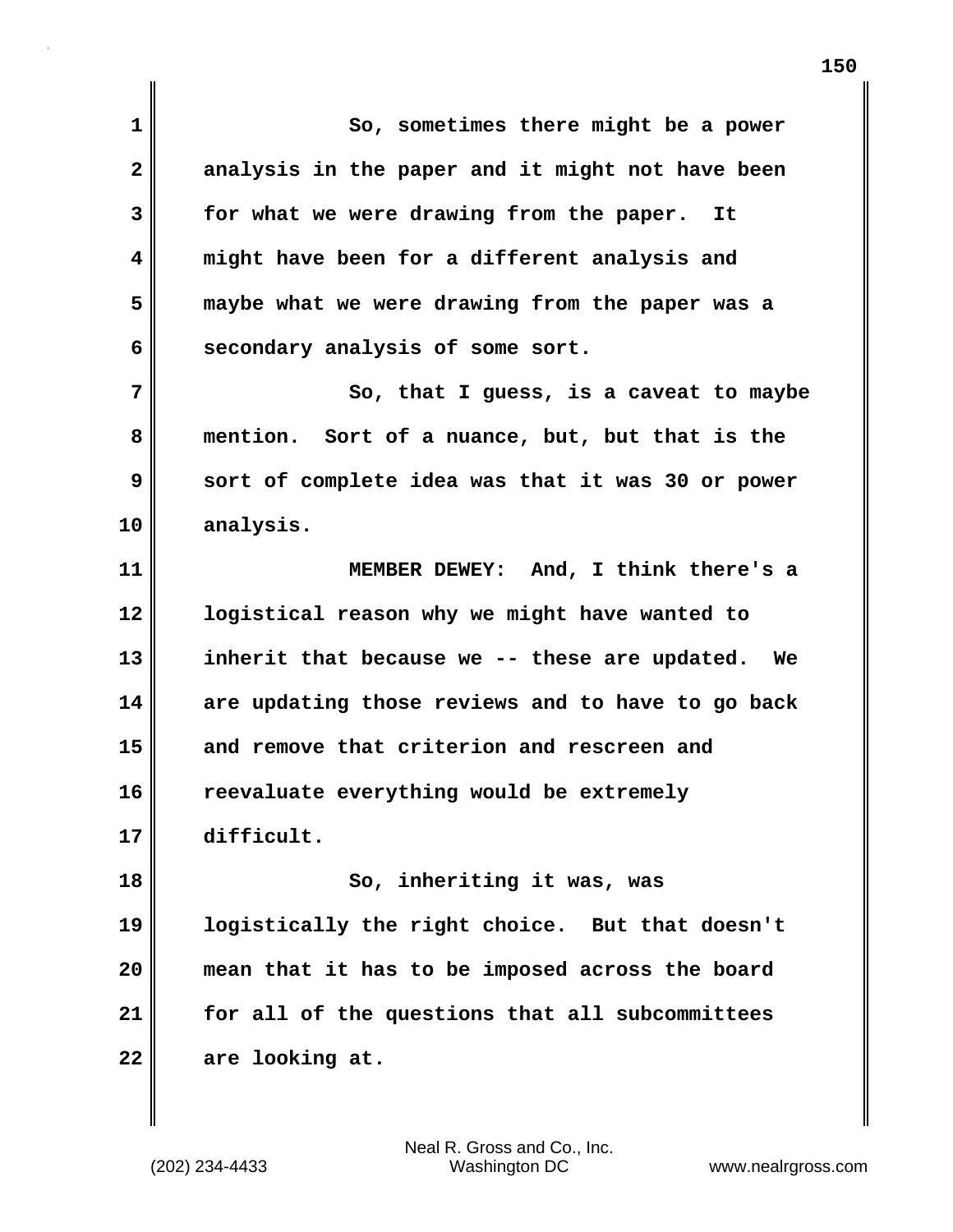| $\mathbf{1}$            | MEMBER LEIDY: We were comfortable                 |
|-------------------------|---------------------------------------------------|
| $\overline{\mathbf{2}}$ | with ours until the, the committee raised the     |
| 3                       | questions. Because we also have a 30, sample      |
| 4                       | size of 30 for between group, and then 15 were    |
| 5                       | cross-over.                                       |
| 6                       | And, then the question was made about             |
| 7                       | the observational studies, and I don't think      |
| 8                       | that's in your criteria. It's hard to know        |
| 9                       | whether they were observational or experimental   |
| 10                      | studies.                                          |
| 11                      | And, so we just felt like after the               |
| 12                      | conversation that it seemed like there were a lot |
| 13                      | of not red flags, but flags that were raised with |
| 14                      | our criteria. So, that's why we just wanted to    |
| 15                      | bring it up for the discussion for today.         |
| 16                      | CHAIR SCHNEEMAN: Right. I'm glad you              |
| 17                      | brought it up. I know when we were looking at     |
| 18                      | yours, the fact that you had or a power           |
| 19                      | calculation seemed to open the door that it.      |
| 20                      | It's not that it was set in stone, you, you       |
| 21                      | allowed for the power calculation.                |
| 22                      | What I'm going to propose, and you can            |
|                         |                                                   |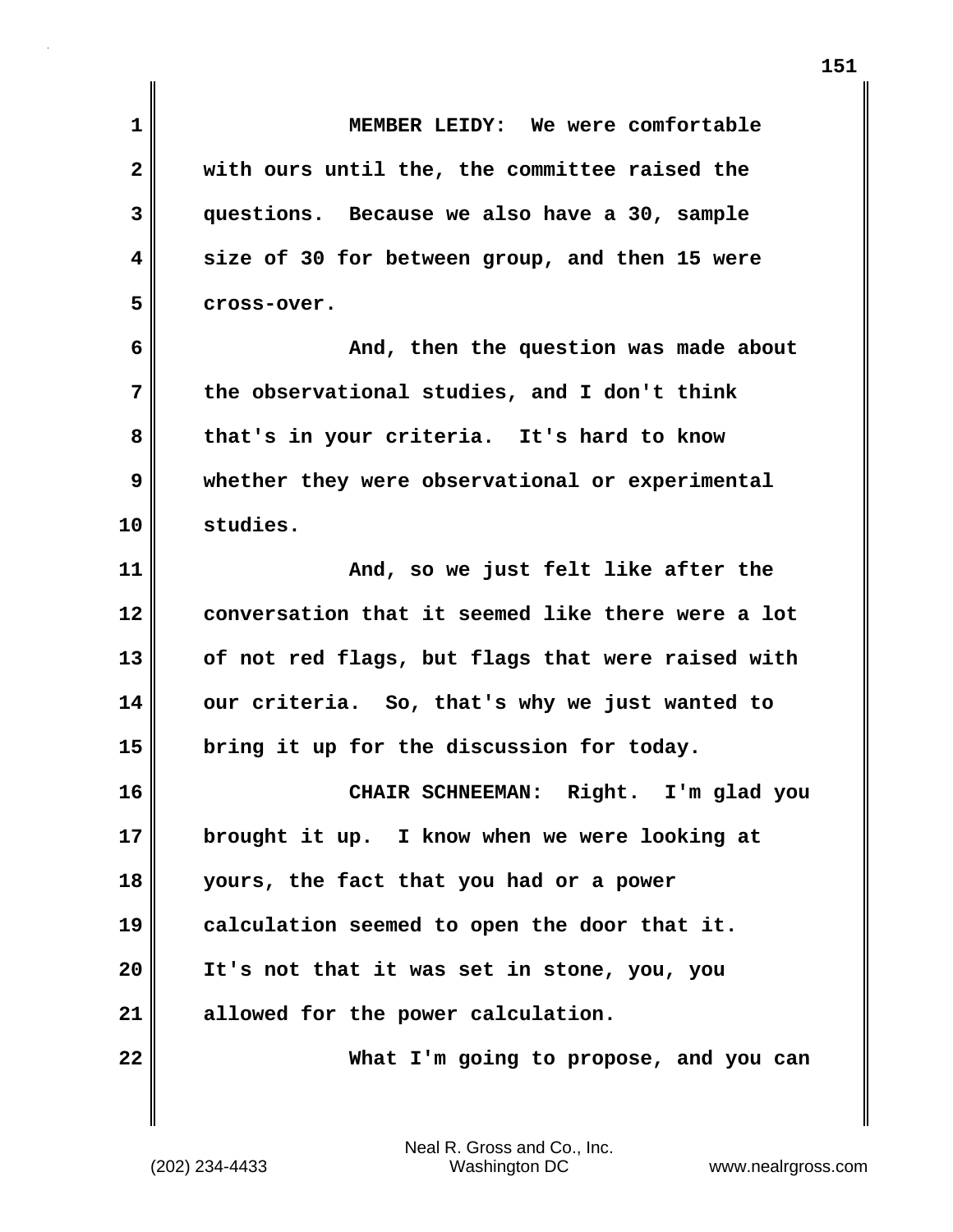**1 disagree or come up with an alternative. Because 2 so many of the subcommittees now are at the point 3 where you're starting to look at the evidence and 4 now really having to think through the risk of 5 bias, which I know you all heard about it before, 6 but haven't necessarily worked with it when you 7 were in the protocol development.**

**8 My suggestion is within the 9 subcommittees there be a discussion of that risk 10 of bias now that we are at that point of looking 11 at the evidence.**

**12** Some of the groups have already done **13 it, but to really make sure that your protocol is 14 not duplicating what's in that analysis as far as 15 looking at the, the strength of the evidence for 16 the particular criteria that you've looked at. 17** So, that's a proposal. Do you think **18 that would help to deal with the issue? 19 MEMBER LEIDY: Yes, and our biggest 20 problem is we can't really look at risk of bias 21 because when we have our criteria as an excluded 22 inclusion/exclusion, we don't get the, we don't**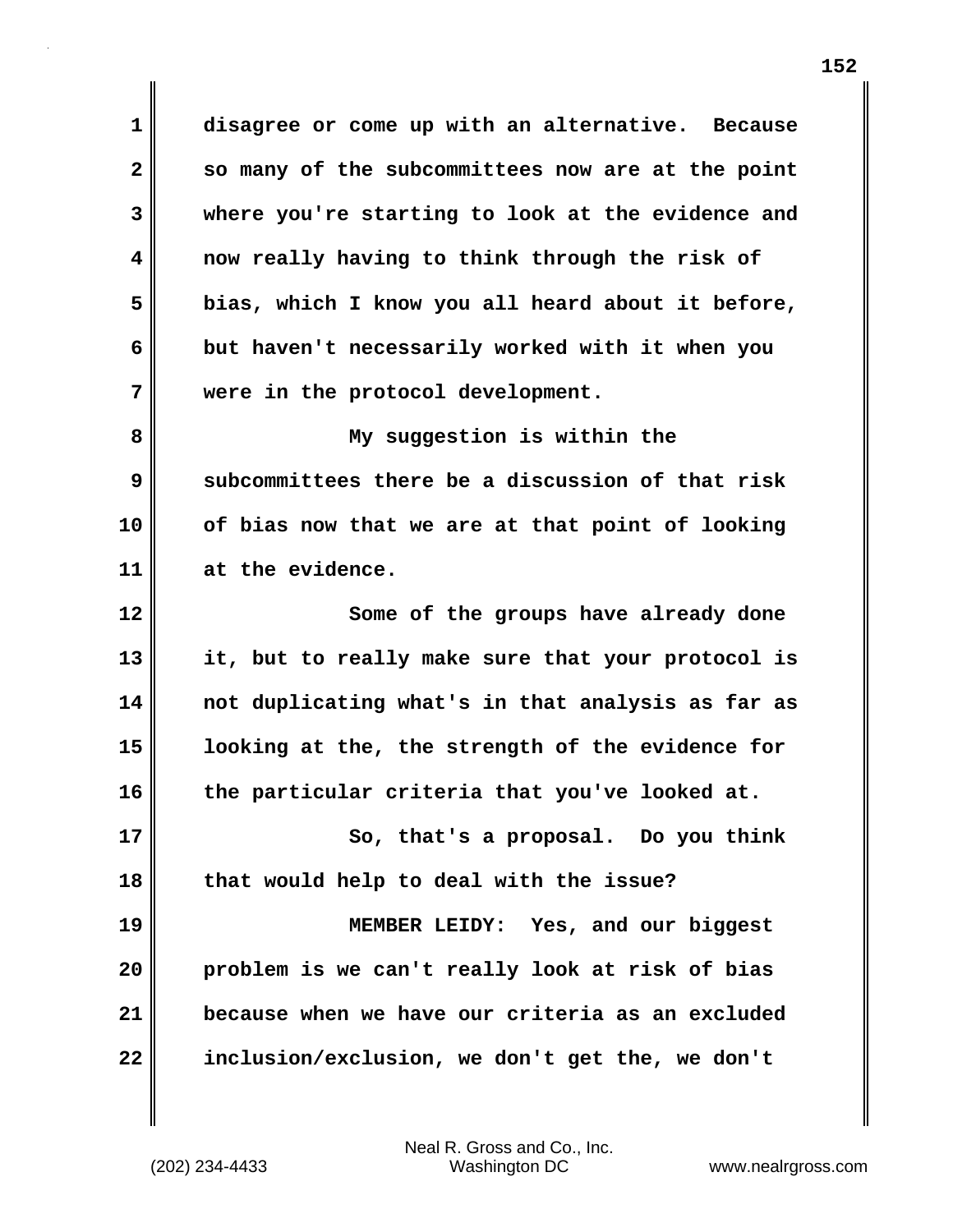**1 have the ability to go back and look at those 2 studies for bias. 3 So, I think I, I can't speak for 4 Steve. I feel like our recommendation -- well, 5 we were proposing to do with our subcommittee is 6 to go back and remove the criteria so we can then 7 do a risk of bias. 8 CHAIR SCHNEEMAN: I think look at the, 9 yes, look at the risk of bias to see, yes, the 10 tool, just to see if -- 11 MEMBER LEIDY: Right. 12 CHAIR SCHNEEMAN: -- you're 13 duplicating. 14 MEMBER LEIDY: You mean, so you 15 propose we do that before we decide -- 16 CHAIR SCHNEEMAN: Yes. 17 MEMBER LEIDY: -- to remove the 18 criteria? 19 CHAIR SCHNEEMAN: Yes. 20 MEMBER LEIDY: So, go back and look at 21 all 18 studies that, that we excluded? 22 CHAIR SCHNEEMAN: No. I'm suggesting**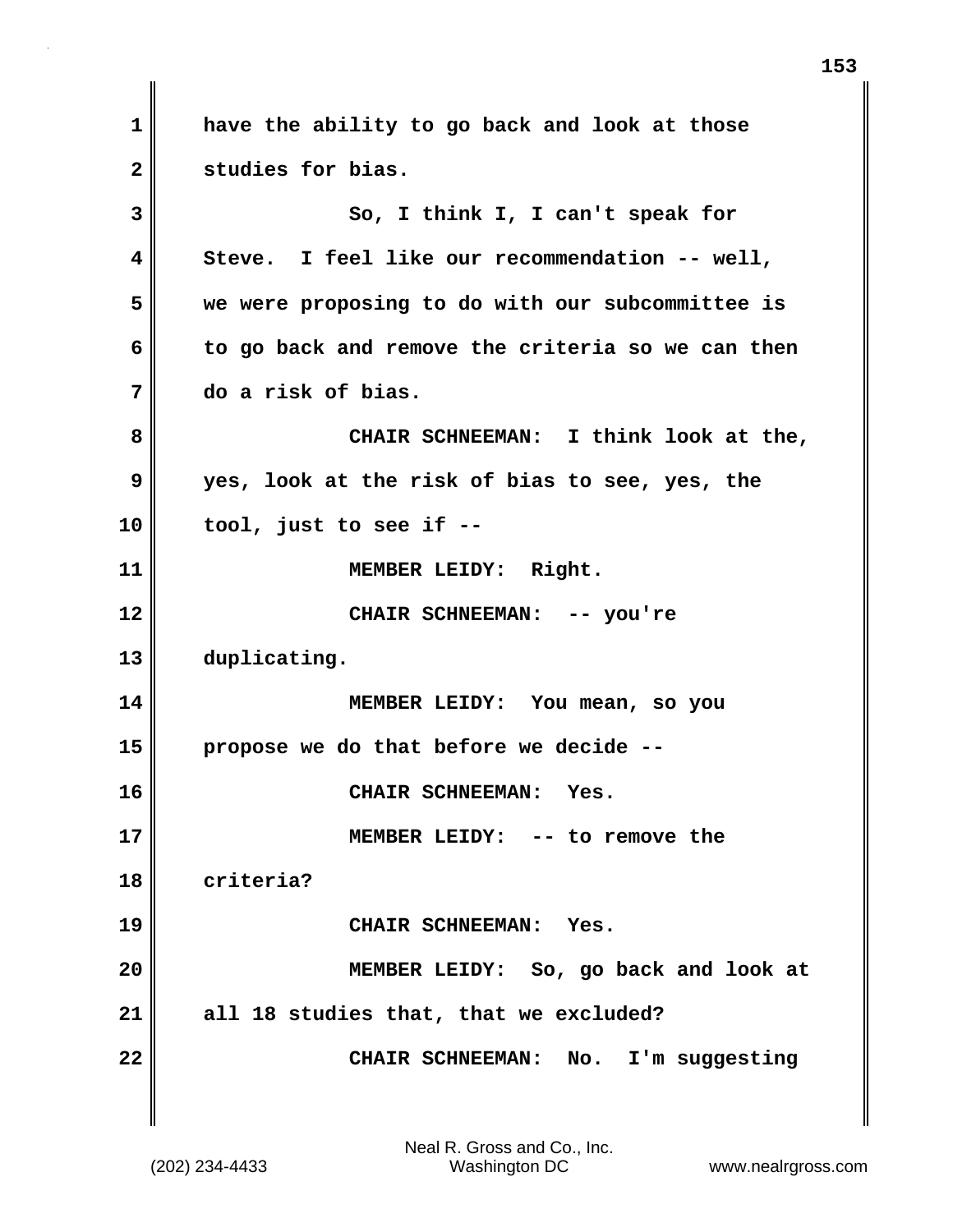**1 you start by looking at the, the criteria that 2 are within the risk of bias. 3 MEMBER LEIDY: Oh, sure. 4 CHAIR SCHNEEMAN: Yes. The tool, to 5** see, okay, did you really factor that in when you **6 set your exclusion criteria? 7** So, rather than just going back and **8 changing criteria, start by looking at did you 9 really factor those in? 10 MEMBER LEIDY: Uh huh. 11 CHAIR SCHNEEMAN: And, if you, if you 12 didn't, then you have a rationale for why you 13 might need to reexamine your exclusion criteria. 14 MEMBER DEWEY: Kay Dewey again. I 15 think that's a great idea. But with that said, I 16 was thinking about the fact that the Pregnancy 17 and Lactation conclusion statement that was made 18 on whether folate intake related to human milk 19 folate, I think all of those studies were less 20 than 30. 21 There were four studies and, I think 22 they were all less than 30 participants, and they**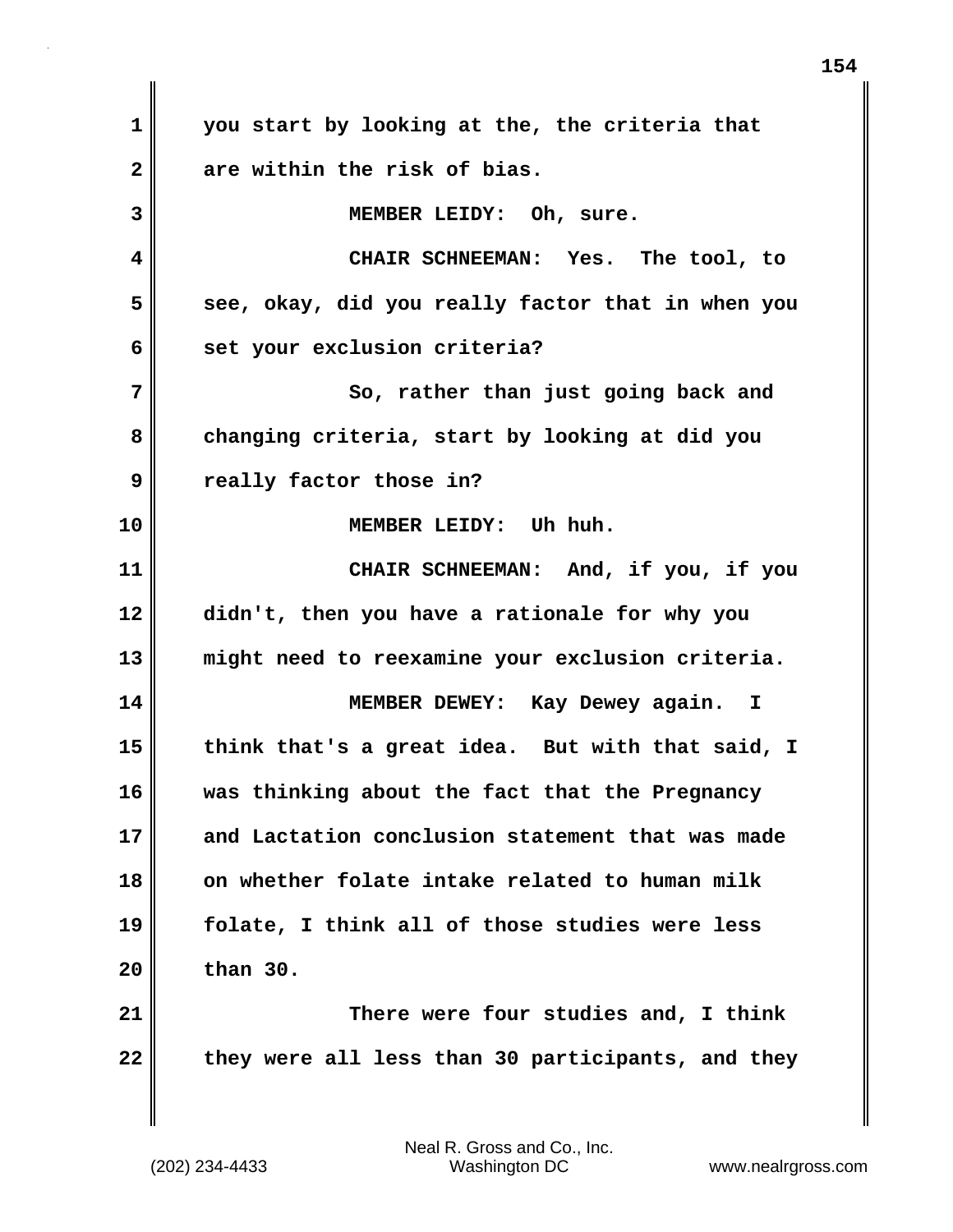**1 would have all got screened out.**

| $\overline{\mathbf{2}}$ | And, so, I think, I would sort of                 |
|-------------------------|---------------------------------------------------|
| 3                       | prefer err on the side of not being too stringent |
| 4                       | on minimum sample size unless you make a really   |
| 5                       | compelling case. Because there is an opportunity  |
| 6                       | at that final stage of assessment of the quality  |
| 7                       | of the evidence to bring this in to bear.         |
| 8                       | CHAIR SCHNEEMAN: Right. And, I think              |
| 9                       | if you look at some of the statements that were   |
| 10                      | made around the evidence for the seafood, you see |
| 11                      | that looking at the nature of the study itself in |
| 12                      | terms of how the committee developed its          |
| 13                      | conclusion.                                       |
| 14                      | Is that -- are we good with that?                 |
| 15                      | Beth, you look like you're ready to say           |
| 16                      | something.                                        |
| 17                      | Yes. So, this is<br><b>MEMBER MAYER-DAVIS:</b>    |
| 18                      | on a different topic but I think this was a, a    |
| 19                      | good discussion, so that's great.                 |
| 20                      | And, that is thinking about, you know,            |
| 21                      | dietary patterns, food groups, foods, nutrients.  |
| 22                      | It occurred to me this morning, and we            |
|                         |                                                   |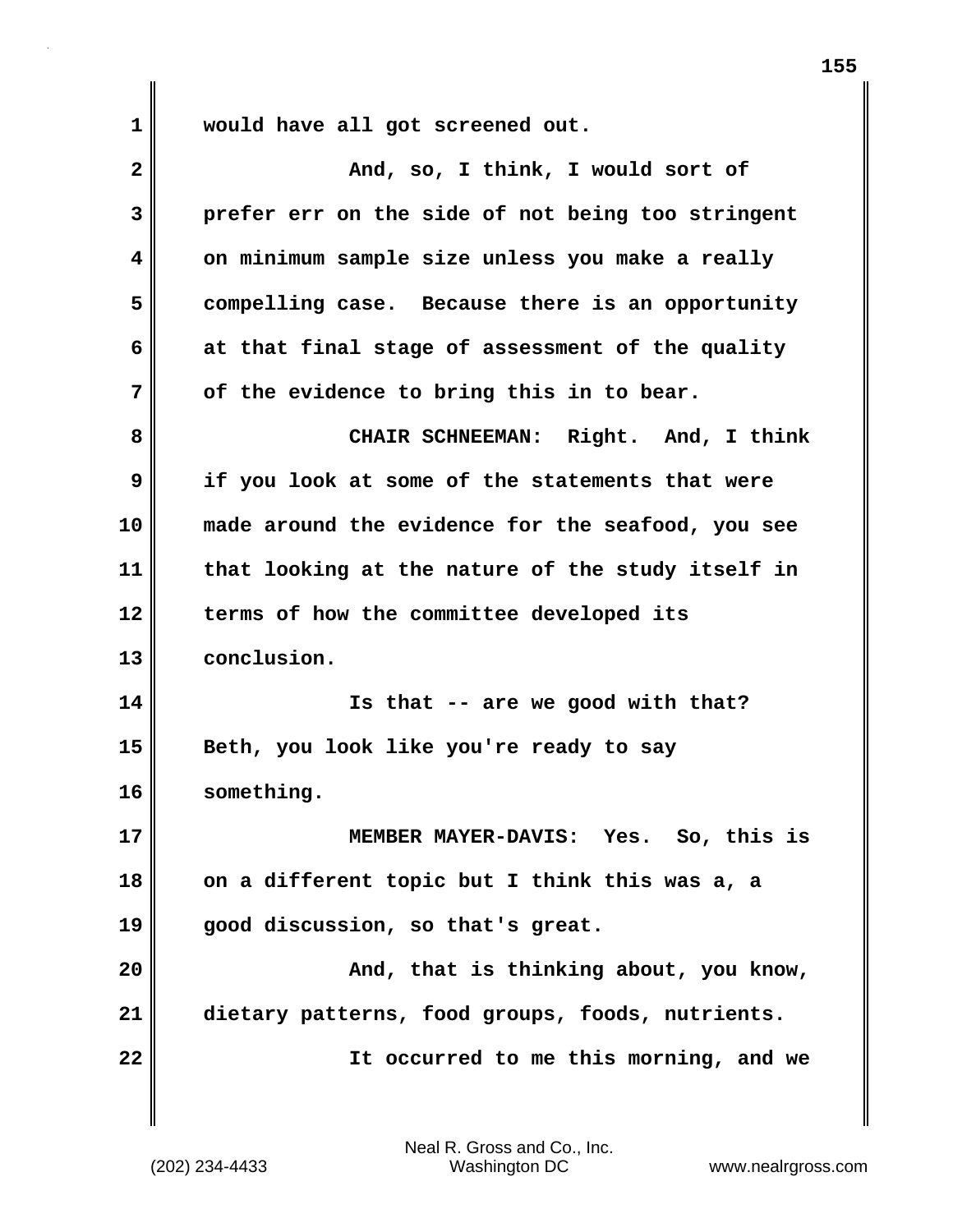**1 had some conversation about it, that for the B24 2 and Pregnancy and Lactation groups' 3 subcommittees, there's attention being paid to 4 looking explicitly at supplements whereas for 5 Beverages and Added Sugars, for example, you 6 know, we at some point decided not to deal with 7 supplements looking at FDA, you know, definition. 8 And, it was partly because as a matter 9 of scope and likely available data when you think 10 about, you know, various supplements broadly 11 defined that find themselves in smoothies these 12 days, you know, that that was just not something 13 that we, you know, reasonably could addressed. 14** But, I'm just wondering, you know, **15 Barbara and Ron, what your thoughts are and maybe 16 what discussion we might have as far as, you 17 know, thinking about supplements that may be 18 important to include for specific nutrients of 19 public health concern, for example. Maybe 20 certain, you know, stages in life course, B24, 21 Pregnancy and Lactation.**

**22 Then again, we thought well, you know,**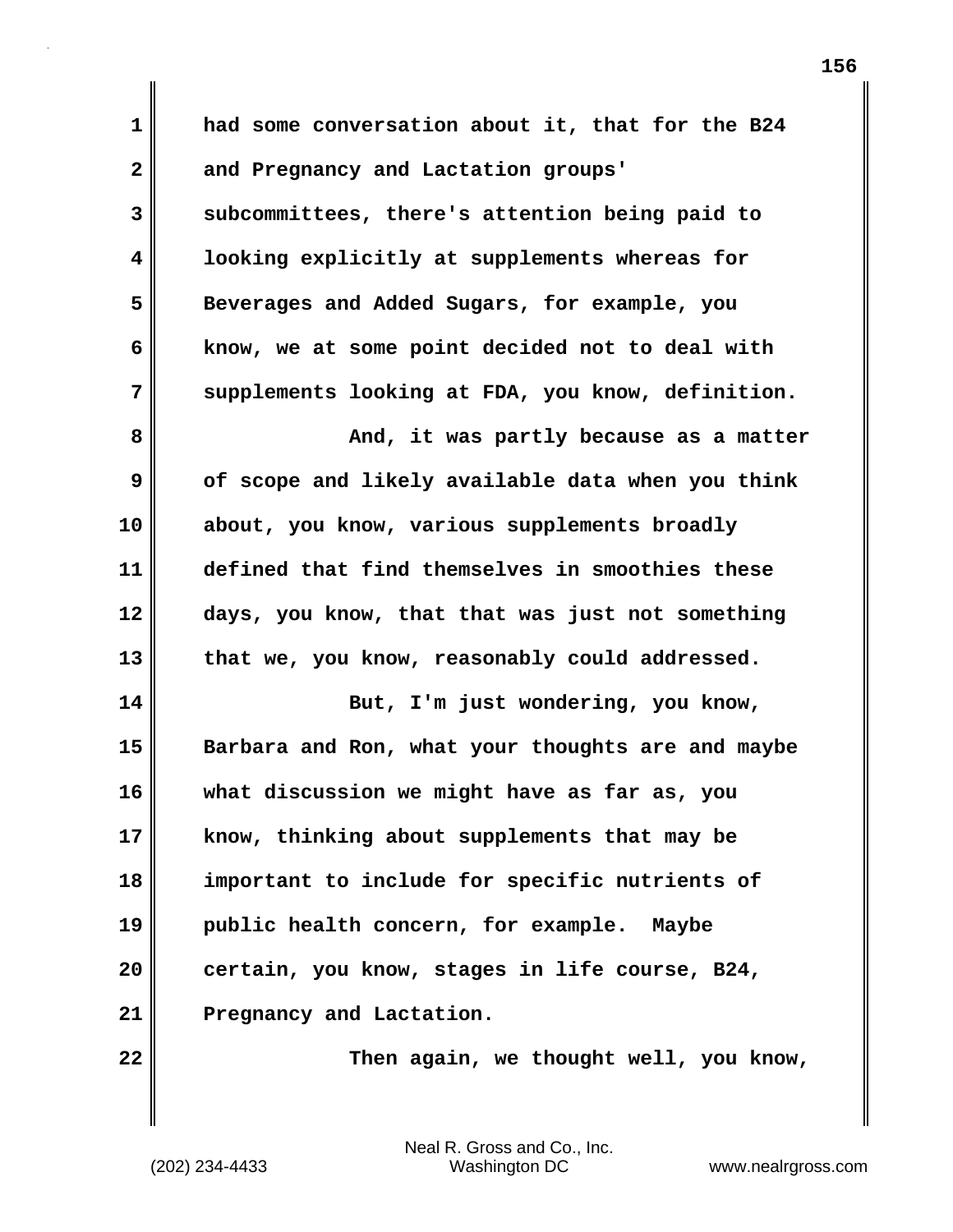**1 in the elderly this can be an issue, too. So, 2 some, I think maybe some general conversation 3 might be helpful in terms of supplements as 4 relates to our work for Dietary Guidelines. 5 CHAIR SCHNEEMAN: Okay, so I think the 6 first place I might go is to look at what we're 7 going to learn from the data analysis in terms of 8 with and without supplements. 9 (Laughter.) 10 VICE CHAIR KLEINMAN: Bye, Tim. 11 (Laughter.) 12 CHAIR SCHNEEMAN: So, with that 13 introduction. 14 MEMBER BAILEY: Yes, bye Tim. 15 (Laughter.) 16 MEMBER BAILEY: I think that's why 17 it's an advantage at this point that we don't 18 have the dietary supplement data. Because I 19 think it's important that you look at nutrients 20 from foods and beverages alone, and then in the 21 context of, particularly in pregnancy where more 22 than 70% of pregnant women are using**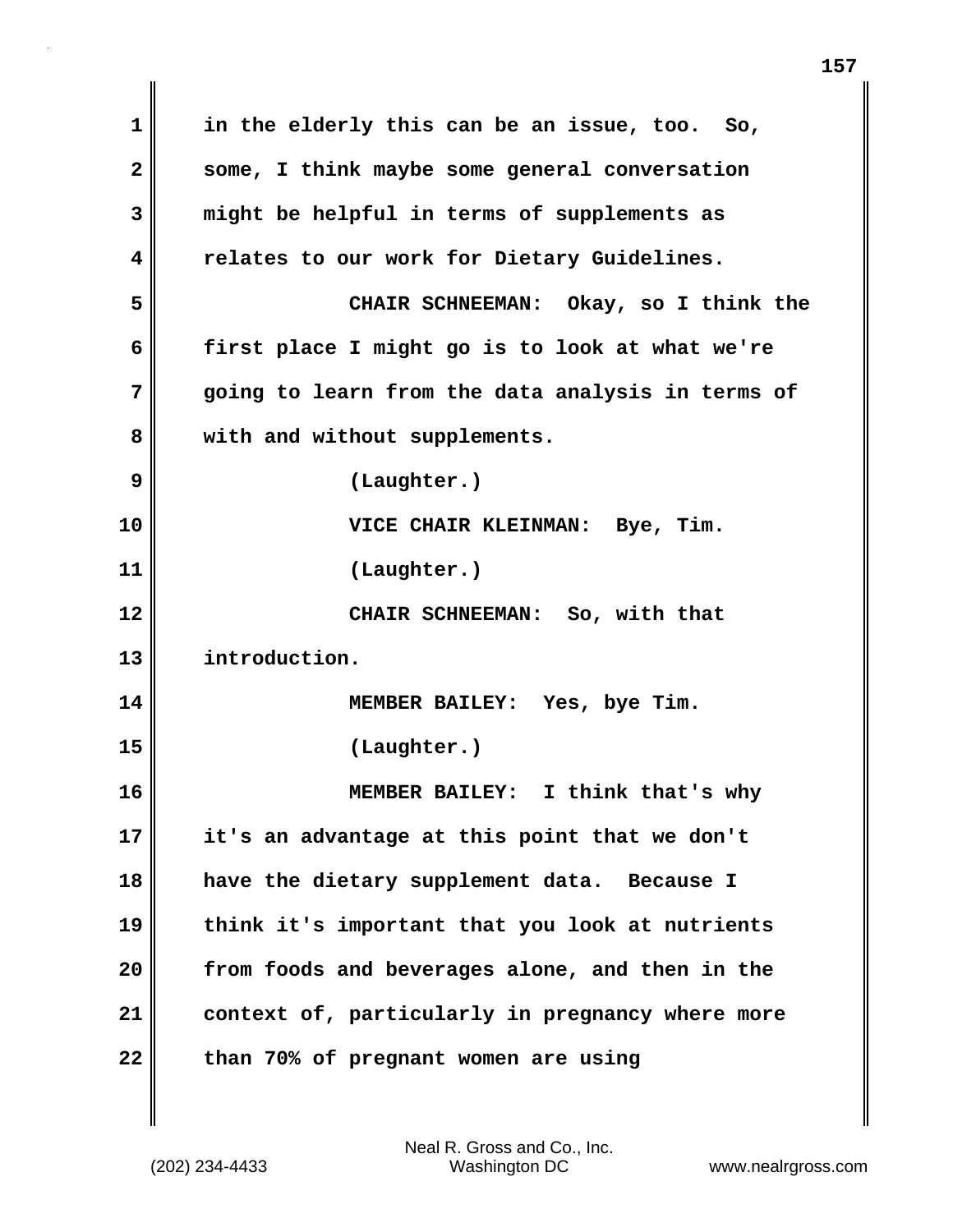**1 micronutrient containing supplements. 2** So, I don't know if that addresses **3 what you're talking about. I think you're 4 talking more about in all of those, the other 5 subcommittees? 6 MEMBER MAYER-DAVIS: Well, there's 7 another layer to it, which really has to do with 8 focus on nutrients vs. foods. And, so we've 9 really thought in our subcommittee anyway, about 10 beverage as foods. 11 MEMBER BAILEY: Uh huh. 12 MEMBER MAYER-DAVIS: And, you know, 13 added sugars as a matter of foods, you know, and 14 so forth, rather than a focus on nutrients and 15 that it is not, in our view, particularly in our 16 remit, to really focus on nutrients that might be 17 contained in say, beverages, with respect to 18 particular outcomes. 19 So, we're actually not looking at 20 trying to come up with what are the nutrient, or 21 what are the dietary components that might 22 explain an association, for example, between**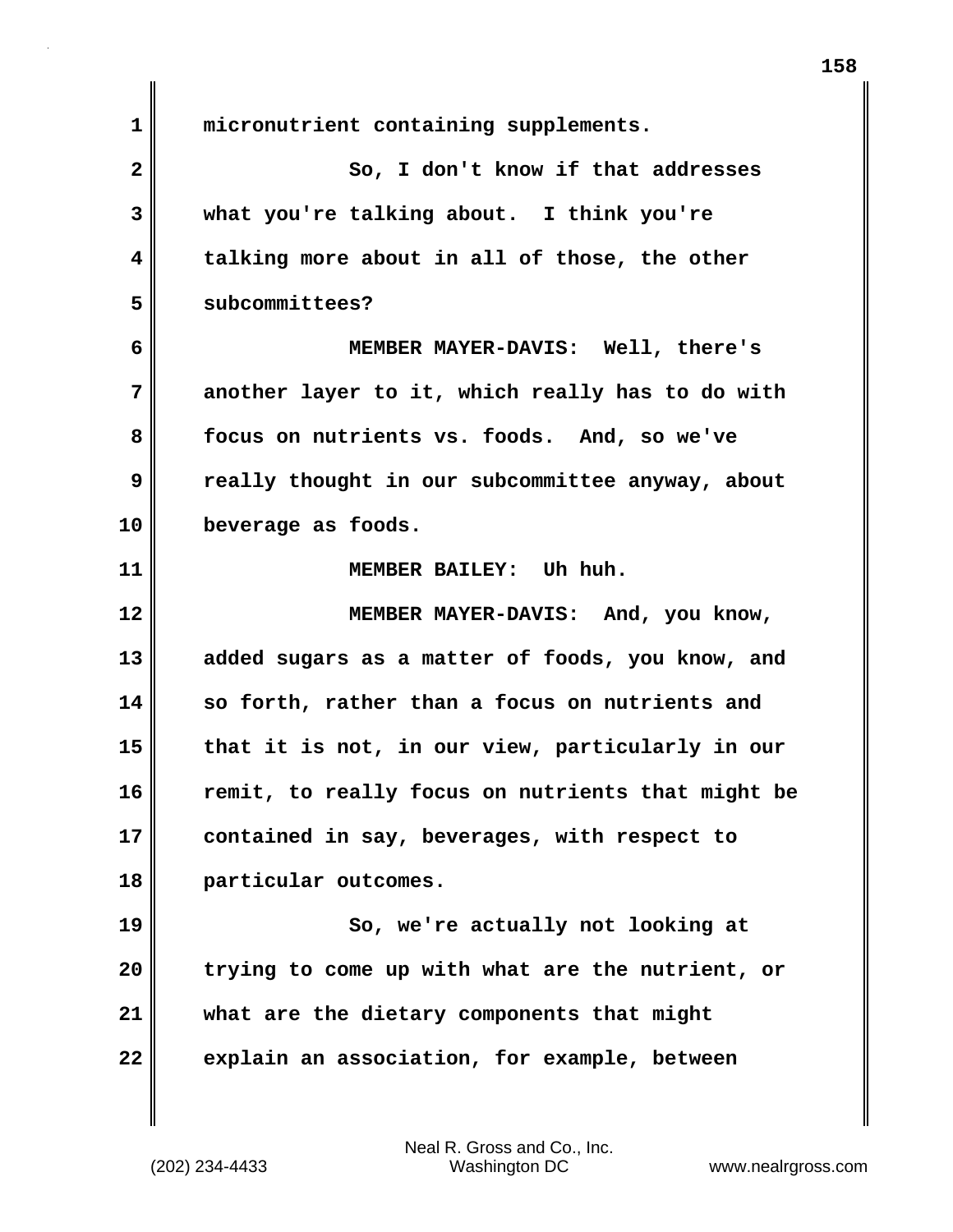**1 beverage intake and, you know, type-2 diabetes. 2 We're staying at the food level, essentially. 3 MEMBER BAILEY: Yes. 4 MEMBER MAYER-DAVIS: And, that was 5 part of the philosophy around not getting into 6 supplements, because that drives you to a 7 nutrient focus rather than a food focus. 8 MEMBER BAILEY: Yes. 9 MEMBER MAYER-DAVIS: So, that was 10 really some of the back drop of our thinking. 11 MEMBER BAILEY: And, I think that's 12 actually an advantage because the approaches that 13 we're taking complement each other in a lot of 14 ways. 15 And, we're also taking an approach 16 where we're looking at foods, food category 17 sources of nutrients, and then nutrients in and 18 of themselves. 19 So, you have like three different 20 levels of data that will inform the Federal 21 government on how to interpret that into 22 actionable guidelines for Americans.**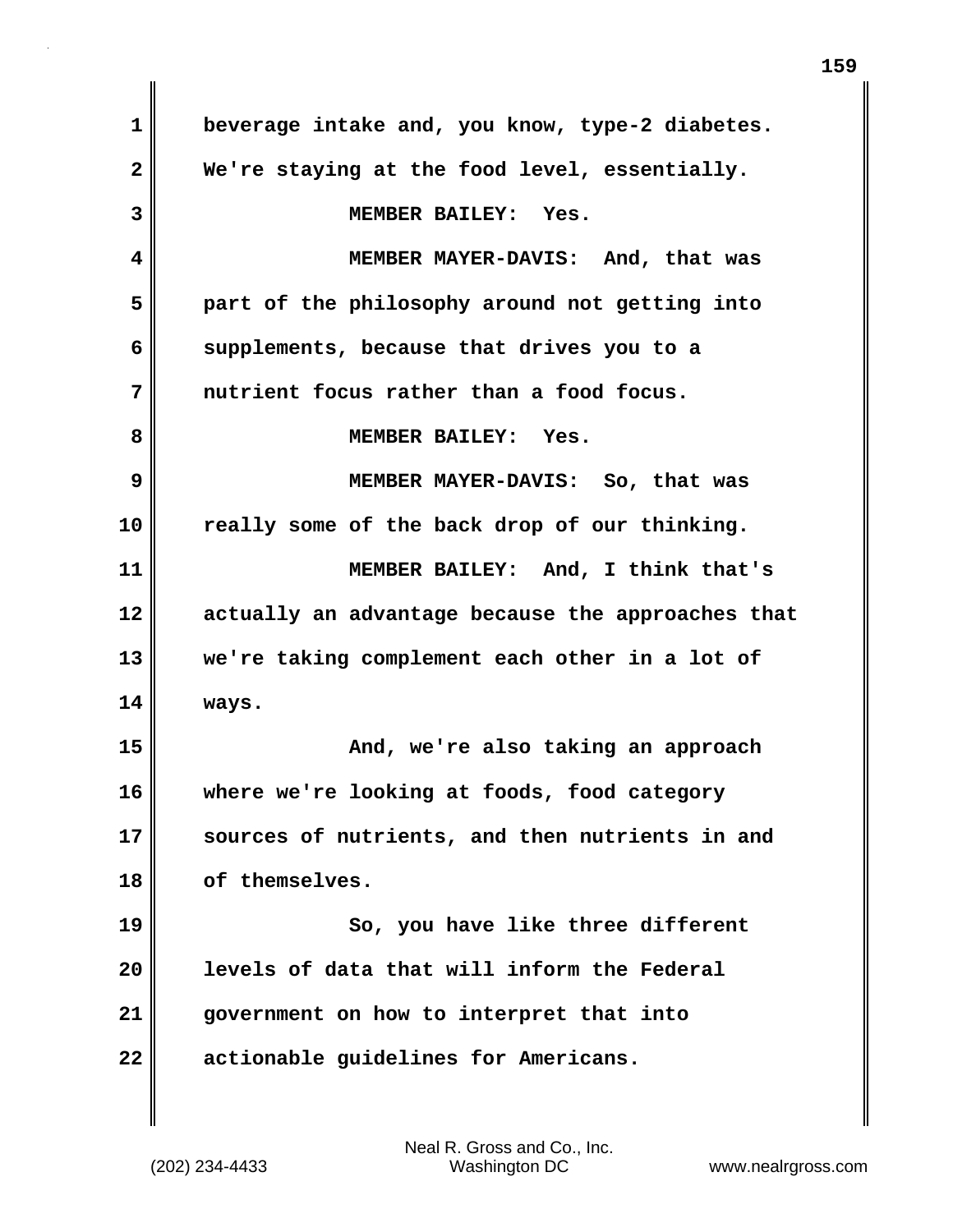| $\mathbf{1}$ | MEMBER MAYER-DAVIS: So, that makes                |
|--------------|---------------------------------------------------|
| $\mathbf{2}$ | sense as between Beverages and Added Sugar        |
| 3            | subcommittee, and the work of your committee.     |
| 4            | I'm still not quite sure how that fits            |
| 5            | with the B24 Pregnancy Lactation that does have a |
| 6            | specific focus on supplements, which I don't have |
| 7            | any personal objection to. I'm just trying to     |
| 8            | make sure that, you know, you know, we have an    |
| 9            | understanding about really what the scope is.     |
| 10           | MEMBER DEWEY: This is Kay Dewey                   |
| 11           | again.                                            |
| 12           | Well, you know, we were given those               |
| 13           | questions and, it was just intake from            |
| 14           | supplements or fortified foods. So, it wasn't     |
| 15           | the foods, and then did they happen to have       |
| 16           | something in them as well.                        |
| 17           | So, and it is because certainly                   |
| 18           | pregnancy is a period with heavy supplement use.  |
| 19           | And, then there are questions around whether      |
| 20           | supplements are needed for infants.               |
| 21           | MEMBER MAYER-DAVIS: So, that's just               |
| 22           | a function of the very specific questions given.  |
|              |                                                   |
|              |                                                   |

 $\mathsf I$ 

**160**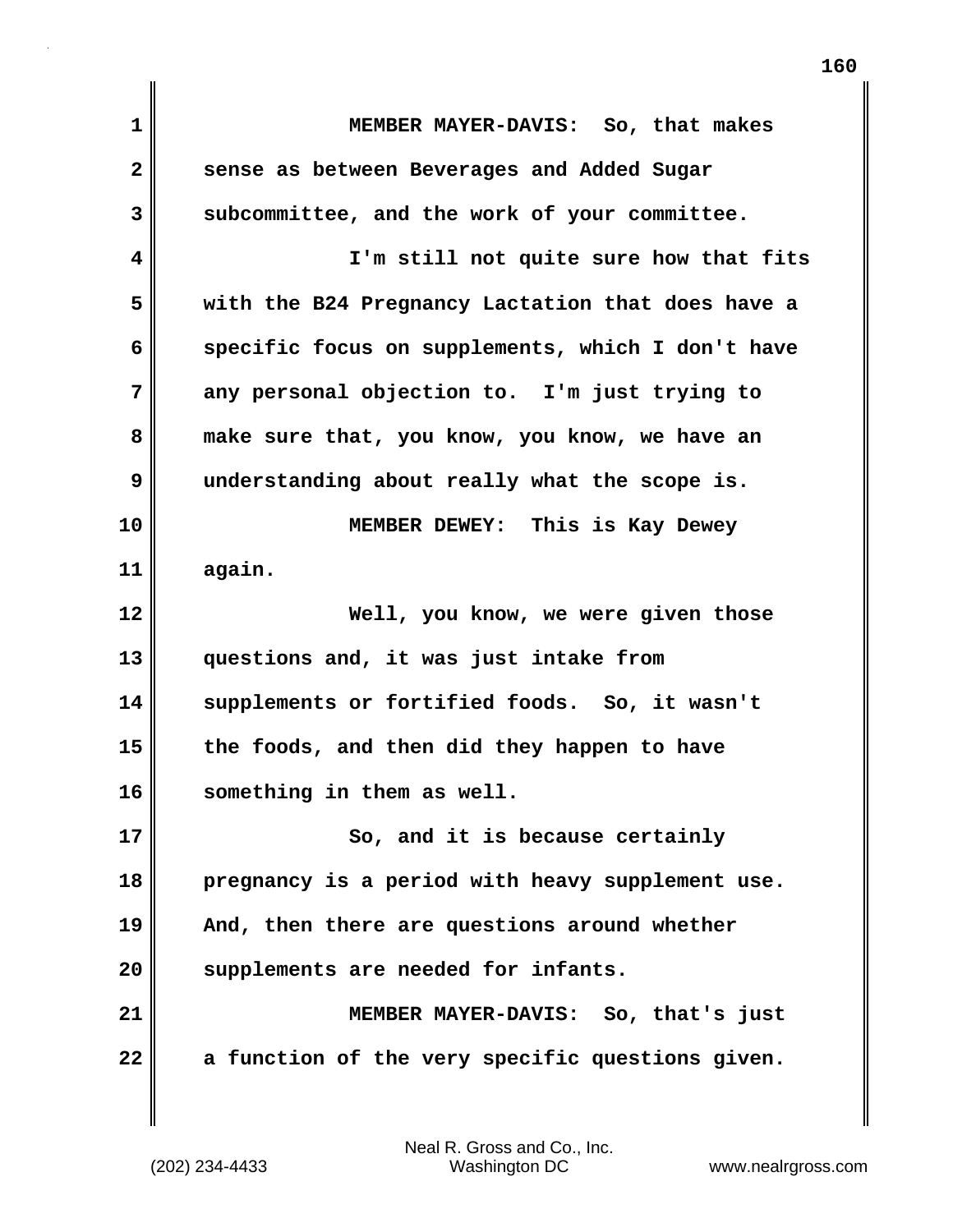**1 Okay, so as long as we're all in agreement that 2 we're sometimes looking at supplements for those, 3 for that reason and sometimes not. 4 MEMBER BOUSHEY: Liz, in these papers 5 that you've looked at, do they even provide that 6 information? I mean what happens is when you go 7 into different spheres of research questions, 8 it's rare that a paper might even put in 9 supplements. 10 And, so I don't, you know, so that's 11 a risk if you start adding them, then. 12 MEMBER MAYER-DAVIS: Yes, and we're 13 not planning on adding them. 14 MEMBER BOUSHEY: Right. 15 MEMBER MAYER-DAVIS: I just wanted to 16 make sure that we were all in good communication 17 about what we were doing. So, yes. 18 MEMBER BOUSHEY: Yes. 19 MEMBER NOVOTNY: Yes, no, I appreciate 20 the question. I've been struggling with that, 21 too, because I mean I'm, we're the Dietary 22 Guidelines Committee and, but I also sit on the**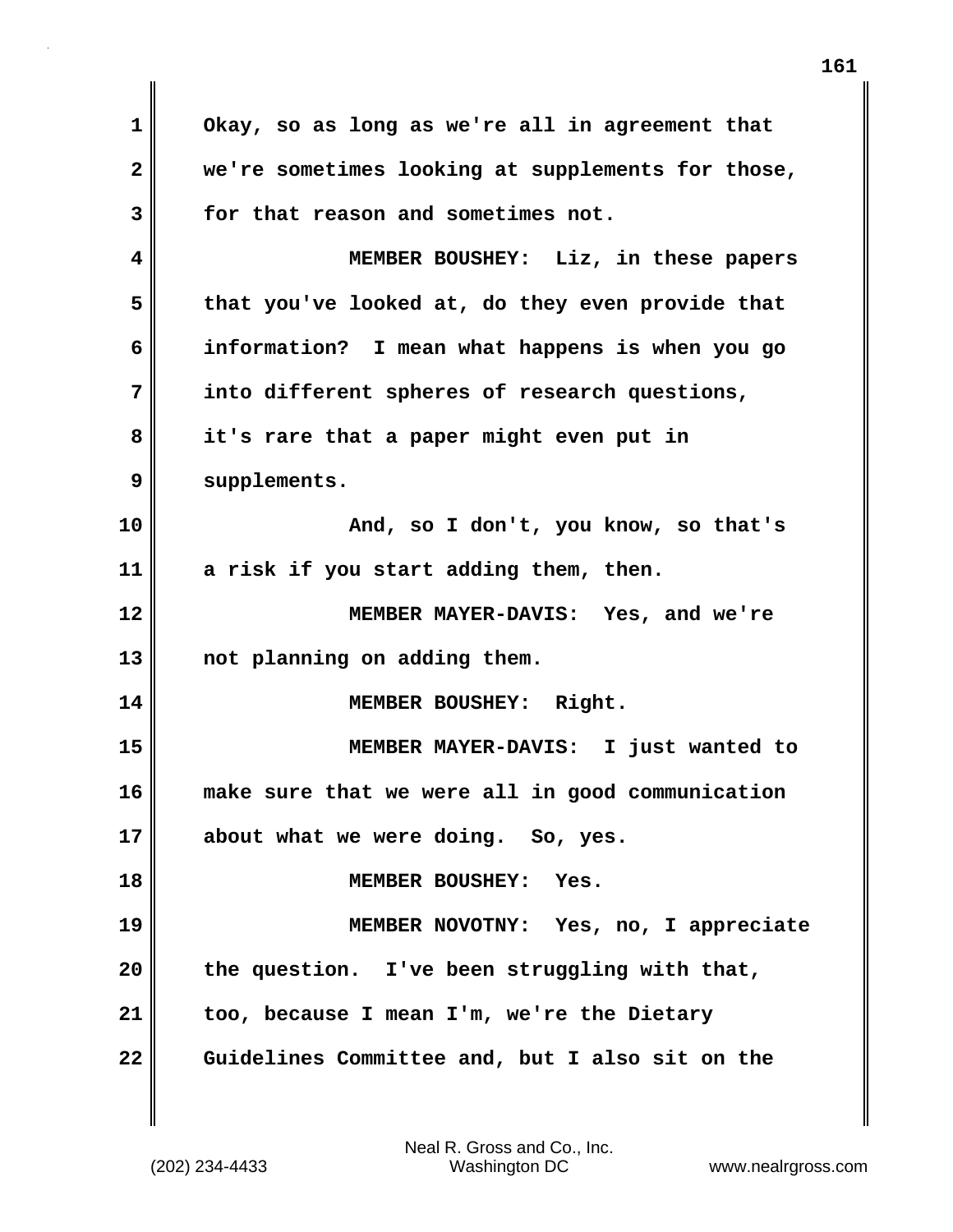**1 subcommittee. 2** So, those were the questions given to **3 us. It does beg the question, I don't know if 4 again, it's going to depend on the papers. Maybe 5 we can kind of as a philosophy, try to articulate 6 sort of the relative role of food and supplements 7 in the outcome if it's there, just to keep the 8 emphasis on food. 9 CHAIR SCHNEEMAN: I think this is very 10 helpful to have the subcommittees identify if 11 there are additional issues where they really 12 need the input from the full committee, to make 13 sure that you can make great progress between now 14 and the, our next meeting. 15 So, our time is getting short so I'm 16 just going to sort of quickly go around and see 17 if there's anything else that needs to be brought 18 up along those lines from. 19 So, Steve, you, you did your thing. 20 MEMBER HEYMSFIELD: I think I'm good. 21 CHAIR SCHNEEMAN: Yes. 22 MEMBER BOUSHEY: I'm good.**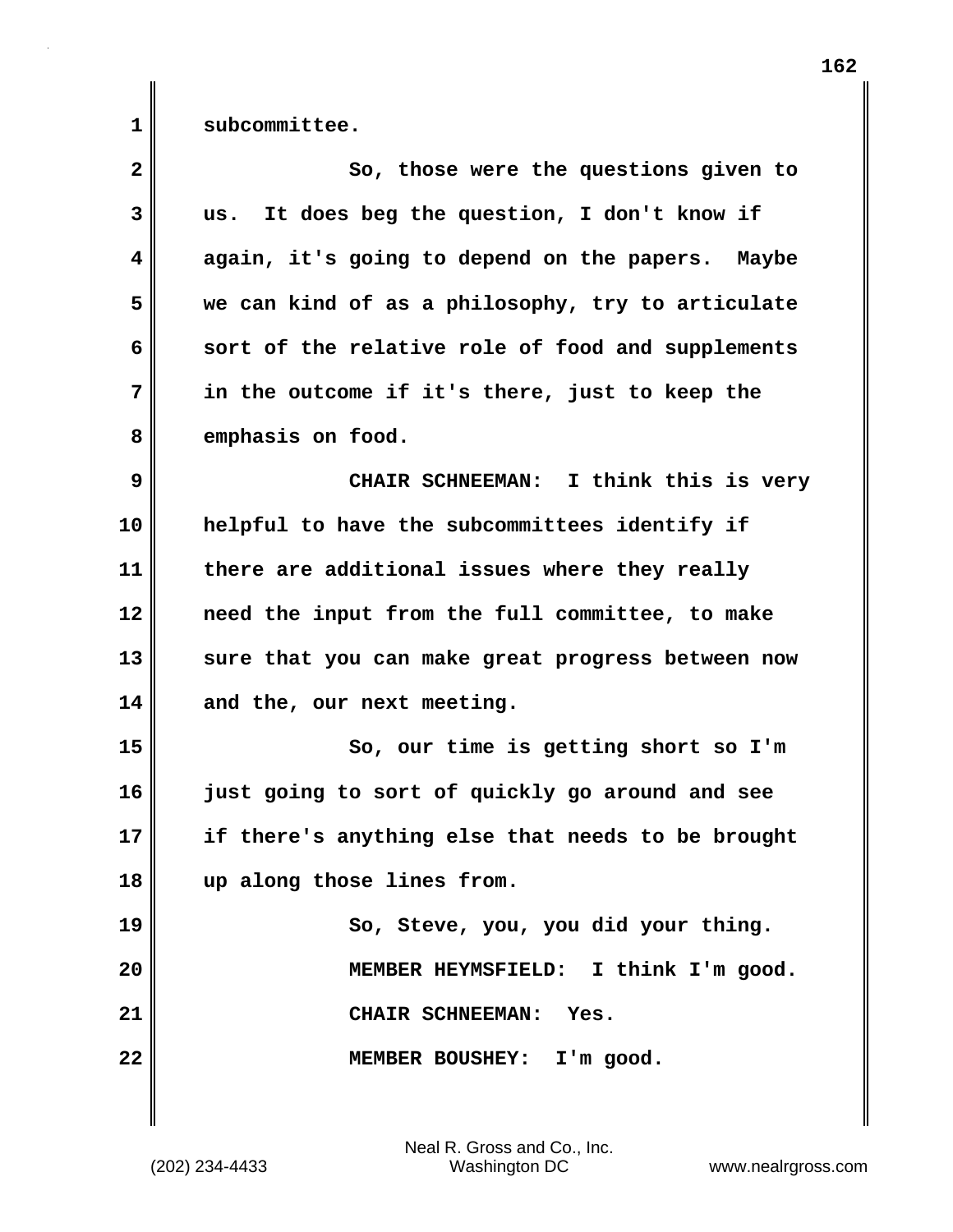| $\mathbf{1}$   | CHAIR SCHNEEMAN: Okay, great.                     |
|----------------|---------------------------------------------------|
| $\overline{2}$ | MEMBER BOUSHEY: Thank you.                        |
| 3              | CHAIR SCHNEEMAN: Kay?                             |
| 4              | MEMBER DEWEY: I have no further                   |
| 5              | comment.                                          |
| 6              | CHAIR SCHNEEMAN: Okay.                            |
| 7              | MEMBER DONOVAN: No.                               |
| 8              | MEMBER STANG: Me, neither.                        |
| 9              | MEMBER BAILEY: I guess this is not                |
| 10             | specific to the Committee, but a plea for people  |
| 11             | who are doing funding, reviewing, and publishing  |
| 12             | research, that you include or demand that details |
| 13             | of the methods are so critical in their           |
| 14             | applicability to our purposes.                    |
| 15             | So, if you are a journal editor, if               |
| 16             | you are a researcher, if you are funding          |
| 17             | research, the devil is in the details, and those  |
| 18             | details need to be published. And, a lot of       |
| 19             | times, you're limited by word count, or, or       |
| 20             | things like that.                                 |
| 21             | But, just be mindful that in order for            |
| 22             | your research to be impactful and interpretable   |
|                |                                                   |

 $\mathsf I$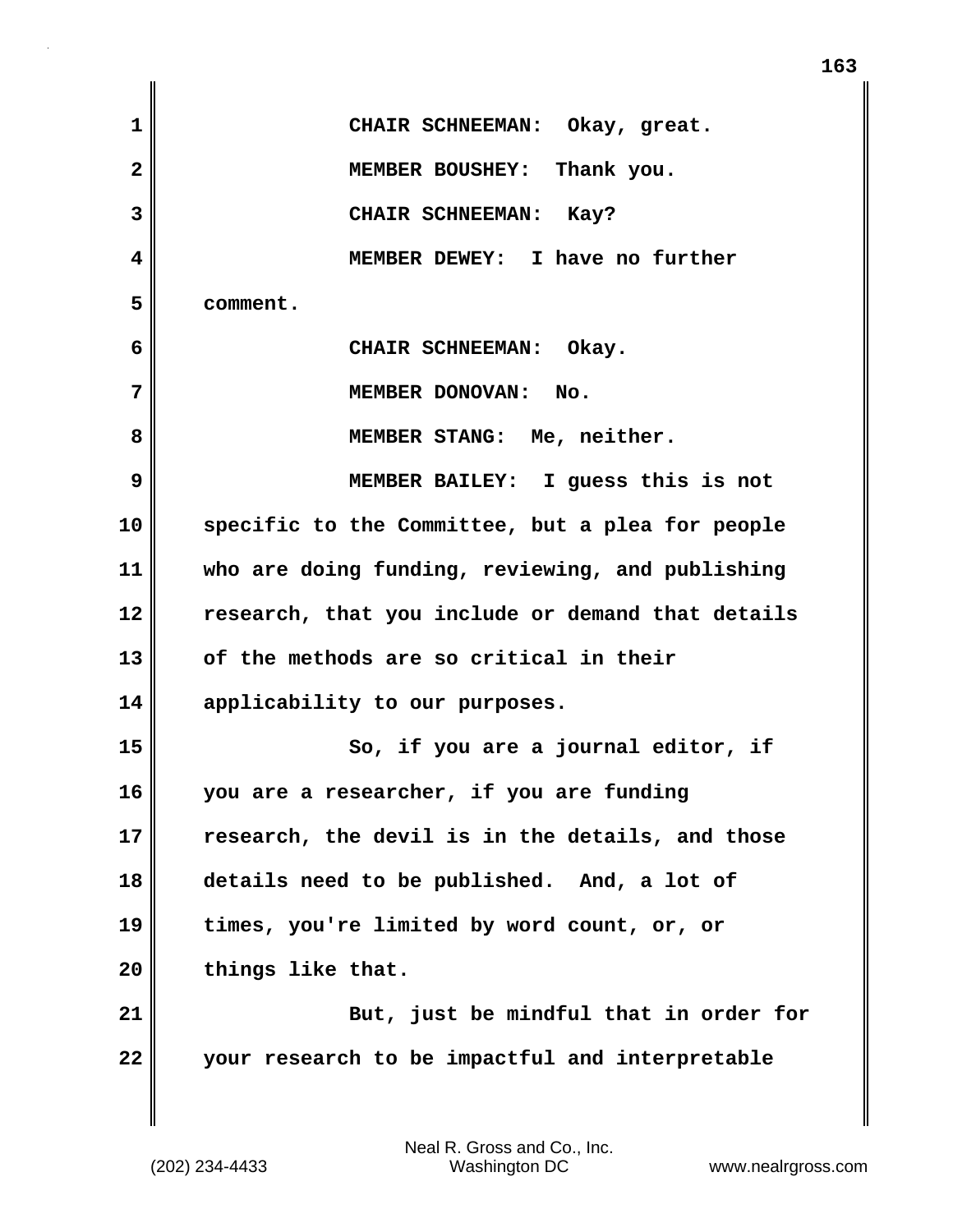**1 to committees like this, you have to have the 2 details.**

**3 MEMBER NOVOTNY: Pass. 4 MEMBER SABATE: And, I just appreciate 5 the conversation we had, the last one as far as 6 the clarification between the measured emphasis 7 of this group on nutrient vs. foods and food 8 patterns. 9 And, I am in full agreement that, or 10 at least that was my understanding that, the main 11 purpose of, of this task force is to relate foods**

**12 and, and food patterns, and with the health 13 outcomes. And, I think that was a very useful 14 conversation as far as understanding the role. 15 And, we know that these were 16 questions that were asked as far as a specific 17 nutrient supplements.**

**18 But in general, I think we have to 19 continue trying to see the connection that exists 20 between foods and food patterns, and health 21 outcomes.**

22 **CHAIR SCHNEEMAN:** Thank you.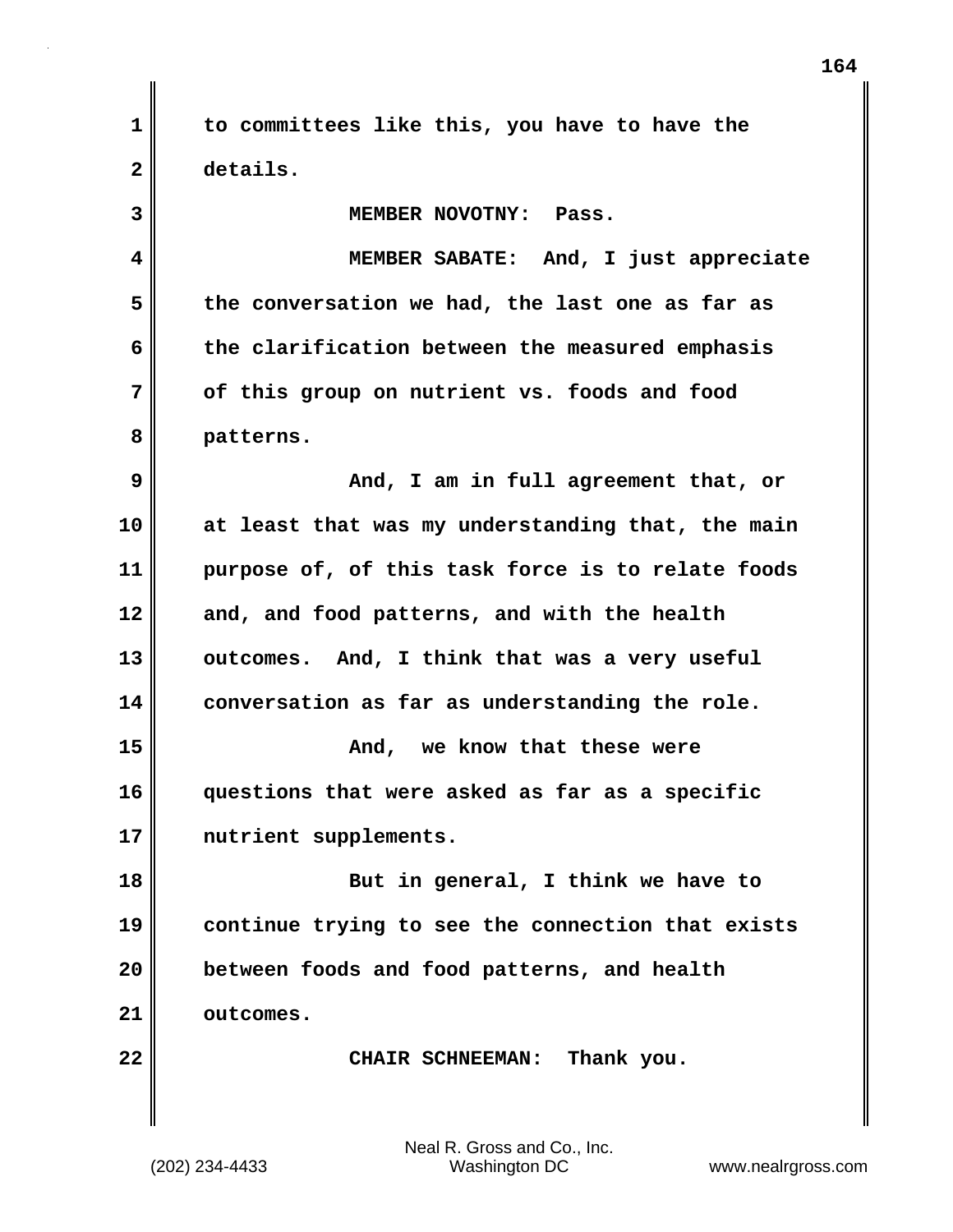| 1            | You already had a turn.                          |
|--------------|--------------------------------------------------|
| $\mathbf{2}$ | (Laughter.)                                      |
| 3            | CHAIR SCHNEEMAN: So, Ron, do you want            |
| 4            | to?                                              |
| 5            | VICE CHAIR KLEINMAN: No, I have                  |
| 6            | nothing to add. I'm just glad that we were able  |
| 7            | to come together. I think we really do           |
| 8            | accomplish a lot when we're seeing each other    |
| 9            | face-to-face.                                    |
| 10           | Something to be said for staying home            |
| 11           | and doing it over the phone, but it is great to  |
| 12           | be able to talk these things through, so thank   |
| 13           | you all.                                         |
| 14           | CHAIR SCHNEEMAN: Okay, and so I know             |
| 15           | that I believe Eve has to officially adjourn the |
| 16           | meeting, so I won't do that.                     |
| 17           | But, I will remind you that we, the              |
| 18           | Committee takes -- as long as the Committee is   |
| 19           | meeting, public comments can come in. But, if    |
| 20           | anyone has specific comments on the protocols    |
| 21           | that, particularly the new protocols that have   |
| 22           | been discussed, those will be most useful to the |

(202) 234-4433 Washington DC www.nealrgross.com Neal R. Gross and Co., Inc.

**165**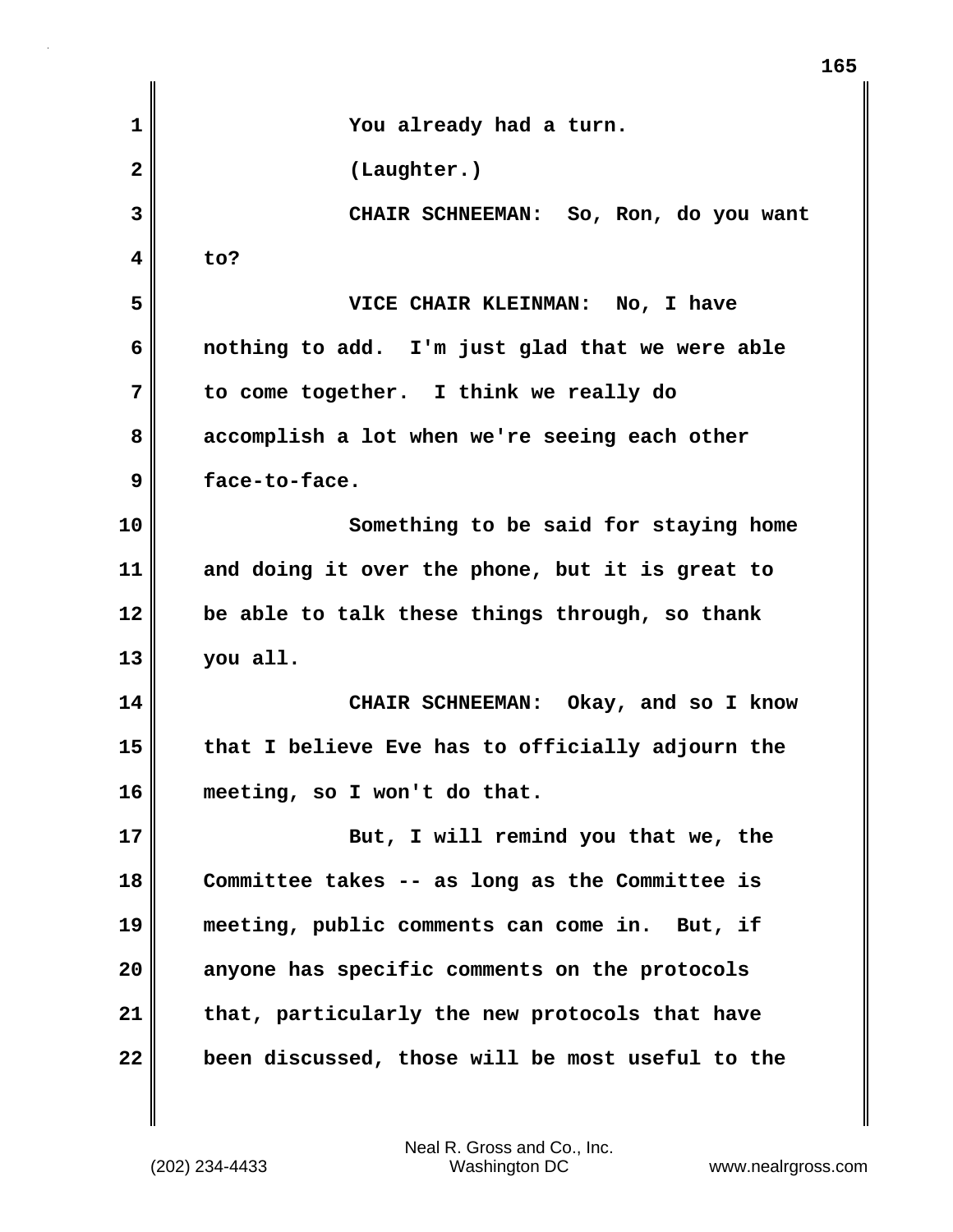| $\mathbf 1$  | Committee if we receive them by November 7.       |
|--------------|---------------------------------------------------|
| $\mathbf{2}$ | So, I will turn it over to Eve.                   |
| 3            | DR. STOODY: Thank you, Dr. Schneeman,             |
| 4            | and to the Committee. And, we do just have a few  |
| 5            | closing remarks before we adjourn for today.      |
| 6            | I did want to just make a quick                   |
| 7            | comment regarding the supplement conversation.    |
| 8            | Historically, the Dietary Guidelines              |
| 9            | that have focused on 2 years and older, it has    |
| 10           | been a focus on meeting nutrient recommendations  |
| 11           | through foods.                                    |
| 12           | But, as Kay and Regan kind of both                |
| 13           | noted for these new populations, for, you know,   |
| 14           | for Birth to 24 months and Pregnancy and          |
| 15           | Lactation, there were just questions around       |
| 16           | should there be a recommendation at the           |
| 17           | population level for supplements in addition to   |
| 18           | like, a typical diet?                             |
| 19           | So, that's where those questions came             |
| 20           | So, that's why there's not specific<br>from.      |
| 21           | questions related to supplements for the kind of  |
| 22           | 2-year and older population, but for the Birth to |

(202) 234-4433 Washington DC www.nealrgross.com Neal R. Gross and Co., Inc.

 $\mathbf{I}$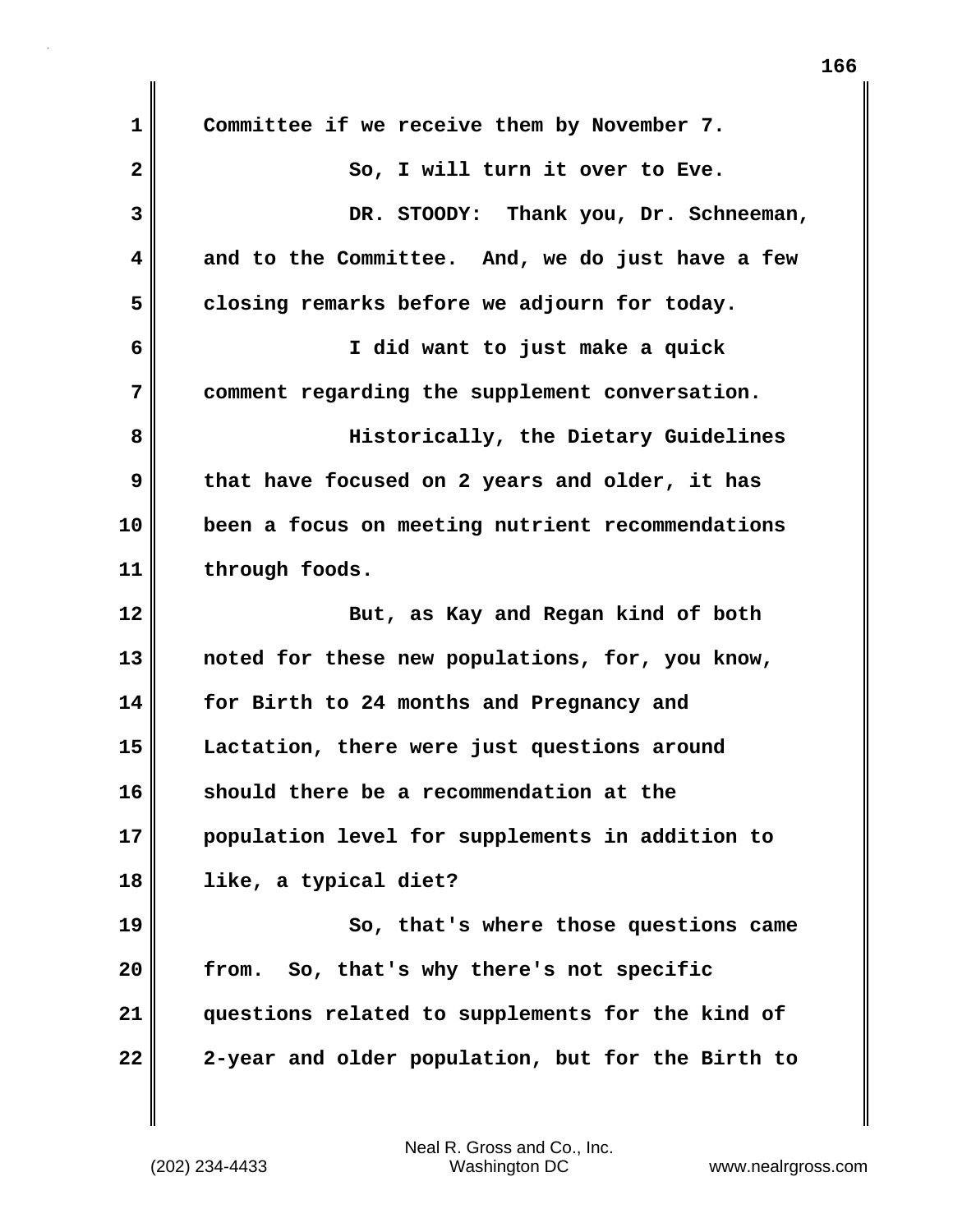**1 24 and Pregnancy. So, just a few comments there. 2 Okay, so thank you for joining us for 3 meeting three of the 2020 Dietary Guidelines 4 Advisory Committee. 5 I do want to note that materials from 6 this meeting, as always, will be posted at 7 DietaryGuidelines.gov, so that'll include 8 recordings of all of the presentations. There 9 will be transcripts, meeting minutes, all of the 10 slides. 11 It does take a little bit of time to 12 get the transcripts and all of that stuff 13 finalized. So, please allow about one month for 14 those materials to be posted. But as always, our 15 LISTSERV is the way that we communicate. 16 So, if you're signed up for a 17 LISTSERV, as soon as those materials are posted, 18 we will send out an announcement so you can come 19 back and view the discussion again. 20 Okay, did want to spend just a minute 21 talking about meeting four, because it is in a 22 different location.**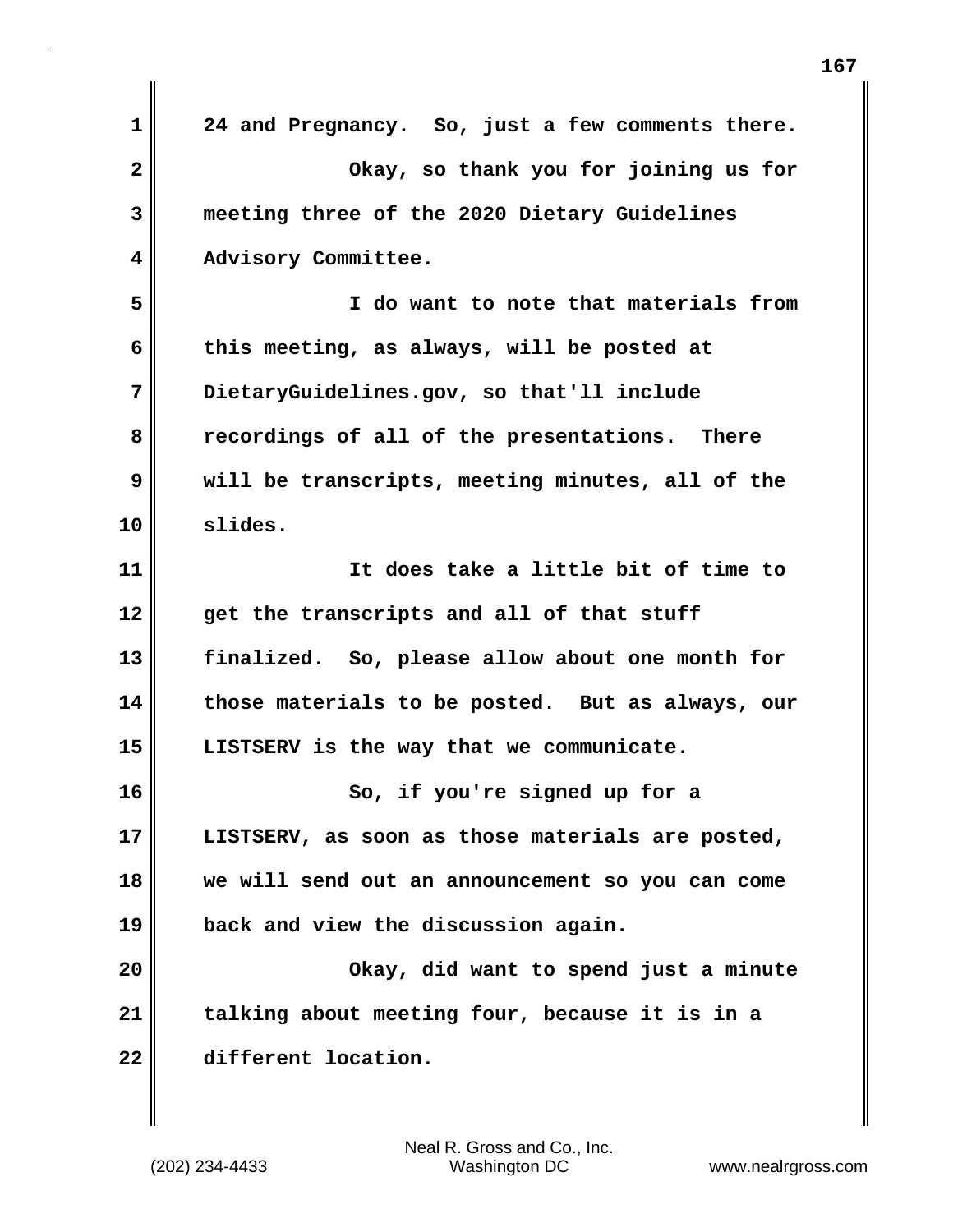| 1            | And, meeting four will be held in                 |
|--------------|---------------------------------------------------|
| $\mathbf{2}$ | Houston, Texas, and who knew when we were setting |
| 3            | our meeting locations we were predicting the      |
| 4            | World Series, so stay tuned for the next round, I |
| 5            | guess.                                            |
| 6            | (Laughter.)                                       |
| 7            | DR. STOODY: So, yes, our next meeting             |
| 8            | is in Houston on January 23 and 24 at USDA's      |
| 9            | Children Nutrition Research Center. And, the      |
| 10           | meeting will be held from 9:00 a.m. to 4:30 p.m.  |
| 11           | each day, if that helps with your planning        |
| 12           | purposes.                                         |
| 13           | And, as we talked about yesterday,                |
| 14           | meeting four will include an opportunity for oral |
| 15           | comments to the Committee from the public. This   |
| 16           | will be essentially exactly the same as it was    |
| 17           | last time.                                        |
| 18           | The public will be able to provide up             |
| 19           | to three minutes of oral comments to the          |
| 20           | Committee, and that will be registration is       |
| 21           | expected to open for that in early January, so    |
| 22           | registration is not yet open.                     |
|              |                                                   |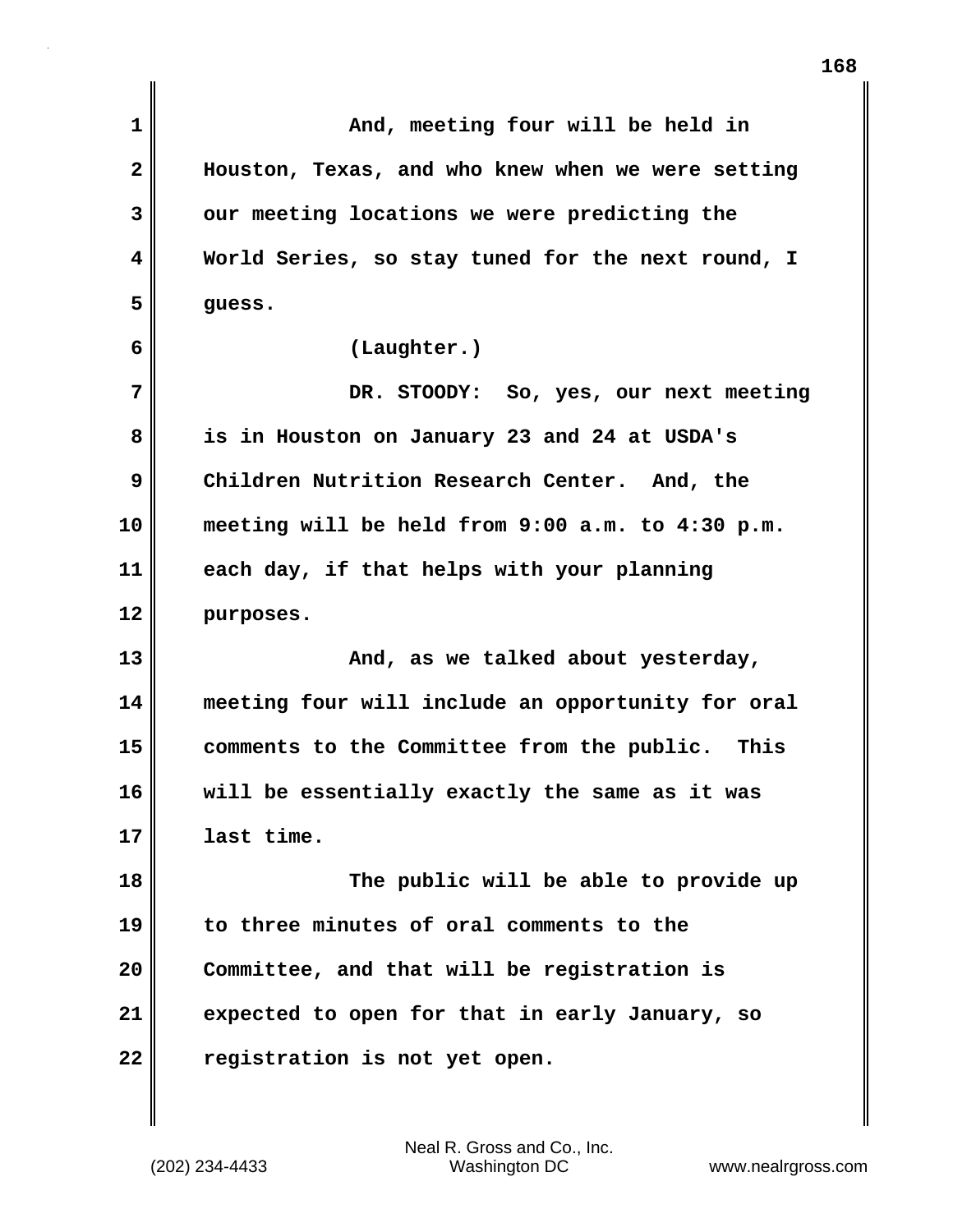| $\mathbf 1$  | Registration will be confirmed on a               |
|--------------|---------------------------------------------------|
| $\mathbf{2}$ | first come, first served basis and, as with the   |
| 3            | last time, we ask that we keep it to one          |
| 4            | representative per organization.                  |
| 5            | So, watch for an announcement through             |
| 6            | our LISTSERV for registration. The registration   |
| 7            | does fill up pretty quickly. I think it filled    |
| 8            | up in the first day for the last meeting, so stay |
| 9            | tuned for that. Be ready.                         |
| 10           | Similar to last time, when you go to              |
| 11           | register for oral comments, we do ask for a high  |
| 12           | level outline of the items you plan to discuss so |
| 13           | you can be at the ready when that announcement    |
| 14           | comes through.                                    |
| 15           | In the meantime, you can follow the               |
| 16           | work of the Committee at DietaryGuidelines.gov.   |
| 17           | You can view progress on the scientific           |
| 18           | questions. As we go, protocols will be updated    |
| 19           | so between now and the public meeting, we do      |
| 20           | expect to do an update on the website.            |
| 21           | You can also read subcommittee                    |
| 22           | updates, there's a section on the website with    |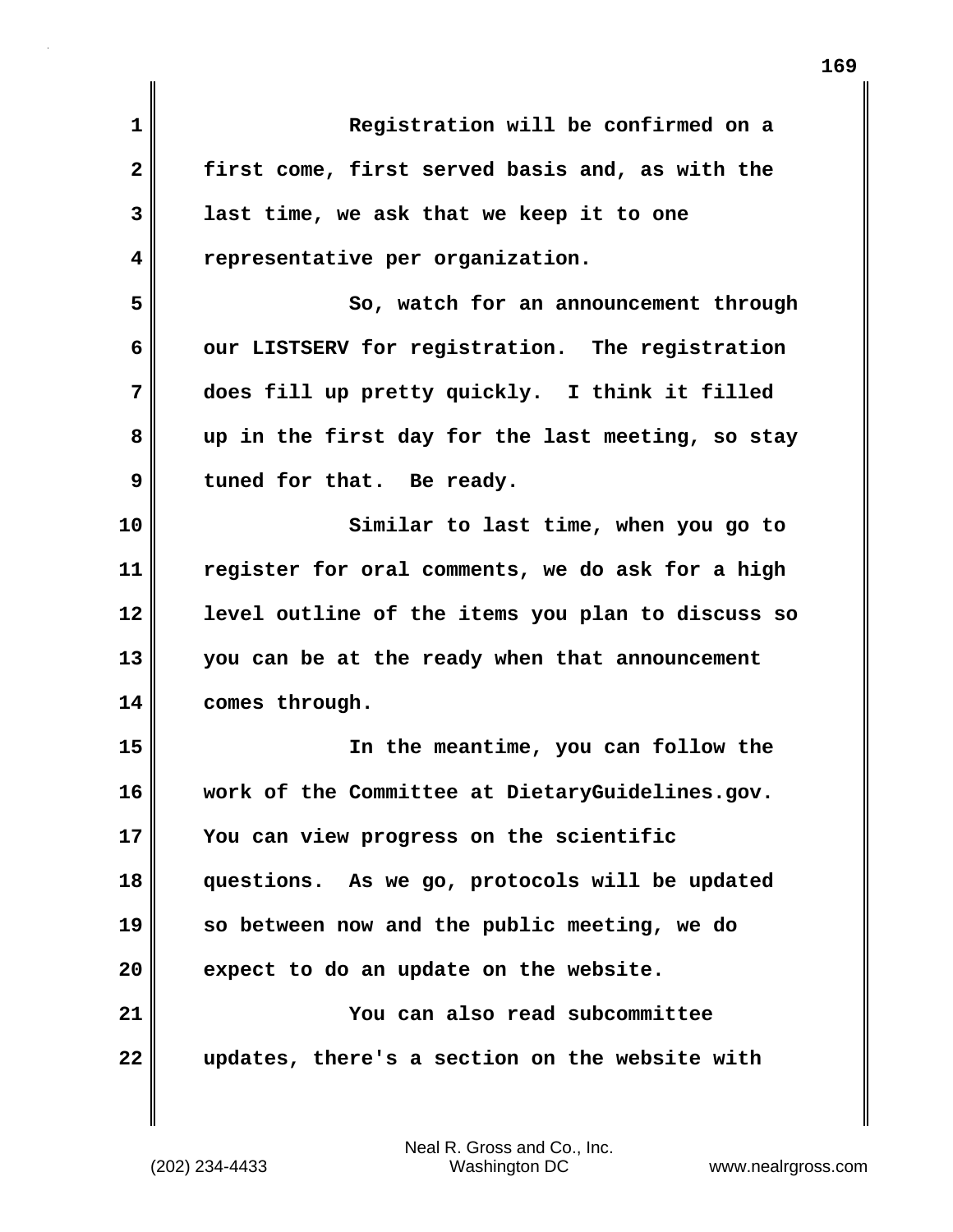**1 subcommittees, and there's brief updates provided** 2 on the work that they've done at various points. **3 We typically do both of those pieces 4 -- we do it all at once. So, for all of the 5 subcommittees, we'll update the protocols and the 6 subcommittee updates all at once. And, this is 7 another thing. When we do that, we'll send an** 8 announcement through our LISTSERV. **9 So, if you're interested in kind of 10 following the process, be sure to sign up for our 11 LISTSERV. 12 At DietaryGuidelines.gov, you can also 13 see a link to Regulations.gov, and there you can 14 go as Barbara noted, to submit comments to the 15 Committee. Comments anytime throughout their 16 process. Again, for the comments specific to new 17 protocols, the 19 new protocols, those are asked 18 for by two weeks, November 7. 19 You can also read all of the written 20 comments that have been submitted to date. 21 You can check our recently updated 22 most popular questions page. We do update this**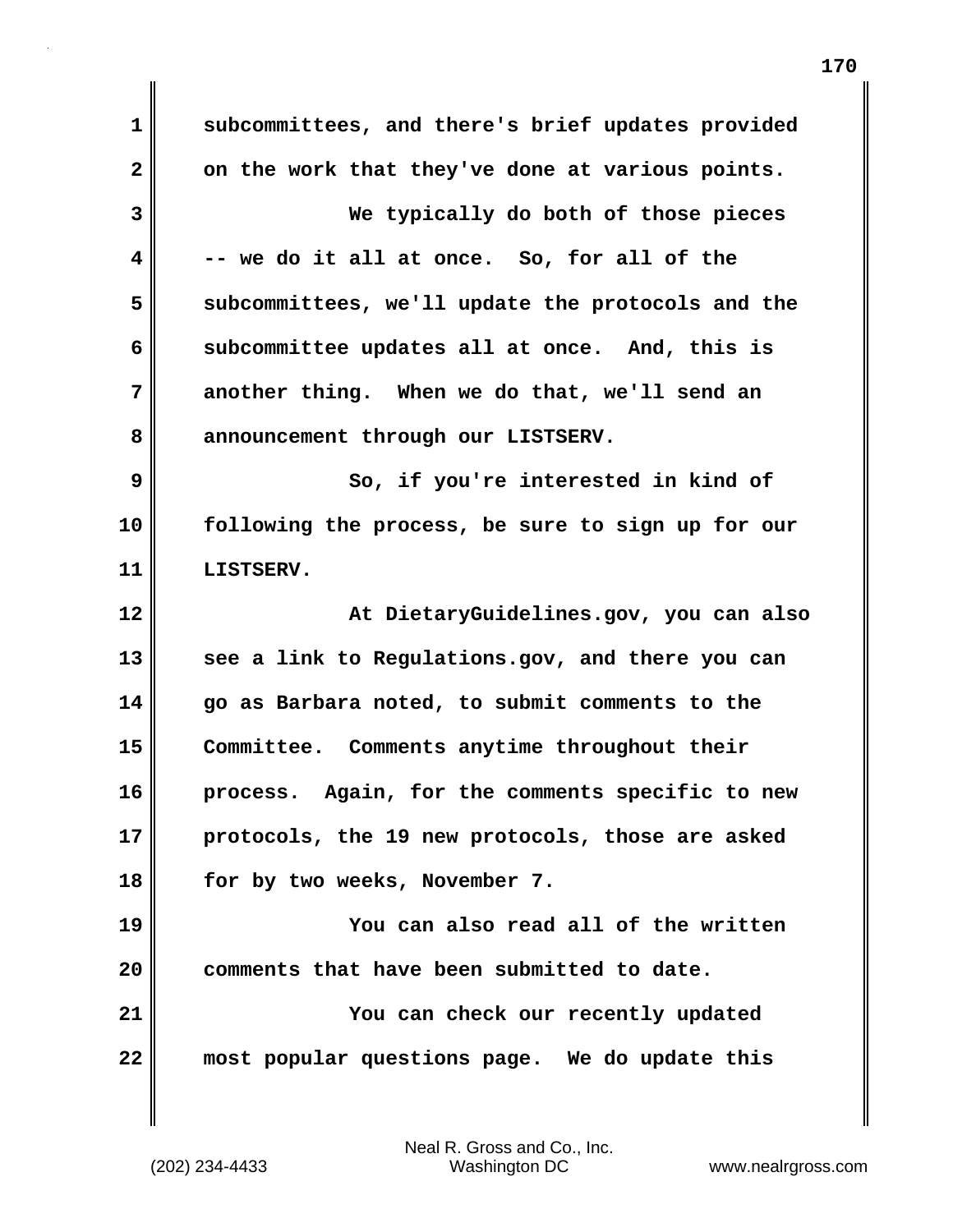| $\mathbf 1$  | page based on the questions that we are           |
|--------------|---------------------------------------------------|
| $\mathbf{2}$ | receiving. So, that is something that we try to   |
| 3            | keep updated based on questions that are coming   |
| 4            | in and that we're hearing.                        |
| 5            | And you can also learn about                      |
| 6            | continuing professional education credits for     |
| 7            | viewing the meetings.                             |
| 8            | Now, as has been discussed by Barbara             |
| 9            | and others, this is really, it's an independent   |
| 10           | committee and, their findings are their findings. |
| 11           | But it does take a lot of staff to support the    |
| 12           | process. And, this is staff from across USDA and  |
| 13           | HHS who support this process in some way.         |
| 14           | So, for example, supporting the                   |
| 15           | Committee's scientific review through the         |
| 16           | systematic reviews, data analysis and food        |
| 17           | pattern modeling, managing all of the web         |
| 18           | updates, processing public comments, coordinating |
| 19           | the actual meetings and more. And, so really,     |
| 20           | just thank you to all of the staff for that       |
| 21           | support.                                          |
| 22           | I do want to pause for just a second              |
|              |                                                   |

 $\mathbf{I}$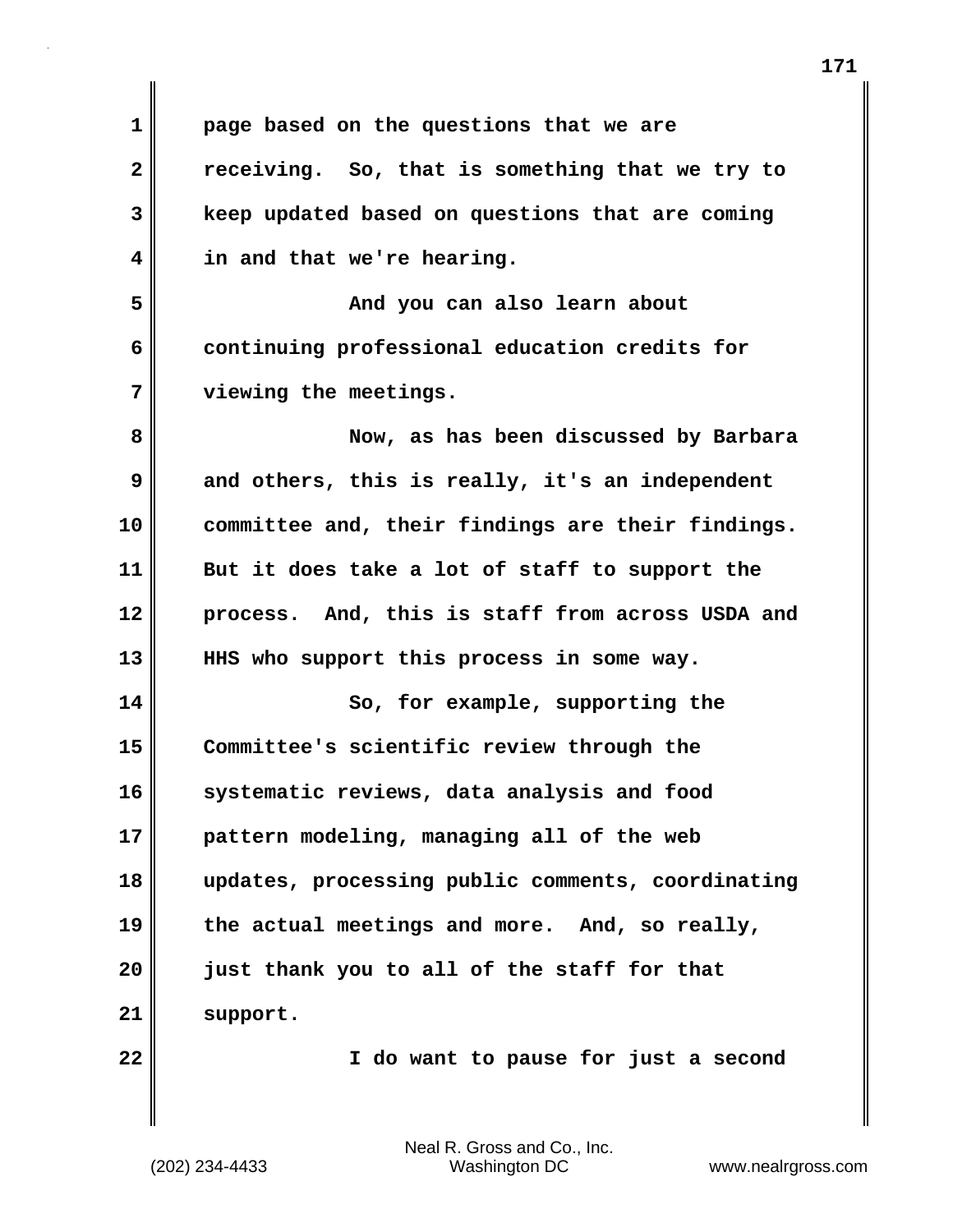**1 and acknowledge a specific staff member who is 2 retiring next week. 3 (Laughter.) 4 DR. STOODY: And, that is Colette 5 Rihane, who is very mad at me right now. 6 (Laughter.) 7 (Applause.) 8 DR. STOODY: So, Colette has supported 9 the Dietary -- four different Dietary Guidelines 10 Advisory Committees. 11 She's the Director of the Office of 12 Nutrition, Guidance and Analysis at USDA Center 13 for Nutrition Policy and Promotion. And, I just 14 want to say, you know, she has had just huge 15 dedication to this process, just worked so hard 16 and committed so much. 17** So, thanks for your contributions to **18 this process, and to the Dietary Guidelines, and 19 for your 33 years of service.** 20 **So, thank you. 21 (Applause.) 22** DR. STOODY: So, with that, we will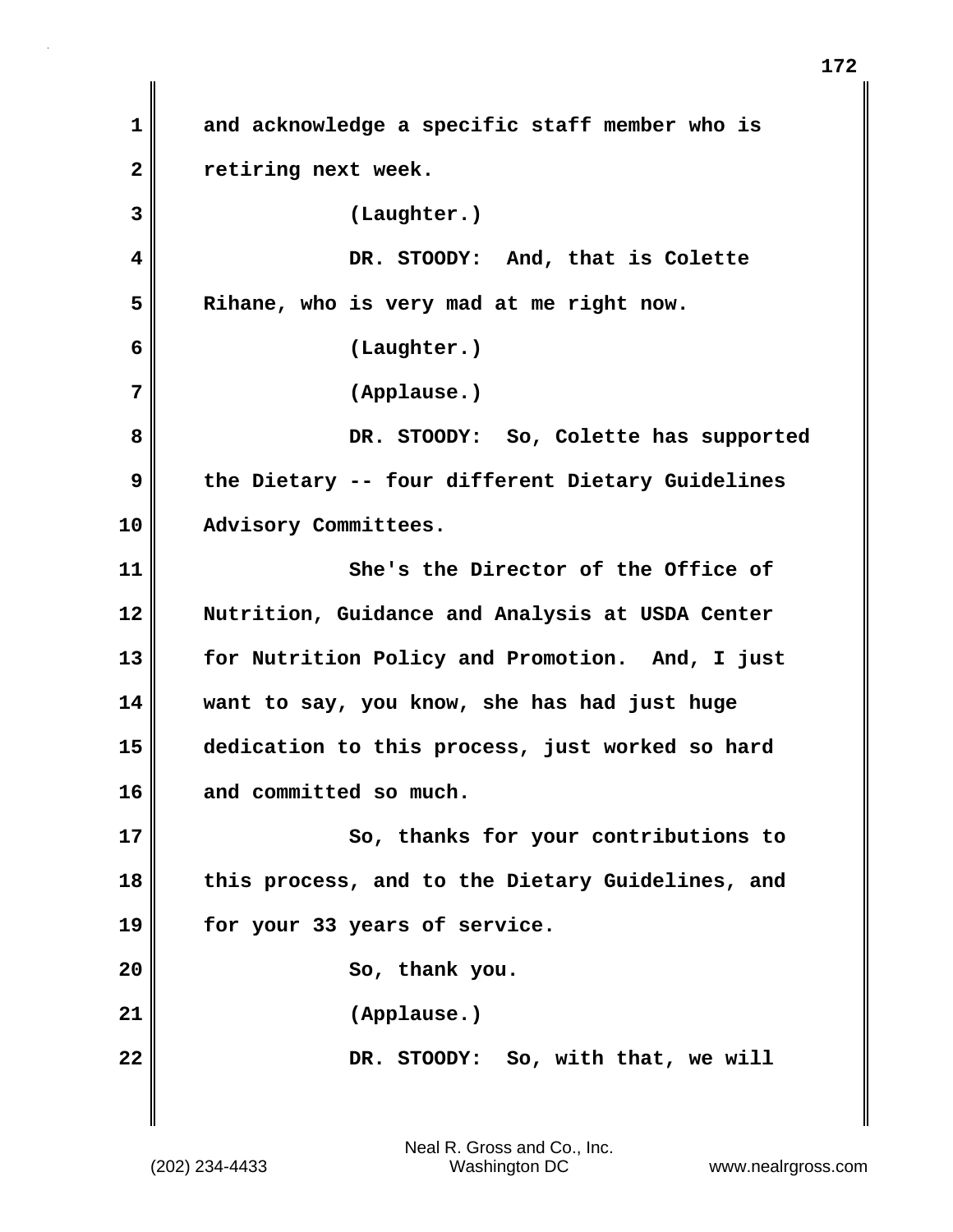| $\mathbf 1$             | adjourn for today. Thank you again for joining   |
|-------------------------|--------------------------------------------------|
| $\mathbf{2}$            | us and we look forward to seeing you in Houston  |
| 3                       | in January.                                      |
| $\overline{\mathbf{4}}$ | Oh, and I should note that that                  |
| 5                       | meeting will be in person and by webcast. We're  |
| 6                       | bringing our YouTube team. So, if you can't make |
| 7                       | it to Houston, you can always join online.       |
| 8                       | So, thank you.                                   |
| 9                       | (Whereupon, the above-entitled matter            |
| 10                      | went off the record at 12:17 p.m.)               |
| 11                      |                                                  |
| 12                      |                                                  |
| 13                      |                                                  |
| 14                      |                                                  |
| 15                      |                                                  |
| 16                      |                                                  |
| 17                      |                                                  |
| 18                      |                                                  |
| 19                      |                                                  |
| 20                      |                                                  |
| 21                      |                                                  |
| 22                      |                                                  |
|                         |                                                  |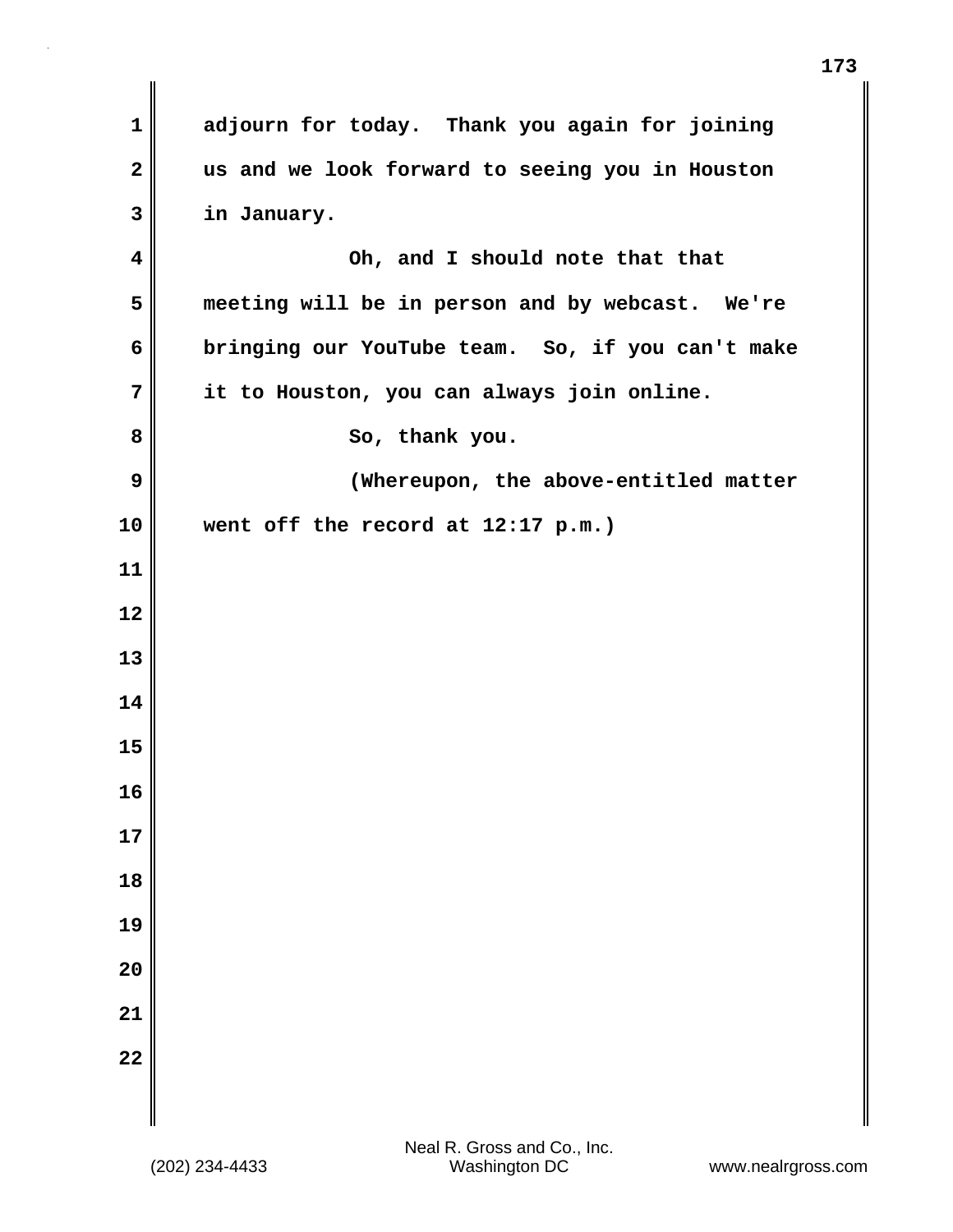A a.m 1:9 3:2 93:19,20 168:10 ability 153:1 able 7:19 9:21 13:15 17:10 18:14 61:8 79:20 90:2 118:22 137:12 144:8 147:2 165:6,12 168:18 above-entitled 93:18 173:9 absence 81:19 absolutely 90:22 119:3 119:22 abstract 145:4 146:4 abstracted 86:12 abstracts 65:15 145:14 abuse 52:18 56:8 academic 4:6 52:4,11 **Academy 106:15** acceptable 47:21 106:1 125:17 144:6 accommodated 22:12 accomplish 165:8 account 87:4 89:6 accurate 49:14 achieving 22:1,10 97:20 98:5 100:2 103:22 104:10 116:21 acid 46:4 55:22 59:11 59:14,15,16,16 60:15 60:17 64:16,19 65:2,6 66:3 67:8,14 68:4,11 68:14,20 69:8 70:4,7 70:18 78:18 80:16,22  $81.5$ acids 27:12 28:16 46:14 53:7 59:2.8.12.13.22 60:1 86:17,17 acknowledge 172:1 acronym 103:6 Act 76:19 **action** 139:10 actionable 159:22 activity 4:1 7:5 57:18 actual 67:16 171:19 add 41:2 44:8 52:5 78:13 90:3 92:5 138:18 165:6 added 14:20 22:3,5,6,9 22:12.19 42:16 53:11 56:20 57:14.18 61:16 65:17 71:8 94:22 95:3 95:22 96:5 98:2 103:14,17,22 104:3,7 104:12,13 106:3 111:22 120:13 156:5 158:13 160:2

adding 82:21 161:11,13 addition 20:19 28:20 46:21 75:17 82:8 83:16 88:21 106:9 166:17 additional 27:17 56:20 58:1 124:4 162:11 additions 50:15 59:21 address 18:14 51:15 66:1 79:12 81:10 111:4,5 119:11 133:19 146:16 addressed 18:20 19:1 69:7 82:1 143:18  $156.13$ addresses 158:2 addressing 39:2 46:6 83:15 94:8 96:8 144:10 adequacy 29:16 108:17 111:20 adequate 105:14,15 123:6 ADHD 52:5 92:6 adherence 49:4 adiourn 2:21 165:15 166:5 173:1 adjusted 36:9 **Admiral 2:4 3:11 4:17** adolescents 66:11 adult 102:16 adults 96:1.1 Advanced 4:9 advantage 157:17 159:12 advice 13:2 74:9 advised 90:7 advisor 3:15,15,16 advisory 1:1,7 3:5 5:21 6:9 12:13.19 25:12 167:4 172:10 affect 81:2 84:21 age 7:20 11:1 18:4,6 22:20 23:3,13 28:22 29:3,18 30:2,10 32:7 33:14 35:18 36:13 37:20 42:14 44:10.19 56:9 57:2 66:9 94:22 96:21 102:10 113:8 Agency 4:9 agenda 14:21 15:8 16:3  $16:4$ ages 33:3 35:13 52:12 69:13 aging  $11:3$ ago 111:9 agree 79:21 81:8 138:20

agreement 107:7 141:8 144:2,13 161:1 164:9 Agriculture 1:8 5:6 ahead 122:22 AI 109:2.3 113:1.6 alcohol 56:8 98:1 101:14,21 102:13,14 102:15,16 103:2,8,11 103:13,15 116:19  $121:10$ alcoholic 100:18 101:18 aligned 34:6 95:15 aligns 24:22 Alimentarius 34:14 all-cause 129:22 allergic 26:6 63:6,13 allergies 24:11 26:6 39:3 43:12 46:17 62:18 63:5,9 allergy 24:9 39:6 43:17 44:2 63:22 allow 147:10 167:13 allowed 1:10 151:21 allows 26:15 allude 81:11 alluded 43:10 47:3 96:17 alpha 59:14 alternative 152:1 altogether 54:1 Alzheimer's 11:12 amazing 17:8 83:16 **AMDR 47:21** amended 48:4 **America 3:22 4:15 7:1** 33:20 97:5 **Americans 7:6 159:22** amount 38:2 63:3 71:12 100:15 107:3 129:9  $141:8$ amounts 22:12 101:20 118:6 **AMPM 121:17** analysis 2:9,13 15:16 20:21 21:19 22:4,8 29:1 31:5 38:18 51:7 94:4 102:18 108:2 109:15 115:12.14 117:20 149:19 150:2 150:4,6,10 152:14 157:7 171:16 172:12 analysts 26:19 27:14 analytic 75:15,22 analytical 36:6 48:9 49:2 51:16 53:18 58:16 59:1 64:14 65:4 68:21 71:7 89:9 95:2

96:1.5.6 102:9 104:6 136:7 analyze 45:6 118:7,12 analyzed 34:2 and/or 19:9 22:4 27:5 28:1 49:4,10 53:20 55:11,19 56:5 64:19 68:11,15 70:18,19  $97:14$ animal 85:11 101:17 animals 63:20 announced 15:20 announcement 167:18 169:5.13 170:8 answer 133:13,16 answering 133:8 anthropometry 74:13 anticipate 27:20 anticipating 16:3 anxiety 52:5 anxious 119:5 anybody 71:18 anymore 82:11 anytime 170:15 anyway  $158.9$ apart  $87:6$ aperture 11:15 apologize 127:5 132:3 136:17 **Applause 4:19 6:21** 12:2 172:7.21 applicability 163:14 applied 8:12 127:16 139:13 147:16 applies 136:5 appointed 4:8 appreciate  $5:226:15$ 11:22 71:15 145:11 161:19 164:4 appreciates 12:5 approach 14:13 15:6 104:21 106:8 107:15 132:17 159:15 approaches 67:12 159:12 appropriate 8:22 9:7 129:3 130:5 132:4,9 arachidonic 59:16 architecture 5:7 Ard 1:13 75:11,13,13 area 23:7 39:20 64:6 76:2 92:4 101:10 131:6 144:5 areas 10:22 19:20 115:7 118:15 141:9 143:8 argue 140:15 article 10:18

Neal R. Gross and Co., Inc. **Washington DC**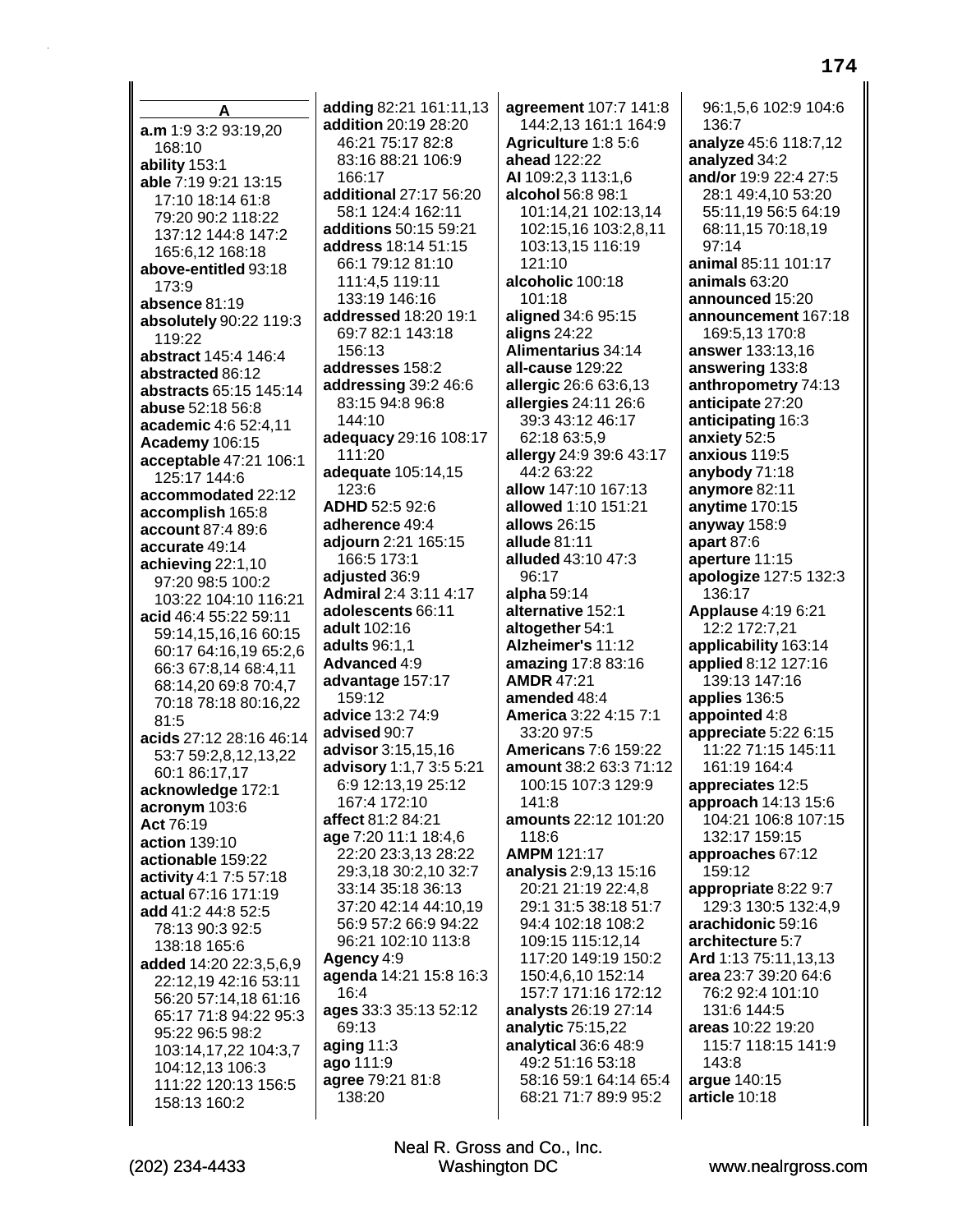articles 27:9.16.17.18 27:19 65:16,20 69:3 133:9,12,15 articulate 162:5 articulated 143:11 ASD 52:6 92:6 asked 164:16 170:17 asking 57:6 aspect 18:8 aspects 50:3 52:14 **assess 135:7 137:12** 147:2,10,19 assessed 70:10 79:10 137:18 assessment 67:18 134:1,4 138:7 146:20 147:7 148:8 155:6 assessments 49:14 139:3 assignable 68:18 70:21 assigned 135:17 **Assistant 3:12 4:14** association 67:13 75:18 76:4 158:22 associations 118:4 assume 125:6 143:2 asterisk 32:1 37:7 atopic 26:6 62:18 63:6 63:8,19 attention 156:3 Auditorium 1:8 availability 29:3 available 13:16 14:1 17:19 19:4 24:5 28:13 33:15.21 35:9 37:11 38:8,11 40:22 60:17 62:12 68:9,13 70:16 97:1,12 99:7 102:11 103:1 105:3 107:19 118:6 121:16 133:12 156:9 Avenue 1:9 average 66:8,9 95:21 averted 9:4 Azar 5:16 B **B** 32:2 107:8 111:16 112:6.19 B12 27:12 28:16 46:14 53:6 54:6 55:6,10,14 55:21,22 56:12,14 57:7,20,22 58:3,16 80:3 89:10 90:8 **B24** 19:1 22:4 31:9 32:10 34:7 52:8 55:5 61:1 71:1 91:12 94:6 112:15,20 115:8

156:1.20 160:5 **baby 114:8** back 10:7 51:1 58:21 65:5 75:7 76:9 87:22 87:22 88:5 91:10 111:10 126:17,19 128:2 150:14 153:1,6 153:20 154:7 159:10 167:19 background 39:19 bad 125:11 **Bailey 1:13 2:10,14** 31:4.19 42:6.10 43:2 44:22 77:12,15,18,21 78:2 82:15 83:11 93:22 94:2 103:4 109:5 111:8 115:19 116:14 117:9.21 119:3,22 120:12 121:4,7 122:8 157:14 157:16 158:11 159:3 159:8,11 163:9 balance 84:18 bandwagon 95:6 **Barbara** 1:9,12 2:5,16 17:3 129:19 140:19 156:15 170:14 171:8 **base 134:12 based** 21:2 24:12 37:16 48:3 54:18 59:20 69:15.15 70:4 94:16 109:9 110:20 113:2 113:18 114:18 118:21 135:21 140:13 145:1 148:20 171:1.3 baseline 87:5 **basic 24:21 basically 47:17 49:9** 56:17 59:3 60:14 61:16 67:3.5 **basis 8:22 80:6 111:6** 139:4 148:4 169:2 **BAZZANO 1:14** bear 133:10 155:7 beer 101:20 before-and-after 65:22 66:22 beg 162:3 began  $67:18$ beginning 43:10 behalf 45:14 **believe** 165:15 benchmark 36:17 105:12 117:11,19 benchmarks 105:9 beneficial 82:7 best 10:8 24:10 58:13  $bet<sub>9:9</sub>$ 

Beth 122:20 155:15 better 119:19 126:9 beverage 21:11,22 37:5 37:22 38:2 42:2 95:17 97:21 100:2.4.7.8.11 100:13,14,21 101:2,8 101:9 103:18 116:19 127:12 158:10 159:1 beverages 14:19 21:10 21:16 22:5,17,18 34:11,18 35:16 36:8 38:4,6 42:1,3,12 44:12,20 63:17,18 71:8 84:7 95:7,10,22 97:8 98:1 99:9 100:10 100:18 101:4,12,13 103:15 105:7 107:19 121:19 137:15 156:5 157:20 158:17 160:2 **beyond 85:6 90:15** bias 67:21 70:11 134:4 134:8,15 135:9 137:5 137:12,18 138:10 139:2 140:17 146:15 146:21 148:7 152:5 152:10.20 153:2.7.9  $154:2$ big 81:6 120:20 140:9 bigger  $131:12$ **biggest 152:19 binding 66:21,21** binge 102:1,1,2,6,7 103:11.12 **bioactive** 50:8 118:4 bioactives 118:6 biological 80:9 81:10 105:1 biologically 79:7 biology 81:4,6 85:1 biomarker 109:19 110:9.16 birth 2:7,9 15:11,11 18:19 21:14 25:10,18 30:4,15 32:10,16 33:10 39:11 52:8 94:21 107:11 166:14 166:22 bit 6:8 15:13 44:21 45:19 48:14 49:2 55:8 57:21 83:7 94:5 96:15 116:8 167:11 **blanket** 139:12,22 **blends** 120:10 blood 56:3 57:10 59:11 110:17 145:20 BMI 54:17 59:21 72:16 73:2,3,6,10,22 74:17 74:18 75:4

board 128:18 150:20 **boards** 126:20 bodies 27:7 body 19:21 20:4 21:12 26:9 88:22 127:16 130:19 131:14 135:17 139:19 147:3,7,16,19 148:4.22 **bone 20:5 bottom** 116:17 **BOUSHEY 1:14 120:2** 161:4,14,18 162:22 163:2 break 16:1,4,5 92:18 93:2 115:16 breakfast 98:10 128:21 **breast 88:22** breast-fed 115:10 breastfeeding 33:22 35:5 49:13 52:20 61:6 61:9 149:16 **bred 85:5 Brett 2:4 3:11 BRFSS 102:19 103:2 brief** 138:20 170:1 briefly 140:6 **bring 4:12 109:3 128:3** 132:5,13 148:4 151:15 155:7 **bringing 13:17 173:6** broad 46:6 63:1,4 64:5  $97.15$ **broader** 51:3 **broadly** 120:16 142:1 156:10 brought 128:5 129:19 131:17 138:9 151:17 162:17 buildings 5:8 **built 121:22** business 9:14 bye 157:10,14 C caffeine 95:3 103:13,18 120:14 calcium 113:22 122:10 calculation 136:6

151:19,21 call 2:2 105:5 Callahan 38:16 called 116:12 calls 17:7 141:1 calorie 37:19 105:22 calories 37:16,19,21 100:14.18 101:8 103:19 Canada 66:9

Neal R. Gross and Co., Inc. Washington DC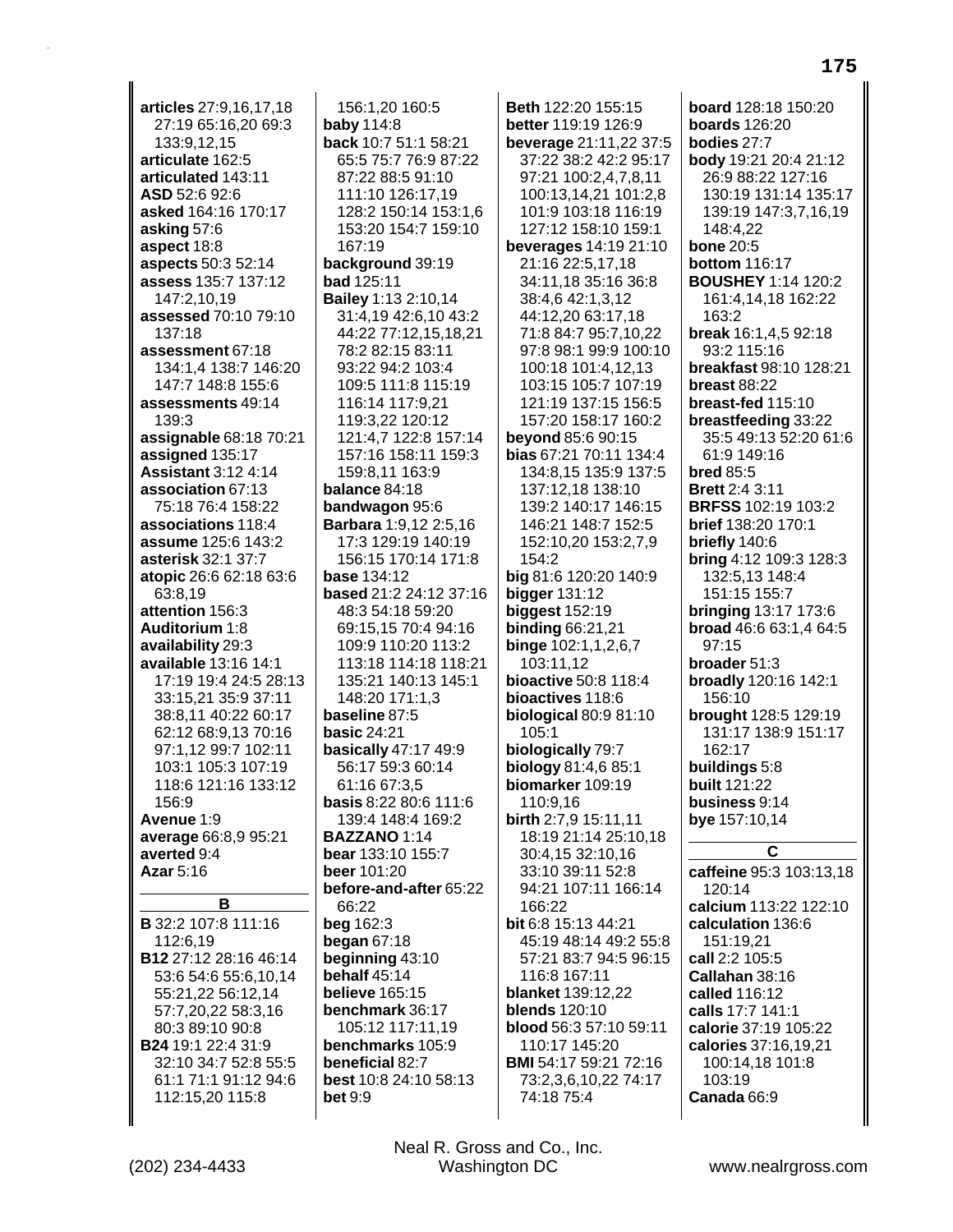cancer 8:7 9:13.14 cancers 9:8 capture 51:3 62:6 75:3 145:2 captured 26:1 77:10 captures 26:13 carbohydrate 88:6 carbonated 100:17 cardiovascular 8:5 9:4 23:15 26:7 57:17 care 4:10 135:12 cared 4:11 careful 139:11,14 carefully 40:18 caring 10:3 **CAROL 1:14** carrying 50:13 Casavale 38:16 case 49:7 52:8 56:15 62:5 89:14 155:5 cases 133:3 cat 101:8 categories 19:10 33:20 40:8,15 42:12,20 100:4,7,12 category 35:7,22 36:18 100:20 104:13 115:18 159:16 causes  $8:19$ caveat 150:7 caveats 121:14 CDC 3:16 55:1 **CDRR** 105:17,19 cell 4:3 9:12 56:4 110:17 cells 59:11 135:16 Center 168:9 172:12 cereals 114:8 certain 22:11 32:17 110:6,10,13 118:4 119:17 120:5 121:8 126:2 130:10 131:15 156:20 certainly 62:13 79:16 89:21 94:3 143:22 160:17 cetera 39:22 114:8 **CFB 34:9** Chair 1:9,12,12 2:5 12:3 12:15 41:3 43:5 45:4 45:11 71:18,22 75:12 76:12 78:5,21 79:1 80:7,14 81:13,22 83:1 83:8 84:9 85:12 86:20 87:21 88:12 89:8 91:4 92:7,17,22 93:1,10,12 93:14,16,17,21 108:12 112:4 118:18

(202) 234-4433

119:4 122:2.19 123:3 124:7,11 126:7 138:1 140:20 142:17,20 151:16 153:8,12,16 153:19,22 154:4,11 155:8 157:5,10,12 162:9,21 163:1,3,6 164:22 165:3,5,14 **CHAIRMAN 92:20** challenge 24:13 44:1 challenges 83:17 challenging 86:5 chance  $6:18$ chances 88:1 change 27:13 40:17 123:5 changed 32:12 41:17 43:17 141:14 changes 24:2,4,20 28:12 94:15 95:18,21 111:11 changing 154:8 chapter 106:17 characteristics 66:6 check 170:21 checking 125:9 Cheyenne 38:17 chief  $3:16$ child 43:17 52:19 62:18 63:12 children 4:12 22:20 33:4 38:1 43:14 115:2 116:7 168:9 chime 126:22 140:18 **China 69:12** choice 150:19 choices 131:9 choose 135:6 chronic 7:16 49:11,16 53:9 55:19 96:4 circulation 56:2 cite 122:8 clap 71:16 clarification 164:6 clarify 47:17 82:16 139:16 149:5 clarity 82:22 classification 135:4,8 clear 32:9 69:18 72:2 73:19 79:22 80:1 clearest 35:10 clearly 42:5 clinical 24:16 44:3 76:2 105:2 110:9 clinically 8:2,4 closely 23:16 closer 142:15 closing 2:18 15:18

 $166:5$  $co-76:10$ co-occur 57:15 coded 135:19 **Codex 34:14** cognitive 52:2,15 91:16 cohort 134:14 135:2 **Colette 172:4.8** collect 57:6 61:21 collected 33:11 34:1,1 49:20 99:6 103:1 collecting 85:20 collection 85:18 collectively 131:15 137:17 colloquially 120:18 color 135:19 colostrum 49:22 86:8 columns 35:13 combination 44:2 55:15 59:9 65:7 100:9 combine 33:12 combined 36:1 78:12 89:22 come 13:19 47:9 78:8 81:15 117:3 124:14 125:2 126:13 133:9 143:7 144:2,13 145:14 146:8 149:1 152:1 158:20 165:7 165:19 167:18 169:2 comes 87:21,22 144:17 169:14 comfortable 147:4  $151:1$ coming 100:20 119:2 140:11 146:2 171:3 comment 16:15 44:8 76:14 128:8 130:6 132:21 138:2,15,17 143:1 163:5 166:7 comments 12:4 16:9,21 43:6,11 45:5,10 83:9 118:19 122:19,21 126:5 132:14,19 165:19,20 167:1 168:15,19 169:11 170:14,15,16,20 171:18 Commissioned 3:19 commitment 5:19 6:3  $11:19$ committed 172:16 committee 1:1,7 2:15 3:5 5:11,14,17,21,21 10:10 12:4,13,20,22 13:3,6,18 14:10,15 15:2,3,17,18 16:20

24:3.7 25:4.12.14.20 45:17 46:5 71:9,11 72:1 75:6 87:11 93:4 104:17 108:7,11 109:8 117:2.4 118:19 122:20 124:9 126:9 126:12 127:21 130:5 130:21 131:1,5 132:5 132:7 136:13.14 137:3 140:5 144:1,13 151:2 155:12 160:3 161:22 162:12 163:10 165:18,18 166:1,4 167:4 168:15,20 169:16 170:15 171:10 Committee's 16:16 171:15 committees 6:9 22:5 58:15 115:22 132:12 164:1 172:10 common 4:1 83:5 145:9 146:10 commonly 57:15 communicate 167:15 communication 52:3 161:16 comparator 95:19 comparators 48:11 53:4 compare 117:5 123:12  $141.22$ compared 37:2 49:5 55:15 59:9 70:6 comparing 36:15 comparison 105:15 149:21 comparisons 42:4 79:5 86:5 compelling 155:5 compiling 44:10 complement 159:13 complementary 20:9 20:12,13,20 21:17 30:13 34:10,17 35:15 39:13,15,17 40:10 44:12 63:17,18 107:5 113:15 complete 25:6 150:9 completed 25:19 26:5,9 30:19 completely 43:21 123:18 complicated 47:4 89:3 component 38:4 95:6,9 105:6 106:7 110:20  $130.3$ components 95:4 97:5 99:19 101:1,6 106:11

Neal R. Gross and Co., Inc.

Washington DC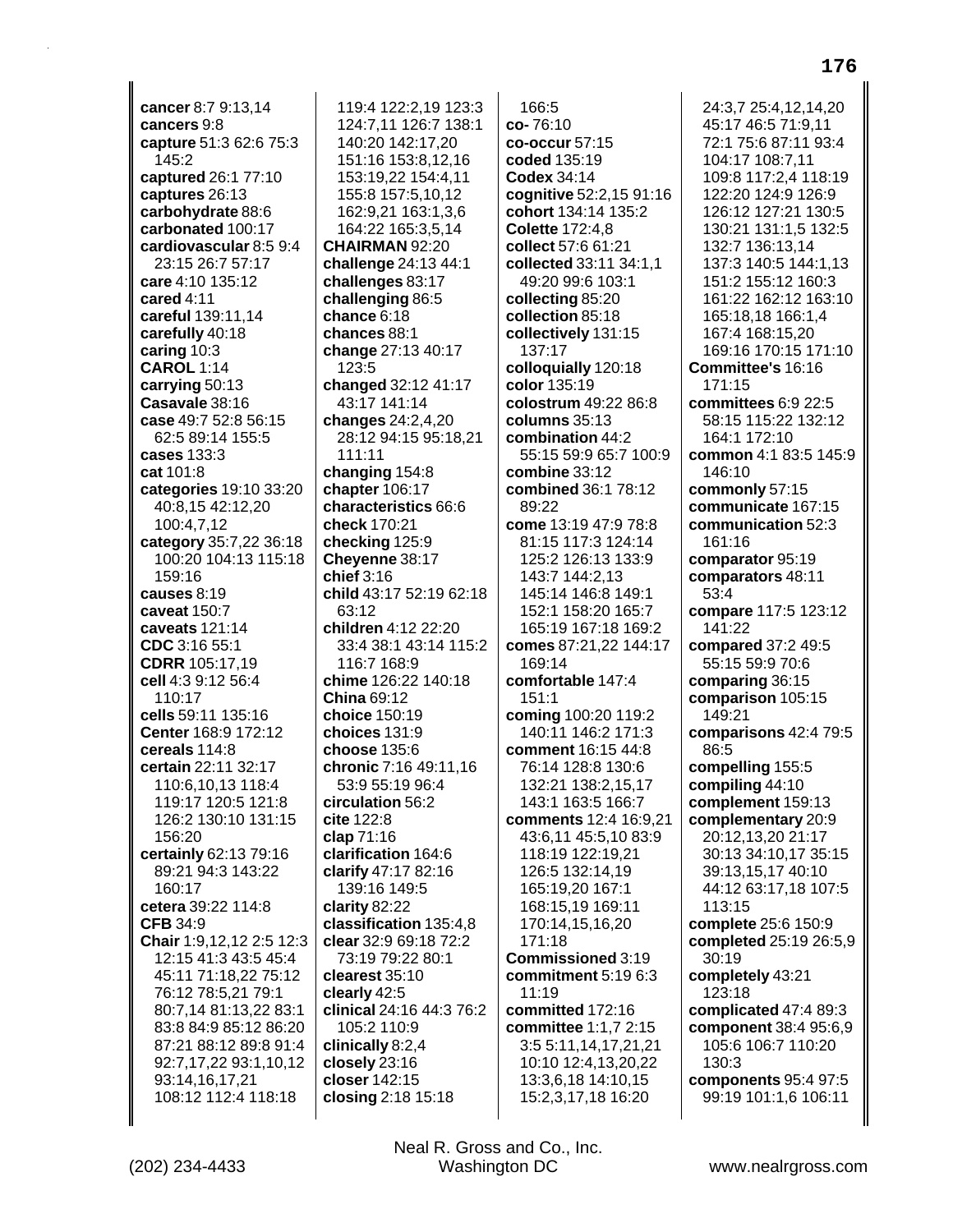114:20 118:2.4.11 119:9,10 120:9,11 131:9 158:21 composition 19:21 20:5 21:13 26:10 48:21 49:8.9 51:12 57:21 58:21 60:14,15 60:17 62:4 64:21 65:7 89:7 113:2 127:16 131:14 139:20 compounds 117:15 computer 31:17 concentration 57:22 concentrations 66:19  $85.14$ concept 43:19 88:18 129:6 conception 74:5 concern 36:21 95:12 104:19,22 105:5,6 106:12,20 107:9 108:19 110:20 111:6 112:14 114:20 116:9 122:1 156:19 concerned 125:22 concerns 67:20 70:2.11 121:2.5 concisely 59:6 conclude 70:22 82:6 conclusion 13:21 17:14 17:22 46:3 64:9 68:3 68:10.13 70:15.17 80:21 82:4 108:3 121:15 154:17 155:13 conclusions 38:11 93:5  $93:8$ conditions 7:16 conducted 26:13 66:9 67:1 69:12 146:10 conducts 13:3 conference 17:7 confidence 110:6 145:5 147:22 confidently 144:21 confirmed 169:1 confounder 53:12 56:11 57:5 61:21 75:22 87:8 89:13 90:5 90:12.16 confounders 50:13 52:14 53:10 56:6,21 57:13 58:2,10 59:17 63:15 65:9 74:12 75:15 89:12 123:7 141:6 142:1 confounding 135:3 confused 74:14 confusing 18:2 31:17

 $31:2075:6$ connection 164:19 consequences 105:2 consider 56:22 73:9 76:5 125:8 consideration 139:14 considerations 90:4 considered 16:13 53:11 54:14 56:7 57:5 61:17 64:2 86:11 109:16 110:14 117:15 141:4 141:6 142:2 considering 55:21 125:15 consistency 70:13 127:21 130:22 139:21 141:20 144:3 consistent 50:20 52:1 55:4 58:14 60:10 67:16,20 68:21 96:2 109:11 127:22 consistently 126:21 137:22 147:2.11 constituents 77:2 consume 70:7 consumed 33:19 37:8 38:2 48:20 53:21 55:11 64:20 68:11 69:9 70:3,19 97:8 100:15 consumes 117:6 consuming  $38:163:2$ 88:6 102:3 consumption  $21:12,22$ 23:13 27:5 28:2 37:5 37:22 49:3,5,6 59:19 60:19 68:4 87:5 88:10 90:8 95:17 97:22 98:2 98:15 99:8 101:2 102:15.16 116:19 118:13 contained 158:17 containing 107:21 158:1 content 29:17 97:7 **CONTENTS 2:1** context 129:15,16 157:21 continue 13:9 15:10 30:8 45:8 104:20 164:19 Continued 2:6 continues 4:12 continuing 30:6 58:20 171:6 contrast 78:17 contribute 101:4,5,7 103:16,17 104:14

contributed 95:10 contributes 103:13 contributing 116:8 contributions 38:4  $172.17$ contributor 88.7 control 69:6 70:8 134:14 controlled 66:7 133:4 134:13,17 135:1 conventions 99:4,20,20 conversation 151:12 156:1 157:2 164:5.14 166:7 conversations 30:9 112:20 115:21 126:18 coordinating 171:18 **Corps 3:19** corpuscular 56:3 correct 86:9 147:17 148:14,15 149:14 correctly 82:2 147:15 count 163:19 counted 47:6 countries 68:7 82:5,18 82:19 country 8:3,8,17 88:1 146:10 couple 32:5 34:9 51:22 56:20 111:1 113:5 129:18 134:9 141:13 course  $7.18, 36.18$ 96:18 107:16 156:20 cover  $48:3$ cow 85:4 cow's 101:13 **cows 85:3** credentials 5:18 credits 171:6 criteria 24:12 26:21 27:1 43:22 47:16 50:17,18 51:10 52:21 53:16 54:13 58:18 62:10 64:8 65:20 106:18 123:17,21 125:22 126:2,4,14 127:2,8,14 128:18 130:2,12 137:10 139:13 143:6,9,16,20 144:8 146:11,18 147:4,9 151:8,14 152:16,21 153:6,18 154:1,6,8,13 criterion 24:19 135:6 147:15 148:11 150:15 critical 3:20 4:10 115:8 146:21 163:13 critically 4:11

 $\text{cross} - 103.6, 146.8$ cross-agency 4:2  $\csc$ -cutting 2:9,13 28:21 30:10 71:2 cross-over 151:5 cross-sectional 51:13 58:20 cross-talk 92:10 crucial 119:1 current 25:11 26:4 37:5 95:20 104:10 111:12 118:12 currently 27:9 30:3 46:19 105:18 customarily 100:15 cut-point 108:21 109:1 113:9  $cycle 86:1$ cycles 33:12 D D 27:11 28:16 46:15 53:7 54:6 61:10,12,14 61:14,15 62:2,3,4,6,8 73:17  $D.C.1:9$ daily 101:5,7 103:18 dairy  $85:3$ dare 71:19 data 2:9.13 15:16 20:21 21:19 22:4,8 26:22 29:1,3 31:5 32:14 33:8,14,14 37:12 38:8 38:18.18 40:21 44:9 45:1,3 50:9 57:4,6 61:22 67:2 87:20 90:1 94:3,3 96:10 97:1,5 101:3 102:10,19,22 103:7 105:1,2 109:21 118:7 119:5 121:16 122:18 127:8 130:18 134:20 156:9 157:7 157:18 159:20 171:16 database 33:21 51:4 118:6.12 databases 33:15 65:12 69:2 97:6 date 40:12 72:7 170:20 **DAVIS 1:15** day 3:6 12:8 44:14 69:15 86:11 92:2 98:17,17,21 99:14 103:17 115:16,17 129:13,14,15,21 134:9 139:9 140:11 168:11 169:8 days 49:20 89:3 102:8 104:2,8 129:5 156:12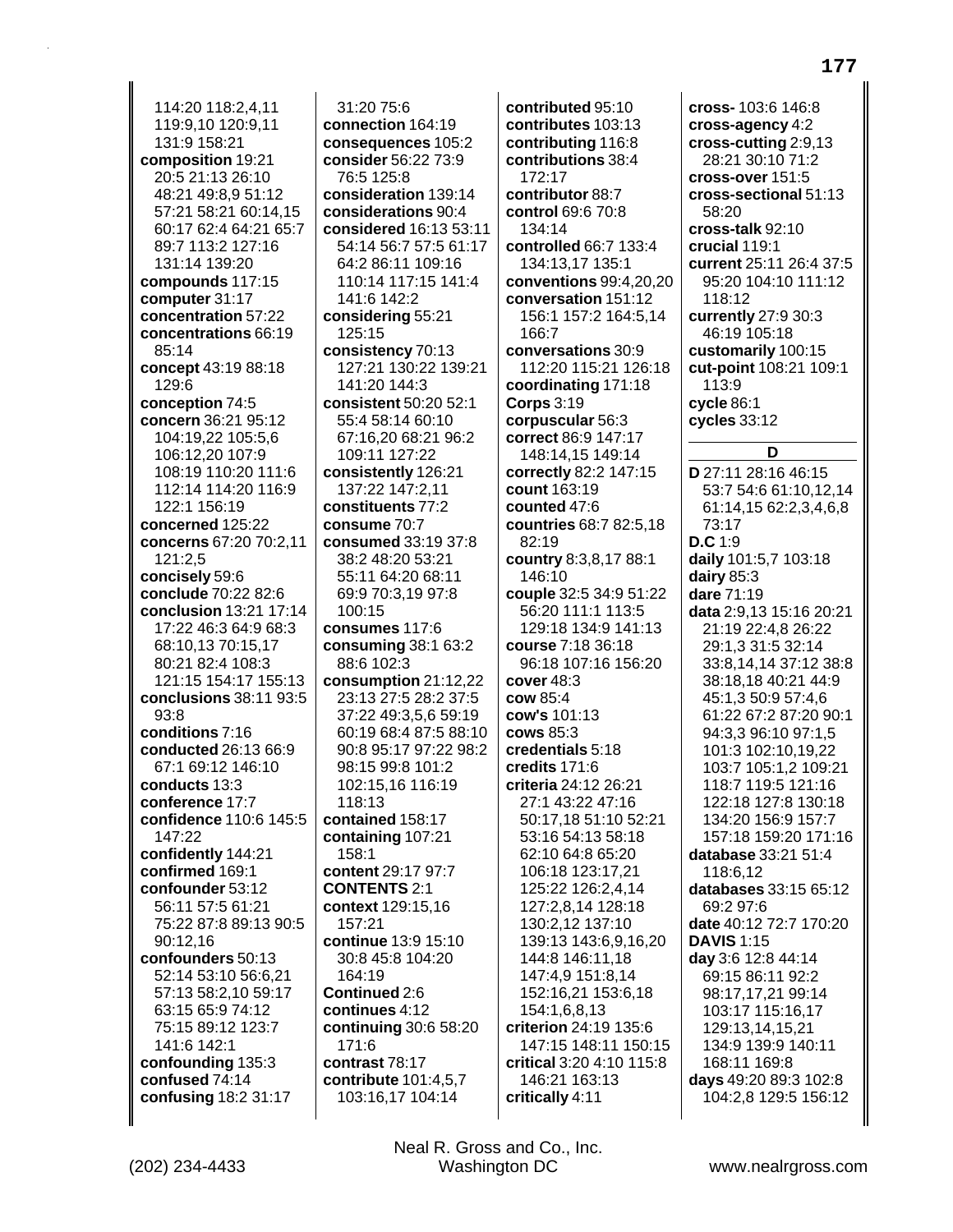**de** 2:2 3:3,7 **deal** 152:18 156:6 **dealing** 123:6 128:14 131:13 136:14 139:19 **decades** 81:4 114:12 **decide** 112:11 153:15 **decided** 24:10 27:2 51:12 64:15 132:16 141:16 156:6 **decision** 130:5 132:17 **decisions** 12:22 13:5 86:7 139:12 142:10 **dedicated** 17:5 **dedication** 172:15 **Defense** 4:8 **deficiency** 114:11 **deficient** 82:7 **define** 24:8 43:22 54:12 86:15 112:13 **defined** 34:16 42:1 54:17,22 73:4 102:2 112:7 156:11 **defining** 44:1 105:4 **definitely** 75:6 92:13,16 137:1 147:6 **definition** 34:20 48:17 72:9,19 75:2 77:13,20 77:22 91:19 100:17 102:4 104:3 156:7 **definitions** 34:5,8,12,21 54:10 **definitive** 40:4 41:7 **deliberation** 13:14 **demand** 84:14 88:16 89:1 163:12 **dentition** 96:4 **Department** 1:8 3:9,13 5:6 **Departments** 15:7 **depend** 10:9 97:12 143:16,17 162:4 **dependent** 91:1 **depending** 85:15 114:1 148:12 **depends** 139:9 **depression** 52:5 **depth** 81:11 **dermatitis** 63:6,7 **describe** 19:1 31:8 36:20 47:22 104:18 **described** 34:19 41:4 50:17 59:5 98:8,10 99:21 **describing** 12:20 72:12 **design** 145:1 **detail** 49:2 55:9 62:13 106:17 **details** 70:2 115:20

146:12 163:12,17,18 164:2 **determine** 27:21 64:7 84:22 87:16 95:11  $142.8$ **determined** 52:22 **develop** 30:11 108:14 **developed** 13:15 30:7 155:12 **developing** 13:20 17:16 30:3 48:7 64:6 **development** 23:7,14 28:19 47:9 51:18 52:4 52:10 58:5 62:9 68:6 82:17 91:16 152:7 **developmental** 26:11 30:1 46:12 51:17,20 58:4,8 60:21 **deviations** 134:18 **devil** 163:17 **Dewey** 1:15 2:8 16:22 17:2 32:18 39:10 43:20 44:7 78:13,15 78:22 80:15,20 81:21 84:10 85:9 88:19 90:3 91:6 92:9,14 112:17 112:19 133:18,18 136:19 138:22 147:12 147:12 148:1,6,16,18 150:11 154:14,14 160:10,10 163:4 **Dewey's** 31:9 **diabetes** 8:6 26:7 53:12 53:15 55:2,2 56:14,19 56:21 57:14 60:2,5 62:2 64:22 68:21 69:10 70:6,20 75:18 75:22 76:7 80:3 127:17 139:20 159:1 **diabetes/prediabetes** 60:10 **diagnosed** 24:11 55:3 **diagnosis** 52:17 56:18 57:14,16 63:8 76:7 **diagnostic** 56:17 **diet** 11:9 22:13 41:1 46:8,16 61:4 62:17 64:7 87:15 89:19 100:10,13 110:15 119:9 130:3 131:8 166:18 **dietary** 1:1,7 3:5 12:12 12:19 14:18,19 15:12 20:1 22:22 23:1,2,11 25:11 29:7,22 33:20 36:8,11,14,16 37:1,5 38:7 46:6,7,10,13,22 47:14,18 48:1,16,17

48:20 49:4,4,5 50:19 50:20 51:2,17 53:2,17 53:18 54:10 58:8,11 63:1 71:4 76:15,18,21 77:1 87:11 88:5,8 90:9 91:8,19 95:6,17 96:13 97:9,14 99:18 101:1,6 102:12 104:11 105:1,6,8 106:7,11 107:17 109:18 110:12,20 111:21 112:8 114:20 118:1,9,11 120:3,9,11 126:16 127:9 155:21 157:4,18 158:21 161:21 166:8 167:3 172:9,9,18 **DietaryGuidelines.gov** 14:2,4 19:4 24:5 28:13 62:12 167:7 169:16 170:12 **diets** 47:20 56:11 58:12 62:22 89:12 122:10 **differ** 139:3 **difference** 78:17 85:5 **differences** 29:6 55:9 59:20 85:14 88:9 **different** 18:20 19:2,10 19:14 20:3,17 22:7 23:3 25:7 39:7 42:20 49:5,6 51:22 53:14 55:17 59:9 63:3 65:9 67:11 79:6 85:3,10 86:10 96:21 100:10 101:17 110:2,3 113:3 115:7 120:8,16 129:7 129:8 134:15 140:12 141:3,4,5 142:11 150:4 155:18 159:19 161:7 167:22 172:9 **differential** 101:20 **differently** 121:7 144:5 **difficult** 87:16 121:9,20 150:17 **dinner** 98:11 **direct** 67:19 **direction** 126:6 **directly** 19:7 20:22 21:11 61:2 88:21 **directness** 70:13 **director** 4:8 172:11 **disagree** 152:1 **disagreement** 141:9 **discrepancy** 109:3 **discrete** 42:11 100:7,11 101:1,9 **discuss** 28:21 62:16 79:20 92:10 144:1

169:12 **discussed** 13:8,8,11 16:10 24:7 29:2,9,17 30:1 33:7 44:15 46:10 46:15 47:18 48:18 94:13 96:15 165:22 171:8 **discussing** 15:4 24:18 97:18 98:20 143:7 **discussion** 2:15 12:22 13:13 14:12 15:2,18 41:15 83:6 93:9 95:13 100:19 104:17 114:4 124:9 126:3 127:19 128:5 131:12 133:2 138:18 144:11,16 151:15 152:9 155:19 156:16 167:19 **discussions** 32:2 38:10 63:10 71:2 81:9 98:22 109:6 **disease** 3:8 4:3 8:6 23:15 26:7 49:11,16 53:9 55:20 57:17 63:19 96:4 **diseases** 26:6 62:19 **disorder** 8:16 **disorders** 52:18 57:8 60:13 62:3 75:16,21 **disposal** 108:2 **disqualifying** 123:17 **distill** 87:1 **distinction** 72:4 **distinguish** 72:3 **distinguishing** 74:15 **distribution** 56:4 104:7 106:1 **distributions** 36:9,22 **diurnal** 83:14 **docosahexaenoic** 59:15 **document** 118:15 131:4 142:14,22 144:15,17 144:19 **documentation** 142:18 **doing** 9:16 10:3,4 13:13 20:20 23:11 31:8,11 32:14 33:9 40:11 43:12 47:6 83:17 94:16 121:18 144:4 161:17 163:11 165:11 **dollars** 7:13,14 **domain** 20:16 **domains** 20:3,14 91:15 **Donovan** 1:16 2:12 31:12 45:12,13 71:21 72:10 73:8 74:2,7,16 74:19,22 75:3,9 76:6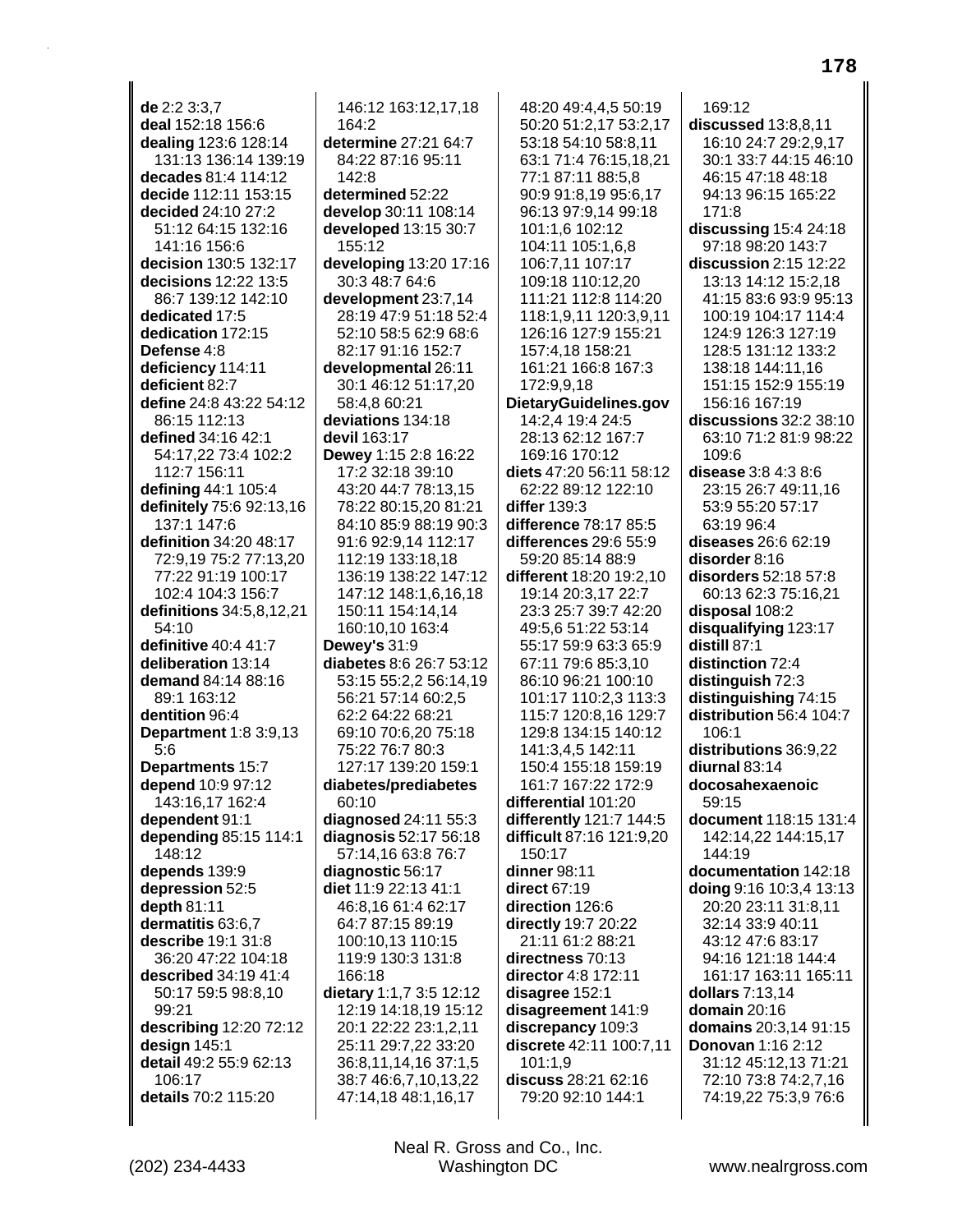77:4.14.16.19 78:3.11 78:14 79:13,15 80:4 80:11 82:3 83:3,19 86:6 87:10 88:3 89:5 89:17.21 90:18.22 114:15 163:7 door 151:19 dose 69:15 doses 66:13 69:14 dovetail 106:21 Dr 1:12,12,13,13,14,14 1:15,15,16,16,17,17 1:18,18,19,20,21,22 4:4,11,20 5:5 6:22 16:22 31:9 32:18 34:19 38:16 50:17 93:21 131:17 138:21 143:3 147:18 148:2 148:15,17 166:3,3 168:7 172:4,8,22 draft 38:11 46:2 68:2 70:15 108:3 121:14 drafting 111:2 dramatically 41:17 draw 68:9.13 70:17 130:17 137:7 drawing  $150:3.5$ **DRI** 37:2 105:9 drink  $11:7 101:18$  $103:14$ drinking 102:1,1,3,6,7 103:11.12 drinks 98:14 102:3,5 **DRIs** 110:5.6 driven 84:14 102:22 120:4.6 drives 159:6 drop 159:10 **DrPH 1:20** drug 56:8 103:5.8 **DSHEA 76:19 77:20,21** due 27:18 67:21 125:13 duo 7:9 10:12 duplicates 65:14 duplicating 152:14 153:13 duration 19:8 27:4,22 33:22 35:4 52:20 61:7 127:14 130:14 142:5 dynamic 7:9 10:12 E EAR 105:11,13 108:21 109:1 110:14 113:9 earlier 44:21 94:5 99:21 early 39:5 72:7 85:20 86:1 115:16 116:2

earned 92:18 easily 145:3 easy 6:12,17 9:5 Eat 33:19 97:5 eating 14:21 37:18 43:14 97:21 98:4,8,10 98:17,20 99:3,4,8,19 116:2,2,3,18 119:14 122:14 125:1 126:1 126:12 127:19 128:7 128:11,14 129:6,13 131:3,5,7 132:1 134:3 135:7 145:18 eclampsia 57:11 editor 163:15 education 8:15 76:18 171:6 effect 46:10 62:21 84:5 87:2 90:16 147:22 effects 10:14 61:3 effort 4:2 efforts 106:22 eight 69:4 101:1,16,16 127:15 137:14 148:11 either 6:18 20:2 23:22 28:10 38:21 44:1 55:14 63:2 143:11 elderly 157:1 eliminate 110:19 elimination 7:4 9:6 ELIZABETH 1:18 **Elsie 17:10** embedded 19:15 20:18 emerged 40:12 emerging 40:7 **Emily 38:16** emotional 52:4 emotionally 6:8 emphasis 162:8 164:6 empirical 143:12 employee 120:21 encompassed 21:15 encompasses 19:14 ended 65:16 69:3 endocrinological 84:13 endpoint 60:4 energy 33:17 84:18 101:5 103:13,16 104:12 106:5 116:8 engagement 6:13 Engineering 106:16 enhance 111:13 enormous 124:4 enrollment 57:2 entire 135:17 147:16 environment 63:20 environments 64:2 EPA 59:15

epidemic 3:22 epidemiology 11:3 equation 88:15 equivalent 101:19 103:14 equivalents 98:12 err 155:3 error 125:5 especially 42:14 122:14 essentially 159:2 168:16 establish 109:11,20 130:9 131:11,15 147:8 established 21:2 104:21 105:13 106:18 127:1,13 128:19 143:9 establishing 132:10 143:19 estimated 7:22 estimates 7:22 9:3 37:10 121:2 et 39:22 114:8 ethnicity 97:2 evaluate 37:4 39:7 70:12 104:18 Eve 2:19 38:17 165:15 166:2 event 99:11.19 122:15 events 98:8 99:4.8.13 eventual 92:3 everybody's 71:15 82:10 everyone's 119:5 evidence 13:2.16.20 14:14 21:4 24:15 26:16,17 27:7,21 40:3 40:7.16 41:7 44:19 46:2 53:13 67:2 68:4 68:9,13 70:10,12,16 71:6 74:4 78:16 79:12 79:17 80:8 83:6 84:3 86:12 110:21 113:19 130:19 131:20 134:12 135:18 143:12 147:8 147:17,20 148:5,22 152:3,11,15 155:7,10 evolves 41:11 138:13 evolving 39:5 exact 24:18 96:17 143:10 144:22 145:6 exactly 44:5 81:21 124:20 168:16 examine 26:17 29:13 45:2 examining 20:11 21:20  $27:3$ 

example 18:15 43:16 92:5 108:20 110:12 110:19 113:9,22 129:22 130:13 146:9 156:5.19 158:22 171:14 examples 80:6 exceed 105:20 exceedingly 141:7 excellent 138:21 exception 50:6 51:11 **exceptions 32:17 36:12** 102:21 excess 105:10 excessively 11:7 excited 9:12 exciting 10:22 exclude 91:21 excluded 92:2,6 117:19 140:8 144:18,20 145:1 152:21 153:21 excluded/exclusion 137:10 excluding 135:12 137:11 142:22 exclusion 26:21 47:16 51:10 65:19 142:3 144:16 145:8,9 146:6 148:20 154:6,13 **exclusive** 19:8 28:1 34:18.21 37:1 61:8  $99:11$ exclusively 49:13 exclusivity 52:21 excuse 101:8 113:18 exercise 7:9 10:13,20 11:8 124:6 136:3 exhausted 71:21 existing 25:1,15,18 26:15 30:12 106:2 107:5 111:17 117:10 exists 164:19 expect 169:20 expected 139:6,10 168:21 expecting 15:21 expenditures 7:12,15 experimental 127:3,14 131:16,20 137:1 142:5 151:9 expert 107:12 expertise 76:2 experts 39:18 explain 35:11 55:8 140:6 158:22 explaining 18:18 explanation 79:8 explicitly 156:4

168:21

Neal R. Gross and Co., Inc. Washington DC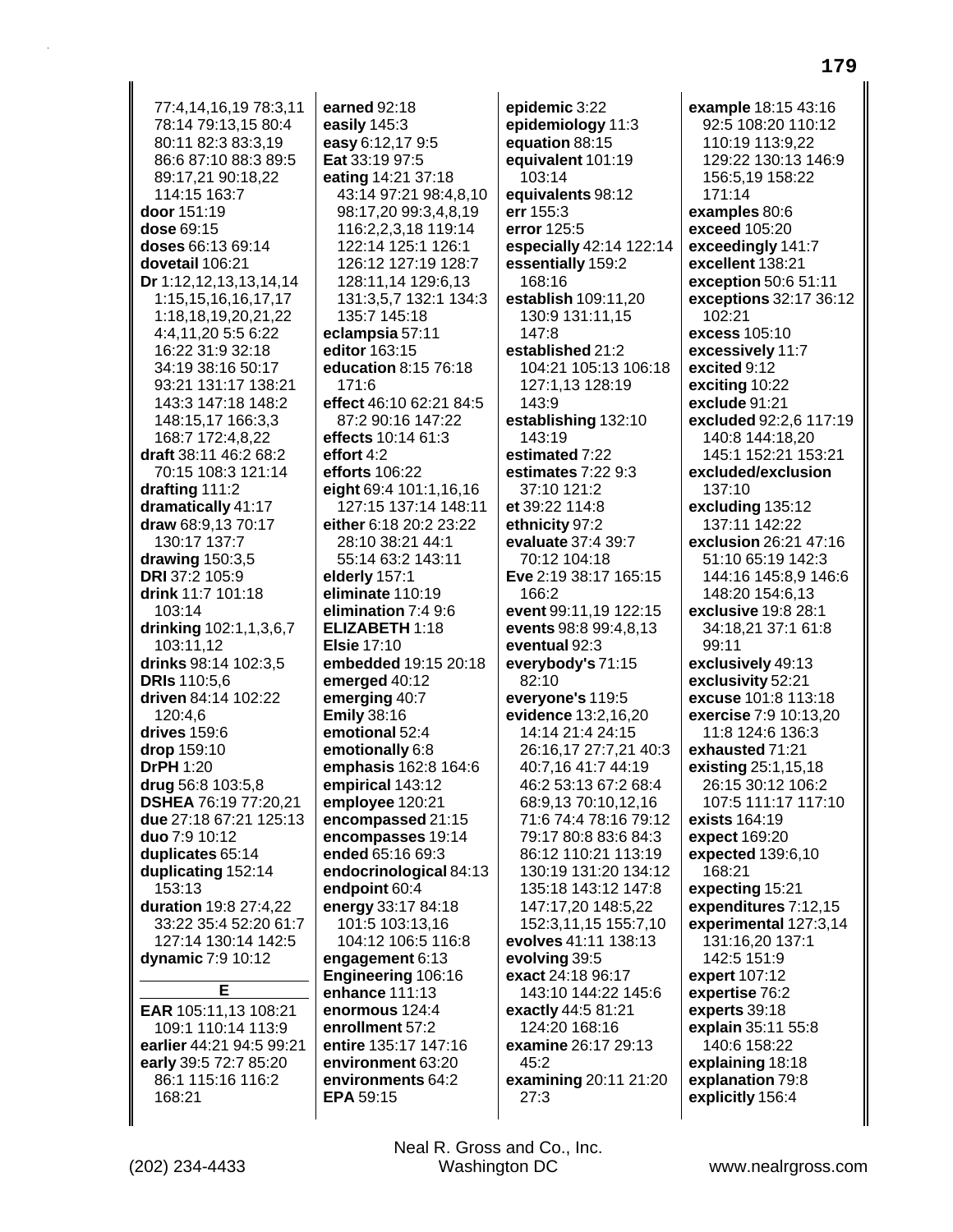exposed 22:21 55:16 55:16 exposure 39:5 47:17 49:3 51:20 55:14 59:7 59:10 61:17 63:20 134:1 135:9 146:20 exposures 21:18 48:10 91:20 135:4 expressed 37:18 extend 32:7 extended 32:6 98:14 extensive 106:22 126:3 extent 120:5 external 135:21 extracted 26:22 57:4,19  $90:1$ extraordinarily 7:18 extremely 133:15 150:16 F. face-to-face 165:9 facilitate 10:4 Facilitated 2:15 fact 11:4 72:21 131:17 144:17 151:18 154:16 factor 53:11 61:16 138:4 154:5,9 factors 56:7,22 57:17 58:2 60:7 64:1 84:13 84:14 138:12 141:6 142:4 facts 107:1,2 fairly 24:12 67:16 127:5 fall 47:20 falls 108:22 family 52:16 56:21 60:9 63:18 fan 120:20 fans 12:11 far 89:13 116:18,21 117:6,13 119:20 123:9 128:5 152:14 156:16 164:5,14,16 farms 63:20 fasting 129:11 145:19 145:20,21 fat 50:2 91:9,20 92:4 106:4,5 fats 14:19 23:1,1,2,11 29:22 71:4 91:12 fatty 27:12 28:16 46:14 53:7 59:2,7,11,12,13 59:22 60:1,15,16 86:16,17 favorite 103:6 FDA 34:13 54:11 104:3 106:22 110:1 156:7

feared 142:16 feasibility 29:11 fed 44:21 113:14,15 federal 4:5 38:17 108:9 109:7 120:21 159:20 feed 18:13,15 112:12 125:7 feedback 48:4 103:21 108:7 feeding 18:11,16 19:9 19:18 20:10,20 21:17 29:6 30:13 34:15,19 39:13.15 40:10 41:12 149:17 feel 126:22 127:20 132:14 137:4,17 141:18 147:3 153:4 feels 130:21 felt 6:9 51:14 70:12 129:2 131:3 151:11 fiber 115:2,3 120:14 field 10:19 figure 90:13 130:21 fill 169:7 filled 135:16 169:7 final 28:18 38:13 69:5 94:13 124:8 155:6 finalize 38:9 finalized 167:13 finally 16:7 30:11  $104.16$ find 14:8 136:9,17,21 156:11 finding  $118:22$ findings 13:18 15:7 38:9 93:4,8 171:10,10 fine 139:21 finish  $29:19$ finished 15:9 27:14 finishing 30:17 first 4:7 17:4 25:5 30:19 31:22 35:3 40:6 48:19 54:19 55:7,8 64:14 65:3 69:21 72:21 73:5 73:11 98:3 112:21 117:7 123:16 124:17 138:4 157:6 169:2,2,8 fish 39:22 41:4 59:18 60:5 fitness 8:14 fits 45:1 160:4 five 19:10,19 20:14 31:22 33:12 54:1,7 55:7 59:4 61:11 65:1 66:14 77:5,6 100:18 102:3,7 148:11 flags 151:13,13 flavored 100:17

flaws 135:14 flesh  $83:7$ fleshing 115:7 floored 5:18 flour 82:9 fluid  $84.7$ focus 30:18 42:14 158:8,14,16 159:7,7 160:6 166:10 focused 20:7,16 28:15 166:9 focusing 49:12 50:7 114:17 folate 53:6 54:2 56:2 65:7 66:4,19,20,21,21 67:12,15 68:7,12,16 74:10 81:2,18,19 82:7 82:8,20 87:6 88:7,10 110:12,14,17,19 154:18,19 folic 46:4 64:16,19 65:2 65:5 66:3 67:8,14 68:4,10,14,20 69:8 70:3,7,18 78:17 80:16 80:22 81:4 folks 15:19 126:18 131:5 follow 122:3 136:14 139:16 169:15 follow-up 139:7 followed 15:17 **following 51:9 170:10** foods 20:3,8,12,13 21:5 28:6 33:19 34:10,17 35:15 36:8,10,10 38:6 39:16,17 43:13,14 44:20 46:8 48:2,6 53:20 55:11,15 59:8 60:20 63:2,17,18 64:20 65:6 66:5 68:15 70:19 72:15 73:12 74:3 77:7 91:14 95:7 97:7,8 107:19 111:22 113:15 114:6,8 118:5 119:9,12 120:8 121:20 128:14 155:21 157:20 158:8,10,13 159:16 160:14,15 164:7.11.20 166:11 force 164:11 foremilk 86:10 forgot 10:15 forgotten 121:20 form 66:15 format 15:4 forms 8:7 62:7 formula 19:9,18 23:20 25:9,22 26:3 27:5

28:2.10 29:12 33:5 34:12,17 39:14 44:17 44:21 113:11,15 149:9,16 formulated 93:5 forth 116:20 128:2 158:14 fortification 54:11 82:14.18.20 fortified 20:2,8 21:5 28:6 46:7 48:2,6 53:20 55:11,15 59:8 60:20 64:20 65:6 66:5 68:15 70:18 72:15 73:12 74:3 77:7 91:14 101:12 111:22 113:11 113:12 114:8,12 160:14 fortifies 88:1 forward 9:1,9 11:14 12:6 13:5,17 14:10 15:5 132:15 173:2 found 67:13 127:11 foundation 7:10 10:11 four 18:20 20:6 23:2 65:12.20 66:1 67:10 69:2 102:5 123:11 130:16 135:10 154:21 167:21 168:1,14 172:9 frame 54:16 framework 36:6.17 51:16 53:1 57:7 64:14 65:4 68:21 73:9 75:16 75:22 76:17 89:10 96:5,22 102:9 104:6 frameworks 48:9 53:18 54:5 58:17 59:2 71:7 77:12 136:8 free 126:22 frequency 14:21 19:17 27:4,22 97:21 98:4,20 99:3 116:3,18 122:14 125:1 126:1.12 127:10,19 128:7,10 128:11,12,16 129:6 131:3,5 132:1 134:3 135:7 145:18 frequent  $102:1,6$ 103:12 fresh 31:10 43:14 FRIDAY 1:5 front 124:3 frozen 89:7 fruit 42:16 full 12:22 13:5 65:15 162:12 164:9 function 160:22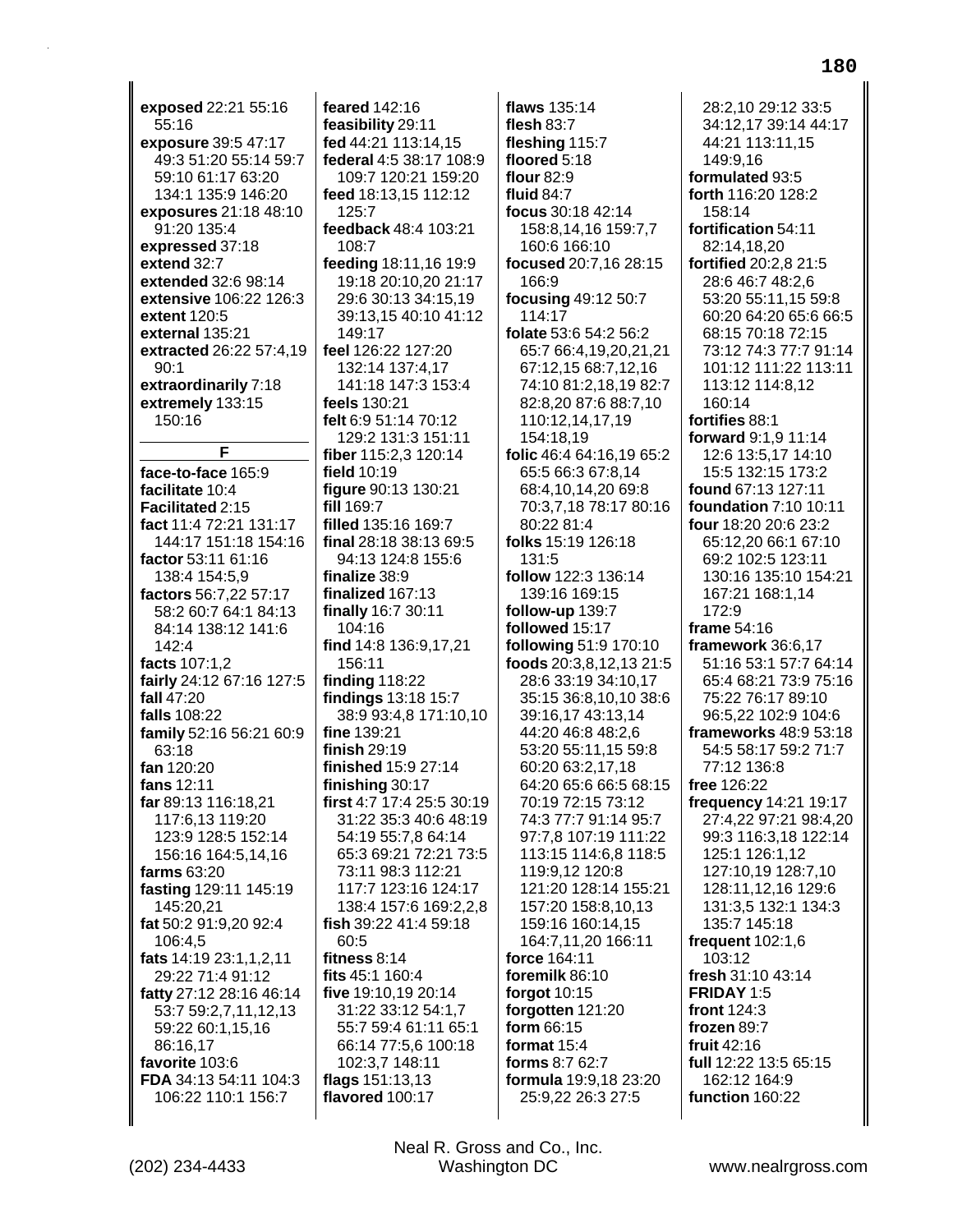funding 163:11,16 grams 101:21 further 30:18 41:12 85:16 86:20 109:4  $163.4$ furthest 41:6 future 18:17 118:16 125:16 G gain 47:1,14 54:22 gang 42:2,22 gaps 124:1 gather 124:12 gears 144:14 general 3:18 76:3 94:19 115:18 119:7,11.15 119:21 128:20 132:2 140:14 157:2 164:18 generalizability 70:14 generalization 67:21 generally 87:13 129:20 164:7 genetic 69:16 genotype 70:4 gestational 47:1,14 53:12.15 54:22 55:1 102:10 56:9.14.18 57:1.12.14 60:2.5 62:2 64:22 68:20 69:10 70:6,20 75:18,21 76:7 **aetting 11:1 30:19** 74:14 78:19 87:12 155:21 113:10,15 114:6 148:7 159:5 162:15 Giroir 2:4 3:11 4:4,11 4:18.20 5:5 6:22 give 90:20 100:6 145:8 146:5 given 33:9 37:19 38:2 91:17 114:19 129:15 160:12,22 162:2 gives 72:6,7 giving 93:22 glad 138:9 151:16 165:6 gland 50:5 81:6 global 123:2 glucose 145:20 **GNP 7:15** goal 4:15 gold 24:12 qotten 31:1 83:20 119:21 handle 146:17 governed 84:12 hands-on  $4:13$ government 4:6 159:21 happen 160:15 grade 40:17 68:17 happens 81:5 85:21 70:20 135:15,17 122:15 161:6 grading 46:3 84:3 147:6 happy 38:20 84:10 147:10 hard 17:16 31:2 45:17

grapple 29:15 greater 129:5 greatly 108:7 green 135:20 ground 139:1 group 2:9,13 7:20 11:1 18:4,7 22:2,11,13,20 23:4 28:22 29:3,13,19 29:21 30:10 31:6,12 31:14 32:15 33:6,14 34:7 35:6,8,19 36:5 36:15 37:6.13 44:10 66:8 67:5 85:17 94:6 95:19 98:5 99:18 100:2 103:22 104:14 112:7,12 113:8 116:4 117:1,10 119:13 123:15 124:5 125:1 127:13,19 132:16,16 149:11,18 151:4 groupings 36:13 95:1 96:18,21 97:14 groups 29:4 32:22 33:2 33:3.18 35:2.6.21.22 42:14 63:2 95:20 97:7 101:7 110:13 116:21 120:8 149:17 152:12 groups' 156:2 growth 19:20 20:4 21:12 26:9 quess 41:14 73:21.22 114:15 119:6 136:12 137:3,6,19 140:15 150:7 163:9 168:5 Guidance 172:12 quideline 41:8 guidelines 1:1,7 3:5 4:1 7:6 8:22 12:13,19 25:11 41:18 51:3 96:13 104:11 106:2 106:10 112:8 117:3,6 157:4 159:22 161:22 166:8 167:3 172:9,18 **GUNGOR 149:14** н half 9:3 110:16

harmonization 120:20 HDI 68:6 82:5 146:11 headquarters 1:8 healing 11:17 health 3:8,9,12,13,14 3:18 4:14 7:10 20:5 36:21 54:18,21 57:11 76:18 95:12 96:4 103:5,8 104:19 105:2 106:12,20 108:19 111:6 112:14 156:19 164:12.20 healthier 4:15 7:2 healthy 7:3,7 11:8 22:13 37:17 49:10,15 53:8 55:19 hear 115:1 133:1 heard 7:17 14:17 140:10 152:5 hearing 93:3 171:4 Heather 1:17 125:21,21 126:4 133:20 138:20 142:4 heavily 96:14 heavy 160:18 held 30:17 168:1,10 help 115:1 119:14 120:22 121:18 125:16  $152:18$ helpful 16:11 82:16 117:15 135:20 138:2 141:7 157:3 162:10 helping 140:9 helps 135:12 168:11 hemoglobin 56:3 hepatitis 7:5 herbal 77:2 **Heymsfield 1:16 76:13** 77:11 78:1 124:18,19 162:20 HHS 6:19 12:6 171:13 high 11:9 37:13 66:10 68:5,6,6 82:5,17 85:5 88:2 107:21 110:4,11 111:2 132:8 133:13 133:15 169:11 higher 86:18 132:12 highlight 55:9 highly  $82:19$ hindmilk 86:10,18 **historic 3:21 5:8** historically 33:11 143:9 166:8 history 24:15 52:17 56:21 57:1,16 60:9

71:15 121:12 151:8

hardworking 17:6

172:15

 $63:18$ hits 123:10 **HIV 3:22** holotranscobalamin  $56:1$ home 165:10 homocysteine 55:22 homogeneous 68:1 honestly 81:3 hopefully 38:10 47:10 61:7 hoping  $35:11$ hour 83:22 99:5,6,13,15 121:18 hourly 99:8 Houston 168:2,8 173:2 173:7 **HRSA 3:15** huge 172:14 huh 154:10 158:11 human 3:9,13 19:8,18 23:19 25:8,22 26:3 27:5 28:1,9 29:12,16 33:5 34:16,18 39:14 44:17 46:11 48:21 49:8.8 50:3 51:11 57:20.22 58:21 60:13 62:4,7 64:21 65:7 66:4,19 67:15 68:8,12 68:16 80:16 83:13 85:6.14 113:2.14 149:9 154:18 hydroxy  $61:14$ hypertension 8:6 57:12 57:16 76:8 hypertensive 57:8 60:13 62:3 75:16,21 hypothetically 120:6 п idea 80:11 81:8 88:16 142:13 150:9 154:15 Ideally 109:9 identifiable 145:3

identification 29:18 identified 21:3 106:11 106:13 107:10 111:13 114:19 130:2 134:5 identify 43:16 104:21 106:19 111:5 115:1 129:20 141:21 162:10 identifying 14:6 107:13 108:18 ill 4:11 imagine 18:2 immunization 34:2 impact 10:19 46:16 52:15 64:7 81:17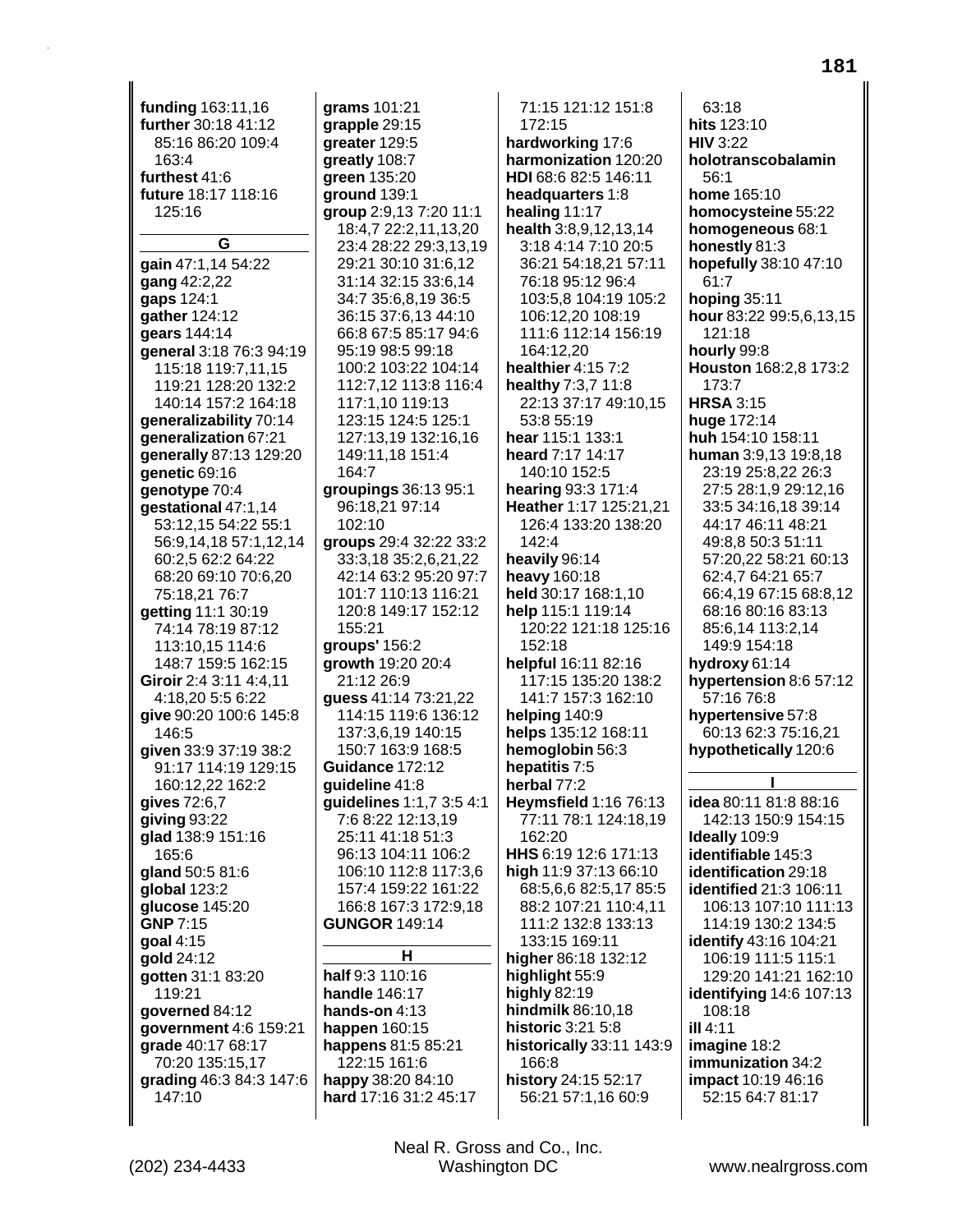98:18 125:18 **impactful** 163:22 **impacts** 116:3 **implement** 30:6 **implementation** 45:22 **implemented** 23:21 28:8 64:12 **implementing** 16:13 17:17 25:4 46:20 54:3 64:15 94:11 **implements** 14:16 **implicated** 63:21 **implications** 132:6 **importance** 12:7 **important** 6:13 10:9 16:18 28:4 80:12 88:17 90:4,11 107:20 110:7 113:16 122:12 142:18 156:18 157:19 **importantly** 135:4 **impose** 133:20 136:10 **imposed** 150:20 **improper** 8:8 **improve** 4:2 **in-person** 1:10 **inadequacy** 105:10,12 110:12,15 **inadequate** 109:17 **inappropriate** 101:15 **incidence** 70:6 **include** 27:11 30:5 48:5 51:13 52:16 58:20 61:20 91:15,21 99:9 114:5 128:10,13 156:18 163:12 167:7 168:14 **included** 21:16,17 24:14 26:3 27:9,16 47:20 51:2 60:7 65:18 69:5 127:10 130:12 130:19 145:18 **includes** 19:7 104:6,22 134:18 135:2 **including** 3:21 49:9 50:8 51:18 52:14 54:13,19 56:8 58:4 59:18 60:5 61:6 63:10 73:5,7 103:8 126:16 128:7 **inclusion** 26:21 27:1 47:15 51:10 65:19 142:3 **inclusion/exclusion** 58:18 61:9 62:10 126:14 146:18 152:22 **inclusive** 34:20 36:11 37:1 38:7 97:3 98:14 99:10 102:19 105:8

120:13 **inconsistency** 141:19 143:8 **incorporate** 106:14 **increase** 88:20 **increased** 88:22 **increases** 99:12 **incredible** 71:12 **Independence** 1:9 **independent** 171:9 **independently** 26:19 **index** 37:18 68:6 82:17 **indexing** 145:16 **indicate** 63:12 **indicated** 149:19 **indication** 59:20 **indicators** 97:16 **individual** 95:9 148:8 **indoor/outdoor** 64:2 **infant** 19:9,18 23:20 25:8,22 26:3 27:5 28:2,9 29:6,12 34:12 34:16 37:2 46:12 51:17 52:15 57:2 58:3 58:9 60:9,18,21 61:3 62:18 84:14 113:11 114:12 149:9 **infants** 18:11 21:22 32:16,19 35:20 36:1 38:1 44:21 52:7 94:20 113:10,16 114:11 115:10 160:20 **influence** 68:7 **influenced** 73:17 **inform** 96:12 106:7 117:11 159:20 **information** 14:1 19:3 29:16 35:8 38:6 90:21 99:7 103:1 106:6,14 118:12 140:14 161:6 **informed** 109:22 **ingestive** 99:12 122:15 **inherent** 83:18 **inherit** 149:13 150:13 **inherited** 149:6,15 **inheriting** 150:18 **initial** 65:14 93:8 114:13 **initially** 37:20 **initiated** 66:16 67:9 **initiation** 33:22 35:4 69:18 **initiatives** 3:21 **input** 108:8 124:13 126:9 162:12 **insignificant** 122:11 **Institute** 9:14 **institutions** 4:6

**instructive** 123:20 **insufficient** 27:21 51:14 70:12,16 81:20 **intake** 29:13 35:6 36:9 36:22 37:7,19 39:8 41:13 49:15 55:17 56:9 59:4 61:2 63:1 84:8,21 87:12,17 88:2 88:7 91:13 97:14 98:5 101:11 104:8,12 105:14,15,16,21 108:16 109:18 117:1 118:10 121:2 126:16 130:3 154:18 159:1 160:13 **intakes** 35:6,8,22 36:7 36:14,16,19 37:14 87:18 95:20,22 99:18 100:2 102:13 104:15 105:1,7,22 110:4 116:19,22 **integrate** 107:17 118:21 **intended** 134:19 **intensity** 61:7 **interest** 14:7 27:10 98:16 101:11 149:21 **interested** 32:19 83:12 103:12 112:10 120:16 149:22 170:9 **interesting** 42:21 79:3 84:6 85:2 114:22 **intermediate** 56:16 57:9 60:3 68:22 **intermittent** 129:11 **internally** 58:14 **interpret** 39:4 89:19 159:21 **interpretable** 163:22 **interpreting** 121:15 **interprets** 88:22 **interval** 128:20 **intervals** 147:22 **intervention** 47:16 49:3 51:19 66:13 70:9 **intervention/preventi...** 57:3 60:8 **interventions** 53:3 134:19 **introduce** 40:5 **introduced** 43:13 **introduction** 20:12 44:11,20 63:15,16 157:13 **introductions** 5:1,2 **invariable** 50:4 **investigating** 47:1 54:7 64:18 **involve** 25:15

**involved** 6:3 **involves** 27:15 **iodine** 27:11 50:6 53:7 **iron** 27:11 28:15 48:5 53:6 54:2 64:14 73:17 113:21 **isotopes** 84:1 **issue** 39:2 40:4,21 41:1 114:11 116:11 122:1 152:18 157:1 **issued** 117:7 **issues** 6:11 18:6,10,15 18:15 29:16 117:2 119:11 123:8 146:16 149:1 162:11 **item** 24:6 **items** 124:12 169:12 **J JAMIE** 1:22 **Jamy** 1:13 75:12,13 **Janet** 2:2 3:7 **January** 26:2,14 168:8 168:21 173:3 **Japan** 67:1 **jealous** 5:6 **Jefferson** 1:8 **Jesus** 2:2 3:3,7 **Joan** 1:20 89:8 122:20 **job** 10:8 39:20 145:16 146:19 **Johns** 77:9 **join** 4:17 173:7 **joining** 167:2 173:1 **joint** 15:13 71:3 **journal** 163:15 **judgment** 135:15 **judgments** 133:21 148:3 **juices** 42:16 **Julie** 138:2,14,16 143:1 147:13 149:4,12 **July** 17:11 23:21 25:5 26:22 28:7 31:21 45:20 46:1,19 47:13 48:2 54:3 64:13 65:5 94:13,20 **jump** 35:1 **justified** 142:11 **K**

**KATHRYN** 1:15 **Kay** 2:8 38:20 47:3 62:11 63:9 70:22 112:19 128:5 133:18 138:9 146:19 147:12 154:14 160:10 163:3 166:12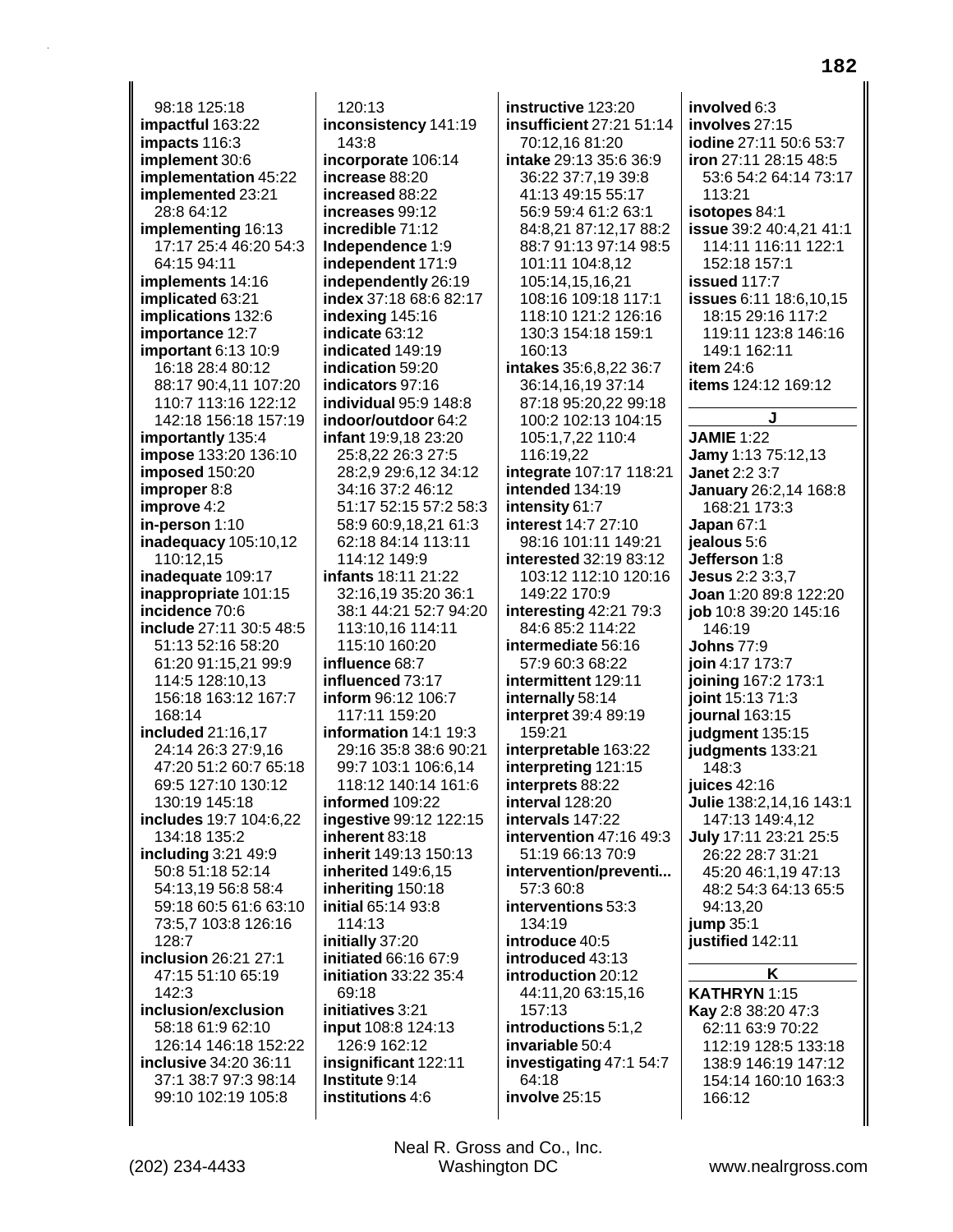keep 128:11 137:20 162:7 169:3 171:3 keeping 7:7 140:16 key 34:5 50:13 52:13 53:10.12 56:6.11 57:5 57:13 59:17 61:21 63:15 65:9 74:12 75:15,22 80:12,12 87:8 89:11,11 123:7 141:5 142:1 kick 10:17 137:12 kinds 9:16 113:19 133:9 Kleinman 1:12 2:16 41:3 43:5 45:4,11 71:18,22 75:12 76:12 79:1 80:7,14 81:13,22 83:1,8 85:12 86:20 88:12 89:8 91:4 92:17 92:22 93:10,14,17 157:10 165:5 knew 81:3 168:2 knowledge 126:21 known 52:15 label 107:2.2 110:2 labeled 117:16 lack 145:22 lactating 67:14 90:6 lactation 2:11 7:20 15:15 24:17 31:13 45:9,15 47:7 48:21 49:10 53:22 55:12,19 56:5 62:17 66:3 68:5 68:16 71:8 81:1 85:21 86:1 107:9 112:16 134:8 154:17 156:2 156:21 160:5 166:15 lacto-ovo 89:20 language 52:3,10 75:10 82:16 83:5 118:1 149:6 large 57:1 60:8 67:22 69:11 88:6 133:4,5,6 largely 102:22 lasted 66:18 lasting 132:6 lastly 62:8 late 86:1 116:2 lateral 126:6 latest 10:16 Laughter 5:4 12:14 31:18 43:1,4 71:17,20 75:8 79:14 80:19 85:8 103:3 121:3,6 122:4,7 124:10 157:9,11,15 165:2 168:6 172:3.6

layer 158:7  $LD 1:19$ lead 23:9,12 146:1 leadership 4:5 leading  $4:157:1$ leads 3:20 learn 9:10 82:1 157:7 171:5 learning 10:17 led 123:22 LEIDY 1:17 126:11 136:12,20 139:15 151:1 152:19 153:11 153:14,17,20 154:3 154:10 length 33:7 let's 35:1 85:22 level 10:1,1,2 37:13 55:17 59:9 84:18 88:2 111:2 127:20 130:10 130:22 132:11 137:5 140:17 147:16 148:9 159:2 166:17 169:12 levels 39:7 49:6 67:15 67:16 68:7 81:2 85:6 87:12 159:20 life 15:6 32:15 36:12 40:6 96:2,17 97:11 112:21 116:6 156:20 lift  $6:17$ likelihood 113:8  $limitation 118.8$ limitations 118:15 147:3 limited 42:18 163:19 limiting 113:21 Linda 1:21 43:8 52:1 88:12 91:7 line 17:13 125:3 130:17 137:7 144:12 lines 162:18 link 81:16 110:8 170:13 **linked 8:7 90:9** linoleic 59:15 linolenic 59:14 list 134:22 listed 30:7 31:15 33:3 33:16 36:13 94:8 97:6 97:17 100:12 108:10 listening 16:8 93:3 **LISTSERV** 167:15,17 169:6 170:8,11 literature 23:4 25:6,8 26:1,3,12,13,20 28:17 39:5 83:13 85:11 118:22 little 6:8 21:9 48:14 49:2 55:8 57:21 67:2

82:22 92:18 94:5 96:15 139:9 145:13 167:11 lives 4:16 6:11 7:2 Liz 161:4 location 167:22 locations 168:3 logical 91:2 logistical 150:12 logistically 150:19 long 5:12 8:5 9:15 16:6 111:9 132:3,6 161:1 165:18 longer 5:2 23:4 52:9 134:22 longitudinal 51:14 look 7:12,21 8:10 11:3 11:14 14:13 17:22 20:11 33:1,4 35:3,5 35:19 36:1,4 42:4,19 52:11 60:15 72:11 74:20 76:9 78:16 83:13 84:1 85:2 86:13 88:8 90:2 92:4 98:7 99:2 105:19.22 106:10 110:15 112:12 138:8 142:8 145:11 146:3 147:20 152:3 152:20 153:1,8,9,20 155:9,15 157:6,19  $173.2$ looked 17:20 22:18 39:13,22 66:5,14 145:13 152:16 161:5 **looking** 13:20 18:4,9,13 19:19 21:11 22:6,9 23:2 29:4 31:16 32:19 32:22 35:15 36:22 37:6 39:21 40:9,16,18 41:22 43:12,14,18 49:19 51:21 52:2,7,9 53:6 55:13 56:2 58:7 59:3,10 60:11 61:2,13 62:21 65:1,3,5 69:22 72:14 77:5,6 78:7 80:11 82:11 86:16 88:18 90:13 91:10.13 91:20 94:7 95:18 96:11 99:10.17 100:5 100:22 101:22 102:12 103:10 105:6 108:17 108:20 109:4,15,18 112:9 119:13 138:5 145:17 146:4 148:2 148:22 149:2 150:22 151:17 152:10.15 154:1.8 155:11 156:4 156:7 158:19 159:16

 $161:2$ loss 47:2,15 130:14,16 lot 6:2 9:22 10:1 17:15 23:8 42:15 45:5 48:9 48:11 50:12.22 52:9 52:13 71:1 83:17 84:4 113:10 114:4 115:2,9 118:10 122:9,16 127:21 128:16,19 136:20 141:14,20 143:4,6 146:1,8 151:12 159:13 163:18 165:8 171:11 love 5:1 136:16 lovely 141:1 low 66:12 110:4,17 130:7,18 135:8 lower 37:19 70:5 loyal 12:11 **lunch** 16:1,2 98:11 **LYDIA 1:14** M **macro** 84:19 macronutrient 47:19 106:1 macronutrients 47:22  $50:1$ mad 172:5 main 6:14 29:11 164:10 making 24:13 119:8 135:13,14 147:4 mammary 50:5 manageable 42:5 managing  $171:17$ manifest  $63:12$ manual  $27:15$ map 7:2 march 26:2 63:8 markers 55:21 materials 167:5,14,17 maternal 46:8,16 52:18 53:2 56:1 59:21 60:19 61:4 62:16,21 64:7 84:15 85:4 math  $54:8$ matter 93:18 156:8 158:13 173:9 **MATTES 1:17 39:1** 41:20 42:7 115:11,14 116:13 121:1 122:5 123:1,4 mature 49:22 Mayer-Davis 1:18 34:19 140:18,21 142:19 155:17 158:6,12 159:4,9 160:1,21 161:12,15

Neal R. Gross and Co., Inc. Washington DC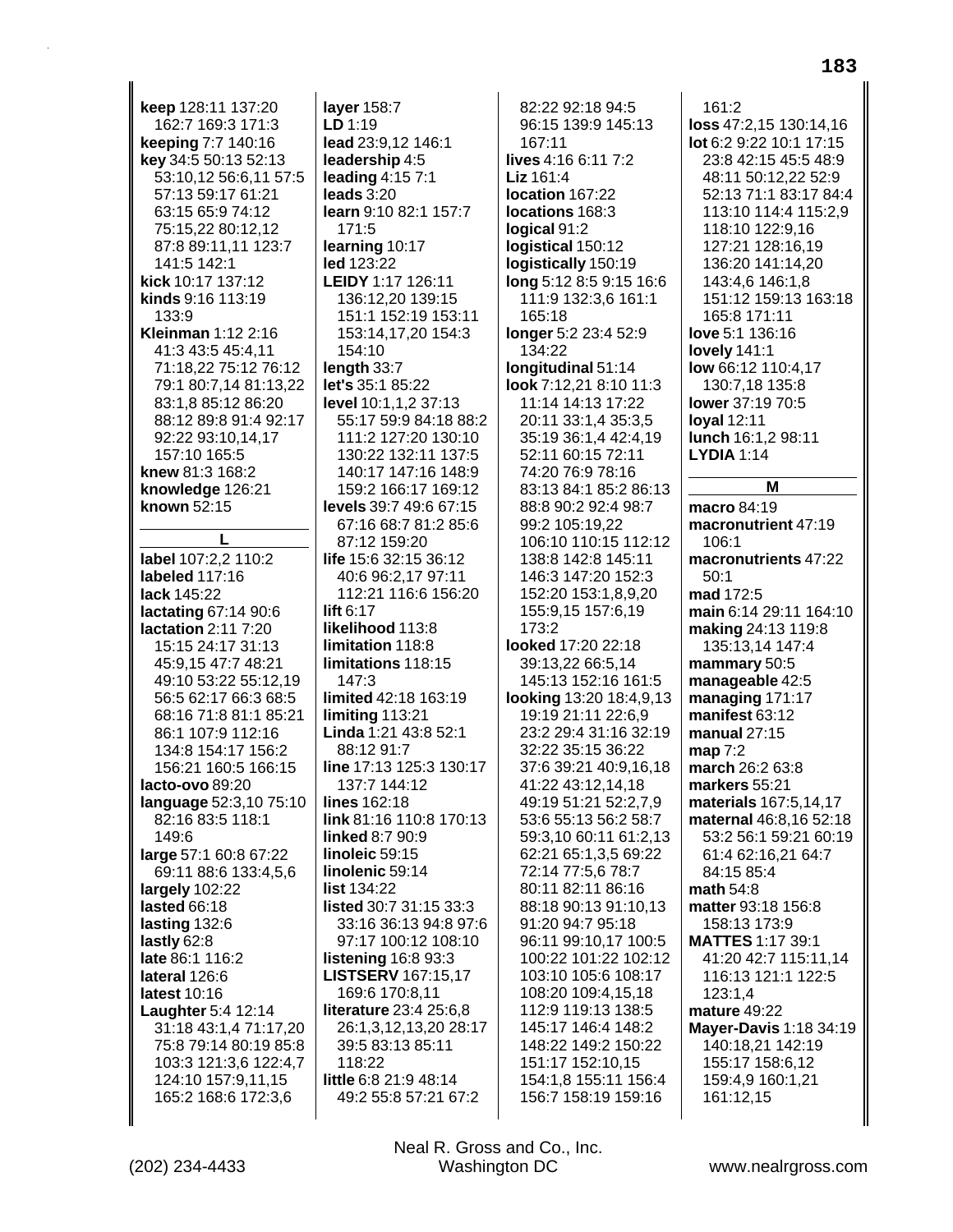mcg 66:13,14 MD 1:12,13,14,16,18,20  $2:4,16$ mean 35:6,21 36:7 44:4 56:3 73:1 75:5 79:15 83:21 87:10 89:12,14 89:18 90:16,19 92:3 96:10 105:15 114:16 116:17 117:1,2,5,7,15 120:18 137:6 140:3 150:20 153:14 161:6 161:21 meaning 76:17 means 44:1 148:18 meant 76:21 measure 67:12 83:21 121:9.21 measured 164:6 measurement 134:2.20 measurements 54:21 measuring  $73:1,22$ mechanism 139:5 mechanisms 81:10 84:20,21 125:9 147:1 mechanistically 80:2 mediated 61:4 medicine 11:16.16.17 106:16 meet  $8:11$  21:3,5 130:12 meeting 1:3,10 3:4 12:9 12:18.18 13:11 17:11 22:13 28:20 34:13 45:19 47:11 94:13 98:18 116:4 162:14 165:16,19 166:10 167:3,6,9,21 168:1,3 168:7,10,14 169:8,19 173:5 meetings 9:22 13:4,6 71:3 171:7,19 members 1:11 5:11 17:4 30:22 31:15 108:11 118:19 136:1 memory 81:6 men 102:2 mental 103:8 mention 21:8 50:14 150:8 mentioned 32:18 37:3 49:18 50:10 51:5 62:12 63:9 64:5 71:1 75:17 88:16 94:14 99:2 103:10 106:3 107:18 112:6 142:4 met 1:7 5:15 27:1 44:14 130:2 metabolic 81:17

metabolism  $53:13$ metabolized 66:20 method 108:21 methodological 67:12 methodologies 85:18 methods 24:22 84:2  $163.13$ methylmalonic 55:22 methyltetrahydrofolate 66:15 mg 66:14 67:8 micrograms 69:15 micronutrient 19:13,20 20:15 26:10 27:6 46:11 53:3,5 55:13 76:22 158:1 micronutrients 53:14 79:6 84:5,19 87:9 microphone 44:8 middle 139:1 midnight  $99:6,6$ milestones 26:11 46:12 51:18.21 58:4 60:22 military 8:12 milk 19:8.18 23:19 25:8 25:22 26:3 27:5 28:1 28:1.9 29:11.12.17 32:20 33:3,5 34:16,18 35:20 36:2 37:2 39:14 39:22 42:15,15 44:17 44:18 46:11 48:21 49:8.8.19.22 50:3 51:11 57:20 58:1,21 60:14,17 61:4 62:4,8 64:21 65:7 66:4.19.20 66:21,21 67:15 68:8 68:12,16 80:16 81:2 83:13,21 84:12,22 85:15.15 86:7 88:20 89:6 101:13.13 113:2 113:14 149:9 154:18 millions  $6:10$ mind 7:11 31:10 120:11  $128.11$ mindful 106:21 122:17 163:21 minerals  $50:2.4$ minimum 29:9 131:15 136:6 149:4.10 155:4 minor 24:1,4 28:11 76:14 84:15 minute 167:20 minutes 92:19,21 167:9 168:19 missed 87:3 125:7  $127:4$ missing 126:20 134:19 mix 114:9

**Mixed 34:15** model 85:11 modeling 2:9,13 15:17 20:21 21:20 22:9 29:2 31:5 38:14 71:5 94:3 94:4,15 108:5 111:2 111:20 112:3 113:19 114:3 171:17 moderate 68:3 modified 47:15 modifier 90:17 moment 18:5 108:6 141:18 142:15 moms 88:15 month 10:18 26:14 128:22 167:13 months 2:7,10 15:11 18:19 25:10,19 29:5,5 29:5,14 30:4,15 32:11 32:16 33:4,10 35:13 35:14,17,18 36:3,4 39:11 41:11 44:12,13 44:13 54:15 66:17 71:13 72:13,20 73:4,6 73:13 94:22 107:11 112:22 113:4 166:14 months'  $21:14$ moot 123:11 **morning** 3:3,11 4:20,21 16:6 32:6 45:13 85:22 91:11 116:2 155:22 mortality 9:4 125:1 126:1 130:1 mother  $46:12$ mothers 49:12 53:6 67:1,6 69:12,16,20 81:20 mothers' 41:13 motor 52:3.4 move 7:19 9:1,9 15:5 38:7 48:7 moved 14:20 movement 52:3 moves 12:6 14:10 moving 14:15 53:19 132:15 MPH 1:13,14,17,18,22 2:10.14 multi-vitamin 78:8 multiple 20:17 47:5 110:21 129:2 multis 78:19,20,20 N Naimi 1:18 79:2 80:3,5 86:22 138:19,19 name 45:13

**NASEM 109:10** national 3:21 9:14 34:2 103:4 106:15 nationally 32:13 96:11  $103:7$ Nats 12:11 nature 139:19 155:11 nearly 26:17 necessarily 79:22 152:6 need 6:5 11:20 29:10 33:11 40:5 52:11 72:3 72:11 75:7 81:10 85:2 85:17 94:15 114:5 126:8 131:3 139:11 154:13 162:12 163:18 needed 111:12 160:20 needs 21:6 22:14 127:20 132:15 162:17 neither 163:8 NESR 14:13 25:15 26:19 27:14 50:17 51:10 52:21 123:15 141:2 142:21 143:9 143:16 neurocognitive 23:6.14 51:18 52:17 58:5,9 62:9 79:18 neurodegeneration 10:20 11:5 neurological 91:15 new 3:21 9:12 10:16,18 13:14 16:9 25:11 26:17 39:8 45:21 46:9 46:14.15 48:8 51:6 53:18 54:5 62:15 64:10 65:16 131:2 165:21 166:13 170:16 170:17 newborn 7:19 newer 97:19 news 8:20,21 25:6 **NHANES** 33:8,11 45:2 87:19 95:20 97:4.13 99:16 102:17 127:8 nice 144:3 night 85:22 116:2 nobody's 82:10 noise 146:2 nominations 5:14 non-alcoholic 100:21 non-randomized 69:6 134:13 135:1 nondrinkers 69:14 nonsmokers 69:13 notably 4:7 note 15:20 24:4 75:10 98:13 128:3 167:5

Neal R. Gross and Co., Inc. **Washington DC** 

naming 99:3,20,20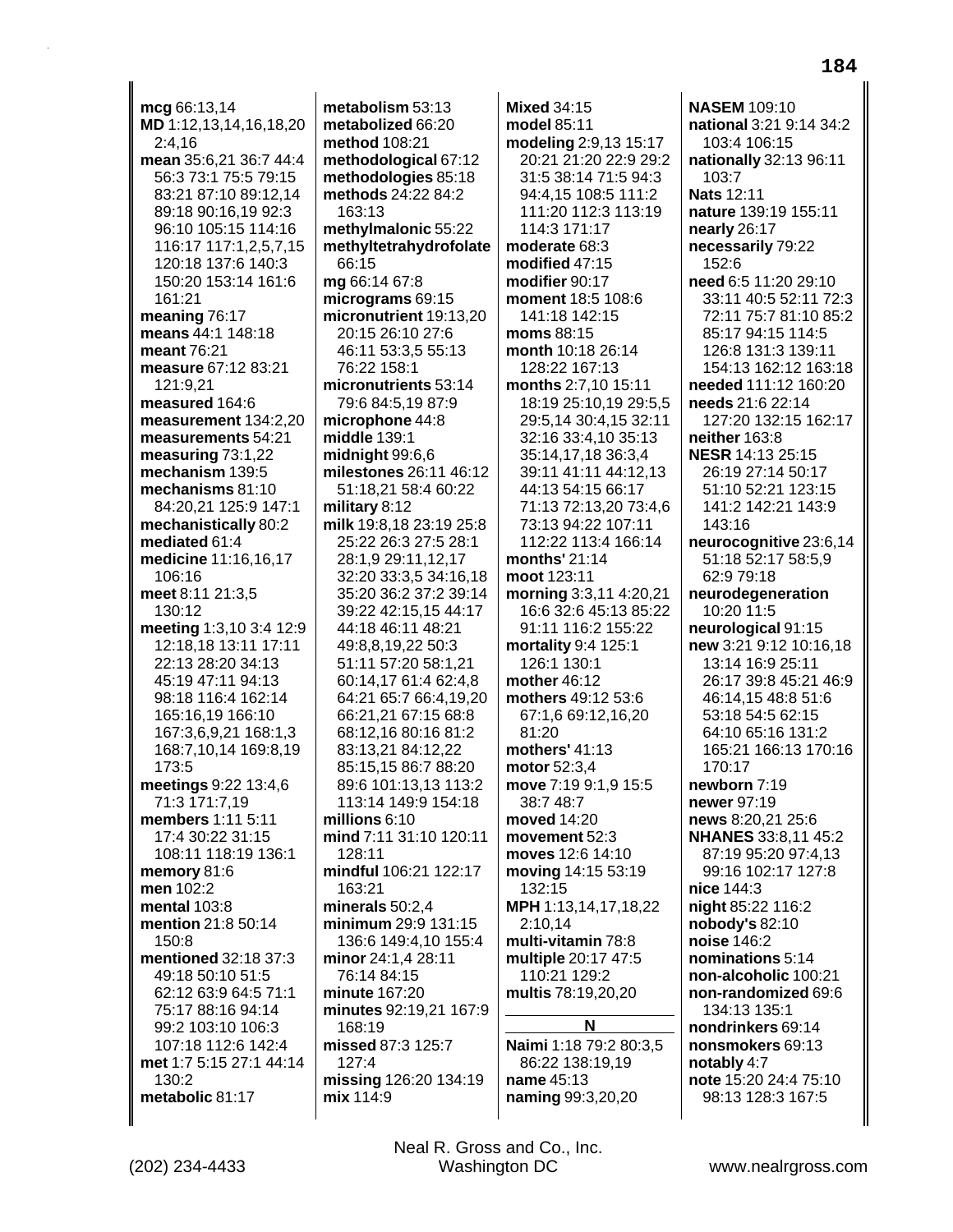173:4 noted 32:17 102:21 166:13 170:14 notion 15:5 notoriously 121:9 **November 16:12,17** 166:1 170:18 Novotny 1:19 72:1,18 73:21 74:6,11,17,21 75:2 110:22,22 119:6 119:7 140:2,2 161:19 164:3 **NSDUH** 103:2,6 nuance 150:8 number 27:19 42:18 47:4 49:17 98:7 99:4 99:9,12 102:5 120:8 123:6 128:6,14 131:7 132:8 133:7 144:22 145:13 numbers 27:13 144:22 145:6,11 146:3 numerous 4:5 133:14 nursing 88:21 nutrient 20:4 21:3,6 22:1.10.14 29:13.17 36:19 38:3 59:10 78:10 89:7 95:21 97:7 97:20 98:5,18 100:3 104:1.14.22 105:5.18 107:21 108:16 109:4 111:20 116:4.22 158:20 159:7 164:7 164:17 166:10 nutrients 19:14 20:6.17 27:10,20 28:5,15 29:18 33:17 35:2 36:7 36:21 47:4 53:20 54:1 54:7 60:4,11 73:15 77:5.6 79:22 80:12 87:19 89:11 95:5,5,9 95:12,15,21 101:6 104:18,22 105:11,17 106:11,19 107:9,14 107:17 108:18 109:15 110:2,3,10 111:5 112:10.11.14 113:5 113:12,20 114:17,19 116:9 117:14.17 118:2 119:9 120:17 155:21 156:18 157:19 158:8,14,16 159:17 159:17 nutrition 7:9 8:8 9:2,7 10:11,12,20 11:15 84:15 85:4 96:3 107:1 168:9 172:12,13 nutritional 11:9

nutritionally 101:12 nuts 41:5 O **OBBAGY 143:3 147:18** 148:2,15,17 obese 8:2,4 obesity 8:5,8,14 59:19 75:4 76:16 objection 160:7 observational 127:2 131:18 136:22 143:14 146:22 151:7.9 obvious 81:16 obviously 60:16 114:16 occasion 102:4 occasions 98:10 102:8 128:15 131:8 occurred 137:9 155:22 **occurring 55:2 76:11** occurs 102:7 120:5 129:9 **OCTOBER 1:5 ODS** 54:11 77:17 Off-microphone 45:10 office 3:7,17,20 4:8 5:17 6:22 172:11 officially 165:15 offline 43:3 oftentimes 54:20 76:10 118:7 older 37:17 82:13 94:12 96:1 102:14 166:9,22 olds 7:22 8:4,11 36:14 **omega-3** 28:16 46:14 53:7 54:6 59:2,7,12 59:22 60:1 86:16  $91:12$ omega-3s 60:12,13,16 79:17 omega-6 59:12 once 30:7 93:2 113:18 134:4 135:15 170:4.6 one's 123:17 one-on-one 126:18 ones 18:3 19:6 42:1 65:10,18 129:2 136:11 143:8 145:3 149:3 ongoing 32:2 98:22 online 12:10 173:7 open 11:14 16:16 144:12 151:19 168:21 168:22 opening 2:3 15:9 16:19 operationalize 98:21 opinions 107:13 opioid 3:16

opportunity 15:1,3 124:15 141:10 155:5 168:14 opposed 49:22 option 114:7 oral 168:14,19 169:11 orange 135:21 order 2:2 30:18 119:19 147:19 163:21 organization 169:4 ounce 101:1 ounces 38:3 101:16,16 outcome 4:3 10:9 19:20 20:3 44:18 57:22 58:9 62:20 91:15 134:19 134:20 139:5 149:20 149:21 162:7 outcomes 19:10 20:14 22:7 23:3,5 26:7,8 30:2 46:4 47:5 49:17 51:22 52:9,16 54:8 55:7 56:16 57:9.11 58:6,10,22 59:4 60:3 60:11 61:5,11,15 63:5 63:14 65:1 68:22 72:16 79:6.18 80:1.13 90:13 127:17,17,22 131:14 134:10 136:15 139:8,18 141:5 149:10 158:18 164:13  $164.21$ outline 169:12 outside 47:20 105:22 127:7 131:8 overall 15:4 20:1 135:15.17 overarching 96:22 overeating 129:14 overkill 115:11 overly 120:19 oversees 3:17 P P-B24 149:7 P-R-O-C-E-E-D-I-N-G-S  $3:1$ p.m 168:10 173:10 page 170:22 171:1 paid 156:3 pair-wise 42:4 Pannucci 38:16 paper 39:12 40:2 69:22 70:1 122:9 125:7 144:18,19 145:3 150:2,3,5 161:8 papers 61:19 87:14 91:3 123:6,11,15 125:2,5,14 138:5,6,8

142:22 145:20 148:20 161:4 162:4 paradigm 11:5 parameter 90:20 parameters 24:8 parent 13:2 parity  $52:19$ part 18:12 22:17 41:1 67:22 98:22 100:5 114:3 119:1 138:7 146:21 147:7 159:5 partial 61:8 Participant 98:9 participants 67:3 69:12 121:19 135:3 154:22 particular 17:9 19:16 29:1 87:5 95:15 121:1 121:5 141:15 142:9 146:22 152:16 158:18 particularly 40:5 52:10 84:16 86:15 107:7,10 112:15 115:8,9 120:4 157:21 158:15 165:21 partly 156:8 parts 146:15 Pass 164:3 passion 5:18 11:20 pathway 81:17 **patient-centered** 4:13 **patients 4:3** pattern 2:9.13 15:17 20:21 21:20 22:8 29:2 31:5 38:14 49:4,6 71:5 90:9 94:4,15 100:8 108:4 111:2.19 112:3 120:7 123:9 171:17 patterns 14:18 15:12 21:1 29:7 37:5.6 46:7 46:11.22 47:14.19 48:16,17,20 50:20,21 51:17 53:2,18 58:8,11 71:4 88:5,9 94:17 95:17 111:5,12,17 119:14,19 120:3,4,6 155:21 164:8,12,20 pause 171:22 peanut 40:3 peanuts 39:21 pedantic 120:19 pediatric 4:10 pediatrician 7:17 people 6:2,4,7 7:7 12:10 88:5 98:16 122:16 125:16 163:10 percent 7:14,15 8:1,3 9:8 11:10.12 38:1 42:15 101:4 103:16

Neal R. Gross and Co., Inc. Washington DC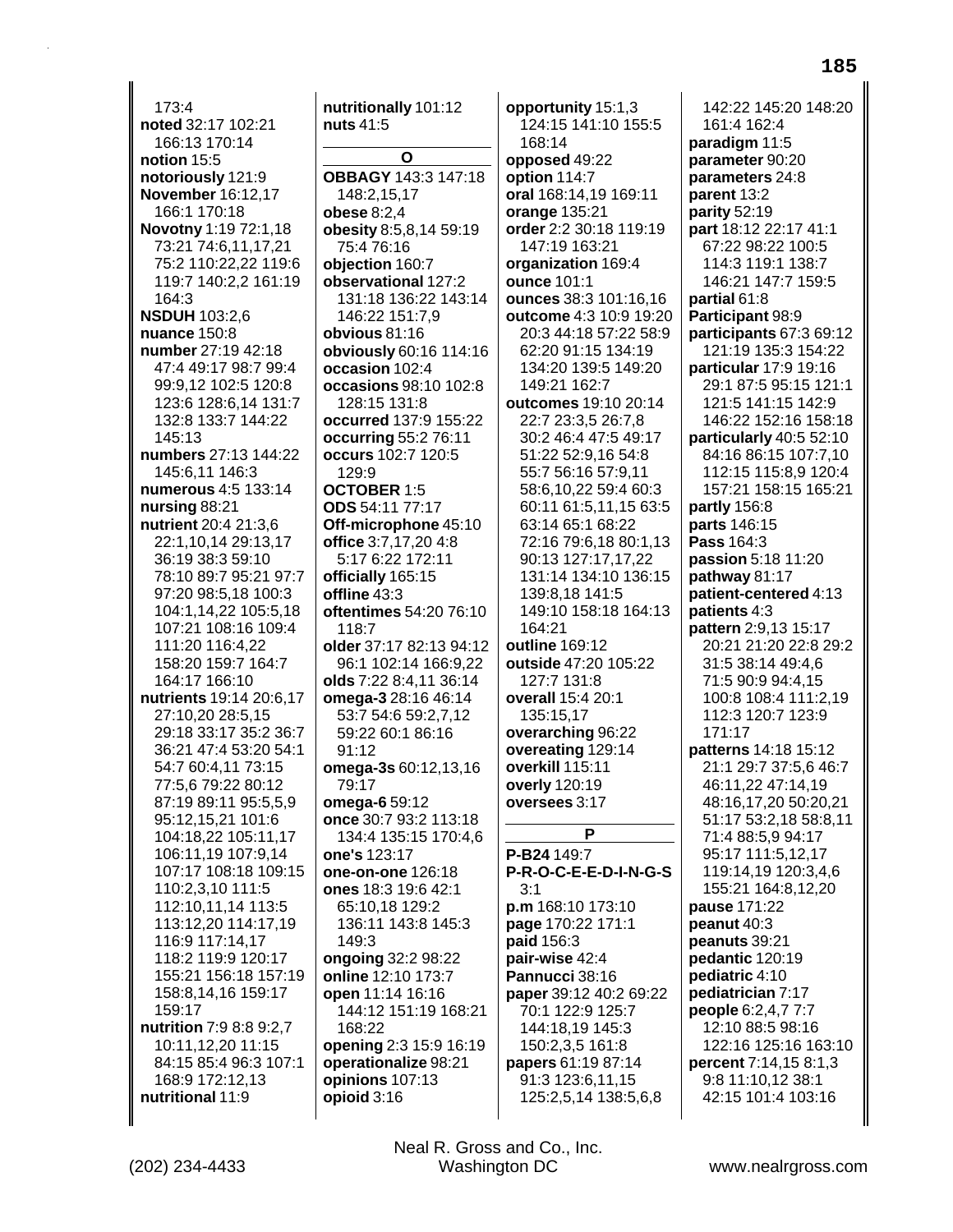104:9 105:20 110:16 **percentage** 108:22 **Perdue** 5:16 **perfect** 96:18 **perfectly** 144:12 **performance** 52:5,11 **period** 5:12 16:15 72:8 99:5,13 139:7 160:18 **periods** 29:8 **permit** 37:12 **person** 36:9 98:8 173:5 **personal** 160:7 **personally** 135:5 **perspective** 4:13 108:15 **pertinent** 71:7 **pets** 63:20 **phase** 14:14 133:20 148:21 **PhD** 1:12,13,14,14,15 1:15,16,17,17,18,19 1:21,22 2:5,8,10,12 2:14,16,19 **philosophy** 159:5 162:5 **phone** 165:11 **physical** 4:1 6:4 7:5 8:14 57:18 **physician** 4:7,11 **physiological** 84:13 **pick** 145:19 **picture** 113:3 114:7 **piece** 38:13 94:14 127:7 **pieces** 170:3 **pill** 11:11 **place** 134:3 147:1,5 157:6 **plan** 3:22 48:8 64:12,16 94:11 96:1,6 108:6 169:12 **planned** 26:8 **planning** 73:15 74:8 161:13 168:11 **plans** 95:2 **plasma** 59:12 **plausibility** 80:9 **plausible** 79:7 **player** 84:16,17 **plays** 88:14 **plea** 163:10 **please** 4:17 6:20 24:4 122:22 167:13 **pleased** 3:4 12:8 **pleasure** 3:10 17:6 **point** 16:22 19:3,12 23:18 31:1 37:15 41:6 41:9 44:22 48:12 56:10,18 61:13 68:22 83:2 86:19 87:22

89:22 110:9 116:10 116:15 118:21 123:12 124:5 132:15 140:22 144:7 152:2,10 156:6 157:17 **points** 105:1 128:6 138:21 146:14 170:2 **policy** 3:16 7:4 119:11 172:13 **polymorphisms** 69:16 **poor** 130:7 **popular** 170:22 **population** 11:3 49:7 53:8 56:4 95:1 104:9 105:20 108:22 109:16 110:13 115:3 117:6 119:14,18 143:17 166:17,22 **populations** 67:22 81:1 82:20 84:17 107:8 133:5 144:9 166:13 **posed** 39:16 **positions** 4:5 **possible** 10:8 42:3 61:22 79:5 87:7 94:18 110:8 111:17 **possibly** 113:22 **posted** 14:3 116:17 167:6,14,17 **postpartum** 47:2,15 49:20 66:17,17 67:10 **potential** 22:1 81:14 90:5 105:10 107:13 110:20 144:19 **potentially** 61:3 81:16 84:7 113:22 116:9 130:10 132:8 142:15 **power** 136:6 148:13 149:1,18 150:1,9 151:18,21 **practices** 52:20 61:6 **pre-** 73:9 75:3 **pre-pregnancy** 54:17 69:19 72:5,7,16,20 73:6 74:17 **precise** 67:19 75:9 **precisely** 72:3 **precision** 70:13 72:12 147:5,9,14 **prediabetes** 56:22 **predicting** 168:3 **predominant** 34:22 44:18 **predominantly** 49:13 50:14 113:14 **preeclampsia** 57:11 **prefer** 155:3 **preference** 109:22

**pregnancy** 2:11 7:20 15:15 21:14 24:17 25:9,18 30:15 31:13 39:11 41:14 45:8,14 47:7 53:2,8,21 54:14 54:15,16 55:3,5,12,18 56:5 57:8 60:21 62:17 64:21 68:12,15 69:9 69:17 70:5,19 71:7 72:4,6,17,19 73:1,2,3 73:10,22 74:13,18 75:4 102:19 107:8 112:15 134:8 154:16 156:2,21 157:21 160:5,18 166:14 167:1 **pregnant** 73:15 90:6 102:17 157:22 **preliminary** 68:3 109:14 **prenatal** 78:12 **present** 1:11 48:9 122:18 **presentation** 14:13 31:10 42:11 **presentations** 13:8 16:8 38:22 167:8 **presented** 16:10 23:20 25:5 26:22 28:7 31:22 34:13 46:1,19 47:10 47:13 54:3 65:5 67:2 69:1 91:11 92:1,5 94:20 97:10 **presenting** 17:12 29:20 45:14,21 93:9 100:1 **presiding** 1:9 **pressure** 57:10 **pretty** 59:6 88:2 145:8 146:5 169:7 **prevalence** 35:4,5,15 35:21 44:11 96:3 101:11,22 102:15 103:11 107:21 110:11 **prevent** 9:7 **preventative** 11:16 **prevention** 3:8 7:7 9:10 **previous** 9:21 21:13 22:16 25:1 30:15 39:10 40:13 41:17 46:22 60:4 102:8 106:10 149:7 **previously** 4:4 37:3 51:2 55:3 58:7 69:1 94:14 106:13 107:10 **primarily** 5:10 7:1 36:4 48:12 75:1 129:7 **primary** 4:15 32:20 33:2 35:20 36:2

**principal** 3:14 **principle** 24:21 **prior** 25:20,21 54:15 57:1 60:9 63:8 72:17 72:20 73:4,6 74:4 82:13 **priori** 106:18 **prioritize** 42:8 **priority** 29:18 **probably** 16:1 23:5,8,12 27:20 40:20 41:5 44:16,21 117:16 137:21 141:19 142:14 **problem** 113:7 152:20 **problematic** 88:11 113:21 **procedures** 121:18 122:1 **proceed** 89:15 **process** 5:13 13:19 21:16 28:7 38:19 114:22 125:9 138:13 140:3 142:21 146:15 147:6,10 170:10,16 171:12,13 172:15,18 **processing** 171:18 **production** 84:12,22 85:6 88:20 **products** 114:12 **professional** 171:6 **profound** 10:13 **program** 11:9 **progress** 14:9 17:15 25:4 45:19 71:12 93:11 123:5 162:13 169:17 **project** 4:9 25:1,10,19 25:21 30:16 39:11 55:5 149:7,15 **promising** 8:20,21 **Promotion** 3:8 172:13 **prompts** 121:17,22 **pronged** 106:8 **prophylactically** 74:8 **proportion** 22:19 47:19 99:17 **proportions** 100:9 **proposal** 152:17 **proposals** 108:14 **propose** 104:20 151:22 153:15 **proposed** 48:2 108:16 **proposing** 32:7 37:15 153:5 **prospective** 134:14

135:2 **protein** 66:21 **proteins** 50:9

(202) 234-4433 Washington DC www.nealrgross.com Neal R. Gross and Co., Inc.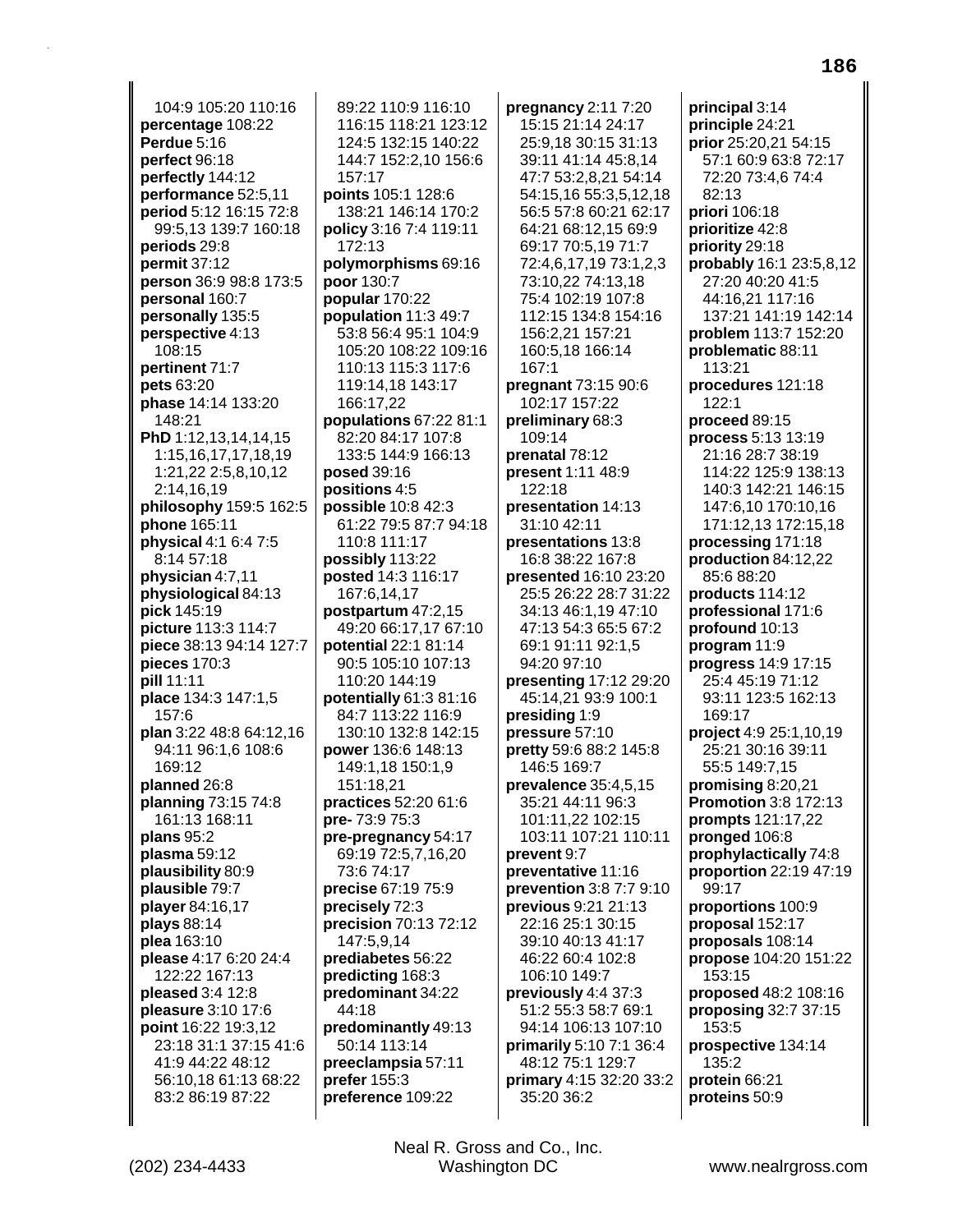proteinuria 57:10 protocol 48:5 62:15 91:12 97:22 152:7,13 protocol-specific 95:16 protocols 13:10.14 14:2,8,16 16:10,14,17 17:12,17,18 23:20,22 24:5 25:5 28:6,10,10 30:4,6,12,18 31:22 32:1,12 40:11 45:22 46:1,9,14,16,18 47:9 47:12 48:8,15 64:10 87:3 91:10 92:14 94:12.20 95:14 97:19 108:5 111:3 126:19 165:20,21 169:18 170:5,17,17 provide 7:2 61:20 79:16 83:6 101:21 145:7 146:12 161:5 168:18 provided 71:6 121:11 170:1 provides 122:9 providing 12:21 13:2 38:18 101:3 **public** 1:3.10 3:14.18 12:18 13:6 16:8 36:21 48:4 95:12 104:18 106:12,20 108:19 111:6 112:14 125:6 140:9 156:19 165:19 168:15.18 169:19 171:18 **publication** 40:13 publications 96:20 published 39:12 163:18 publishing 163:11 PubMed 145:15 146:1 pull 61:8 pulled 149:8 pump 88:15 pumped 89:6 pumping 88:21 89:4 punch 17:13 pure 101:21 purpose 12:18 164:11 purposes 163:14 168:12 purview 143:22 put 6:1,17 9:13 24:20 41:8 89:11 137:10 141:2 161:8 putting 6:19 Q quality 11:9 125:17 130:8,18 132:8,11

138:11 139:12 155:6 quantities 100:9 quantity 40:20 48:22 49:8,11 51:12 83:12 83:22 question 20:1 22:15 39:15 41:12 43:8,21 65:3 66:2 68:19 69:7 71:19 74:1 75:11.14 78:6 79:13 82:2 86:21 86:22 91:6,8,18 98:3 99:22 101:15 103:20 112:5 117:8 122:12 124:20 125:10 129:12 131:2 132:1,22 136:13 143:17 144:5 147:14 151:6 161:20 162:3 questionnaires 128:10 128:13,17 questions 14:6,7 16:21 17:21 18:12 19:15 20:10,18 21:1,21 23:17 28:4 38:21 41:19 45:5 50:19 51:15 64:17 79:10 81:14 83:9,18 92:3,8 94:7 96:7 100:22 101:10 108:8 111:11 111:15 112:2 114:18 115:4 116:17.22 118:18 120:16 133:8 133:10,14,17 138:12 141:15 142:9 149:17 150:21 151:3 160:13 160:19,22 161:7 162:2 164:16 166:15 166:19,21 169:18 170:22 171:1,3 quick 43:8 75:13 139:15 166:6 quickly 48:14 127:5 162:16 169:7 quite 20:10 32:9 40:4 40:14 45:19 50:4 57:15 67:22 82:2 90:10 116:8 122:16 126:3 160:4  $\mathsf{R}$ race 97:2

Rachel 1:19 71:22

raised 82:9 129:17

142:13

raise 16:21

151:2.13

raises 129:12

110:22 119:7 140:2

134:13,17 139:8 range 23:13 30:2 32:8 37:20 106:1 rapidly 64:6 rare 161:8 rate 125:5 rates  $35:4$ rating 135:8 rationale 141:16 143:19 144:4 145:7 154:12 rationales 146:5 **RCTs 65:21** RD 1:13,14,16,17,18,21 1:22 2:10,12,14 **RDA 113:5 RDN 1:19** reaction 24:16 44:3 63:13 read 19:11 94:9 104:4 123:16 135:11 169:21 170:19 ready 16:22 94:1 155:15 169:9.13 real 17:6 139:15 reality 145:15 realize 6:7 reason 6:14 96:13 129:1.4.17 144:17.20 146:10 150:12 161:3 reasonable 141:8 reasonably 156:13 reasons 117:22 140:6 142:22 143:10 144:15 145:9 146:6 recall 25:13 99:6 121:18 136:10 recalling 129:12 140:22 recalls 127:9 129:4 receive 5:14 138:6 166:1 receiving 33:5 171:2 recognize 9:17 recognized 135:14 recommendation 104:10 140:12 153:4 166:16 recommendations 21:4 22:2,11 29:7 93:6 97:20 98:6,19 100:3 104:1 109:10 116:4 117:10 118:10 119:2 135:22 166:10 recommended 19:8 105:21 111:12 record 87:15 93:19 173:10

randomization 134:18

randomized 66:7 133:4

187 recordings 167:8 records 54:18,21 Recovering 120:21 recruited 69:20 red 56:3 59:11 110:17 reduce 11:10 reduced 11:11 65:13 reevaluate 150:16 reexamine 154:13 refer 120:9 reference 36:14,16 97:14 100:15 118:10 references 27:16 referred 95:4 referring 72:22 refers 100:8 reflect 32:22 97:16 reflects 93:4 refresher 97:9 Regan 1:13 2:10,14 21:8 29:19 41:21 45:7 83:10 93:21 108:12 **Regan's 87:11** regarding 67:21 70:11 register 169:11 registration 168:20,22 169:1.6.6 reqularly 122:16 regulated 50:5 regulation 84:12 **Regulations.gov** regulatory 76:17 rejections 123:22

 $151.13$ 

166:12

166:7

170:13

125:13

relate 18:13 20:3 22:1,7

22:10 23:2 116:18

138:13 164:11

related 18:6 20:13

21:21 22:16 46:4

52:19 65:1 75:16

90:14 96:4 111:20

131:14 132:19,21

relates 19:9,19 21:12

relationship 27:3,22

56:13 59:3 60:19

62:16 64:18 66:2

68:10,14,20 69:8

70:17 97:19 98:4

40:22 48:19 53:19

157:4

23:13 39:13 132:21

48:15 50:19 51:11,21

115:4 119:10 126:15

133:7 154:18 166:21

133:1,13,15,22

Neal R. Gross and Co., Inc. Washington DC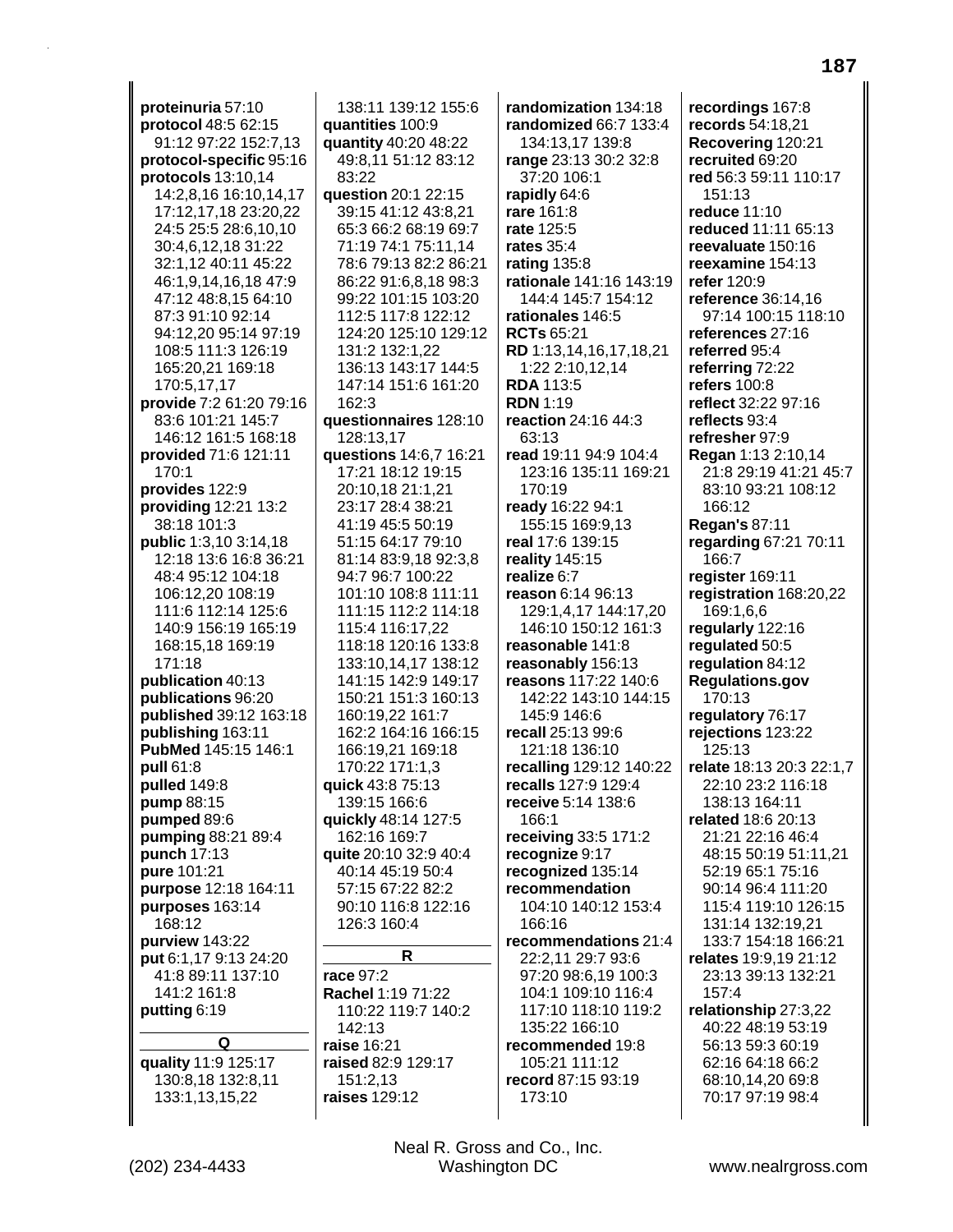100:1 103:21 **relationships** 17:21 18:9 21:2 **relative** 102:13 109:18 142:9 162:6 **relatively** 51:6 **relevant** 26:4 28:22 30:10 39:8 **rely** 96:14 **remained** 69:4 **remaining** 30:11 **remains** 16:15 122:1 **remarks** 2:3,5,18 5:2 15:9,18 16:19 166:5 **remember** 30:14 91:18 121:19 126:11 136:11 147:15 149:3 **remind** 12:17 13:22 15:19 16:7 28:14 48:16 93:2 165:17 **reminder** 46:5 54:9 65:4 100:8 104:5 **reminds** 78:6 **remit** 158:16 **removal** 65:14 **remove** 137:21 150:15 153:6,17 **repetition** 48:11 **replete** 82:20 **report** 14:22,22 15:5,7 15:14 24:6 81:9 93:22 106:16 109:10 117:12 121:19 130:15 134:21 144:21 145:6 **reported** 52:1 56:16 58:7 62:7 63:19 64:3 66:18,20 67:16 **reports** 15:22 97:13 99:16 **represent** 34:10 35:13 **representative** 32:13 34:3 49:21 95:7 96:12 103:7 169:4 **representing** 31:4,15 33:13 **requisite** 97:6 118:5 **rescreen** 150:15 **research** 4:9 26:1 81:14 83:12 118:16 120:3 125:11,12,16 131:2,6 133:16 161:7 163:12 163:17,22 168:9 **researcher** 163:16 **respect** 158:17 **respond** 89:1 **responsible** 7:1 **responsive** 18:16 **result** 24:2 28:11

134:21 **resulted** 69:3 **resulting** 65:12 **results** 26:20 67:19 70:14 78:16 80:17 **resumed** 93:19 **retiring** 172:2 **retracted** 137:16 **review** 13:16 21:15 24:10 25:1 27:3 28:12 69:5 108:1 145:18 171:15 **reviewing** 13:1 125:5 163:11 **reviews** 24:2 25:9,16,18 26:5,8,15,18 28:18 30:13,19 47:6 94:17 111:14 114:18 150:14 171:16 **Revised** 4:1 **revisions** 13:12 24:1,1 28:11,11 **revolves** 28:5 **rhinitis** 63:6,7 **RICHARD** 1:17 **Rick** 64:5 124:21 133:2 **rightfully** 125:21 **rigor** 130:10 **rigorous** 24:12 126:13 131:1 **Rihane** 172:5 **risk** 11:10,12 23:14 39:5 49:10,15 53:9 55:19 56:14 57:8 60:2 62:3,17 64:21 67:21 69:9 70:11,20 105:9 105:10 110:14 122:6 134:4,7,15 135:9 137:5,12,18 138:10 139:2 140:17 146:15 146:21 148:7 152:4,9 152:20 153:7,9 154:2 161:11 **road** 7:2 **rock** 5:21 **role** 144:1 162:6 164:14 **Ron** 40:8 86:19 156:15 165:3 **Ronald** 1:12 2:16 **room** 12:11 24:13 **root** 8:19 **rough** 6:12 **round** 168:4 **Rule** 4:2 **run** 28:19 **S**

90:15,19 116:16 117:13 118:17 131:17 164:4 **salient** 31:8 **SAMHSA** 3:16 **sample** 29:10 33:9 37:9 37:12 42:19 66:6 86:14 96:8 117:5 126:15 127:1 131:16 131:19,22 136:7 137:19 140:7 143:13 147:6,9 148:14,20 149:4,10,16,19 151:3 155:4 **sampled** 85:15 **saturated** 106:4,5 **saw** 45:1 **saying** 121:5 137:7 **says** 22:4 82:4 130:17 **scanning** 148:10 **scant** 23:5 **scenarios** 114:5,7 **schedule** 9:20 **Schneeman** 1:9,12 2:5 2:16 12:3,15 50:18 78:5,21 84:9 87:21 92:7,20 93:1,12,16,21 108:12 112:4 118:18 119:4 122:2,19 123:3 124:7,11 126:7 138:1 140:20 142:17,20 151:16 153:8,12,16 153:19,22 154:4,11 155:8 157:5,12 162:9 162:21 163:1,3,6 164:22 165:3,14 166:3 **science** 3:15 6:12 39:9 106:15 124:2 **scientific** 107:6 169:17 171:15 **scope** 156:9 160:9 **scratching** 18:10 **screen** 27:17 **screened** 26:20 155:1 **screening** 65:14 69:4 125:9 140:16 145:10 146:5 **se** 120:17 131:4 **seafood** 14:19 23:1,9 23:12,13 29:22 59:18 60:6 91:9 92:8 155:10 **Seafoods** 71:4 **search** 25:6,22 26:12 26:14,20 27:15 28:17 43:22 63:4 64:5 65:11 145:19 **searched** 65:12

**searches** 25:8 40:11,12 51:1 77:10 83:20 123:22 146:2 **searching** 69:2 **second** 24:19 26:12 68:19 171:22 **secondary** 150:6 **secretaries** 10:2 **Secretary** 3:12 4:14 5:16,16 **Secretary's** 3:14 **section** 169:22 **sectional** 103:7 146:9 **sections** 81:9 112:3 **security** 97:3 **seeing** 165:8 173:2 **segments** 119:17 **select** 143:12 **selected** 101:6 **selecting** 125:22 **selection** 134:20 135:3 **selenium** 50:6 **self-described** 115:15 **sell** 11:12 **semantic** 76:14 **seminal** 133:9 **send** 167:18 170:7 **senior** 3:15 **sense** 145:8 146:6 160:2 **sensitization** 24:14 44:3 63:10,11 **sentence** 80:8 **sentences** 111:1 **separate** 33:2,6 89:16 97:22 **separately** 40:1 90:1,2 **Series** 12:16 168:4 **serum** 110:17 **serve** 8:22 **served** 4:4 169:2 **serves** 3:14 **service** 3:19 140:9 172:19 **Services** 3:9,13 **serving** 121:11 **SES** 66:10,12 67:4 **set** 28:4 94:7 96:19 126:2 142:9 151:20 154:6 **sets** 50:19 87:20 96:11 **setting** 168:2 **severity** 110:4 **sex** 52:19 97:2 **shared** 136:16 **Sharon** 1:16 2:12 31:12 45:11,13 **short** 136:18 162:15

(202) 234-4433 Washington DC www.nealrgross.com Neal R. Gross and Co., Inc.

**Sabate** 1:20 89:9,18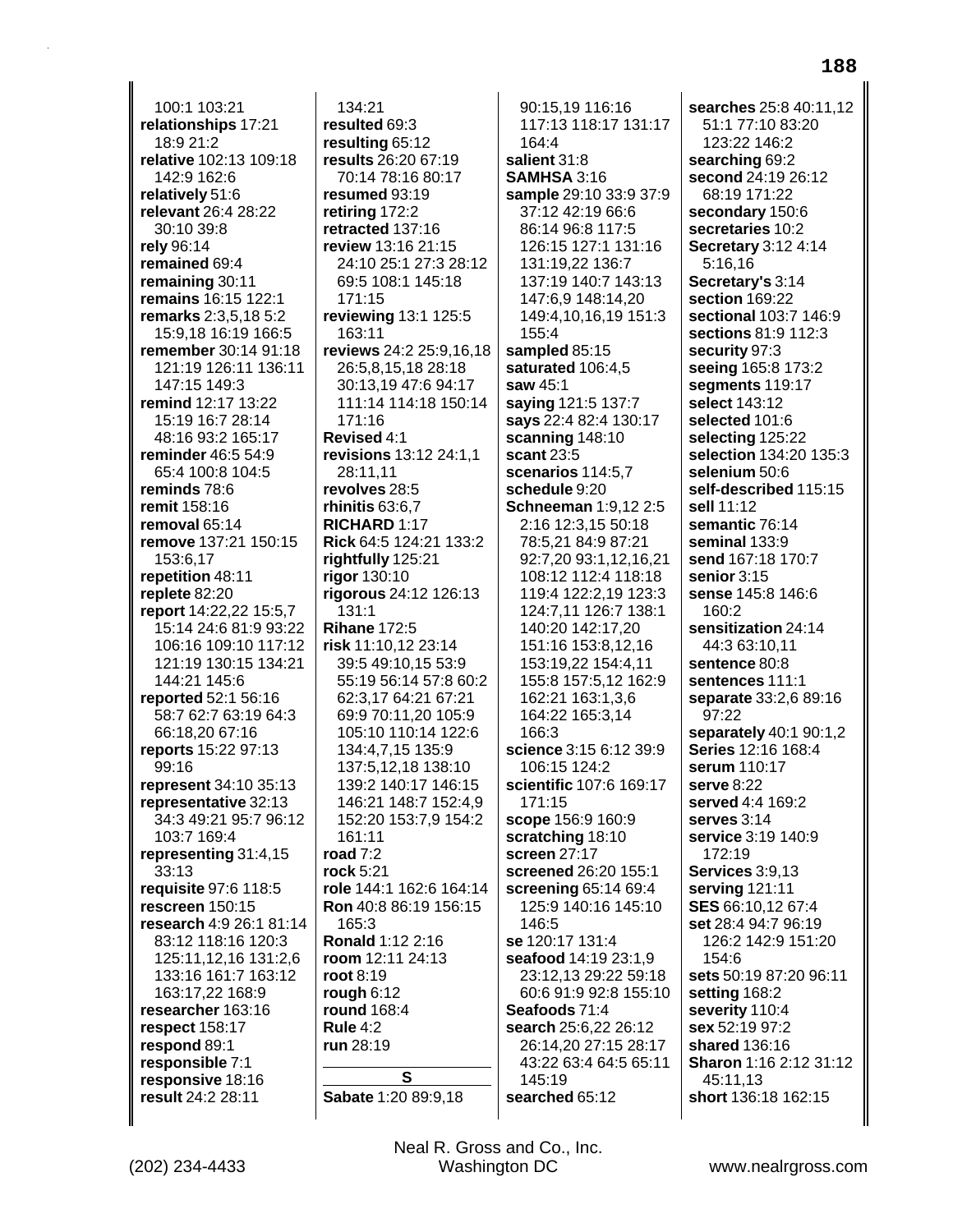**shortly** 28:19 **show** 16:4 **shown** 18:21 19:22 20:6,14 30:20 45:15 **shows** 19:6 **sick** 11:17 **sickle** 4:3 **side** 112:20 128:3 155:3 **sign** 170:10 **signed** 167:16 **significant** 22:19 **significantly** 70:5 **similar** 58:11 62:1 85:18 106:4 136:15 139:18 169:10 **similarly** 45:2 **simple** 57:21 **simply** 32:21 **Simultaneous** 115:13 **single** 7:8 86:14 **sit** 161:22 **situation** 85:10 **six** 10:6 19:14 20:17 41:11 54:14 72:13,19 73:4,6,13 **size** 19:21 20:4 21:12 26:9 29:10 37:9,12 42:19 126:15 127:1 131:16,19,22 136:7 137:20 140:7 143:13 147:6,9 148:14,21 149:4,10,16 151:4 155:4 **sizes** 33:10 121:11 147:22 **skip** 111:10 128:21 **skipping** 129:9 **slide** 31:16 45:15 46:22 96:16 97:17 100:12 108:10 116:16 **slides** 18:22 19:6 32:5 32:17 34:9 44:16 100:6,20 167:10 **slightly** 27:13 67:11 134:22 **small** 27:19 33:9 113:10 **smaller** 27:7 **smoke** 11:7 **smoking** 9:6 57:16 **smoothies** 156:11 **snacking** 115:20 **snacks** 98:11,13 99:9 115:15,16,17,17 116:7 **Snetselaar** 1:21 43:7,8 44:5 52:1 88:13 92:1 92:12,16 132:20 **social** 52:4

**socio-economic** 97:2 97:15 **sodium** 105:18 **soluble** 50:1,2 66:20 **soon** 38:12 115:22 126:8 167:17 **sorry** 22:4 58:8 63:16 **sort** 44:3 76:4 79:17 80:12 84:18 87:15 93:7 109:3 119:7,17 119:21 123:9 144:7 145:2 146:1,16 150:6 150:8,9 155:2 162:6 162:16 **sounds** 93:16 **source** 27:17 29:12 32:20 33:2 35:21 36:2 37:3 **sources** 32:14 35:7 36:1,18 42:16 96:14 100:16 104:13 105:8 107:6,20 110:21 159:17 **space** 4:22 120:3 **Spanish** 98:11 **speak** 40:8 80:15 84:9 87:12 153:3 **speaker** 3:11 **speaking** 115:13 **special** 107:7 **specific** 16:9 28:14 31:9 47:19 76:17,22 78:10 87:14,17 94:6 96:16 100:13 101:10 101:14 111:14 112:2 112:10 115:20 132:1 147:14 156:18 160:6 160:22 163:10 164:16 165:20 166:20 170:16 172:1 **specifically** 66:1 77:5 82:4,10 103:14 106:16 115:5 132:18 144:9 148:13 **specificity** 94:22 145:22 **specified** 94:21 95:10 **spend** 24:3 119:16 167:20 **spent** 9:22 **spheres** 161:7 **spirits** 101:20 **spoke** 94:5 **St** 77:9 **stabile** 83:22 **stable** 37:10 **staff** 6:16,18 17:7 30:22 38:16 39:20 45:18

57:6 71:14 108:10 109:7 124:13 136:1 141:2 171:11,12,20 172:1 **stage** 69:17 70:4 96:2 96:17 97:11 155:6 **stages** 15:6 28:18 32:15 116:6 156:20 **stamps** 99:15 **stand** 6:20 80:21 **standard** 24:12 50:1,13 50:17 51:9 52:21 53:15 54:10 56:6 58:17 65:10 143:9,15 143:20 **standardization** 136:22 **standardize** 37:16 118:1 **standardized** 128:12 **standardizing** 37:21 **standards** 8:12 34:13 **STANG** 1:22 163:8 **star** 5:21 **start** 11:2 15:3 16:13 18:18 27:2 64:15 72:7 80:8 86:16 106:12 112:17 114:2 117:22 123:10 138:11 154:1 154:8 161:11 **started** 21:7 69:21 108:14 109:6 124:8 **starting** 13:19 15:10 74:9 152:3 **stated** 69:20 121:7 **statement** 76:14 80:21 82:4 139:17 140:1 154:17 **statements** 13:21 17:14 17:22 46:3 68:3 83:4 108:4 121:15 155:9 **States** 7:13 96:9 107:22 **status** 12:20 19:13,20 20:4,16 26:10 27:6 46:11 53:3,5 55:13 59:10,11,19 61:12,14 97:3,3,15 **stay** 168:4 169:8 **stayed** 141:14 **staying** 159:2 165:10 **step** 109:17 119:19 **steps** 30:5 38:5 107:16 **Steve** 76:12 124:17 153:4 162:19 **STEVEN** 1:16 **stimulus** 88:20 **stone** 96:19 151:20 **Stoody** 2:19 38:17 166:3 168:7 172:4,8

172:22 **stored** 73:16 **stratified** 32:20,21 35:20 37:2 **stratify** 44:17 **stratifying** 29:11 90:19 113:13 **streamline** 140:4 **strength** 152:15 **stresses** 6:4 **stressful** 6:8 **strikes** 123:14 **stringent** 155:3 **strong** 118:3 143:19 **strongly** 90:10 **struggling** 161:20 **studies** 24:8,11,14 27:1 47:21 51:9,11,13,15 58:19,20 66:11 67:11 67:13,17,19 81:19 82:13 85:19 86:3 88:17 91:1 126:1 127:2,15 129:20 130:1,6,11,15 131:16 131:18 132:8 133:1,7 134:5,12,14 135:2,13 137:1,11 140:8,16 144:22 146:9,10,22 147:21 148:12,20 151:7,10 153:2,21 154:19,21 **study** 65:22 66:11 67:1 67:4,7 69:11 87:17 125:17 127:14 134:16 139:4 142:6 143:14 145:1 147:17,17,18 147:18 148:3,4,8,9 149:17 155:11 **stuff** 167:12 **sub-age** 29:4 **subcommittee** 2:6,7,11 13:3 14:17,18,19,21 15:10,11,16,22 17:5 18:4 19:5 20:20,22 21:11,20 22:9 23:1,10 23:16 24:18 25:17 29:2,20 30:1 45:15 50:21 91:9,20 93:22 108:13 127:12 136:4 141:1,13 153:5 158:9 160:3 162:1 169:21 170:6 **subcommittees** 12:21 13:1,15,17 18:5,21 19:2 28:21 30:9 71:3 127:1 128:1 131:13 132:18 134:6 141:5 141:10 142:8 150:21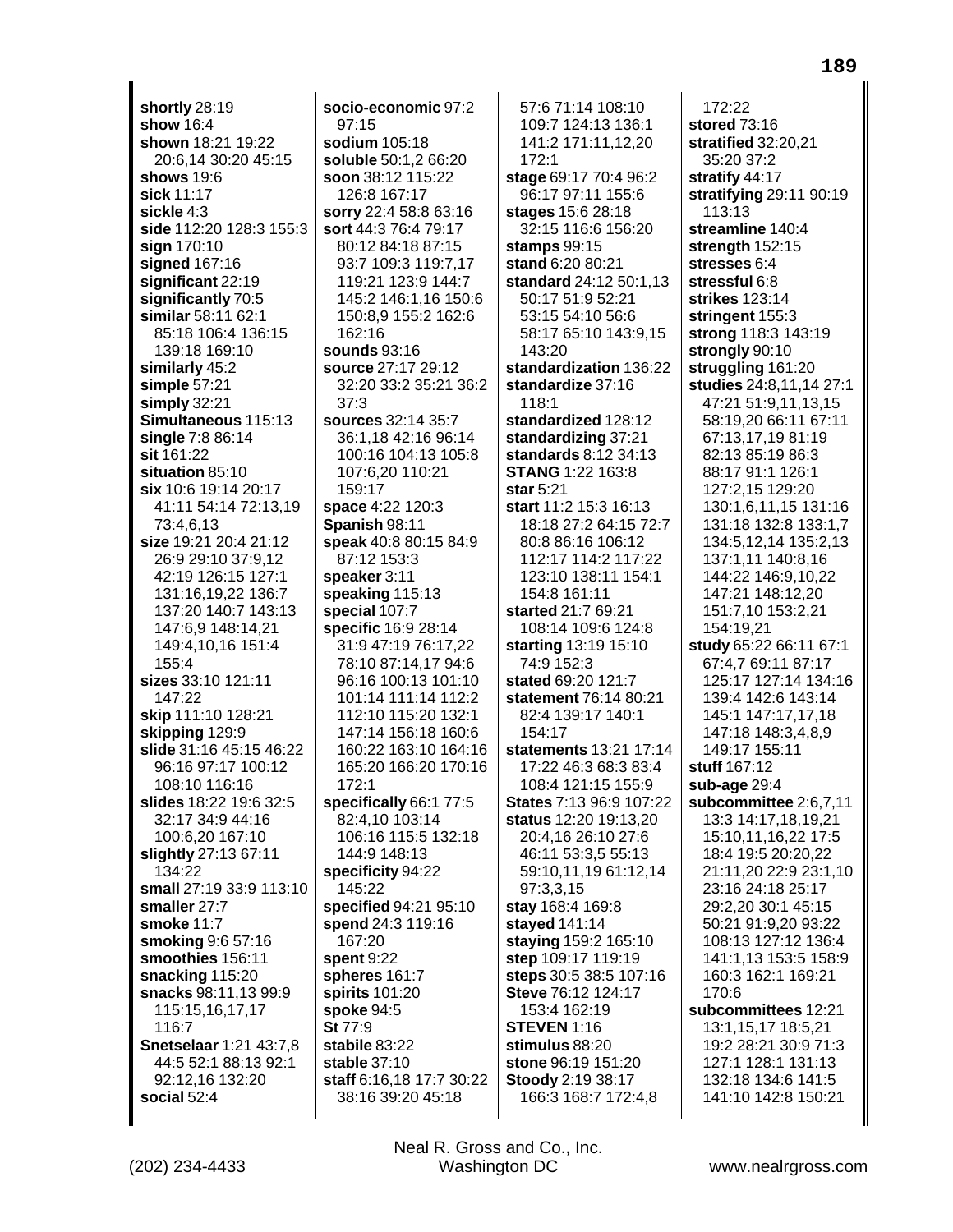152:2,9 156:3 158:5 162:10 170:1,5 **subdivide** 112:22 **subgroup** 32:3 37:7,12 99:18 **subgroups** 33:18 35:7 37:8 95:1 **subject** 98:9 **submit** 170:14 **submitted** 16:12 170:20 **substance** 8:16 52:18 56:8 **substantial** 13:10 **substantive** 24:2 28:12 **substitute** 101:13 **substitutes** 42:15 **sufficient** 37:9,9 42:19 149:20 **sugar** 22:17 104:3,12 104:13 106:3 120:13 160:2 **sugars** 14:20 22:3,5,6 22:10,12,20 42:17 71:8 95:3 98:2 103:14 103:18,22 104:7 111:22 156:5 158:13 **suggest** 124:8 **suggesting** 153:22 **suggestion** 152:8 **suggests** 68:4 **suite** 20:10 **summarize** 38:9 108:1 **summarized** 141:3 **summarizing** 79:11 **summary** 138:7 **sunlight** 61:17 **sunscreen** 61:18 **supplement** 76:18 78:8 78:10 107:2 157:18 160:18 166:7 **supplementation** 21:5 67:14 70:4 77:1 78:7 **supplements** 20:2,2,8 28:5 33:21 36:8,11 37:1 38:8 46:7,13 48:1,3,5 53:20 54:10 55:11,14 59:8 60:20 64:19,19 65:6 66:3 68:5,11 69:8 70:7,18 72:15 73:13,14 74:3,4 76:15,21 77:1,7 78:12 80:22 87:2,6 89:11 90:9 91:14,21,22 92:2 92:6 95:8 97:9 105:8 107:18,22 111:21 156:4,7,10,17 157:3,8 158:1 159:6 160:6,14 160:20 161:2,9 162:6

164:17 166:17,21 **supply** 82:9 **support** 12:5 21:4 30:22 38:15 45:18 71:14 108:9 109:7 171:11,13,21 **supported** 17:8 172:8 **supporting** 171:14 **supposed** 5:3 **surface** 18:10 **Surgeon** 3:18 **surprise** 81:7 **surprised** 80:17 **survey** 33:12 34:3 97:5 103:4,7 **survive** 8:3,9,18 **SW** 1:9 **sweetened** 22:17 100:14 **switch** 144:14 **synthesis** 14:14 46:3 **systematic** 21:15 25:15 26:5,8 27:3 28:18 30:13 47:6 69:5 94:17 111:14 114:18 171:16 **T table** 35:12,13 38:10 42:2 134:15 135:9 141:1 **tackled** 30:14 39:11 **tackling** 20:22 21:7 108:18 114:10 **tail** 8:5 **tailor** 144:8 **taken** 81:5 86:15 116:10 **takes** 165:18 **talk** 7:8,8 10:16 31:11 35:1 43:2 54:2 55:6 64:11 79:4 80:16 86:4 95:14 126:9 134:10 165:12 **talked** 69:19 81:19 108:21 109:12 115:19 116:1 168:13 **talking** 5:17 14:3 32:5 32:15 37:20 122:13 128:9 134:2 145:21 146:20 158:3,4 167:21 **talks** 31:12 **tap** 122:9 **task** 164:11 **Taveras** 17:10 **team** 38:18 173:6 **tech** 39:19 **telepathy** 124:20

**tell** 5:15 17:13 23:19 76:1 124:1 **ten** 27:9 33:13 **tend** 86:17 **TERESA** 1:15 **term** 23:5 32:10 34:15 97:16 145:19 **terms** 17:22 20:7,9 21:10 22:3,22 23:6,9 36:6 37:22 38:5 40:21 43:12 46:13 47:13,18 48:1,10 50:11 52:2,9 53:10 57:13 59:17 61:15 62:1 63:14 65:8 72:14,16 79:10,11 81:5 83:3 89:7 91:11 102:10,14 103:15 105:4 107:13 111:16 111:19 114:16,16 120:20 127:8 131:12 133:22 134:2 140:3,7 143:7 145:7 146:17 155:12 157:3,7 **terrific** 30:22 39:20 **Texas** 168:2 **texts** 65:15 **thank** 5:11 6:14,16 9:18 11:18,22 12:3 17:2,4 17:9 30:21 31:3 38:15 44:6 45:17 71:10,16 108:9 116:15 120:1 147:12 163:2 164:22 165:12 166:3 167:2 171:20 172:20 173:1 173:8 **thanks** 92:15 172:17 **theoretically** 120:4 **therapies** 9:13 **things** 9:5,9,16 10:9 11:2 44:15 52:19 74:10 77:9 83:7 88:4 111:13,21 112:2 120:13,15 121:8 123:4,13 129:18 140:4,10 141:13,14 145:20 163:20 165:12 **third** 3:4 8:13,14,15 19:22 **thought** 31:7 35:10 42:9 73:14 85:12 88:4 119:21 125:19,20 132:4 138:14 140:13 156:22 158:9 **thoughts** 108:8 114:13 125:4 156:15 **thousands** 125:2,14 145:12,12 **three** 12:19 20:3 22:7

26:16 29:4 46:6,21 65:21 66:7,17 67:9 111:10 129:5 130:3 130:16 134:11 159:19 167:3 168:19 **three-** 106:7 **three-pronged** 104:21 107:14 **three-quarters** 8:10,13 **threshold** 105:21 109:11,13 **thresholds** 109:21 **thrilled** 7:18 **tightly** 50:5 **till** 72:20 **Tim** 79:1 132:22 138:17 138:19 157:10,14 **times** 63:7 86:10 98:21 163:19 **timing** 20:11 40:18 63:15,16 **TIMOTHY** 1:18 **title** 145:10 146:5 **titles** 65:15 145:14 **today** 8:10 13:9 16:2,11 38:10,22 45:21 46:10 47:10 80:22 88:15 104:17 124:17 151:15 166:5 173:1 **today's** 7:22 14:20 15:8 16:3 **toddlers** 18:11 21:22 52:8 94:21 **tomorrow** 11:13 **tool** 146:21 153:10 154:4 **top** 22:5,15 **topic** 19:16,22 129:21 144:5 155:18 **topics** 18:19 19:1 28:22 30:10 46:6 139:13 144:9 **total** 92:4 98:7 99:12 101:5 103:16 104:12 105:8 106:5 107:20 **totally** 81:8 144:15 **track** 14:9 **training** 39:19 **transcripts** 167:9,12 **transition** 119:8 **transparent** 106:19 109:12 **transparently** 147:11 **travel** 6:5 **tremendous** 83:14 107:3 **trial** 57:3 60:8 67:10 69:6 139:8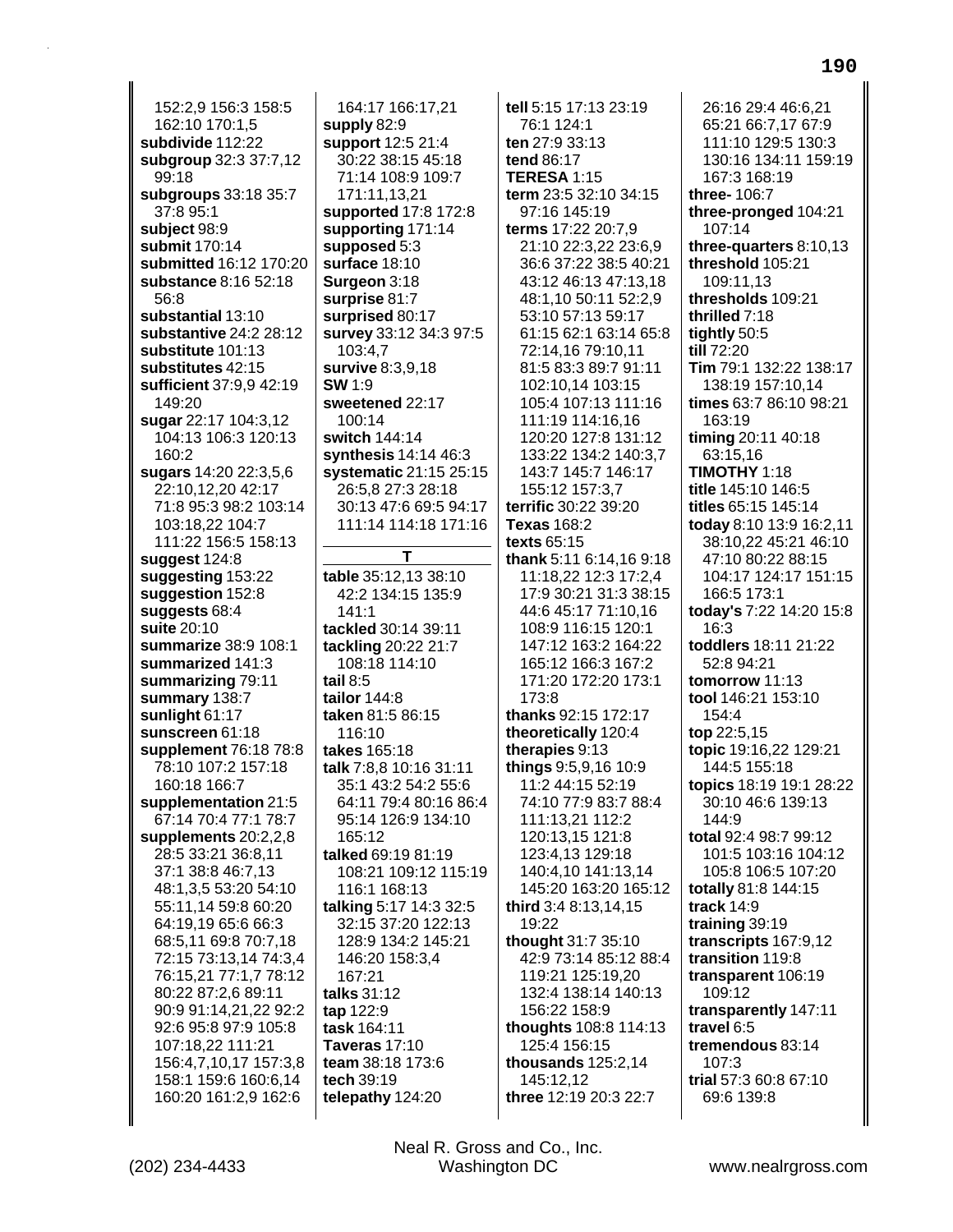trials 66:7 133:4 134:13 134:14,18 135:1 tried 29:15 trillion 7:13,14 11:13 trimester 54:19 69:21 72:21 73:5,11 true 102:5 try 7:2 16:5 44:10 58:14 59:5 64:6 82:12 84:1 86:8 87:4 110:8 162:5  $171:2$ trying 10:2,4 17:21 36:20 37:4 43:22 51:3 62:5 64:4 83:4 87:1 117:5 118:21 119:10 130:20 136:18 141:22 158:20 160:7 164:19 tuned 168:4 169:9 turn 10:22 165:1 166:2 two 3:6 7:22 12:9 13:11 19:19 25:7 26:19 32:22 33:2 37:17 39:18 46:3 50:7 64:11 64:22 66:10 68:17 75:19 86:7 94:12,18 100:5.6 104:2.8 111:18 116:22 130:16 170:18 two-plus  $31:12$ type 38:2 40:19 51:6 99:19 101:9 133:16 134:16 139:4.4 148:8 148:12 type-2 127:17 139:20 159:1 types 20:13 22:7,22 23:3 44:9 51:8 58:19 63:17 64:8 91:19 134:11 typical 166:18 typically 146:3 170:3 U U.S 1:8 3:12.18 66:9 114:11 115:3 **UL** 105:17 uncertain 146:17 uncontrolled 65:21 66:22 underage 102:14,15 underlying 125:12 understand 5:13 6:2,4 10:2.5 39:1 43:21 81:12 119:18 123:18 124:3 140:10 understanding 101:19 142:21 160:9 164:10 164:14

understood 84:11 unfortified 114:6 unidirectional 76:5,10 uniqueness 48:12 United 7:13 96:8 107:22 unrelated 125:11 upcoming 92:14 update 25:3 26:15 169:20 170:5,22 updated 150:13 169:18 170:21 171:3 updates 2:6 12:21 13:7 13:10 14:17 15:10 30:12 47:12 94:19 95:16 169:22 170:1.6 171:18 updating 25:2,15 40:10 150:14 urban/rural 63:19 USDA 6:19 12:5 21:1 171:12 172:12 **USDA's 168:8** use 8:16 32:21 61:17 67:11 74:4 101:15 102:14 103:5,8,9,11 104:20 105:11 106:6 117:18 118:1 120:18 160:18 useful 90:20 136:3 138:14 164:13 165:22 usual 36:8.22 104:7 usually 120:7 utilize 32:13 105:14 107:12 117:10 utilizing 33:8 97:4 vaccination 9:6 vaccine 7:3 validated 128:17 values 113:1,6 variability 131:7 variable 97:11 variables 141:3 142:2 variation 36:10 83:14 varies 110:3 varieties 100:9 various 27:10 77:2 132:7 156:10 170:2 vary 97:20 101:8 116:5 vegan 56:11 58:12 89:18 90:7 vegan/vegetarian 89:12 vegetarian 56:11 58:12 89:19,19,20 90:7 versus 86:1 89:18 Vice 1:12 41:3 43:5

45:4.11 71:18.22 75:12 76:12 79:1 80:7 80:14 81:13,22 83:1,8 85:12 86:20 88:12 89:8 91:4 92:17.22 93:10,14,17 157:10 165:5 view 90:12 158:15 167:19 169:17 viewing 1:10 171:7 viral  $7:4$ virtual 4:22 visit 62:13 vitamin 27:11.11 28:16 28:16 46:15 53:7 54:6 61:10,12,14,14,15 62:2,3,4,6,8 73:16 89:10 90:8 vitamins 50:2,2 114:1 volume 19:17 27:4 28:1 56:3 vs 85:22 86:10 129:8,13 130:18 132:12 141:6 143:13,13,13 158:8 164:7 W walk 49:1 wanted 10:15 17:19 44:8 62:15 122:21 127:18 129:4 132:13 138:18 150:12 151:14 161:15 wants 112:13 **Wart 77:9** Washington 1:9 wasn't 160:14 watch 169:5 watching 4:22 12:12 water 50:1 99:11,11 100:16 121:2,10 122:9,15 way 8:17 9:15 31:1 35:10 61:13 85:6 97:13 99:5 102:22 107:14 111:10 121:4 121:14 122:18 139:5 146:3 167:15 171:13 ways 43:13 83:21 159:14 weakness 67:6 web 1:10 17:19 171:17 webcast 173:5 website 14:5,9 169:20 169:22 week 10:22 66:16 128:22 172:2 weekday 129:10

weekdays 129:8 weekend 129:10 weekends 129:8 weekly 17:7 weeks 66:18 67:9.10 86:7 127:15 130:16 130:16,17 137:14 170:18 weighing 83:22 weight 47:1,2,14,15 54:22 72:17 130:14 130:15 welcome 3:4,10 12:8 108:7 welcoming 4:17 12:10 well-nourished 84:16 went 17:19 40:13 93:19 126:17,19 127:5 173:10 weren't 127:8 white 66:10,12 width 56:4 willing 41:8 122:5 winded 132:3 window 72:8,22 73:3 wine 101:19 wise 89:16 women 49:10 53:8,15 55:3,18 56:5 67:4,15 68:5 70:3.7 73:14 74:7 82:7 85:6 89:3 90:6 102:4,17,20 157:22 wonder  $89:13$ wondered 43:18 88:13  $124:22$ wonderful 5:7 wondering 43:9,11 87:3 108:13 137:15 156:14 word 32:21 76:14 95:6  $163:19$ wording 24:18,20 work 4:14 5:14,22 6:5 9:19 10:4 12:6.7.21 13:4 14:11 16:5,11,16 18:16 20:19 21:14 22:16 23:8 25:14,20 26:4 30:18 31:2,8 32:6,7,14 33:9 40:16 45:17 58:15 71:15 81:4 83:4,16 93:10 94:16 98:22 106:22 107:4 110:1 139:6 146:12 157:4 160:3 169:16 170:2 worked 6:19 152:6 172:15 working 2:9,13 15:12

Neal R. Gross and Co., Inc.

**Washington DC**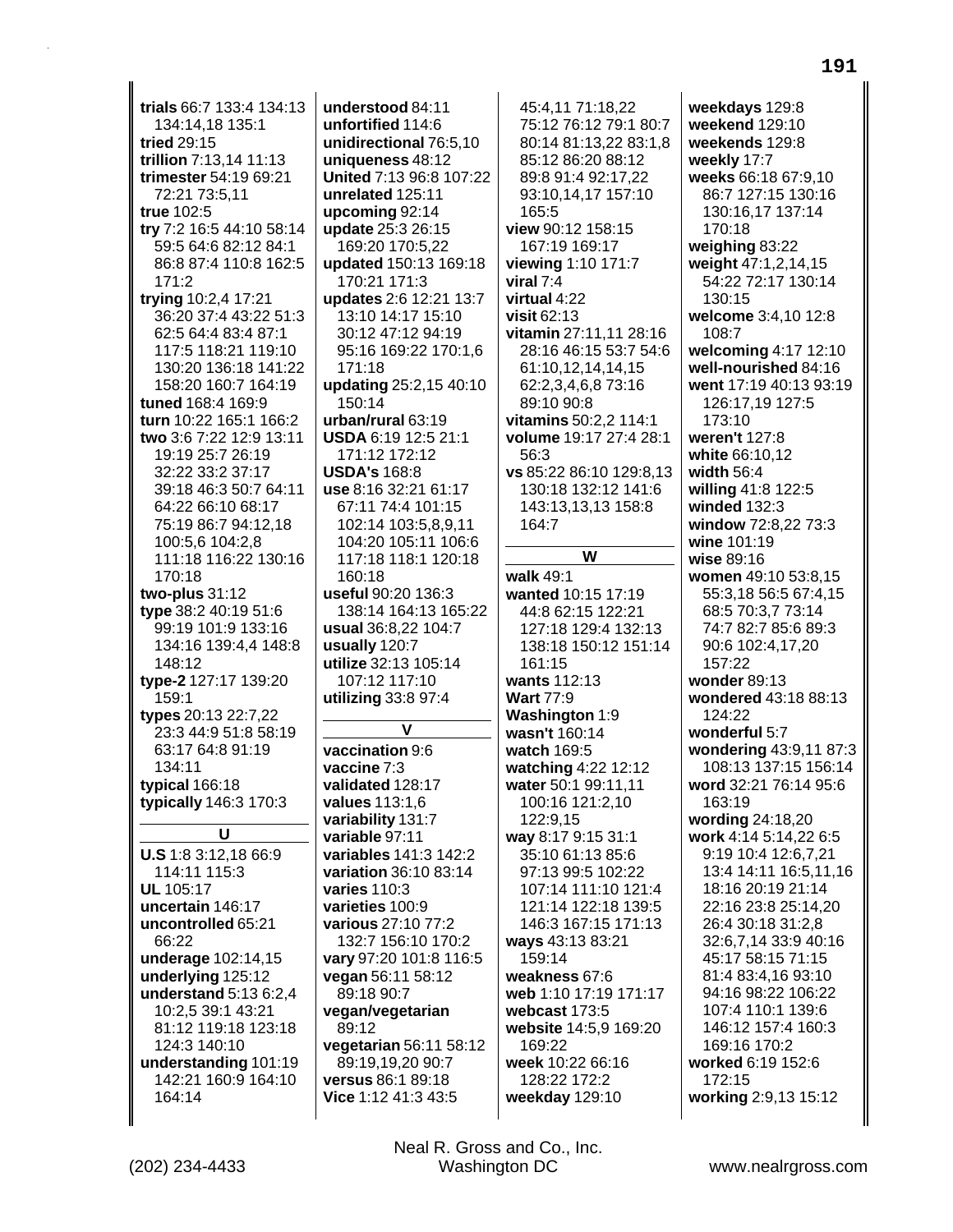| 15:17 17:16 18:6 19:7<br>23:10,16 29:21 30:3,8<br>31:6 34:6,7 80:10<br>113:17<br>workload 124:4<br>works 114:4 117:4<br>world 12:15 76:16,16<br>168:4<br>worrying 11:2 123:7<br>worthwhile 44:16 124:6<br>wouldn't 148:19<br>wrestle 128:1<br>writing 135:14<br>written 40:3 97:13<br>170:19<br>wrong 136:9 | 12 2:5 29:5,5,13,14 33:4<br>35:18 36:3 66:18<br>102:16 112:22 113:4<br>12:17 173:10<br>124 2:15<br>14 4:12 49:20 66:8<br>101:21<br>1400 1:8<br>15 92:18,20 151:4<br>16 65:16 66:18 67:1<br>166 2:18<br>16th 3:12<br>17 2:7 8:11<br>172 2:21<br>18 130:1 153:21<br>18-44 102:20<br>19 7:14 13:14 170:17 | 31 2:10<br>33 66:10 172:19<br>35 8:1,4 26:1<br>378 42:4<br>4<br>4 2:3 35:14,16 44:12,13<br>44:13<br>4,000 123:10 125:2<br>4,500 65:13<br>4:30 168:10<br>40 13:10 26:17 47:6<br>69:13 100:14<br>400 66:14 69:14<br>429.7<br>45 2:11 |
|-------------------------------------------------------------------------------------------------------------------------------------------------------------------------------------------------------------------------------------------------------------------------------------------------------------|--------------------------------------------------------------------------------------------------------------------------------------------------------------------------------------------------------------------------------------------------------------------------------------------------------|------------------------------------------------------------------------------------------------------------------------------------------------------------------------------------------------------------------------------------|
| X                                                                                                                                                                                                                                                                                                           | 1980 26:2 51:1 58:22                                                                                                                                                                                                                                                                                   | 5                                                                                                                                                                                                                                  |
| X 144:22 145:1                                                                                                                                                                                                                                                                                              |                                                                                                                                                                                                                                                                                                        | 5% 122:10                                                                                                                                                                                                                          |
| Υ                                                                                                                                                                                                                                                                                                           | 2<br>2 30:2 166:9                                                                                                                                                                                                                                                                                      | 50 18:1 143:13                                                                                                                                                                                                                     |
| year 7:22 8:4,11 36:14                                                                                                                                                                                                                                                                                      | 2-year 166:22                                                                                                                                                                                                                                                                                          | 500 143:13<br>59 10:22                                                                                                                                                                                                             |
| 40:6 54:18 72:17                                                                                                                                                                                                                                                                                            | 20 69:13 102:13,16                                                                                                                                                                                                                                                                                     |                                                                                                                                                                                                                                    |
| 73:10 112:21                                                                                                                                                                                                                                                                                                | 20-44 102:18                                                                                                                                                                                                                                                                                           | 6                                                                                                                                                                                                                                  |
| years 4:12 6:11 26:1,16                                                                                                                                                                                                                                                                                     | 2000 51:5 52:22                                                                                                                                                                                                                                                                                        | 67:13 29:4,5,13 35:16                                                                                                                                                                                                              |
| 26:17 30:2 33:13                                                                                                                                                                                                                                                                                            | 2005-2006 95:20                                                                                                                                                                                                                                                                                        | 35:18 44:13 112:22                                                                                                                                                                                                                 |
| 37:17 66:10 94:12,18                                                                                                                                                                                                                                                                                        | 2015 104:11 117:11                                                                                                                                                                                                                                                                                     | 112:22 113:1,4                                                                                                                                                                                                                     |
| 102:13,16 133:5<br>166:9 172:19                                                                                                                                                                                                                                                                             | 2016 26:2,14 45:1<br>2017 34:3                                                                                                                                                                                                                                                                         | 60 8:1,3 11:10,12                                                                                                                                                                                                                  |
| yellow 135:20                                                                                                                                                                                                                                                                                               | 2018 34:4                                                                                                                                                                                                                                                                                              | 7                                                                                                                                                                                                                                  |
| yesterday 13:9 14:22                                                                                                                                                                                                                                                                                        | 2019 1:5                                                                                                                                                                                                                                                                                               | 7 16:17 106:17 166:1                                                                                                                                                                                                               |
| 15:20 34:20 47:18                                                                                                                                                                                                                                                                                           | 2020 1:1 16:17 25:11                                                                                                                                                                                                                                                                                   | 170:18                                                                                                                                                                                                                             |
| 48:18 49:19 51:5 52:2                                                                                                                                                                                                                                                                                       | 104:11 117:11 167:3                                                                                                                                                                                                                                                                                    | 7,800 69:11                                                                                                                                                                                                                        |
| 96:16 124:16 126:3                                                                                                                                                                                                                                                                                          | 2027 7:14<br>21 102:16                                                                                                                                                                                                                                                                                 | 7,817 65:13                                                                                                                                                                                                                        |
| 126:12 128:4 132:22<br>168:13                                                                                                                                                                                                                                                                               | 23 66:8 168:8                                                                                                                                                                                                                                                                                          | 70% 157:22<br>7th 16:12                                                                                                                                                                                                            |
| yesterday's 14:12                                                                                                                                                                                                                                                                                           | 24 2:7,10 8:11 15:11,12                                                                                                                                                                                                                                                                                |                                                                                                                                                                                                                                    |
| young 38:1 42:14                                                                                                                                                                                                                                                                                            | 18:19 21:14 25:10.19                                                                                                                                                                                                                                                                                   | 8                                                                                                                                                                                                                                  |
| younger 94:18 111:18                                                                                                                                                                                                                                                                                        | 29:5,14 30:4,15 32:2                                                                                                                                                                                                                                                                                   | 800 69:14                                                                                                                                                                                                                          |
| YouTube 173:6                                                                                                                                                                                                                                                                                               | 32:11,16 33:4,10 36:4                                                                                                                                                                                                                                                                                  | 829 69:3                                                                                                                                                                                                                           |
| z                                                                                                                                                                                                                                                                                                           | 39:11 83:22 94:22                                                                                                                                                                                                                                                                                      | 9                                                                                                                                                                                                                                  |
| zero 27:9 123:11                                                                                                                                                                                                                                                                                            | 99:5,5,13 107:8,11<br>111:16 112:6 121:18                                                                                                                                                                                                                                                              |                                                                                                                                                                                                                                    |
| zinc 27:11 113:21                                                                                                                                                                                                                                                                                           | 166:14 167:1 168:8                                                                                                                                                                                                                                                                                     | 9:00 1:9 168:10<br>9:023:2                                                                                                                                                                                                         |
|                                                                                                                                                                                                                                                                                                             | 24-month 7:19                                                                                                                                                                                                                                                                                          | 90 7:15                                                                                                                                                                                                                            |
| 0                                                                                                                                                                                                                                                                                                           | 25 1:5 61:14 67:9                                                                                                                                                                                                                                                                                      | 93 2:13                                                                                                                                                                                                                            |
| 0 29:4 30:2 69:14                                                                                                                                                                                                                                                                                           | 25% 109:15 110:13                                                                                                                                                                                                                                                                                      |                                                                                                                                                                                                                                    |
| 112:22 113:1                                                                                                                                                                                                                                                                                                | 27 70:8                                                                                                                                                                                                                                                                                                |                                                                                                                                                                                                                                    |
|                                                                                                                                                                                                                                                                                                             | 28 42:3                                                                                                                                                                                                                                                                                                |                                                                                                                                                                                                                                    |
| 1                                                                                                                                                                                                                                                                                                           | 3                                                                                                                                                                                                                                                                                                      |                                                                                                                                                                                                                                    |
| 1,000 37:18 143:14<br>10 11:13                                                                                                                                                                                                                                                                              | 3 2:2 36:15                                                                                                                                                                                                                                                                                            |                                                                                                                                                                                                                                    |
| 10% 104:11 106:5                                                                                                                                                                                                                                                                                            | 3.270:8                                                                                                                                                                                                                                                                                                |                                                                                                                                                                                                                                    |
| 10:40 93:19                                                                                                                                                                                                                                                                                                 | 3.67:12                                                                                                                                                                                                                                                                                                |                                                                                                                                                                                                                                    |
| 10:55 93:15                                                                                                                                                                                                                                                                                                 | 30 102:8 143:13 149:11                                                                                                                                                                                                                                                                                 |                                                                                                                                                                                                                                    |
| 10:58 93:20                                                                                                                                                                                                                                                                                                 | 149:18 150:9 151:3,4                                                                                                                                                                                                                                                                                   |                                                                                                                                                                                                                                    |
| 100 37:16,21 42:15                                                                                                                                                                                                                                                                                          | 154:20,22                                                                                                                                                                                                                                                                                              |                                                                                                                                                                                                                                    |
| 100% 86:9 145:5                                                                                                                                                                                                                                                                                             | 300 66:13                                                                                                                                                                                                                                                                                              |                                                                                                                                                                                                                                    |
|                                                                                                                                                                                                                                                                                                             |                                                                                                                                                                                                                                                                                                        |                                                                                                                                                                                                                                    |

 $\mathbf{I}$